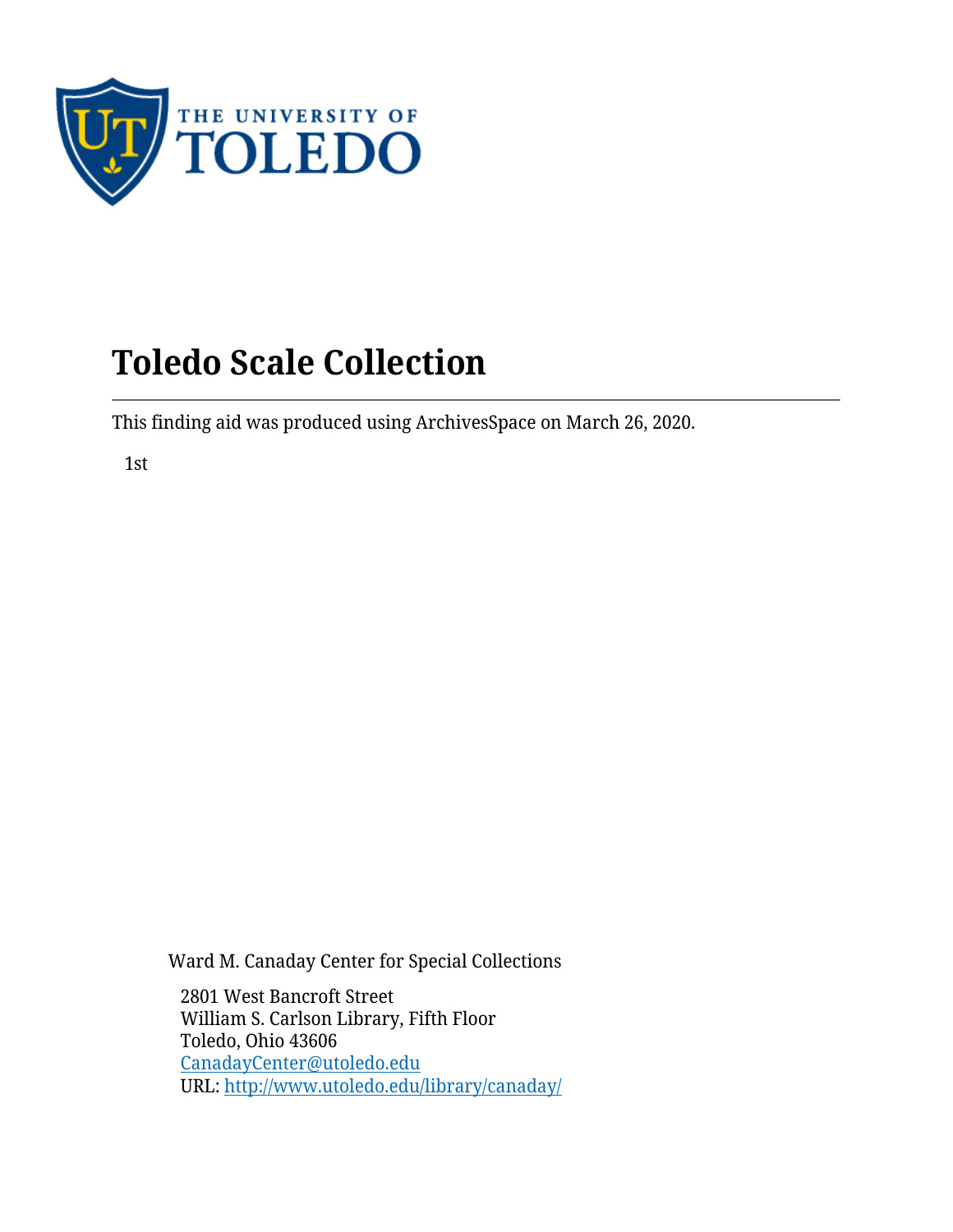# <span id="page-1-0"></span>**Table of Contents**

| 229 |
|-----|
| 230 |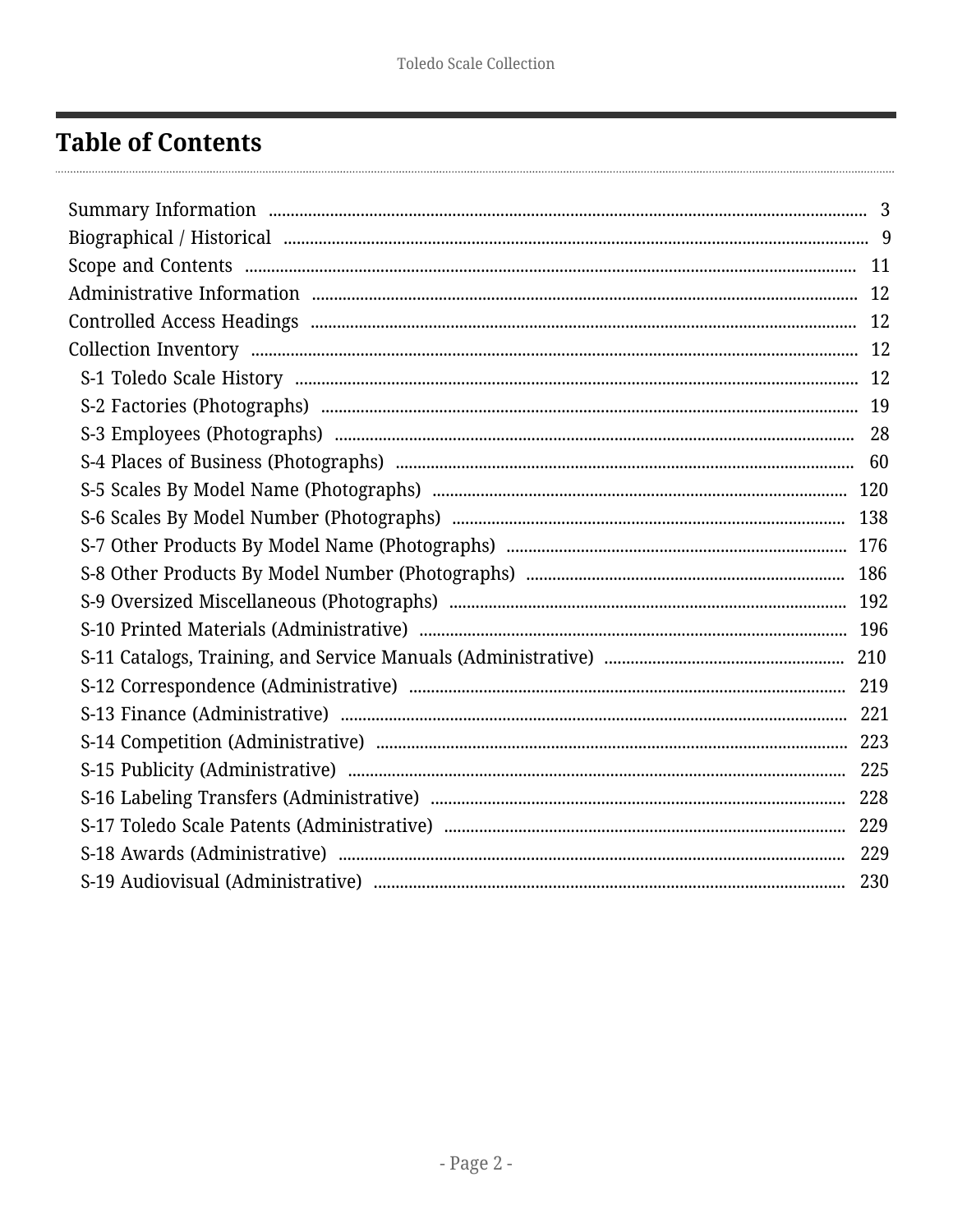# <span id="page-2-0"></span>**Summary Information**

| <b>Repository:</b>                  | Ward M. Canaday Center for Special Collections |
|-------------------------------------|------------------------------------------------|
| Title:                              | <b>Toledo Scale Collection</b>                 |
| ID:                                 | <b>MSS-153</b>                                 |
| Date [inclusive]:                   | 1900-1980                                      |
| <b>Physical</b><br>Description:     | 62.75 Linear Feet                              |
| Language of the<br><b>Material:</b> | English.                                       |
| <b>Mixed Materials</b><br>$[box]$ : | $\mathbf{1}$                                   |
| <b>Mixed Materials</b><br>$[box]$ : | 2                                              |
| <b>Mixed Materials</b><br>$[box]$ : | 3                                              |
| <b>Mixed Materials</b><br>$[box]$ : | 4                                              |
| <b>Mixed Materials</b><br>$[box]$ : | 5                                              |
| <b>Mixed Materials</b><br>$[box]$ : | 6                                              |
| <b>Mixed Materials</b><br>$[box]$ : | 7                                              |
| <b>Mixed Materials</b><br>$[box]$ : | 8                                              |
| <b>Mixed Materials</b><br>$[box]$ : | 9                                              |
| <b>Mixed Materials</b><br>$[box]$ : | 10                                             |
| <b>Mixed Materials</b><br>[box]:    | 11                                             |
| <b>Mixed Materials</b><br>[box]:    | 12                                             |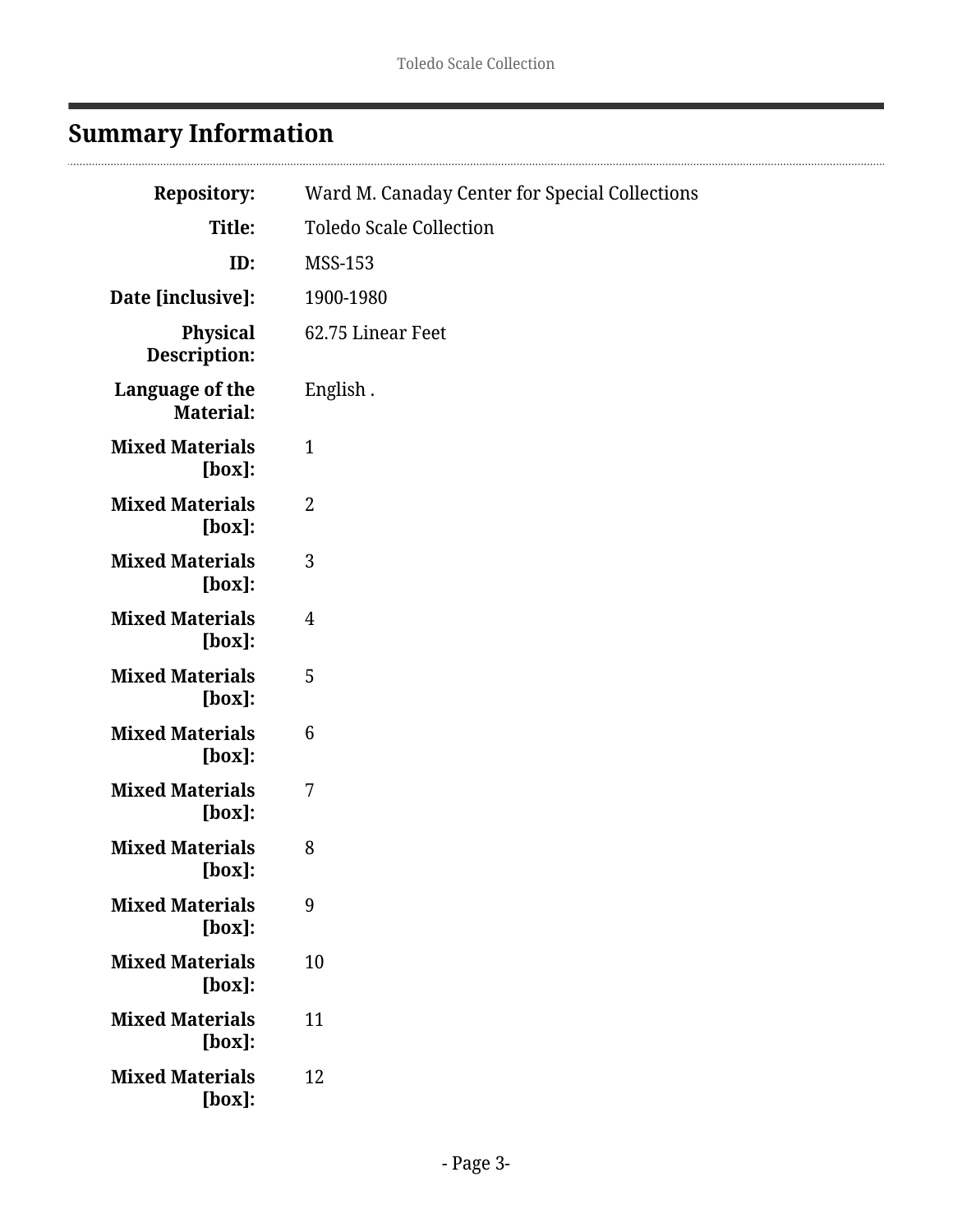| <b>Mixed Materials</b><br>[box]:    | 13 |
|-------------------------------------|----|
| <b>Mixed Materials</b><br>[box]:    | 14 |
| <b>Mixed Materials</b><br>[box]:    | 15 |
| <b>Mixed Materials</b><br>[box]:    | 16 |
| <b>Mixed Materials</b><br>[box]:    | 17 |
| <b>Mixed Materials</b><br>[box]:    | 18 |
| <b>Mixed Materials</b><br>[box]:    | 19 |
| <b>Mixed Materials</b><br>$[box]$ : | 20 |
| <b>Mixed Materials</b><br>[box]:    | 21 |
| <b>Mixed Materials</b><br>$[box]$ : | 22 |
| <b>Mixed Materials</b><br>[box]:    | 23 |
| <b>Mixed Materials</b><br>[box]:    | 24 |
| <b>Mixed Materials</b><br>[box]:    | 25 |
| <b>Mixed Materials</b><br>[box]:    | 26 |
| <b>Mixed Materials</b><br>[box]:    | 27 |
| <b>Mixed Materials</b><br>[box]:    | 28 |
| <b>Mixed Materials</b><br>$[box]$ : | 29 |
| <b>Mixed Materials</b><br>[box]:    | 30 |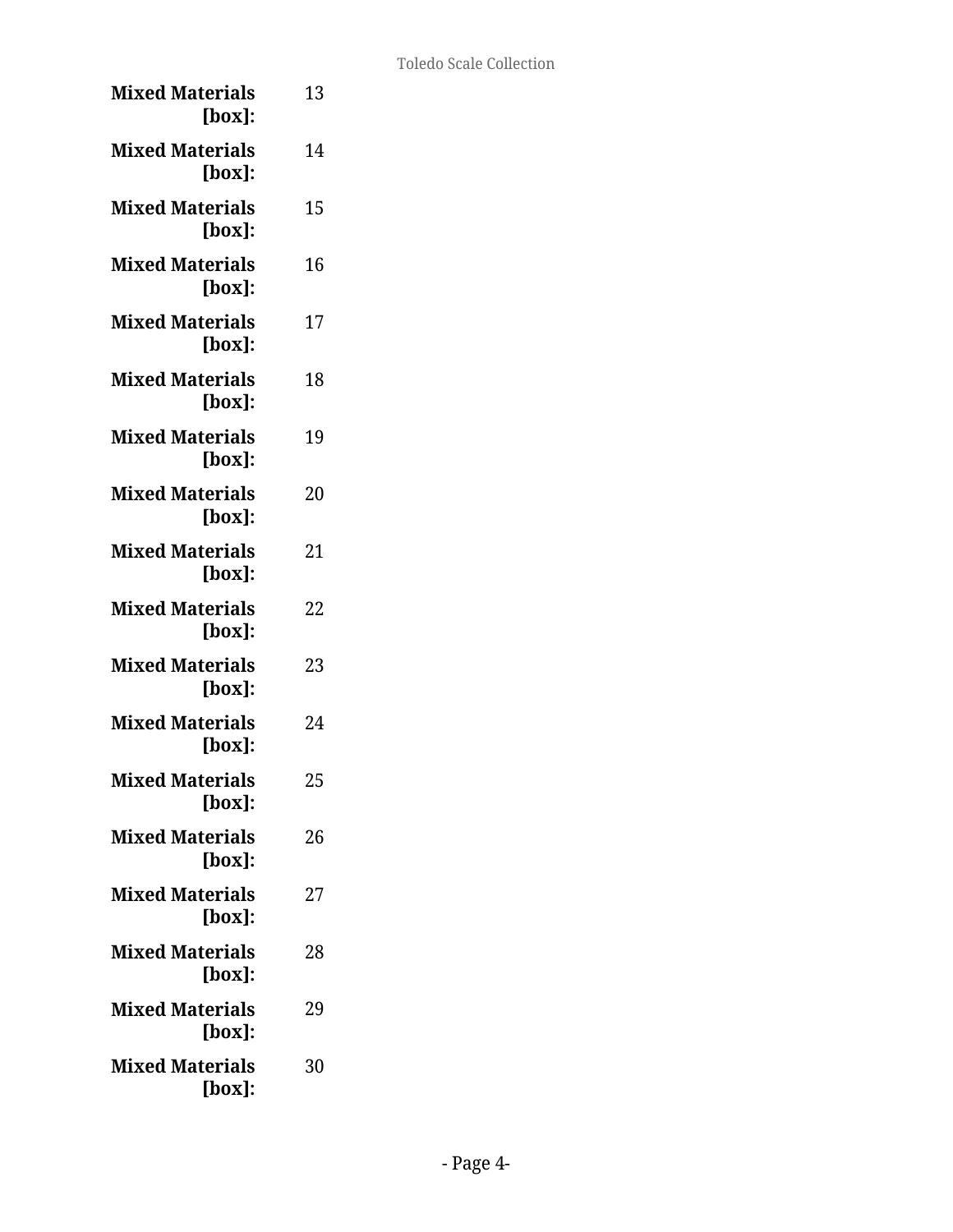| <b>Mixed Materials</b><br>[box]:                     | 31 |
|------------------------------------------------------|----|
| <b>Mixed Materials</b><br>$[box]$ :                  | 32 |
| <b>Mixed Materials</b><br>$[box]$ :                  | 33 |
| <b>Mixed Materials</b><br>[box]:                     | 34 |
| <b>Mixed Materials</b><br>$[box]$ :                  | 35 |
| <b>Mixed Materials</b><br>$[box]$ :                  | 36 |
| <b>Mixed Materials</b><br>$[box]$ :                  | 37 |
| <b>Mixed Materials</b><br>$[box]$ :                  | 38 |
| <b>Mixed Materials</b><br>$[box]$ :                  | 39 |
| <b>Mixed Materials</b><br>$[box]$ :                  | 40 |
| <b>Mixed Materials</b><br>$[box]$ :                  | 41 |
| <b>Mixed Materials</b><br>[box]:                     | 42 |
| <b>Mixed Materials</b><br>$[box]$ :                  | 43 |
| <b>Mixed Materials</b><br>[box]:                     | 44 |
| <b>Mixed Materials</b><br>[box]:                     | 45 |
| <b>Mixed Materials</b><br>$[box]$ :                  | 46 |
| <b>Mixed Materials</b><br>$[box]$ :                  | 47 |
| <b>Mixed Materials</b><br>[32887922183027]<br>[box]: | 48 |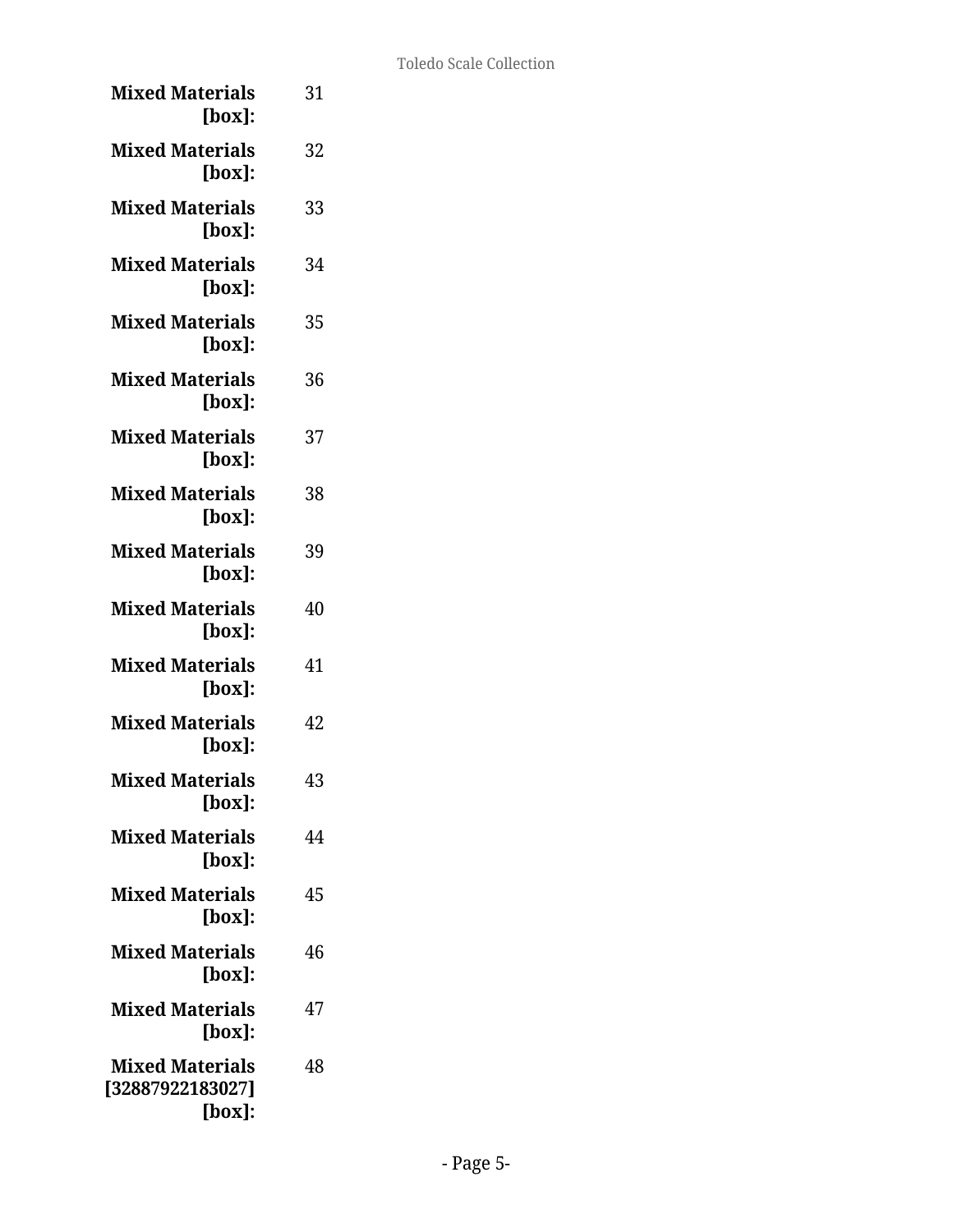| <b>Mixed Materials</b><br>[32887922555141]<br>[box]:    | 49 |
|---------------------------------------------------------|----|
| <b>Mixed Materials</b><br>[3288792218213]<br>$[box]$ :  | 50 |
| <b>Mixed Materials</b><br>[32887922182896]<br>$[box]$ : | 51 |
| <b>Mixed Materials</b><br>[32887922182615]<br>$[box]$ : | 52 |
| <b>Mixed Materials</b><br>$[box]$ :                     | 53 |
| <b>Mixed Materials</b><br>$[box]$ :                     | 54 |
| <b>Mixed Materials</b><br>$[box]$ :                     | 55 |
| <b>Mixed Materials</b><br>$[box]$ :                     | 56 |
| <b>Mixed Materials</b><br>$[box]$ :                     | 57 |
| <b>Mixed Materials</b><br>[box]:                        | 58 |
| <b>Mixed Materials</b><br>[box]                         | 59 |
| <b>Mixed Materials</b><br>[box]:                        | 60 |
| <b>Mixed Materials</b><br>$[box]$ :                     | 61 |
| <b>Mixed Materials</b><br>$[box]$ :                     | 62 |
| <b>Mixed Materials</b><br>$[box]$ :                     | 63 |
| <b>Mixed Materials</b><br>$[box]$ :                     | 64 |
| <b>Mixed Materials</b><br>$[box]$ :                     | 65 |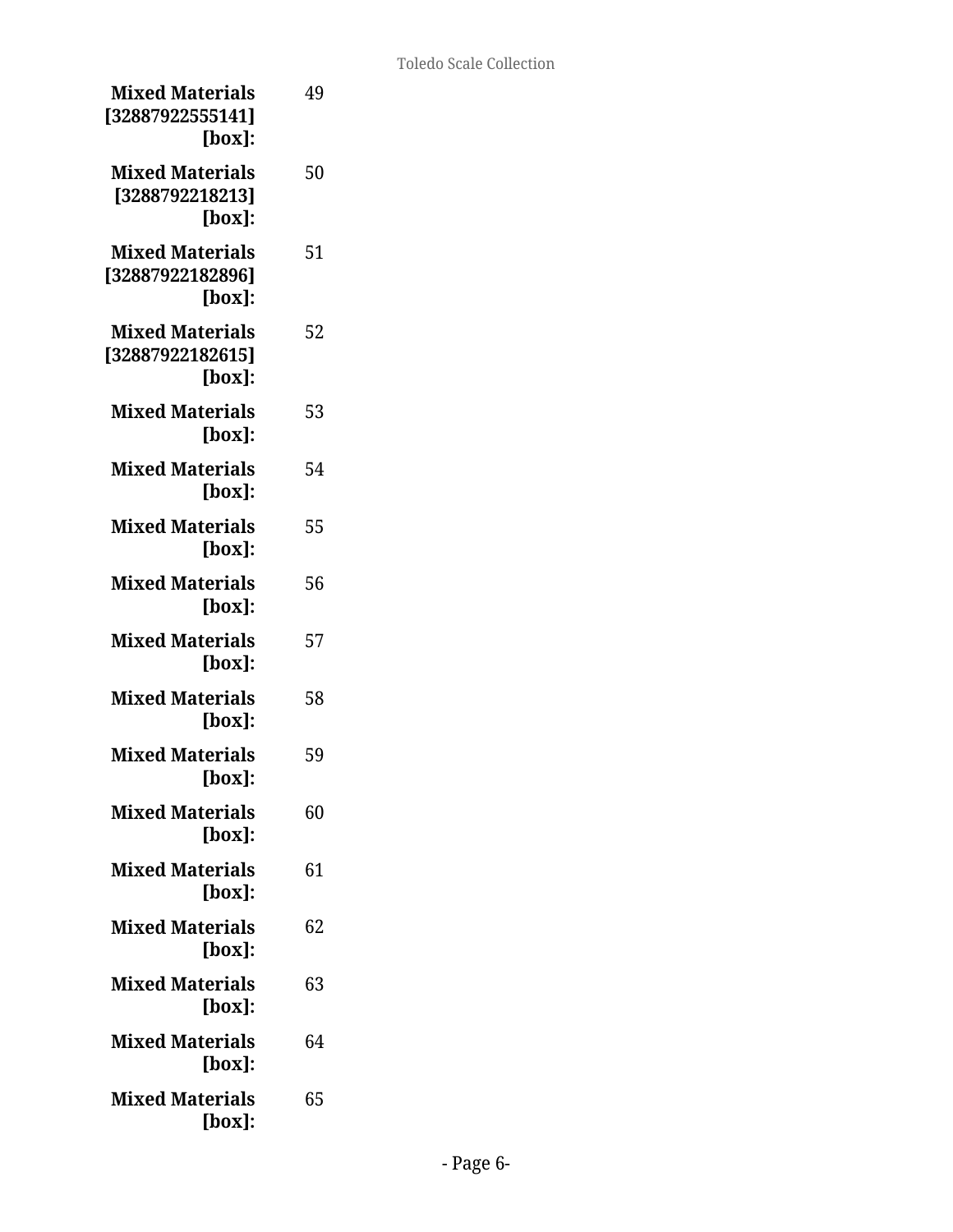| <b>Mixed Materials</b><br>[box]: | 66 |
|----------------------------------|----|
| <b>Mixed Materials</b><br>[box]: | 67 |
| <b>Mixed Materials</b><br>[box]: | 68 |
| <b>Mixed Materials</b><br>[box]: | 69 |
| <b>Mixed Materials</b><br>[box]: | 70 |
| <b>Mixed Materials</b><br>[box]: | 71 |
| <b>Mixed Materials</b><br>[box]: | 72 |
| <b>Mixed Materials</b><br>[box]: | 73 |
| <b>Mixed Materials</b><br>[box]: | 74 |
| <b>Mixed Materials</b><br>[box]: | 75 |
| <b>Mixed Materials</b><br>[box]: | 76 |
| <b>Mixed Materials</b><br>[box]: | 77 |
| <b>Mixed Materials</b><br>[box]: | 78 |
| <b>Mixed Materials</b><br>[box]: | 79 |
| <b>Mixed Materials</b><br>[box]: | 80 |
| <b>Mixed Materials</b><br>[box]: | 81 |
| <b>Mixed Materials</b><br>[box]: | 82 |
| <b>Mixed Materials</b><br>[box]: | 83 |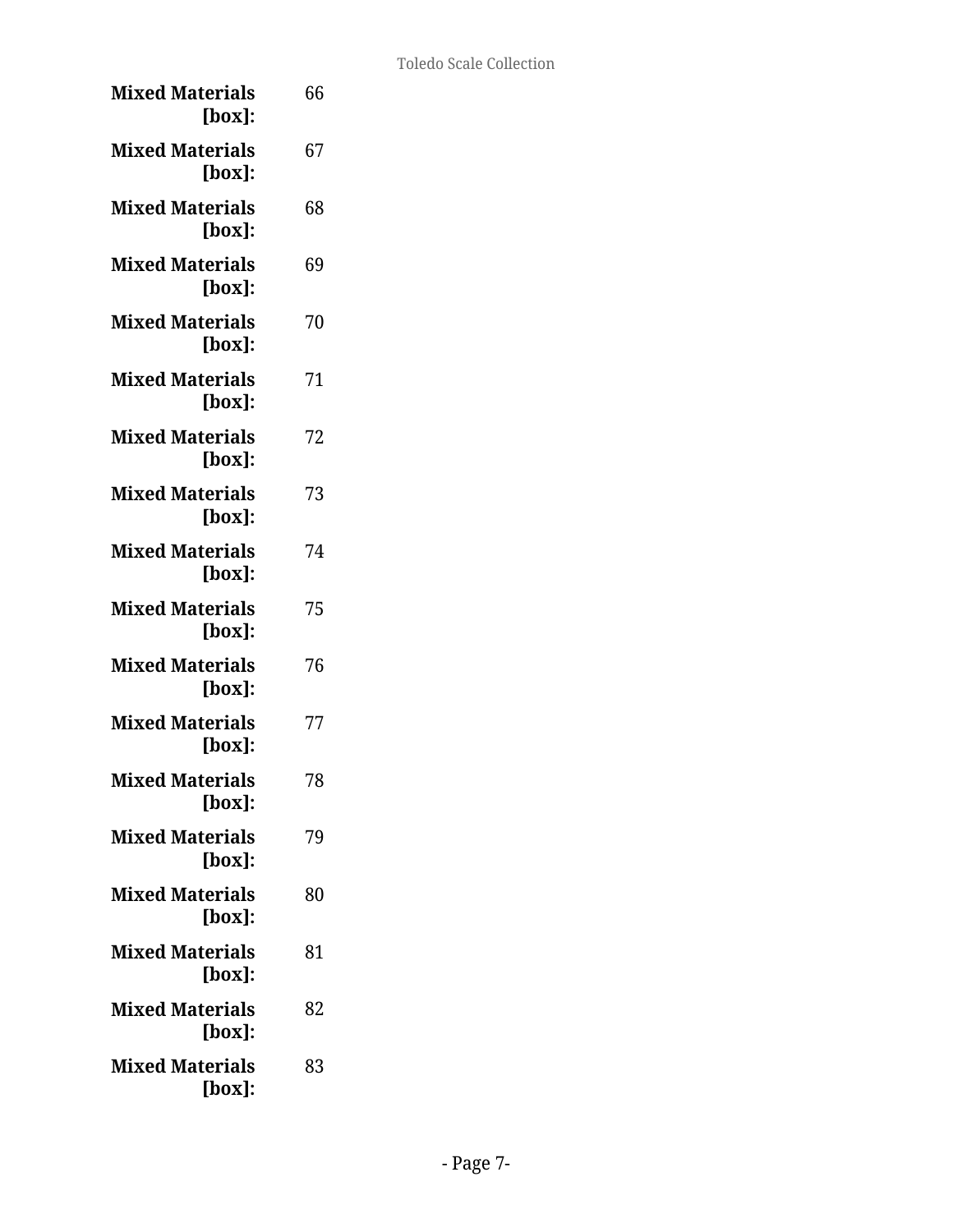| <b>Mixed Materials</b><br>[box]:    | 84 |
|-------------------------------------|----|
| <b>Mixed Materials</b><br>[box]:    | 85 |
| <b>Mixed Materials</b><br>[box]:    | 86 |
| <b>Mixed Materials</b><br>[box]:    | 87 |
| <b>Mixed Materials</b><br>[box]:    | 88 |
| <b>Mixed Materials</b><br>[box]:    | 89 |
| <b>Mixed Materials</b><br>[box]     | 90 |
| <b>Mixed Materials</b><br>[box]:    | 91 |
| <b>Mixed Materials</b><br>$[box]$ : | 92 |
| <b>Mixed Materials</b><br>[box]:    | 93 |
| <b>Mixed Materials</b><br>[box]:    | 94 |

### **Preferred Citation**

Images and other sources used with permission should be properly cited and credited. Credits should include text as listed below: For Manuscript Collections -- "[Collection Name], The Ward M. Canaday Center for Special Collections, The University of Toledo Libraries" For University Archives -- "Records of [College or Administrative Unit], The University of Toledo Archives, The Ward M. Canaday Center for Special Collections, The University of Toledo Libraries

**^** [Return to Table of Contents](#page-1-0)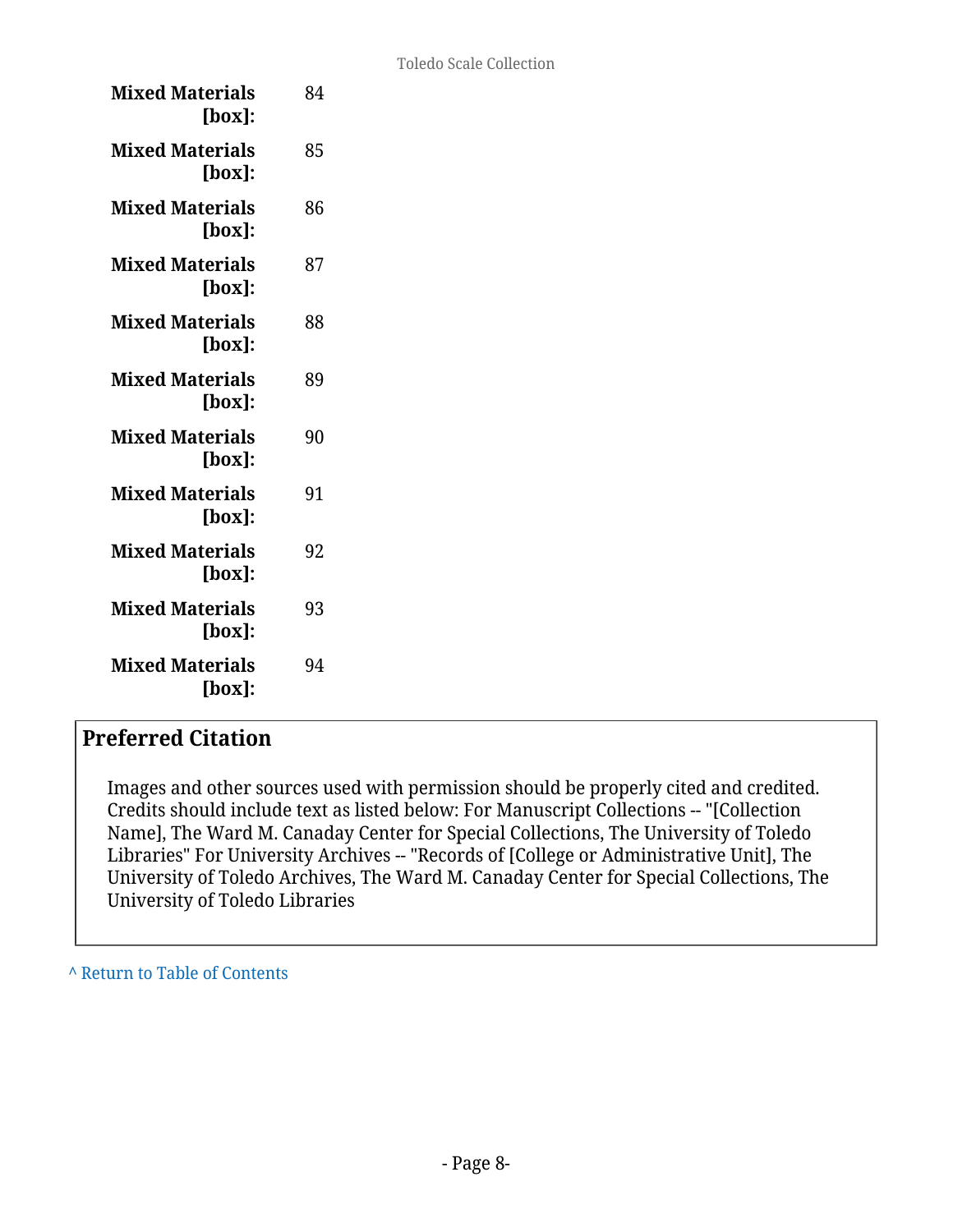# <span id="page-8-0"></span>**Biographical / Historical**

The story of Toledo Scale began when Henry Theobald was fired from the National Cash Register Company for instituting changes in the production system that he believed would decrease costs and improve the product. He decided to start his own business, solicited investors, and bought the DeVilbiss Computing Scale Company from Allen DeVilbiss Jr. of Toledo around 1900. DeVilbiss had invented and patented a pendulum type scale that used actual weight (gravity) as a counterbalance rather then a spring tension. The pendulum scale was superior because spring tension would change with temperature wear, while gravity would not. Theobald's goal was to offer grocers with which they could obtain exact measurements, because accuracy in weight in the retail environment meant happier customers and higher profits.

Henry Theobald founded Toledo Scale in 1901, and coined the phrase "No Springs Honest Weight" as a slogan for the new company. During his reign, Toledo Scale boomed. Mr. Theobald was a man of amazing energy, ability, and imagination, as was proved many times in the nearly twenty-five years that he headed the company.

In 1912, the company began producing a double pendulum model that had an automatic indicating dial rather than a beam and poise. The new scale line was suitable for industrial use, and was a great success. With the invention of the double pendulum mechanism, and with the war years calling for the shell loading scales, counting scales, and forced measurement devices, the groundwork was laid for a specialized subsidiary, "Toledo Precision Devices" founded in 1929.

After the death of Henry Theobald in 1924, Toledo Scale remained static. His son, Bob took over company for a while and was doing well with the business. However, Bob became depressed over the death of both his young wife, which occurred within 1 1/2 years of each other. In 1925 Bib committed suicide, and was in 1926 when the new era of Hubert D, Bennett emerged.

Hugh Bennett was the son of George Bennet, general manager of Willys-Overland in Toledo. By the time he came to Toledo Scale, he had served in the French army during World War I, taught at DeVilbiss High School, worked for Willys-Overland, and held the position of assistant sales vice president for Studebaker in South Bend, Indiana. Between 1926- 1951, Bennett brought Toledo Scale to a new competitive level. He reorganized the company, brought in stockholders, and settled several patent infringement suits. He also inspired employee pride when commissioned artist Georges LaChance to paint some of the company's craftsman at work. LaChange's paintings were entitled, "paintings of Master Craftsman," and they remained on display in the Telegraph Road plant until 1976.

With the great Depression and World War 2, the engineers at Toledo Scale developed innovative designs and used new materials to created cutting edge scales. Plastic and aluminum were used to develop industrial scales, including the Printweigh. Additionally, in 1934 the Kitchenware Division of Toledo Scale was born, producing choppers, mixers, slicers, and grinders. The growth of Toledo Scale demanded the expansion of factories and office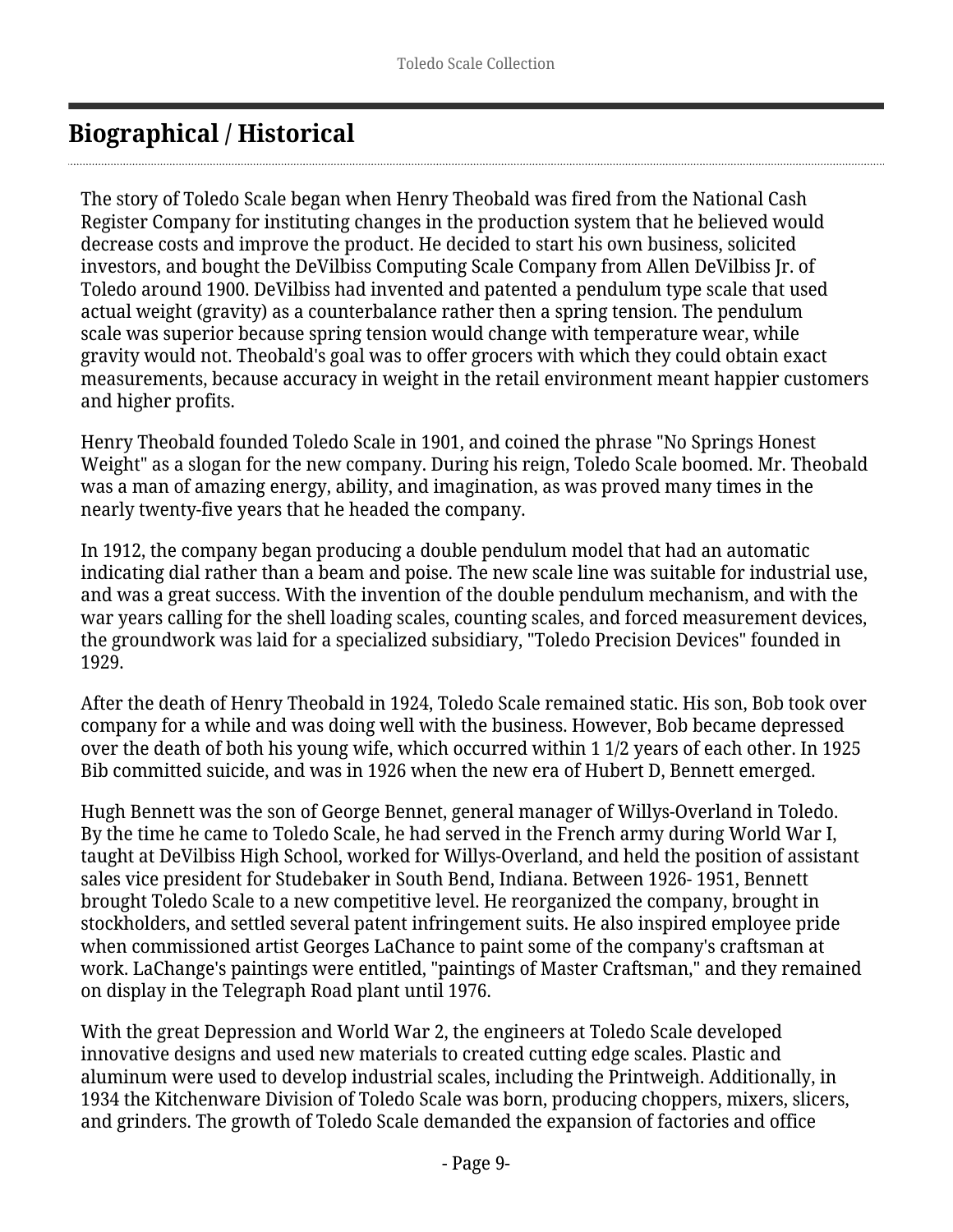buildings. In 1939, Toledo Scale moved on to an 80-acre site on Telegraph Road in Toledo. By World War 2 the factory expanded three times and increased its capacity be 50%.

By the middle of 1940's the "Winds of Change" were again blowing at Toledo Scale. The War was just about to end, and the stockholders wanted to see the company pursue more post-war research and production. Despite his many accomplishments at Toledo Scale, Hugh Bennett wanted to pursue further innovations in plastics. In 1946, Bennet retired and Harris McIntosh, became the third president of Toledo Scale.

Under Harris McIntosh, Toledo Scale introduced two of its most popular scales Printweigh 400 and the Verilux. At the same, the 2000 series of Toledo Scales were considered the best industrial scales. In addition, the company adapted the current load cells measurement systems, which resulted in the first innovation in motor truck and railroad track scales in over 100 years.

In 1968, Toledo Scale became a division of Reliance Electric of Cleveland. McIntosh became a member of Reliance's Board of Directors, and Bob Metzger replaced him as head of Toledo Scale.

During Metzger's tenure, the company developed the Expressweigh system, a high-speed, in motion device for weighing and data recording, primarily for the use in beef packing facilities. Also under Metzger, the company purchased The Wrapping Machinery Company of Franksville, Wisconsin, maker of the "Superwrapper" line of automation wrappers and labelers. This enabled Toledo Scale to develop a complete wrapping, weighing, and labeling system. At this time the company also entered the electronic age when, in the early 1970's it was the first to use the Intel microprocessor in its retail scales.

In 1971, Metzger suffered a serious injury and was put on extended sick leave. Management passed for a short time to Tony DiVincenzo. During this time, the 8400 electronic candy scale came into production. This scale was unique for its ability to display price and weight information on both sides of the counter. In addition, a new plant was built in Spartanburg, Carolina, specifically dedicated to the manufacture of load cells for use in retail scales. In 1975, Reliance announced that Toledo Scale's headquarters would be moved to Columbus, leaving only one small department physically located in Toledo. DiVincenzo retired soon thereafter.

Management changed frequently after DiVincenzo's retirement. The company pulled out of the food machine business. Reliance sold the Houghton Elevator Division, and in 1979, the Exxon Oil Company purchased Reliance. Exxon restructured the company once again and many more changes in management were made. Reliance sold the Telegraph Road plant to Willis Day Properties, but rented a small part of the facility where it continued to make mechanical scales and parts for electronic scales.

In 1984, Reliance decided to close the Toledo operations completely, and laid off the employees who were still left there. On July 7, 1985, a fire destroyed the Telegraph Road plant. In 1986, Reliance became independent for Exxon through a leveraged buy-out, and in 1989, it sold the Toledo Scale Division to Ciba Geigy. Ciba Geigy merged Toledo Scale with another of its companies, Mettler Instruments AG, a manufacturer of laboratory balances. The merger vastly increased the global scope of the company, which, as a result, operated in 18 countries. In 1992,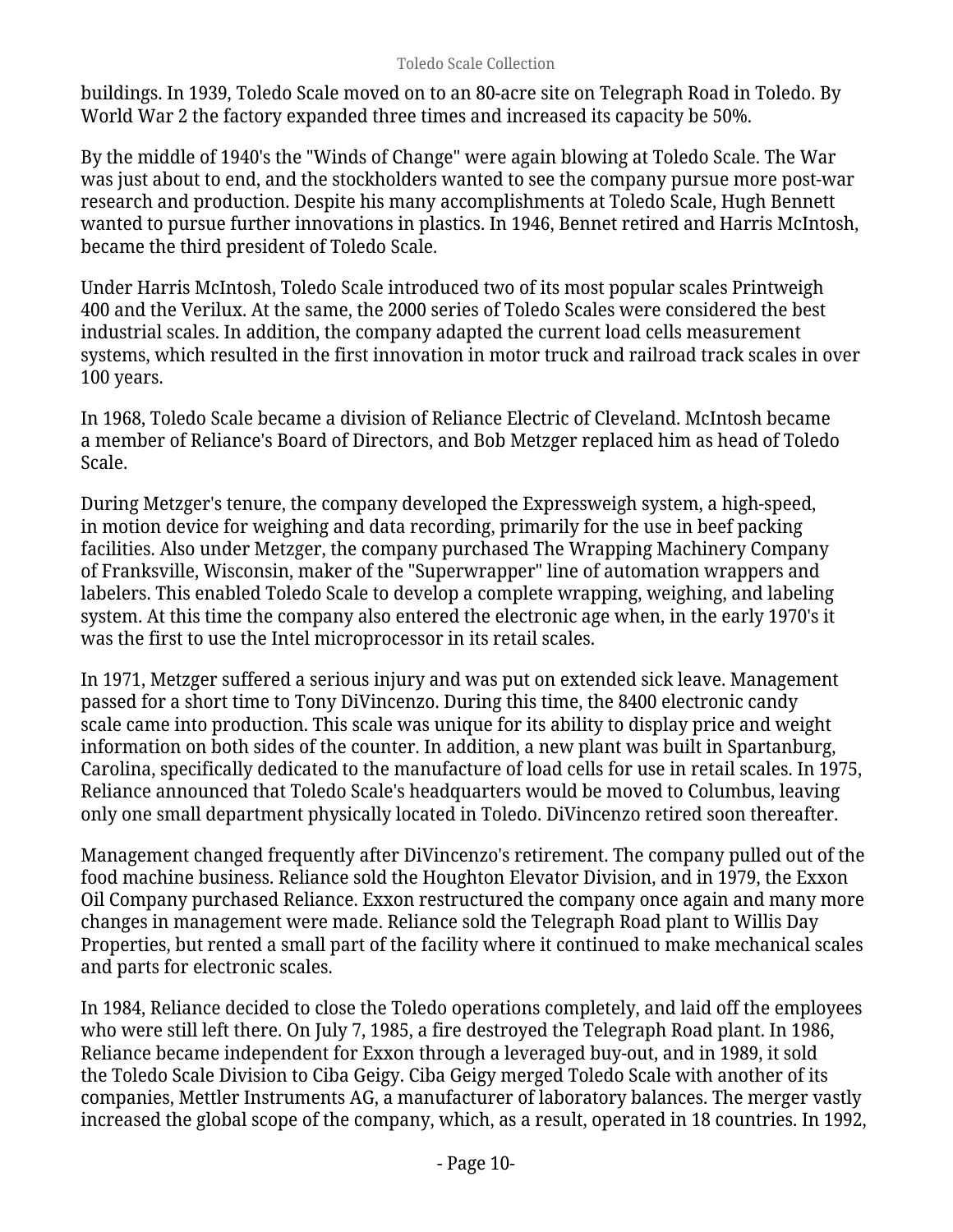the name was officially changed to Mettler Toledo, Inc. Then in 1996, Cia-Geigy sold Mettler Toledo to AEA Investors, a group of investors located in New York City. The name was changed once again to Mettler Toledo International, Inc. The company's new headquarters were located in Polaris, Ohio, a suburb of Columbus. In 1997, AEA took the company public, and today its shares are listed on the New York Stock Exchange with the symbol MTD.

Notes: Bob Terry, Honest Weight: The story of Toledo Scale (Philadelphia: Xlibris Corp. 2000). Toledo Scale Company, the First Fifty Years (Toledo, Ohio: Toledo Scale Company, 1951). Terry, Honest Weight. Ibid. Ibid. Toledo Scales: History of Our Future (Worthington Ohio: Toledo Scale: A Division of Reliance Electric Company, 19760. Terry, Honest Weight. Ibid. Ibid Ibid Ibid Ibid

#### **^** [Return to Table of Contents](#page-1-0)

# <span id="page-10-0"></span>**Scope and Contents**

The Toledo Scale Collection is made up of approximately sixty-three linear feet that were broken down into three major categories: History, photographs, and administrative files. Within each of the major categories, nineteen subcategories were formed. A more in-depth explanation of the subcategories can be found in the series list portion of the finding aid.

This collection was organized with anticipation that the Lucas County/Maumee valley Historical Society would continue to donate Toledo Scale papers, as they became available. With this in mind, a majority of the collection was organized in either alphabetical or chronological order. However, series such as over size materials, printed materials, catalogs, training, and service manuals, correspondence, finance, labeling transfers, patents, awards, and audiovisual, were arranged due to the size of the of artifact.

The Toledo Scale Collection presented the most problems while organizing the thirty boxes of photographs, as many as of the photographs were not labeled or they only had a model number or a model name. Therefore, duplication within the collection and the misidentification of a photograph may occur. A photograph may also be duplicated if it is found within an oversized box. Oversized boxes contain photographs that had been enhanced by the Toledo Scale Graphic Arts Department. The photographs were used in advertisements and catalogs.

**^** [Return to Table of Contents](#page-1-0)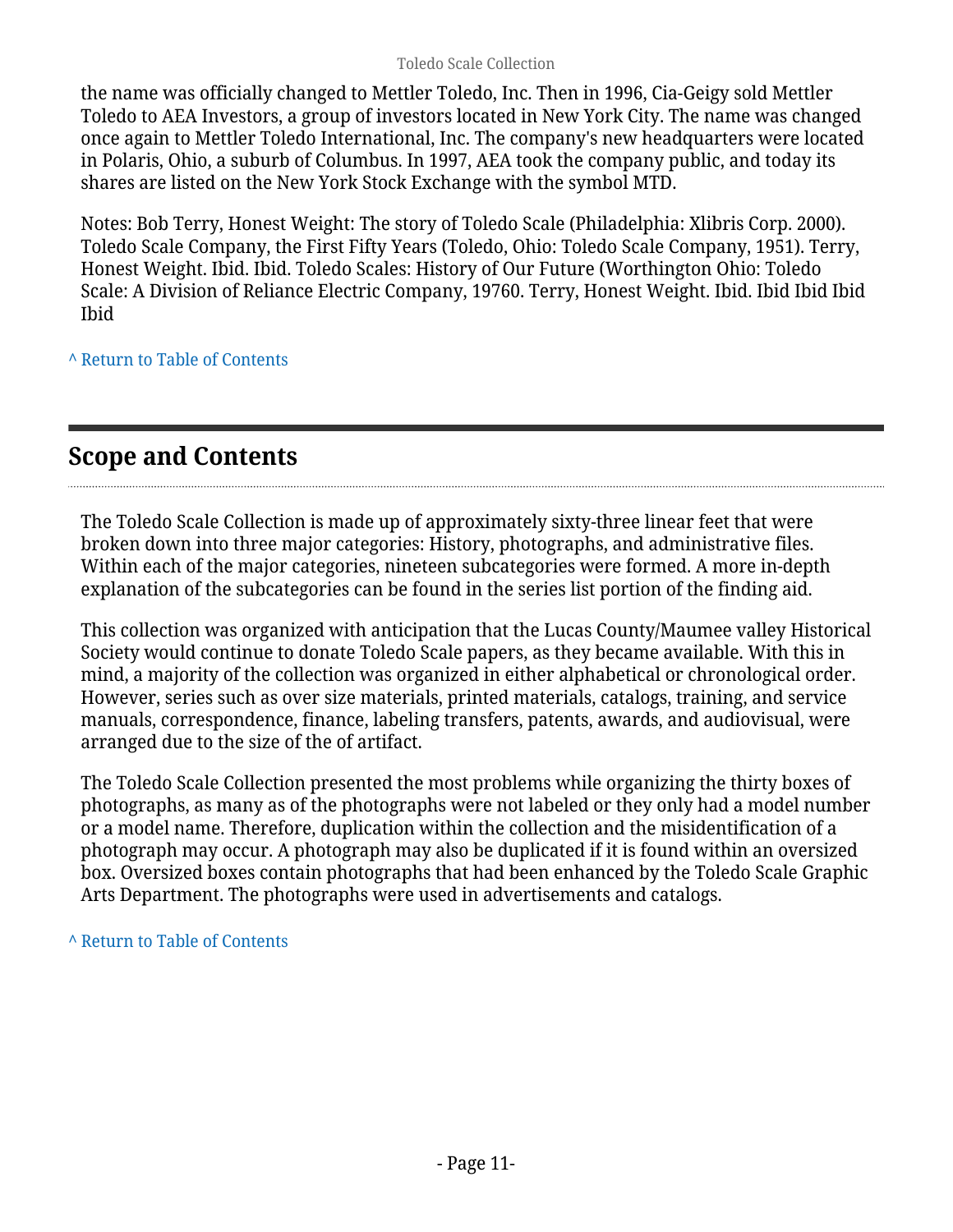## <span id="page-11-0"></span>**Administrative Information**

### **Publication Statement**

Ward M. Canaday Center for Special Collections

2801 West Bancroft Street William S. Carlson Library, Fifth Floor Toledo, Ohio 43606 [CanadayCenter@utoledo.edu](mailto:CanadayCenter@utoledo.edu) URL:<http://www.utoledo.edu/library/canaday/>

### **Conditions Governing Access**

Collection is open for research. Materials may be accessed by request at the Ward M. Canaday Center for Special Collections on the fifth floor of the William S. Carlson Library on the main campus of the University of Toledo. Materials do not circulate

#### **Conditions Governing Use**

In most cases, the Canaday Center does not own the copyright and literary rights to items in its collections; it is the responsibility of the researcher to adhere to U.S. Copyright and Fair Use laws, including seeking permission from the copyright holder and payment of any royalty fees, in the reproduction and use of archival materials. Providing copies or scans does not constitute a license to publish or reproduce images in print or electronic form.

**^** [Return to Table of Contents](#page-1-0)

### <span id="page-11-1"></span>**Controlled Access Headings**

- Business and Commerce
- Toledo History

# <span id="page-11-2"></span>**Collection Inventory**

### <span id="page-11-3"></span>**S-1 Toledo Scale History, 1900-1976**

Physical Description: 1 Linear Feet This History portion of the Toledo Scale Collection Contains photographs of early scale shows and exhibits, miscellaneous printed and public relations materials, commemorative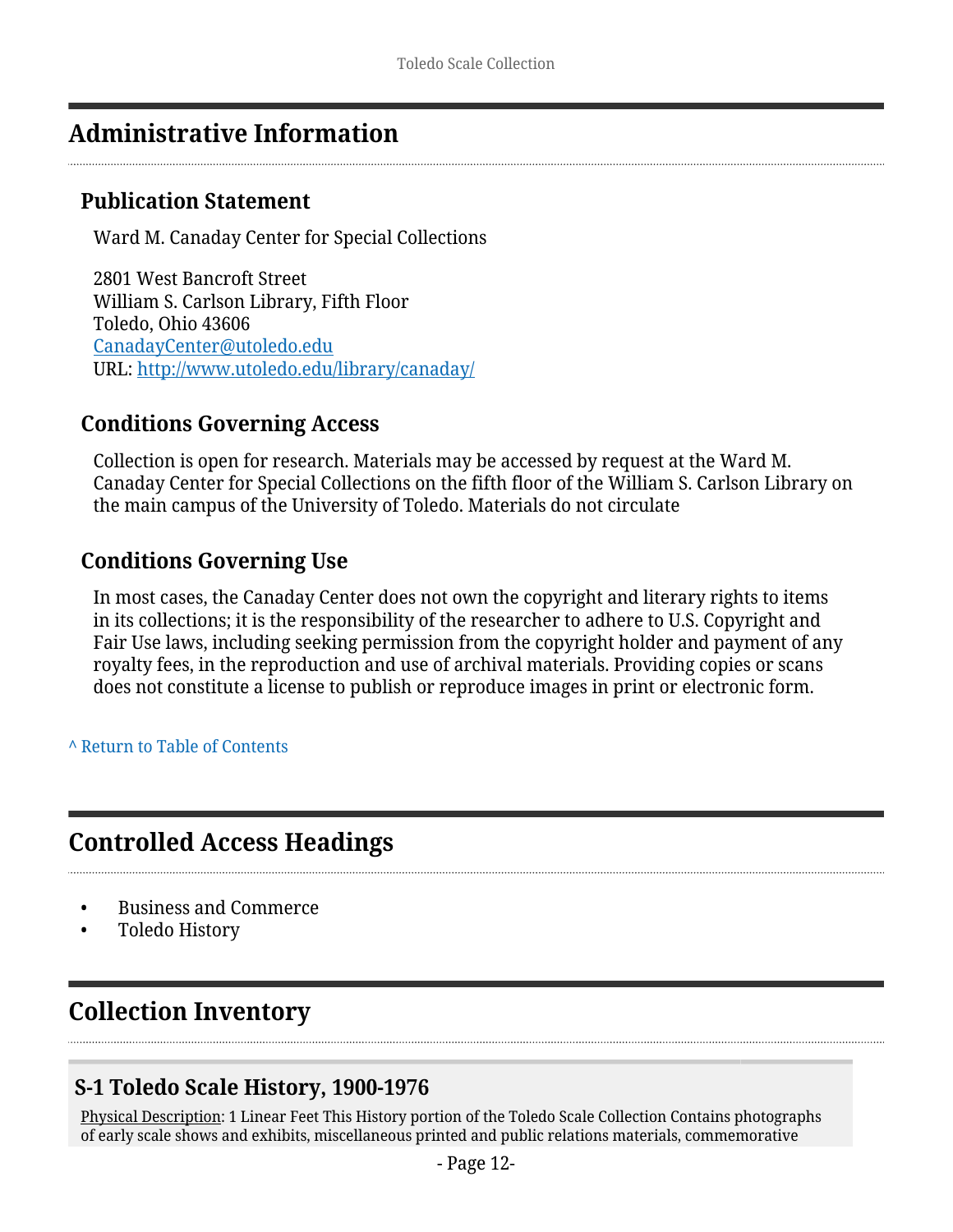items, typescript drafts, and newspaper clippings. The printed materials include brochures and booklets highlighting Toledo Scale anniversaries, products, and interpretations of its history.

| <b>Title/Description</b>                                                                      | <b>Instances</b> |           |
|-----------------------------------------------------------------------------------------------|------------------|-----------|
| 75th Anniversary: Toledo Scale: The History of our Future,<br>1976                            | box 1            | folder 1  |
| Physical Description: 1 Linear Feet                                                           |                  |           |
| Background for Victory: Toledo Scale, n.d                                                     | box 1            | frame 2   |
| Physical Description: 1 Linear Feet                                                           |                  |           |
| Language of the Material: English.                                                            |                  |           |
| International Operation Printed Materials, n.d                                                | box 1            | folder 3  |
| <b>Physical Description: 1 Linear Feet</b>                                                    |                  |           |
| Language of the Material: English.                                                            |                  |           |
| Looking in on Honest Weight: A Visit to the Modern Plant of<br>the Toledo Scale Company, 1942 | box 1            | folder 4  |
| <b>Physical Description: 1 Linear Feet</b>                                                    |                  |           |
| Language of the Material: English.                                                            |                  |           |
| Miscellaneous Printed Materials, n.d                                                          | box 1            | folder 5  |
| Physical Description: 1 Linear Feet                                                           |                  |           |
| Language of the Material: English.                                                            |                  |           |
| Miscellaneous Printed Materials, n.d                                                          | box 1            | folder 6  |
| Physical Description: 1 Linear Feet                                                           |                  |           |
| Language of the Material: English.                                                            |                  |           |
| Miscellaneous Printed Materials, n.d                                                          | box 1            | folder 7  |
| Physical Description: 1 Linear Feet                                                           |                  |           |
| Language of the Material: English.                                                            |                  |           |
| Miscellaneous Printed Materials, n.d                                                          | box 1            | folder 8  |
| Physical Description: 1 Linear Feet                                                           |                  |           |
| Language of the Material: English.                                                            |                  |           |
| Photographs and Printed Material on Football award, 1935                                      | box 1            | folder 9  |
| Physical Description: 1 Linear Feet                                                           |                  |           |
| Language of the Material: English.                                                            |                  |           |
| Photographs of Agricultural Trade show South Africa, n.d                                      | box 1            | folder 10 |
| Physical Description: 1 Linear Feet                                                           |                  |           |
| Language of the Material: English.                                                            |                  |           |
| Photographs of American Mining Congress, 1935<br>Physical Description: 1 Linear Feet          | box 1            | folder 11 |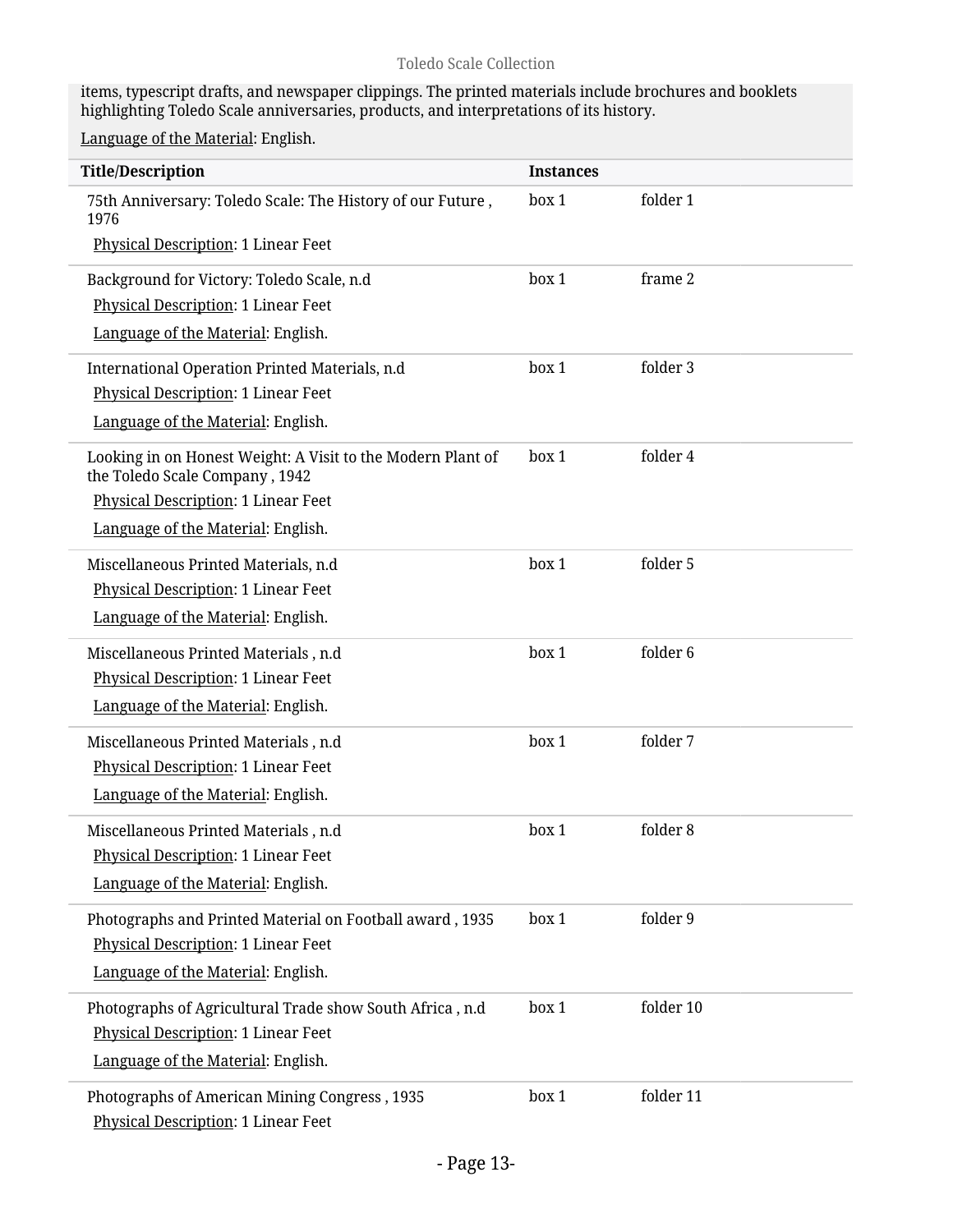| Photographs of Agricultural Trade show South Africa, n.d                                                                | box 1 | folder 12 |  |
|-------------------------------------------------------------------------------------------------------------------------|-------|-----------|--|
| Physical Description: 1 Linear Feet                                                                                     |       |           |  |
| Language of the Material: English.                                                                                      |       |           |  |
| Photgraphs of Buffalo Exhibit-Retail Butchers Association,<br>1921                                                      | box 1 | folder 13 |  |
| Physical Description: 1 Linear Feet                                                                                     |       |           |  |
| Language of the Material: English.                                                                                      |       |           |  |
| Photographs of Central Canadian Exhibition, 1920<br>Physical Description: 1 Linear Feet                                 | box 1 | folder 14 |  |
| Language of the Material: English.                                                                                      |       |           |  |
| Photographs of Chicago Business Show, 1919<br>Physical Description: 1 Linear Feet<br>Language of the Material: English. | box 1 | folder 15 |  |
|                                                                                                                         |       |           |  |
| Photographs of Cleveland Dairy Show, n.d                                                                                | box 1 | folder 16 |  |
| Physical Description: 1 Linear Feet<br>Language of the Material: English.                                               |       |           |  |
|                                                                                                                         |       |           |  |
| Photographs of Dairy Equipment Exposition, 1920                                                                         | box 1 | folder 17 |  |
| Physical Description: 1 Linear Feet                                                                                     |       |           |  |
| Language of the Material: English.                                                                                      |       |           |  |
| Photographs of Des Moines Storefront, 1944                                                                              | box 1 | folder 18 |  |
| Physical Description: 1 Linear Feet                                                                                     |       |           |  |
| Language of the Material: English.                                                                                      |       |           |  |
| Photographs of Distilled Spirits Industrial Exhibit, 1936                                                               | box 1 | folder 19 |  |
| <b>Physical Description: 1 Linear Feet</b>                                                                              |       |           |  |
| Language of the Material: English.                                                                                      |       |           |  |
| Photographs of Early Toledo Scale Advertisements, n.d                                                                   | box 1 | folder 20 |  |
| Physical Description: 1 Linear Feet                                                                                     |       |           |  |
| Language of the Material: English.                                                                                      |       |           |  |
| Photographs of Early Toledo sale Advertisements, n.d                                                                    | box 1 | folder 21 |  |
| <b>Physical Description: 1 Linear Feet</b>                                                                              |       |           |  |
| Language of the Material: English.                                                                                      |       |           |  |
| Photographs of Early Toledo Scale Advertisements, n.d.                                                                  | box 1 | folder 22 |  |
| Physical Description: 1 Linear Feet                                                                                     |       |           |  |
| Language of the Material: English.                                                                                      |       |           |  |
| Photographs of Early Toledo Scale Advertisements, n.d                                                                   | box 1 | folder 23 |  |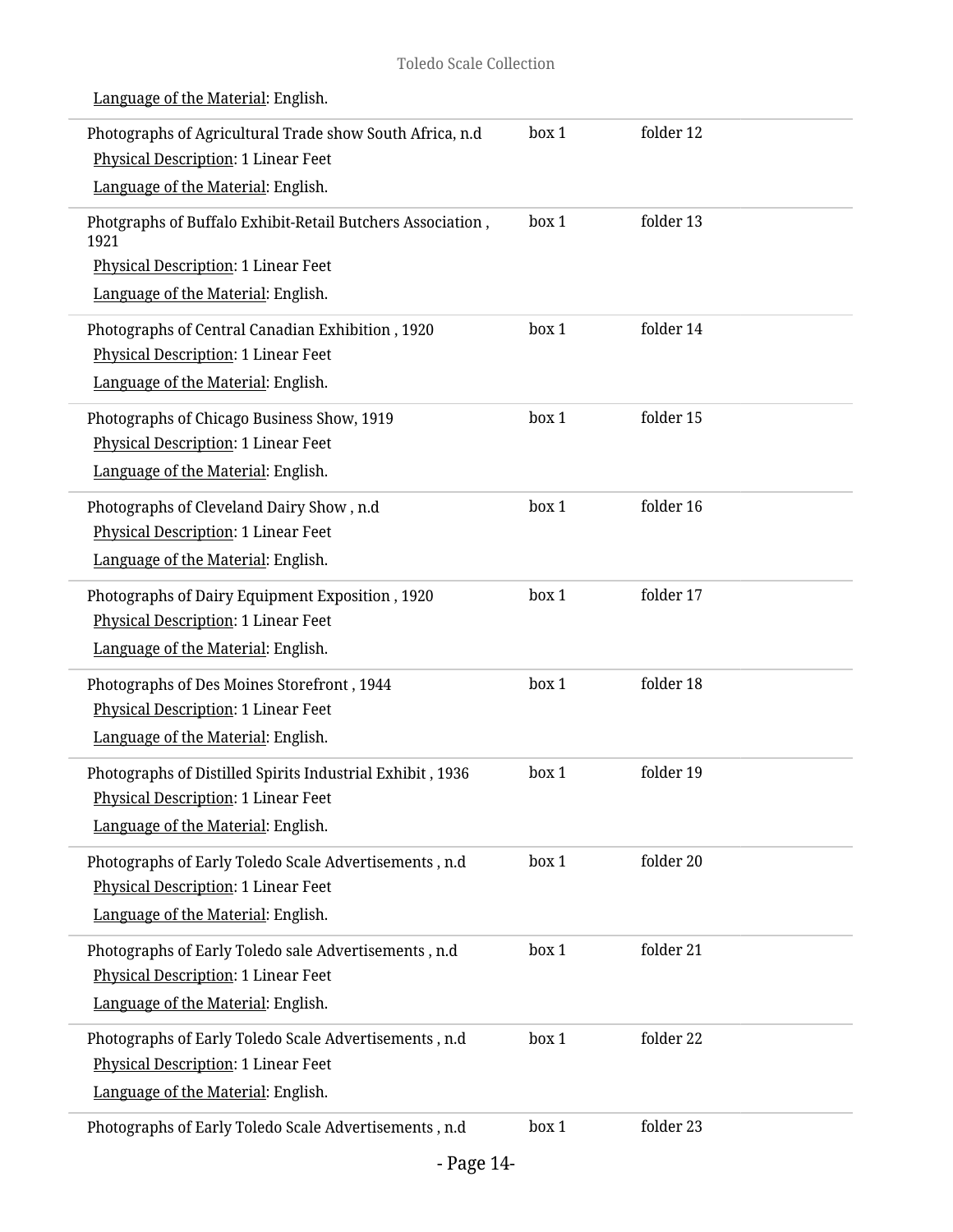| Physical Description: 1 Linear Feet<br>Language of the Material: English. |       |           |
|---------------------------------------------------------------------------|-------|-----------|
| Photographs of Early Toledo Scale Advertisements, n.d                     | box 1 | folder 24 |
| Physical Description: 1 Linear Feet                                       |       |           |
| Language of the Material: English.                                        |       |           |
| Photographs of Early Toledo Scale Old Building Inspection,                | box 1 | folder 25 |
| n.d                                                                       |       |           |
| Physical Description: 1 Linear Feet                                       |       |           |
| Language of the Material: English.                                        |       |           |
| Photographs of Early Toledo Scale Soft Wheel Grind<br>Department, n.d     | box 1 | folder 26 |
| Physical Description: 1 Linear Feet                                       |       |           |
| Language of the Material: English.                                        |       |           |
| Photographs of Early Toledo Scale Storefront, n.d                         | box 1 | folder 27 |
| <b>Physical Description: 1 Linear Feet</b>                                |       |           |
| Language of the Material: English.                                        |       |           |
| Photographs of exhibit at the Grand Central Palace, n.d                   | box 1 | folder 28 |
| Physical Description: 1 Linear Feet                                       |       |           |
| Language of the Material: English.                                        |       |           |
| Photographs of Exhibition at the Quebec Fair, 1920                        | box 1 | folder 29 |
| Physical Description: 1 Linear Feet                                       |       |           |
| Language of the Material: English.                                        |       |           |
| Photographs of Grocers Association Show, 1930                             | box 1 | folder 30 |
| Physical Description: 1 Linear Feet                                       |       |           |
| Language of the Material: English.                                        |       |           |
| Photographs of Hotel expo, 1929                                           | box 1 | folder 31 |
| Physical Description: 1 Linear Feet                                       |       |           |
| Language of the Material: English.                                        |       |           |
| Photographs of Inform-a-Show, 1934                                        | box 1 | folder 32 |
| Physical Description: 1 Linear Feet                                       |       |           |
| Language of the Material: English.                                        |       |           |
| Photographs of Machine Tool Show, 1935                                    | box 1 | folder 33 |
| Physical Description: 1 Linear Feet                                       |       |           |
| Language of the Material: English.                                        |       |           |
| Photographs of Minnesota State Fair, 1931                                 | box 1 | folder 34 |
| Physical Description: 1 Linear Feet                                       |       |           |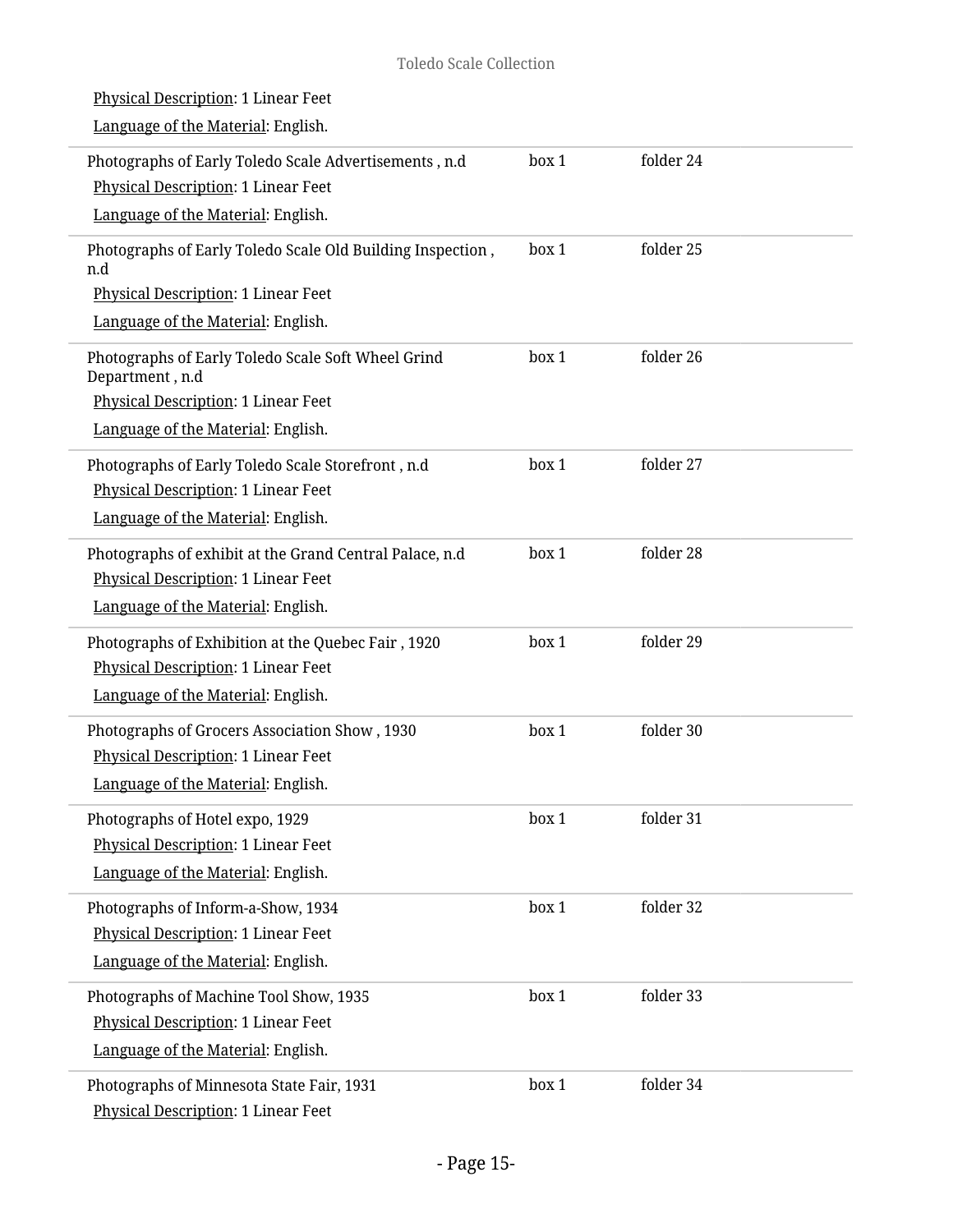| Language of the Material: English.                                                      |       |           |  |
|-----------------------------------------------------------------------------------------|-------|-----------|--|
| Photographs of Minnesota Weights and Measures Booth,<br>1920                            | box 1 | folder 35 |  |
| Physical Description: 1 Linear Feet                                                     |       |           |  |
| Language of the Material: English.                                                      |       |           |  |
| Photographs of Miscellaneous Buildings, n.d.                                            | box 1 | folder 36 |  |
| Physical Description: 1 Linear Feet                                                     |       |           |  |
| Language of the Material: English.                                                      |       |           |  |
| Photographs of Miscellaneous Early Toledo Scale Trade<br>Show, 1905                     | box 1 | folder 37 |  |
| Physical Description: 1 Linear Feet                                                     |       |           |  |
| Language of the Material: English.                                                      |       |           |  |
| Photographs of Miscellaneous Early Toledo Scale Trade<br>Shows, n.d.                    | box 1 | folder 38 |  |
| Physical Description: 1 Linear Feet                                                     |       |           |  |
| Language of the Material: English.                                                      |       |           |  |
| Photographs of Miscellaneous Early Toledo Scale Trade<br>Shows, n.d.                    | box 1 | folder 39 |  |
| Physical Description: 1 Linear Feet                                                     |       |           |  |
| Language of the Material: English.                                                      |       |           |  |
| Photographs of Miscellaneous Early Toledo Scale Trade<br>Shows, n.d.                    | box 1 | folder 40 |  |
| Physical Description: 1 Linear Feet                                                     |       |           |  |
| Language of the Material: English.                                                      |       |           |  |
| Photographs of Miscellaneous Early Toledo Scale Trade<br>Shows, n.d.                    | box 1 | folder 41 |  |
| Physical Description: 1 Linear Feet                                                     |       |           |  |
| Language of the Material: English.                                                      |       |           |  |
| Photographs of Miscellaneous Early Toledo Scale Trade<br>Shows, n.d.                    | box 1 | folder 42 |  |
| Physical Description: 1 Linear Feet                                                     |       |           |  |
| Language of the Material: English.                                                      |       |           |  |
| Photographs of National Bankers Convention, 1928                                        | box 1 | folder 43 |  |
| Physical Description: 1 Linear Feet                                                     |       |           |  |
| Language of the Material: English.                                                      |       |           |  |
| Photographs of National Dairy Show Exhibit, 1924<br>Physical Description: 1 Linear Feet | box 1 | folder 44 |  |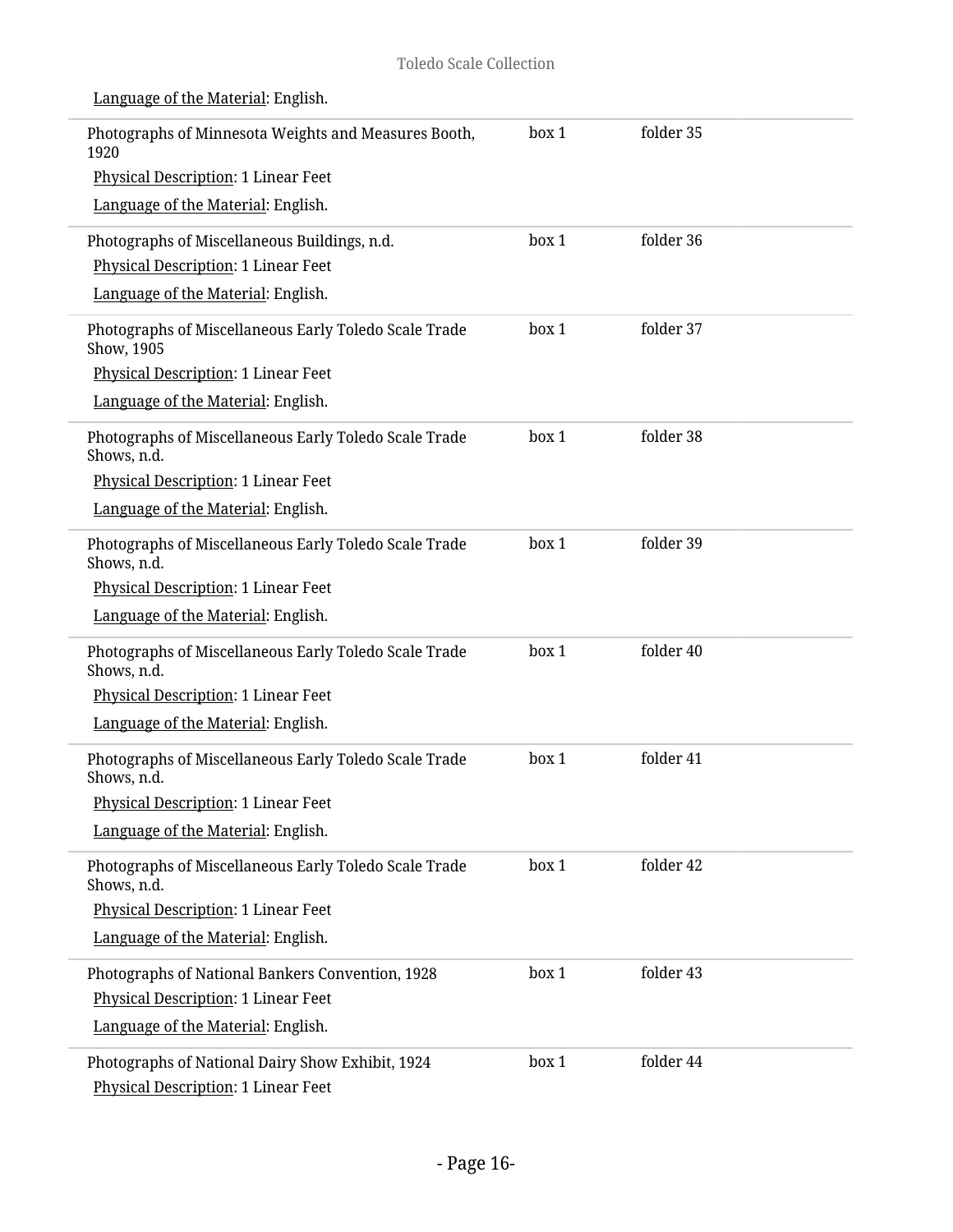| Photographs of National Dairy Show, 1921                               | box 1 | folder 45 |  |
|------------------------------------------------------------------------|-------|-----------|--|
| Physical Description: 1 Linear Feet                                    |       |           |  |
| Language of the Material: English.                                     |       |           |  |
| Photographs of National Foundry Association, 1920                      | box 1 | folder 46 |  |
| Physical Description: 1 Linear Feet                                    |       |           |  |
| Language of the Material: English.                                     |       |           |  |
| Photographs of National Retail Grocers Association, 1934               | box 1 | folder 47 |  |
| <b>Physical Description: 1 Linear Feet</b>                             |       |           |  |
| Language of the Material: English.                                     |       |           |  |
| Photographs of National Retail Grocers Association<br>Convention, 1927 | box 1 | folder 48 |  |
| Physical Description: 1 Linear Feet                                    |       |           |  |
| Language of the Material: English.                                     |       |           |  |
| Photographs of New York Scale Exhibit, 1927                            | box 1 | folder 49 |  |
| Physical Description: 1 Linear Feet                                    |       |           |  |
| Language of the Material: English.                                     |       |           |  |
| Photographs of Ottawa, Canada Trade Show, 1929                         | box 1 | folder 50 |  |
| Physical Description: 1 Linear Feet                                    |       |           |  |
| Language of the Material: English.                                     |       |           |  |
| Photographs of President's Cup, 1932                                   | box 1 | folder 51 |  |
| Physical Description: 1 Linear Feet                                    |       |           |  |
| Language of the Material: English.                                     |       |           |  |
| Photographs of Railway Appliance Show, 1919                            | box 1 | folder 52 |  |
| Physical Description: 1 Linear Feet                                    |       |           |  |
| Language of the Material: English.                                     |       |           |  |
| Photographs of Southern Textile Show, 1937                             | box 1 | folder 53 |  |
| Physical Description: 1 Linear Feet                                    |       |           |  |
| Language of the Material: English.                                     |       |           |  |
| Photographs of Territorial Fair, 1919                                  | box 1 | folder 54 |  |
| Physical Description: 1 Linear Feet                                    |       |           |  |
| Language of the Material: English.                                     |       |           |  |
| Photographs of Thirty Years of Achievement, 1935                       | box 1 | folder 55 |  |
| Physical Description: 1 Linear Feet                                    |       |           |  |
| Language of the Material: English.                                     |       |           |  |
| Photographs of Toledo Scale in Quebec, n.d                             | box 1 | folder 56 |  |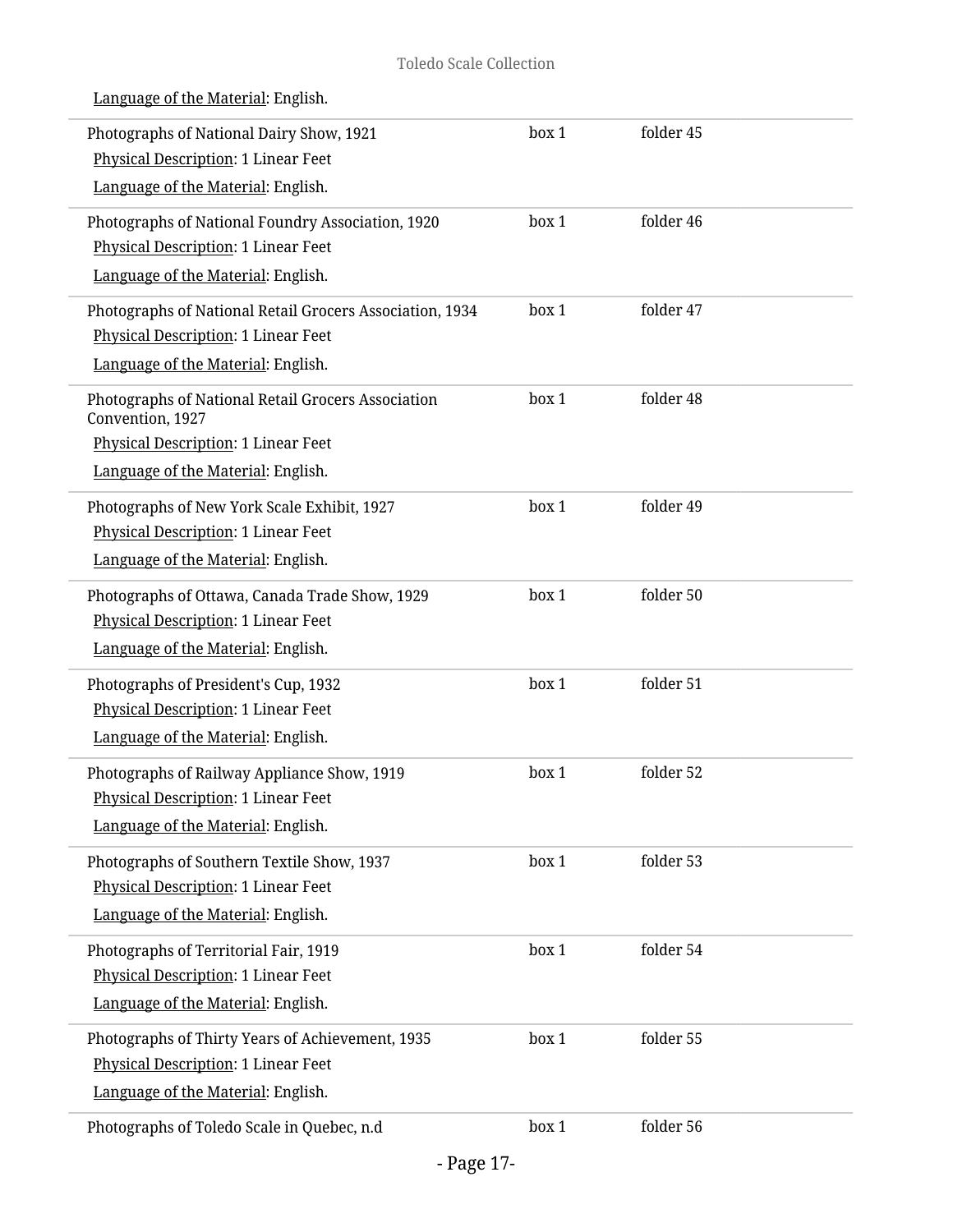| Physical Description: 1 Linear Feet<br>Language of the Material: English.                                                                                    |       |                      |
|--------------------------------------------------------------------------------------------------------------------------------------------------------------|-------|----------------------|
| Photographs of Trade Show at the Minnesota State Fair, n.d<br>Physical Description: 1 Linear Feet<br>Language of the Material: English.                      | box 1 | folder 57            |
| Photographs of Truck Scales, n.d<br>Physical Description: 1 Linear Feet<br>Language of the Material: English.                                                | box 1 | folder 58            |
| Portions of D.H. Kelly's, History of Toledo Scale, 1956<br>Physical Description: 1 Linear Feet<br>Language of the Material: English.                         | box 1 | folder 59            |
| Printed Materials: Memorial Edition: Toledo System: Henry<br>Theobald, 1924<br>Physical Description: 1 Linear Feet<br>Language of the Material: English.     | box 1 | folder <sub>60</sub> |
| The First Fifty Years, 1901-1951<br>Physical Description: 1 Linear Feet<br>Language of the Material: English.                                                | box 1 | folder 61            |
| The National Cash Register Company, 1960<br>Physical Description: 1 Linear Feet<br>Language of the Material: English.                                        | box 1 | folder 62            |
| The Story of Toledo Scale: People, Products, Progress,<br>October 2, 1972<br>Physical Description: 1 Linear Feet<br>Language of the Material: English.       | box 1 | folder 69            |
| The Toledo Vision, The Winners, December 12, 1948<br>Physical Description: 1 Linear Feet<br>Language of the Material: English.                               | box 1 | folder 63            |
| This is Toledo Scale, n.d.<br>Physical Description: 1 Linear Feet<br>Language of the Material: English.                                                      | box 1 | folder 64            |
| Toledo Scale: Build on Experience With Toledo Scale:<br>Historical Handout, n.d<br>Physical Description: 1 Linear Feet<br>Language of the Material: English. | box 1 | folder 65            |
| Newspaper clipping, Houghton Elevator merger, n.d.<br>Physical Description: 1 Linear Feet                                                                    | box 1 | folder 66            |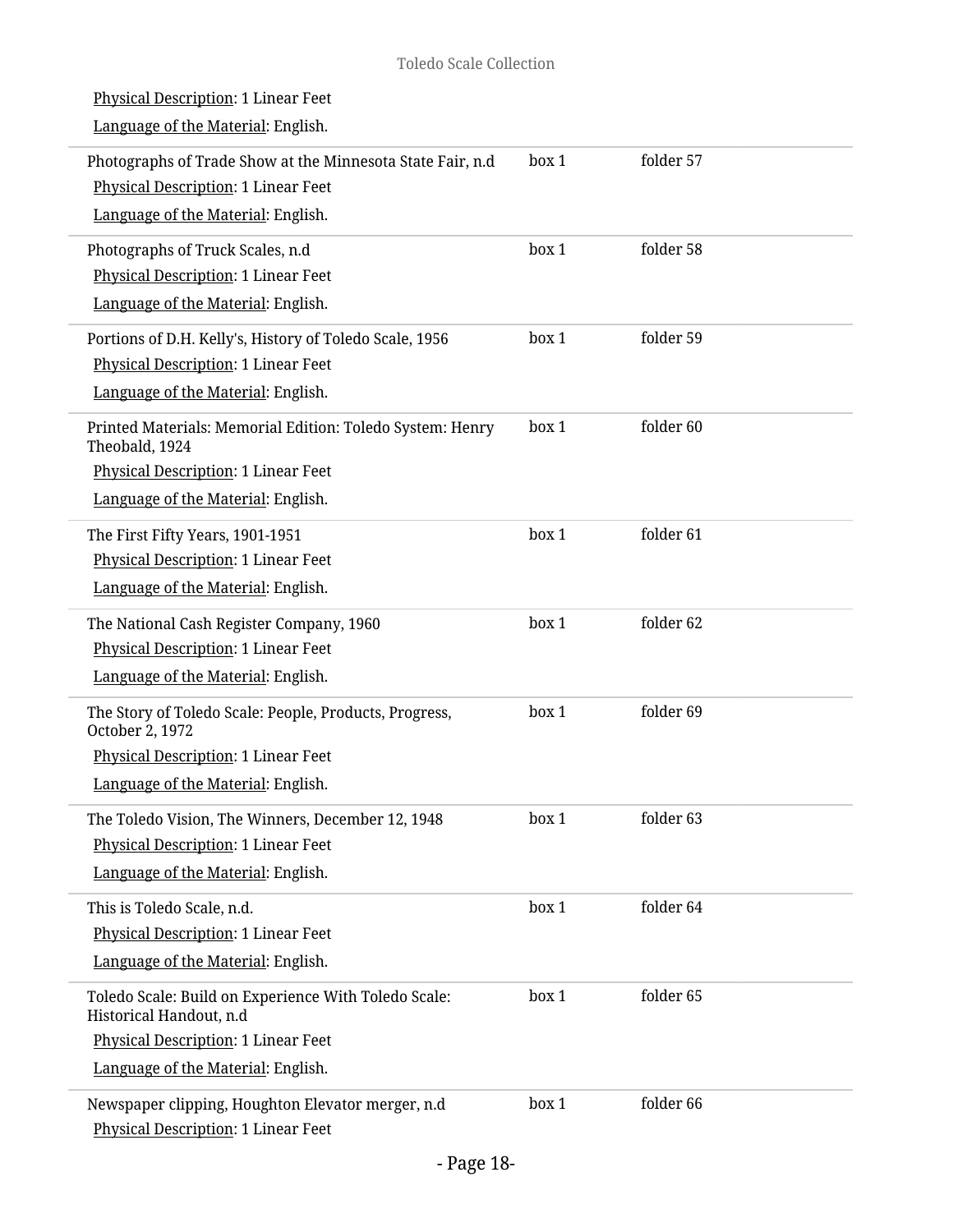| Language of the Material: English.                                               |       |                      |  |
|----------------------------------------------------------------------------------|-------|----------------------|--|
| Traveling Exhibit, A History of Weighing, 1967-1968                              | box 1 | folder 67            |  |
| <b>Physical Description: 1 Linear Feet</b><br>Language of the Material: English. |       |                      |  |
|                                                                                  |       |                      |  |
| What it Takes, May 25, 1938                                                      | box 1 | folder <sub>68</sub> |  |
| Physical Description: 1 Linear Feet                                              |       |                      |  |
| Language of the Material: English.                                               |       |                      |  |
| A Return to Table of Contents                                                    |       |                      |  |

### <span id="page-18-0"></span>**S-2 Factories (Photographs), 1950's-1960's**

Physical Description: 3 Linear Feet This series contains photogrpahs of Toleod Scale plants around the world, miscellaneous office photographs, and exterior views. The files occasionally contained clippings, correspondence, and publications.

| <b>Title/Description</b>                                                                                            | <b>Instances</b> |                     |
|---------------------------------------------------------------------------------------------------------------------|------------------|---------------------|
| Argentina, n.d<br>Physical Description: 1 Linear Feet<br>Language of the Material: English.                         | box 2            | folder 1            |
| Australia (1of 2), n.d<br>Physical Description: 1 Linear Feet<br>Language of the Material: English.                 | box 2            | folder 2            |
| Australia (2 of 2), n.d<br>Physical Description: 1 Linear Feet<br>Language of the Material: English.                | box 2            | folder 3            |
| Beaumont, TX, Service Department, n.d.<br>Physical Description: 1 Linear Feet<br>Language of the Material: English. | box 94           | folder 5            |
| Belgian Congo, n.d<br>Physical Description: 1 Linear Feet<br>Language of the Material: English.                     | box 2            | folder 4            |
| Belgium, n.d<br>Physical Description: 1 Linear Feet<br>Language of the Material: English.                           | box 2            | folder 5            |
| Bermuda, n.d<br>Physical Description: 1 Linear Feet                                                                 | box 2            | folder <sub>6</sub> |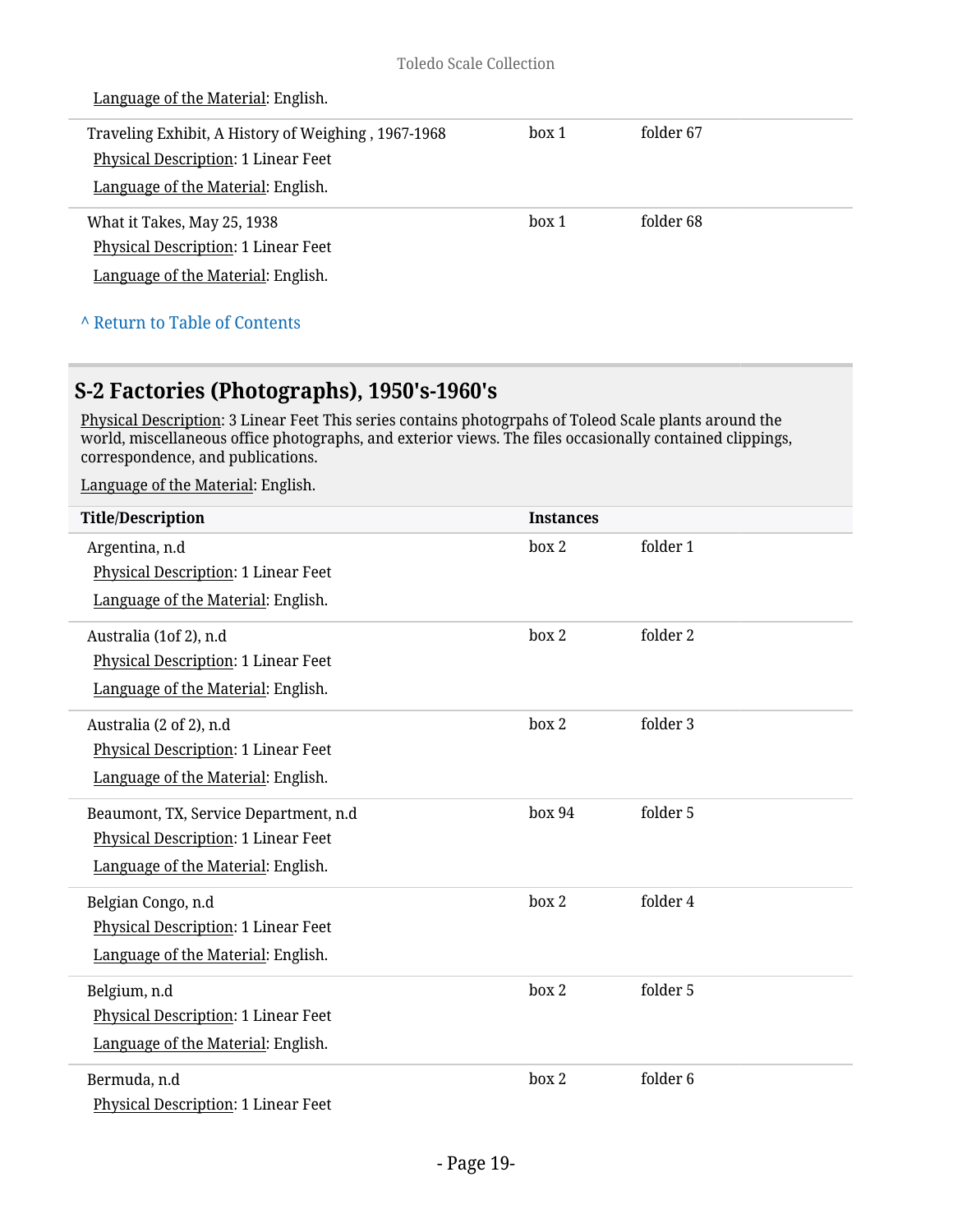| Bolivia, n.d<br>Physical Description: 1 Linear Feet<br>Language of the Material: English.                 | box 2 | folder 7  |
|-----------------------------------------------------------------------------------------------------------|-------|-----------|
| Brazil (Binder), n.d<br>Physical Description: 1 Linear Feet<br>Language of the Material: English.         | box 2 | folder 8  |
| Brazil (1 of 6), n.d<br><b>Physical Description: 1 Linear Feet</b><br>Language of the Material: English.  | box 2 | folder 9  |
| Brazil (2 of 6), n.d<br>Physical Description: 1 Linear Feet<br>Language of the Material: English.         | box 2 | folder 10 |
| Brazil (3 of 6), n.d<br><b>Physical Description: 1 Linear Feet</b><br>Language of the Material: English.  | box 2 | folder 11 |
| Brazil (4 of 6), n.d<br>Physical Description: 1 Linear Feet<br>Language of the Material: English.         | box 2 | folder 12 |
| Brazil (5 of 6), n.d<br>Physical Description: 1 Linear Feet<br>Language of the Material: English.         | box 2 | folder 13 |
| Brazil (6 of 6), n.d<br><b>Physical Description: 1 Linear Feet</b><br>Language of the Material: English.  | box 2 | folder 14 |
| Canadian Plant (1 of 2), n.d<br>Physical Description: 1 Linear Feet<br>Language of the Material: English. | box 2 | folder 15 |
| Canadian Plant (2 of 2), n.d<br>Physical Description: 1 Linear Feet<br>Language of the Material: English. | box 2 | folder 16 |
| Chile, n.d<br>Physical Description: 1 Linear Feet<br>Language of the Material: English.                   | box 2 | folder 17 |
| Columbia (1 of 3), n.d                                                                                    | box 2 | folder 18 |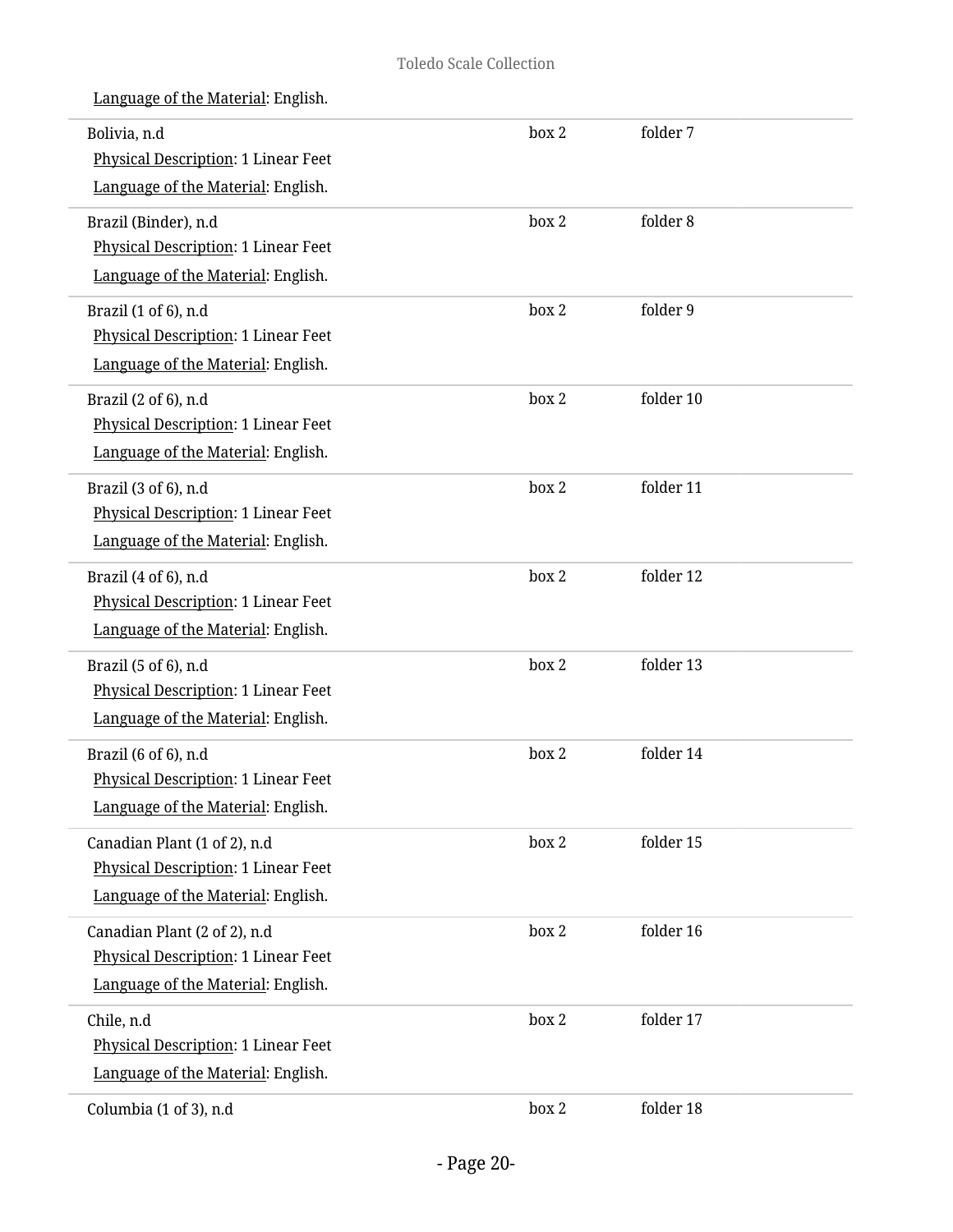| <b>Physical Description: 1 Linear Feet</b><br>Language of the Material: English.                                  |       |           |  |
|-------------------------------------------------------------------------------------------------------------------|-------|-----------|--|
| Columbia (2 of 3), n.d<br><b>Physical Description: 1 Linear Feet</b><br>Language of the Material: English.        | box 2 | folder 19 |  |
| Columbia (3 of 3), n.d<br>Physical Description: 1 Linear Feet<br>Language of the Material: English.               | box 2 | folder 20 |  |
| Composite of Toledo Scale Plant, n.d<br>Physical Description: 1 Linear Feet<br>Language of the Material: English. | box 2 | folder 21 |  |
| Costa Rica, n.d<br>Physical Description: 1 Linear Feet<br>Language of the Material: English.                      | box 2 | folder 22 |  |
| Cuba, n.d<br>Physical Description: 1 Linear Feet<br>Language of the Material: English.                            | box 2 | folder 23 |  |
| Custom Methods Lab, n.d<br>Physical Description: 1 Linear Feet<br>Language of the Material: English.              | box 2 | folder 24 |  |
| Dominican Republic, n.d<br><b>Physical Description: 1 Linear Feet</b><br>Language of the Material: English.       | box 2 | folder 25 |  |
| Ecuador, n.d<br>Physical Description: 1 Linear Feet<br>Language of the Material: English.                         | box 2 | folder 26 |  |
| El Salvador, n.d<br>Physical Description: 1 Linear Feet<br>Language of the Material: English.                     | box 2 | folder 27 |  |
| England, n.d<br>Physical Description: 1 Linear Feet<br>Language of the Material: English.                         | box 2 | folder 28 |  |
| Europe, n.d<br>Physical Description: 1 Linear Feet<br>Language of the Material: English.                          | box 2 | folder 29 |  |
|                                                                                                                   |       |           |  |

Finland, n.d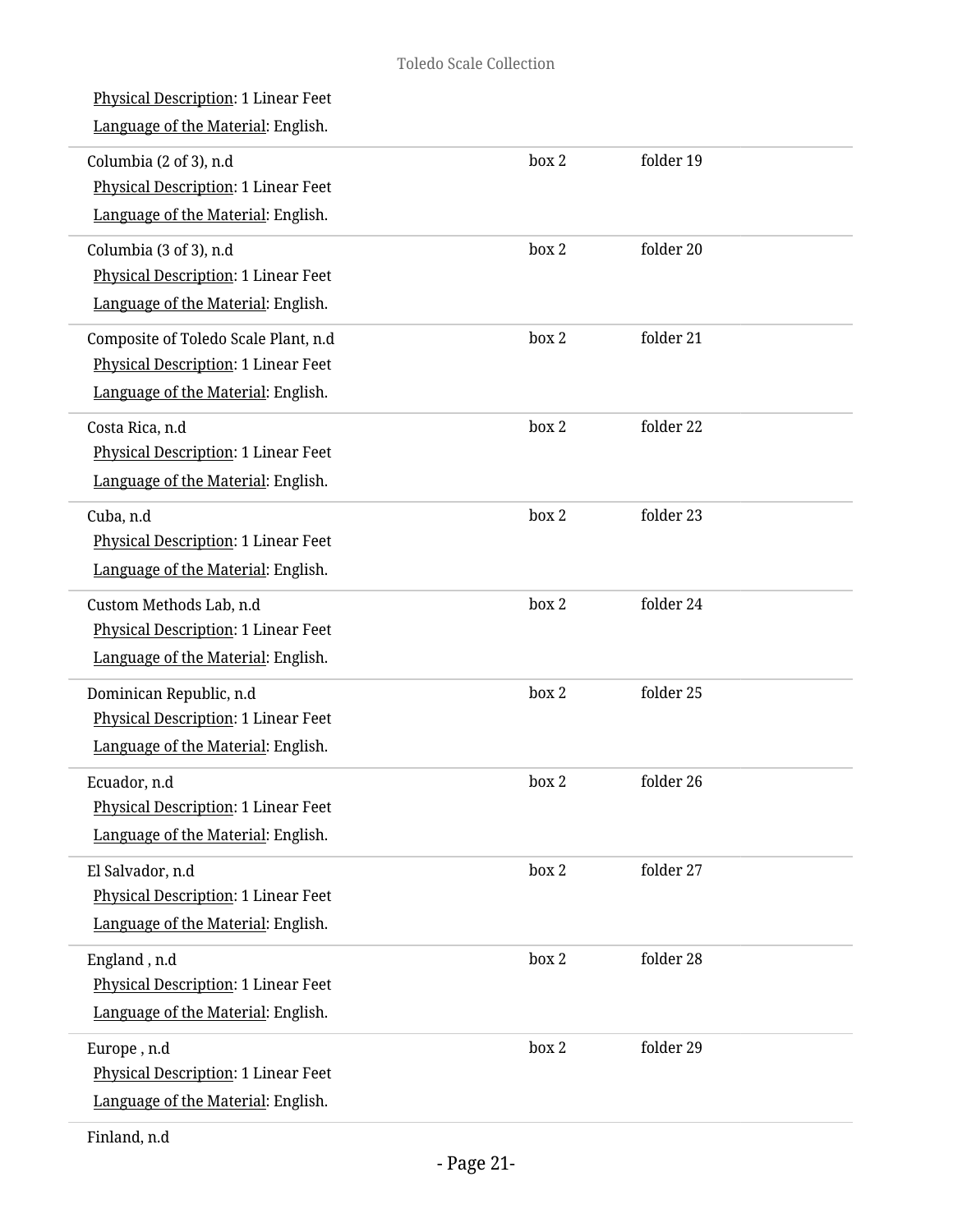| <b>Physical Description: 1 Linear Feet</b><br>Language of the Material: English.                            | box 2 | folder 30 |
|-------------------------------------------------------------------------------------------------------------|-------|-----------|
| Food Industries of France, n.d<br>Physical Description: 1 Linear Feet<br>Language of the Material: English. | box 3 | folder 1  |
| France (1 of 2), n.d<br>Physical Description: 1 Linear Feet<br>Language of the Material: English.           | box 3 | folder 2  |
| France (2 of 2), n.d<br>Physical Description: 1 Linear Feet<br>Language of the Material: English.           | box 3 | folder 3  |
| Germany (1 of 2), n.d<br>Physical Description: 1 Linear Feet<br>Language of the Material: English.          | box 3 | folder 4  |
| Germany (2 of 2), n.d<br>Physical Description: 1 Linear Feet<br>Language of the Material: English.          | box 3 | folder 5  |
| Greece/Guatemala, n.d<br>Physical Description: 1 Linear Feet<br>Language of the Material: English.          | box 3 | folder 6  |
| Guadalajara, n.d<br>Physical Description: 1 Linear Feet<br>Language of the Material: English.               | box 3 | folder 7  |
| Hawaii, n.d<br>Physical Description: 1 Linear Feet<br>Language of the Material: English.                    | box 3 | folder 8  |
| Iceland, n.d<br>Physical Description: 1 Linear Feet<br>Language of the Material: English.                   | box 3 | folder 9  |
| Iraq, n.d<br>Physical Description: 1 Linear Feet<br>Language of the Material: English.                      | box 3 | folder 10 |
| Israel, n.d<br>Physical Description: 1 Linear Feet                                                          | box 3 | folder 11 |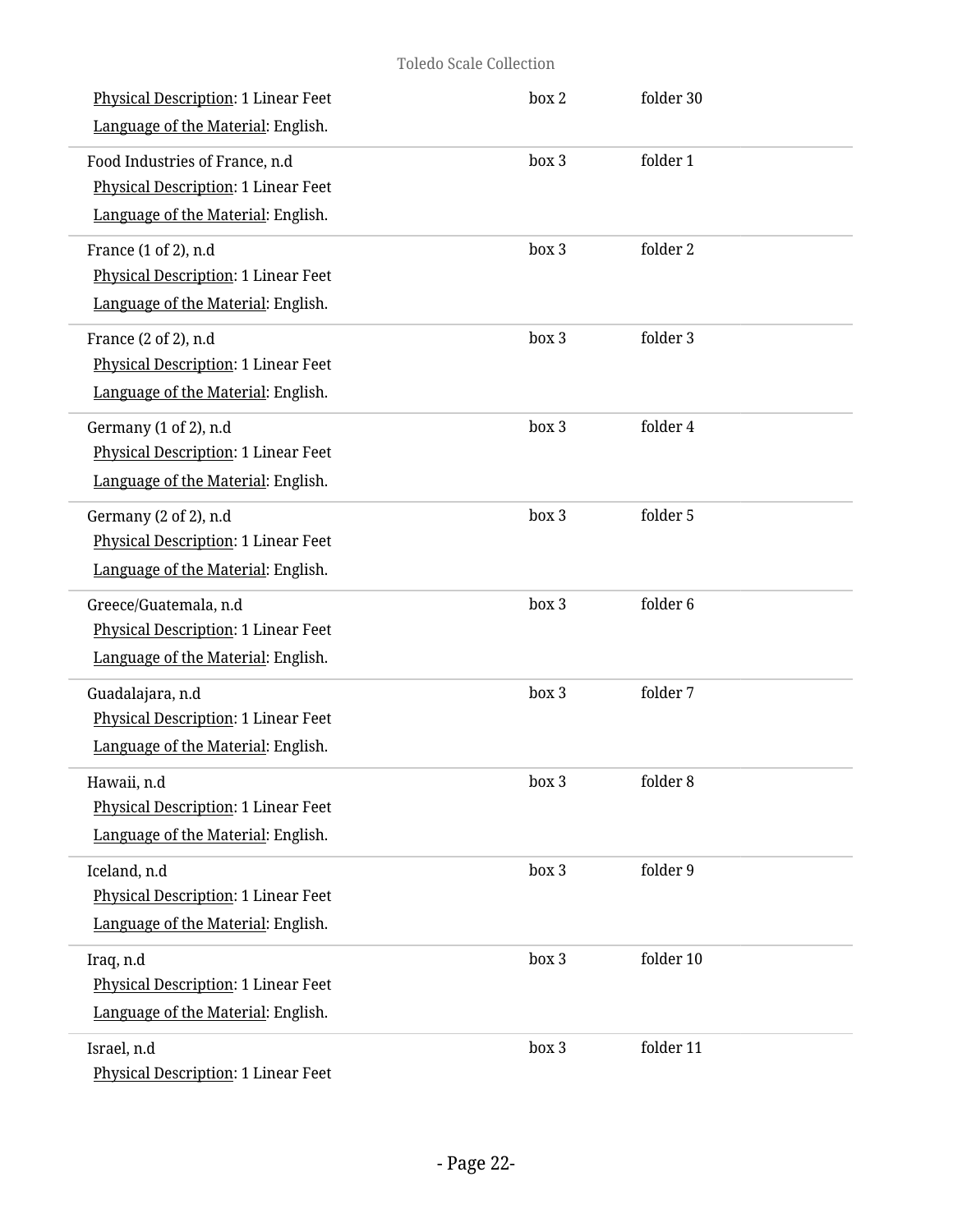| Italy (1 of 2), n.d<br>Physical Description: 1 Linear Feet | box 3 | folder 12 |  |
|------------------------------------------------------------|-------|-----------|--|
| Language of the Material: English.                         |       |           |  |
| Italy (2 of 2), n.d                                        | box 3 | folder 13 |  |
| Physical Description: 1 Linear Feet                        |       |           |  |
| Language of the Material: English.                         |       |           |  |
| Jamaica, n.d                                               | box 3 | folder 14 |  |
| Physical Description: 1 Linear Feet                        |       |           |  |
| Language of the Material: English.                         |       |           |  |
| Mexico, n.d                                                | box 3 | folder 15 |  |
| <b>Physical Description: 1 Linear Feet</b>                 |       |           |  |
| Language of the Material: English.                         |       |           |  |
| Mexico (Binder), n.d                                       | box 3 | folder 16 |  |
| Physical Description: 1 Linear Feet                        |       |           |  |
| Language of the Material: English.                         |       |           |  |
| Miscellaneous Early Assembly Plants, n.d                   | box 3 | folder 17 |  |
| Physical Description: 1 Linear Feet                        |       |           |  |
| Language of the Material: English.                         |       |           |  |
| Miscellaneous Assembly Plants, n.d                         | box 3 | folder 18 |  |
| Physical Description: 1 Linear Feet                        |       |           |  |
| Language of the Material: English.                         |       |           |  |
| Miscellaneous Assembly Plants, n.d                         | box 3 | folder 19 |  |
| Physical Description: 1 Linear Feet                        |       |           |  |
| Language of the Material: English.                         |       |           |  |
| Miscellaneous Columbus District Office, n.d                | box 3 | folder 20 |  |
| Physical Description: 1 Linear Feet                        |       |           |  |
| Language of the Material: English.                         |       |           |  |
| Miscellaneous Views, n.d                                   | box 3 | folder 21 |  |
| Physical Description: 1 Linear Feet                        |       |           |  |
| Language of the Material: English.                         |       |           |  |
| Miscellaneous Views, n.d                                   | box 3 | folder 22 |  |
| Physical Description: 1 Linear Feet                        |       |           |  |
| Language of the Material: English.                         |       |           |  |
| Miscellaneous Views, Toledo Kitchen Machine, n.d           | box 4 | folder 1  |  |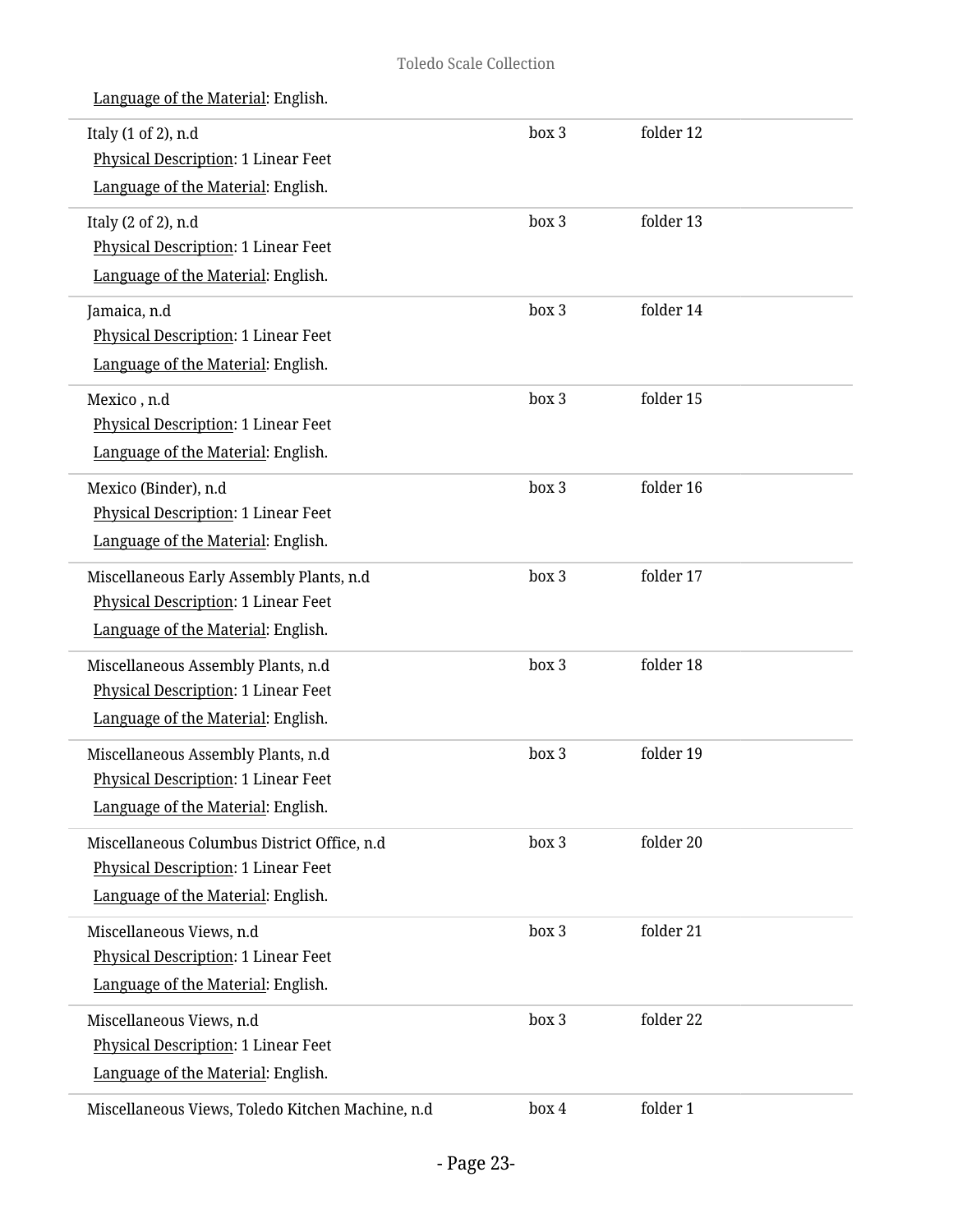L

| Physical Description: 1 Linear Feet                             |       |                     |
|-----------------------------------------------------------------|-------|---------------------|
| Language of the Material: English.                              |       |                     |
| Miscellaneous Views, Toledo Kitchen Machine, n.d                | box 4 | folder 2            |
| Physical Description: 1 Linear Feet                             |       |                     |
| Language of the Material: English.                              |       |                     |
| Miscellaneous Views, Toledo Kitchen Machine Mobile Unit,<br>n.d | box 4 | folder 3            |
| Physical Description: 1 Linear Feet                             |       |                     |
| Language of the Material: English.                              |       |                     |
| Miscellaneous Views, New Houghton Elevator Addition, n.d        | box 4 | folder 4            |
| Physical Description: 1 Linear Feet                             |       |                     |
| Language of the Material: English.                              |       |                     |
| Miscellaneous Views, early factories, n.d                       | box 4 | folder 5            |
| Physical Description: 1 Linear Feet                             |       |                     |
| Language of the Material: English.                              |       |                     |
| Miscellaneous Views, early factories, n.d                       | box 4 | folder <sub>6</sub> |
| Physical Description: 1 Linear Feet                             |       |                     |
| Language of the Material: English.                              |       |                     |
| Miscellaneous Views, early factories, n.d                       | box 4 | folder 7            |
| Physical Description: 1 Linear Feet                             |       |                     |
| Language of the Material: English.                              |       |                     |
| Miscellaneous Views, early factories, n.d                       | box 4 | folder 8            |
| Physical Description: 1 Linear Feet                             |       |                     |
| Language of the Material: English.                              |       |                     |
| Miscellaneous Views, n.d                                        | box 4 | folder 9            |
| <b>Physical Description: 1 Linear Feet</b>                      |       |                     |
| Language of the Material: English.                              |       |                     |
| Miscellaneous Views, n.d                                        | box 4 | folder 10           |
| Physical Description: 1 Linear Feet                             |       |                     |
| Language of the Material: English.                              |       |                     |
| Miscellaneous Views, n.d                                        | box 4 | folder 11           |
| Physical Description: 1 Linear Feet                             |       |                     |
| Language of the Material: English.                              |       |                     |
| Miscellaneous Views, n.d                                        | box 4 | folder 12           |
| Physical Description: 1 Linear Feet                             |       |                     |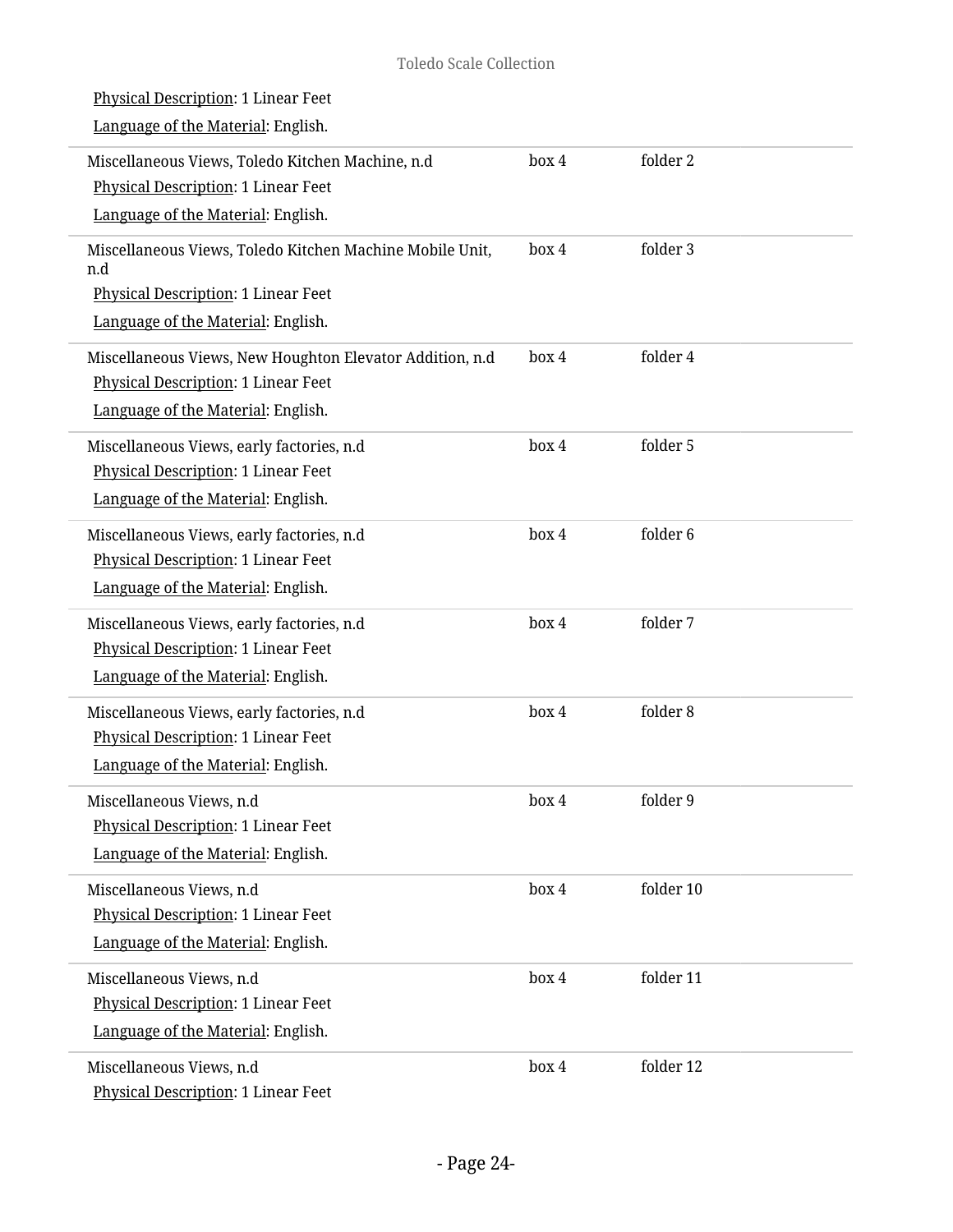| Language of the Material: English.                                                                    |       |           |  |
|-------------------------------------------------------------------------------------------------------|-------|-----------|--|
| Miscellaneous Views, n.d<br>Physical Description: 1 Linear Feet<br>Language of the Material: English. | box 4 | folder 13 |  |
| Miscellaneous Views, n.d<br>Physical Description: 1 Linear Feet<br>Language of the Material: English. | box 4 | folder 14 |  |
| Miscellaneous Views, n.d<br>Physical Description: 1 Linear Feet<br>Language of the Material: English. | box 4 | folder 15 |  |
| Miscellaneous Views, n.d<br>Physical Description: 1 Linear Feet<br>Language of the Material: English. | box 4 | folder 16 |  |
| Miscellaneous Views, n.d<br>Physical Description: 1 Linear Feet<br>Language of the Material: English. | box 4 | folder 17 |  |
| New Zealand, n.d<br>Physical Description: 1 Linear Feet<br>Language of the Material: English.         | box 4 | folder 18 |  |
| Nicaragua, n.d<br>Physical Description: 1 Linear Feet<br>Language of the Material: English.           | box 4 | folder 19 |  |
| Norway, n.d<br>Physical Description: 1 Linear Feet<br>Language of the Material: English.              | box 4 | folder 20 |  |
| Panama, n.d<br>Physical Description: 1 Linear Feet<br>Language of the Material: English.              | box 4 | folder 21 |  |
| Paraguay, n.d<br>Physical Description: 1 Linear Feet<br>Language of the Material: English.            | box 4 | folder 22 |  |
| Peru (1 of 2), n.d<br>Physical Description: 1 Linear Feet<br>Language of the Material: English.       | box 4 | folder 23 |  |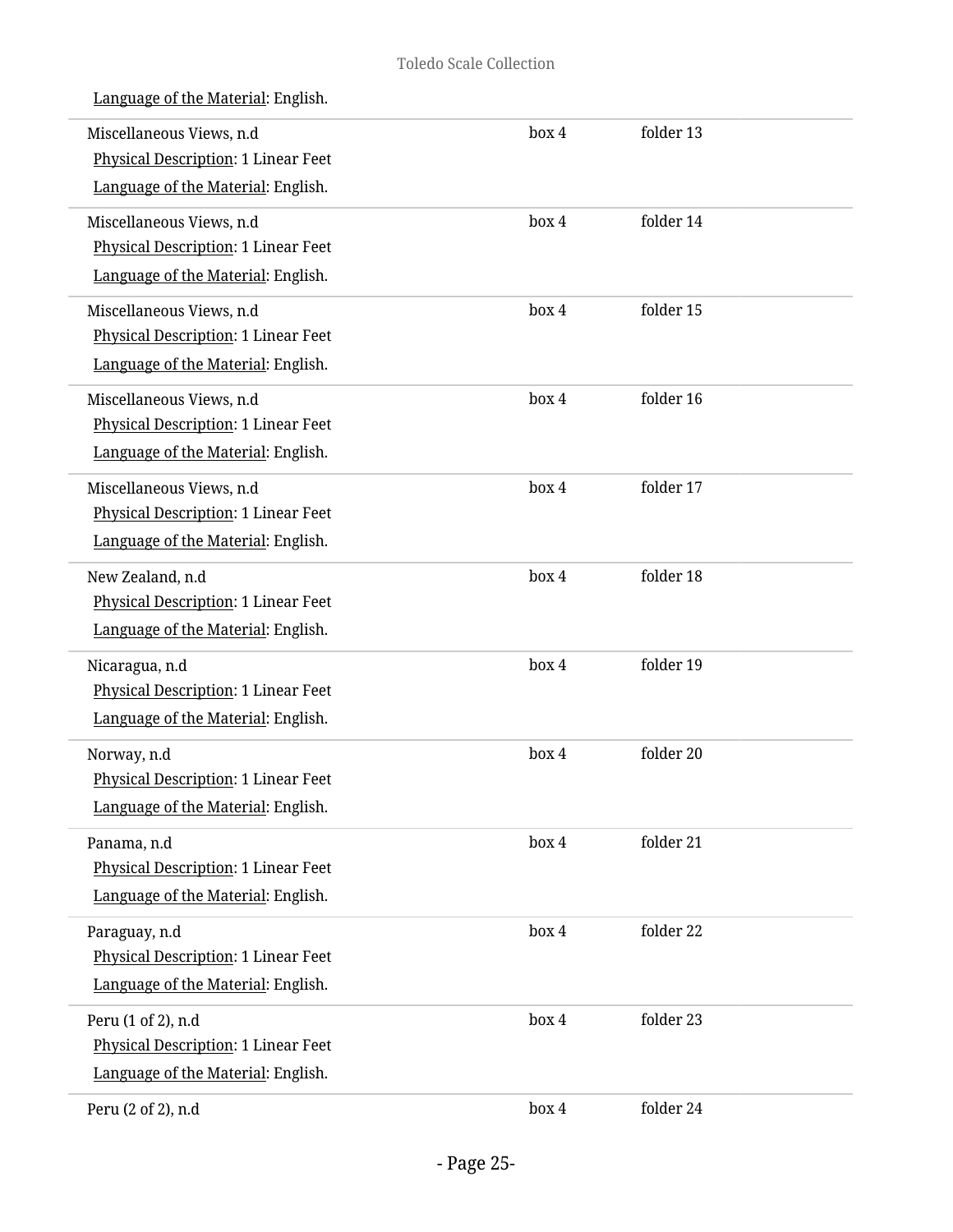| Physical Description: 1 Linear Feet<br>Language of the Material: English.                                             |       |           |  |
|-----------------------------------------------------------------------------------------------------------------------|-------|-----------|--|
| Philippines, n.d<br>Physical Description: 1 Linear Feet<br>Language of the Material: English.                         | box 4 | folder 25 |  |
| Puerto Rico, n.d<br>Physical Description: 1 Linear Feet<br>Language of the Material: English.                         | box 4 | folder 26 |  |
| South Africa, n.d<br>Physical Description: 1 Linear Feet<br>Language of the Material: English.                        | box 4 | folder 27 |  |
| Sweden (1 of 2), n.d<br><b>Physical Description: 1 Linear Feet</b><br>Language of the Material: English.              | box 4 | folder 28 |  |
| Sweden (2 of 2), n.d<br>Physical Description: 1 Linear Feet<br>Language of the Material: English.                     | box 4 | folder 29 |  |
| Switzerland, n.d<br>Physical Description: 1 Linear Feet<br>Language of the Material: English.                         | box 4 | folder 30 |  |
| Texas Office, New Houston, n.d<br>Physical Description: 1 Linear Feet<br>Language of the Material: English.           | box 4 | folder 31 |  |
| Thailand, n.d<br>Physical Description: 1 Linear Feet<br>Language of the Material: English.                            | box 4 | folder 32 |  |
| Toledo Scale Aerial Views, n.d<br>Physical Description: 1 Linear Feet<br>Language of the Material: English.           | box 4 | folder 33 |  |
| Toledo Scale District Office, n.d<br><b>Physical Description: 1 Linear Feet</b><br>Language of the Material: English. | box 4 | folder 34 |  |
| Toledo Scale Home Office, n.d<br>Physical Description: 1 Linear Feet<br>Language of the Material: English.            | box 4 | folder 35 |  |
|                                                                                                                       |       |           |  |

Toledo Scale Office/Factory Views, n.d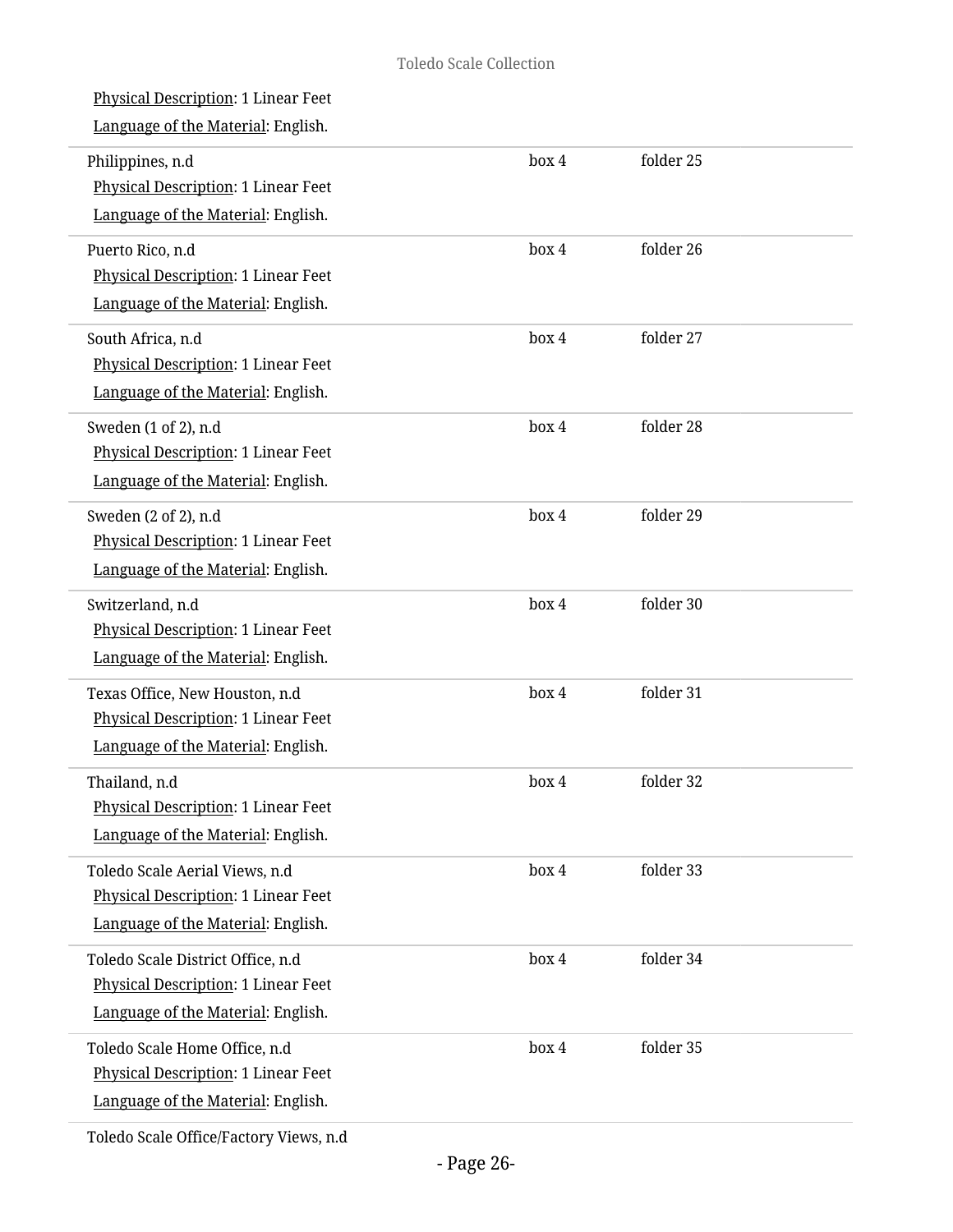| Physical Description: 1 Linear Feet<br>Language of the Material: English.                                                                | box 4  | folder 36 |  |
|------------------------------------------------------------------------------------------------------------------------------------------|--------|-----------|--|
| Toledo Scale Plant Addition: Shipping/Receiving, n.d<br><b>Physical Description: 1 Linear Feet</b><br>Language of the Material: English. | box 4  | folder 37 |  |
| Trinidad, n.d<br>Physical Description: 1 Linear Feet<br>Language of the Material: English.                                               | box 4  | folder 38 |  |
| Turkey, n.d<br>Physical Description: 1 Linear Feet<br>Language of the Material: English.                                                 | box 4  | folder 39 |  |
| Unidentified Factories, n.d<br><b>Physical Description: 1 Linear Feet</b><br>Language of the Material: English.                          | box 4  | folder 40 |  |
| Unidentified Factory, Machine Shop, n.d<br>Physical Description: 1 Linear Feet<br>Language of the Material: English.                     | box 94 | folder 6  |  |
| Uruguay, n.d<br>Physical Description: 1 Linear Feet<br>Language of the Material: English.                                                | box 4  | folder 41 |  |
| Valuematic Pre Assembly/Assembly Areas, n.d<br>Physical Description: 1 Linear Feet<br>Language of the Material: English.                 | box 4  | folder 42 |  |
| Venezuela, n.d<br>Physical Description: 1 Linear Feet<br>Language of the Material: English.                                              | box 4  | folder 43 |  |
| Western Zone Distribution Centers, n.d<br>Physical Description: 1 Linear Feet<br>Language of the Material: English.                      | box 4  | folder 44 |  |
| Wichita Office, n.d<br>Physical Description: 1 Linear Feet<br>Language of the Material: English.                                         | box 4  | folder 45 |  |

### **^** [Return to Table of Contents](#page-1-0)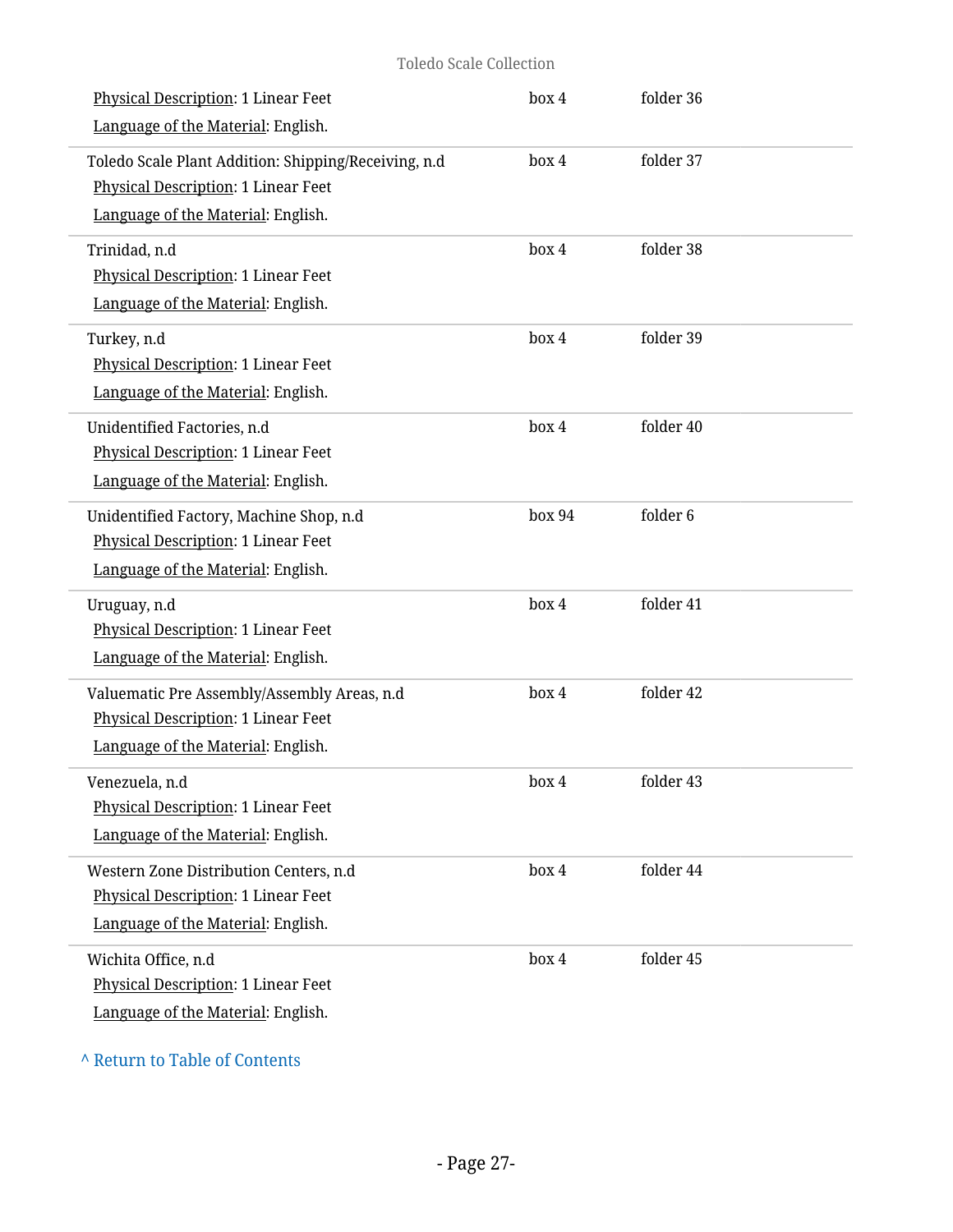### <span id="page-27-0"></span>**S-3 Employees (Photographs), 1900-1980**

Physical Description: 2 Linear Feet This series is made up ecculisively of photgraphs of employees and employee groups and functions, including conventions,p meetings, departments and divisions, sports teams, and award ceremonies.

| <b>Title/Description</b>                         | <b>Instances</b> |           |
|--------------------------------------------------|------------------|-----------|
| Acker, Harold, n.d                               | box 5            | folder 1  |
| Physical Description: 1 Linear Feet              |                  |           |
| Language of the Material: English.               |                  |           |
| Adrian, A.E., n.d                                | box 5            | folder 2  |
| Physical Description: 1 Linear Feet              |                  |           |
| Language of the Material: English.               |                  |           |
| Andrews, Tom, n.d                                | box 5            | folder 3  |
| Physical Description: 1 Linear Feet              |                  |           |
| Language of the Material: English.               |                  |           |
| Annual Meeting of Kitchen Division, Chicago, n.d | box 5            | folder 4  |
| Physical Description: 1 Linear Feet              |                  |           |
| Language of the Material: English.               |                  |           |
| Ardnt, Paul, n.d                                 | box 5            | folder 5  |
| Physical Description: 1 Linear Feet              |                  |           |
| Language of the Material: English.               |                  |           |
| Asher, Ben, n.d                                  | box 5            | folder 6  |
| Physical Description: 1 Linear Feet              |                  |           |
| Language of the Material: English.               |                  |           |
| Asheville, North Carolina-Service Group, n.d     | box 5            | folder 7  |
| Physical Description: 1 Linear Feet              |                  |           |
| Language of the Material: English.               |                  |           |
| Awards for Autorange Sales Program, n.d.         | box 5            | folder 8  |
| Physical Description: 1 Linear Feet              |                  |           |
| Language of the Material: English.               |                  |           |
| Bachman, Anthony, n.d                            | box 5            | folder 9  |
| Physical Description: 1 Linear Feet              |                  |           |
| Language of the Material: English.               |                  |           |
| Barret, Donald F., n.d                           | box 5            | folder 10 |
| Physical Description: 1 Linear Feet              |                  |           |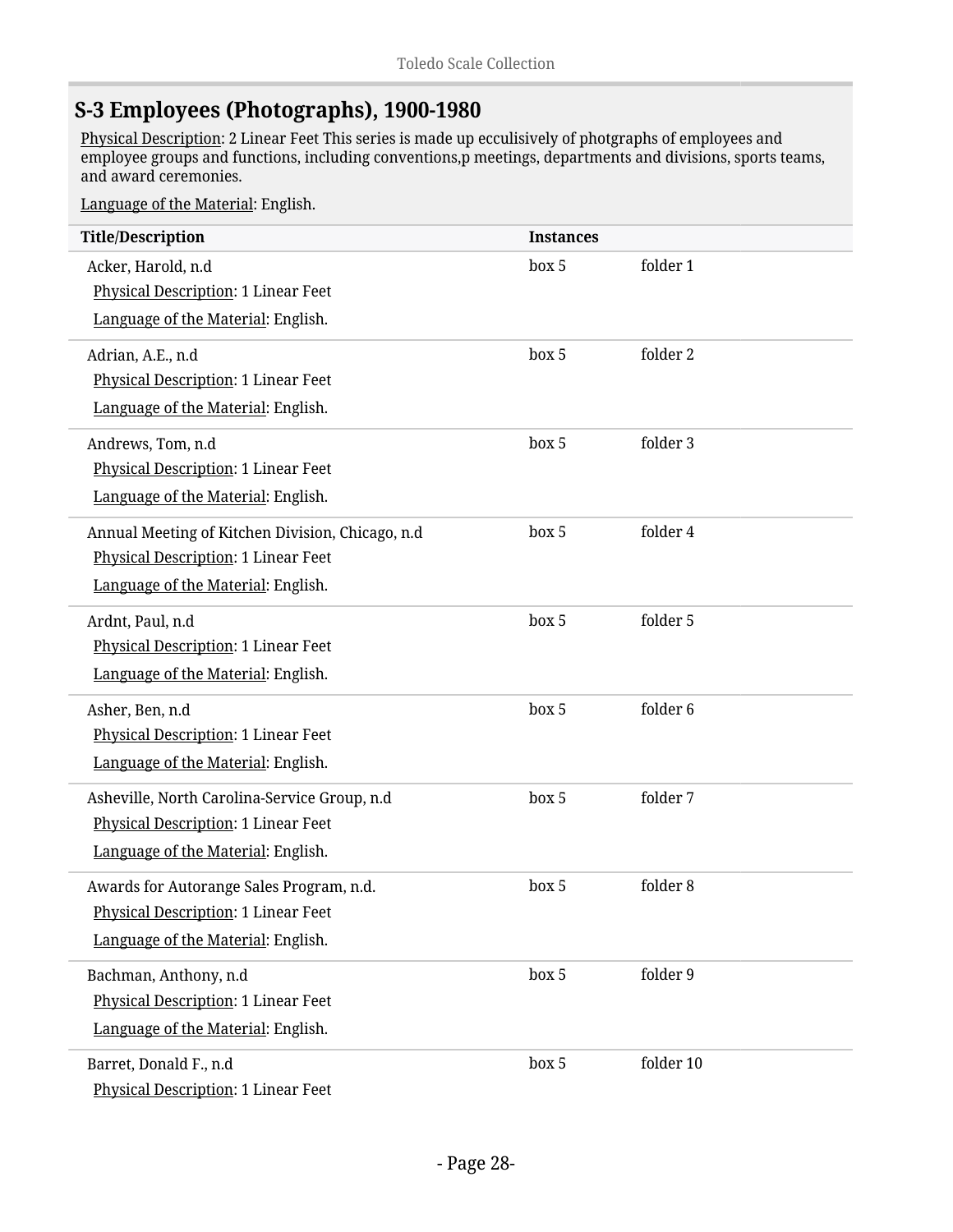| Barrett, Ralph, n.d<br>Physical Description: 1 Linear Feet<br>Language of the Material: English.                                 | box 5 | folder 11 |  |
|----------------------------------------------------------------------------------------------------------------------------------|-------|-----------|--|
| Baseball Team Picture, 1926<br>Physical Description: 1 Linear Feet<br>Language of the Material: English.                         | box 5 | folder 12 |  |
| Baseball Team Pictures, 1929-1930<br>Physical Description: 1 Linear Feet<br>Language of the Material: English.                   | box 5 | folder 13 |  |
| Beard, Joseph, n.d<br>Physical Description: 1 Linear Feet<br>Language of the Material: English.                                  | box 5 | folder 14 |  |
| Beckner, R.J., n.d<br>Physical Description: 1 Linear Feet<br>Language of the Material: English.                                  | box 5 | folder 15 |  |
| Bedel, Ralph, n.d<br>Physical Description: 1 Linear Feet<br>Language of the Material: English.                                   | box 5 | folder 16 |  |
| Benedict, D.J., Jackson, E.D., n.d<br>Physical Description: 1 Linear Feet<br>Language of the Material: English.                  | box 5 | folder 17 |  |
| Bennett, H.D., Brown, Sylvia, Asbury, J.Henry, n.d.<br>Physical Description: 1 Linear Feet<br>Language of the Material: English. | box 5 | folder 18 |  |
| Bennett, S.R., n.d<br>Physical Description: 1 Linear Feet<br>Language of the Material: English.                                  | box 5 | folder 19 |  |
| Bergman, L.W., n.d<br>Physical Description: 1 Linear Feet<br>Language of the Material: English.                                  | box 5 | folder 20 |  |
| Bernard, John, n.d<br>Physical Description: 1 Linear Feet<br>Language of the Material: English.                                  | box 5 | folder 21 |  |
| Bernhardt, A.M., n.d                                                                                                             | box 5 | folder 22 |  |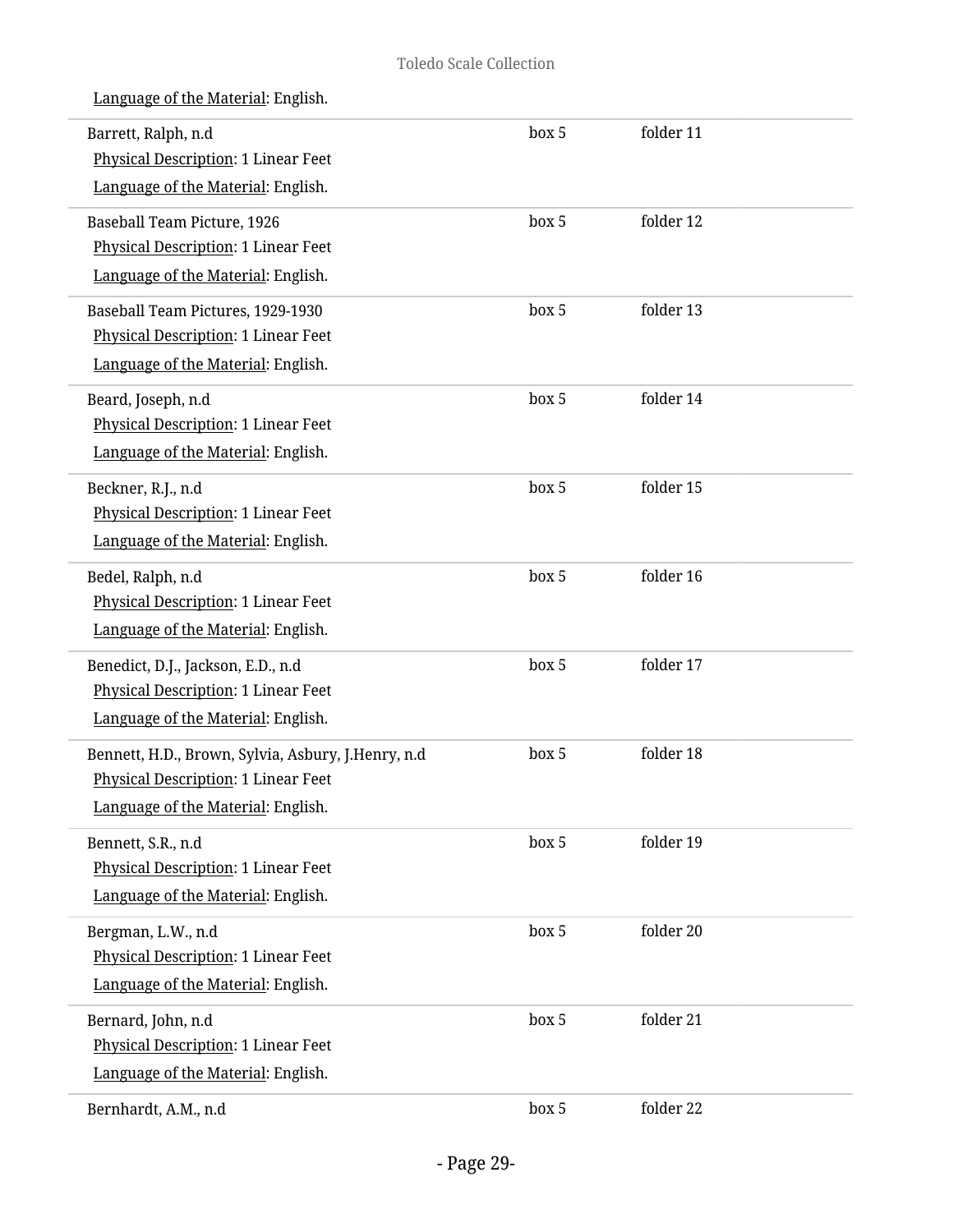| Physical Description: 1 Linear Feet<br>Language of the Material: English.                                   |       |           |  |
|-------------------------------------------------------------------------------------------------------------|-------|-----------|--|
| Beslt, Roger, n.d<br>Physical Description: 1 Linear Feet<br>Language of the Material: English.              | box 5 | folder 23 |  |
| Blaine, A.R., n.d<br>Physical Description: 1 Linear Feet<br>Language of the Material: English.              | box 5 | folder 24 |  |
| Boudinot, Don, n.d<br>Physical Description: 1 Linear Feet<br>Language of the Material: English.             | box 5 | folder 25 |  |
| <b>Bowling Banquet, 1927</b><br>Physical Description: 1 Linear Feet<br>Language of the Material: English.   | box 5 | folder 26 |  |
| Brainerd, R.A, n.d<br>Physical Description: 1 Linear Feet<br>Language of the Material: English.             | box 5 | folder 27 |  |
| Brethen, Robert H., n.d<br>Physical Description: 1 Linear Feet<br>Language of the Material: English.        | box 5 | folder 28 |  |
| Broadhurst, Morris, n.d<br>Physical Description: 1 Linear Feet<br>Language of the Material: English.        | box 5 | folder 29 |  |
| Bryan, John, n.d<br>Physical Description: 1 Linear Feet<br>Language of the Material: English.               | box 5 | folder 30 |  |
| Burbage, Arthur, n.d<br>Physical Description: 1 Linear Feet<br>Language of the Material: English.           | box 5 | folder 31 |  |
| Campbell, C.W., n.d<br><b>Physical Description: 1 Linear Feet</b><br>Language of the Material: English.     | box 5 | folder 32 |  |
| Canadian Cup Presentation, n.d<br>Physical Description: 1 Linear Feet<br>Language of the Material: English. | box 5 | folder 33 |  |
|                                                                                                             |       |           |  |

Canadian Personnel, n.d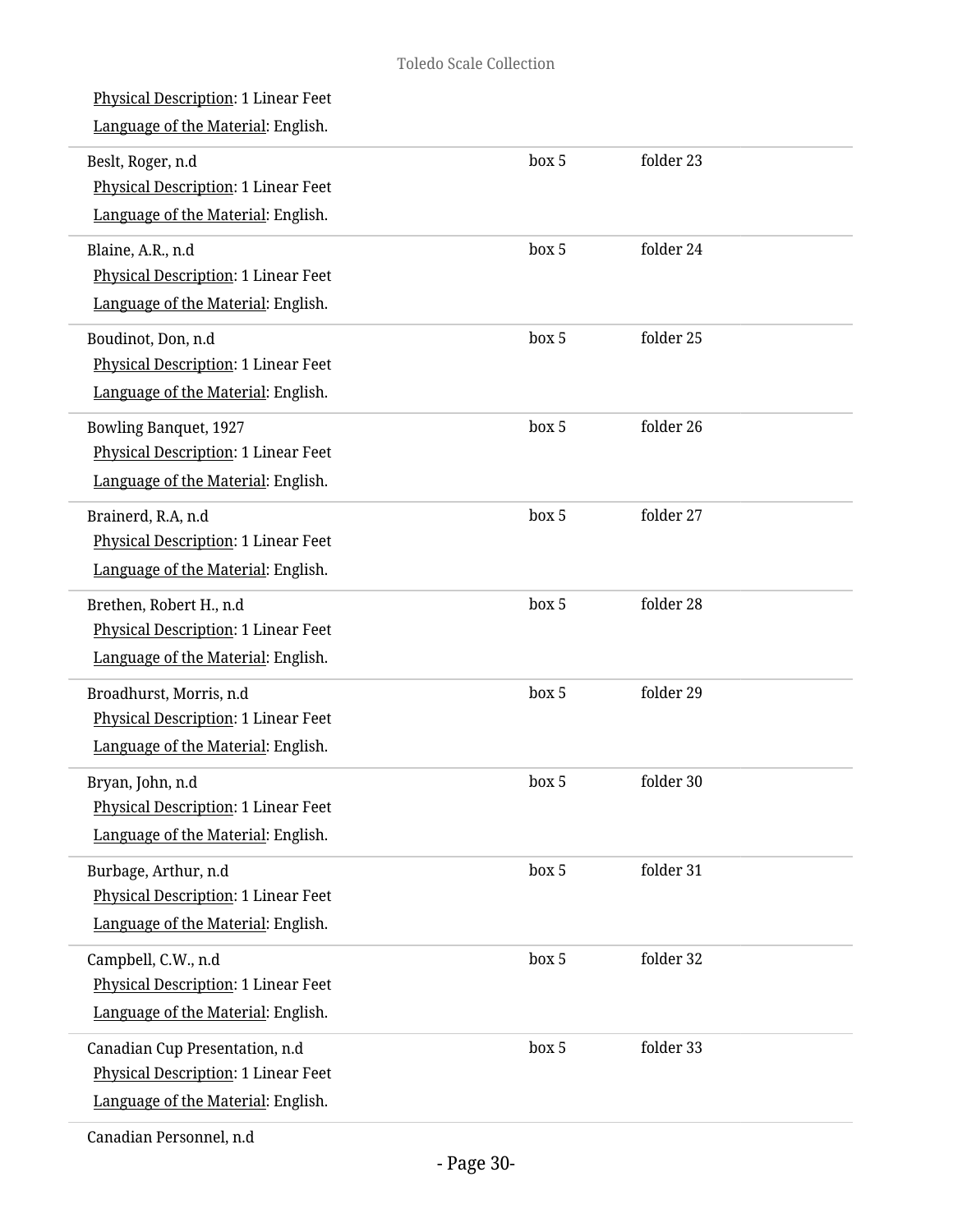| Physical Description: 1 Linear Feet<br>Language of the Material: English.                                                  | box 5 | folder 34 |  |
|----------------------------------------------------------------------------------------------------------------------------|-------|-----------|--|
| Cannon, John S., n.d<br>Physical Description: 1 Linear Feet<br>Language of the Material: English.                          | box 5 | folder 35 |  |
| Carmichael, Jack, n.d<br><b>Physical Description: 1 Linear Feet</b><br>Language of the Material: English.                  | box 5 | folder 36 |  |
| Carver, John, n.d<br>Physical Description: 1 Linear Feet<br>Language of the Material: English.                             | box 5 | folder 37 |  |
| Central Zone Distribution Offices, n.d<br><b>Physical Description: 1 Linear Feet</b><br>Language of the Material: English. | box 5 | folder 38 |  |
| Chart Department, n.d<br>Physical Description: 1 Linear Feet<br>Language of the Material: English.                         | box 5 | folder 39 |  |
| Cincinnati Service Award, 1963<br>Physical Description: 1 Linear Feet<br>Language of the Material: English.                | box 5 | folder 40 |  |
| Claybourn, n.d<br>Physical Description: 1 Linear Feet<br>Language of the Material: English.                                | box 5 | folder 41 |  |
| Cleveland Meeting, 1961<br>Physical Description: 1 Linear Feet<br>Language of the Material: English.                       | box 5 | folder 42 |  |
| Cleveland Retail Sales Meeting, 1960<br><b>Physical Description: 1 Linear Feet</b><br>Language of the Material: English.   | box 5 | folder 43 |  |
| Clushey, Gene, n.d<br>Physical Description: 1 Linear Feet<br>Language of the Material: English.                            | box 5 | folder 44 |  |
| Colan. B.S., n.d<br>Physical Description: 1 Linear Feet                                                                    | box 5 | folder 45 |  |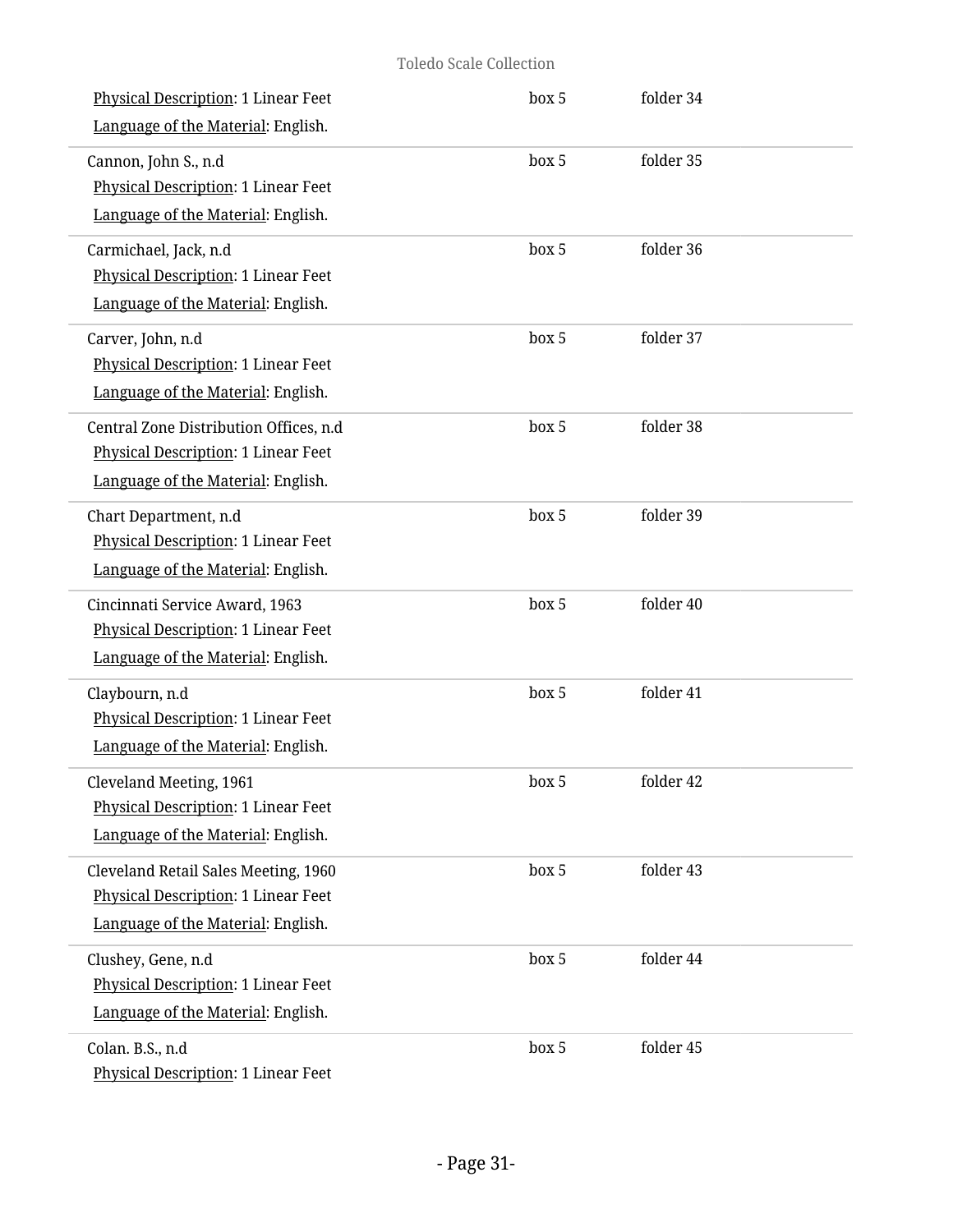| Colbert, R.H., n.d<br>Physical Description: 1 Linear Feet<br>Language of the Material: English.                         | box 5 | folder 46 |
|-------------------------------------------------------------------------------------------------------------------------|-------|-----------|
| Coleman, H.L., n.d<br>Physical Description: 1 Linear Feet<br>Language of the Material: English.                         | box 5 | folder 47 |
| Colenback, L.J., n.d<br><b>Physical Description: 1 Linear Feet</b><br>Language of the Material: English.                | box 5 | folder 48 |
| Cologne, Germany, employees, n.d<br>Physical Description: 1 Linear Feet<br>Language of the Material: English.           | box 5 | folder 49 |
| Chicago, IL Convention, 1922<br>Physical Description: 1 Linear Feet<br>Language of the Material: English.               | box 5 | folder 50 |
| Convention Dinner, San Francisco, CA, 1916<br>Physical Description: 1 Linear Feet<br>Language of the Material: English. | box 5 | folder 51 |
| Convention, unknown location, 1926<br>Physical Description: 1 Linear Feet<br>Language of the Material: English.         | box 5 | folder 52 |
| Cooper-Smith, n.d<br><b>Physical Description: 1 Linear Feet</b><br>Language of the Material: English.                   | box 5 | folder 53 |
| Cosco, Robert, n.d<br>Physical Description: 1 Linear Feet<br>Language of the Material: English.                         | box 5 | folder 54 |
| Creviston, n.d<br>Physical Description: 1 Linear Feet<br>Language of the Material: English.                             | box 5 | folder 55 |
| Custom Division, n.d<br>Physical Description: 1 Linear Feet<br>Language of the Material: English.                       | box 5 | folder 56 |
| Custom Rubber School Group, 1963                                                                                        | box 5 | folder 57 |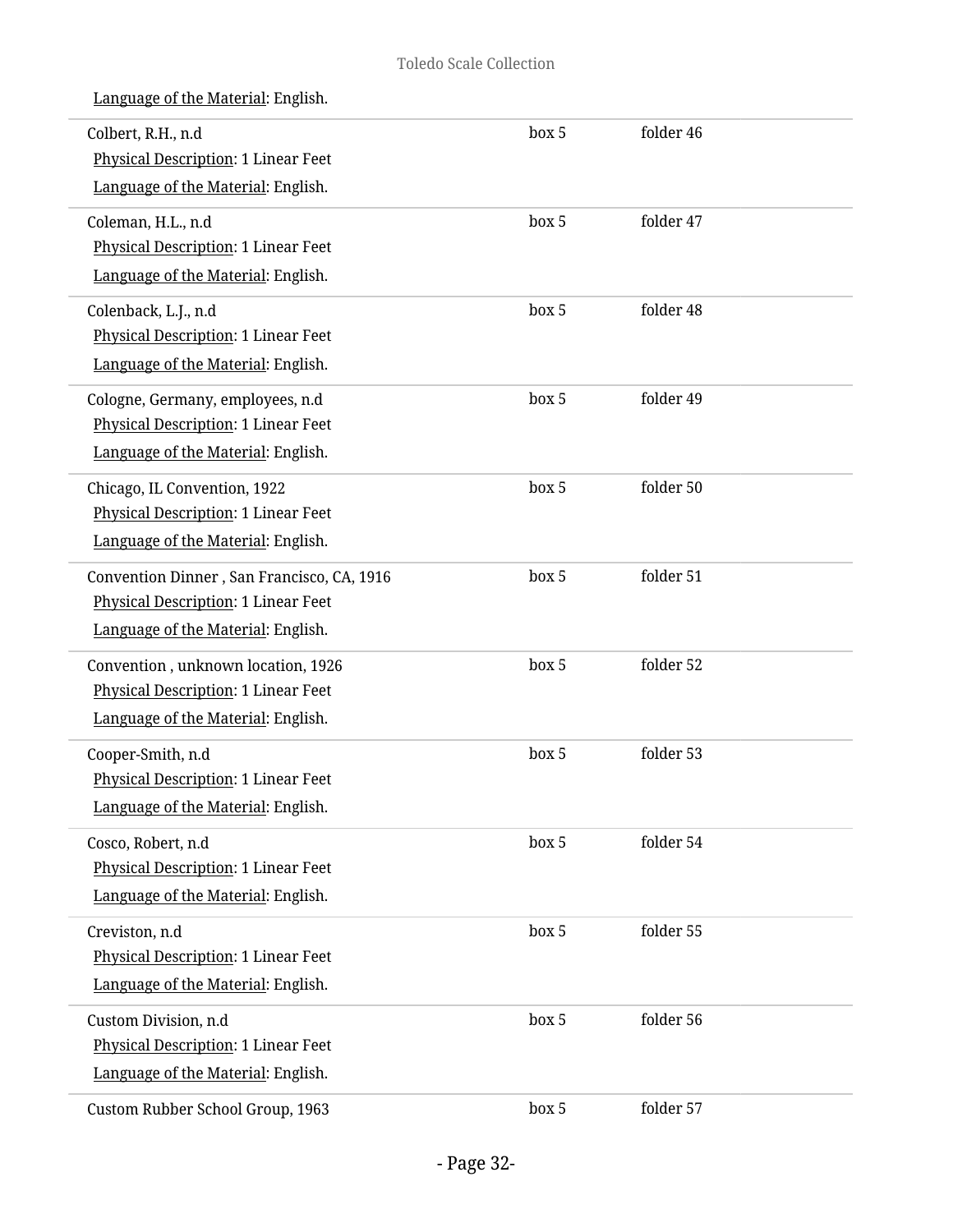| Physical Description: 1 Linear Feet<br>Language of the Material: English.                              |       |           |  |
|--------------------------------------------------------------------------------------------------------|-------|-----------|--|
| Davidson, Bob, n.d<br>Physical Description: 1 Linear Feet<br>Language of the Material: English.        | box 5 | folder 58 |  |
| Davis, W.O, n.d<br>Physical Description: 1 Linear Feet<br>Language of the Material: English.           | box 5 | folder 59 |  |
| Deakin, Lee, n.d<br>Physical Description: 1 Linear Feet<br>Language of the Material: English.          | box 5 | folder 60 |  |
| Deako, n.d<br>Physical Description: 1 Linear Feet<br>Language of the Material: English.                | box 5 | folder 61 |  |
| Deam, Les, n.d<br>Physical Description: 1 Linear Feet<br>Language of the Material: English.            | box 5 | folder 62 |  |
| Dee, Eugene, award, n.d<br>Physical Description: 1 Linear Feet<br>Language of the Material: English.   | box 5 | folder 63 |  |
| Dee, Jack, n.d<br>Physical Description: 1 Linear Feet<br>Language of the Material: English.            | box 5 | folder 64 |  |
| Defense System Group, n.d<br>Physical Description: 1 Linear Feet<br>Language of the Material: English. | box 5 | folder 65 |  |
| DeGroadt, C.N., n.d<br>Physical Description: 1 Linear Feet<br>Language of the Material: English.       | box 5 | folder 66 |  |
| Deiss, n.d<br>Physical Description: 1 Linear Feet<br>Language of the Material: English.                | box 5 | folder 67 |  |
| Deppen, William, n.d<br>Physical Description: 1 Linear Feet<br>Language of the Material: English.      | box 5 | folder 68 |  |
|                                                                                                        |       |           |  |

Des Moines Service Plaque, n.d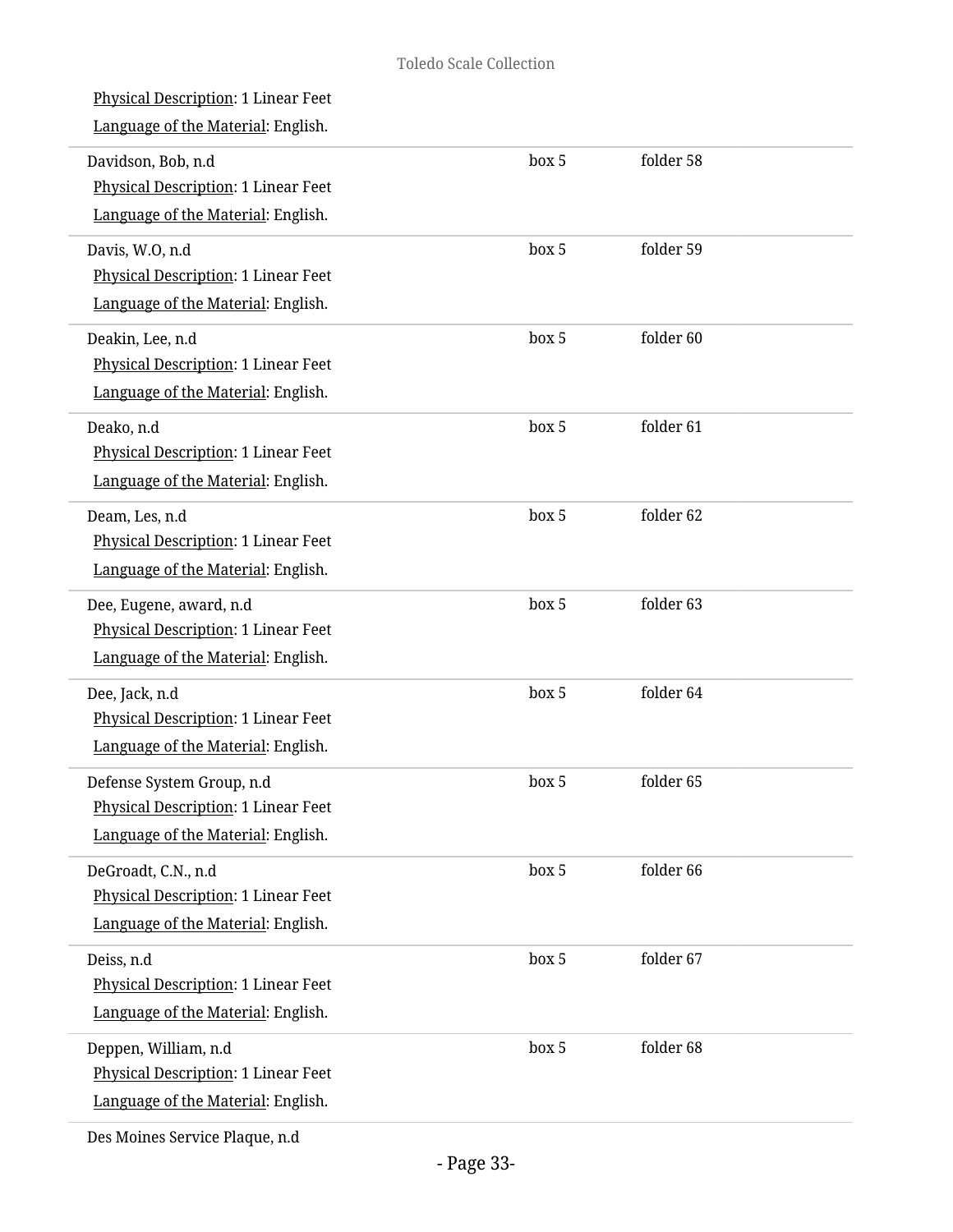| Physical Description: 1 Linear Feet<br>Language of the Material: English.                                           | box 5 | folder 69 |  |
|---------------------------------------------------------------------------------------------------------------------|-------|-----------|--|
| Detroit Region Group, n.d<br><b>Physical Description: 1 Linear Feet</b><br>Language of the Material: English.       | box 5 | folder 70 |  |
| DeVilbiss, Allen Jr., n.d<br><b>Physical Description: 1 Linear Feet</b><br>Language of the Material: English.       | box 5 | folder 71 |  |
| DeVilbiss Scale Company employees, n.d<br>Physical Description: 1 Linear Feet<br>Language of the Material: English. | box 5 | folder 72 |  |
| Dickey, O.H., n.d<br>Physical Description: 1 Linear Feet<br>Language of the Material: English.                      | box 5 | folder 73 |  |
| Distributor Meeting, 1961<br>Physical Description: 1 Linear Feet<br>Language of the Material: English.              | box 5 | folder 74 |  |
| Distributor Meeting, 1961<br>Physical Description: 1 Linear Feet<br>Language of the Material: English.              | box 5 | folder 75 |  |
| Distributor Meeting, 1961<br><b>Physical Description: 1 Linear Feet</b><br>Language of the Material: English.       | box 5 | folder 76 |  |
| Distribution Meeting, 1965<br>Physical Description: 1 Linear Feet<br>Language of the Material: English.             | box 5 | folder 77 |  |
| District Managers Group, n.d<br>Physical Description: 1 Linear Feet<br>Language of the Material: English.           | box 5 | folder 78 |  |
| District Managers Group, n.d<br>Physical Description: 1 Linear Feet<br>Language of the Material: English.           | box 5 | folder 79 |  |
| Ditzler, H.W., n.d<br>Physical Description: 1 Linear Feet                                                           | box 5 | folder 80 |  |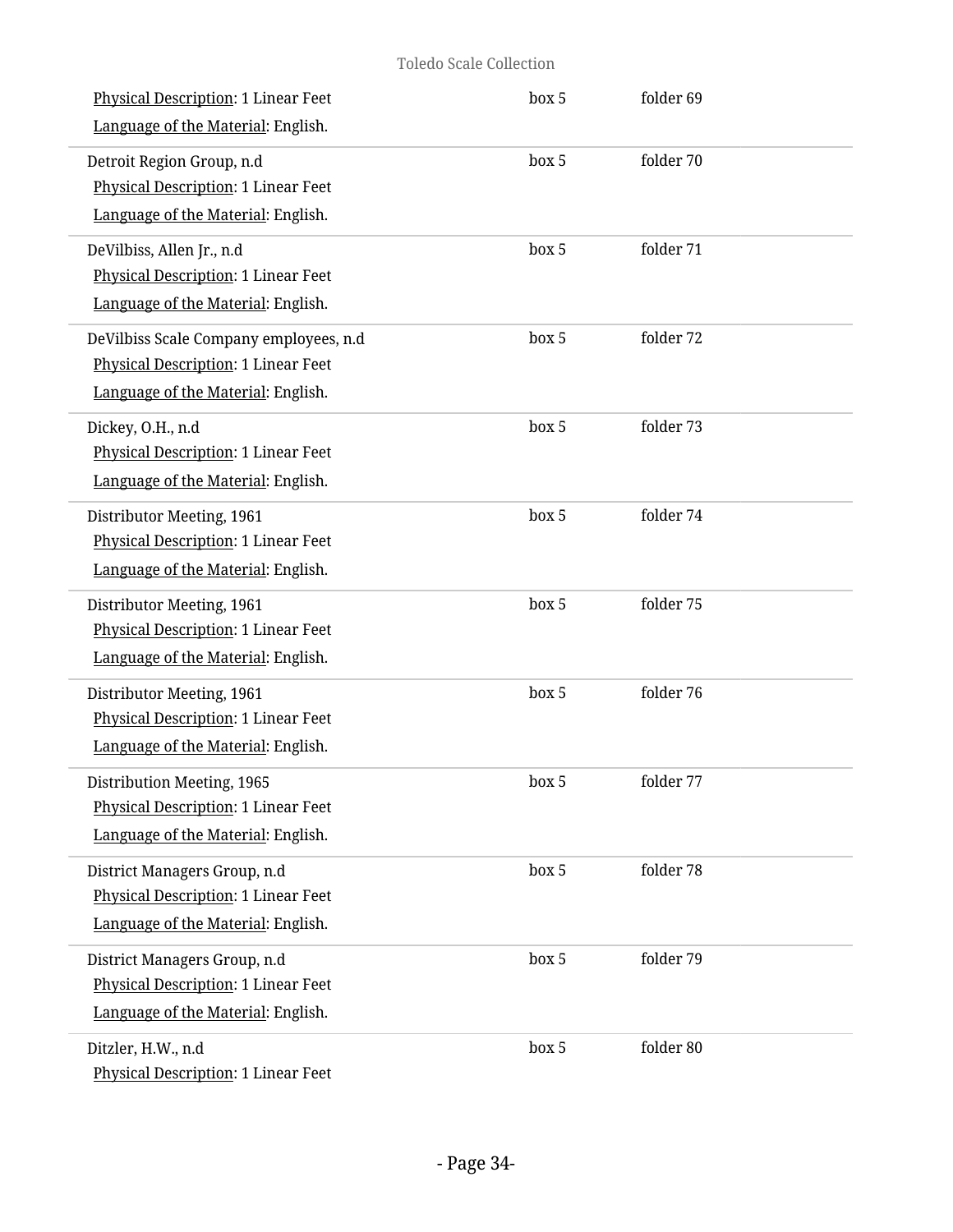| Doerfler, Herb, n.d                        | box 5 | folder 81 |  |
|--------------------------------------------|-------|-----------|--|
| Physical Description: 1 Linear Feet        |       |           |  |
| Language of the Material: English.         |       |           |  |
| Dozier, W.A., n.d                          | box 5 | folder 82 |  |
| Physical Description: 1 Linear Feet        |       |           |  |
| Language of the Material: English.         |       |           |  |
| Drake, Bob, n.d                            | box 5 | folder 83 |  |
| <b>Physical Description: 1 Linear Feet</b> |       |           |  |
| Language of the Material: English.         |       |           |  |
| Drake, Mel, n.d                            | box 5 | folder 84 |  |
| Physical Description: 1 Linear Feet        |       |           |  |
| Language of the Material: English.         |       |           |  |
| Dreirer, Leonard, n.d                      | box 5 | folder 85 |  |
| <b>Physical Description: 1 Linear Feet</b> |       |           |  |
| Language of the Material: English.         |       |           |  |
| DRSM Sales Meeting, 1960                   | box 5 | folder 86 |  |
| Physical Description: 1 Linear Feet        |       |           |  |
| Language of the Material: English.         |       |           |  |
| Eastern Zone Distribution Centers, n.d     | box 5 | folder 87 |  |
| Physical Description: 1 Linear Feet        |       |           |  |
| Language of the Material: English.         |       |           |  |
| Eastern Zone Managers, n.d                 | box 5 | folder 88 |  |
| Physical Description: 1 Linear Feet        |       |           |  |
| Language of the Material: English.         |       |           |  |
| Echler, Don, n.d                           | box 5 | folder 89 |  |
| Physical Description: 1 Linear Feet        |       |           |  |
| Language of the Material: English.         |       |           |  |
| Electrical Lab employees, n.d              | box 5 | folder 90 |  |
| <b>Physical Description: 1 Linear Feet</b> |       |           |  |
| Language of the Material: English.         |       |           |  |
| Elliot, Dane, n.d                          | box 5 | folder 91 |  |
| Physical Description: 1 Linear Feet        |       |           |  |
| Language of the Material: English.         |       |           |  |
| Engineering Department, n.d                | box 5 | folder 92 |  |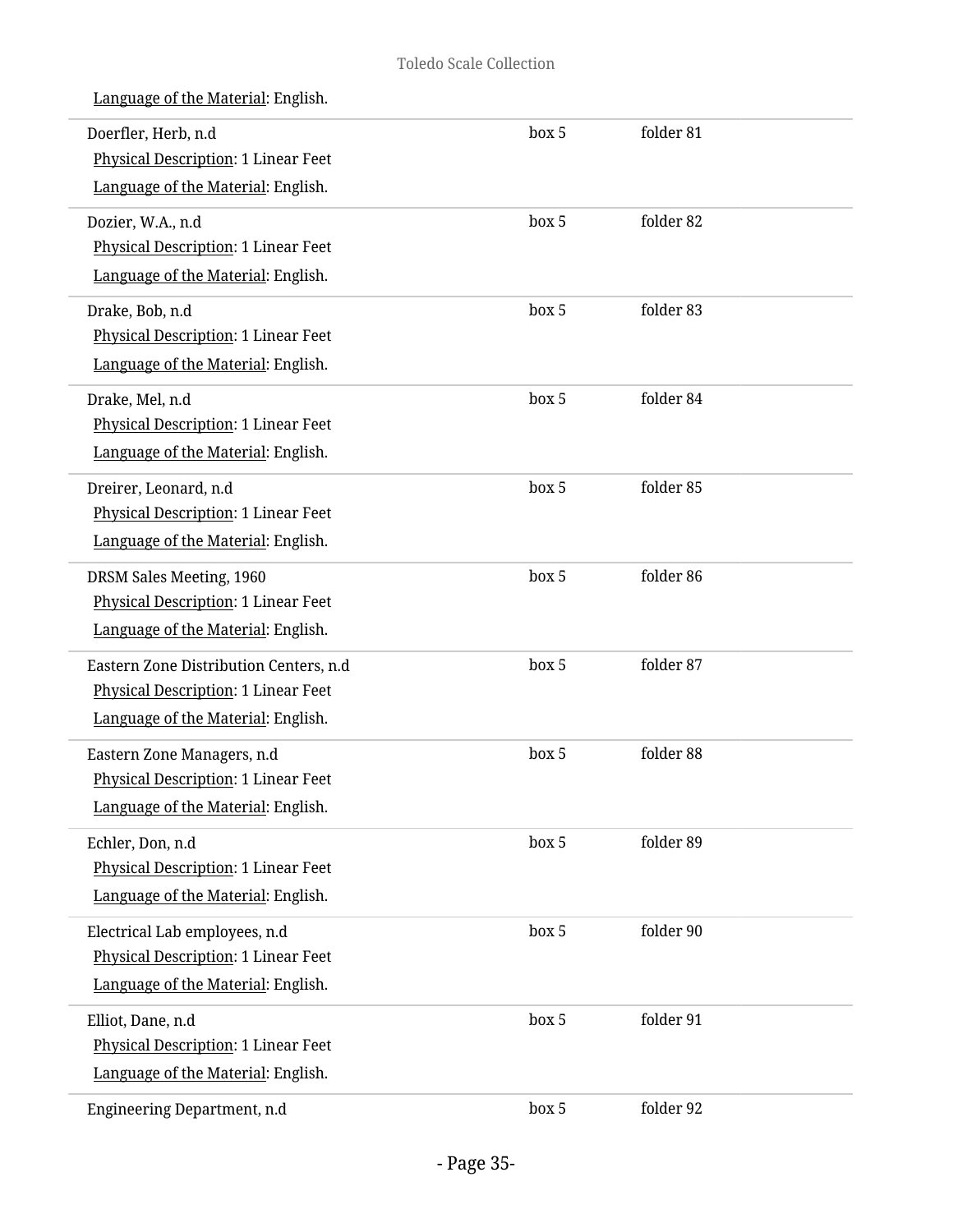| Physical Description: 1 Linear Feet<br>Language of the Material: English.                                |       |            |  |
|----------------------------------------------------------------------------------------------------------|-------|------------|--|
| Engineering Division, n.d<br>Physical Description: 1 Linear Feet<br>Language of the Material: English.   | box 5 | folder 93  |  |
| Export Manager's Group, n.d<br>Physical Description: 1 Linear Feet<br>Language of the Material: English. | box 5 | folder 94  |  |
| Factory View, n.d<br>Physical Description: 1 Linear Feet<br>Language of the Material: English.           | box 5 | folder 95  |  |
| Faylor, C.C., n.d<br>Physical Description: 1 Linear Feet<br>Language of the Material: English.           | box 5 | folder 96  |  |
| Fero, M.D., n.d<br>Physical Description: 1 Linear Feet<br>Language of the Material: English.             | box 5 | folder 97  |  |
| Field Groups, 1930<br>Physical Description: 1 Linear Feet<br>Language of the Material: English.          | box 5 | folder 98  |  |
| Figmaka, Leo, n.d<br>Physical Description: 1 Linear Feet<br>Language of the Material: English.           | box 5 | folder 99  |  |
| Fisher, A.I., n.d<br><b>Physical Description: 1 Linear Feet</b><br>Language of the Material: English.    | box 5 | folder 100 |  |
| Fox, R.D., n.d<br>Physical Description: 1 Linear Feet<br>Language of the Material: English.              | box 5 | folder 101 |  |
| Fye, Harold, n.d<br>Physical Description: 1 Linear Feet<br>Language of the Material: English.            | box 5 | folder 102 |  |
| Garn, R.V., n.d<br>Physical Description: 1 Linear Feet<br>Language of the Material: English.             | box 5 | folder 103 |  |

Garverich, R.M., n.d

 $\overline{a}$ 

L

 $\overline{a}$ 

i.

L

L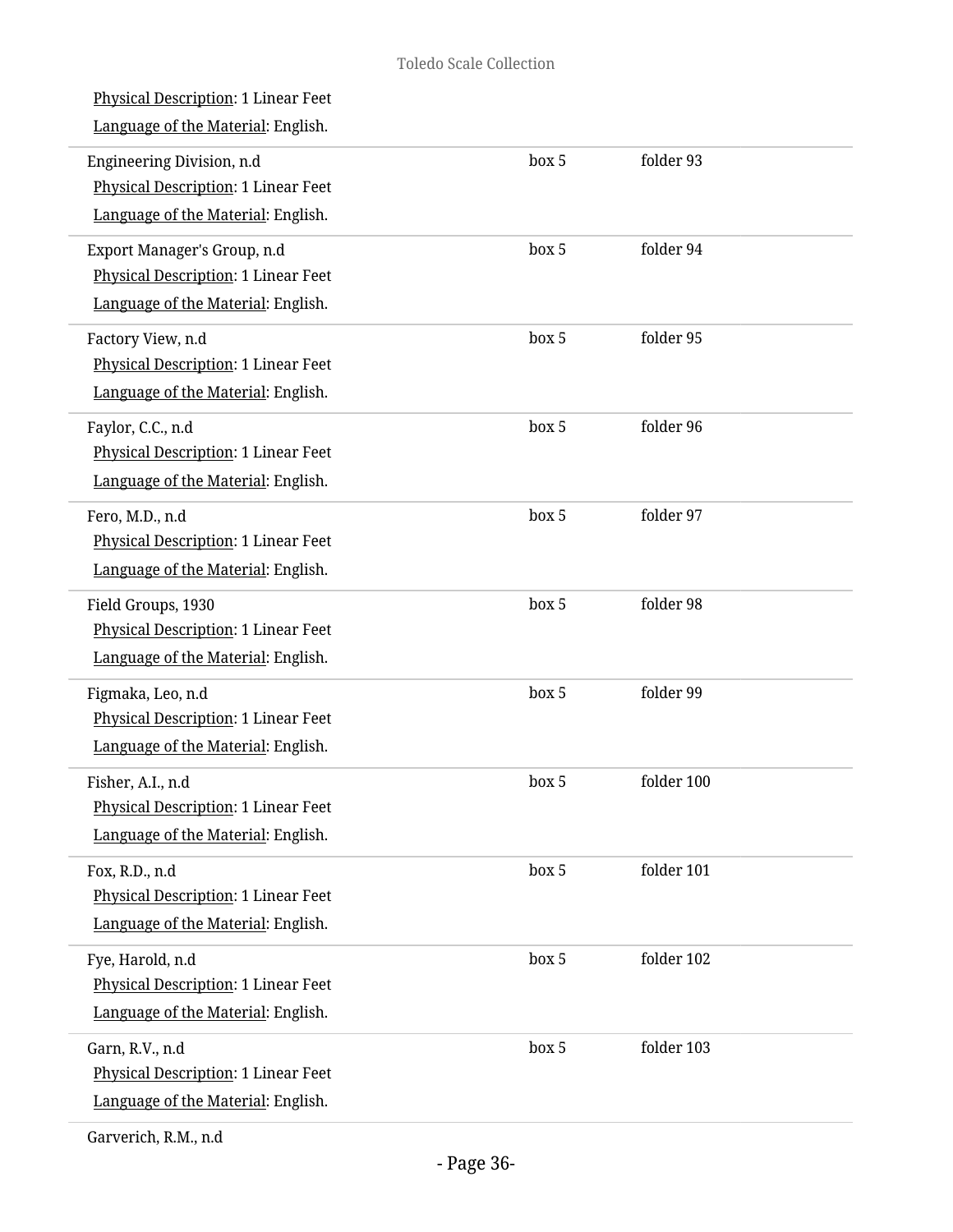| Physical Description: 1 Linear Feet<br>Language of the Material: English.                                                         | box 5 | folder 104 |  |
|-----------------------------------------------------------------------------------------------------------------------------------|-------|------------|--|
| Gay, Miller, n.d<br><b>Physical Description: 1 Linear Feet</b><br>Language of the Material: English.                              | box 5 | folder 105 |  |
| Gifford, Leland, n.d<br>Physical Description: 1 Linear Feet<br>Language of the Material: English.                                 | box 5 | folder 106 |  |
| Gilgallon, John, n.d<br>Physical Description: 1 Linear Feet<br>Language of the Material: English.                                 | box 5 | folder 107 |  |
| Gillespie, Morris, n.d<br>Physical Description: 1 Linear Feet<br>Language of the Material: English.                               | box 5 | folder 108 |  |
| Girls Bowling League, 1957<br>Physical Description: 1 Linear Feet<br>Language of the Material: English.                           | box 5 | folder 109 |  |
| Gordon, Jerry, n.d<br>Physical Description: 1 Linear Feet<br>Language of the Material: English.                                   | box 5 | folder 110 |  |
| Griffiths, Gale, n.d<br>Physical Description: 1 Linear Feet<br>Language of the Material: English.                                 | box 5 | folder 111 |  |
| Harter Jr., C., n.d<br>Physical Description: 1 Linear Feet<br>Language of the Material: English.                                  | box 5 | folder 112 |  |
| Harvest-a-Go-Go Sorority Dance Committee, n.d<br><b>Physical Description: 1 Linear Feet</b><br>Language of the Material: English. | box 5 | folder 113 |  |
| Harvey, Bill, n.d<br>Physical Description: 1 Linear Feet<br>Language of the Material: English.                                    | box 5 | folder 114 |  |
| Heck, Jim, n.d<br>Physical Description: 1 Linear Feet                                                                             | box 5 | folder 115 |  |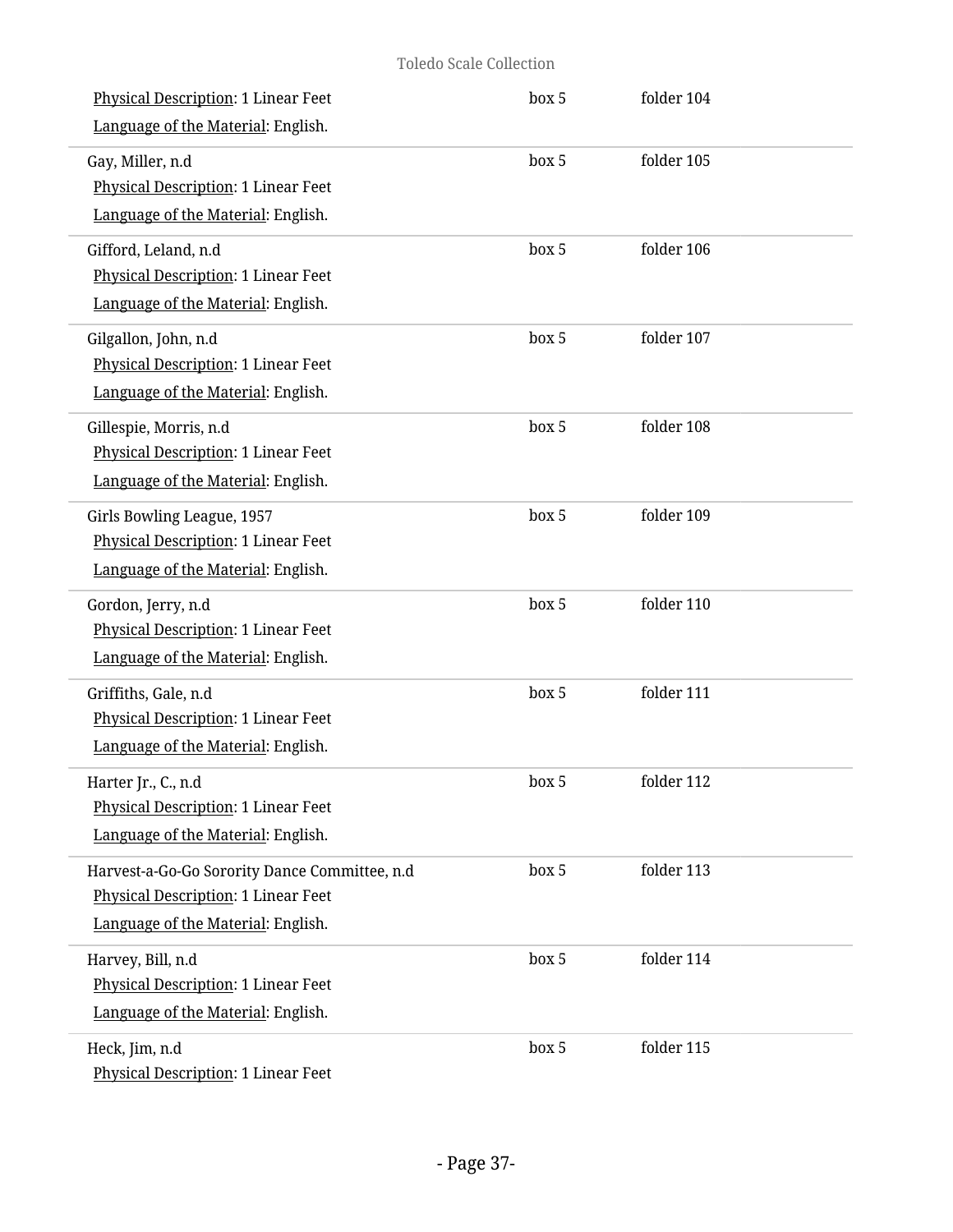| Hier, H.O, n.d<br>Physical Description: 1 Linear Feet<br>Language of the Material: English.                              | box 5 | folder 116 |  |
|--------------------------------------------------------------------------------------------------------------------------|-------|------------|--|
| Hochman, Murray, n.d<br>Physical Description: 1 Linear Feet<br>Language of the Material: English.                        | box 5 | folder 117 |  |
| Hooker, G.W., n.d<br>Physical Description: 1 Linear Feet<br>Language of the Material: English.                           | box 5 | folder 118 |  |
| Horstman, Mr, n.d<br>Physical Description: 1 Linear Feet<br>Language of the Material: English.                           | box 5 | folder 119 |  |
| Houston Sales Training Meeting, 1961<br>Physical Description: 1 Linear Feet<br>Language of the Material: English.        | box 5 | folder 120 |  |
| Hubbs, A.W., n.d<br>Physical Description: 1 Linear Feet<br>Language of the Material: English.                            | box 5 | folder 121 |  |
| Hulstide, H.H., n.d<br>Physical Description: 1 Linear Feet<br>Language of the Material: English.                         | box 5 | folder 122 |  |
| Hummel, L.R., n.d<br>Physical Description: 1 Linear Feet<br>Language of the Material: English.                           | box 5 | folder 123 |  |
| Indianapolis, Indiana Servicemen, n.d.<br>Physical Description: 1 Linear Feet<br>Language of the Material: English.      | box 5 | folder 124 |  |
| <b>Industrial Assembly Department, 1961</b><br>Physical Description: 1 Linear Feet<br>Language of the Material: English. | box 5 | folder 125 |  |
| Industrial Group, 1963<br>Physical Description: 1 Linear Feet<br>Language of the Material: English.                      | box 5 | folder 126 |  |
| Industrial Sales Meeting, n.d                                                                                            | box 5 | folder 127 |  |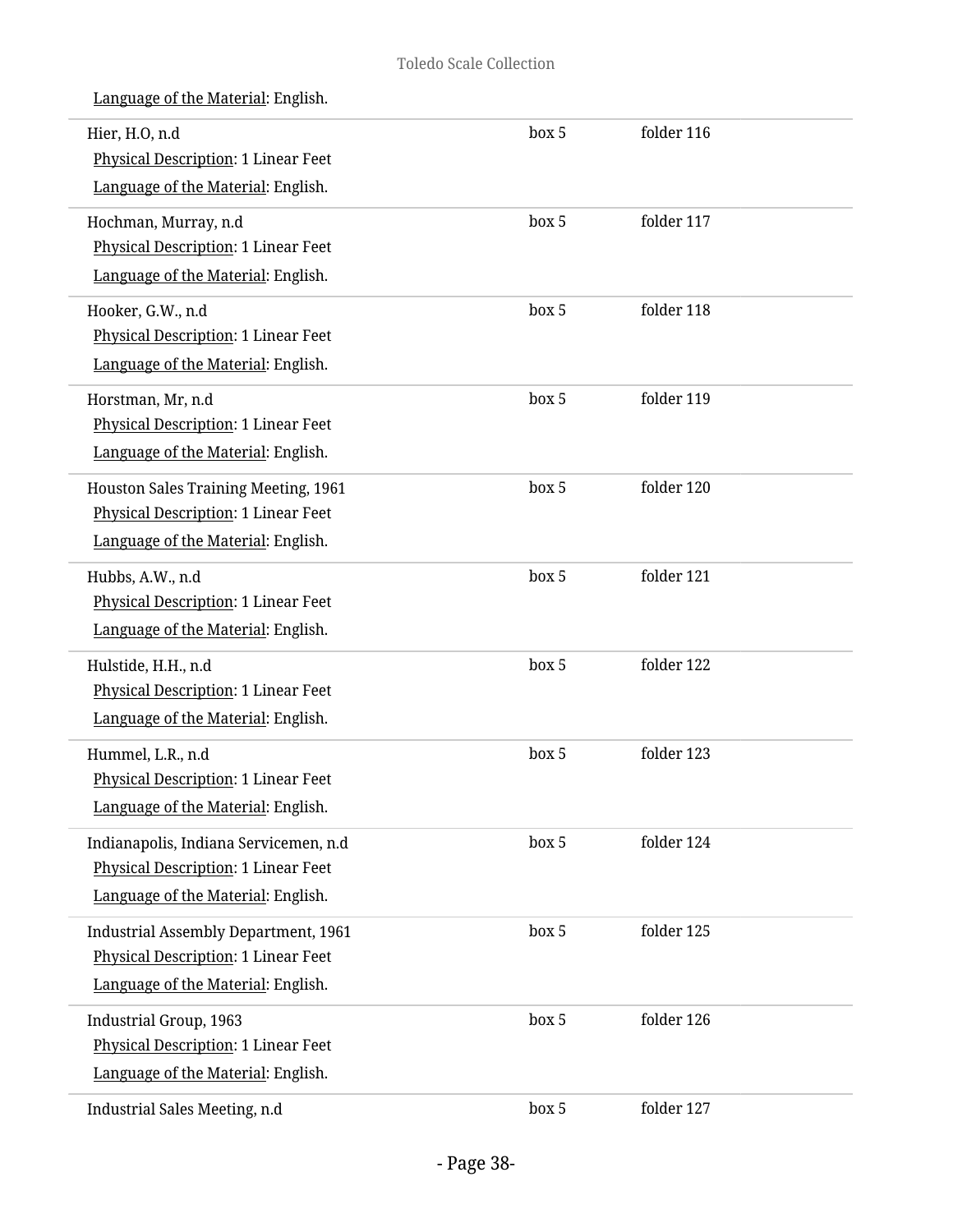| box 5 | folder 128 |
|-------|------------|
| box 5 | folder 129 |
| box 5 | folder 130 |
| box 5 | folder 131 |
| box 5 | folder 132 |
| box 5 | folder 133 |
| box 5 | folder 134 |
| box 5 | folder 135 |
| box 5 | folder 136 |
| box 5 | folder 137 |
| box 5 | folder 138 |
|       |            |

Jones, A.E. (Bud), n.d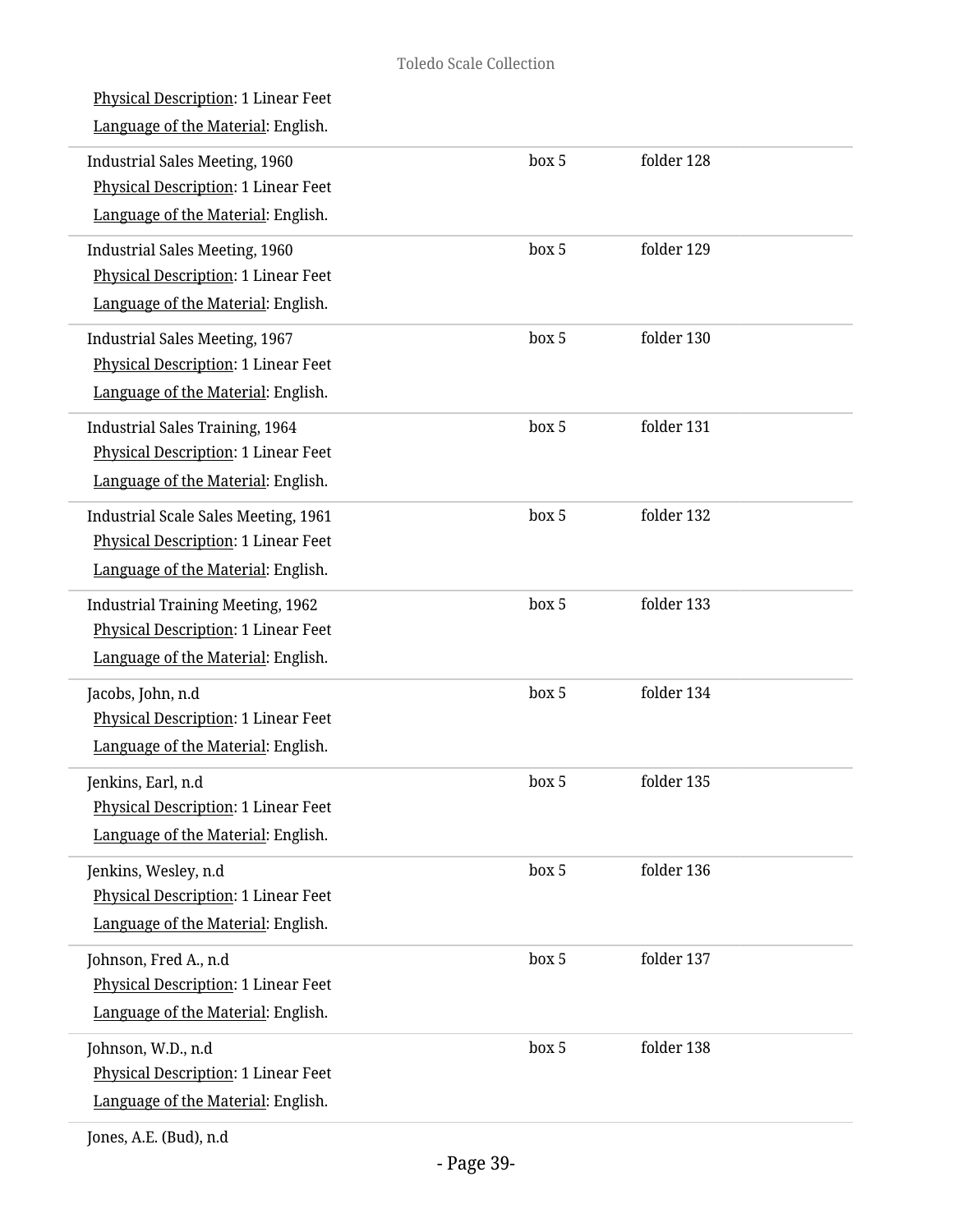| Physical Description: 1 Linear Feet<br>Language of the Material: English.                                          | box 5 | folder 139 |  |
|--------------------------------------------------------------------------------------------------------------------|-------|------------|--|
| Kasper, Dan, n.d<br><b>Physical Description: 1 Linear Feet</b><br>Language of the Material: English.               | box 5 | folder 140 |  |
| Kassuba, Bob, n.d<br>Physical Description: 1 Linear Feet<br>Language of the Material: English.                     | box 5 | folder 141 |  |
| Keadly, William, n.d<br>Physical Description: 1 Linear Feet<br>Language of the Material: English.                  | box 5 | folder 142 |  |
| Kendall, Don, n.d<br><b>Physical Description: 1 Linear Feet</b><br>Language of the Material: English.              | box 5 | folder 143 |  |
| Kissinger, Herb, n.d<br>Physical Description: 1 Linear Feet<br>Language of the Material: English.                  | box 5 | folder 144 |  |
| Kitchen Machine Division Meeting, n.d<br>Physical Description: 1 Linear Feet<br>Language of the Material: English. | box 5 | folder 145 |  |
| Kitchen Machine Employees, 1964<br>Physical Description: 1 Linear Feet<br>Language of the Material: English.       | box 5 | folder 146 |  |
| Klapp, Marion, n.d<br>Physical Description: 1 Linear Feet<br>Language of the Material: English.                    | box 5 | folder 147 |  |
| Knepper, Ray, n.d<br>Physical Description: 1 Linear Feet<br>Language of the Material: English.                     | box 5 | folder 148 |  |
| Koenig, Clarence, n.d<br>Physical Description: 1 Linear Feet<br>Language of the Material: English.                 | box 5 | folder 149 |  |
| Kohn, Luther, n.d<br>Physical Description: 1 Linear Feet                                                           | box 5 | folder 150 |  |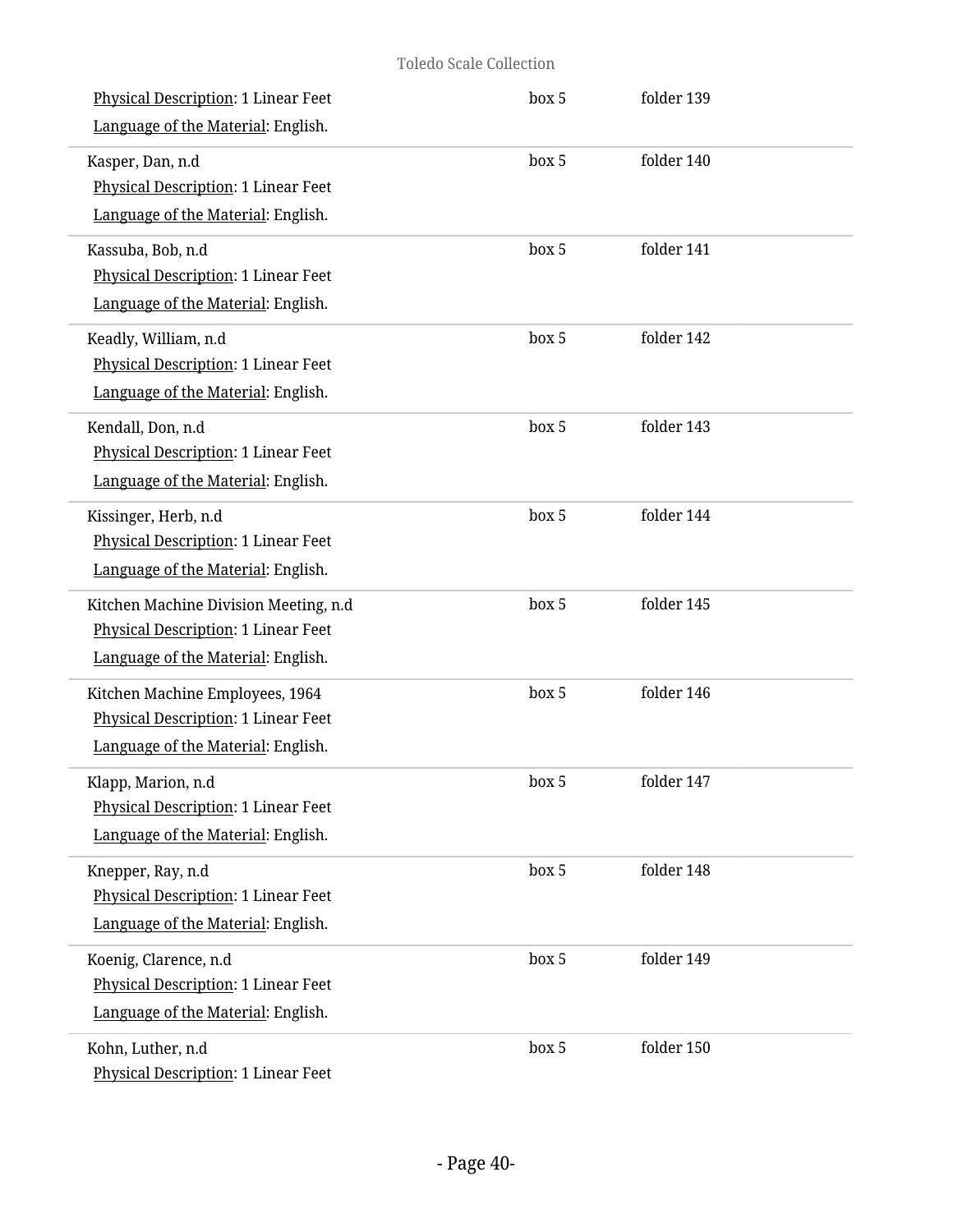| Kreidler, Gene, n.d<br><b>Physical Description: 1 Linear Feet</b><br>Language of the Material: English.      | box 5 | folder 151 |  |
|--------------------------------------------------------------------------------------------------------------|-------|------------|--|
| Kuepper, Roy, n.d<br>Physical Description: 1 Linear Feet<br>Language of the Material: English.               | box 5 | folder 152 |  |
| L.A. Retail Sales Meeting, 1958<br>Physical Description: 1 Linear Feet<br>Language of the Material: English. | box 5 | folder 153 |  |
| Lambert, Jack, n.d<br>Physical Description: 1 Linear Feet<br>Language of the Material: English.              | box 5 | folder 154 |  |
| Langham, Robert G., n.d<br>Physical Description: 1 Linear Feet<br>Language of the Material: English.         | box 5 | folder 155 |  |
| Laser Unit, n.d<br>Physical Description: 1 Linear Feet<br>Language of the Material: English.                 | box 5 | folder 156 |  |
| Lawrence, n.d<br>Physical Description: 1 Linear Feet<br>Language of the Material: English.                   | box 5 | folder 157 |  |
| Leer, Milton E., n.d<br>Physical Description: 1 Linear Feet<br>Language of the Material: English.            | box 5 | folder 158 |  |
| Lewis, John, n.d<br>Physical Description: 1 Linear Feet<br>Language of the Material: English.                | box 5 | folder 159 |  |
| Lindquist, A.E., n.d<br>Physical Description: 1 Linear Feet<br>Language of the Material: English.            | box 5 | folder 160 |  |
| Litman, John, n.d<br>Physical Description: 1 Linear Feet<br>Language of the Material: English.               | box 5 | folder 161 |  |
| Logan, Jim, n.d                                                                                              | box 5 | folder 162 |  |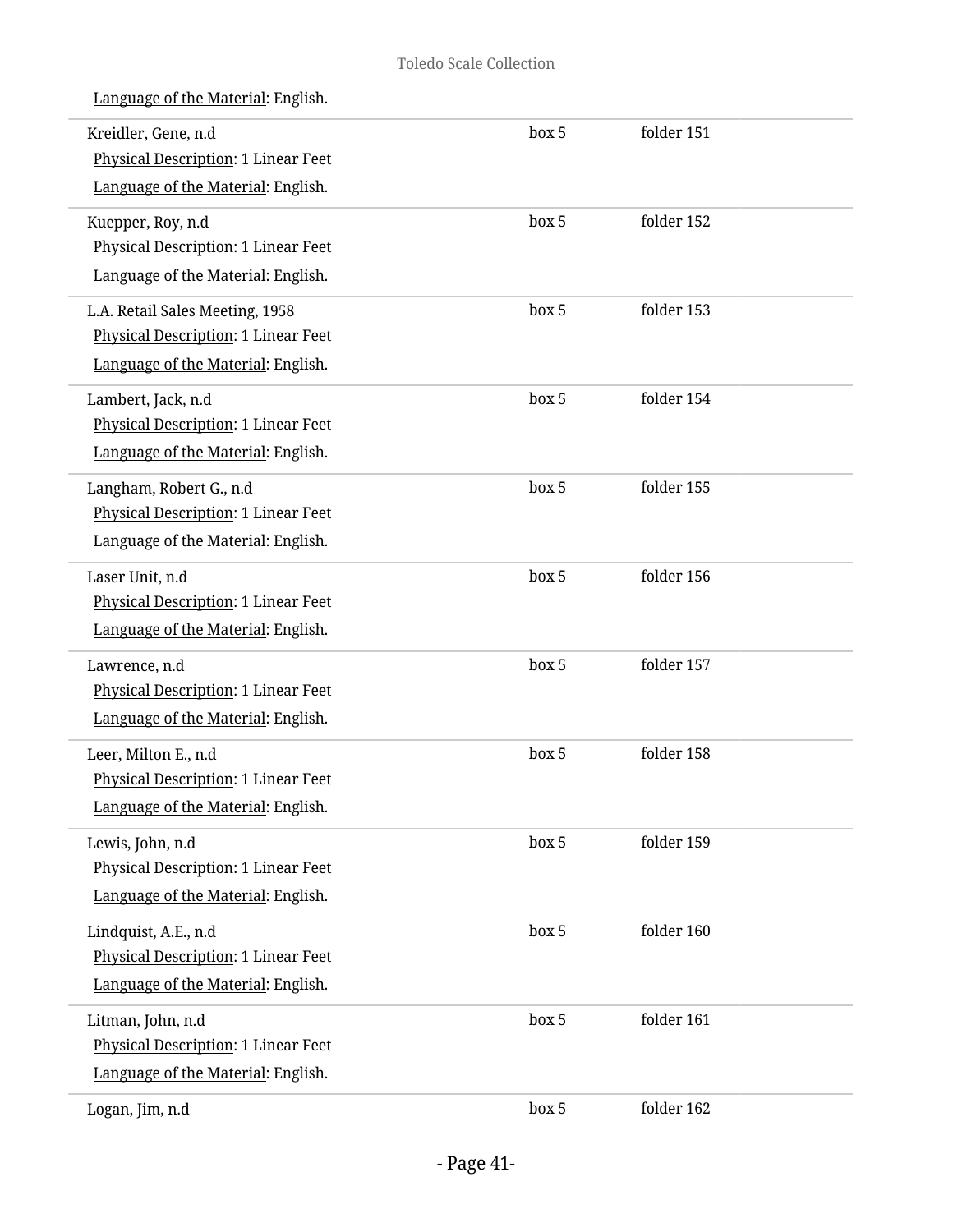| <b>Physical Description: 1 Linear Feet</b><br>Language of the Material: English.                                        |       |            |
|-------------------------------------------------------------------------------------------------------------------------|-------|------------|
| Longo, Philip, Boston Services Office, n.d<br>Physical Description: 1 Linear Feet<br>Language of the Material: English. | box 5 | folder 163 |
| Loudis, John, n.d<br>Physical Description: 1 Linear Feet<br>Language of the Material: English.                          | box 5 | folder 164 |
| Luke, Hugh D., n.d<br>Physical Description: 1 Linear Feet<br>Language of the Material: English.                         | box 5 | folder 165 |
| Lutz, George, Pittsburg Retail, n.d<br>Physical Description: 1 Linear Feet<br>Language of the Material: English.        | box 5 | folder 166 |
| MacDonald, J.H., n.d<br>Physical Description: 1 Linear Feet<br>Language of the Material: English.                       | box 5 | folder 167 |
| Machen, James, n.d<br>Physical Description: 1 Linear Feet<br>Language of the Material: English.                         | box 5 | folder 168 |
| MacKinnon, W.T., n.d<br>Physical Description: 1 Linear Feet<br>Language of the Material: English.                       | box 5 | folder 169 |
| Maier, A.J., n.d<br><b>Physical Description: 1 Linear Feet</b><br>Language of the Material: English.                    | box 5 | folder 170 |
| Martin, Bob, Smith, Jackson, n.d<br>Physical Description: 1 Linear Feet<br>Language of the Material: English.           | box 5 | folder 171 |
| Maye, Jack, n.d<br><b>Physical Description: 1 Linear Feet</b><br>Language of the Material: English.                     | box 5 | folder 172 |
| McBellan, Robert, n.d<br>Physical Description: 1 Linear Feet<br>Language of the Material: English.                      | box 5 | folder 173 |
|                                                                                                                         |       |            |

McDonald, James, n.d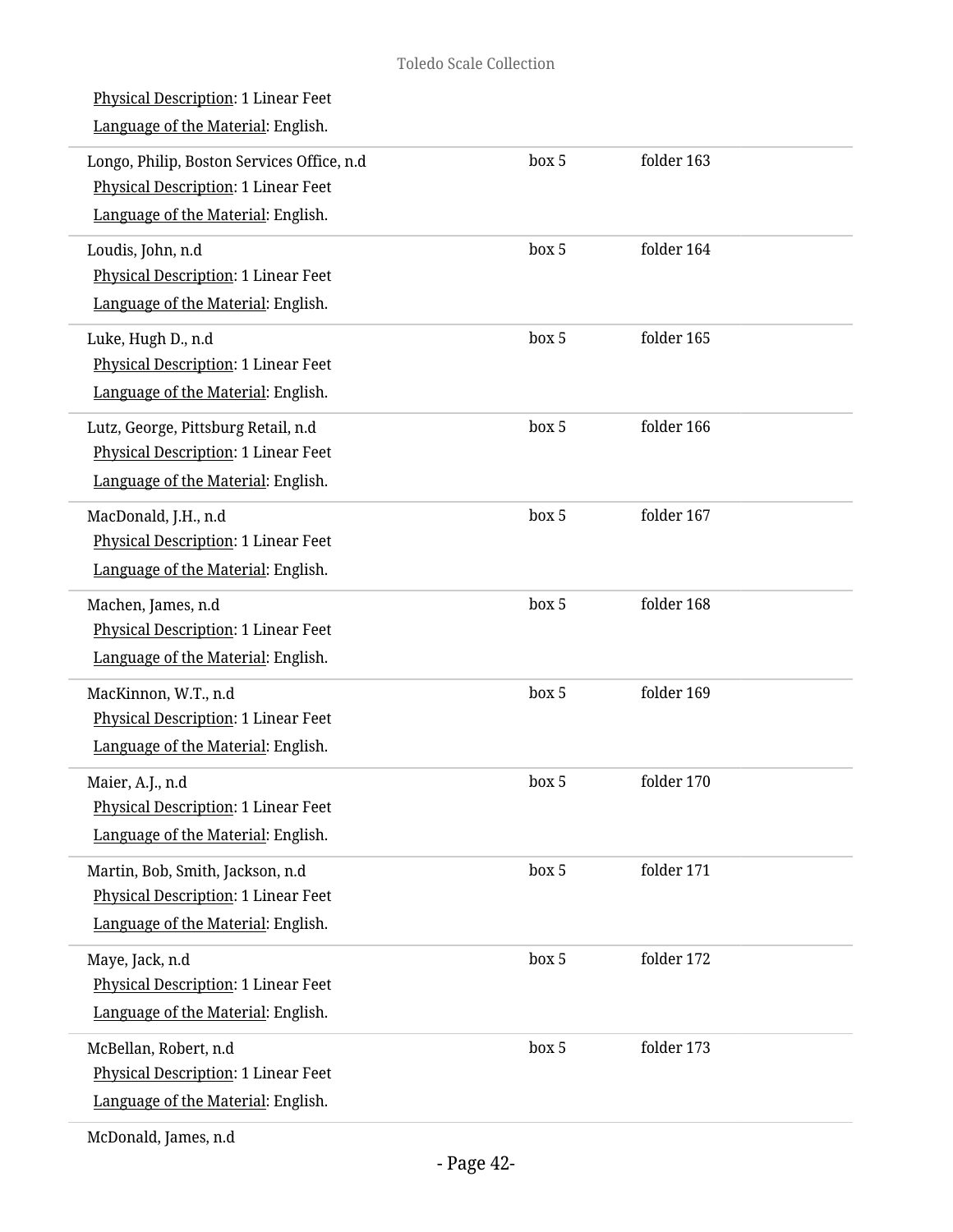| Physical Description: 1 Linear Feet<br>Language of the Material: English.                               | box 5 | folder 174 |  |
|---------------------------------------------------------------------------------------------------------|-------|------------|--|
| McFellan, R.W., n.d<br>Physical Description: 1 Linear Feet<br>Language of the Material: English.        | box 5 | folder 175 |  |
| McGlasliug, Charles, n.d<br>Physical Description: 1 Linear Feet<br>Language of the Material: English.   | box 5 | folder 176 |  |
| McIntosh, Harris, n.d<br>Physical Description: 1 Linear Feet<br>Language of the Material: English.      | box 5 | folder 177 |  |
| McLaughlin, J. Robert, n.d<br>Physical Description: 1 Linear Feet<br>Language of the Material: English. | box 5 | folder 178 |  |
| McLellan, Bob, n.d<br>Physical Description: 1 Linear Feet<br>Language of the Material: English.         | box 5 | folder 179 |  |
| McLellan, John, n.d<br>Physical Description: 1 Linear Feet<br>Language of the Material: English.        | box 5 | folder 180 |  |
| Men's Bowling League, 1957<br>Physical Description: 1 Linear Feet<br>Language of the Material: English. | box 5 | folder 181 |  |
| Men's Bowling League, 1958<br>Physical Description: 1 Linear Feet<br>Language of the Material: English. | box 5 | folder 182 |  |
| Menz, Fred E., n.d<br>Physical Description: 1 Linear Feet<br>Language of the Material: English.         | box 5 | folder 183 |  |
| Metzger, Robert A., n.d<br>Physical Description: 1 Linear Feet<br>Language of the Material: English.    | box 5 | folder 184 |  |
| Meyer, August, n.d<br>Physical Description: 1 Linear Feet                                               | box 5 | folder 185 |  |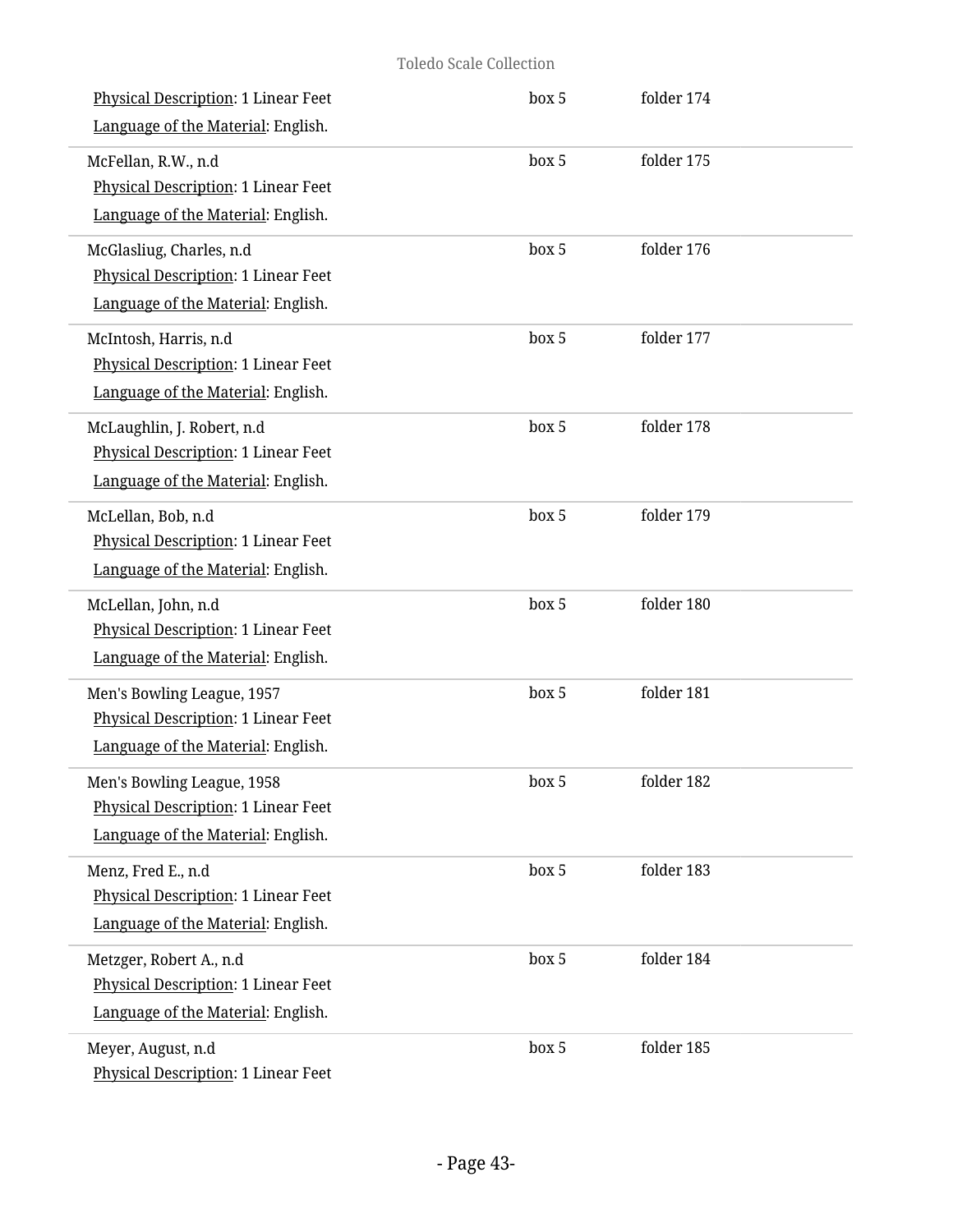| Meyer, Frank, n.d<br>Physical Description: 1 Linear Feet<br>Language of the Material: English.                           | box 5 | folder 186 |  |
|--------------------------------------------------------------------------------------------------------------------------|-------|------------|--|
| Mid-Atlantic Zone, Million Dollar Unit, n.d<br>Physical Description: 1 Linear Feet<br>Language of the Material: English. | box 5 | folder 187 |  |
| Midwestern Zone Convention, Denver, CO, n.d<br>Physical Description: 1 Linear Feet<br>Language of the Material: English. | box 5 | folder 188 |  |
| Miscellaneous Groups & Events, n.d<br>Physical Description: 1 Linear Feet<br>Language of the Material: English.          | box 5 | folder 189 |  |
| Molitors, Tom, n.d<br><b>Physical Description: 1 Linear Feet</b><br>Language of the Material: English.                   | box 5 | folder 190 |  |
| Monroe, Bill, n.d<br>Physical Description: 1 Linear Feet<br>Language of the Material: English.                           | box 5 | folder 191 |  |
| Morion, Jerry, n.d<br>Physical Description: 1 Linear Feet<br>Language of the Material: English.                          | box 5 | folder 192 |  |
| Moss, Richard, n.d<br>Physical Description: 1 Linear Feet<br>Language of the Material: English.                          | box 5 | folder 193 |  |
| Motter, James W., n.d<br>Physical Description: 1 Linear Feet<br>Language of the Material: English.                       | box 5 | folder 194 |  |
| Moulton, Dane, n.d<br>Physical Description: 1 Linear Feet<br>Language of the Material: English.                          | box 5 | folder 195 |  |
| Moulton, Donald, n.d<br>Physical Description: 1 Linear Feet<br>Language of the Material: English.                        | box 5 | folder 196 |  |
| Murnan, Wilbur D., n.d                                                                                                   | box 5 | folder 197 |  |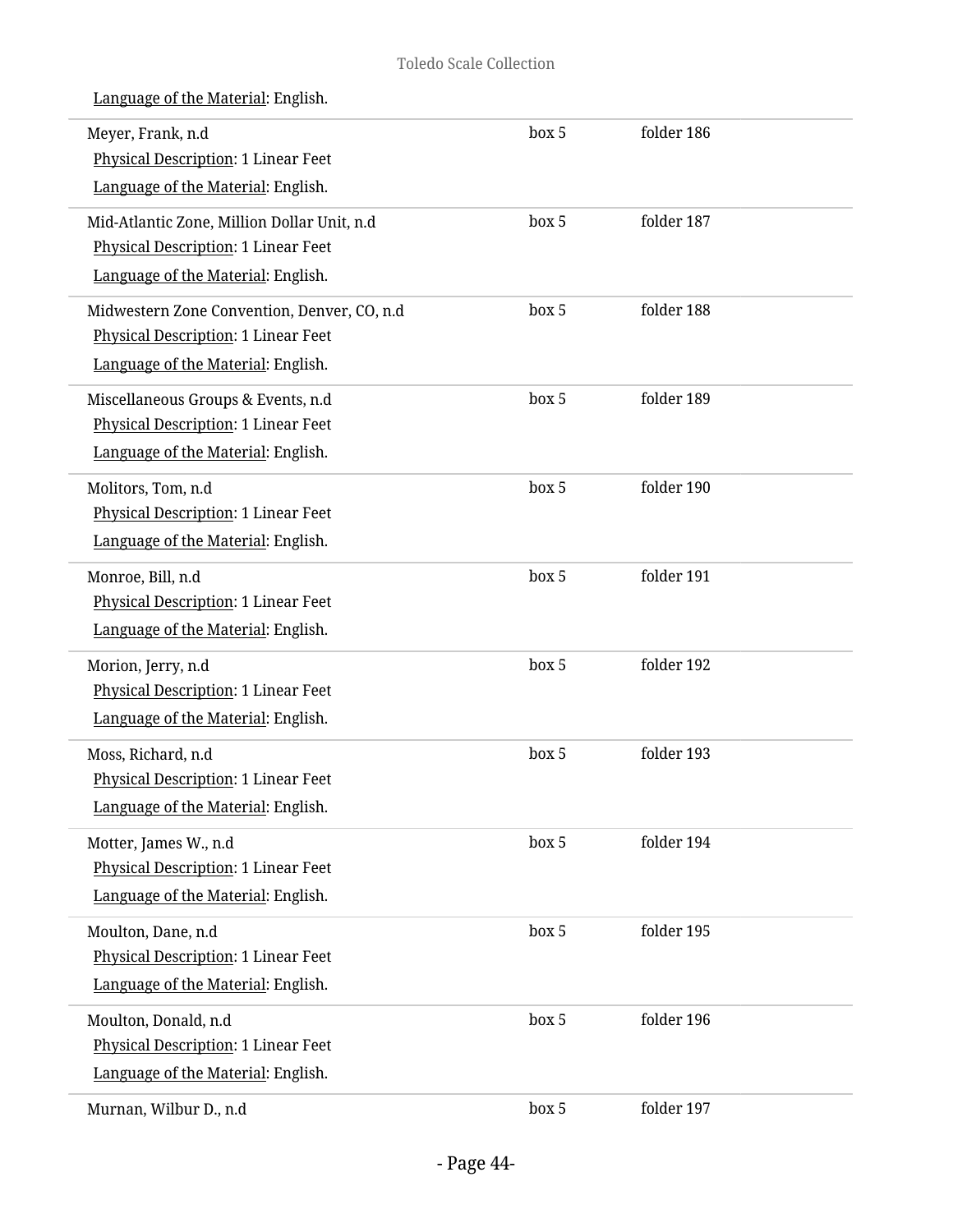| Physical Description: 1 Linear Feet<br>Language of the Material: English.                                                    |       |            |
|------------------------------------------------------------------------------------------------------------------------------|-------|------------|
| Napp, Charles, n.d<br><b>Physical Description: 1 Linear Feet</b><br>Language of the Material: English.                       | box 5 | folder 198 |
| Neize, Leo, n.d<br>Physical Description: 1 Linear Feet<br>Language of the Material: English.                                 | box 5 | folder 199 |
| New York Retail Meeting, 1960<br>Physical Description: 1 Linear Feet<br>Language of the Material: English.                   | box 5 | folder 200 |
| Newlin, Maurice, n.d<br><b>Physical Description: 1 Linear Feet</b><br>Language of the Material: English.                     | box 5 | folder 201 |
| Nies, n.d<br>Physical Description: 1 Linear Feet<br>Language of the Material: English.                                       | box 5 | folder 202 |
| North Central Standard Industrial Meeting, 1958<br>Physical Description: 1 Linear Feet<br>Language of the Material: English. | box 5 | folder 203 |
| North Central Zone Distribution Centers, n.d.<br>Physical Description: 1 Linear Feet<br>Language of the Material: English.   | box 5 | folder 204 |
| Northwestern Zone Distribution Offices, n.d<br>Physical Description: 1 Linear Feet<br>Language of the Material: English.     | box 5 | folder 205 |
| Nosty, Charles, n.d<br>Physical Description: 1 Linear Feet<br>Language of the Material: English.                             | box 5 | folder 206 |
| Odell, Edward L., n.d<br>Physical Description: 1 Linear Feet<br>Language of the Material: English.                           | box 5 | folder 207 |
| O'Donnell, George T., n.d<br>Physical Description: 1 Linear Feet<br>Language of the Material: English.                       | box 5 | folder 208 |
|                                                                                                                              |       |            |

O'Leary, Richard, n.d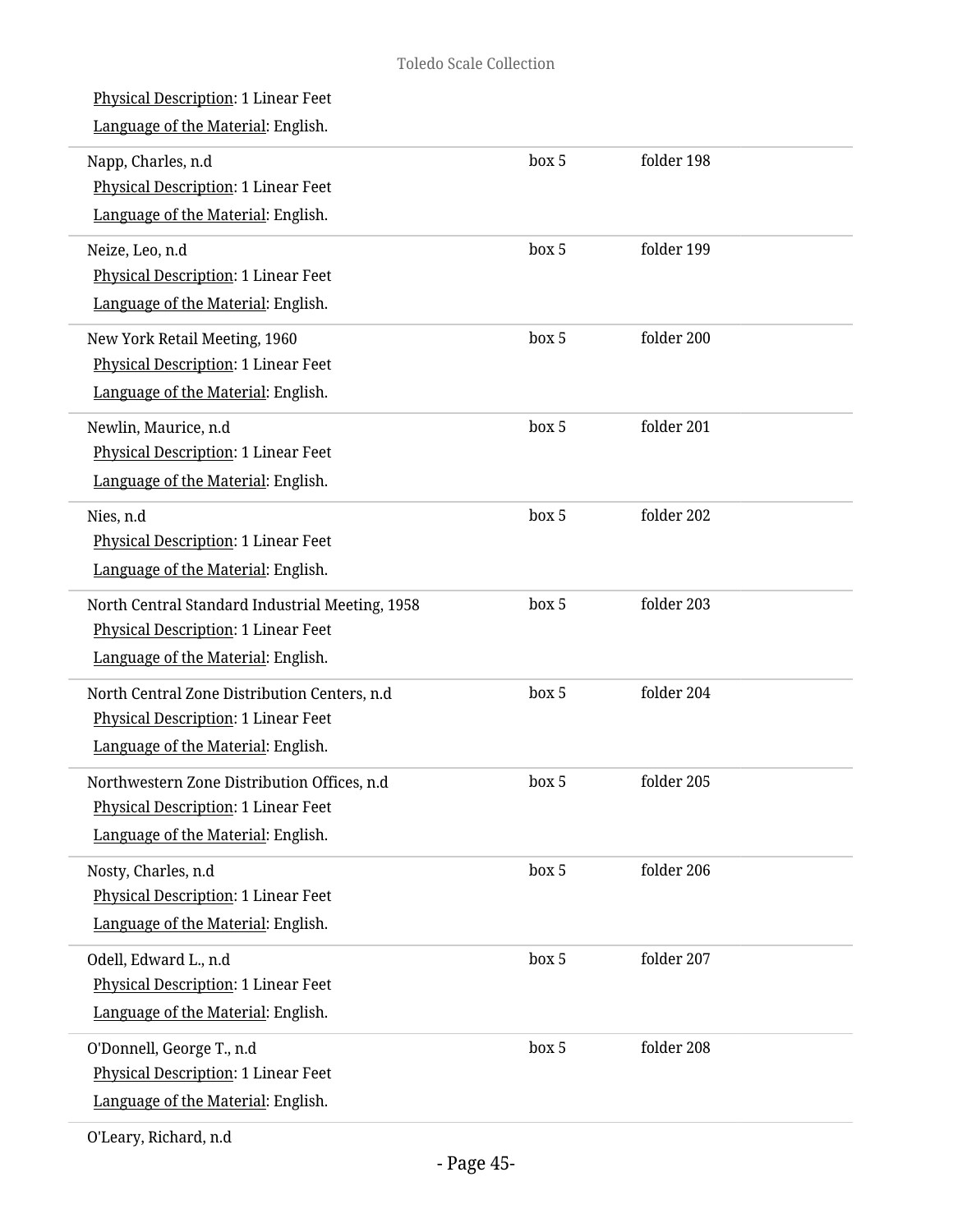| Physical Description: 1 Linear Feet<br>Language of the Material: English.                                              | box 5 | folder 209 |  |
|------------------------------------------------------------------------------------------------------------------------|-------|------------|--|
| Omaha Service Plaque Award, n.d<br>Physical Description: 1 Linear Feet<br>Language of the Material: English.           | box 5 | folder 210 |  |
| Orientation Industrial Sales, 1969<br><b>Physical Description: 1 Linear Feet</b><br>Language of the Material: English. | box 5 | folder 211 |  |
| Orr, George, n.d<br>Physical Description: 1 Linear Feet<br>Language of the Material: English.                          | box 5 | folder 212 |  |
| Package Sales Training, 1961<br><b>Physical Description: 1 Linear Feet</b><br>Language of the Material: English.       | box 5 | folder 213 |  |
| Parmalee, Mr, n.d<br>Physical Description: 1 Linear Feet<br>Language of the Material: English.                         | box 5 | folder 214 |  |
| Pendegrass, James F., n.d<br>Physical Description: 1 Linear Feet<br>Language of the Material: English.                 | box 5 | folder 215 |  |
| Peoria Office, n.d<br>Physical Description: 1 Linear Feet<br>Language of the Material: English.                        | box 5 | folder 216 |  |
| Persing, Ray, n.d<br>Physical Description: 1 Linear Feet<br>Language of the Material: English.                         | box 5 | folder 217 |  |
| Personnel Office, 1968<br>Physical Description: 1 Linear Feet<br>Language of the Material: English.                    | box 5 | folder 218 |  |
| Phyfe, W.L., n.d<br><b>Physical Description: 1 Linear Feet</b><br>Language of the Material: English.                   | box 5 | folder 219 |  |
| Picaroni, Joe, n.d<br>Physical Description: 1 Linear Feet                                                              | box 5 | folder 220 |  |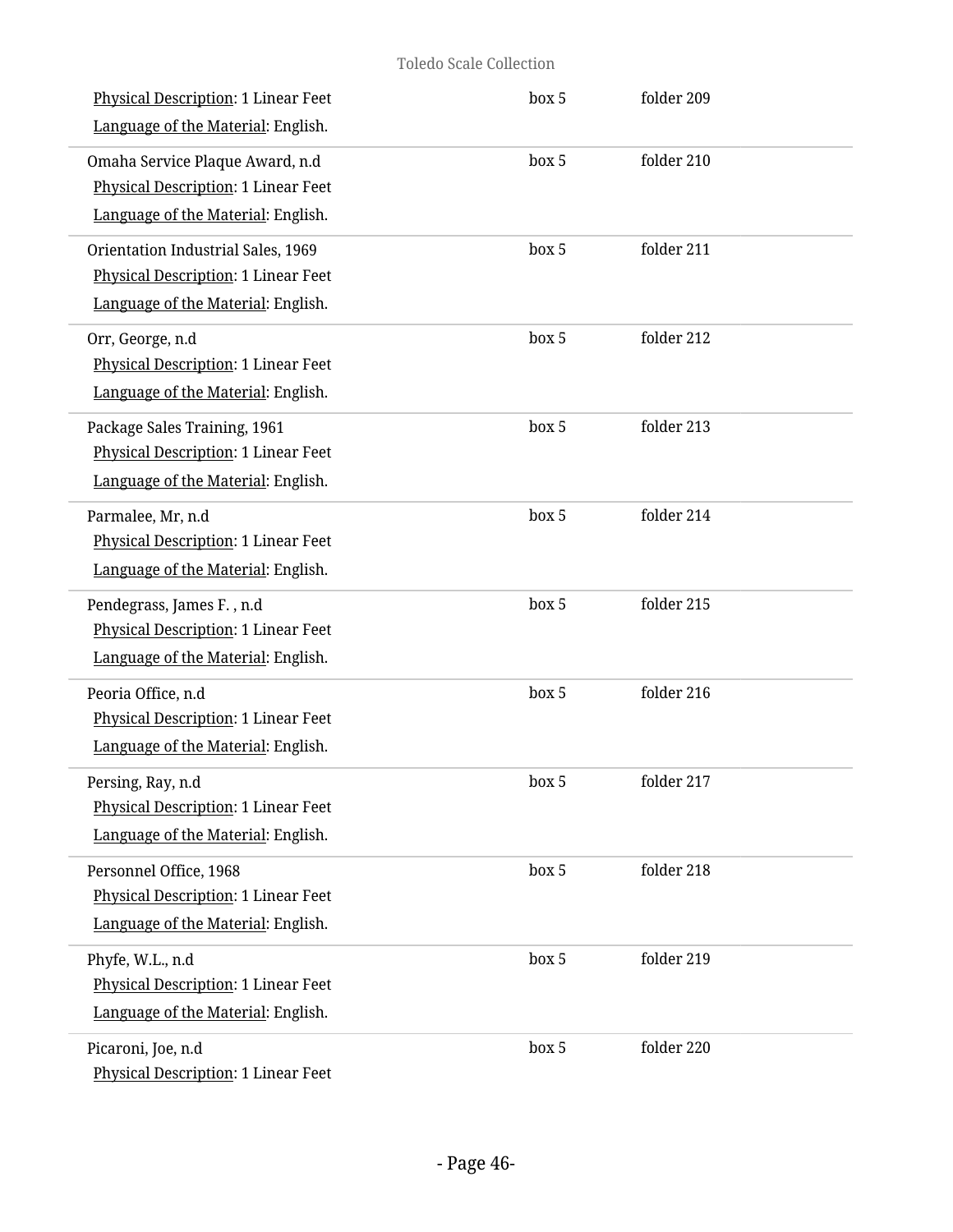| Language of the Material: English. |  |
|------------------------------------|--|
|                                    |  |

| Pinkava, Robert L., n.d<br>Physical Description: 1 Linear Feet<br>Language of the Material: English.                               | box 5 | folder 221 |  |
|------------------------------------------------------------------------------------------------------------------------------------|-------|------------|--|
| Pittsburgh Consolidated District Service Meeting, n.d<br>Physical Description: 1 Linear Feet<br>Language of the Material: English. | box 5 | folder 222 |  |
| Planning Department, n.d<br>Physical Description: 1 Linear Feet<br>Language of the Material: English.                              | box 5 | folder 223 |  |
| Plow, Ed, n.d<br>Physical Description: 1 Linear Feet<br>Language of the Material: English.                                         | box 5 | folder 224 |  |
| Potts, John, n.d<br>Physical Description: 1 Linear Feet<br>Language of the Material: English.                                      | box 5 | folder 225 |  |
| Presidents Cup, n.d<br>Physical Description: 1 Linear Feet<br>Language of the Material: English.                                   | box 6 | folder 1   |  |
| Price, Donald, n.d<br>Physical Description: 1 Linear Feet<br>Language of the Material: English.                                    | box 6 | folder 2   |  |
| Prize Winners, 1925-1926<br>Physical Description: 1 Linear Feet<br>Language of the Material: English.                              | box 6 | folder 3   |  |
| Purchasing Department, n.d<br>Physical Description: 1 Linear Feet<br>Language of the Material: English.                            | box 6 | folder 4   |  |
| Quarter Century Club Members & Banquet, 1957<br>Physical Description: 1 Linear Feet<br>Language of the Material: English.          | box 6 | folder 5   |  |
| Quarter Century Club Members & Banquet, 1958<br>Physical Description: 1 Linear Feet<br>Language of the Material: English.          | box 6 | folder 6   |  |
| Quarter Century Club Members & Banquet, 1959                                                                                       | box 6 | folder 7   |  |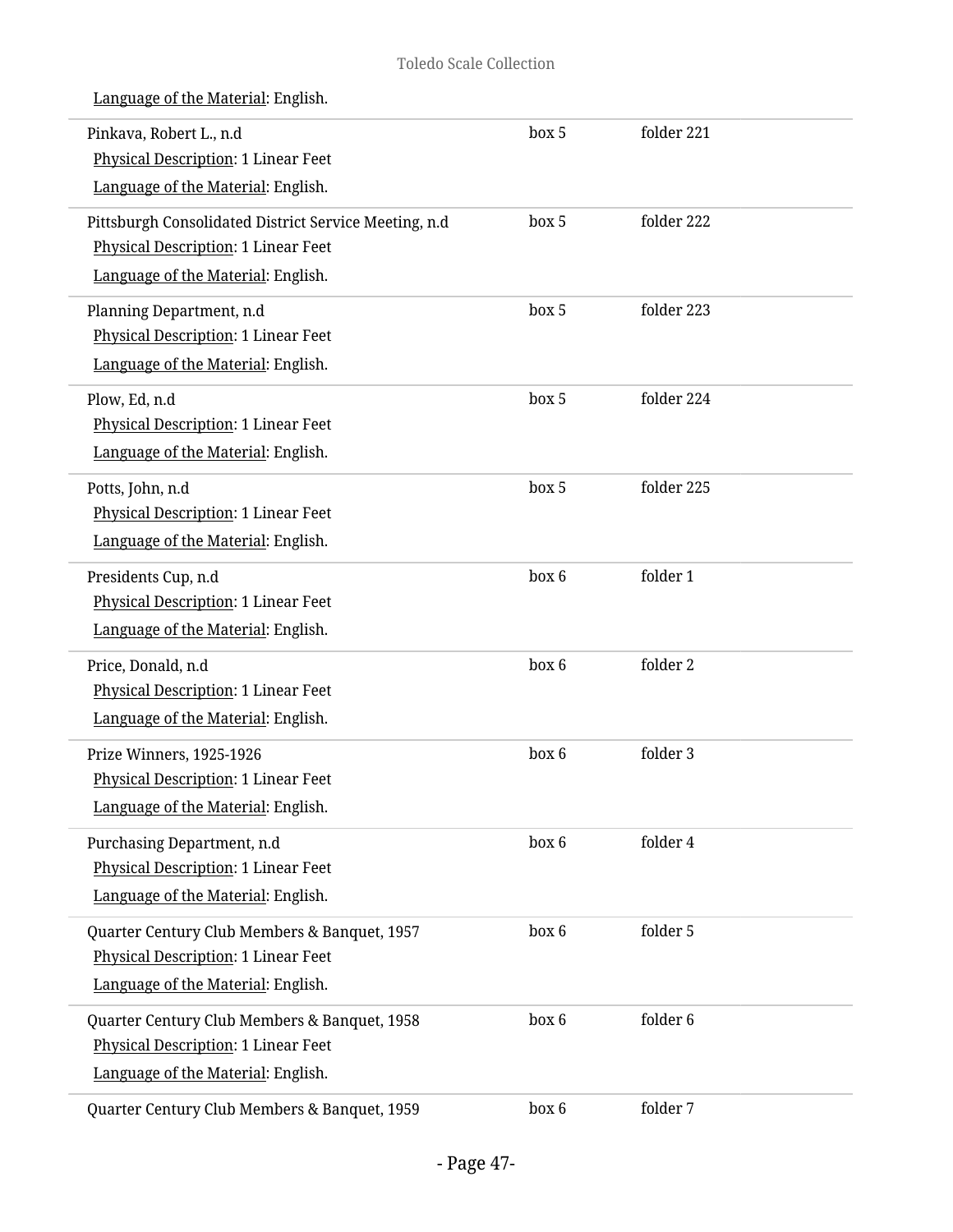| <u>Physical Description</u> : 1 Linear Feet<br>Language of the Material: English.                                                |       |           |  |
|----------------------------------------------------------------------------------------------------------------------------------|-------|-----------|--|
| Quarter Century Club Members, 1960<br>Physical Description: 1 Linear Feet<br>Language of the Material: English.                  | box 6 | folder 8  |  |
| Quarter Century Club Members & Banquet, 1961<br>Physical Description: 1 Linear Feet<br>Language of the Material: English.        | box 6 | folder 9  |  |
| Quarter Century Club Members & Banquet, 1962<br>Physical Description: 1 Linear Feet<br>Language of the Material: English.        | box 6 | folder 10 |  |
| Quarter Century Club Members, 1963<br>Physical Description: 1 Linear Feet<br>Language of the Material: English.                  | box 6 | folder 11 |  |
| Quarter Century Club Members & Banquet, 1964<br><b>Physical Description: 1 Linear Feet</b><br>Language of the Material: English. | box 6 | folder 12 |  |
| Quarter Century Club Members, 1965<br>Physical Description: 1 Linear Feet<br>Language of the Material: English.                  | box 6 | folder 13 |  |
| Quarter Century Club Members, 1966<br>Physical Description: 1 Linear Feet<br>Language of the Material: English.                  | box 6 | folder 14 |  |
| Quarter Century Club Members & Banquet, 1967<br>Physical Description: 1 Linear Feet<br>Language of the Material: English.        | box 6 | folder 15 |  |
| Quarter Century Club Members & Banquet, 1970<br>Physical Description: 1 Linear Feet<br>Language of the Material: English.        | box 6 | folder 16 |  |
| Quarter Century Club Banquet, n.d<br><b>Physical Description: 1 Linear Feet</b><br>Language of the Material: English.            | box 6 | folder 17 |  |
| Quertinmont, E.J., n.d<br>Physical Description: 1 Linear Feet<br>Language of the Material: English.                              | box 6 | folder 18 |  |

Quince, Colin, n.d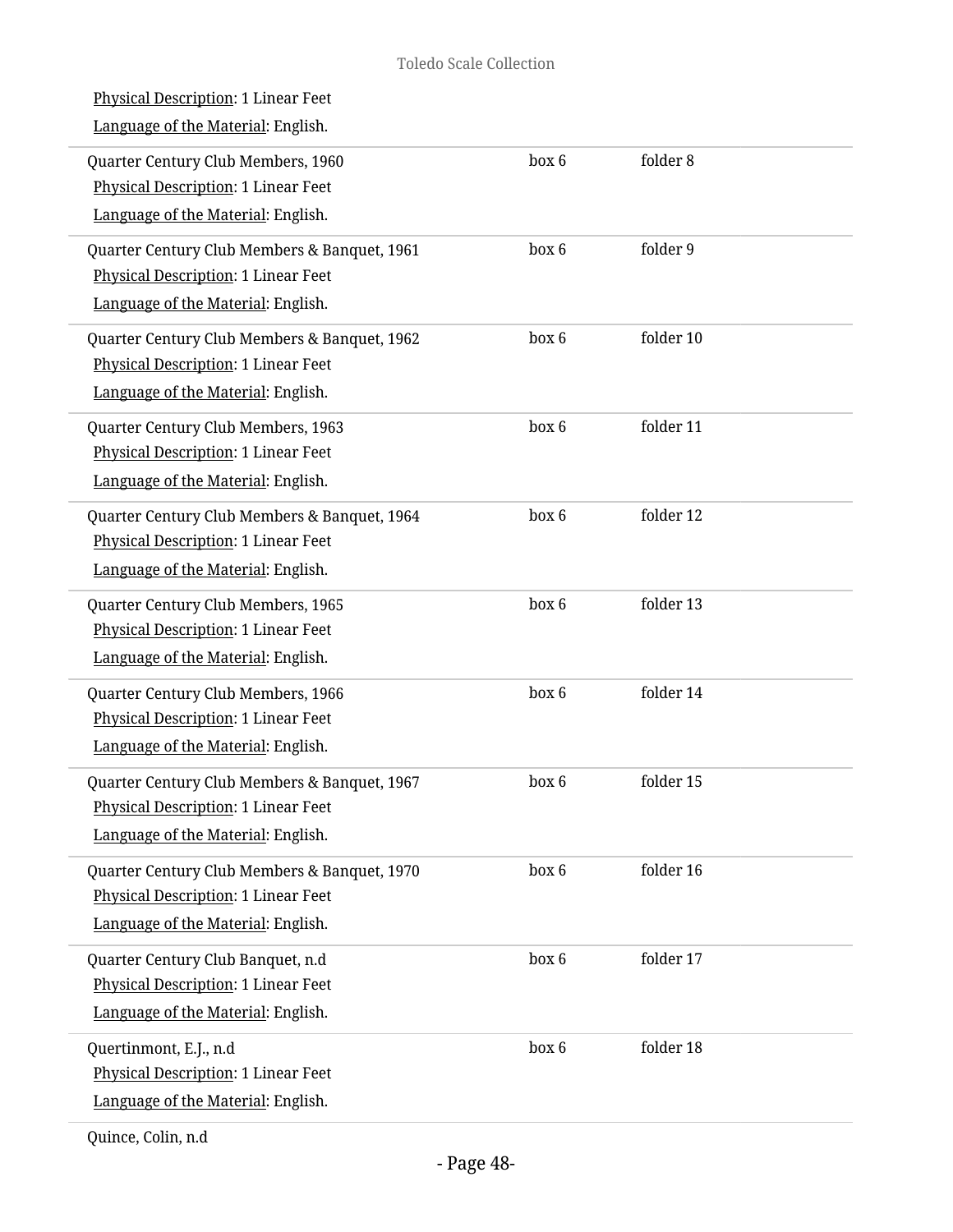| Physical Description: 1 Linear Feet<br>Language of the Material: English.                                                      | box 6 | folder 19 |  |
|--------------------------------------------------------------------------------------------------------------------------------|-------|-----------|--|
| Rammage, Doyle, n.d<br>Physical Description: 1 Linear Feet<br>Language of the Material: English.                               | box 6 | folder 20 |  |
| Ravello, Frank, n.d<br>Physical Description: 1 Linear Feet<br>Language of the Material: English.                               | box 6 | folder 21 |  |
| Region Managers Meeting, 1958<br>Physical Description: 1 Linear Feet<br>Language of the Material: English.                     | box 6 | folder 22 |  |
| Region Managers Meeting, 1964<br>Physical Description: 1 Linear Feet<br>Language of the Material: English.                     | box 6 | folder 23 |  |
| Region Managers, 1969<br>Physical Description: 1 Linear Feet<br>Language of the Material: English.                             | box 6 | folder 24 |  |
| Regional Managers Dinner Meeting, Toledo, OH, n.d<br>Physical Description: 1 Linear Feet<br>Language of the Material: English. | box 6 | folder 25 |  |
| Regional Sales Engineers Meeting, 1963<br>Physical Description: 1 Linear Feet<br>Language of the Material: English.            | box 6 | folder 26 |  |
| Resident Managers Meeting, 1960<br><b>Physical Description: 1 Linear Feet</b><br>Language of the Material: English.            | box 6 | folder 27 |  |
| Retail Meeting, Boston, MA, n.d<br><b>Physical Description: 1 Linear Feet</b><br>Language of the Material: English.            | box 6 | folder 28 |  |
| Retail Sales Meeting, 1957<br>Physical Description: 1 Linear Feet<br>Language of the Material: English.                        | box 6 | folder 29 |  |
| Riley, L.D., n.d<br>Physical Description: 1 Linear Feet                                                                        | box 6 | folder 30 |  |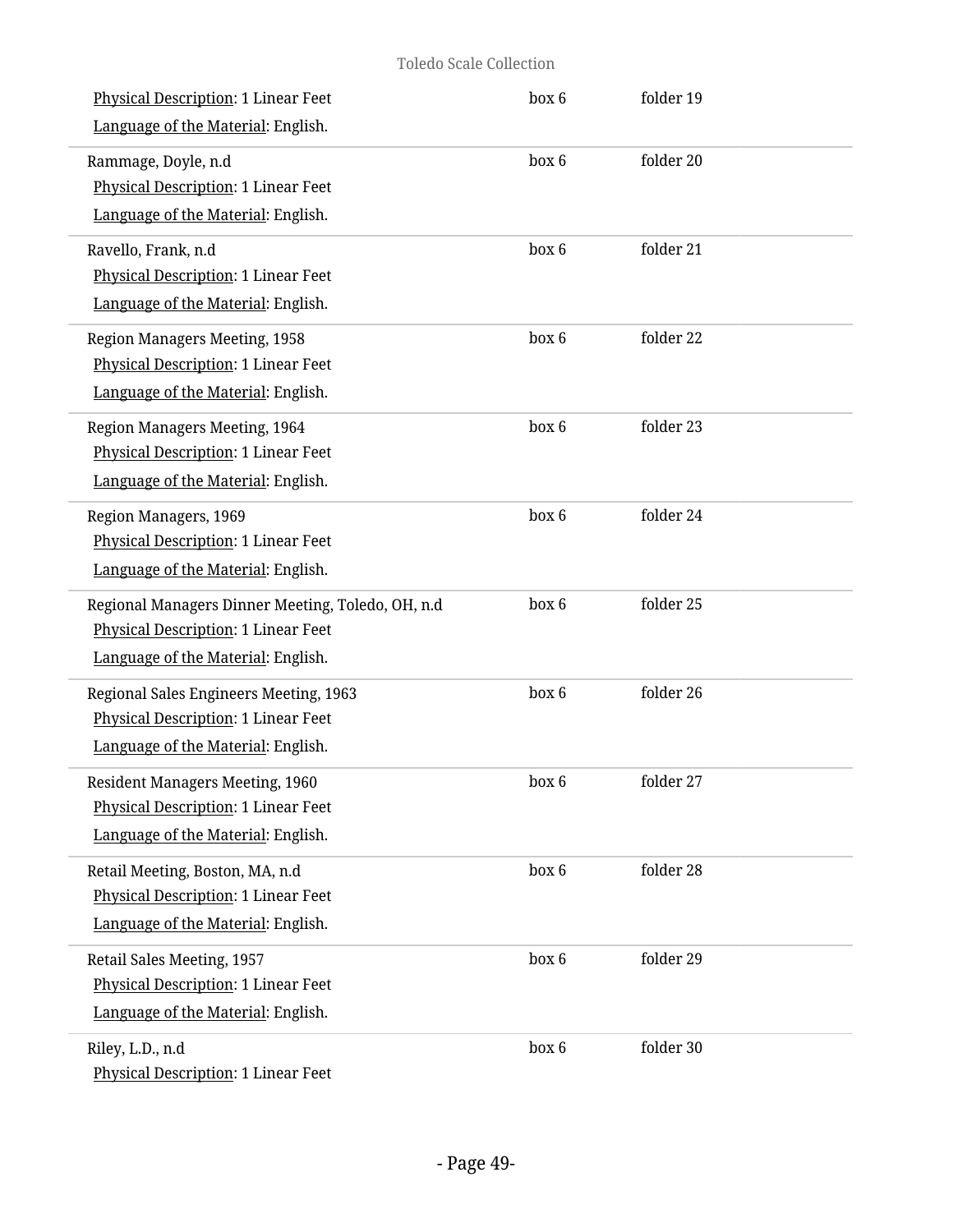| Language of the Material: English. |  |
|------------------------------------|--|
|                                    |  |

| Rittenhouse, J.D., n.d<br>Physical Description: 1 Linear Feet<br>Language of the Material: English.                 | box 6 | folder 31 |
|---------------------------------------------------------------------------------------------------------------------|-------|-----------|
| Robertson, James, n.d<br>Physical Description: 1 Linear Feet<br>Language of the Material: English.                  | box 6 | folder 32 |
| Ronians, Larry, n.d<br>Physical Description: 1 Linear Feet<br>Language of the Material: English.                    | box 6 | folder 33 |
| Roudleoux, J., n.d<br>Physical Description: 1 Linear Feet<br>Language of the Material: English.                     | box 6 | folder 34 |
| Sales Award, n.d<br>Physical Description: 1 Linear Feet<br>Language of the Material: English.                       | box 6 | folder 36 |
| Sales Engineering Conference, n.d<br>Physical Description: 1 Linear Feet<br>Language of the Material: English.      | box 6 | folder 37 |
| Sales Meeting, 1960<br>Physical Description: 1 Linear Feet<br>Language of the Material: English.                    | box 6 | folder 38 |
| Sales Meeting, 1961<br>Physical Description: 1 Linear Feet<br>Language of the Material: English.                    | box 6 | folder 39 |
| Sales Plaque, 1959<br>Physical Description: 1 Linear Feet<br>Language of the Material: English.                     | box 6 | folder 40 |
| Sales Training Certificate, n.d<br><b>Physical Description: 1 Linear Feet</b><br>Language of the Material: English. | box 6 | folder 41 |
| Sales Training Group, 1961<br>Physical Description: 1 Linear Feet<br>Language of the Material: English.             | box 6 | folder 42 |
| Sales Training Meeting, n.d                                                                                         | box 6 | folder 43 |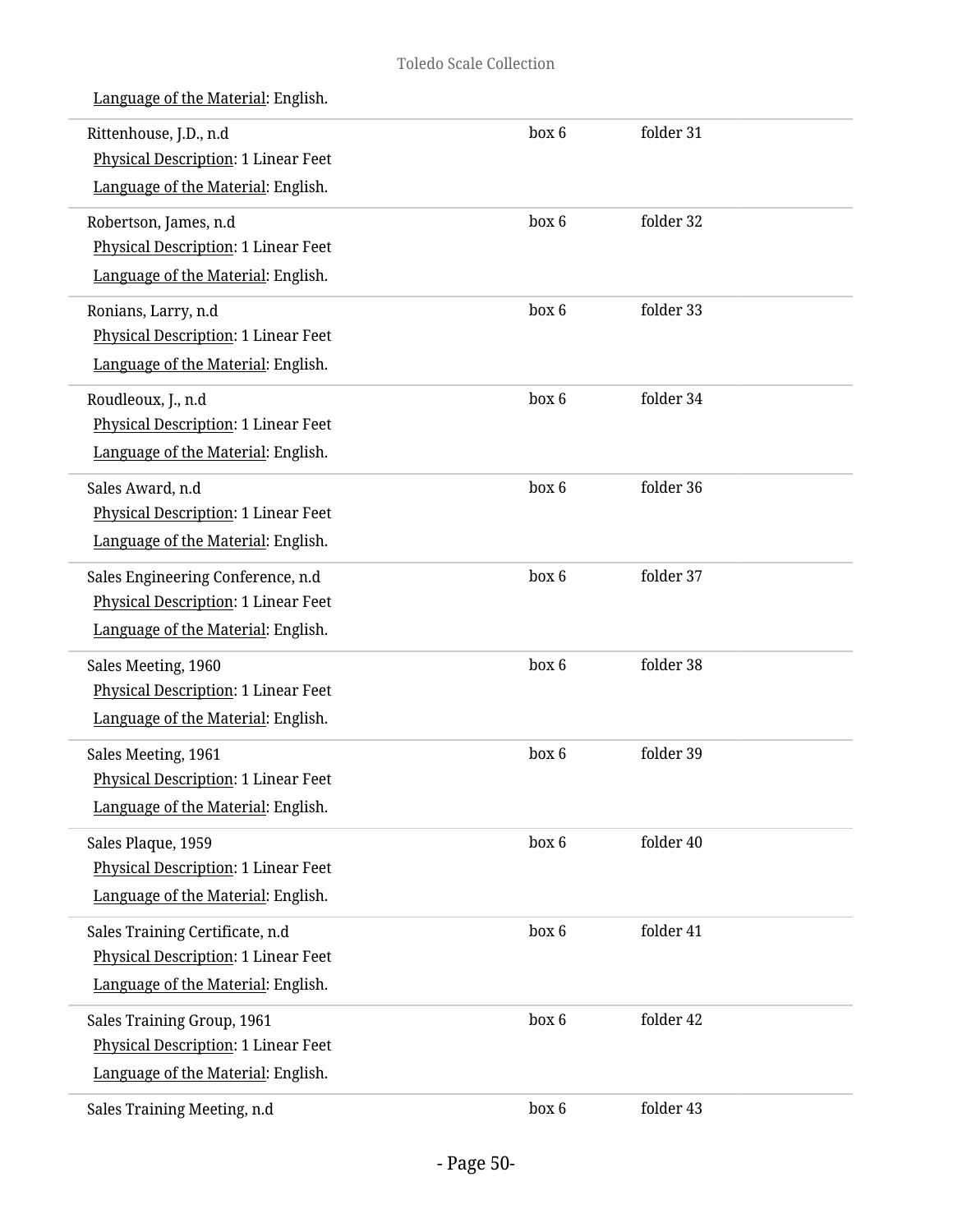| box 6<br>folder 44<br>Sales Training Meeting, 1963<br>Physical Description: 1 Linear Feet<br>Language of the Material: English.<br>box 6<br>folder 45<br>Sales Training Meeting, Birmingham, AL, n.d<br>Physical Description: 1 Linear Feet<br>Language of the Material: English.<br>box 6<br>folder 46<br>Sales Training, 1960<br>Physical Description: 1 Linear Feet<br>Language of the Material: English.<br>box 6<br>folder 47<br>Sales Training, Cleveland, n.d<br>Physical Description: 1 Linear Feet<br>Language of the Material: English.<br>box 6<br>folder 48<br>Salesman Training Program, n.d<br>Physical Description: 1 Linear Feet<br>Language of the Material: English.<br>box 6<br>folder 49<br>Sanford, Harvey B., n.d<br>Physical Description: 1 Linear Feet<br>Language of the Material: English.<br>folder 50<br>box 6<br>Schick, Robert L., n.d<br>Physical Description: 1 Linear Feet<br>Language of the Material: English.<br>folder 51<br>box 6<br>Schultz, Harold, n.d<br><b>Physical Description: 1 Linear Feet</b><br>Language of the Material: English.<br>box 6<br>folder 52<br>Scott, H.A., n.d<br>Physical Description: 1 Linear Feet<br>Language of the Material: English.<br>box 6<br>folder 53<br>Seike, Helmud, n.d<br><b>Physical Description: 1 Linear Feet</b><br>Language of the Material: English.<br>folder 54<br>box 6<br>Seminar, 1972<br>Physical Description: 1 Linear Feet<br>Language of the Material: English. | <b>Physical Description: 1 Linear Feet</b><br>Language of the Material: English. |  |  |
|----------------------------------------------------------------------------------------------------------------------------------------------------------------------------------------------------------------------------------------------------------------------------------------------------------------------------------------------------------------------------------------------------------------------------------------------------------------------------------------------------------------------------------------------------------------------------------------------------------------------------------------------------------------------------------------------------------------------------------------------------------------------------------------------------------------------------------------------------------------------------------------------------------------------------------------------------------------------------------------------------------------------------------------------------------------------------------------------------------------------------------------------------------------------------------------------------------------------------------------------------------------------------------------------------------------------------------------------------------------------------------------------------------------------------------------------------------------|----------------------------------------------------------------------------------|--|--|
|                                                                                                                                                                                                                                                                                                                                                                                                                                                                                                                                                                                                                                                                                                                                                                                                                                                                                                                                                                                                                                                                                                                                                                                                                                                                                                                                                                                                                                                                |                                                                                  |  |  |
|                                                                                                                                                                                                                                                                                                                                                                                                                                                                                                                                                                                                                                                                                                                                                                                                                                                                                                                                                                                                                                                                                                                                                                                                                                                                                                                                                                                                                                                                |                                                                                  |  |  |
|                                                                                                                                                                                                                                                                                                                                                                                                                                                                                                                                                                                                                                                                                                                                                                                                                                                                                                                                                                                                                                                                                                                                                                                                                                                                                                                                                                                                                                                                |                                                                                  |  |  |
|                                                                                                                                                                                                                                                                                                                                                                                                                                                                                                                                                                                                                                                                                                                                                                                                                                                                                                                                                                                                                                                                                                                                                                                                                                                                                                                                                                                                                                                                |                                                                                  |  |  |
|                                                                                                                                                                                                                                                                                                                                                                                                                                                                                                                                                                                                                                                                                                                                                                                                                                                                                                                                                                                                                                                                                                                                                                                                                                                                                                                                                                                                                                                                |                                                                                  |  |  |
|                                                                                                                                                                                                                                                                                                                                                                                                                                                                                                                                                                                                                                                                                                                                                                                                                                                                                                                                                                                                                                                                                                                                                                                                                                                                                                                                                                                                                                                                |                                                                                  |  |  |
|                                                                                                                                                                                                                                                                                                                                                                                                                                                                                                                                                                                                                                                                                                                                                                                                                                                                                                                                                                                                                                                                                                                                                                                                                                                                                                                                                                                                                                                                |                                                                                  |  |  |
|                                                                                                                                                                                                                                                                                                                                                                                                                                                                                                                                                                                                                                                                                                                                                                                                                                                                                                                                                                                                                                                                                                                                                                                                                                                                                                                                                                                                                                                                |                                                                                  |  |  |
|                                                                                                                                                                                                                                                                                                                                                                                                                                                                                                                                                                                                                                                                                                                                                                                                                                                                                                                                                                                                                                                                                                                                                                                                                                                                                                                                                                                                                                                                |                                                                                  |  |  |
|                                                                                                                                                                                                                                                                                                                                                                                                                                                                                                                                                                                                                                                                                                                                                                                                                                                                                                                                                                                                                                                                                                                                                                                                                                                                                                                                                                                                                                                                |                                                                                  |  |  |
|                                                                                                                                                                                                                                                                                                                                                                                                                                                                                                                                                                                                                                                                                                                                                                                                                                                                                                                                                                                                                                                                                                                                                                                                                                                                                                                                                                                                                                                                |                                                                                  |  |  |

Senft, Robert, n.d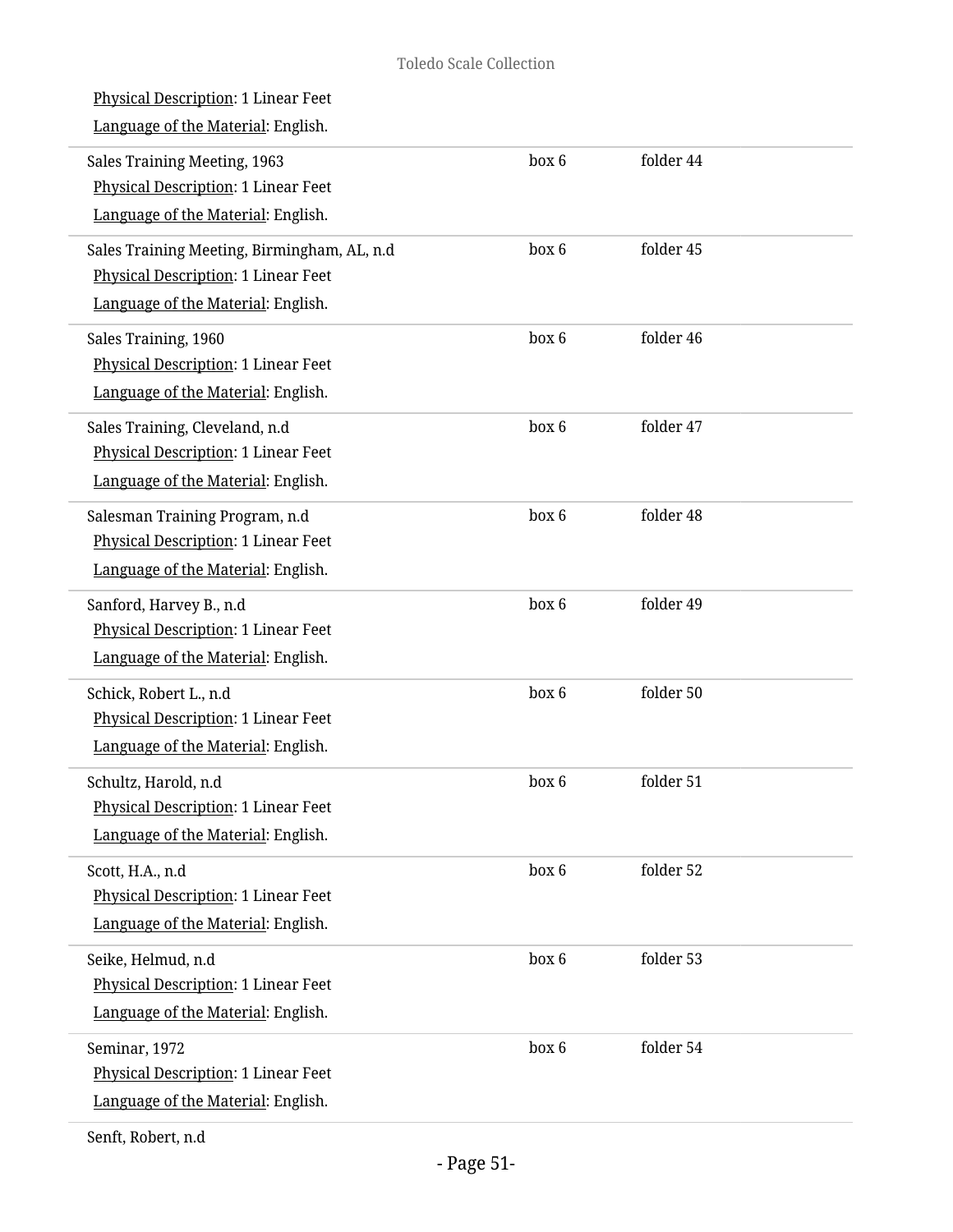| Physical Description: 1 Linear Feet<br>Language of the Material: English.                                     | box 6 | folder 55 |  |
|---------------------------------------------------------------------------------------------------------------|-------|-----------|--|
| Sereton, M. Arnold, n.d<br><b>Physical Description: 1 Linear Feet</b><br>Language of the Material: English.   | box 6 | folder 56 |  |
| Service Awards, n.d<br>Physical Description: 1 Linear Feet<br>Language of the Material: English.              | box 6 | folder 57 |  |
| Service Management Meeting, 1963<br>Physical Description: 1 Linear Feet<br>Language of the Material: English. | box 6 | folder 58 |  |
| Service Managers Meeting, 1963<br>Physical Description: 1 Linear Feet<br>Language of the Material: English.   | box 6 | folder 59 |  |
| Service Meeting, 1960<br>Physical Description: 1 Linear Feet<br>Language of the Material: English.            | box 6 | folder 60 |  |
| Service Pin Awards, 1957<br>Physical Description: 1 Linear Feet<br>Language of the Material: English.         | box 6 | folder 61 |  |
| Service Pin Awards, 1959<br>Physical Description: 1 Linear Feet<br>Language of the Material: English.         | box 6 | folder 62 |  |
| Service Pin Awards, 1961<br><b>Physical Description: 1 Linear Feet</b><br>Language of the Material: English.  | box 6 | folder 63 |  |
| Service Pin Awards, 1964<br><b>Physical Description: 1 Linear Feet</b><br>Language of the Material: English.  | box 6 | folder 64 |  |
| Service Pin Awards, 1965<br>Physical Description: 1 Linear Feet<br>Language of the Material: English.         | box 6 | folder 65 |  |
| Service Pin Awards, 1967<br>Physical Description: 1 Linear Feet                                               | box 6 | folder 66 |  |

i.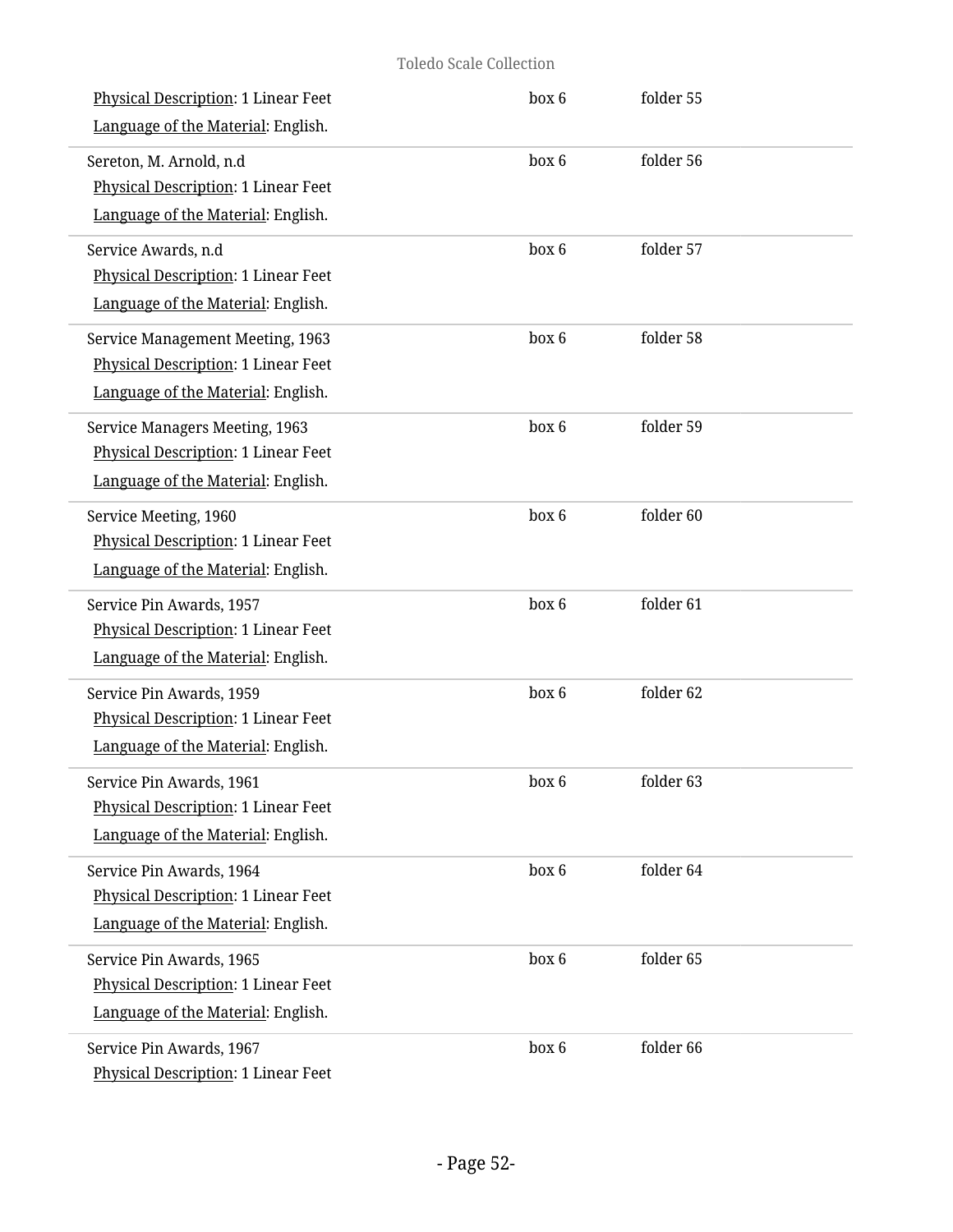|                    | Service Pin Awards, 1972<br><b>Physical Description: 1 Linear Feet</b><br>Language of the Material: English.            | box 6 | folder 67 |
|--------------------|-------------------------------------------------------------------------------------------------------------------------|-------|-----------|
| Service Pin, 1961  | Physical Description: 1 Linear Feet<br>Language of the Material: English.                                               | box 6 | folder 68 |
|                    | Service Plaque Award, 1959<br>Physical Description: 1 Linear Feet<br>Language of the Material: English.                 | box 6 | folder 69 |
|                    | Service Plaque Award, Lawrence, Mass, 1962<br>Physical Description: 1 Linear Feet<br>Language of the Material: English. | box 6 | folder 70 |
|                    | Service Training, n.d<br>Physical Description: 1 Linear Feet<br>Language of the Material: English.                      | box 6 | folder 71 |
| Shaner, James, n.d | Physical Description: 1 Linear Feet<br>Language of the Material: English.                                               | box 6 | folder 72 |
|                    | Sheets, Howard, n.d<br>Physical Description: 1 Linear Feet<br>Language of the Material: English.                        | box 6 | folder 73 |
| Sheito, W.B., n.d  | Physical Description: 1 Linear Feet<br>Language of the Material: English.                                               | box 6 | folder 74 |
| Shipley, Bill, n.d | Physical Description: 1 Linear Feet<br>Language of the Material: English.                                               | box 6 | folder 75 |
| Simma, Bill, n.d   | Physical Description: 1 Linear Feet<br>Language of the Material: English.                                               | box 6 | folder 76 |
|                    | Sjostrom, Charles, n.d<br>Physical Description: 1 Linear Feet<br>Language of the Material: English.                     | box 6 | folder 77 |
| Sluss, Morse, n.d  |                                                                                                                         | box 6 | folder 78 |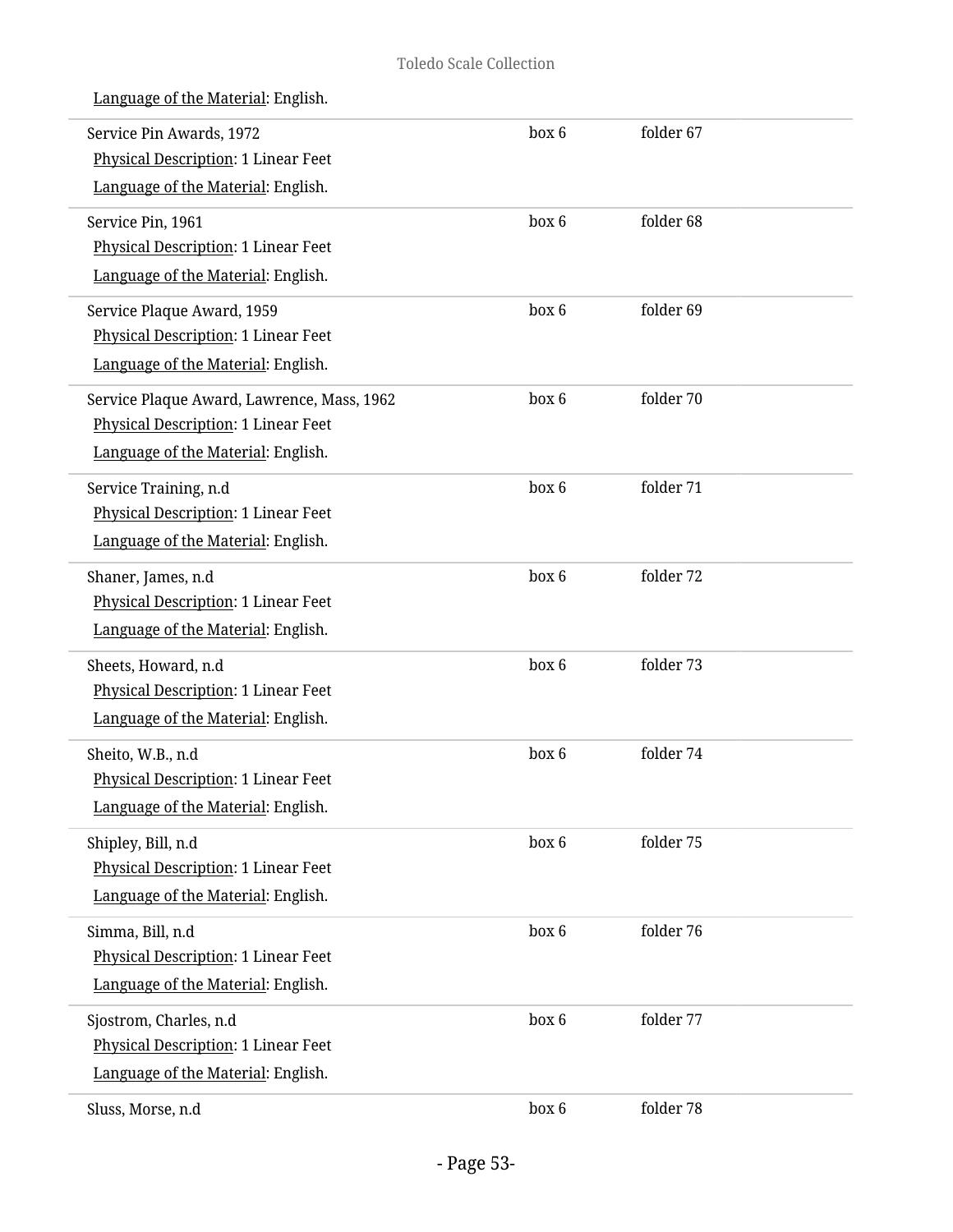| Physical Description: 1 Linear Feet<br>Language of the Material: English.                                                    |       |           |
|------------------------------------------------------------------------------------------------------------------------------|-------|-----------|
| Smith, A.A., n.d<br>Physical Description: 1 Linear Feet<br>Language of the Material: English.                                | box 6 | folder 79 |
| Smith, Carleton, n.d<br>Physical Description: 1 Linear Feet<br>Language of the Material: English.                            | box 6 | folder 80 |
| Smith, Jackson, n.d<br>Physical Description: 1 Linear Feet<br>Language of the Material: English.                             | box 6 | folder 81 |
| Snyder, Verna, n.d<br>Physical Description: 1 Linear Feet<br>Language of the Material: English.                              | box 6 | folder 82 |
| Softball Banquet, n.d<br>Physical Description: 1 Linear Feet<br>Language of the Material: English.                           | box 6 | folder 83 |
| Softus, Thomas A., n.d<br>Physical Description: 1 Linear Feet<br>Language of the Material: English.                          | box 6 | folder 84 |
| South Central Zone Distribution Centers, n.d<br>Physical Description: 1 Linear Feet<br>Language of the Material: English.    | box 6 | folder 85 |
| Southern Zone Distribution Centers, n.d.<br><b>Physical Description: 1 Linear Feet</b><br>Language of the Material: English. | box 6 | folder 86 |
| Southwest Zone Distribution Centers, n.d<br><b>Physical Description: 1 Linear Feet</b><br>Language of the Material: English. | box 6 | folder 87 |
| Special Machines Department Personnel, n.d<br>Physical Description: 1 Linear Feet<br>Language of the Material: English.      | box 6 | folder 88 |
| Staff Meeting, 1964<br>Physical Description: 1 Linear Feet<br>Language of the Material: English.                             | box 6 | folder 89 |
|                                                                                                                              |       |           |

Starr, Dave, n.d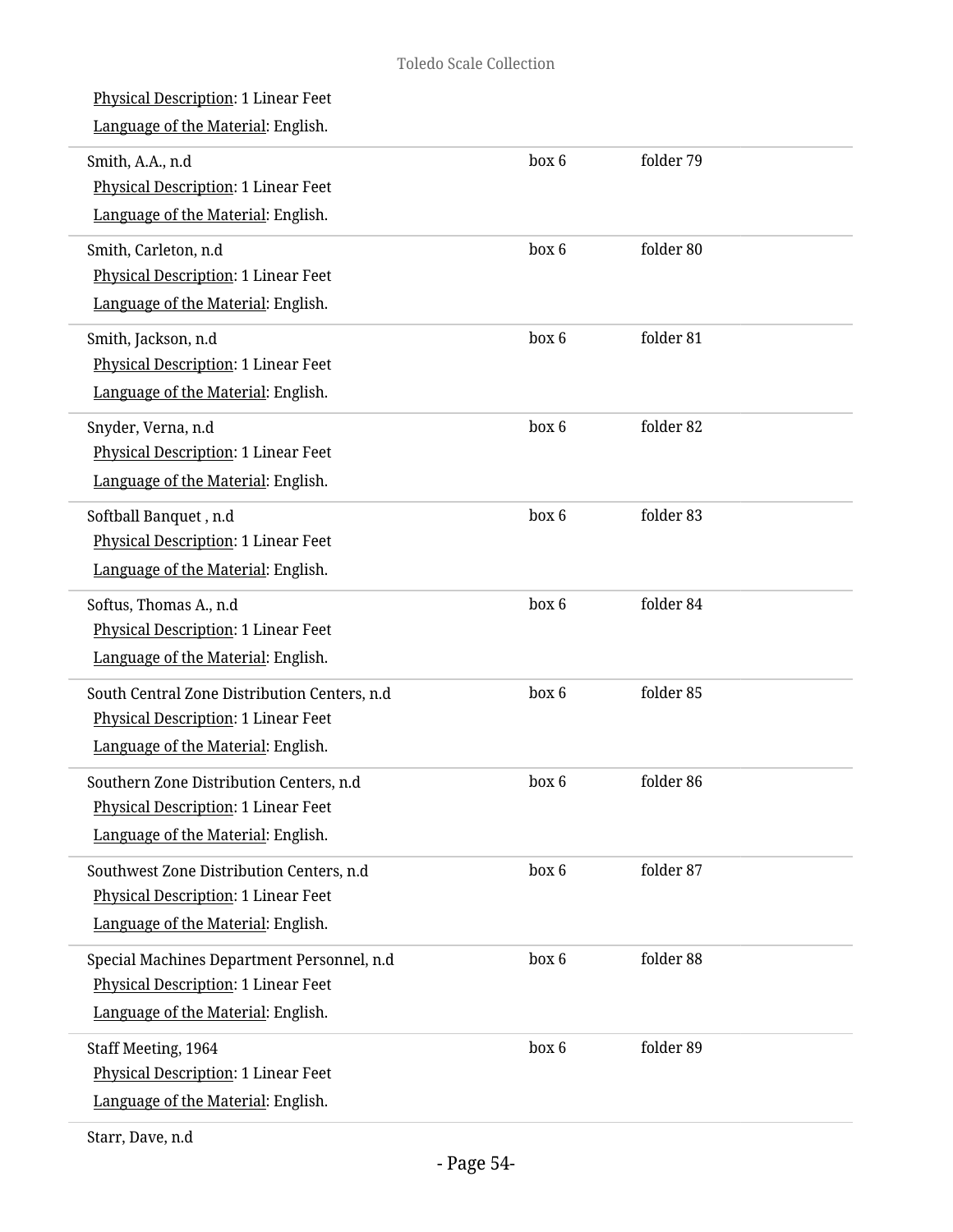| Physical Description: 1 Linear Feet<br>Language of the Material: English.                                             | box 6 | folder 90  |  |
|-----------------------------------------------------------------------------------------------------------------------|-------|------------|--|
| Stover, Cal, n.d<br>Physical Description: 1 Linear Feet<br>Language of the Material: English.                         | box 6 | folder 91  |  |
| Stuckman, Edward, n.d<br>Physical Description: 1 Linear Feet<br>Language of the Material: English.                    | box 6 | folder 92  |  |
| Suckner, Ron, n.d<br>Physical Description: 1 Linear Feet<br>Language of the Material: English.                        | box 6 | folder 93  |  |
| Systems Division Lobby, n.d<br><b>Physical Description: 1 Linear Feet</b><br>Language of the Material: English.       | box 6 | folder 94  |  |
| Systems Paint Shop, 1964<br>Physical Description: 1 Linear Feet<br>Language of the Material: English.                 | box 6 | folder 95  |  |
| Taylor, Bill, n.d<br>Physical Description: 1 Linear Feet<br>Language of the Material: English.                        | box 6 | folder 96  |  |
| Terry, Bob, n.d<br>Physical Description: 1 Linear Feet<br>Language of the Material: English.                          | box 6 | folder 97  |  |
| Three Hems (H.W., H.O., and H.M.), n.d<br>Physical Description: 1 Linear Feet<br>Language of the Material: English.   | box 6 | folder 98  |  |
| Toledo District Office Party, 1962<br>Physical Description: 1 Linear Feet<br>Language of the Material: English.       | box 6 | folder 99  |  |
| Toledo Precision Devices employees, 1932<br>Physical Description: 1 Linear Feet<br>Language of the Material: English. | box 6 | folder 100 |  |
| Toledo Scale Employees at Mayor's Office, n.d<br>Physical Description: 1 Linear Feet                                  | box 6 | folder 101 |  |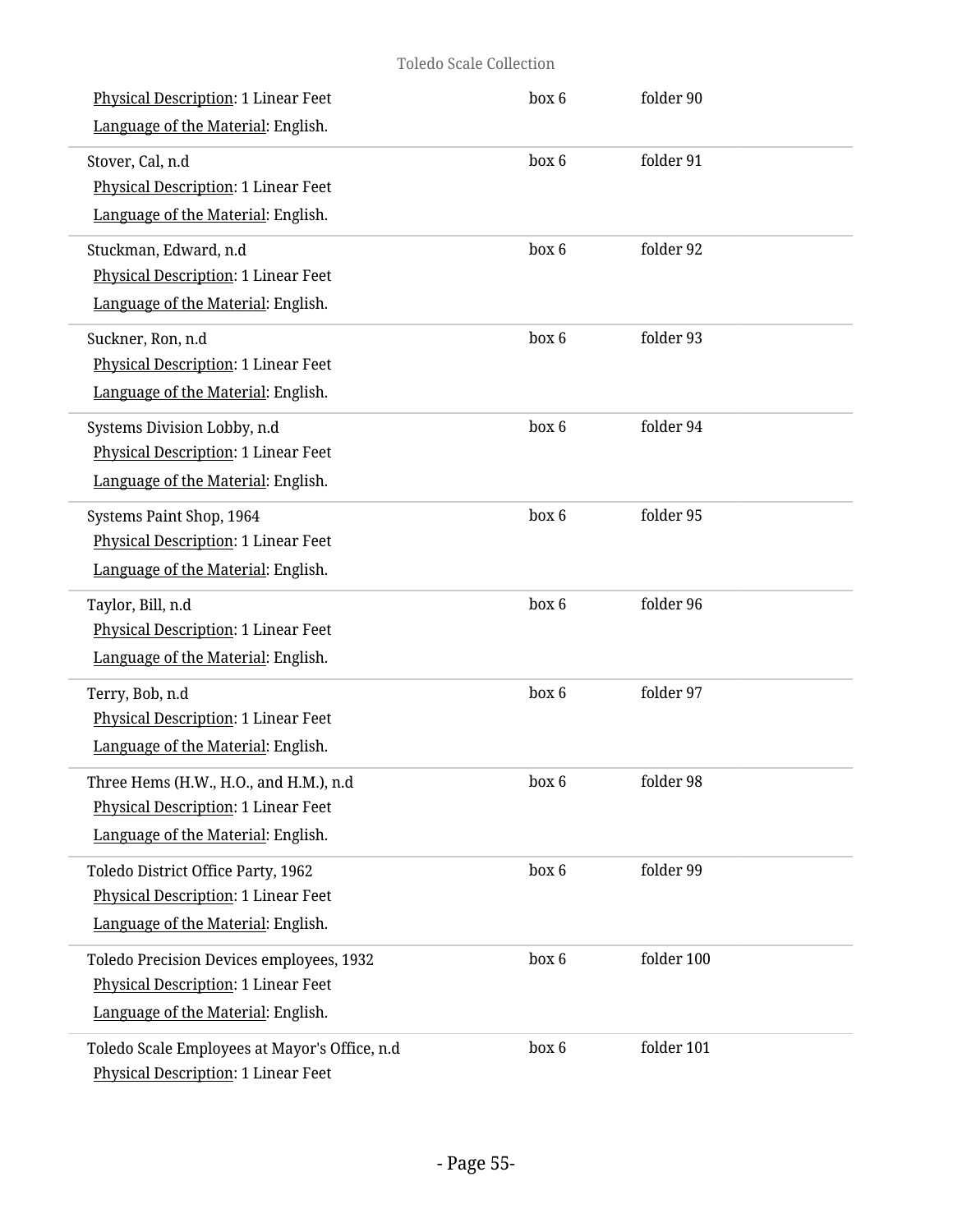| Language of the Material: English.                                                                                                 |       |            |  |
|------------------------------------------------------------------------------------------------------------------------------------|-------|------------|--|
| Tolesco Annual Luncheon, 1963<br>Physical Description: 1 Linear Feet<br>Language of the Material: English.                         | box 6 | folder 102 |  |
| <b>Tolesco Annual Spring Dinner, 1960</b><br>Physical Description: 1 Linear Feet<br>Language of the Material: English.             | box 6 | folder 103 |  |
| <b>Tolesco Bowling Party, 1962</b><br>Physical Description: 1 Linear Feet<br>Language of the Material: English.                    | box 6 | folder 104 |  |
| Tolesco Christmas Party, 1957<br><b>Physical Description: 1 Linear Feet</b><br>Language of the Material: English.                  | box 6 | folder 105 |  |
| Tolesco Christmas Party, 1958<br>Physical Description: 1 Linear Feet<br>Language of the Material: English.                         | box 6 | folder 106 |  |
| Tolesco Christmas Party, 1960<br>Physical Description: 1 Linear Feet<br>Language of the Material: English.                         | box 6 | folder 107 |  |
| Tolesco Christmas Party, n.d<br>Physical Description: 1 Linear Feet<br>Language of the Material: English.                          | box 6 | folder 108 |  |
| Tolesco Party, Secor Hotel, 1962<br>Physical Description: 1 Linear Feet<br>Language of the Material: English.                      | box 6 | folder 109 |  |
| Tolesco Sorority Meeting Spring Luncheon, 1965<br><b>Physical Description: 1 Linear Feet</b><br>Language of the Material: English. | box 6 | folder 110 |  |
| Tolesco Spring Luncheon, 1959<br>Physical Description: 1 Linear Feet<br>Language of the Material: English.                         | box 6 | folder 111 |  |
| Tolesco Spring Luncheon, 1964<br>Physical Description: 1 Linear Feet<br>Language of the Material: English.                         | box 6 | folder 112 |  |
| Training Center, 1962                                                                                                              | box 6 | folder 113 |  |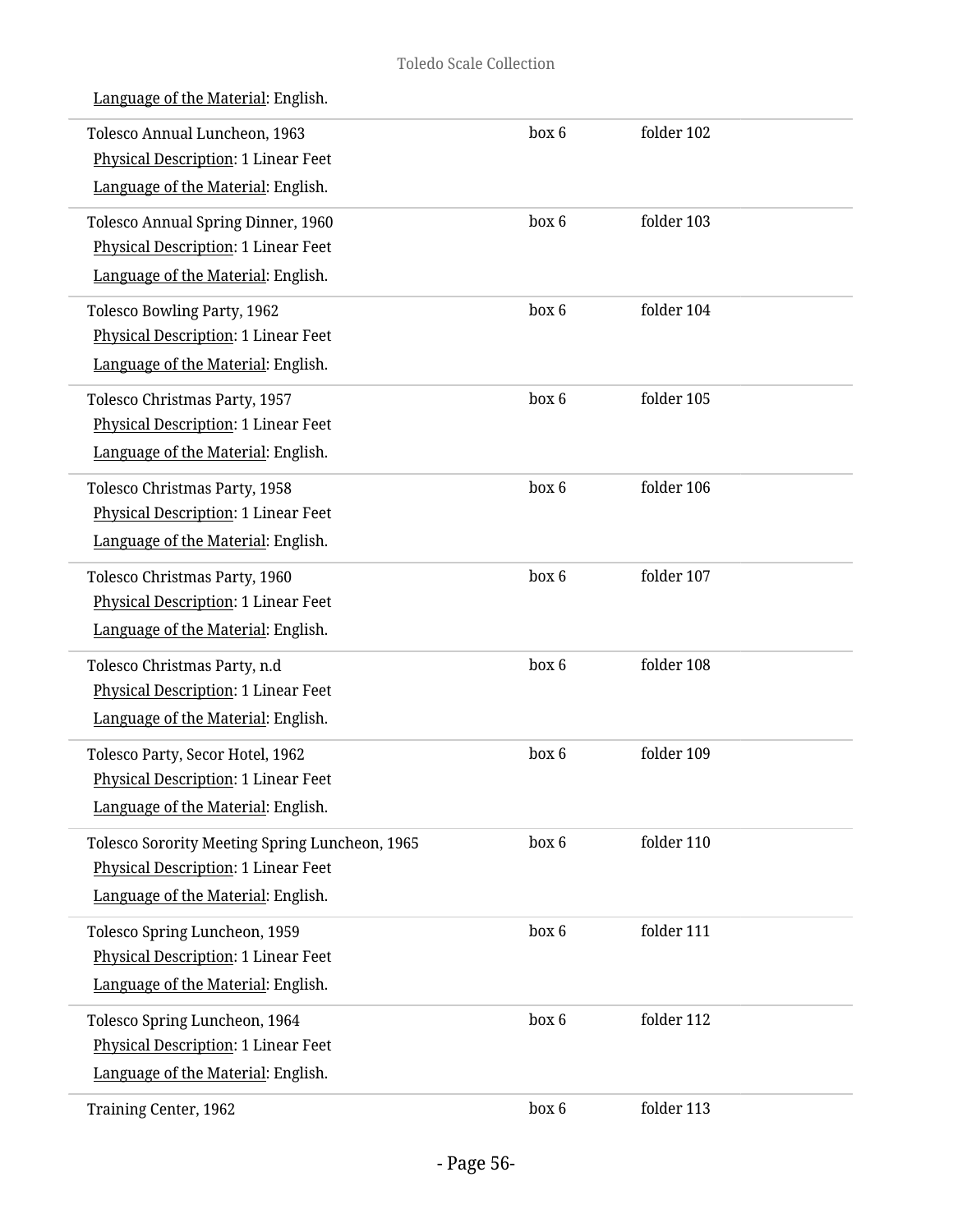| <b>Physical Description: 1 Linear Feet</b><br>Language of the Material: English.                                        |       |            |
|-------------------------------------------------------------------------------------------------------------------------|-------|------------|
| Training Meeting, 1961<br>Physical Description: 1 Linear Feet<br>Language of the Material: English.                     | box 6 | folder 114 |
| Trautfelter 100% Club, n.d<br>Physical Description: 1 Linear Feet<br>Language of the Material: English.                 | box 6 | folder 115 |
| Truck Scale Class, 1964<br>Physical Description: 1 Linear Feet<br>Language of the Material: English.                    | box 6 | folder 116 |
| Tyler Fixture Corporation, n.d<br>Physical Description: 1 Linear Feet<br>Language of the Material: English.             | box 6 | folder 117 |
| Unidentified Employees, 1 of 6, n.d<br>Physical Description: 1 Linear Feet<br>Language of the Material: English.        | box 6 | folder 118 |
| Unidentified Employees, 2 of 6, n.d<br>Physical Description: 1 Linear Feet<br>Language of the Material: English.        | box 6 | folder 119 |
| Unidentified Employees, 3 of 6, n.d<br>Physical Description: 1 Linear Feet<br>Language of the Material: English.        | box 6 | folder 120 |
| Unidentified Employees, 4 of 6, n.d<br><b>Physical Description: 1 Linear Feet</b><br>Language of the Material: English. | box 6 | folder 121 |
| Unidentified Employees, 5 of 6, n.d<br>Physical Description: 1 Linear Feet<br>Language of the Material: English.        | box 6 | folder 122 |
| Unidentified Employees, 6 of 6, n.d<br>Physical Description: 1 Linear Feet<br>Language of the Material: English.        | box 6 | folder 123 |
| Unidentified printed material, n.d<br>Physical Description: 1 Linear Feet<br>Language of the Material: English.         | box 6 | folder 124 |

Valuematic Class, 1964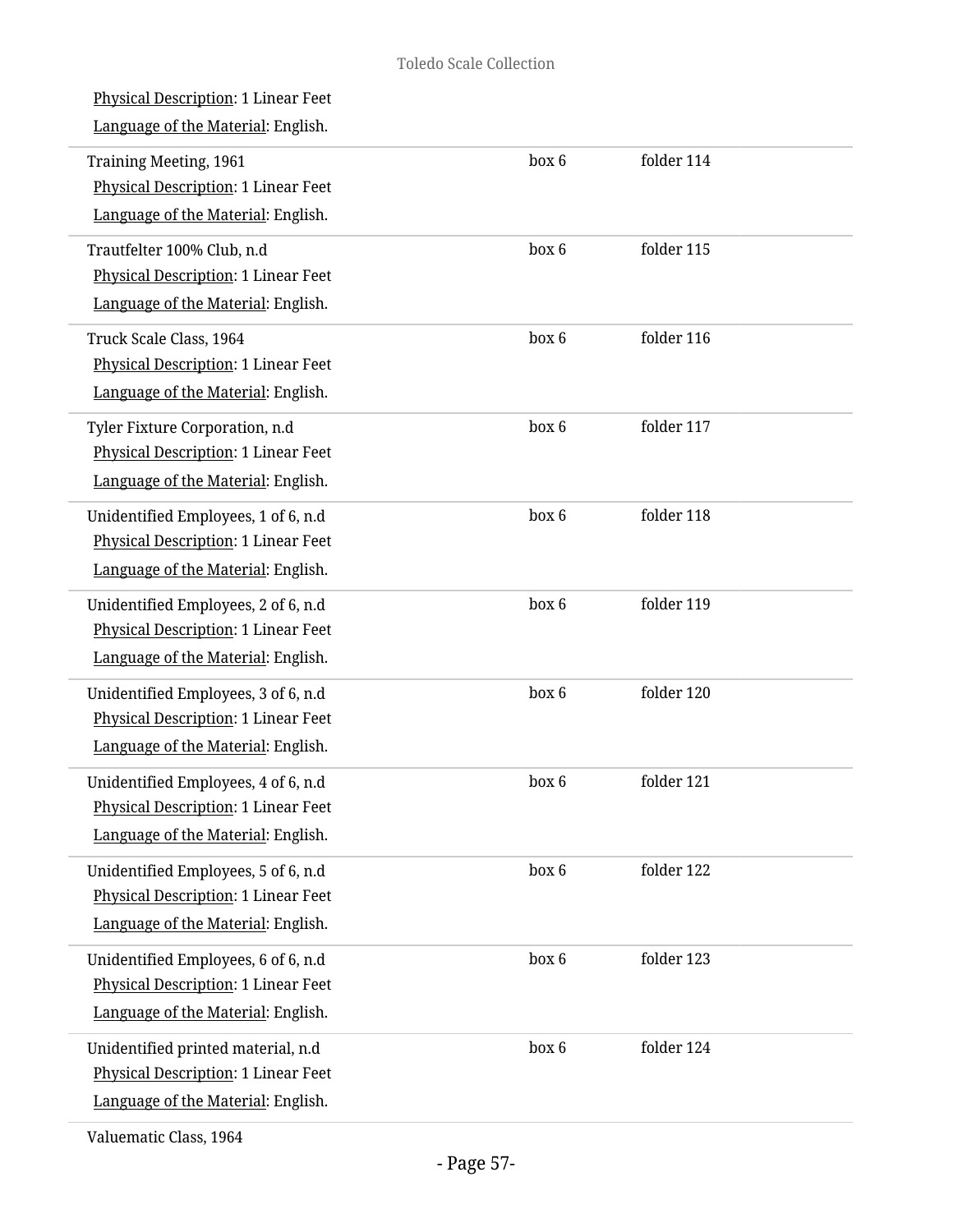| Physical Description: 1 Linear Feet<br>Language of the Material: English.                              | box 6 | folder 125 |  |
|--------------------------------------------------------------------------------------------------------|-------|------------|--|
| Velker, Vince, n.d<br>Physical Description: 1 Linear Feet<br>Language of the Material: English.        | box 6 | folder 126 |  |
| Vincenzo, A.P., n.d<br>Physical Description: 1 Linear Feet<br>Language of the Material: English.       | box 6 | folder 127 |  |
| Vogel, n.d<br>Physical Description: 1 Linear Feet<br>Language of the Material: English.                | box 6 | folder 128 |  |
| Walker, Lloyd, n.d<br>Physical Description: 1 Linear Feet<br>Language of the Material: English.        | box 6 | folder 129 |  |
| Warmuth, Leo A., n.d<br>Physical Description: 1 Linear Feet<br>Language of the Material: English.      | box 6 | folder 130 |  |
| Way, Wilford, n.d<br>Physical Description: 1 Linear Feet<br>Language of the Material: English.         | box 6 | folder 131 |  |
| Webb, George, n.d<br>Physical Description: 1 Linear Feet<br>Language of the Material: English.         | box 6 | folder 132 |  |
| Weber, Egle, n.d<br>Physical Description: 1 Linear Feet<br>Language of the Material: English.          | box 6 | folder 133 |  |
| Weiner, Hetman, n.d<br>Physical Description: 1 Linear Feet<br>Language of the Material: English.       | box 6 | folder 134 |  |
| Welding Steel Levers, n.d<br>Physical Description: 1 Linear Feet<br>Language of the Material: English. | box 6 | folder 135 |  |
| Welsh, Jack, n.d<br>Physical Description: 1 Linear Feet                                                | box 6 | folder 136 |  |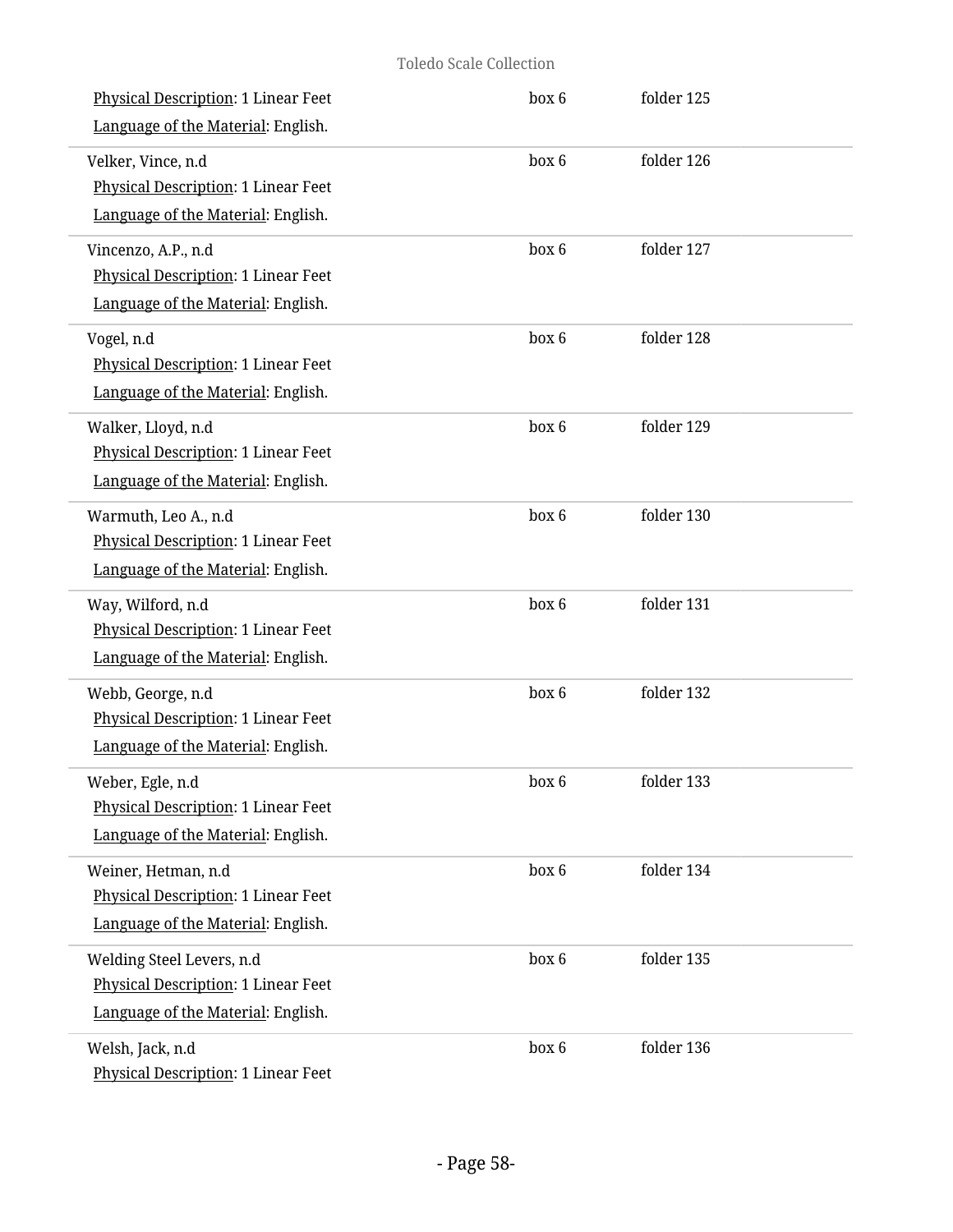| Wenig, Paul, n.d<br>Physical Description: 1 Linear Feet<br>Language of the Material: English.          | box 6 | folder 137 |  |
|--------------------------------------------------------------------------------------------------------|-------|------------|--|
| Whightail, Karl, n.d<br>Physical Description: 1 Linear Feet<br>Language of the Material: English.      | box 6 | folder 138 |  |
| Whipple, T.M., n.d<br>Physical Description: 1 Linear Feet<br>Language of the Material: English.        | box 6 | folder 139 |  |
| Williams, John, n.d<br>Physical Description: 1 Linear Feet<br>Language of the Material: English.       | box 6 | folder 140 |  |
| Williams, Leroy, n.d<br>Physical Description: 1 Linear Feet<br>Language of the Material: English.      | box 6 | folder 141 |  |
| Williams, R.C., n.d<br>Physical Description: 1 Linear Feet<br>Language of the Material: English.       | box 6 | folder 142 |  |
| Williams, Roger, n.d<br>Physical Description: 1 Linear Feet<br>Language of the Material: English.      | box 6 | folder 143 |  |
| Wilson, Jack, n.d<br>Physical Description: 1 Linear Feet<br>Language of the Material: English.         | box 6 | folder 144 |  |
| Winberg, N.W., n.d<br><b>Physical Description: 1 Linear Feet</b><br>Language of the Material: English. | box 6 | folder 145 |  |
| Winter, W.T., n.d<br>Physical Description: 1 Linear Feet<br>Language of the Material: English.         | box 6 | folder 146 |  |
| Witzler, H.W., n.d<br>Physical Description: 1 Linear Feet<br>Language of the Material: English.        | box 6 | folder 147 |  |
| Women's Bowling Team, 1958                                                                             | box 6 | folder 148 |  |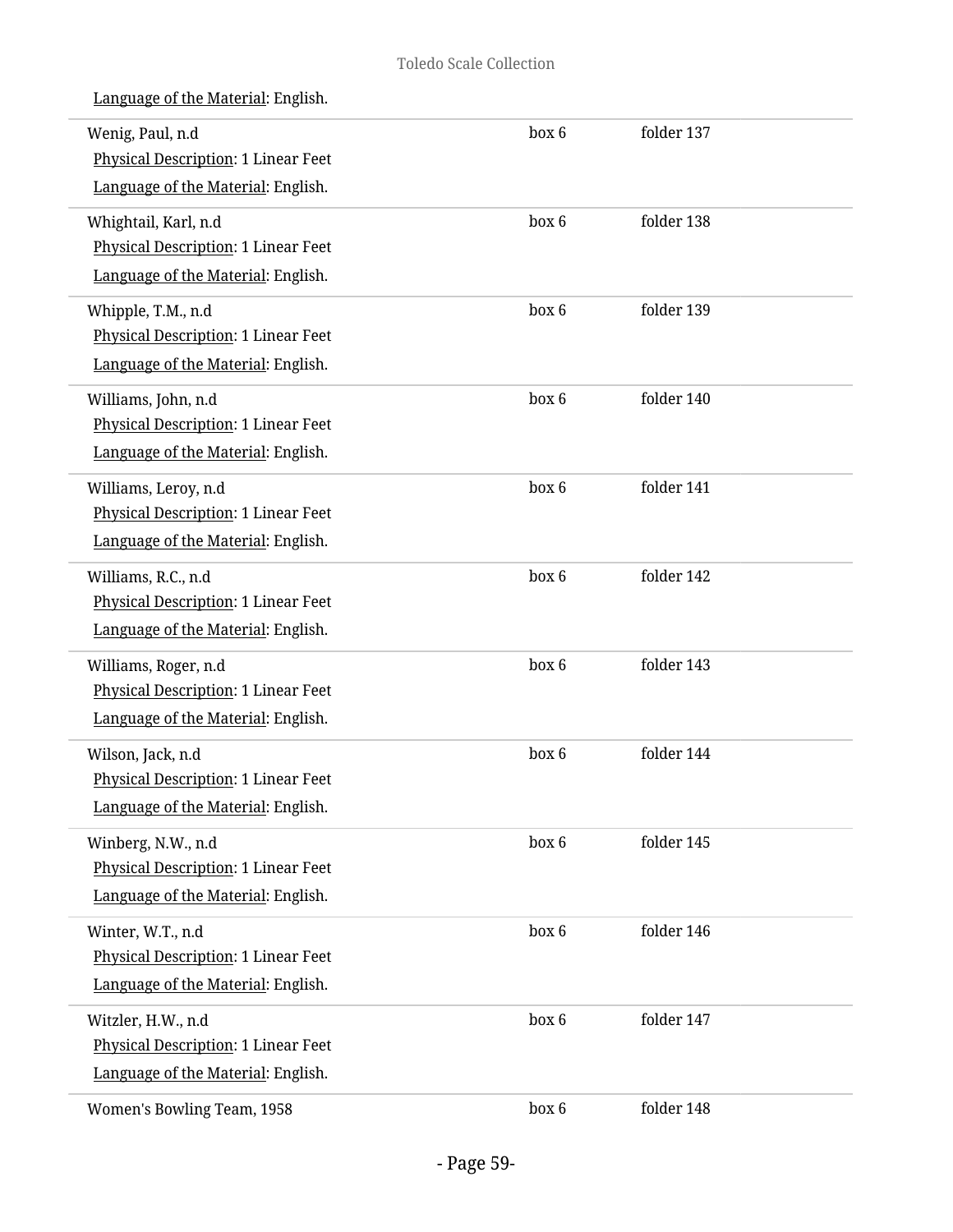| Physical Description: 1 Linear Feet<br>Language of the Material: English. |       |            |
|---------------------------------------------------------------------------|-------|------------|
| Workshop Trainees, 1966                                                   | box 6 | folder 149 |
| Physical Description: 1 Linear Feet                                       |       |            |
| Language of the Material: English.                                        |       |            |
| YMCA, n.d                                                                 | box 6 | folder 150 |
| Physical Description: 1 Linear Feet                                       |       |            |
| Language of the Material: English.                                        |       |            |
| Zakel, Harry D., n.d                                                      | box 6 | folder 151 |
| <b>Physical Description: 1 Linear Feet</b>                                |       |            |
| Language of the Material: English.                                        |       |            |
|                                                                           |       |            |

# **^** [Return to Table of Contents](#page-1-0)

# **S-4 Places of Business (Photographs), 1900-1970**

Physical Description: 4 Linear Feet Each time a scale or kitchenware item was installed in a particular business, the Toledo Scale photographic department was there to take a picture of installation. This photographic catalog highlights Toledo Scale's presence in many businesses. Folders occasionally contain negatives, clippings, correspondence, and articles related to the particular place of business.

| <b>Title/Description</b>                                                                                          | <b>Instances</b> |          |
|-------------------------------------------------------------------------------------------------------------------|------------------|----------|
| A & P, Flushing, NY, n.d<br>Physical Description: 1 Linear Feet<br>Language of the Material: English.             | box 7            | folder 1 |
| A.B. Long, Tennessee, n.d<br><b>Physical Description: 1 Linear Feet</b><br>Language of the Material: English.     | box 7            | folder 2 |
| A.E. Staley, Decatur, IL, n.d.<br>Physical Description: 1 Linear Feet<br>Language of the Material: English.       | box 7            | folder 3 |
| ABP, Ft. Morgan, CO, n.d<br>Physical Description: 1 Linear Feet<br>Language of the Material: English.             | box 7            | folder 4 |
| Abrasive Co., Philadelphia, PA, n.d.<br>Physical Description: 1 Linear Feet<br>Language of the Material: English. | box 7            | folder 5 |
| Acme Market, Temple City, CA, n.d                                                                                 | box 7            | folder 6 |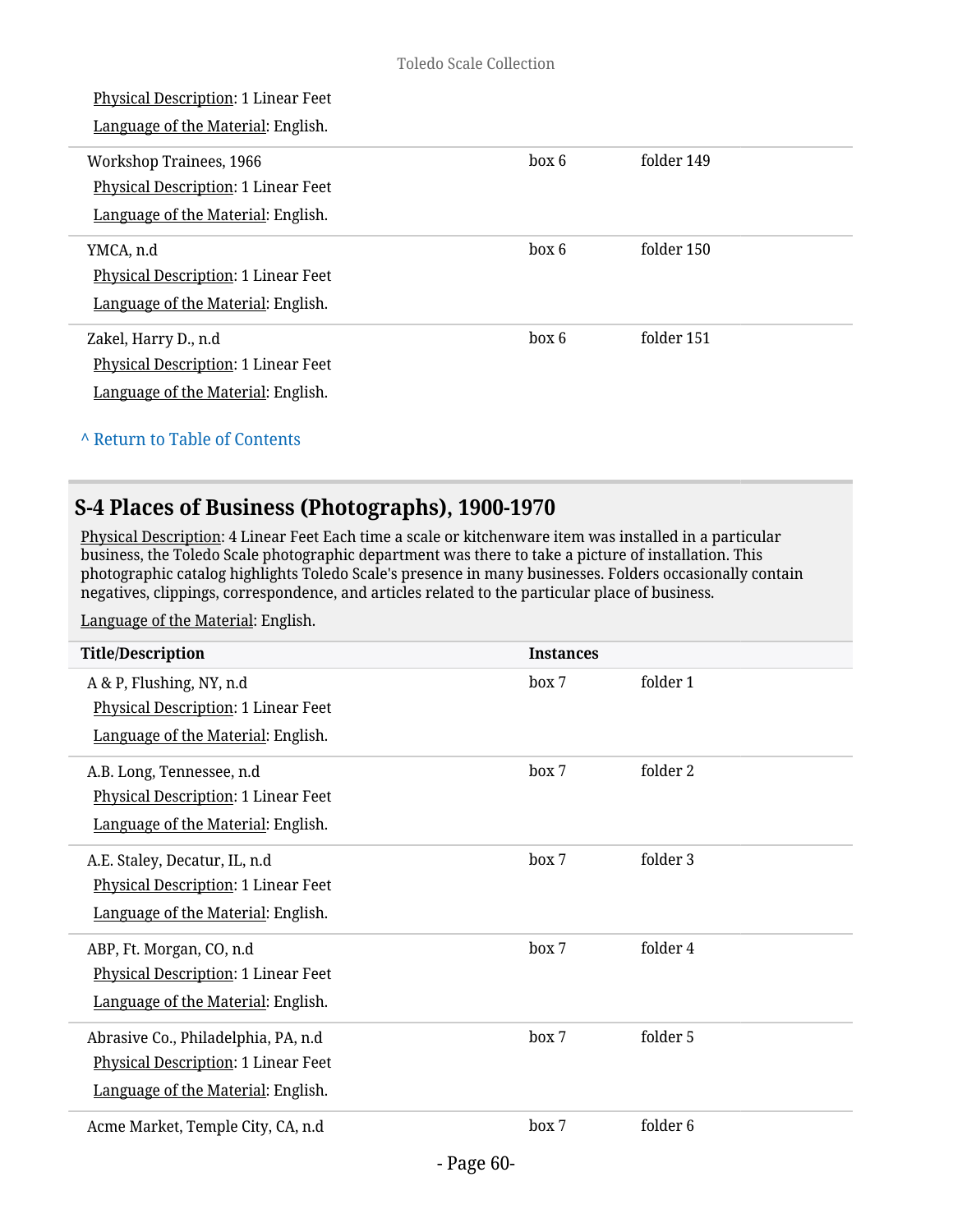| <b>Physical Description: 1 Linear Feet</b><br>Language of the Material: English.                                              |       |           |  |
|-------------------------------------------------------------------------------------------------------------------------------|-------|-----------|--|
| Adams Baking Co., Portsmouth, OH, n.d<br>Physical Description: 1 Linear Feet<br>Language of the Material: English.            | box 7 | folder 7  |  |
| Adamston Flat Glass Company, Clarksburg, WV, n.d<br>Physical Description: 1 Linear Feet<br>Language of the Material: English. | box 7 | folder 8  |  |
| Admiral Foods, n.d<br>Physical Description: 1 Linear Feet<br>Language of the Material: English.                               | box 7 | folder 9  |  |
| Aero-Jet, Covena, CA, n.d<br>Physical Description: 1 Linear Feet<br>Language of the Material: English.                        | box 7 | folder 10 |  |
| Aimes Reliable Product Company, Ames, IA, n.d<br>Physical Description: 1 Linear Feet<br>Language of the Material: English.    | box 7 | folder 11 |  |
| Airport, Bogota, Columbia, n.d<br>Physical Description: 1 Linear Feet<br>Language of the Material: English.                   | box 7 | folder 12 |  |
| Airport, Bogota, Columbia, n.d<br>Physical Description: 1 Linear Feet<br>Language of the Material: English.                   | box 7 | folder 13 |  |
| Alexander Markets, Glendale, CA, n.d<br><b>Physical Description: 1 Linear Feet</b><br>Language of the Material: English.      | box 7 | folder 14 |  |
| Alhambra Foundry, Los Angeles, CA, n.d<br>Physical Description: 1 Linear Feet<br>Language of the Material: English.           | box 7 | folder 15 |  |
| Allied Grocers, Detroit, MI, n.d<br>Physical Description: 1 Linear Feet<br>Language of the Material: English.                 | box 7 | folder 16 |  |
| Alleman Co-op Co., Alleman, IA, n.d<br>Physical Description: 1 Linear Feet<br>Language of the Material: English.              | box 7 | folder 17 |  |
|                                                                                                                               |       |           |  |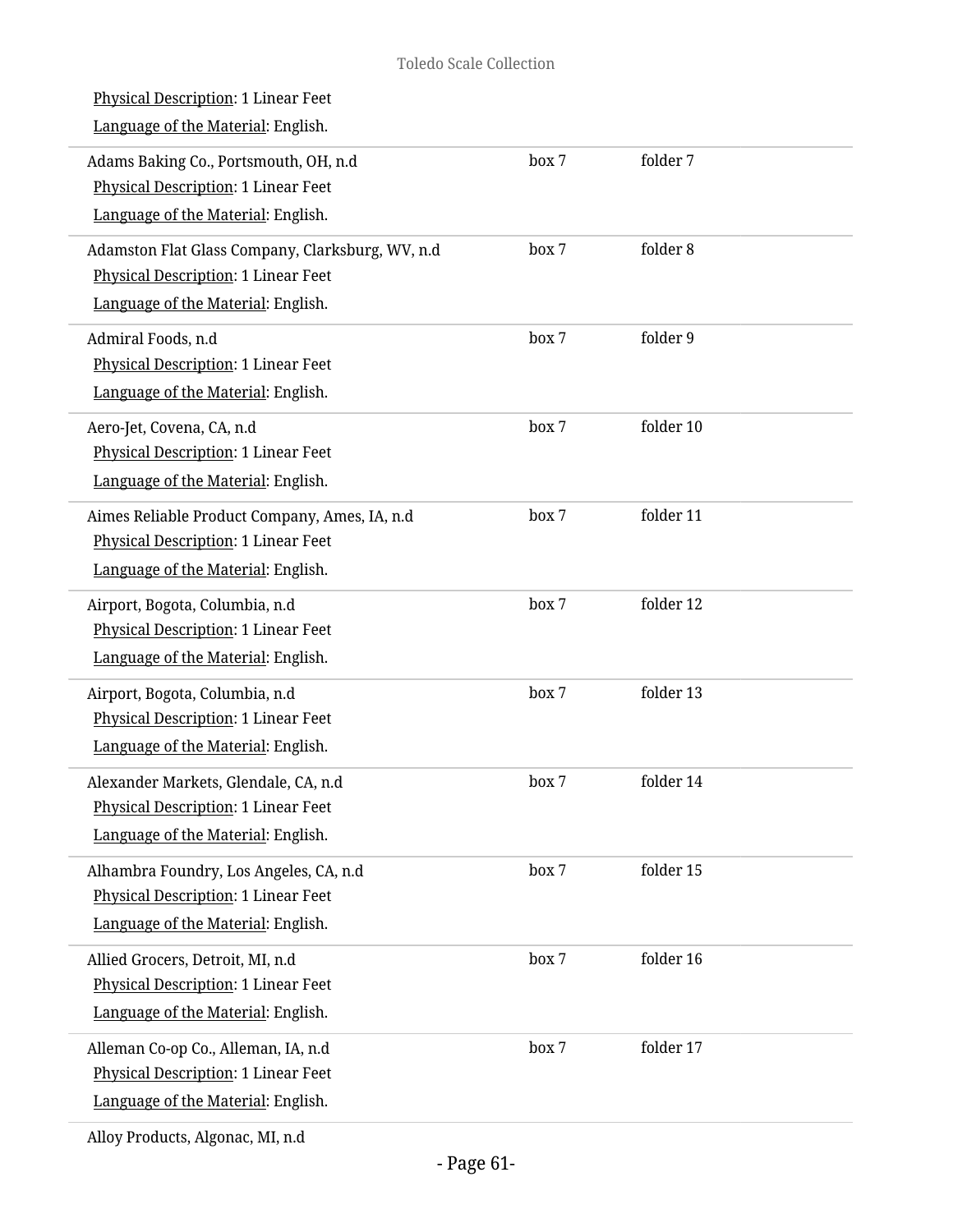| Physical Description: 1 Linear Feet<br>Language of the Material: English.                                                    | box 7 | folder 18 |  |
|------------------------------------------------------------------------------------------------------------------------------|-------|-----------|--|
| Almac's Supermarket, Seekonk, MA, n.d<br><b>Physical Description: 1 Linear Feet</b><br>Language of the Material: English.    | box 7 | folder 19 |  |
| Alpha Beta Market, Pomona, CA, n.d<br><b>Physical Description: 1 Linear Feet</b><br>Language of the Material: English.       | box 7 | folder 20 |  |
| AM Castle & Co., Seattle, WA, n.d<br>Physical Description: 1 Linear Feet<br>Language of the Material: English.               | box 7 | folder 21 |  |
| Ambrosia Chocolate, Milwaukee, WI, n.d<br>Physical Description: 1 Linear Feet<br>Language of the Material: English.          | box 7 | folder 22 |  |
| American Beef Packers, Dumas, TX, n.d<br>Physical Description: 1 Linear Feet<br>Language of the Material: English.           | box 7 | folder 23 |  |
| American Brass Co., Waterbury, CT, n.d<br>Physical Description: 1 Linear Feet<br>Language of the Material: English.          | box 7 | folder 24 |  |
| American Colortype Co., Chicago, IL, n.d<br>Physical Description: 1 Linear Feet<br>Language of the Material: English.        | box 7 | folder 25 |  |
| American Foods, n.d<br>Physical Description: 1 Linear Feet<br>Language of the Material: English.                             | box 7 | folder 26 |  |
| American Motors, Milwaukee, WI, n.d<br><b>Physical Description: 1 Linear Feet</b><br>Language of the Material: English.      | box 7 | folder 27 |  |
| American Restaurant, New York World's Fair, n.d<br>Physical Description: 1 Linear Feet<br>Language of the Material: English. | box 7 | folder 28 |  |
| American St. Gobain, Greenland, TN, n.d<br>Physical Description: 1 Linear Feet                                               | box 7 | folder 29 |  |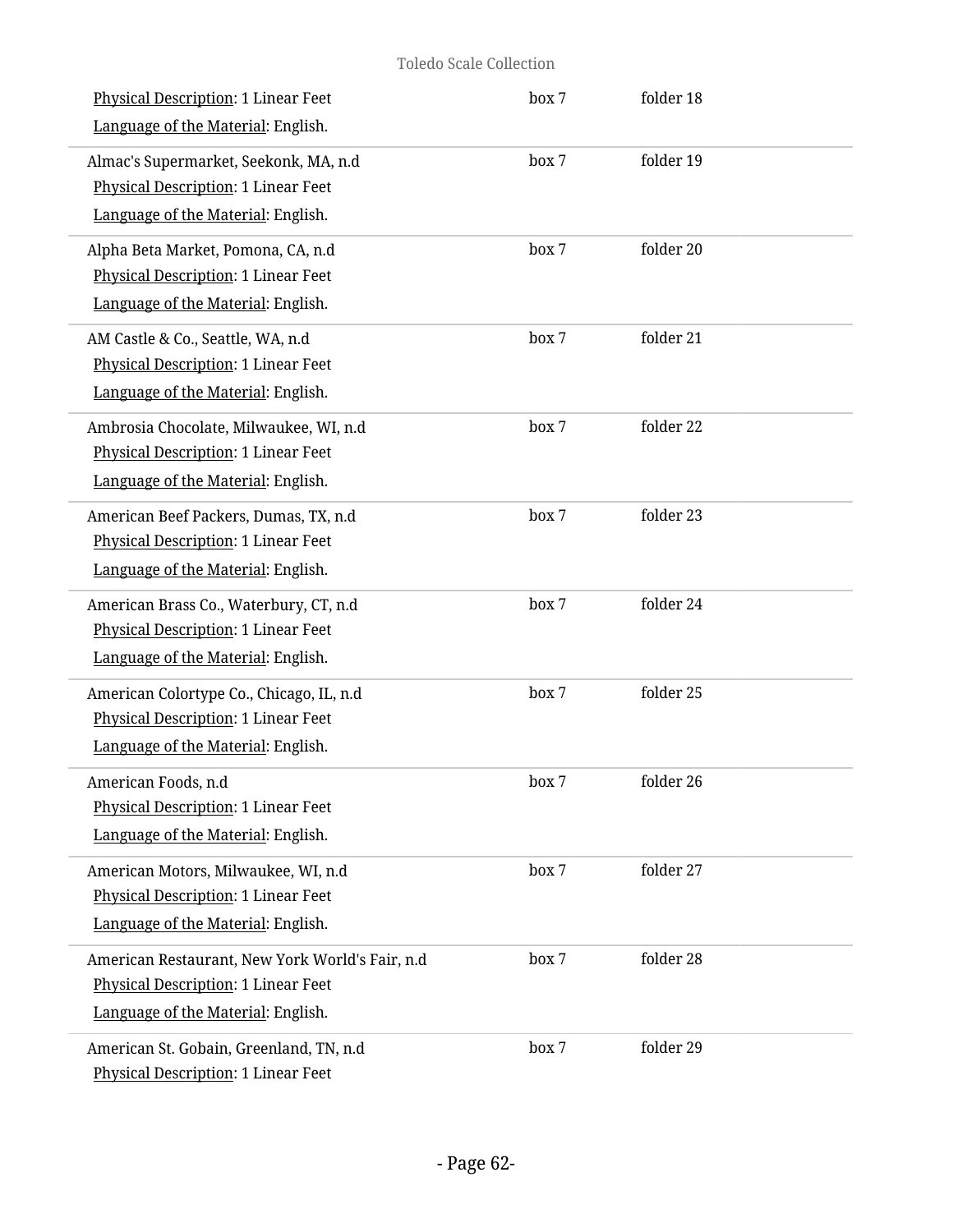|  |  |  |  | Language of the Material: English. |
|--|--|--|--|------------------------------------|
|  |  |  |  |                                    |

| American Stores, Lincoln, NE, n.d.<br>Physical Description: 1 Linear Feet<br>Language of the Material: English.                      | box 7 | folder 30 |  |
|--------------------------------------------------------------------------------------------------------------------------------------|-------|-----------|--|
| American Wastepaper, Providence, RI, n.d<br>Physical Description: 1 Linear Feet<br>Language of the Material: English.                | box 7 | folder 31 |  |
| Anderson-Ericson Dairy Corporation, Des Moines, IA, n.d<br>Physical Description: 1 Linear Feet<br>Language of the Material: English. | box 7 | folder 32 |  |
| Andersons, Maumee, OH, n.d<br>Physical Description: 1 Linear Feet<br>Language of the Material: English.                              | box 7 | folder 33 |  |
| Andrew Jergins Co., n.d<br><b>Physical Description: 1 Linear Feet</b><br>Language of the Material: English.                          | box 7 | folder 34 |  |
| Anheuser-Busch, n.d<br>Physical Description: 1 Linear Feet<br>Language of the Material: English.                                     | box 7 | folder 35 |  |
| Annadale Meat Market, Queens, NY, n.d<br>Physical Description: 1 Linear Feet<br>Language of the Material: English.                   | box 7 | folder 36 |  |
| Arby's, n.d<br>Physical Description: 1 Linear Feet<br>Language of the Material: English.                                             | box 7 | folder 37 |  |
| Archer-Daniels, Minneapolis, MN, n.d<br><b>Physical Description: 1 Linear Feet</b><br>Language of the Material: English.             | box 7 | folder 38 |  |
| Arizona Public Service Company, n.d<br>Physical Description: 1 Linear Feet<br>Language of the Material: English.                     | box 7 | folder 39 |  |
| Armour Research Farm, Foraker, OK, n.d<br>Physical Description: 1 Linear Feet<br>Language of the Material: English.                  | box 7 | folder 40 |  |
| Armstrong Rubber Co., West Haven, CT, n.d                                                                                            | box 7 | folder 41 |  |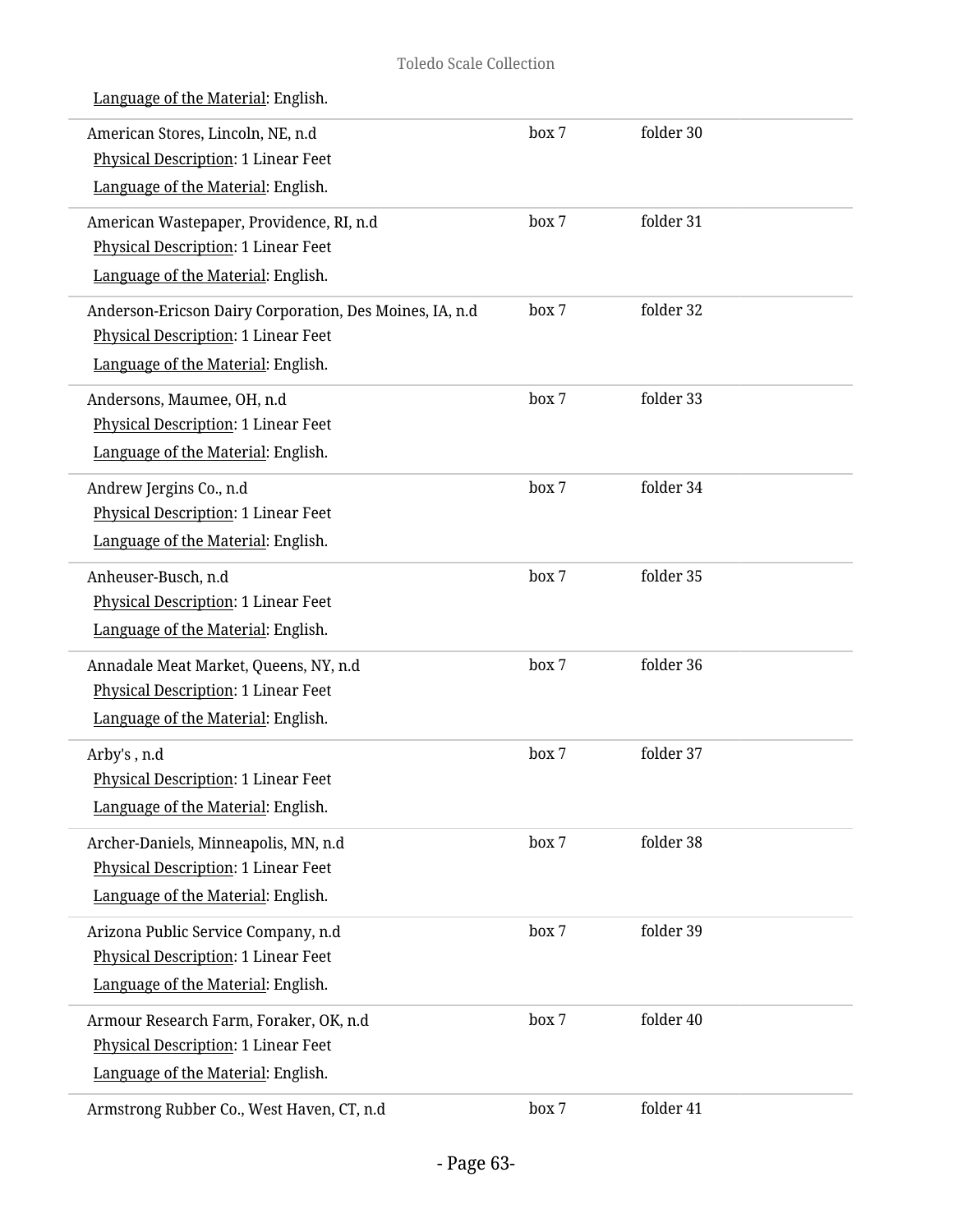| <b>Physical Description: 1 Linear Feet</b><br>Language of the Material: English.                                                  |       |           |  |
|-----------------------------------------------------------------------------------------------------------------------------------|-------|-----------|--|
| Arthur Schmid, Philippines, n.d<br><b>Physical Description: 1 Linear Feet</b><br>Language of the Material: English.               | box 7 | folder 42 |  |
| Atlantic National Bank, Jacksonville, FL, n.d<br><b>Physical Description: 1 Linear Feet</b><br>Language of the Material: English. | box 7 | folder 43 |  |
| Atlantic Poutlry Co., Columbia, SC, n.d<br>Physical Description: 1 Linear Feet<br>Language of the Material: English.              | box 7 | folder 44 |  |
| Atlantic Scale Co., Nutley, NJ, n.d<br><b>Physical Description: 1 Linear Feet</b><br>Language of the Material: English.           | box 7 | folder 45 |  |
| Atlas Laundry, Kansas City, MO, n.d<br>Physical Description: 1 Linear Feet<br>Language of the Material: English.                  | box 7 | folder 46 |  |
| Auto Parts, Columbus, OH, n.d<br>Physical Description: 1 Linear Feet<br>Language of the Material: English.                        | box 7 | folder 47 |  |
| Auto Parts Exchange Co., Industry, CA, n.d<br>Physical Description: 1 Linear Feet<br>Language of the Material: English.           | box 7 | folder 48 |  |
| Autotronics, n.d<br>Physical Description: 1 Linear Feet<br>Language of the Material: English.                                     | box 7 | folder 49 |  |
| B.A. Ballow & Co., Providence, RI, n.d<br>Physical Description: 1 Linear Feet<br>Language of the Material: English.               | box 7 | folder 50 |  |
| B.F. Goodrich, Canada, n.d<br>Physical Description: 1 Linear Feet<br>Language of the Material: English.                           | box 7 | folder 51 |  |
| Baker & Williams, New York, NY, n.d<br>Physical Description: 1 Linear Feet<br>Language of the Material: English.                  | box 7 | folder 52 |  |
|                                                                                                                                   |       |           |  |

Ball Corporation, n.d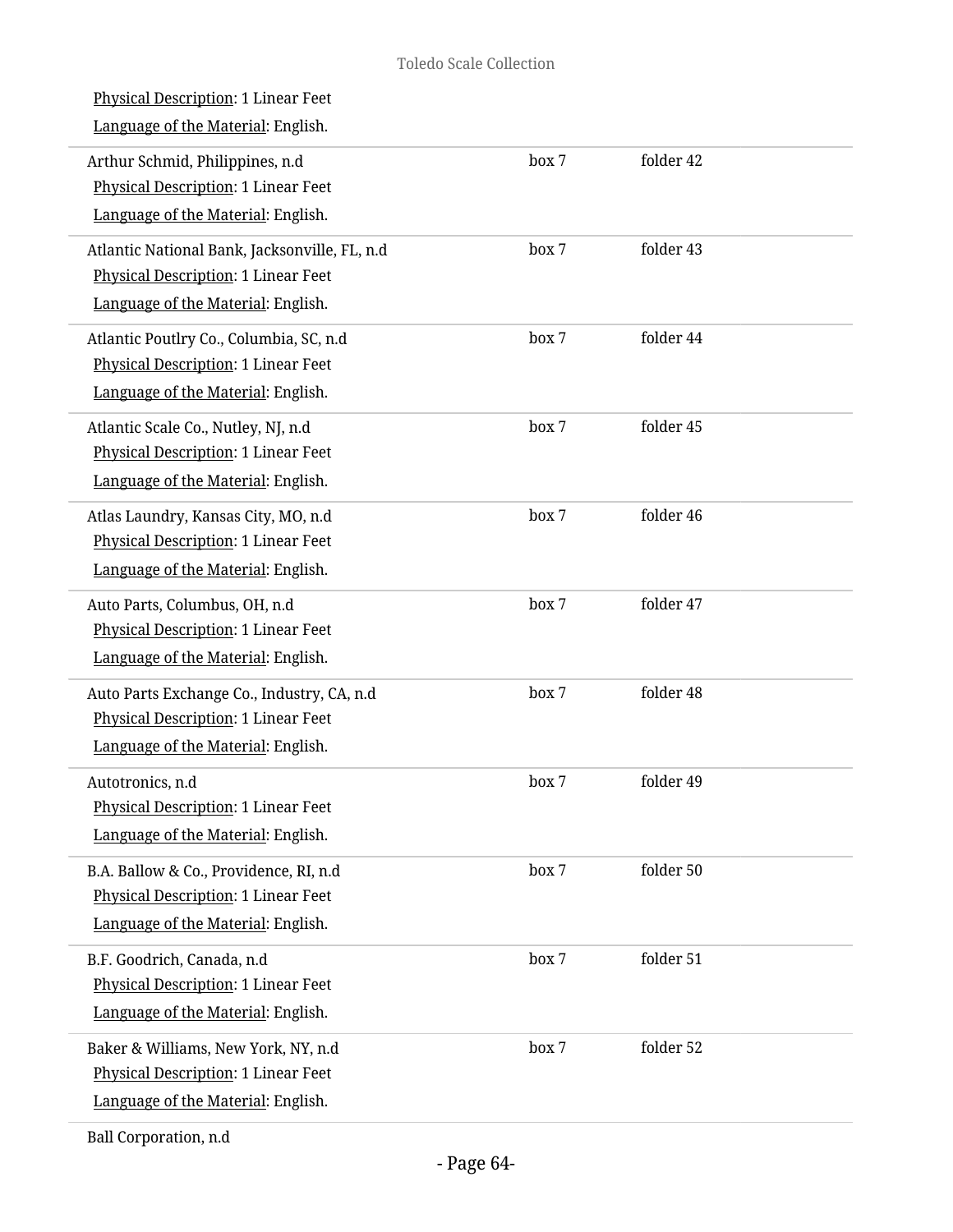| Physical Description: 1 Linear Feet<br>Language of the Material: English.                                                   | box 7 | folder 53 |  |
|-----------------------------------------------------------------------------------------------------------------------------|-------|-----------|--|
| Barber's Poultry, Broomfield, CO, n.d<br>Physical Description: 1 Linear Feet<br>Language of the Material: English.          | box 7 | folder 54 |  |
| Barnes, Gibson, and Raymond, Plymouth, MI, n.d<br>Physical Description: 1 Linear Feet<br>Language of the Material: English. | box 7 | folder 55 |  |
| Barr-Stalfort, Baltimore, MD, n.d<br>Physical Description: 1 Linear Feet<br>Language of the Material: English.              | box 7 | folder 56 |  |
| Bartlett-Collins, n.d<br>Physical Description: 1 Linear Feet<br>Language of the Material: English.                          | box 7 | folder 57 |  |
| Bay State Abrasives, Westboro, MA, n.d<br>Physical Description: 1 Linear Feet<br>Language of the Material: English.         | box 7 | folder 58 |  |
| Belgium Steel Mill, n.d<br>Physical Description: 1 Linear Feet<br>Language of the Material: English.                        | box 7 | folder 59 |  |
| Belgium Sugar Beet Plants, n.d<br>Physical Description: 1 Linear Feet<br>Language of the Material: English.                 | box 7 | folder 60 |  |
| Bell Savings and Loan, Chicago, IL, n.d<br>Physical Description: 1 Linear Feet<br>Language of the Material: English.        | box 7 | folder 61 |  |
| Belmont Creamery, Belmont, WI, n.d<br>Physical Description: 1 Linear Feet<br>Language of the Material: English.             | box 7 | folder 62 |  |
| Benner Tea Company, Humus, IA, n.d<br><b>Physical Description: 1 Linear Feet</b><br>Language of the Material: English.      | box 7 | folder 63 |  |
| Bernice's Pastry Shop, n.d<br>Physical Description: 1 Linear Feet                                                           | box 7 | folder 64 |  |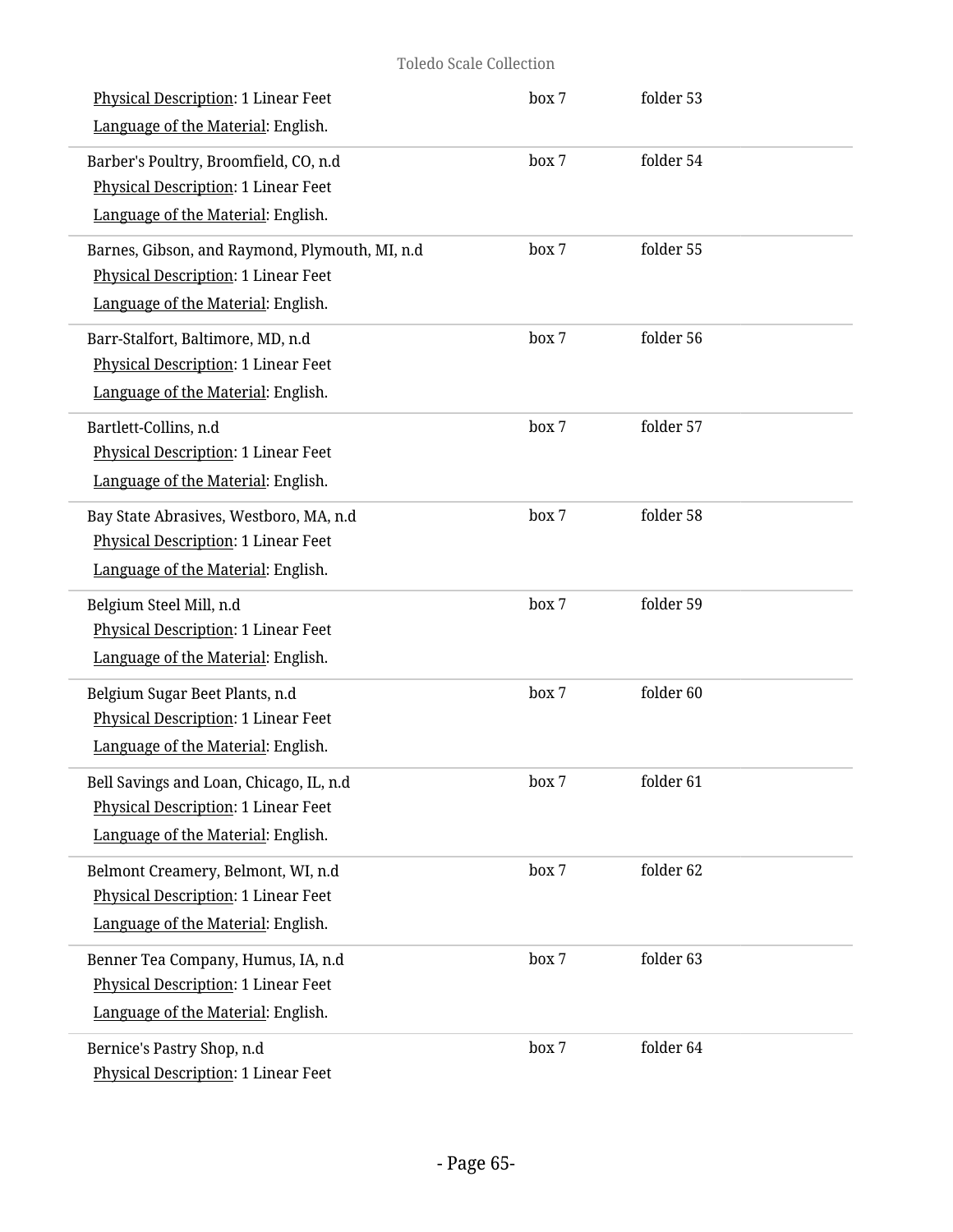| Berwick Meats, n.d<br>Physical Description: 1 Linear Feet<br>Language of the Material: English.                                      | box 94 | folder 1  |
|--------------------------------------------------------------------------------------------------------------------------------------|--------|-----------|
| Bethlehem Steel, Bethlehem, PA, & Sparrows Pt., MD, n.d<br>Physical Description: 1 Linear Feet<br>Language of the Material: English. | box 7  | folder 65 |
| Bettendorf Company, n.d<br>Physical Description: 1 Linear Feet<br>Language of the Material: English.                                 | box 7  | folder 66 |
| Blair Strip Steel Company, New Castle, PA, n.d<br>Physical Description: 1 Linear Feet<br>Language of the Material: English.          | box 7  | folder 67 |
| Bloomington Milling Company, n.d<br>Physical Description: 1 Linear Feet<br>Language of the Material: English.                        | box 7  | folder 68 |
| Blow-Knox Company, Mora, MN, n.d<br>Physical Description: 1 Linear Feet<br>Language of the Material: English.                        | box 7  | folder 69 |
| Bluebird Food Production Co., Philadelphia, PA, n.d<br>Physical Description: 1 Linear Feet<br>Language of the Material: English.     | box 7  | folder 70 |
| Boehle & Hall, New York, NY, n.d<br>Physical Description: 1 Linear Feet<br>Language of the Material: English.                        | box 7  | folder 71 |
| Bonte Co., Woonsocket, IL, n.d<br>Physical Description: 1 Linear Feet<br>Language of the Material: English.                          | box 7  | folder 72 |
| Booty Resineers, Newark, OH, n.d<br><b>Physical Description: 1 Linear Feet</b><br>Language of the Material: English.                 | box 7  | folder 73 |
| Borden, n.d<br>Physical Description: 1 Linear Feet<br>Language of the Material: English.                                             | box 7  | folder 74 |
| Borgess Hospital, Kalamazoo, MI, n.d                                                                                                 | box 7  | folder 75 |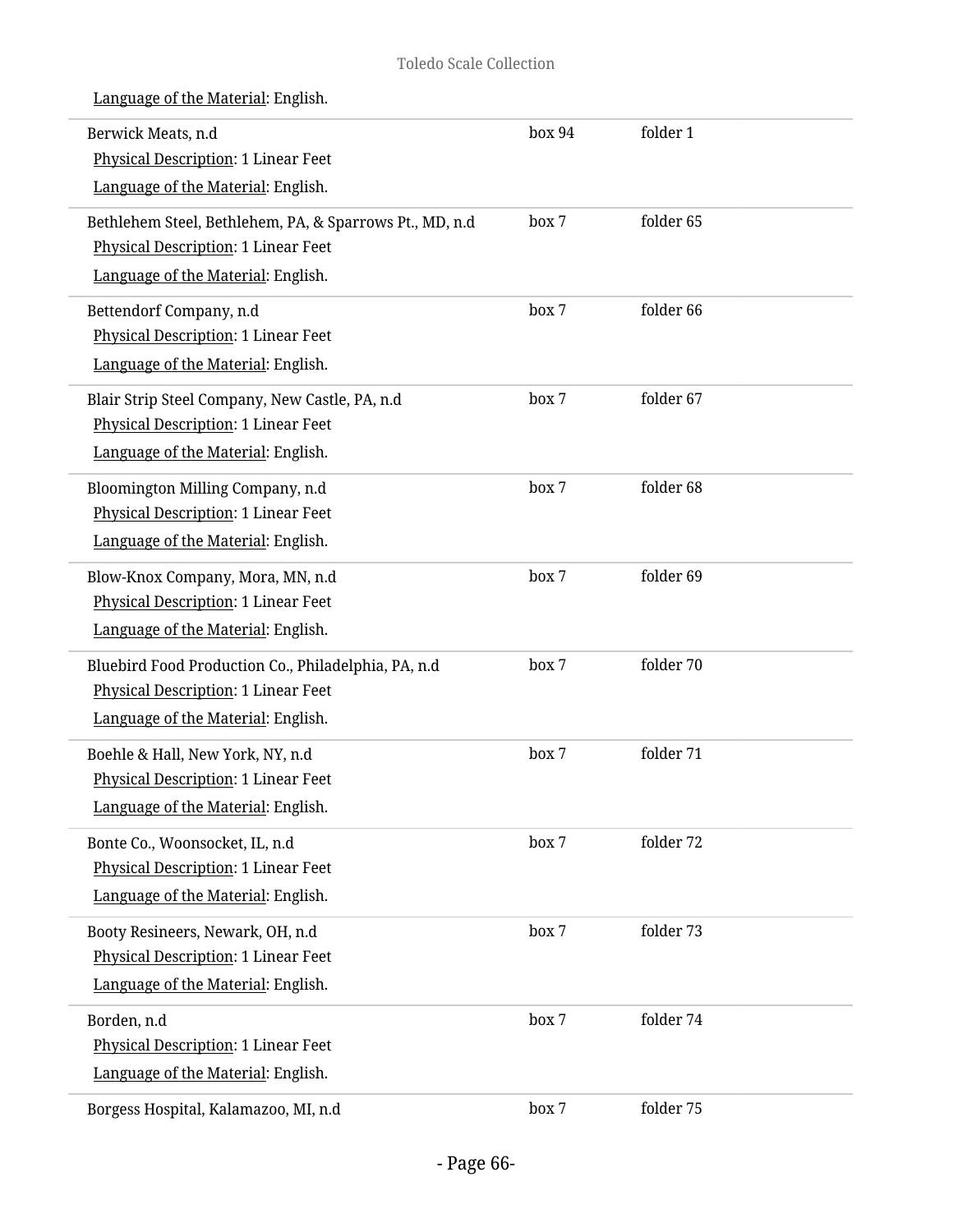| box 7 | folder 76 |  |
|-------|-----------|--|
| box 7 | folder 77 |  |
| box 7 | folder 78 |  |
| box 7 | folder 79 |  |
| box 7 | folder 80 |  |
| box 7 | folder 81 |  |
| box 7 | folder 82 |  |
| box 7 | folder 83 |  |
| box 7 | folder 84 |  |
| box 7 | folder 85 |  |
| box 7 | folder 86 |  |
|       |           |  |

BTO Railroad, n.d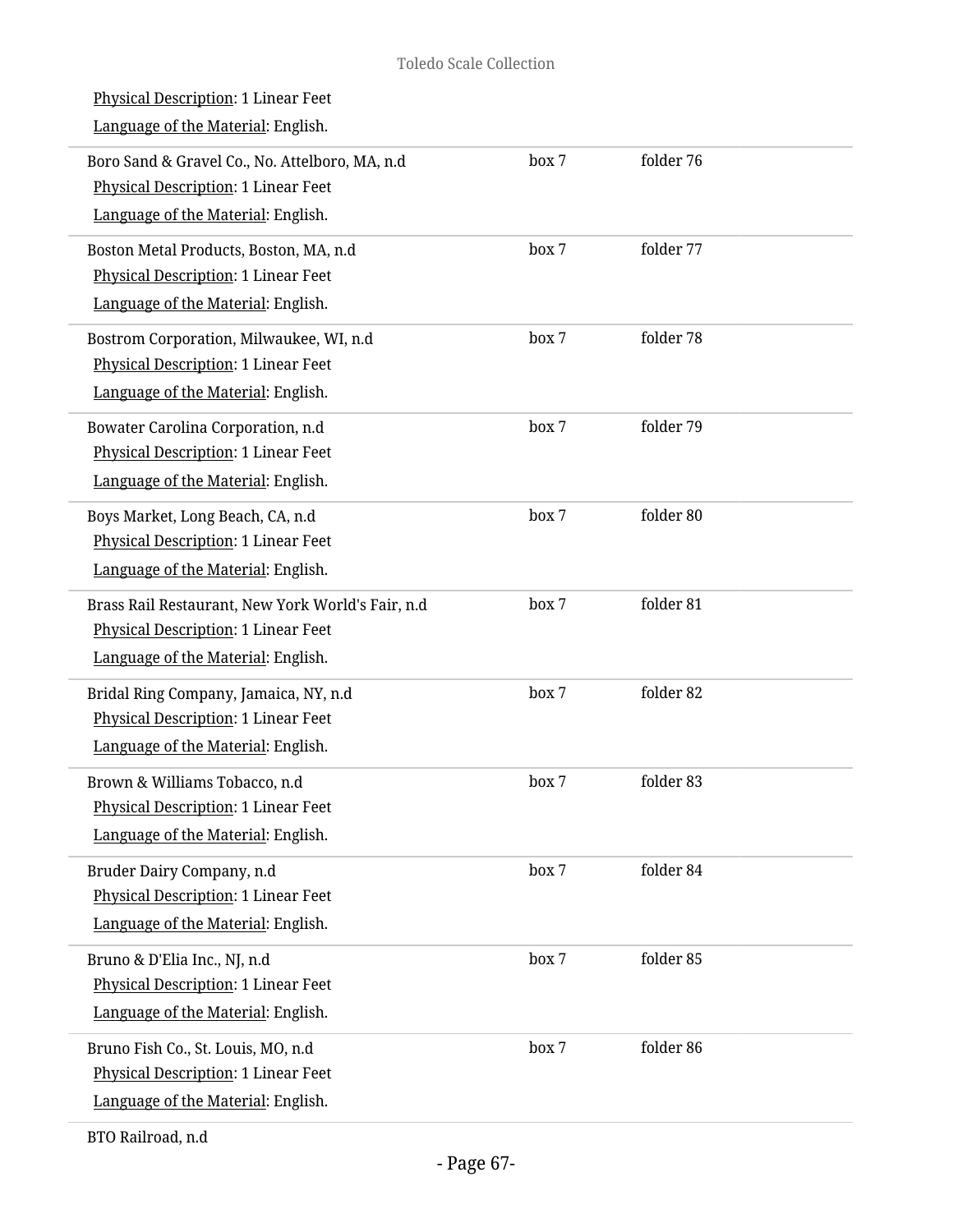| Physical Description: 1 Linear Feet<br>Language of the Material: English.                                                  | box 7 | folder 87 |  |
|----------------------------------------------------------------------------------------------------------------------------|-------|-----------|--|
| Buffalo Transfer, n.d<br>Physical Description: 1 Linear Feet<br>Language of the Material: English.                         | box 7 | folder 88 |  |
| Bunting Brass & Bronze Co., Toledo, OH, n.d<br>Physical Description: 1 Linear Feet<br>Language of the Material: English.   | box 7 | folder 89 |  |
| Butler County Mushroom Farm, n.d<br>Physical Description: 1 Linear Feet<br>Language of the Material: English.              | box 7 | folder 90 |  |
| C&O/B&O Railroad, n.d<br>Physical Description: 1 Linear Feet<br>Language of the Material: English.                         | box 7 | folder 91 |  |
| C.A. Tillman Grocery Co., Greensboro, NC, n.d<br>Physical Description: 1 Linear Feet<br>Language of the Material: English. | box 7 | folder 92 |  |
| Cadillac Motor Co., Detroit, MI, n.d<br>Physical Description: 1 Linear Feet<br>Language of the Material: English.          | box 7 | folder 93 |  |
| California Packing, n.d<br>Physical Description: 1 Linear Feet<br>Language of the Material: English.                       | box 7 | folder 94 |  |
| California Portland Cement, n.d<br><b>Physical Description: 1 Linear Feet</b><br>Language of the Material: English.        | box 7 | folder 95 |  |
| Camden Lime, n.d<br>Physical Description: 1 Linear Feet<br>Language of the Material: English.                              | box 7 | folder 96 |  |
| Canadian Float Glass, n.d<br><b>Physical Description: 1 Linear Feet</b><br>Language of the Material: English.              | box 7 | folder 97 |  |
| Canadian Pacific Railway, n.d<br>Physical Description: 1 Linear Feet                                                       | box 7 | folder 98 |  |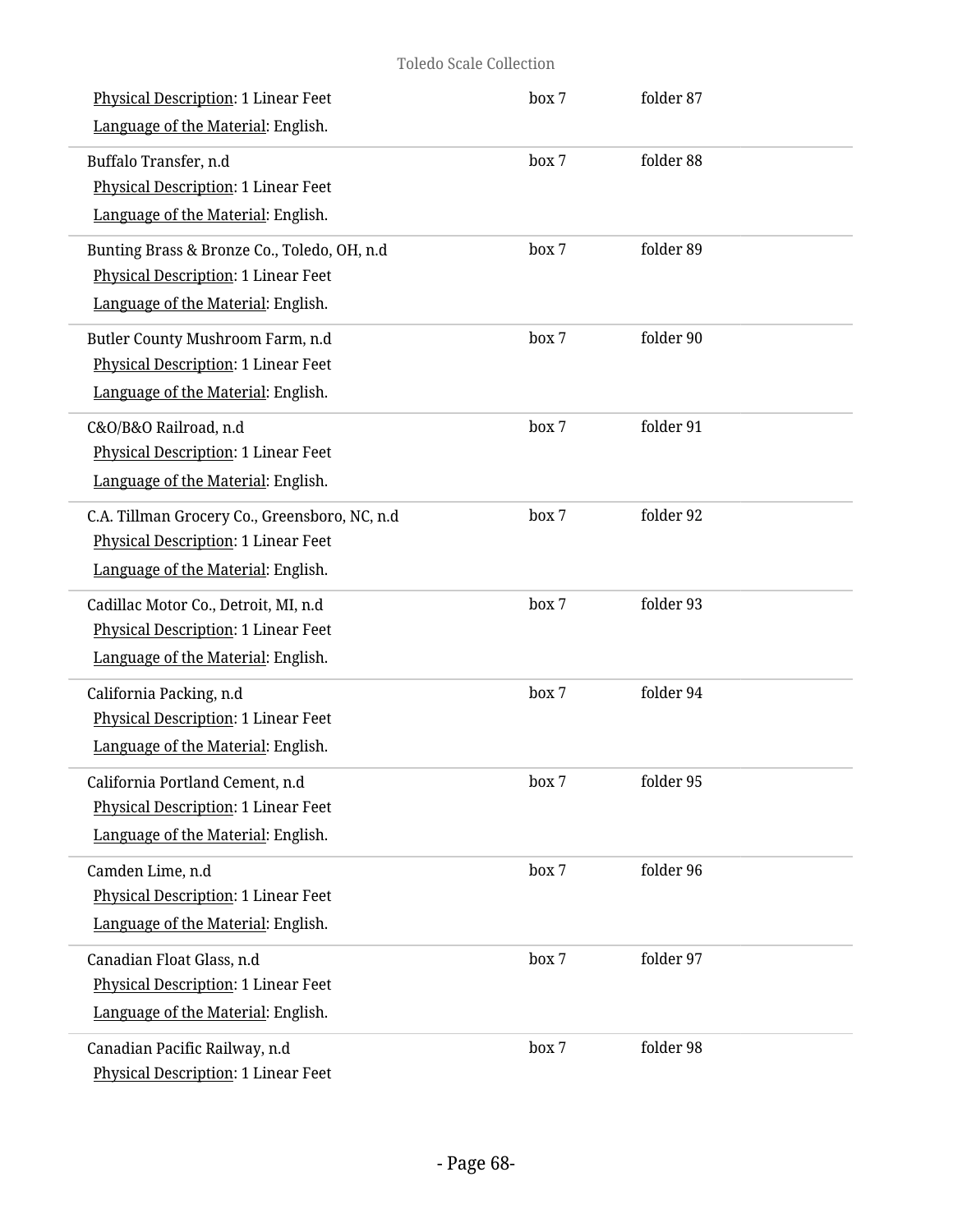| Language of the Material: English. |  |  |
|------------------------------------|--|--|
|                                    |  |  |

| Capital City State Bank, n.d<br>Physical Description: 1 Linear Feet | box 7 | folder 99  |  |
|---------------------------------------------------------------------|-------|------------|--|
| Language of the Material: English.                                  |       |            |  |
| Carborundum Co., Logan, OH, n.d                                     | box 7 | folder 100 |  |
| Physical Description: 1 Linear Feet                                 |       |            |  |
| Language of the Material: English.                                  |       |            |  |
| Cargill Co., Norfolk, VA, n.d                                       | box 7 | folder 101 |  |
| Physical Description: 1 Linear Feet                                 |       |            |  |
| Language of the Material: English.                                  |       |            |  |
| Carling Brewery, Houston, TX, n.d                                   | box 7 | folder 102 |  |
| <b>Physical Description: 1 Linear Feet</b>                          |       |            |  |
| Language of the Material: English.                                  |       |            |  |
| Carolina Eastman, n.d                                               | box 7 | folder 103 |  |
| Physical Description: 1 Linear Feet                                 |       |            |  |
| Language of the Material: English.                                  |       |            |  |
| Carter Carburetor, St. Louis, MO, n.d                               | box 7 | folder 104 |  |
| Physical Description: 1 Linear Feet                                 |       |            |  |
| Language of the Material: English.                                  |       |            |  |
| Casky Brass & Brass Co., Philadelphia, PA, n.d                      | box 7 | folder 105 |  |
| Physical Description: 1 Linear Feet                                 |       |            |  |
| Language of the Material: English.                                  |       |            |  |
| CB Shopping Center, Pasadena, CA, n.d.                              | box 7 | folder 106 |  |
| Physical Description: 1 Linear Feet                                 |       |            |  |
| Language of the Material: English.                                  |       |            |  |
| Cellar Craft Products, Hyde Park, NY, n.d                           | box 7 | folder 107 |  |
| <b>Physical Description: 1 Linear Feet</b>                          |       |            |  |
| Language of the Material: English.                                  |       |            |  |
| Celotex Corporation, Los Angeles, CA, n.d                           | box 7 | folder 108 |  |
| Physical Description: 1 Linear Feet                                 |       |            |  |
| Language of the Material: English.                                  |       |            |  |
| Central Cambalache, Arecibo, Puerto Rico, n.d                       | box 7 | folder 109 |  |
| Physical Description: 1 Linear Feet                                 |       |            |  |
| Language of the Material: English.                                  |       |            |  |
| Central Dairy, Columbia, MO, n.d                                    | box 7 | folder 110 |  |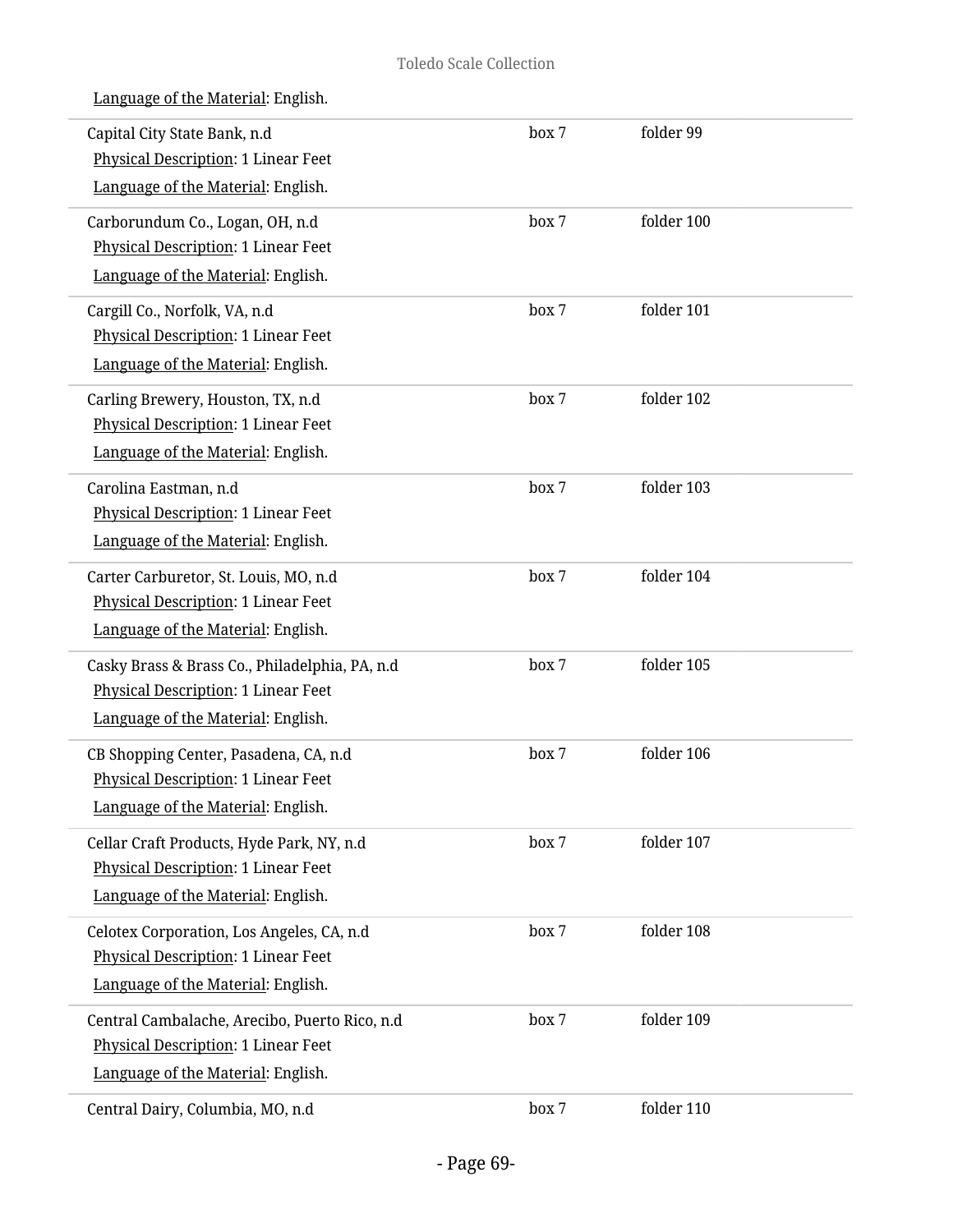| <u>Physical Description</u> : 1 Linear Feet<br>Language of the Material: English.                                             |       |            |  |
|-------------------------------------------------------------------------------------------------------------------------------|-------|------------|--|
| Century Construction, n.d<br><b>Physical Description: 1 Linear Feet</b><br>Language of the Material: English.                 | box 7 | folder 111 |  |
| Century Electronics & Instruments, n.d<br>Physical Description: 1 Linear Feet<br>Language of the Material: English.           | box 7 | folder 112 |  |
| Century Foundry Division, GM, n.d<br>Physical Description: 1 Linear Feet<br>Language of the Material: English.                | box 7 | folder 113 |  |
| Century Plastic, Cleveland, OH, n.d<br>Physical Description: 1 Linear Feet<br>Language of the Material: English.              | box 7 | folder 114 |  |
| CG Systems, n.d<br>Physical Description: 1 Linear Feet<br>Language of the Material: English.                                  | box 7 | folder 115 |  |
| Chain Belt Company, n.d<br>Physical Description: 1 Linear Feet<br>Language of the Material: English.                          | box 7 | folder 116 |  |
| Charles City Creamery Co., Charles City, IA, n.d<br>Physical Description: 1 Linear Feet<br>Language of the Material: English. | box 7 | folder 117 |  |
| Chase Brass & Copper Co., n.d<br>Physical Description: 1 Linear Feet<br>Language of the Material: English.                    | box 7 | folder 118 |  |
| Chemtron Corporation, n.d<br><b>Physical Description: 1 Linear Feet</b><br>Language of the Material: English.                 | box 7 | folder 119 |  |
| Cherry Burrell Remocon, n.d<br><b>Physical Description: 1 Linear Feet</b><br>Language of the Material: English.               | box 7 | folder 120 |  |
| Chevrolet, Flint, MI, n.d<br>Physical Description: 1 Linear Feet<br>Language of the Material: English.                        | box 7 | folder 121 |  |
| Chicago Vitreous Corporation, n.d                                                                                             |       |            |  |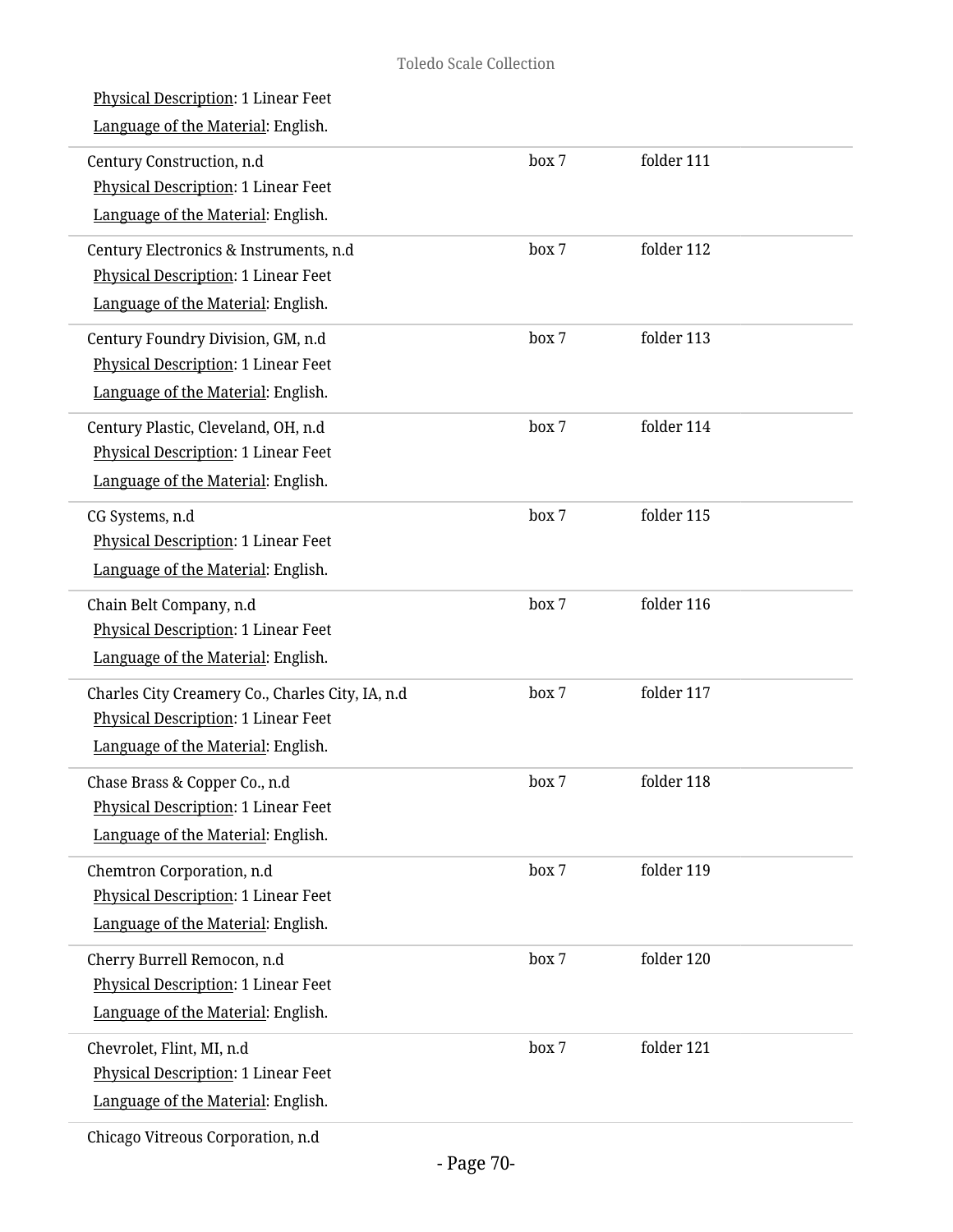| Physical Description: 1 Linear Feet<br>Language of the Material: English.                                                          | box 7 | folder 122 |  |
|------------------------------------------------------------------------------------------------------------------------------------|-------|------------|--|
| Children's Medical Center, n.d<br>Physical Description: 1 Linear Feet<br>Language of the Material: English.                        | box 7 | folder 123 |  |
| Chippewa County Dairy, Bloomer, WI, n.d<br><b>Physical Description: 1 Linear Feet</b><br>Language of the Material: English.        | box 7 | folder 124 |  |
| Chrysler Chemical, n.d<br>Physical Description: 1 Linear Feet<br>Language of the Material: English.                                | box 7 | folder 125 |  |
| Chrysler Motor Car, Detroit, MI, n.d<br>Physical Description: 1 Linear Feet<br>Language of the Material: English.                  | box 7 | folder 126 |  |
| Churchills, Toledo, OH, n.d<br>Physical Description: 1 Linear Feet<br>Language of the Material: English.                           | box 7 | folder 127 |  |
| Cincinnati Zoo, Cincinnati, OH, n.d<br>Physical Description: 1 Linear Feet<br>Language of the Material: English.                   | box 7 | folder 128 |  |
| City of Columbus, OH, n.d<br><b>Physical Description: 1 Linear Feet</b><br>Language of the Material: English.                      | box 7 | folder 129 |  |
| City of Providence, RI, n.d<br>Physical Description: 1 Linear Feet<br>Language of the Material: English.                           | box 7 | folder 130 |  |
| Clairol, n.d<br>Physical Description: 1 Linear Feet<br>Language of the Material: English.                                          | box 7 | folder 131 |  |
| Clark Livestock Commission Co., Bossier City, LA, n.d<br>Physical Description: 1 Linear Feet<br>Language of the Material: English. | box 7 | folder 132 |  |
| Clean Milk Co., Rockford, IL, n.d<br>Physical Description: 1 Linear Feet                                                           | box 7 | folder 133 |  |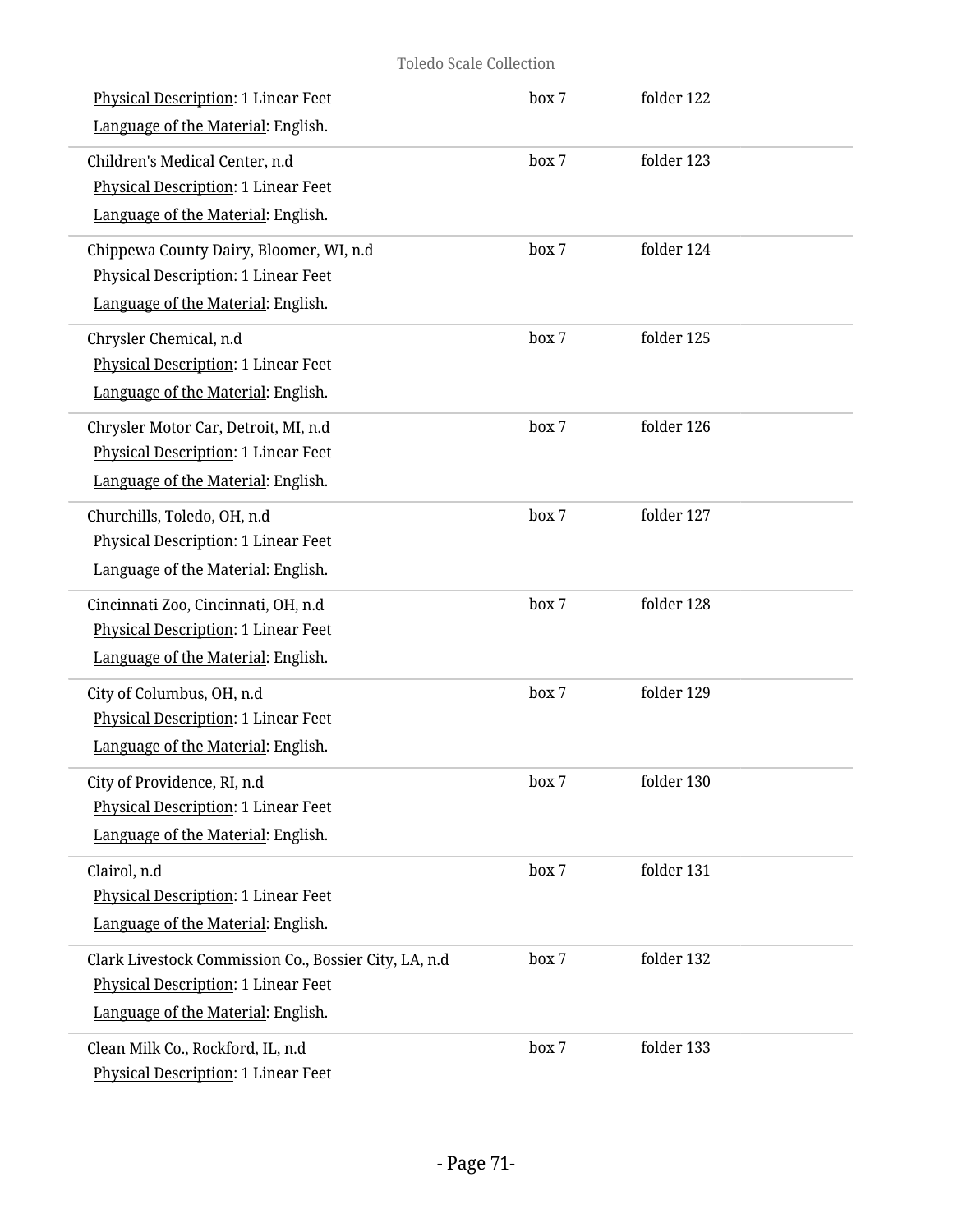| Cleco Air Tools, Houston, TX, n.d<br><b>Physical Description: 1 Linear Feet</b><br>Language of the Material: English.      | box 7 | folder 134 |  |
|----------------------------------------------------------------------------------------------------------------------------|-------|------------|--|
| Clinton Corn Processing Co., Clinton, IA, n.d<br>Physical Description: 1 Linear Feet<br>Language of the Material: English. | box 7 | folder 135 |  |
| Clinton Machine Co., Clinton, IA, n.d.<br><b>Physical Description: 1 Linear Feet</b><br>Language of the Material: English. | box 7 | folder 136 |  |
| Codding Armour, Foraker, OK, n.d<br>Physical Description: 1 Linear Feet<br>Language of the Material: English.              | box 7 | folder 137 |  |
| Coleman Lamp Co., Wichita, KS, n.d<br>Physical Description: 1 Linear Feet<br>Language of the Material: English.            | box 7 | folder 138 |  |
| Columbus Auto Parts, Columbus, OH, n.d<br>Physical Description: 1 Linear Feet<br>Language of the Material: English.        | box 7 | folder 139 |  |
| Columbia Hospital, Milwaukee, WI, n.d<br>Physical Description: 1 Linear Feet<br>Language of the Material: English.         | box 7 | folder 140 |  |
| Colvreet & Heda Co., n.d<br>Physical Description: 1 Linear Feet<br>Language of the Material: English.                      | box 7 | folder 141 |  |
| Combination Store, Greenville, SC, n.d.<br>Physical Description: 1 Linear Feet<br>Language of the Material: English.       | box 7 | folder 142 |  |
| Commodore Perry Hotel, Toledo, OH, n.d<br>Physical Description: 1 Linear Feet<br>Language of the Material: English.        | box 7 | folder 143 |  |
| Compana Plant, Batavia, IL, n.d<br>Physical Description: 1 Linear Feet<br>Language of the Material: English.               | box 7 | folder 144 |  |
| Connelly Container, Philadelphia, PA, n.d                                                                                  | box 7 | folder 145 |  |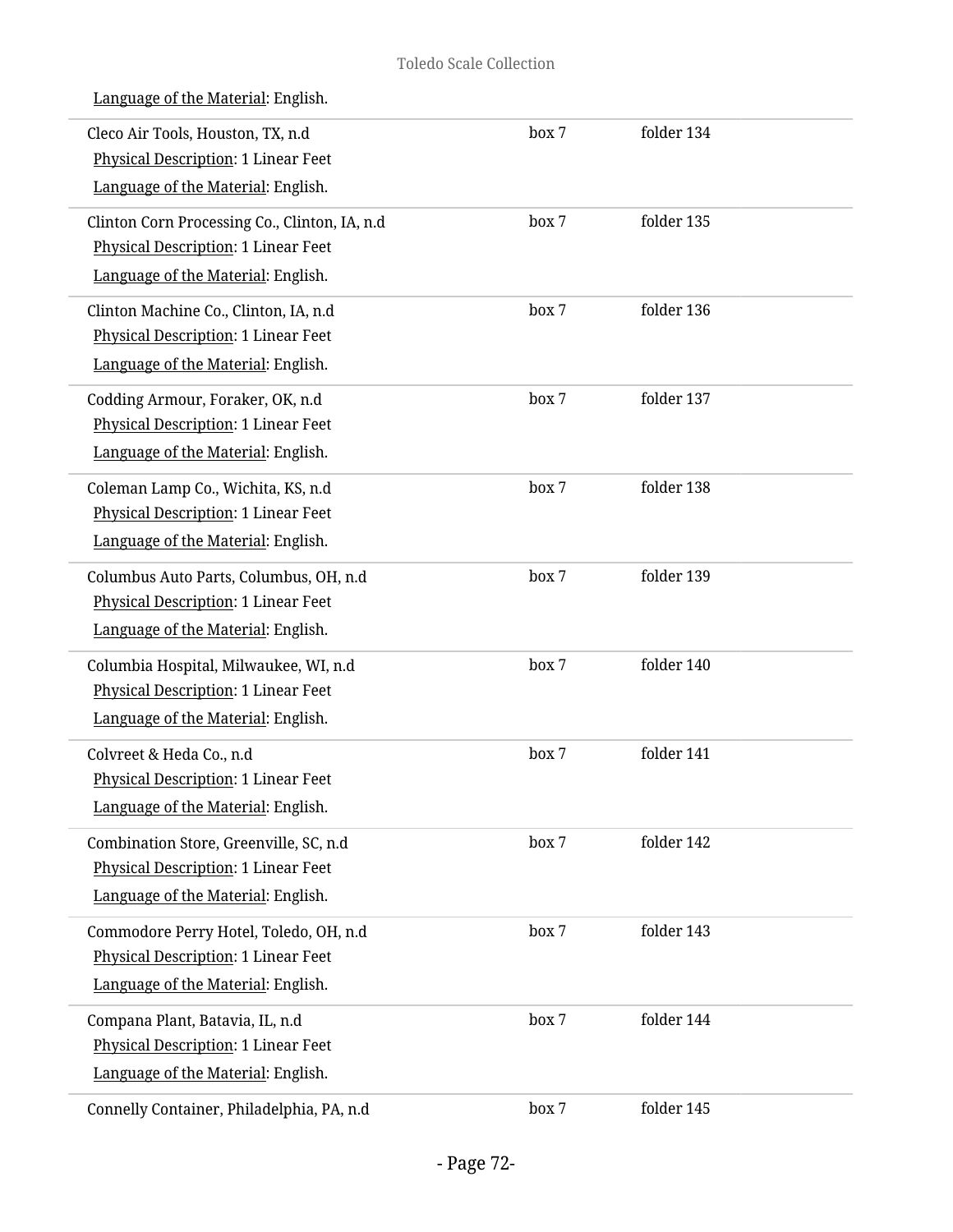| <b>Physical Description: 1 Linear Feet</b><br>Language of the Material: English.                                                              |       |            |
|-----------------------------------------------------------------------------------------------------------------------------------------------|-------|------------|
| Consolidated Edison, NY, n.d<br><b>Physical Description: 1 Linear Feet</b><br>Language of the Material: English.                              | box 7 | folder 146 |
| Consolidated Freightways, n.d<br><b>Physical Description: 1 Linear Feet</b><br>Language of the Material: English.                             | box 7 | folder 147 |
| Consolidated Water, Power, & Paper, Wisconsin Rapids, WI,<br>n.d<br>Physical Description: 1 Linear Feet<br>Language of the Material: English. | box 7 | folder 148 |
| Consumers Market of America, Chicago, IL, n.d<br>Physical Description: 1 Linear Feet<br>Language of the Material: English.                    | box 7 | folder 149 |
| Continental Bituman Co., Toledo, OH, n.d<br>Physical Description: 1 Linear Feet<br>Language of the Material: English.                         | box 7 | folder 150 |
| Continental Can, Columbus, OH, n.d<br>Physical Description: 1 Linear Feet<br>Language of the Material: English.                               | box 7 | folder 151 |
| Cook Moving & Storage, Albany, NY, n.d<br>Physical Description: 1 Linear Feet<br>Language of the Material: English.                           | box 7 | folder 152 |
| Cook Paint & Varnish, Kansas City, MO, n.d<br>Physical Description: 1 Linear Feet<br>Language of the Material: English.                       | box 7 | folder 153 |
| Cooper Tire and Rubber Co., n.d<br>Physical Description: 1 Linear Feet<br>Language of the Material: English.                                  | box 7 | folder 154 |
| Copps Co., Stevens Point, WI, n.d<br>Physical Description: 1 Linear Feet<br>Language of the Material: English.                                | box 7 | folder 155 |
| Cord Display, Auburn Motors, Toledo, OH, n.d<br>Physical Description: 1 Linear Feet                                                           | box 7 | folder 156 |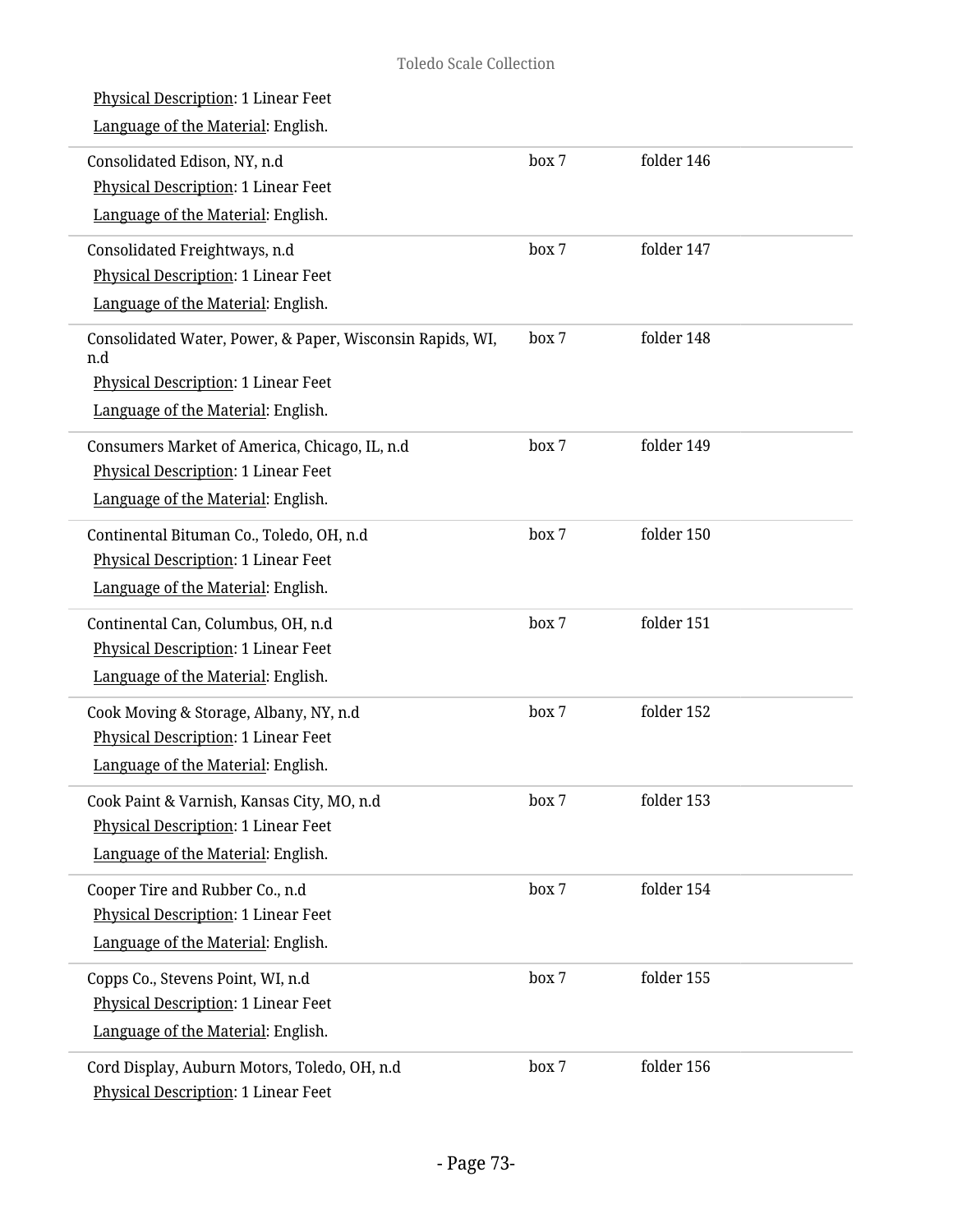|  | Language of the Material: English. |  |
|--|------------------------------------|--|
|  |                                    |  |

| Cornell University, Ithaca, NY, n.d<br>Physical Description: 1 Linear Feet<br>Language of the Material: English.             | box 7 | folder 157 |  |
|------------------------------------------------------------------------------------------------------------------------------|-------|------------|--|
| Courtesy Food Market, n.d<br>Physical Description: 1 Linear Feet<br>Language of the Material: English.                       | box 7 | folder 158 |  |
| Cox & Stevens, n.d<br>Physical Description: 1 Linear Feet<br>Language of the Material: English.                              | box 7 | folder 159 |  |
| Crane Schrage Steel Co., Detroit, MI, n.d<br>Physical Description: 1 Linear Feet<br>Language of the Material: English.       | box 7 | folder 160 |  |
| Crawford & Russle, US Rubber, n.d<br>Physical Description: 1 Linear Feet<br>Language of the Material: English.               | box 7 | folder 161 |  |
| Cross Brothers Packing, Philadelphia, PA, n.d<br>Physical Description: 1 Linear Feet<br>Language of the Material: English.   | box 7 | folder 162 |  |
| Crown Zeller Back, Portland, OR, n.d<br>Physical Description: 1 Linear Feet<br>Language of the Material: English.            | box 7 | folder 163 |  |
| Custom Material Handling Job, n.d<br>Physical Description: 1 Linear Feet<br>Language of the Material: English.               | box 7 | folder 164 |  |
| D.F. Whitman & Sons, Philadelphia, PA, n.d<br>Physical Description: 1 Linear Feet<br>Language of the Material: English.      | box 7 | folder 165 |  |
| Dahlstrom Metallic Door Co., Jamestown, NY, n.d<br>Physical Description: 1 Linear Feet<br>Language of the Material: English. | box 7 | folder 166 |  |
| Dairy in Norway, n.d<br>Physical Description: 1 Linear Feet<br>Language of the Material: English.                            | box 7 | folder 167 |  |
| Daitch Market, New York, NY, n.d                                                                                             | box 7 | folder 168 |  |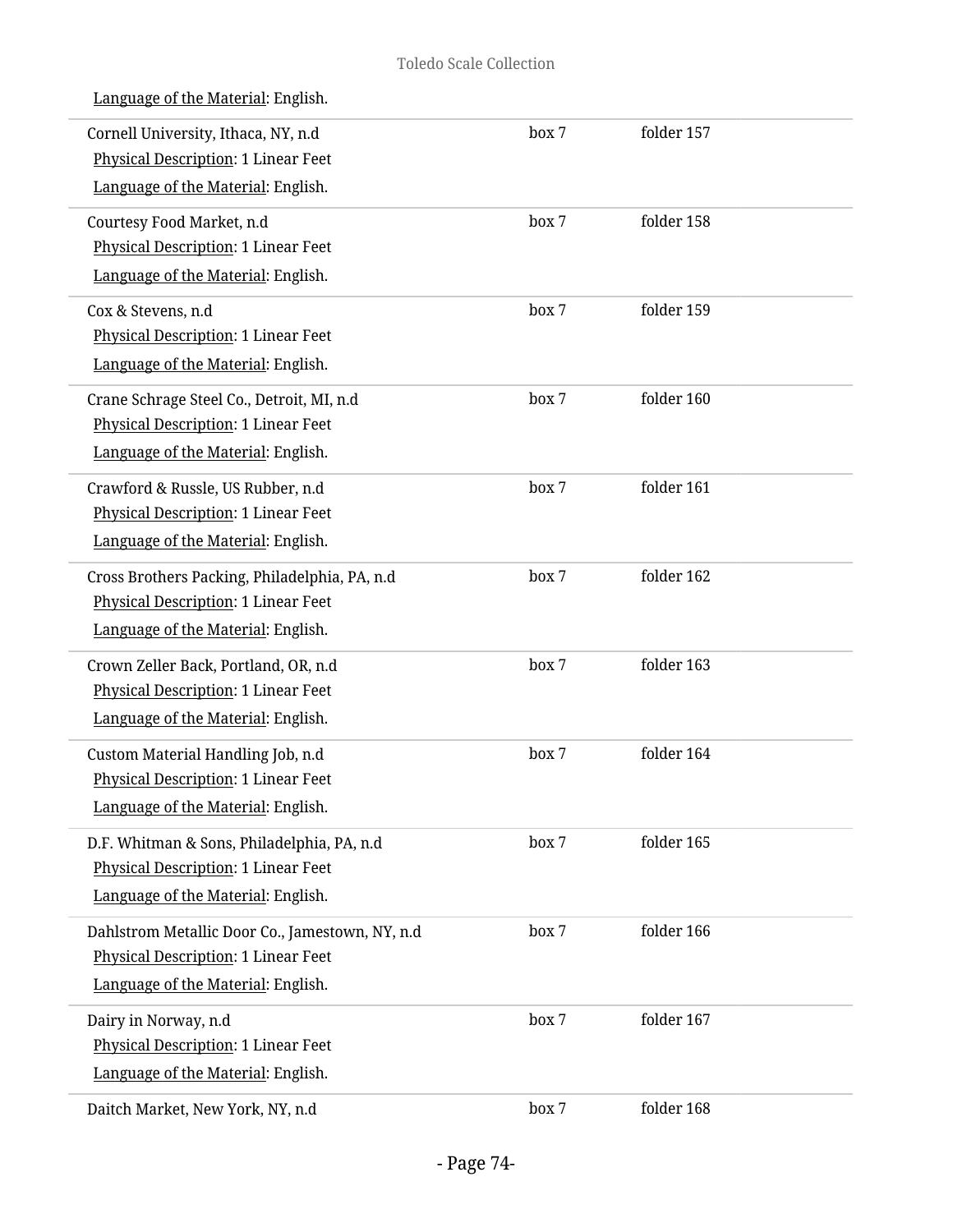| <b>Physical Description: 1 Linear Feet</b><br>Language of the Material: English.                                            |       |            |
|-----------------------------------------------------------------------------------------------------------------------------|-------|------------|
| Dalton Foundries, n.d<br>Physical Description: 1 Linear Feet<br>Language of the Material: English.                          | box 7 | folder 169 |
| Davidson Chemical, Cincinnati, OH, n.d<br>Physical Description: 1 Linear Feet<br>Language of the Material: English.         | box 7 | folder 170 |
| Davidson Pork Products, New Bedford, MA, n.d<br>Physical Description: 1 Linear Feet<br>Language of the Material: English.   | box 7 | folder 171 |
| Dawes Lab, n.d<br>Physical Description: 1 Linear Feet<br>Language of the Material: English.                                 | box 7 | folder 172 |
| Decatur/Macon Hospital, Decatur, IL, n.d<br>Physical Description: 1 Linear Feet<br>Language of the Material: English.       | box 7 | folder 173 |
| Decorah Produce Co., Decorah, IA, n.d<br>Physical Description: 1 Linear Feet<br>Language of the Material: English.          | box 7 | folder 174 |
| Defense Systems Group, n.d<br>Physical Description: 1 Linear Feet<br>Language of the Material: English.                     | box 7 | folder 175 |
| Dehydrating Process Co., Point Judith, RI, n.d<br>Physical Description: 1 Linear Feet<br>Language of the Material: English. | box 7 | folder 176 |
| Dels Knollwood Supermarket, Dayton, OH, n.d<br>Physical Description: 1 Linear Feet<br>Language of the Material: English.    | box 7 | folder 177 |
| Dennison Hide, n.d<br>Physical Description: 1 Linear Feet<br>Language of the Material: English.                             | box 7 | folder 178 |
| Des Moines Co-Op Dairy, Des Moines, IA, n.d<br>Physical Description: 1 Linear Feet<br>Language of the Material: English.    | box 7 | folder 179 |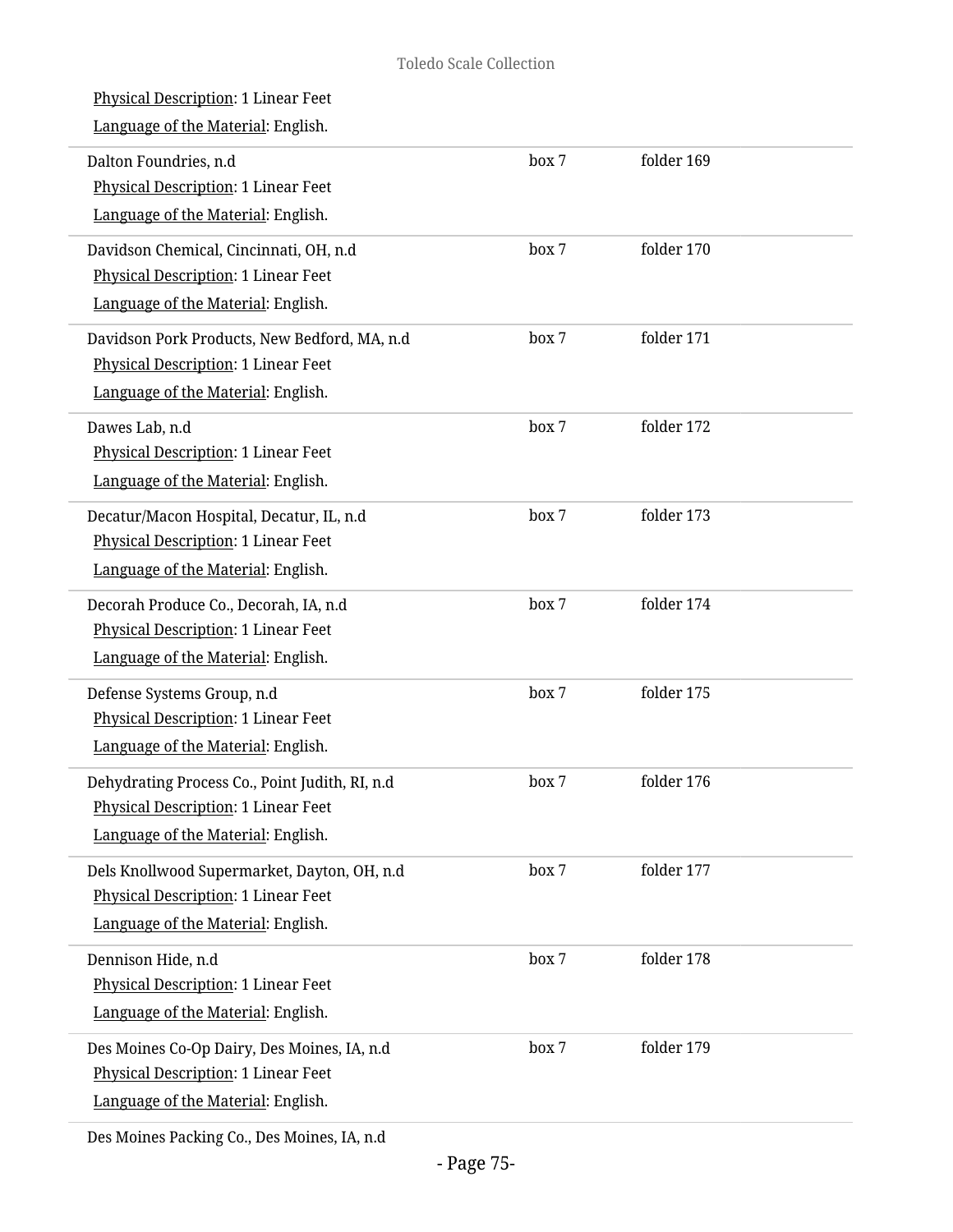| Physical Description: 1 Linear Feet<br>Language of the Material: English.                                                 | box 7 | folder 180 |  |
|---------------------------------------------------------------------------------------------------------------------------|-------|------------|--|
| Detroit News, Detroit, MI, n.d<br>Physical Description: 1 Linear Feet<br>Language of the Material: English.               | box 7 | folder 181 |  |
| Diamond Crystal Salt Co., St. Clair, MI, n.d<br>Physical Description: 1 Linear Feet<br>Language of the Material: English. | box 7 | folder 182 |  |
| Diamond Laboratory, n.d<br>Physical Description: 1 Linear Feet<br>Language of the Material: English.                      | box 7 | folder 183 |  |
| Dilbert's Big Ben, n.d<br>Physical Description: 1 Linear Feet<br>Language of the Material: English.                       | box 7 | folder 184 |  |
| Dockside Commodity, New Orleans, LA, n.d<br>Physical Description: 1 Linear Feet<br>Language of the Material: English.     | box 7 | folder 185 |  |
| Dodge/Reliance, n.d<br>Physical Description: 1 Linear Feet<br>Language of the Material: English.                          | box 7 | folder 186 |  |
| Dolite Co., Gibsonburg, OH, n.d<br>Physical Description: 1 Linear Feet<br>Language of the Material: English.              | box 7 | folder 187 |  |
| Dominick's Market, Chicago, IL, n.d.<br>Physical Description: 1 Linear Feet<br>Language of the Material: English.         | box 7 | folder 188 |  |
| Donaldson Tool & Company, n.d<br>Physical Description: 1 Linear Feet<br>Language of the Material: English.                | box 7 | folder 189 |  |
| Dough Nut Corporation, Endicott, MD, n.d<br>Physical Description: 1 Linear Feet<br>Language of the Material: English.     | box 7 | folder 190 |  |
| Dow Chemical, n.d<br>Physical Description: 1 Linear Feet                                                                  | box 7 | folder 191 |  |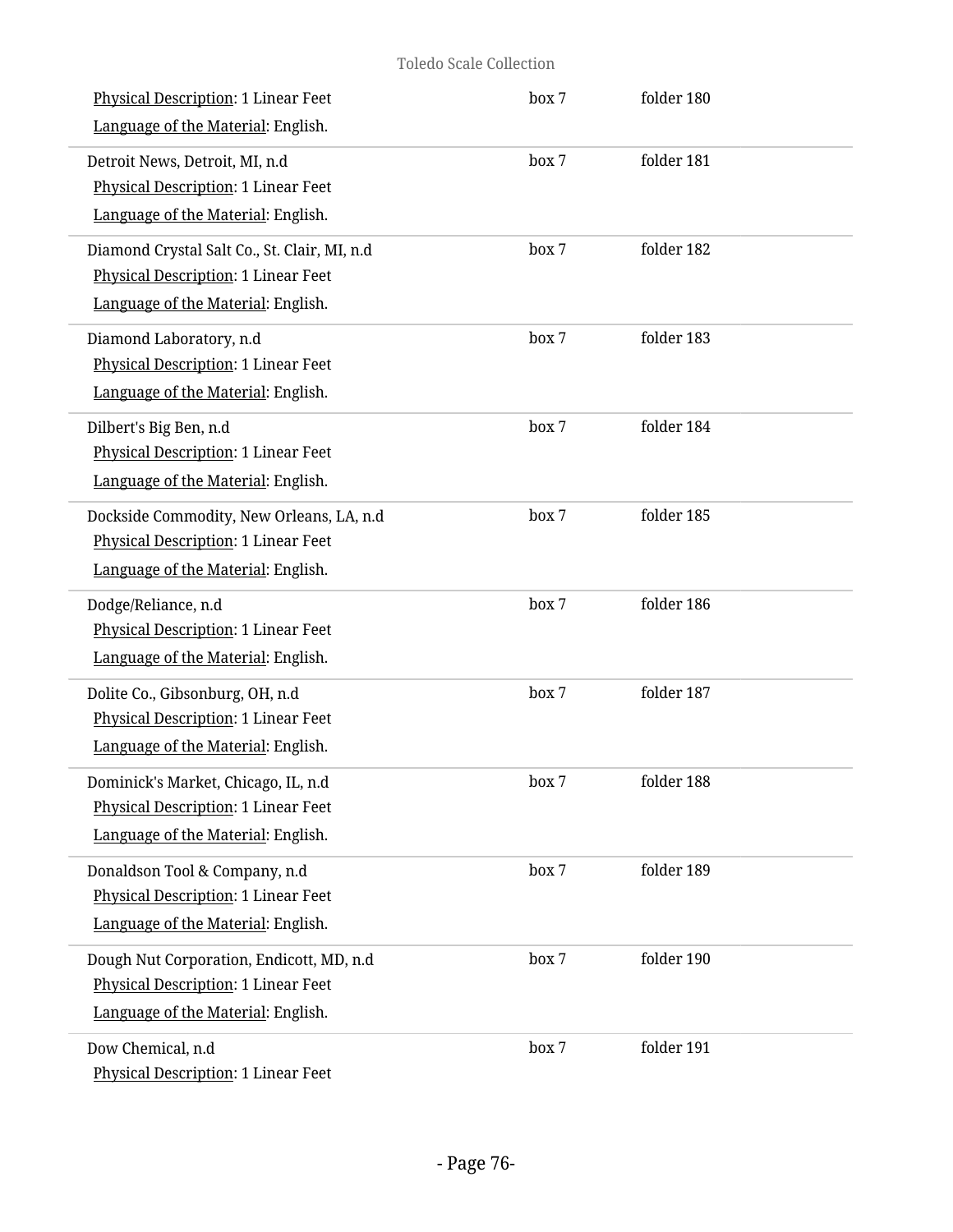| DuPont, n.d<br>Physical Description: 1 Linear Feet | box 7 | folder 192 |  |
|----------------------------------------------------|-------|------------|--|
| Language of the Material: English.                 |       |            |  |
| DuQuesne Light & Power, n.d                        | box 7 | folder 193 |  |
| Physical Description: 1 Linear Feet                |       |            |  |
| Language of the Material: English.                 |       |            |  |
| Durkee, n.d                                        | box 7 | folder 194 |  |
| <b>Physical Description: 1 Linear Feet</b>         |       |            |  |
| Language of the Material: English.                 |       |            |  |
| Earle's Moving, n.d                                | box 8 | folder 1   |  |
| Physical Description: 1 Linear Feet                |       |            |  |
| Language of the Material: English.                 |       |            |  |
| Eastern Manufacturing Co., Selma, NC, n.d          | box 8 | folder 2   |  |
| <b>Physical Description: 1 Linear Feet</b>         |       |            |  |
| Language of the Material: English.                 |       |            |  |
| Eastern States Feed, Huron, OH, n.d                | box 8 | folder 3   |  |
| Physical Description: 1 Linear Feet                |       |            |  |
| Language of the Material: English.                 |       |            |  |
| Edgecomb Steel, n.d                                | box 8 | folder 4   |  |
| Physical Description: 1 Linear Feet                |       |            |  |
| Language of the Material: English.                 |       |            |  |
| Edgewater Grocery Co., Chicago, IL, n.d            | box 8 | folder 5   |  |
| <b>Physical Description: 1 Linear Feet</b>         |       |            |  |
| Language of the Material: English.                 |       |            |  |
| Edwin B. Stimpson, Brooklyn, NY, n.d.              | box 8 | folder 6   |  |
| <b>Physical Description: 1 Linear Feet</b>         |       |            |  |
| Language of the Material: English.                 |       |            |  |
| Effron Coal Co., n.d                               | box 8 | folder 7   |  |
| Physical Description: 1 Linear Feet                |       |            |  |
| Language of the Material: English.                 |       |            |  |
| EJ Herbert Laundry, Chippewa Falls, WI, n.d        | box 8 | folder 8   |  |
| Physical Description: 1 Linear Feet                |       |            |  |
| Language of the Material: English.                 |       |            |  |
| El Rancho Market, Pomona, CA, n.d                  | box 8 | folder 9   |  |
|                                                    |       |            |  |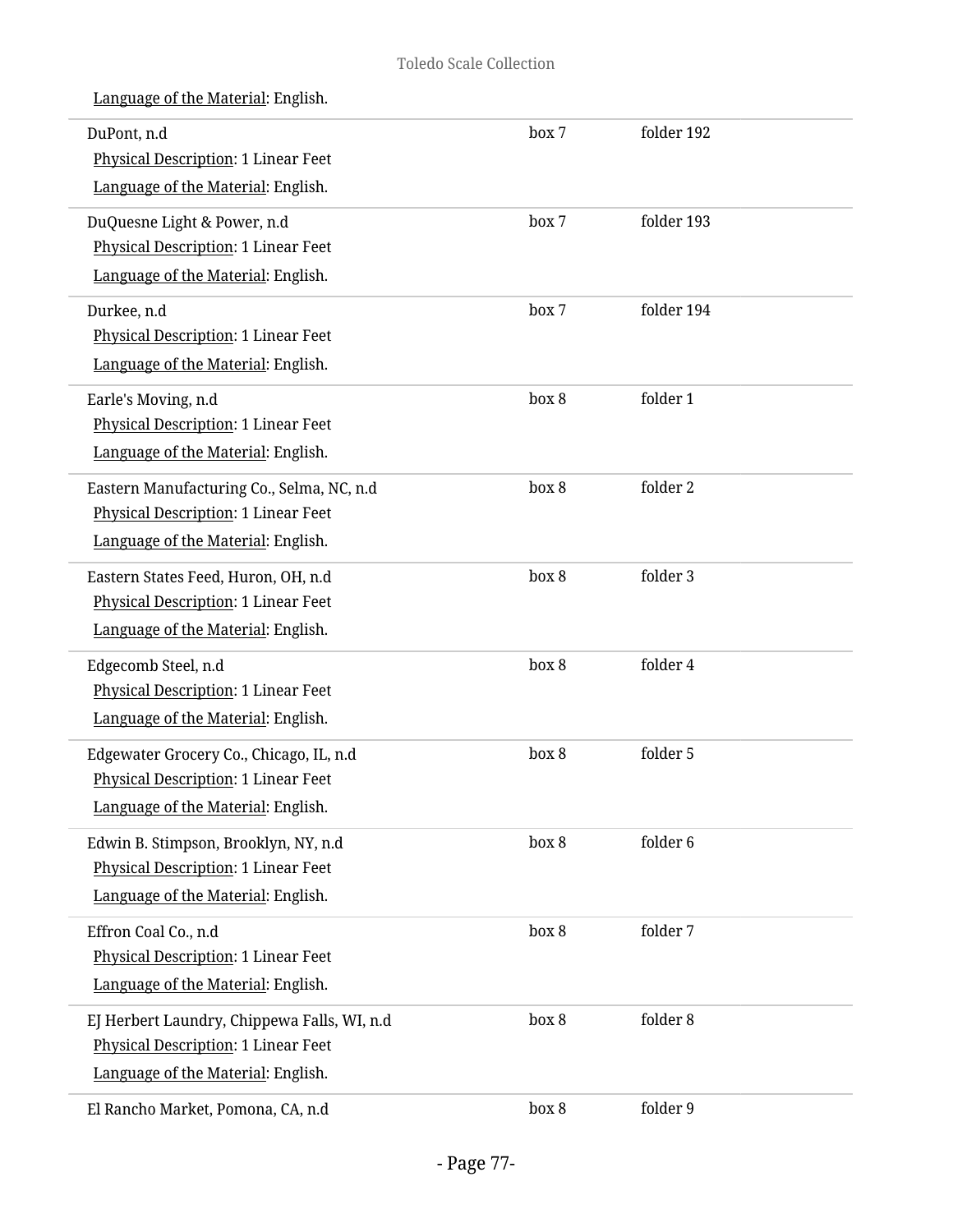| <u>Physical Description</u> : 1 Linear Feet<br>Language of the Material: English.                                               |       |           |  |
|---------------------------------------------------------------------------------------------------------------------------------|-------|-----------|--|
| Eli Lilly & Co., Greenfield, IN, n.d<br><b>Physical Description: 1 Linear Feet</b><br>Language of the Material: English.        | box 8 | folder 10 |  |
| Elite Wet, Wash, & Dry, Seattle, WA, n.d<br><b>Physical Description: 1 Linear Feet</b><br>Language of the Material: English.    | box 8 | folder 11 |  |
| Elizalde Rope Factory, Manila, Philippines, n.d<br>Physical Description: 1 Linear Feet<br>Language of the Material: English.    | box 8 | folder 12 |  |
| Elmore Milk Co., Knoxville, TN, n.d<br><b>Physical Description: 1 Linear Feet</b><br>Language of the Material: English.         | box 8 | folder 13 |  |
| Emhart, n.d<br>Physical Description: 1 Linear Feet<br>Language of the Material: English.                                        | box 8 | folder 14 |  |
| Endicott Johnson Co., Endicott, NY, n.d<br>Physical Description: 1 Linear Feet<br>Language of the Material: English.            | box 8 | folder 15 |  |
| ER Merrill Spring Co., New York, NY, n.d<br><b>Physical Description: 1 Linear Feet</b><br>Language of the Material: English.    | box 8 | folder 16 |  |
| Esso Standard Oil, n.d<br><b>Physical Description: 1 Linear Feet</b><br>Language of the Material: English.                      | box 8 | folder 17 |  |
| Evansville Malleable Castings, Evansville, IL, n.d<br>Physical Description: 1 Linear Feet<br>Language of the Material: English. | box 8 | folder 18 |  |
| Everett Pulp & Paper Co., Everett, WA, n.d<br>Physical Description: 1 Linear Feet<br>Language of the Material: English.         | box 8 | folder 19 |  |
| EvinRude, n.d<br>Physical Description: 1 Linear Feet<br>Language of the Material: English.                                      | box 8 | folder 20 |  |
|                                                                                                                                 |       |           |  |

EW Bliss, Bagdad, PA, n.d

L

i,

i.

i.

L

L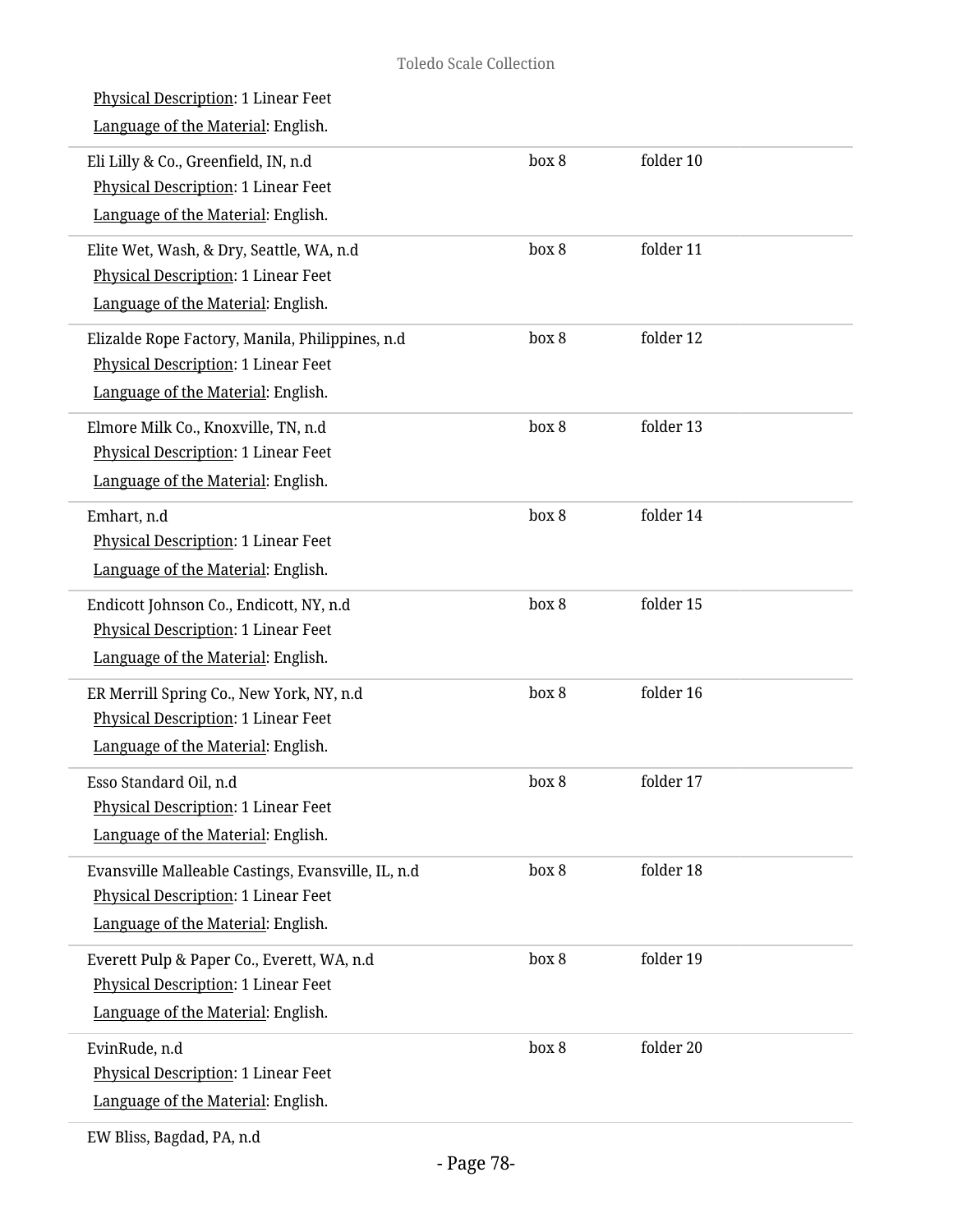| Physical Description: 1 Linear Feet<br>Language of the Material: English.                                                 | box 8 | folder 21 |  |
|---------------------------------------------------------------------------------------------------------------------------|-------|-----------|--|
| Fabricated Metal Corporation, San Francisco, CA, n.d                                                                      | box 8 | folder 22 |  |
| Physical Description: 1 Linear Feet<br>Language of the Material: English.                                                 |       |           |  |
| Fall River Line Pier, n.d                                                                                                 | box 8 | folder 23 |  |
| Physical Description: 1 Linear Feet<br>Language of the Material: English.                                                 |       |           |  |
| Fannie May Candies, n.d<br>Physical Description: 1 Linear Feet<br>Language of the Material: English.                      | box 8 | folder 24 |  |
| Farm Service Co., Pocahontas, IA, n.d<br><b>Physical Description: 1 Linear Feet</b><br>Language of the Material: English. | box 8 | folder 25 |  |
| Farmers Co-Op Elevator Co., Waukee, IA, n.d<br>Physical Description: 1 Linear Feet<br>Language of the Material: English.  | box 8 | folder 26 |  |
| Farmers Cooperative Creamery, Volga, SD, n.d<br>Physical Description: 1 Linear Feet<br>Language of the Material: English. | box 8 | folder 27 |  |
| Farmers Creamery Co., Belmond, IA, n.d<br>Physical Description: 1 Linear Feet<br>Language of the Material: English.       | box 8 | folder 28 |  |
| Farmers Creamery Co., Nashua, IA, n.d<br>Physical Description: 1 Linear Feet<br>Language of the Material: English.        | box 8 | folder 29 |  |
| Federal Reserve Bank, Philadelphia, PA, n.d<br>Physical Description: 1 Linear Feet<br>Language of the Material: English.  | box 8 | folder 30 |  |
| Federation Creamery, Dodgeville, WI, n.d<br>Physical Description: 1 Linear Feet<br>Language of the Material: English.     | box 8 | folder 31 |  |
| Fell Planetaruim, Philadelphia, PA, n.d<br>Physical Description: 1 Linear Feet                                            | box 8 | folder 32 |  |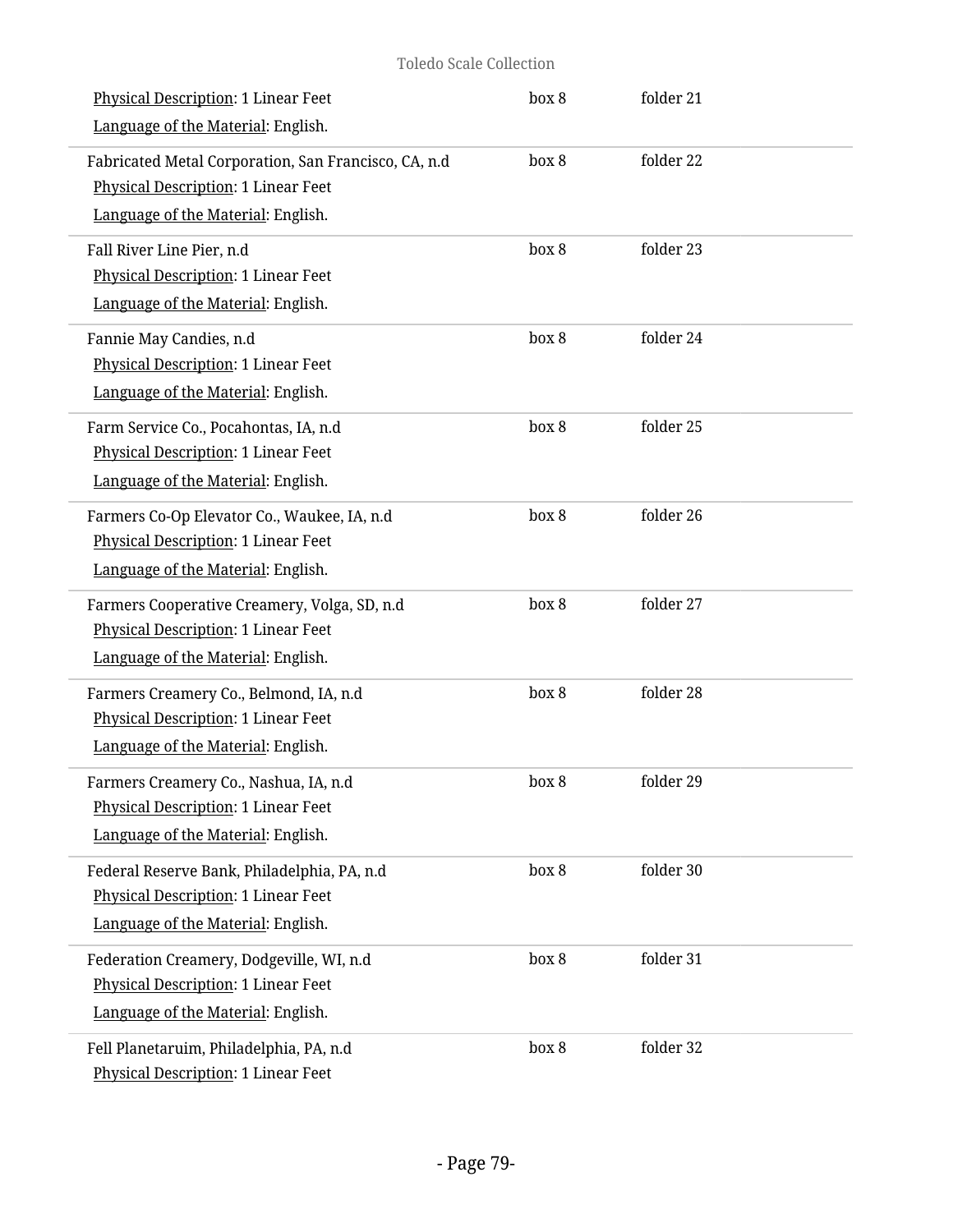| Fendt Builders Supply Co., Fendt, MI, n.d.<br>Physical Description: 1 Linear Feet<br>Language of the Material: English.   | box 8 | folder 33 |  |
|---------------------------------------------------------------------------------------------------------------------------|-------|-----------|--|
| Ferbert-Schorndorfer Co., Cleveland, OH, n.d<br>Physical Description: 1 Linear Feet<br>Language of the Material: English. | box 8 | folder 34 |  |
| Ferro Machine & Foundry, Cleveland, OH, n.d<br>Physical Description: 1 Linear Feet<br>Language of the Material: English.  | box 8 | folder 35 |  |
| Filtros Incorporated, Rochester, NY, n.d<br>Physical Description: 1 Linear Feet<br>Language of the Material: English.     | box 8 | folder 36 |  |
| Firestone, n.d<br>Physical Description: 1 Linear Feet<br>Language of the Material: English.                               | box 8 | folder 37 |  |
| Fisk Rubber Co., Chicopee Falls, MA, n.d<br>Physical Description: 1 Linear Feet<br>Language of the Material: English.     | box 8 | folder 38 |  |
| Fitzsimmons Co., Detroit, MI, n.d<br>Physical Description: 1 Linear Feet<br>Language of the Material: English.            | box 8 | folder 39 |  |
| Flat River Glass, n.d<br>Physical Description: 1 Linear Feet<br>Language of the Material: English.                        | box 8 | folder 40 |  |
| Flo Sweet, n.d<br><b>Physical Description: 1 Linear Feet</b><br>Language of the Material: English.                        | box 8 | folder 41 |  |
| Floyd Winslow School, n.d<br>Physical Description: 1 Linear Feet<br>Language of the Material: English.                    | box 8 | folder 42 |  |
| Fluor Corporation, n.d<br>Physical Description: 1 Linear Feet<br>Language of the Material: English.                       | box 8 | folder 43 |  |
| FN Burt Co., Buffalo, NY, n.d                                                                                             | box 8 | folder 44 |  |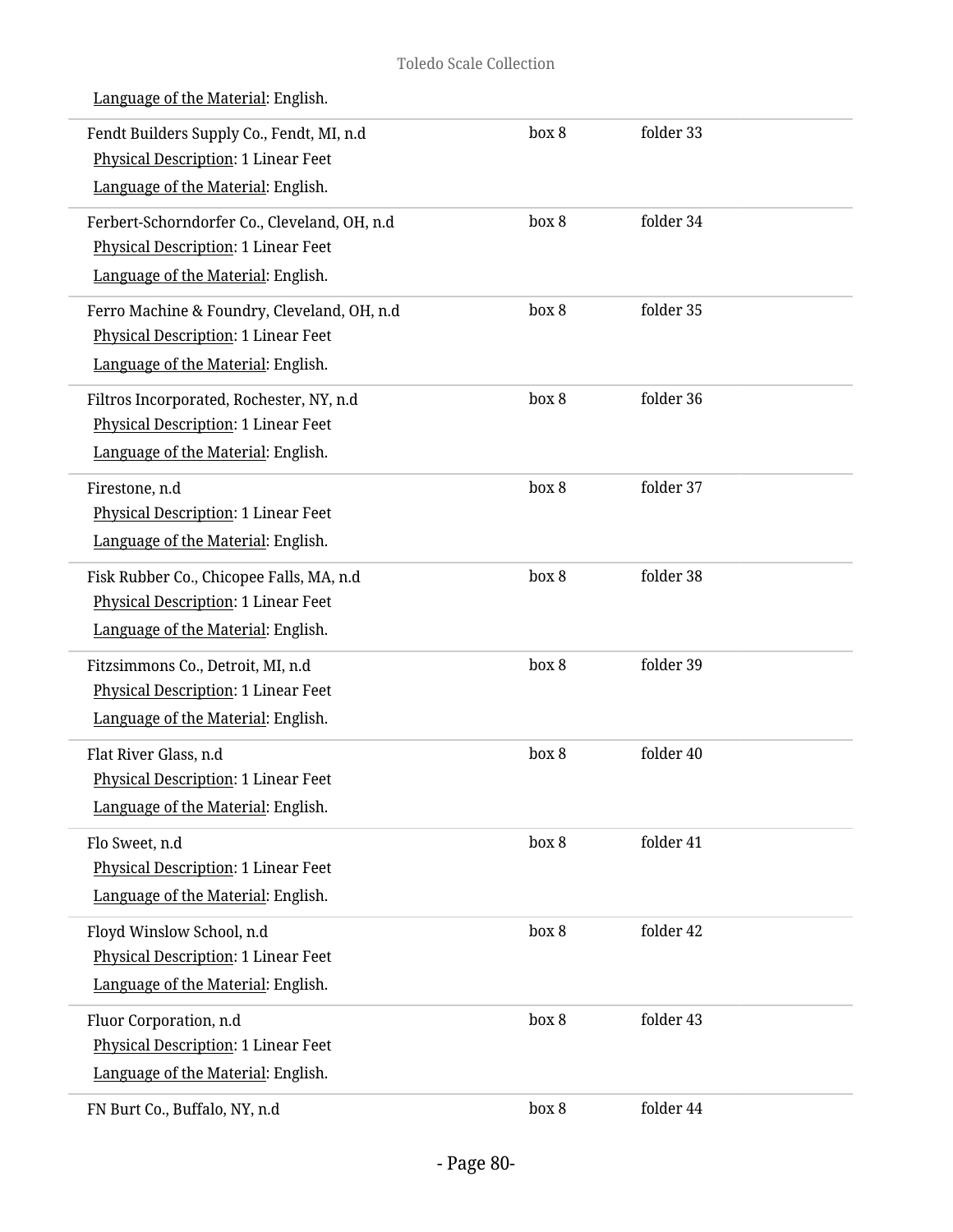| Physical Description: 1 Linear Feet<br>Language of the Material: English.                                                               |       |           |  |
|-----------------------------------------------------------------------------------------------------------------------------------------|-------|-----------|--|
| Food Fair Stores, n.d<br>Physical Description: 1 Linear Feet<br>Language of the Material: English.                                      | box 8 | folder 45 |  |
| Food Giant Supermarket, Montibello, CA, n.d<br>Physical Description: 1 Linear Feet<br>Language of the Material: English.                | box 8 | folder 46 |  |
| Food Kart Market, Burbank, CA, n.d<br>Physical Description: 1 Linear Feet<br>Language of the Material: English.                         | box 8 | folder 47 |  |
| Food King, Sylvania, OH, n.d<br>Physical Description: 1 Linear Feet<br>Language of the Material: English.                               | box 8 | folder 48 |  |
| Foodtown, n.d<br>Physical Description: 1 Linear Feet<br>Language of the Material: English.                                              | box 8 | folder 49 |  |
| Ford Motor Co., Dearborn, MI, n.d<br>Physical Description: 1 Linear Feet<br>Language of the Material: English.                          | box 8 | folder 50 |  |
| Ford Motor Co., Nashville Glass Plant, Nashville, TN, n.d.<br>Physical Description: 1 Linear Feet<br>Language of the Material: English. | box 8 | folder 51 |  |
| Forest Hill Dairies, n.d<br>Physical Description: 1 Linear Feet<br>Language of the Material: English.                                   | box 8 | folder 52 |  |
| Fox-Vliet Drug Co., Oklahoma City, OK, n.d<br>Physical Description: 1 Linear Feet<br>Language of the Material: English.                 | box 8 | folder 53 |  |
| FR Lazarus & Co., Columbus, OH, n.d<br>Physical Description: 1 Linear Feet<br>Language of the Material: English.                        | box 8 | folder 54 |  |
| Frontier Place, New York World's Fair, n.d<br>Physical Description: 1 Linear Feet<br>Language of the Material: English.                 | box 8 | folder 55 |  |
|                                                                                                                                         |       |           |  |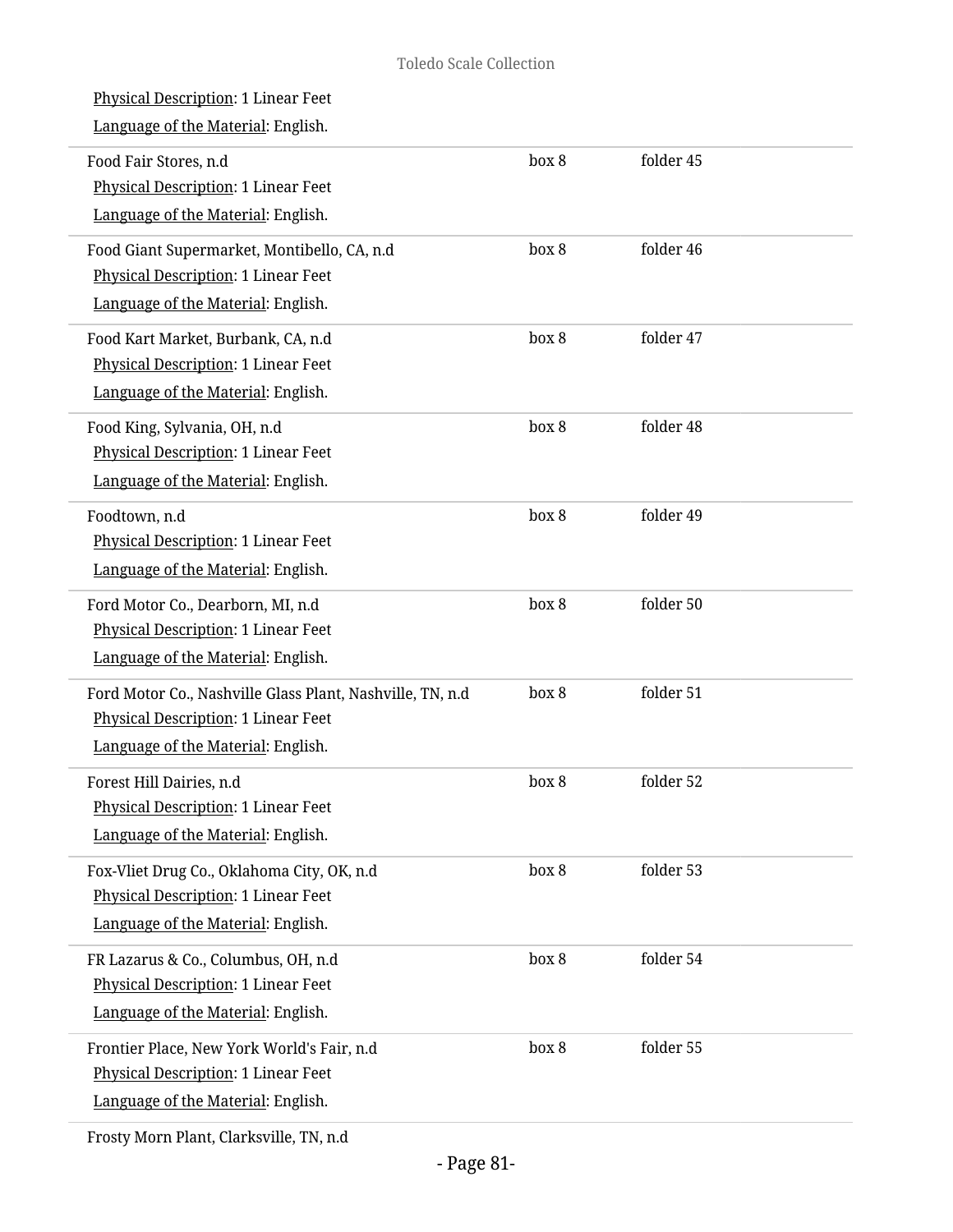| Physical Description: 1 Linear Feet<br>Language of the Material: English.                                                              | box 8 | folder 56 |  |
|----------------------------------------------------------------------------------------------------------------------------------------|-------|-----------|--|
| Frye & Co., Seattle, WA, n.d<br><b>Physical Description: 1 Linear Feet</b><br>Language of the Material: English.                       | box 8 | folder 57 |  |
| Fulton Fish Market, Louisville, KY, n.d<br>Physical Description: 1 Linear Feet<br>Language of the Material: English.                   | box 8 | folder 58 |  |
| FW Lowenfell & Sons, n.d<br>Physical Description: 1 Linear Feet<br>Language of the Material: English.                                  | box 8 | folder 59 |  |
| Gabe's Shopping Center, Owensboro, KY, n.d<br>Physical Description: 1 Linear Feet<br>Language of the Material: English.                | box 8 | folder 60 |  |
| Gallia Silk Mills, Bethlehem, PA, n.d<br>Physical Description: 1 Linear Feet<br>Language of the Material: English.                     | box 8 | folder 61 |  |
| Garden City Hospital, Detroit, MI, n.d<br>Physical Description: 1 Linear Feet<br>Language of the Material: English.                    | box 8 | folder 62 |  |
| Gates-Chili Central School, Gates Chili, NY, n.d<br>Physical Description: 1 Linear Feet<br>Language of the Material: English.          | box 8 | folder 63 |  |
| Gateway Grocery Co., LaCrosse, WI, n.d<br>Physical Description: 1 Linear Feet<br>Language of the Material: English.                    | box 8 | folder 64 |  |
| General Electric, Gas Turbine Dept., Schenectady, NY, n.d<br>Physical Description: 1 Linear Feet<br>Language of the Material: English. | box 8 | folder 65 |  |
| General Machine, n.d<br>Physical Description: 1 Linear Feet<br>Language of the Material: English.                                      | box 8 | folder 66 |  |
| General Mills, Toledo, OH, n.d<br>Physical Description: 1 Linear Feet                                                                  | box 8 | folder 67 |  |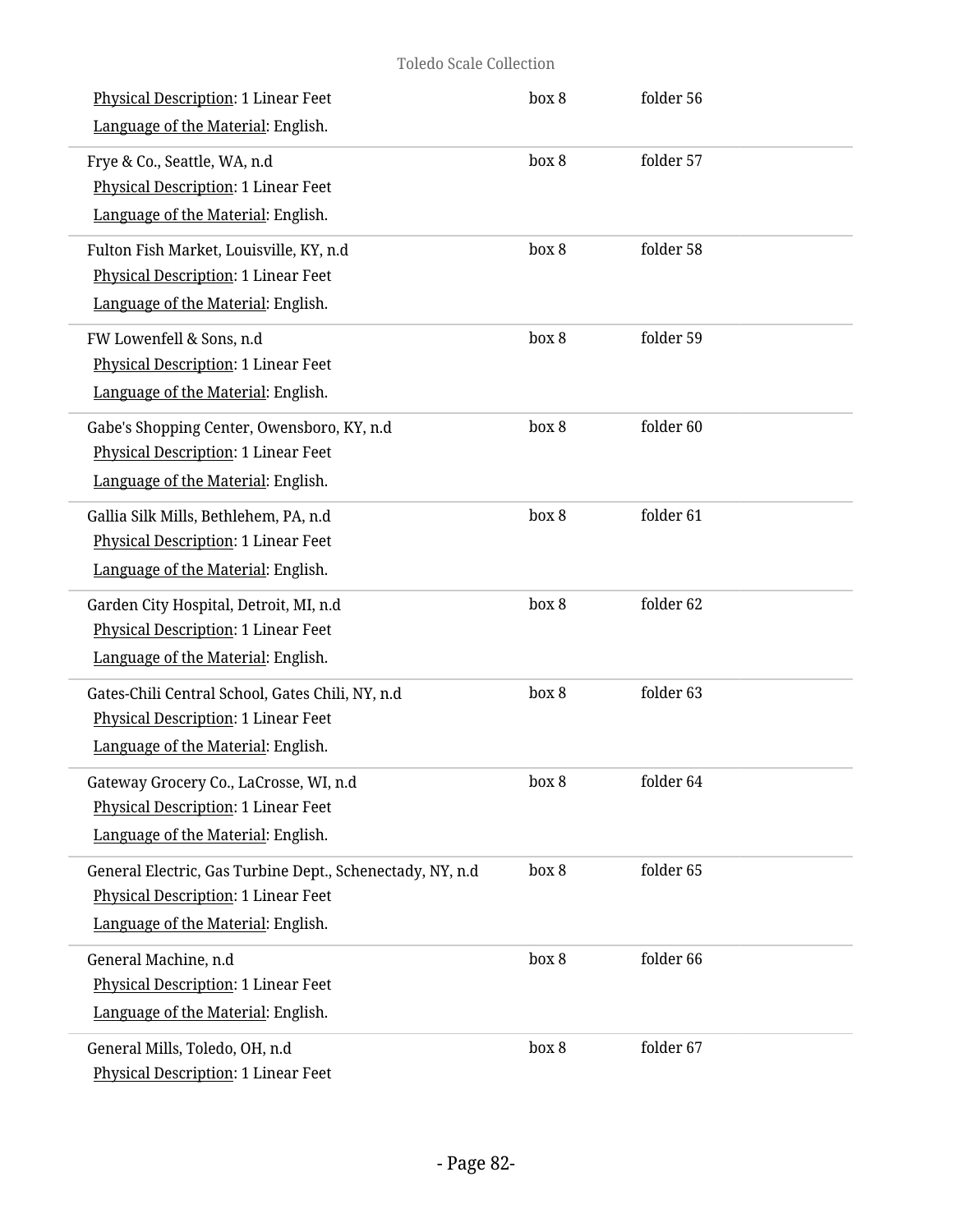| General Ready Mix Concrete Co., Clearwater, FL, n.d<br>Physical Description: 1 Linear Feet<br>Language of the Material: English.   | box 8 | folder 68 |  |
|------------------------------------------------------------------------------------------------------------------------------------|-------|-----------|--|
| George Peabody College, Nashville, TN, n.d<br>Physical Description: 1 Linear Feet<br>Language of the Material: English.            | box 8 | folder 69 |  |
| Georgia Pacific Corporation, Coos Bay, OR, n.d<br>Physical Description: 1 Linear Feet<br>Language of the Material: English.        | box 8 | folder 70 |  |
| Gerkin Electric, n.d<br>Physical Description: 1 Linear Feet<br>Language of the Material: English.                                  | box 8 | folder 71 |  |
| Giant Supermarket, Bristol, TN, n.d<br>Physical Description: 1 Linear Feet<br>Language of the Material: English.                   | box 8 | folder 72 |  |
| Giant Supermarket, Elizabethton, TN, n.d<br>Physical Description: 1 Linear Feet<br>Language of the Material: English.              | box 8 | folder 73 |  |
| Gilbert Merrill, Detroit, MI, n.d<br>Physical Description: 1 Linear Feet<br>Language of the Material: English.                     | box 8 | folder 74 |  |
| Glunn Concrete Products, Brunswick, GA, n.d.<br><b>Physical Description: 1 Linear Feet</b><br>Language of the Material: English.   | box 8 | folder 75 |  |
| Golden Triangle Motor Hotel, Norfolk, VA, n.d.<br><b>Physical Description: 1 Linear Feet</b><br>Language of the Material: English. | box 8 | folder 76 |  |
| Goodrich Chemical, Canada, n.d<br>Physical Description: 1 Linear Feet<br>Language of the Material: English.                        | box 8 | folder 77 |  |
| Goodwin & Co., Cairo, IN, n.d<br>Physical Description: 1 Linear Feet<br>Language of the Material: English.                         | box 8 | folder 78 |  |
| Goodyear (1 of 3), n.d                                                                                                             | box 8 | folder 79 |  |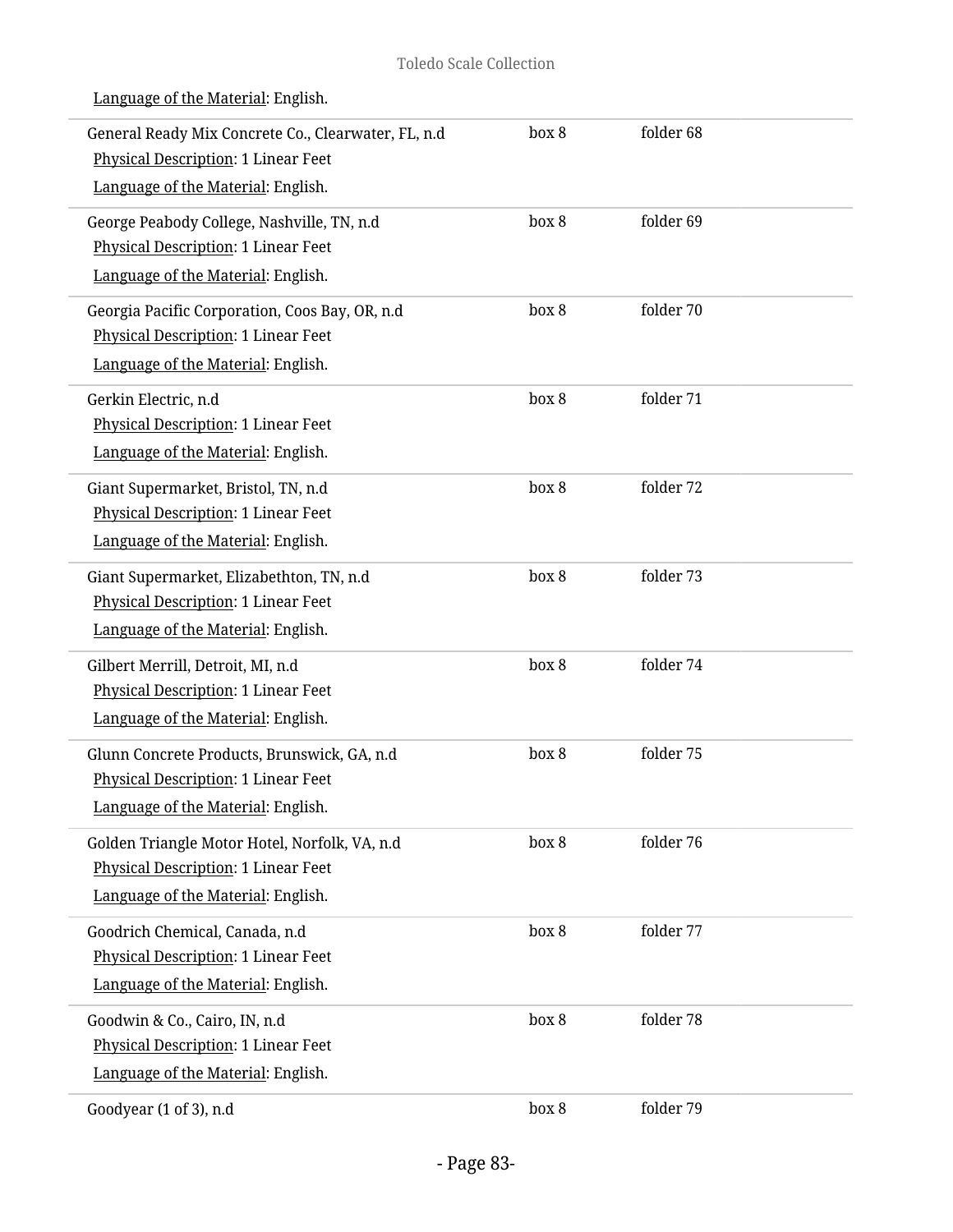| <u>Physical Description</u> : 1 Linear Feet<br>Language of the Material: English.                                      |        |           |
|------------------------------------------------------------------------------------------------------------------------|--------|-----------|
| Goodyear (2 of 3), n.d<br>Physical Description: 1 Linear Feet<br>Language of the Material: English.                    | box 8  | folder 80 |
| Goodyear (3 of 3), n.d<br>Physical Description: 1 Linear Feet<br>Language of the Material: English.                    | box 8  | folder 81 |
| Greater Camden Laundry, Camden, NJ, n.d<br>Physical Description: 1 Linear Feet<br>Language of the Material: English.   | box 8  | folder 82 |
| Grip Nut Co., So. Whitley, IN, n.d<br><b>Physical Description: 1 Linear Feet</b><br>Language of the Material: English. | box 8  | folder 83 |
| Gro-Mor Food Market, n.d<br>Physical Description: 1 Linear Feet<br>Language of the Material: English.                  | box 8  | folder 84 |
| Grumets Market, Pittsburgh, PA, n.d<br>Physical Description: 1 Linear Feet<br>Language of the Material: English.       | box 94 | folder 2  |
| Gulf Oil, n.d<br>Physical Description: 1 Linear Feet<br>Language of the Material: English.                             | box 8  | folder 85 |
| Gulick Tanning Co., Taunton, MA, n.d<br>Physical Description: 1 Linear Feet<br>Language of the Material: English.      | box 8  | folder 86 |
| Haines Food Machines, Dayton, OH, n.d<br>Physical Description: 1 Linear Feet<br>Language of the Material: English.     | box 8  | folder 87 |
| Haines Food Machines, Lima, OH, n.d<br>Physical Description: 1 Linear Feet<br>Language of the Material: English.       | box 8  | folder 88 |
| Hamady Brothers, Flint, MI, n.d<br>Physical Description: 1 Linear Feet<br>Language of the Material: English.           | box 8  | folder 89 |

Handy & Harmon, Providence, RI, n.d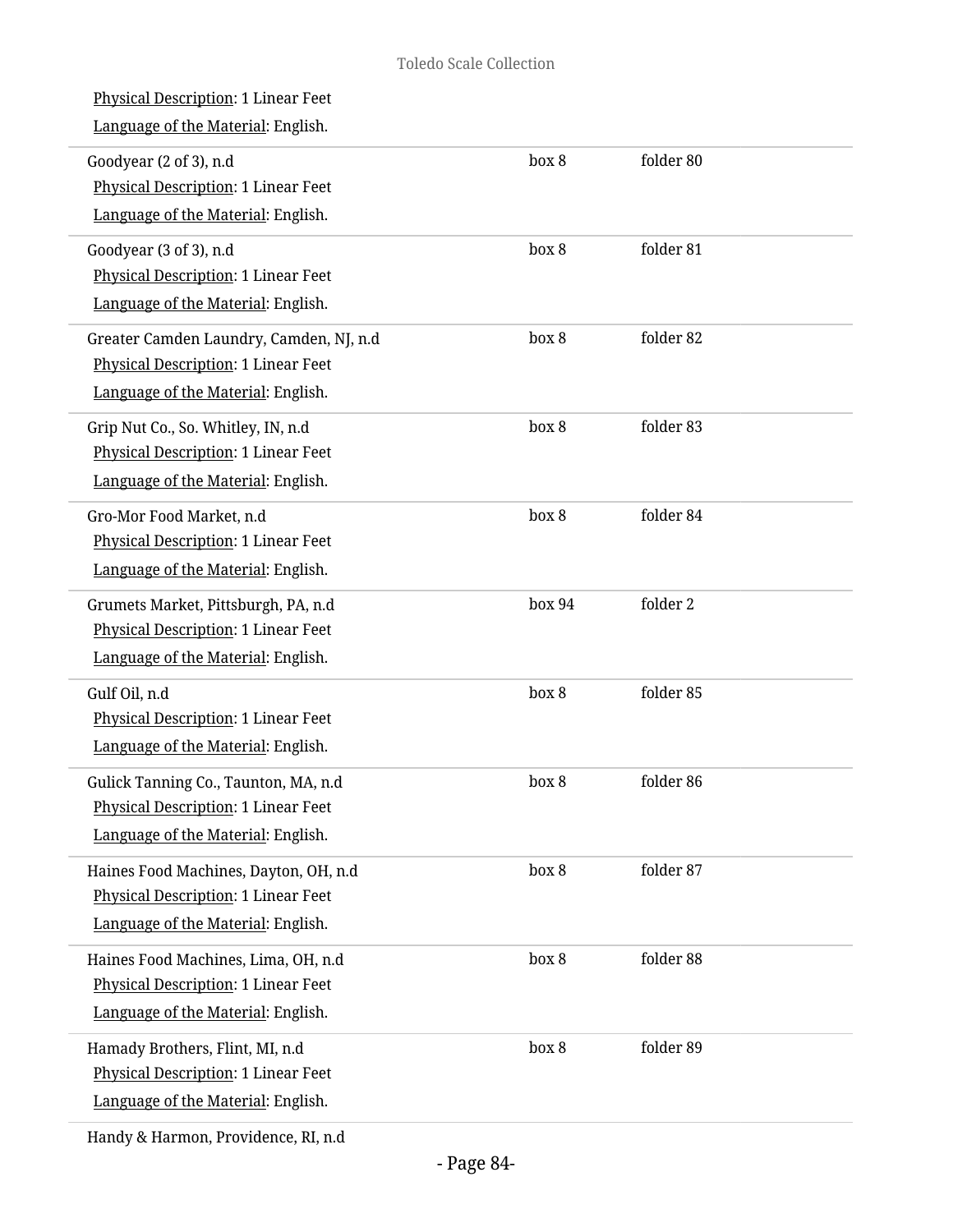| Physical Description: 1 Linear Feet        | box 8 | folder 90  |  |
|--------------------------------------------|-------|------------|--|
| Language of the Material: English.         |       |            |  |
| Harrington Radiator, Buffalo, NY, n.d      | box 8 | folder 91  |  |
| <b>Physical Description: 1 Linear Feet</b> |       |            |  |
| Language of the Material: English.         |       |            |  |
| Hartford Screw & Machine, n.d              | box 8 | folder 92  |  |
| Physical Description: 1 Linear Feet        |       |            |  |
| Language of the Material: English.         |       |            |  |
| Haskins Manufacturing Company, n.d         | box 8 | folder 93  |  |
| Physical Description: 1 Linear Feet        |       |            |  |
| Language of the Material: English.         |       |            |  |
| Hatfield Packing, n.d                      | box 8 | folder 94  |  |
| Physical Description: 1 Linear Feet        |       |            |  |
| Language of the Material: English.         |       |            |  |
| Hawthorne Metal Co., Detroit, MI, n.d      | box 8 | folder 95  |  |
| Physical Description: 1 Linear Feet        |       |            |  |
| Language of the Material: English.         |       |            |  |
| Hayes Custer Co., Bloomington, IL, n.d     | box 8 | folder 96  |  |
| Physical Description: 1 Linear Feet        |       |            |  |
| Language of the Material: English.         |       |            |  |
| Hayes Supermarket, Bloomington, IN, n.d    | box 8 | folder 97  |  |
| Physical Description: 1 Linear Feet        |       |            |  |
| Language of the Material: English.         |       |            |  |
| Hellenic Owens Elefisis Glass, n.d         | box 8 | folder 98  |  |
| Physical Description: 1 Linear Feet        |       |            |  |
| Language of the Material: English.         |       |            |  |
| Hellerich & Bradsby, n.d                   | box 8 | folder 99  |  |
| Physical Description: 1 Linear Feet        |       |            |  |
| Language of the Material: English.         |       |            |  |
| Hemphill Grocery, Little Rock, AR, n.d     | box 8 | folder 100 |  |
| <b>Physical Description: 1 Linear Feet</b> |       |            |  |
| Language of the Material: English.         |       |            |  |
| Hested Stores, Omaha, NE, n.d              | box 8 | folder 101 |  |
| Physical Description: 1 Linear Feet        |       |            |  |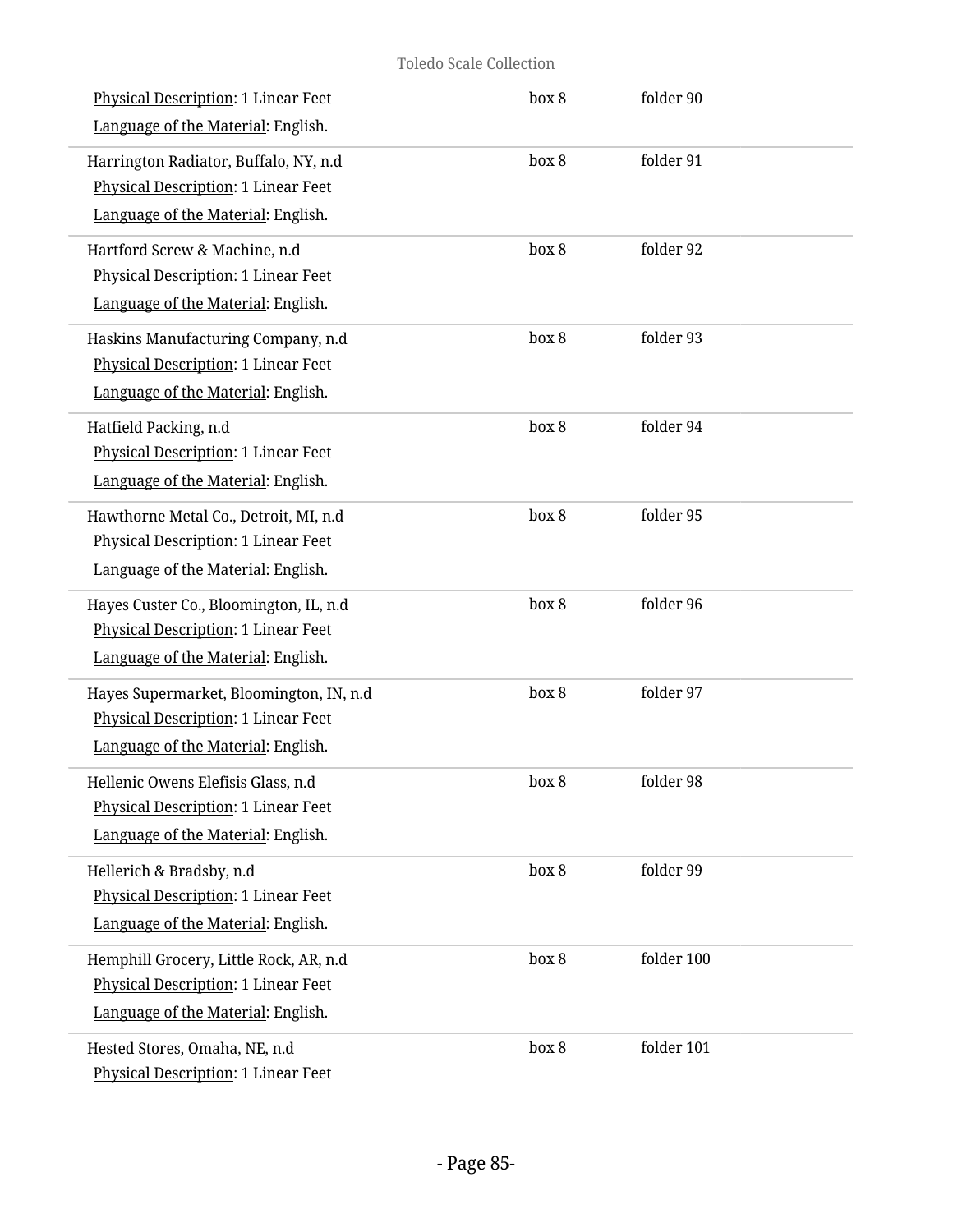| Hillsboro Glass Co., n.d<br>Physical Description: 1 Linear Feet<br>Language of the Material: English.                        | box 8 | folder 102 |  |
|------------------------------------------------------------------------------------------------------------------------------|-------|------------|--|
| Hilton Central School, Irondequoit, NY, n.d<br>Physical Description: 1 Linear Feet<br>Language of the Material: English.     | box 8 | folder 103 |  |
| Hinde & Dauch Paper Co., Boston, MA, n.d<br>Physical Description: 1 Linear Feet<br>Language of the Material: English.        | box 8 | folder 104 |  |
| Hinsdale Manufacturing Co., Chicago, IL, n.d<br>Physical Description: 1 Linear Feet<br>Language of the Material: English.    | box 8 | folder 105 |  |
| HJ Heinz Co., n.d<br><b>Physical Description: 1 Linear Feet</b><br>Language of the Material: English.                        | box 8 | folder 106 |  |
| HM Zanders Creamery, Cross Plains, WI, n.d<br>Physical Description: 1 Linear Feet<br>Language of the Material: English.      | box 8 | folder 107 |  |
| Hoffman Hayman Coffee Co., San Antonio, TX, n.d<br>Physical Description: 1 Linear Feet<br>Language of the Material: English. | box 8 | folder 108 |  |
| Homestead Construction Co., n.d<br><b>Physical Description: 1 Linear Feet</b><br>Language of the Material: English.          | box 8 | folder 109 |  |
| Homestead Turkey Co., n.d<br>Physical Description: 1 Linear Feet<br>Language of the Material: English.                       | box 8 | folder 110 |  |
| Hood's Milk, n.d<br>Physical Description: 1 Linear Feet<br>Language of the Material: English.                                | box 8 | folder 111 |  |
| Howe-Richardson, n.d<br>Physical Description: 1 Linear Feet<br>Language of the Material: English.                            | box 8 | folder 112 |  |
| Hub City Livestock, Aberdeen, SD, n.d                                                                                        | box 8 | folder 113 |  |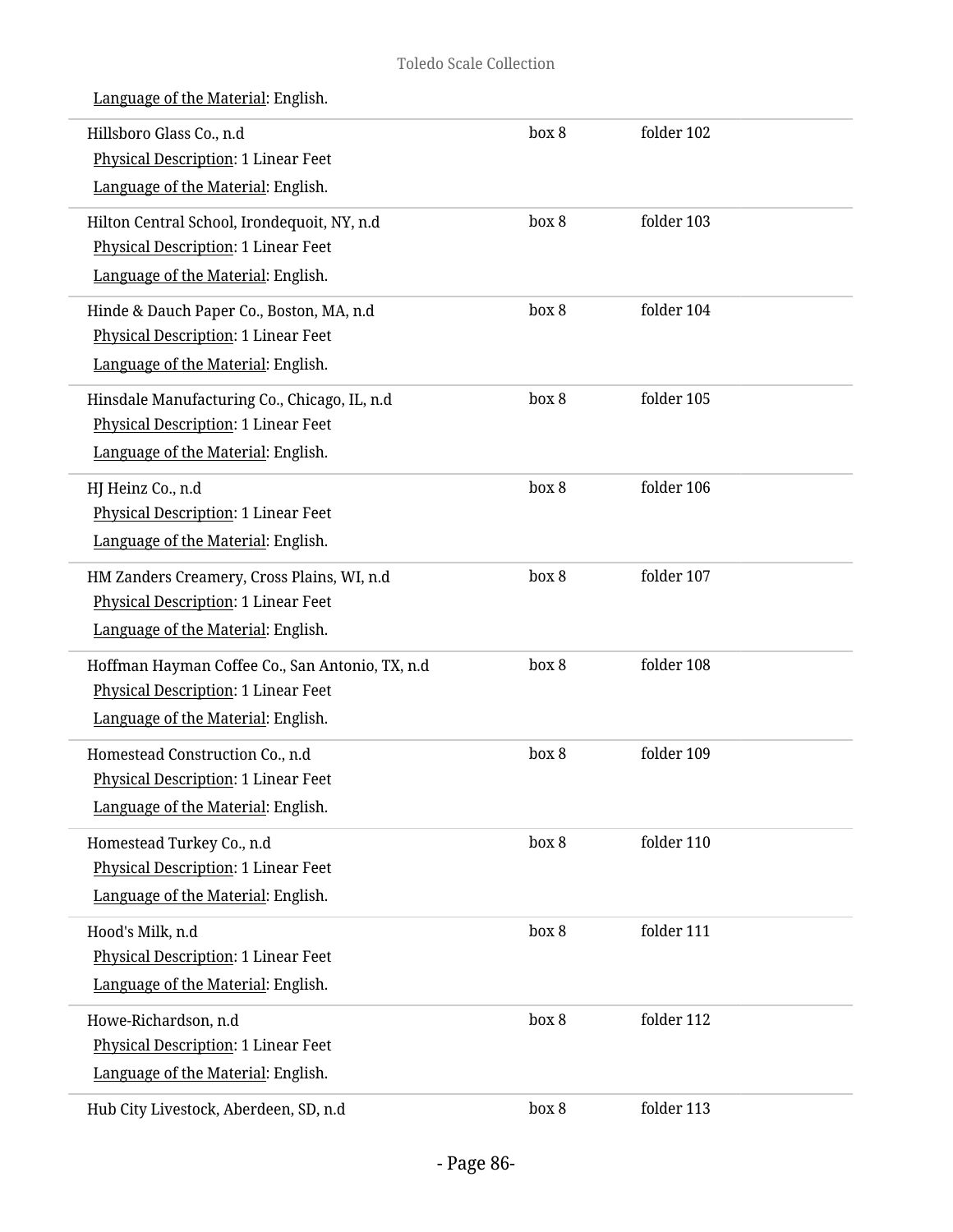| <u>Physical Description</u> : 1 Linear Feet<br>Language of the Material: English.                                             |       |            |
|-------------------------------------------------------------------------------------------------------------------------------|-------|------------|
| Hubbard Auction Sales Barn, Hubbard, TX, n.d<br>Physical Description: 1 Linear Feet<br>Language of the Material: English.     | box 8 | folder 114 |
| Hughs Markets Incorporated, Los Angeles, CA, n.d<br>Physical Description: 1 Linear Feet<br>Language of the Material: English. | box 8 | folder 115 |
| Hula Hut United Airlines, n.d<br>Physical Description: 1 Linear Feet<br>Language of the Material: English.                    | box 8 | folder 116 |
| Huron Road Hospital, Cleveland, OH, n.d<br>Physical Description: 1 Linear Feet<br>Language of the Material: English.          | box 8 | folder 117 |
| Huron Stove & Fridge Co., Chattanooga, TN, n.d<br>Physical Description: 1 Linear Feet<br>Language of the Material: English.   | box 8 | folder 118 |
| Hygrade Corrugated Paper, Long Island, NY, n.d<br>Physical Description: 1 Linear Feet<br>Language of the Material: English.   | box 8 | folder 119 |
| IDA Grain Dealers (negatives), n.d<br><b>Physical Description: 1 Linear Feet</b><br>Language of the Material: English.        | box 8 | folder 120 |
| Ideal Concrete, Canada, n.d<br><b>Physical Description: 1 Linear Feet</b><br>Language of the Material: English.               | box 8 | folder 121 |
| Ideal Laundry, Kansas City, MO, n.d<br><b>Physical Description: 1 Linear Feet</b><br>Language of the Material: English.       | box 8 | folder 122 |
| India (batching panel), n.d<br>Physical Description: 1 Linear Feet<br>Language of the Material: English.                      | box 8 | folder 123 |
| Indiana Glass, n.d<br>Physical Description: 1 Linear Feet<br>Language of the Material: English.<br>dianonalia Ctaglumada n.d  | box 8 | folder 124 |

Indianapolis Stockyards, n.d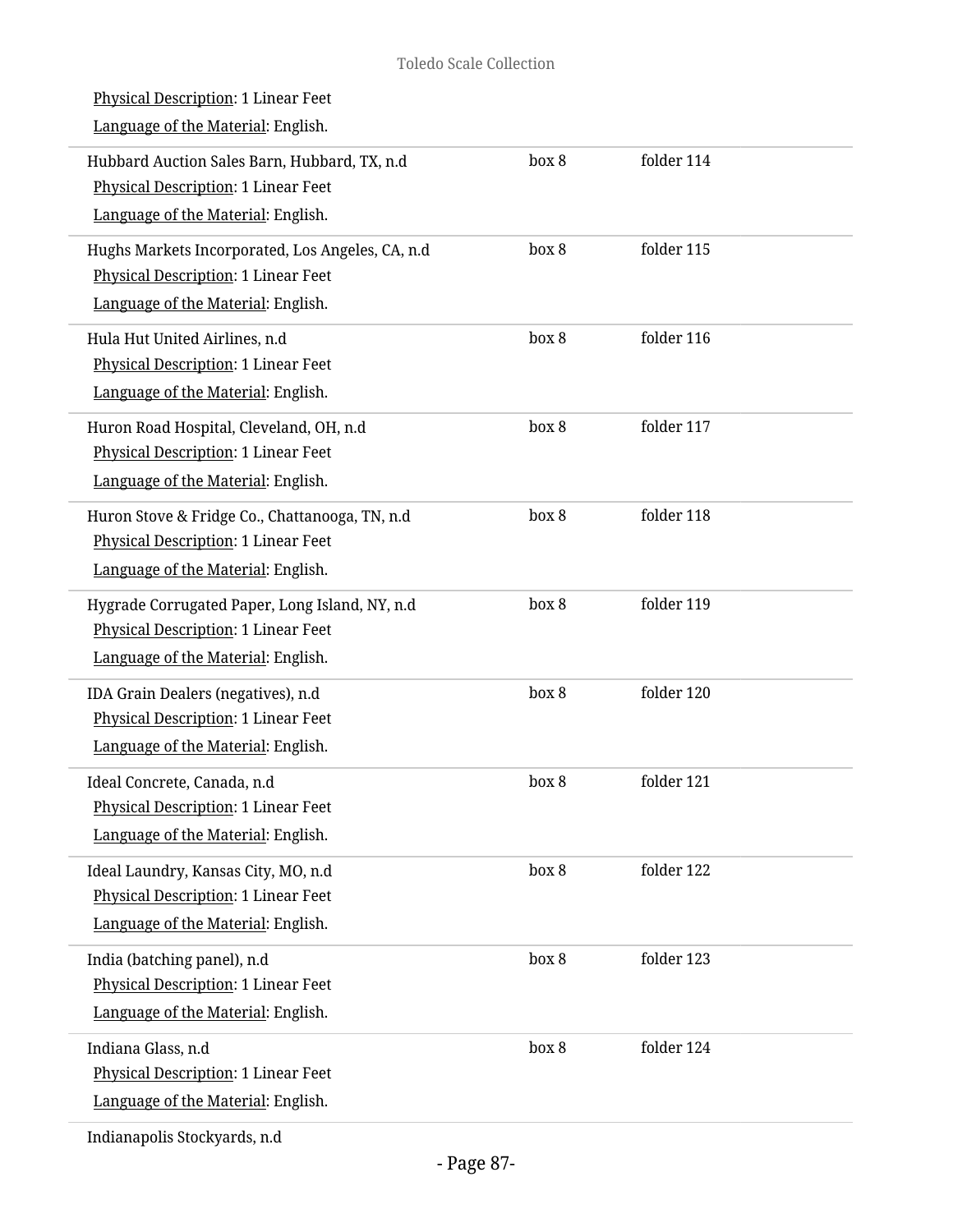| Physical Description: 1 Linear Feet<br>Language of the Material: English.                                                                          | box 8 | folder 125 |  |
|----------------------------------------------------------------------------------------------------------------------------------------------------|-------|------------|--|
| Inland Manufacturing, Dayton, OH, n.d<br>Physical Description: 1 Linear Feet<br>Language of the Material: English.                                 | box 8 | folder 126 |  |
| Inland Steel, n.d<br>Physical Description: 1 Linear Feet<br>Language of the Material: English.                                                     | box 8 | folder 127 |  |
| Insula Sugar, Mindanao, Philippines, n.d<br>Physical Description: 1 Linear Feet<br>Language of the Material: English.                              | box 8 | folder 128 |  |
| Interlake In Motion Railroad, n.d<br><b>Physical Description: 1 Linear Feet</b><br>Language of the Material: English.                              | box 8 | folder 129 |  |
| International Copra Export Corporation, Mindanao,<br>Philippines, n.d<br>Physical Description: 1 Linear Feet<br>Language of the Material: English. | box 8 | folder 130 |  |
| International Milling Co., Davenport, IA, n.d<br>Physical Description: 1 Linear Feet<br>Language of the Material: English.                         | box 8 | folder 131 |  |
| International Salt, Retsof, NY, n.d<br>Physical Description: 1 Linear Feet<br>Language of the Material: English.                                   | box 8 | folder 132 |  |
| International Shoe Co., Hartford, IL, n.d.<br>Physical Description: 1 Linear Feet<br>Language of the Material: English.                            | box 8 | folder 133 |  |
| Iowa Beef, Dakota City, NE, n.d<br><b>Physical Description: 1 Linear Feet</b><br>Language of the Material: English.                                | box 8 | folder 134 |  |
| Iowa Sheet Metal, Des Moines, IA, n.d<br>Physical Description: 1 Linear Feet<br>Language of the Material: English.                                 | box 8 | folder 135 |  |
| Irondequoit High School, Irondequoit, NY, n.d<br>Physical Description: 1 Linear Feet                                                               | box 8 | folder 136 |  |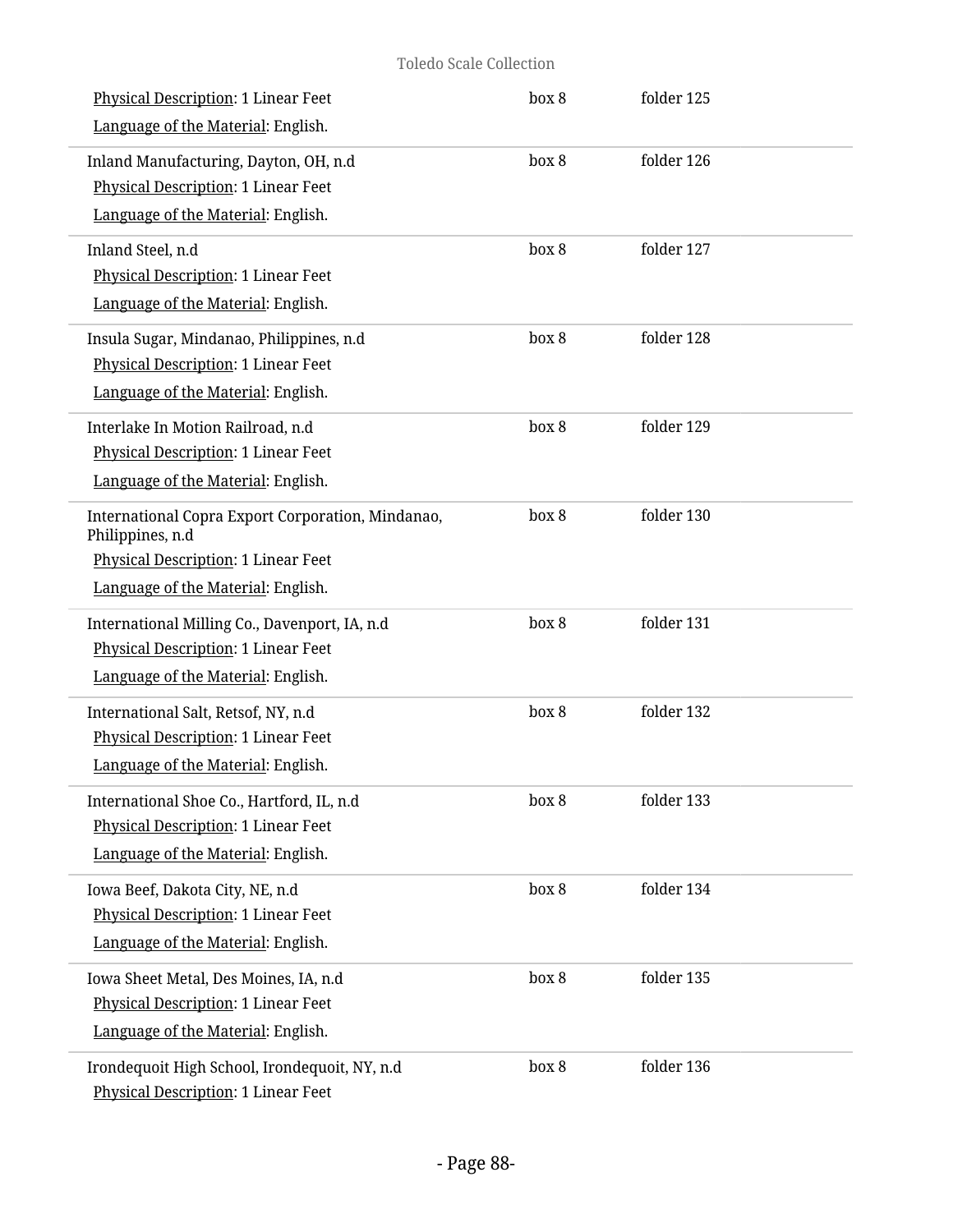| Italian American Macaroni Factory, San Francisco, CA, n.d.<br><b>Physical Description: 1 Linear Feet</b><br>Language of the Material: English. | box 8 | folder 137 |
|------------------------------------------------------------------------------------------------------------------------------------------------|-------|------------|
| John Krauss Incorporated, n.d<br>Physical Description: 1 Linear Feet<br>Language of the Material: English.                                     | box 9 | folder 1   |
| Jack Hodge Dairy, n.d<br>Physical Description: 1 Linear Feet<br>Language of the Material: English.                                             | box 9 | folder 2   |
| Jefferson Road School, Pittsford, NY, n.d<br>Physical Description: 1 Linear Feet<br>Language of the Material: English.                         | box 9 | folder 3   |
| JG Johnson, n.d<br>Physical Description: 1 Linear Feet<br>Language of the Material: English.                                                   | box 9 | folder 4   |
| JH Filbert, n.d<br>Physical Description: 1 Linear Feet<br>Language of the Material: English.                                                   | box 9 | folder 5   |
| Jimmy Dean Sausage, n.d<br>Physical Description: 1 Linear Feet<br>Language of the Material: English.                                           | box 9 | folder 6   |
| JJ Newberry Co., Manhasset, NY, n.d<br>Physical Description: 1 Linear Feet<br>Language of the Material: English.                               | box 9 | folder 7   |
| JL Klug, n.d<br>Physical Description: 1 Linear Feet<br>Language of the Material: English.                                                      | box 9 | folder 8   |
| John Morale & Co., n.d<br>Physical Description: 1 Linear Feet<br>Language of the Material: English.                                            | box 9 | folder 9   |
| John Pass Seafoods, n.d<br>Physical Description: 1 Linear Feet<br>Language of the Material: English.                                           | box 9 | folder 10  |
| Jones & Lauglin Steel, n.d                                                                                                                     | box 9 | folder 11  |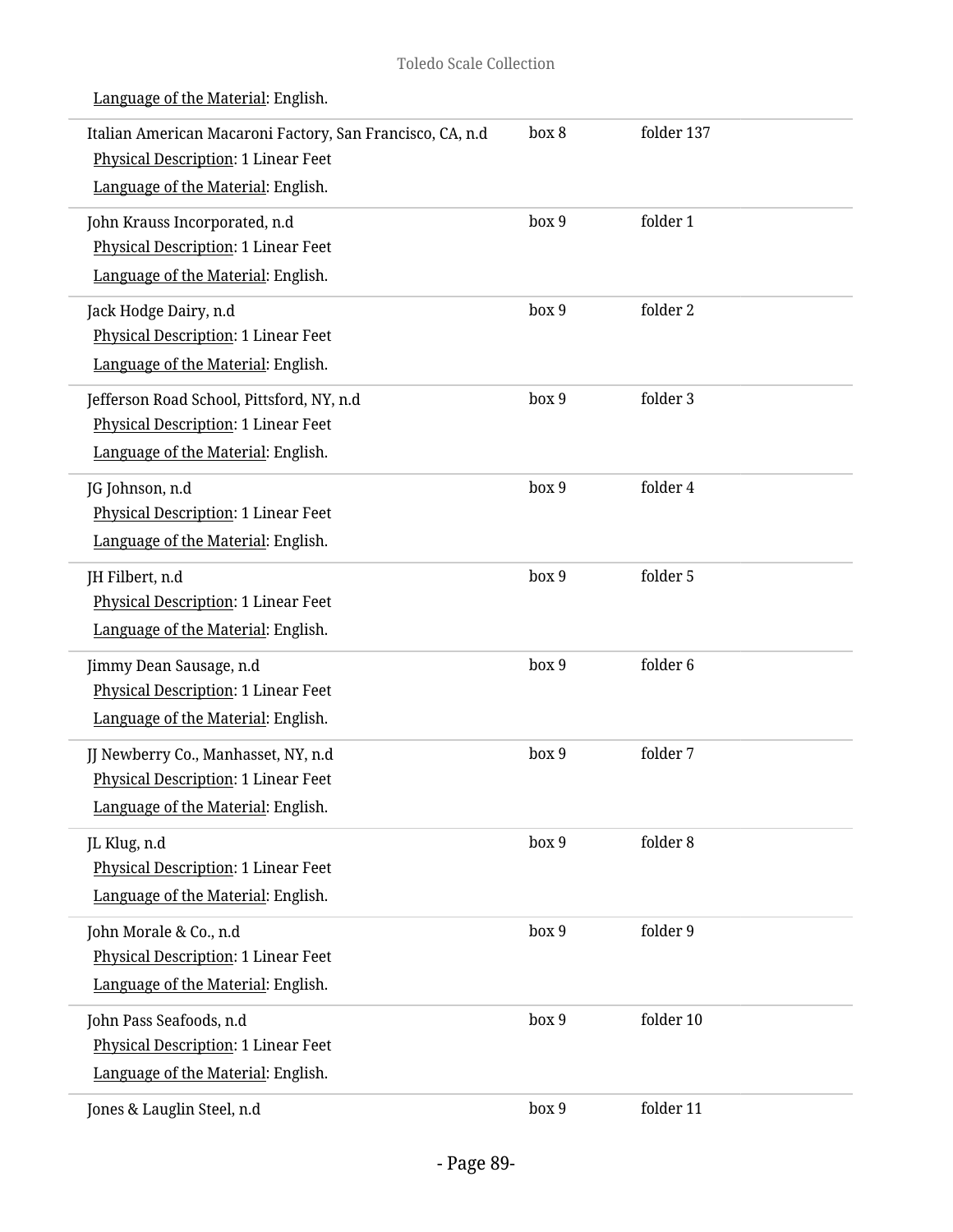| <b>Physical Description: 1 Linear Feet</b><br>Language of the Material: English.                                                    |       |           |  |
|-------------------------------------------------------------------------------------------------------------------------------------|-------|-----------|--|
| Joplin's Sand & Gravel, No. Smithfield, RI, n.d<br>Physical Description: 1 Linear Feet<br>Language of the Material: English.        | box 9 | folder 12 |  |
| Jordon Tile Manufacturing Co., Corona, CA, n.d<br>Physical Description: 1 Linear Feet<br>Language of the Material: English.         | box 9 | folder 13 |  |
| Joslyn Manufacturing & Supply Co., Ft. Wayne, IN, n.d<br>Physical Description: 1 Linear Feet<br>Language of the Material: English.  | box 9 | folder 14 |  |
| J's Market, Los Angeles, CA, n.d<br>Physical Description: 1 Linear Feet<br>Language of the Material: English.                       | box 9 | folder 15 |  |
| K. Shapiro Incorporated, Detroit, MI, n.d<br>Physical Description: 1 Linear Feet<br>Language of the Material: English.              | box 9 | folder 16 |  |
| Kelly Ice Cream Co., Grand Rapids, MI, n.d<br>Physical Description: 1 Linear Feet<br>Language of the Material: English.             | box 9 | folder 17 |  |
| Kelly-Springfield, Cumberland, MD, n.d<br>Physical Description: 1 Linear Feet<br>Language of the Material: English.                 | box 9 | folder 18 |  |
| Kelsey-Hayes Co., Detroit, MI, n.d<br>Physical Description: 1 Linear Feet<br>Language of the Material: English.                     | box 9 | folder 19 |  |
| Kem Delta Co-Op Gin Incorporated, Bakersfield, CA, n.d<br>Physical Description: 1 Linear Feet<br>Language of the Material: English. | box 9 | folder 20 |  |
| Kennametal Incorporated, Bedford, PA, n.d<br>Physical Description: 1 Linear Feet<br>Language of the Material: English.              | box 9 | folder 21 |  |
| Kerr Bleaching & Finishing, Concord, NC, n.d<br>Physical Description: 1 Linear Feet<br>Language of the Material: English.           | box 9 | folder 22 |  |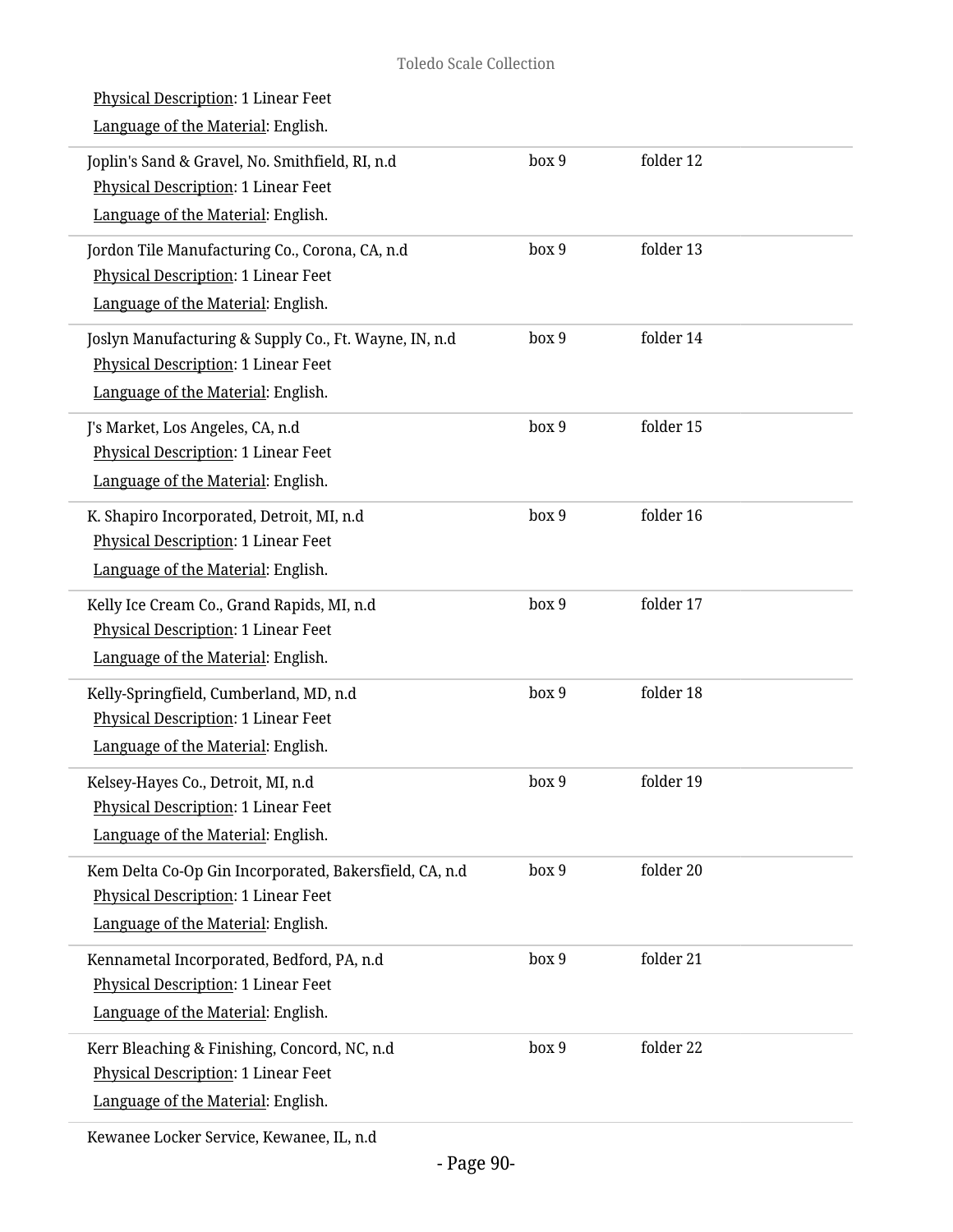| Physical Description: 1 Linear Feet<br>Language of the Material: English.                                              | box 9 | folder 23 |
|------------------------------------------------------------------------------------------------------------------------|-------|-----------|
| Kirkhill Rubber Co., Brea, CA, n.d<br>Physical Description: 1 Linear Feet<br>Language of the Material: English.        | box 9 | folder 24 |
| Klarer, Kentucky, n.d<br>Physical Description: 1 Linear Feet<br>Language of the Material: English.                     | box 9 | folder 25 |
| Kline Chocolate, n.d<br>Physical Description: 1 Linear Feet<br>Language of the Material: English.                      | box 9 | folder 26 |
| Knoppers Co., n.d<br>Physical Description: 1 Linear Feet<br>Language of the Material: English.                         | box 9 | folder 27 |
| Kopper Republic Steel, Cleveland, OH, n.d<br>Physical Description: 1 Linear Feet<br>Language of the Material: English. | box 9 | folder 28 |
| Kopper Republic Steel, Cleveland, OH, n.d<br>Physical Description: 1 Linear Feet<br>Language of the Material: English. | box 9 | folder 29 |
| Kresge's, n.d<br>Physical Description: 1 Linear Feet<br>Language of the Material: English.                             | box 9 | folder 30 |
| Krey Packing, St. Louis, MO, n.d<br>Physical Description: 1 Linear Feet<br>Language of the Material: English.          | box 9 | folder 31 |
| Krey Packing, St. Louis, MO, n.d<br><b>Physical Description: 1 Linear Feet</b><br>Language of the Material: English.   | box 9 | folder 32 |
| K's Market, St. Clairsville, OH, n.d<br>Physical Description: 1 Linear Feet<br>Language of the Material: English.      | box 9 | folder 33 |
| Kuppenheimer Co., Chicago, IL, n.d<br>Physical Description: 1 Linear Feet                                              | box 9 | folder 34 |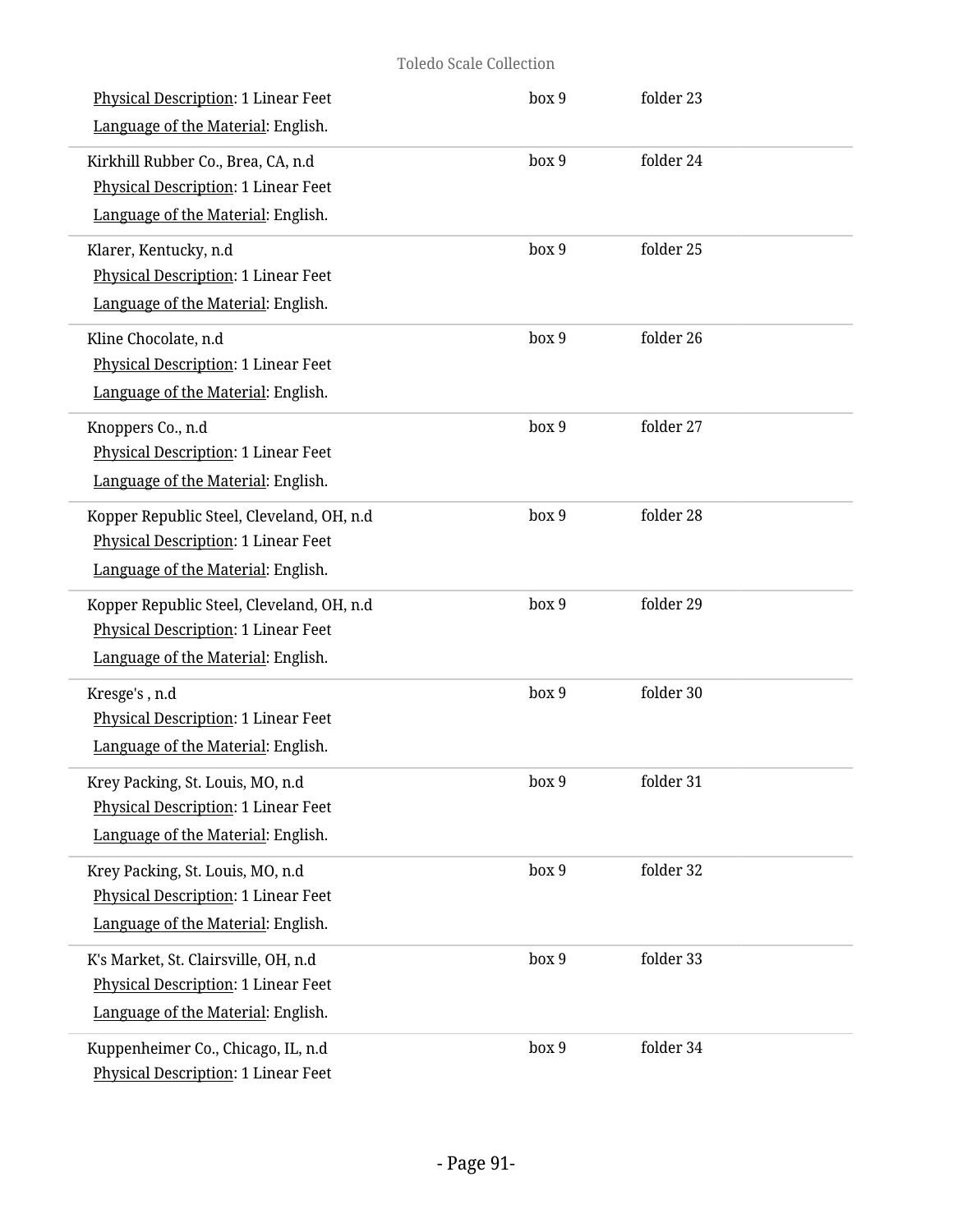| L&W Crankshaft & Co., Kansas City, MO, n.d<br><b>Physical Description: 1 Linear Feet</b><br>Language of the Material: English.        | box 9 | folder 35 |  |
|---------------------------------------------------------------------------------------------------------------------------------------|-------|-----------|--|
| La Guardia Airport, New York, NY, n.d<br>Physical Description: 1 Linear Feet<br>Language of the Material: English.                    | box 9 | folder 36 |  |
| Las Vegas, NV, n.d<br>Physical Description: 1 Linear Feet<br>Language of the Material: English.                                       | box 9 | folder 37 |  |
| Lassow & Cohen, n.d<br>Physical Description: 1 Linear Feet<br>Language of the Material: English.                                      | box 9 | folder 38 |  |
| Lauck's Incorporated, Seattle, WA, n.d<br><b>Physical Description: 1 Linear Feet</b><br>Language of the Material: English.            | box 9 | folder 39 |  |
| Lay Packing Co., Knoxville, TN, n.d<br>Physical Description: 1 Linear Feet<br>Language of the Material: English.                      | box 9 | folder 40 |  |
| Lebanon Valley Livestock Market, Fredericksburg, PA, n.d<br>Physical Description: 1 Linear Feet<br>Language of the Material: English. | box 9 | folder 41 |  |
| Lee R. Howell Co., Blackfoot, ID, n.d<br>Physical Description: 1 Linear Feet<br>Language of the Material: English.                    | box 9 | folder 42 |  |
| Lehigh Portland Cement Co., Mitchell, IN, n.d<br><b>Physical Description: 1 Linear Feet</b><br>Language of the Material: English.     | box 9 | folder 43 |  |
| Libbey-McNeil-Libbey, n.d<br><b>Physical Description: 1 Linear Feet</b><br>Language of the Material: English.                         | box 9 | folder 44 |  |
| Lincoln Engineering Co., n.d<br>Physical Description: 1 Linear Feet<br>Language of the Material: English.                             | box 9 | folder 45 |  |
| Lindsay Meats, Milwaukee, WI, n.d                                                                                                     | box 9 | folder 46 |  |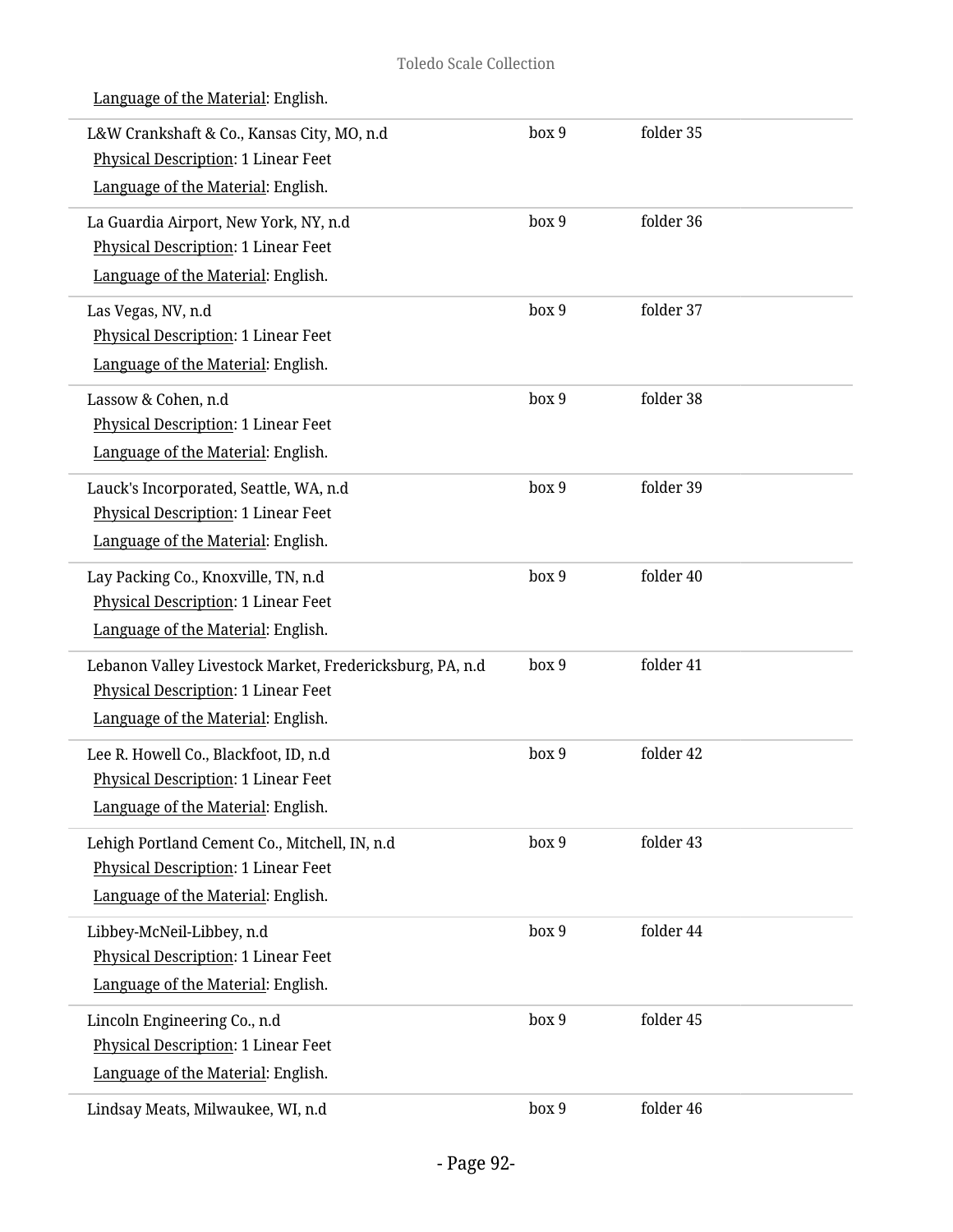| Physical Description: 1 Linear Feet<br>Language of the Material: English.                                           |       |           |  |
|---------------------------------------------------------------------------------------------------------------------|-------|-----------|--|
| Lippes Bakery, n.d<br>Physical Description: 1 Linear Feet<br>Language of the Material: English.                     | box 9 | folder 47 |  |
| LOF Glass, Rossford, OH, n.d<br>Physical Description: 1 Linear Feet<br>Language of the Material: English.           | box 9 | folder 48 |  |
| Lucky Store, Norwalk, CA, n.d<br>Physical Description: 1 Linear Feet<br>Language of the Material: English.          | box 9 | folder 49 |  |
| Lugbills Auction, Archbold, OH, n.d<br>Physical Description: 1 Linear Feet<br>Language of the Material: English.    | box 9 | folder 50 |  |
| Lundy Meats, n.d<br><b>Physical Description: 1 Linear Feet</b><br>Language of the Material: English.                | box 9 | folder 51 |  |
| Magic Chef Market, n.d<br>Physical Description: 1 Linear Feet<br>Language of the Material: English.                 | box 9 | folder 52 |  |
| Mallico Distributers, Phoenix, AZ, n.d<br>Physical Description: 1 Linear Feet<br>Language of the Material: English. | box 9 | folder 53 |  |
| Mallinckrodt Chemicals, n.d<br>Physical Description: 1 Linear Feet<br>Language of the Material: English.            | box 9 | folder 54 |  |
| Mammy's Resturant, Milwaukee, WI, n.d<br>Physical Description: 1 Linear Feet<br>Language of the Material: English.  | box 9 | folder 55 |  |
| Manhattan Shirt, n.d<br>Physical Description: 1 Linear Feet<br>Language of the Material: English.                   | box 9 | folder 56 |  |
| Manhattan State Hospital, n.d<br>Physical Description: 1 Linear Feet<br>Language of the Material: English.          | box 9 | folder 57 |  |
|                                                                                                                     |       |           |  |

Manrako Candy, n.d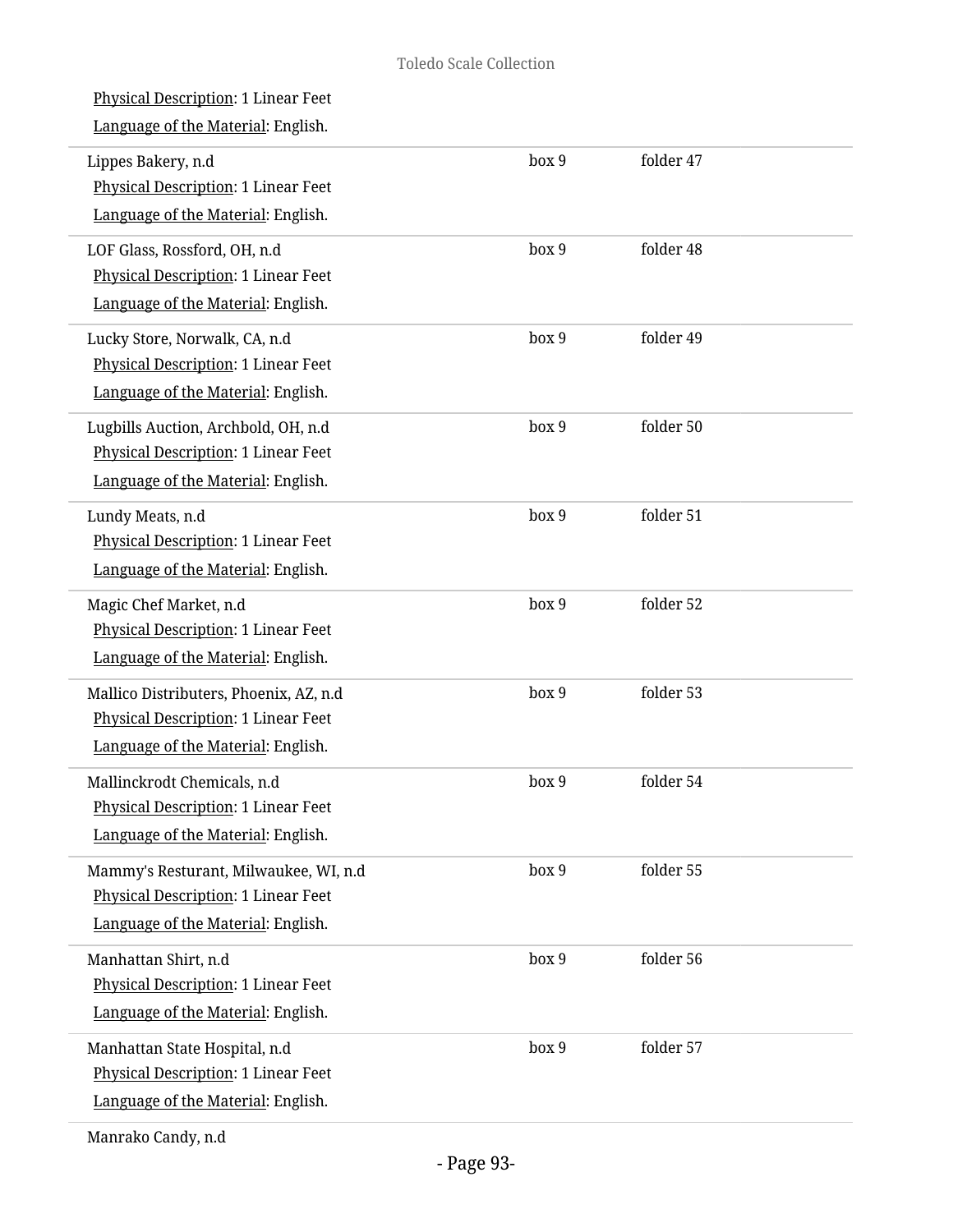| Physical Description: 1 Linear Feet<br>Language of the Material: English.                                                         | box 9  | folder 58 |  |
|-----------------------------------------------------------------------------------------------------------------------------------|--------|-----------|--|
| Mario's Meat Market, 534 9th Ave., New York, NY, n.d<br>Physical Description: 1 Linear Feet<br>Language of the Material: English. | box 94 | folder 3  |  |
| Market Basket, La Mirada, CA, n.d<br>Physical Description: 1 Linear Feet<br>Language of the Material: English.                    | box 9  | folder 59 |  |
| Marshall's Coin Truck Stop, Lima, OH, n.d<br>Physical Description: 1 Linear Feet<br>Language of the Material: English.            | box 9  | folder 60 |  |
| Marvin Berry Co., Bakersfield, CA, n.d<br>Physical Description: 1 Linear Feet<br>Language of the Material: English.               | box 9  | folder 61 |  |
| Matich Co., Riverside, CA, n.d<br>Physical Description: 1 Linear Feet<br>Language of the Material: English.                       | box 9  | folder 62 |  |
| Mautz Paint & Glass Co., Madison, WI, n.d<br>Physical Description: 1 Linear Feet<br>Language of the Material: English.            | box 9  | folder 63 |  |
| McDaniel's Market, Fontana, CA, n.d<br>Physical Description: 1 Linear Feet<br>Language of the Material: English.                  | box 9  | folder 64 |  |
| McDonald's Commissary, n.d<br>Physical Description: 1 Linear Feet<br>Language of the Material: English.                           | box 9  | folder 65 |  |
| McLouth Steel Co., n.d<br><b>Physical Description: 1 Linear Feet</b><br>Language of the Material: English.                        | box 9  | folder 66 |  |
| Meadowbrook Country Club, Ballwin, MO, n.d<br>Physical Description: 1 Linear Feet<br>Language of the Material: English.           | box 9  | folder 67 |  |
| Mechanical Handling Systems, Detroit, MI, n.d<br>Physical Description: 1 Linear Feet                                              | box 9  | folder 68 |  |

i.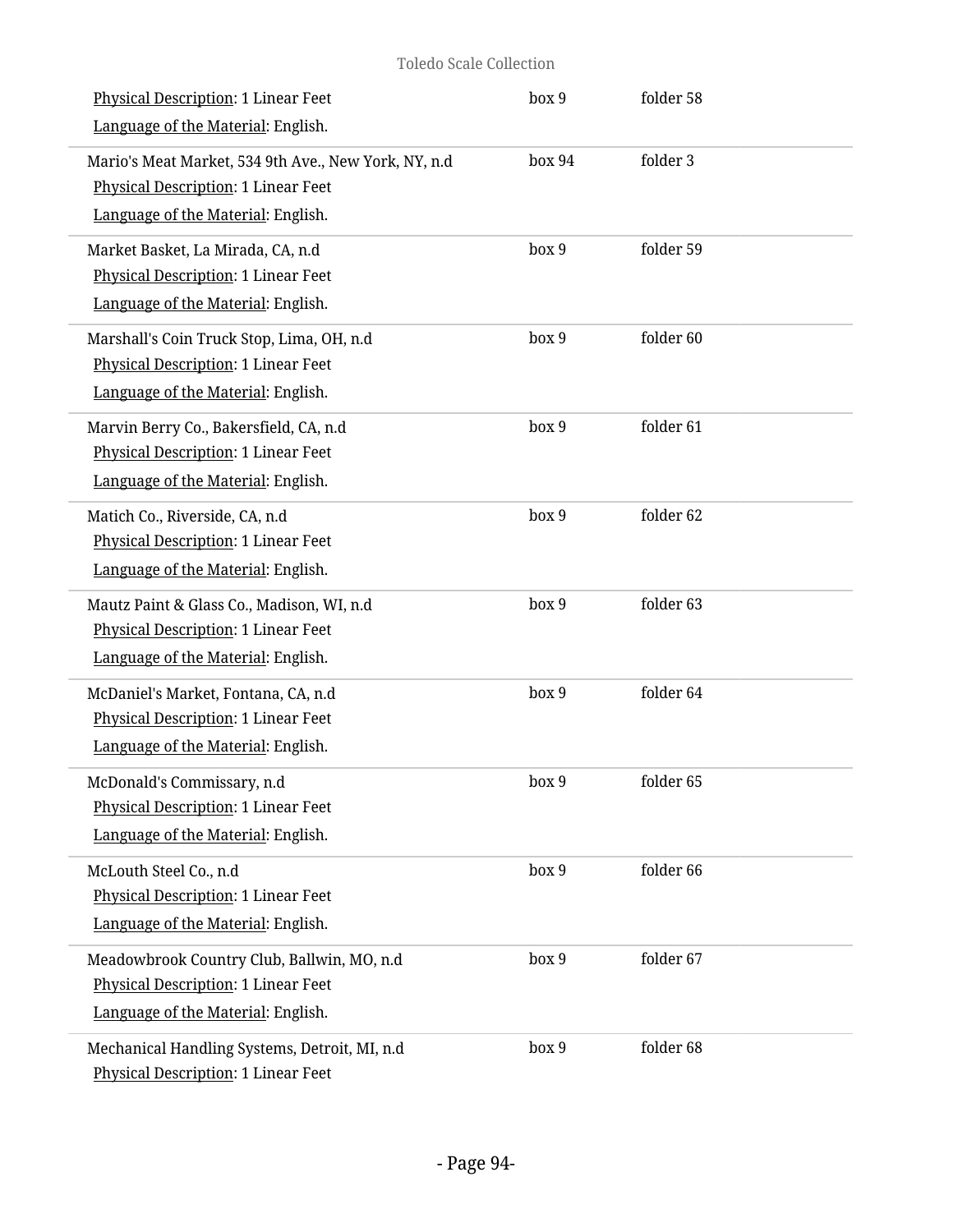| Meier & Frank Department Store, Portland, OR, n.d<br>Physical Description: 1 Linear Feet<br>Language of the Material: English.        | box 9 | folder 69 |  |
|---------------------------------------------------------------------------------------------------------------------------------------|-------|-----------|--|
| Mellow Co., Milwaukee, WI, n.d<br>Physical Description: 1 Linear Feet<br>Language of the Material: English.                           | box 9 | folder 70 |  |
| Meridian Banana Co., Meridian, MS, n.d<br>Physical Description: 1 Linear Feet<br>Language of the Material: English.                   | box 9 | folder 71 |  |
| Merideth Fish, n.d<br>Physical Description: 1 Linear Feet<br>Language of the Material: English.                                       | box 9 | folder 72 |  |
| Merit Supermarket, Clark, NJ, n.d<br>Physical Description: 1 Linear Feet<br>Language of the Material: English.                        | box 9 | folder 73 |  |
| Meron-Merer, n.d<br>Physical Description: 1 Linear Feet<br>Language of the Material: English.                                         | box 9 | folder 74 |  |
| Merrick Meat Packing, Queens, NY, n.d<br>Physical Description: 1 Linear Feet<br>Language of the Material: English.                    | box 9 | folder 75 |  |
| Merry Manufacturing, n.d<br>Physical Description: 1 Linear Feet<br>Language of the Material: English.                                 | box 9 | folder 76 |  |
| Metals & Controls Corporation, Attleboro, MA, n.d<br><b>Physical Description: 1 Linear Feet</b><br>Language of the Material: English. | box 9 | folder 77 |  |
| Mexico Livestock Auction, Mexico, MO, n.d<br>Physical Description: 1 Linear Feet<br>Language of the Material: English.                | box 9 | folder 78 |  |
| Michael Fairmont Supermarket, New York, NY, n.d<br>Physical Description: 1 Linear Feet<br>Language of the Material: English.          | box 9 | folder 79 |  |
| Michigan State University, E. Lansing, MI, n.d                                                                                        | box 9 | folder 80 |  |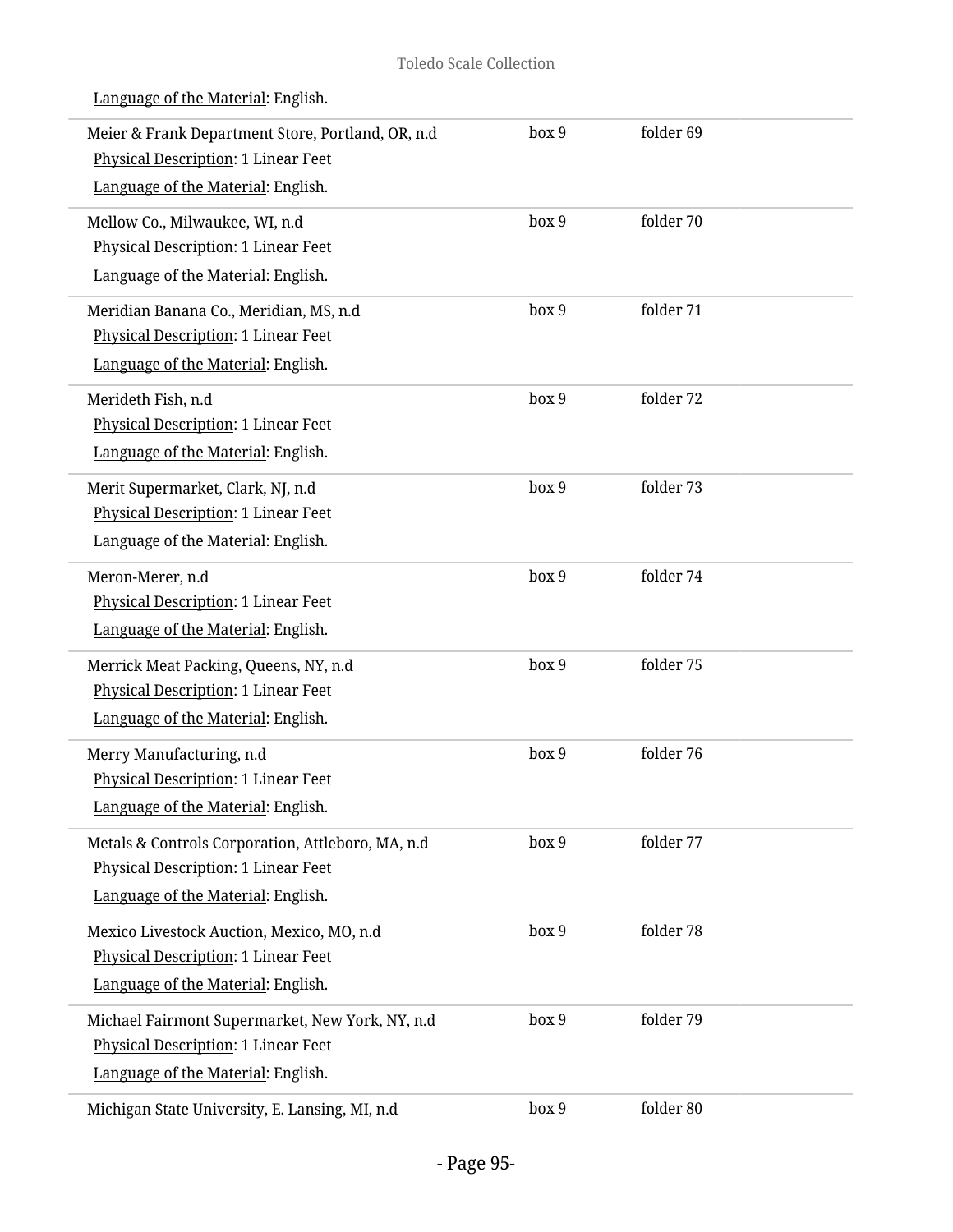| <u>Physical Description</u> : 1 Linear Feet<br>Language of the Material: English.                                                |       |           |  |
|----------------------------------------------------------------------------------------------------------------------------------|-------|-----------|--|
| Midfield Supermarket, Birmingham, AL, n.d<br><b>Physical Description: 1 Linear Feet</b><br>Language of the Material: English.    | box 9 | folder 81 |  |
| Miller Plumbing & Heating, Chicago, IL, n.d<br>Physical Description: 1 Linear Feet<br>Language of the Material: English.         | box 9 | folder 82 |  |
| Millington Mills, Millington, MO, n.d<br>Physical Description: 1 Linear Feet<br>Language of the Material: English.               | box 9 | folder 83 |  |
| Minisac Hosiery Mills, Philadelphia, PA, n.d<br><b>Physical Description: 1 Linear Feet</b><br>Language of the Material: English. | box 9 | folder 84 |  |
| Minton Packing Co., Ft. Worth, TX, n.d<br>Physical Description: 1 Linear Feet<br>Language of the Material: English.              | box 9 | folder 85 |  |
| Miron-Freres, n.d<br>Physical Description: 1 Linear Feet<br>Language of the Material: English.                                   | box 9 | folder 86 |  |
| Mitchell Manufacturing Co., Portsmouth, OH, n.d<br>Physical Description: 1 Linear Feet<br>Language of the Material: English.     | box 9 | folder 87 |  |
| Modern Materials, Detroit, MI, n.d<br>Physical Description: 1 Linear Feet<br>Language of the Material: English.                  | box 9 | folder 88 |  |
| Monolith Cement, n.d<br><b>Physical Description: 1 Linear Feet</b><br>Language of the Material: English.                         | box 9 | folder 89 |  |
| Monroe Calculator, n.d<br>Physical Description: 1 Linear Feet<br>Language of the Material: English.                              | box 9 | folder 90 |  |
| Monroe Printer & Punch, n.d<br>Physical Description: 1 Linear Feet<br>Language of the Material: English.                         | box 9 | folder 91 |  |
|                                                                                                                                  |       |           |  |

Monsanto Chemical, n.d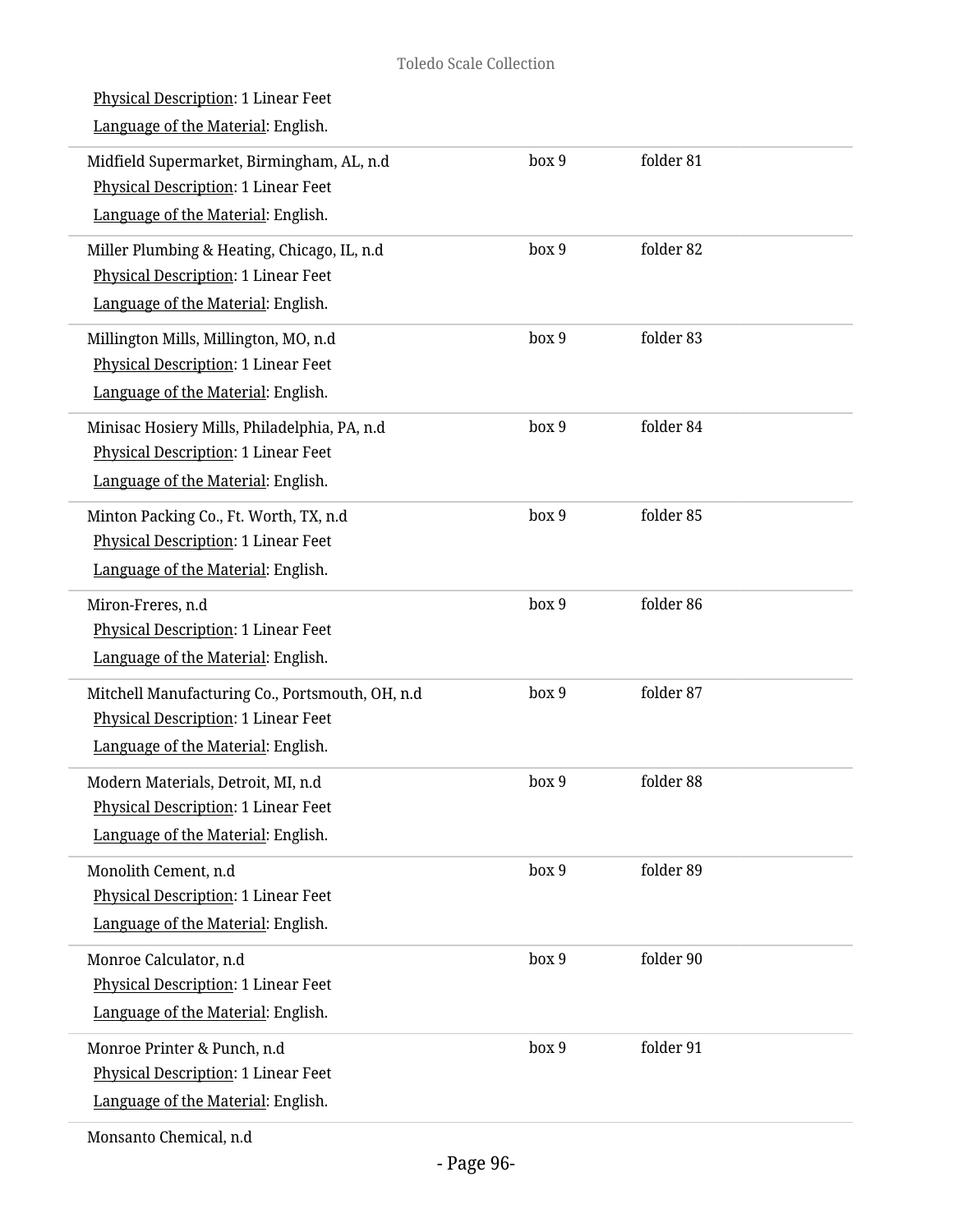| Physical Description: 1 Linear Feet<br>Language of the Material: English.                                                       | box 9 | folder 92  |  |
|---------------------------------------------------------------------------------------------------------------------------------|-------|------------|--|
| Moore McCormick Steamship Lines, New York, NY, n.d<br>Physical Description: 1 Linear Feet<br>Language of the Material: English. | box 9 | folder 93  |  |
| Moraine Ready Mix, n.d<br><b>Physical Description: 1 Linear Feet</b><br>Language of the Material: English.                      | box 9 | folder 94  |  |
| Morton Co., Worcester, MA, n.d<br>Physical Description: 1 Linear Feet<br>Language of the Material: English.                     | box 9 | folder 95  |  |
| Motor Truck, Australia, n.d<br>Physical Description: 1 Linear Feet<br>Language of the Material: English.                        | box 9 | folder 96  |  |
| Muhall Co-Op Association, Mulhall, OK, n.d<br>Physical Description: 1 Linear Feet<br>Language of the Material: English.         | box 9 | folder 97  |  |
| Municipal Hospital, n.d<br>Physical Description: 1 Linear Feet<br>Language of the Material: English.                            | box 9 | folder 98  |  |
| Murphy's Resturant, Long Beach, CA, n.d<br>Physical Description: 1 Linear Feet<br>Language of the Material: English.            | box 9 | folder 99  |  |
| Nabisco, n.d<br>Physical Description: 1 Linear Feet<br>Language of the Material: English.                                       | box 9 | folder 100 |  |
| Nation Enterprises, n.d<br><b>Physical Description: 1 Linear Feet</b><br>Language of the Material: English.                     | box 9 | folder 101 |  |
| National Family Stores, Union, NJ, n.d<br><b>Physical Description: 1 Linear Feet</b><br>Language of the Material: English.      | box 9 | folder 102 |  |
| National Food Store, Milwaukee, WI, n.d<br>Physical Description: 1 Linear Feet                                                  | box 9 | folder 103 |  |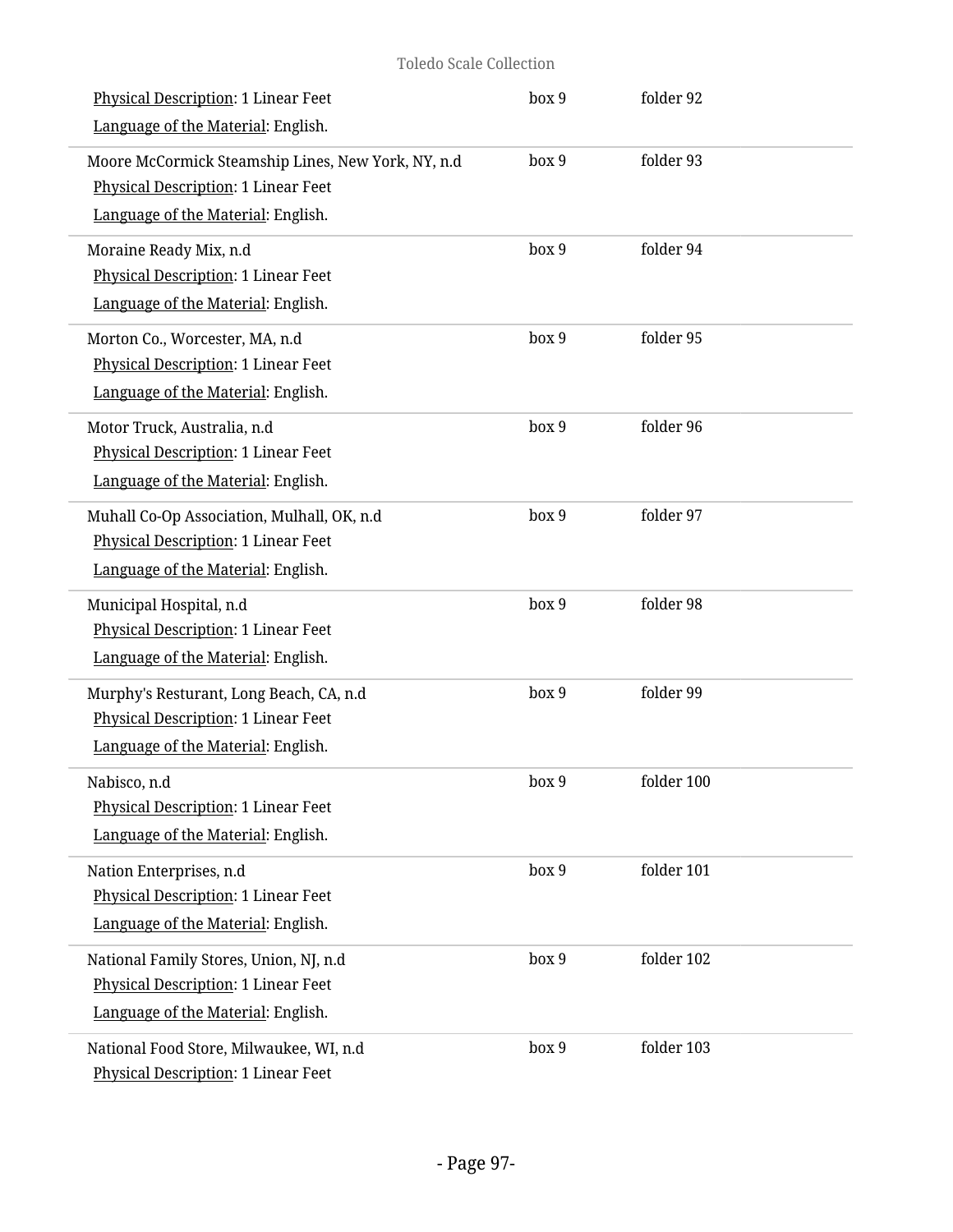box 9 folder 104

| Language of the Material: English.         |
|--------------------------------------------|
| National Gallery, Washington DC, n.d.      |
| <b>Physical Description: 1 Linear Feet</b> |
| Language of the Material: English.         |

| Language of the Material: English.         |       |            |  |
|--------------------------------------------|-------|------------|--|
| National Lead of Ohio, n.d                 | box 9 | folder 105 |  |
| Physical Description: 1 Linear Feet        |       |            |  |
| Language of the Material: English.         |       |            |  |
| National Lock, n.d                         | box 9 | folder 106 |  |
| Physical Description: 1 Linear Feet        |       |            |  |
| Language of the Material: English.         |       |            |  |
| National Spice, n.d                        | box 9 | folder 107 |  |
| Physical Description: 1 Linear Feet        |       |            |  |
| Language of the Material: English.         |       |            |  |
| National Tea Company, Toledo, OH, n.d      | box 9 | folder 108 |  |
| Physical Description: 1 Linear Feet        |       |            |  |
| Language of the Material: English.         |       |            |  |
| New Eagle Kash & Karry, Davenport, IA, n.d | box 9 | folder 109 |  |
| Physical Description: 1 Linear Feet        |       |            |  |
| Language of the Material: English.         |       |            |  |
| New England Confectionary Co., n.d         | box 9 | folder 110 |  |
| Physical Description: 1 Linear Feet        |       |            |  |
| Language of the Material: English.         |       |            |  |
| New York Transit, n.d                      | box 9 | folder 111 |  |
| Physical Description: 1 Linear Feet        |       |            |  |
| Language of the Material: English.         |       |            |  |
| Newton Foundry Co., Newton, IA, n.d        | box 9 | folder 112 |  |
| <b>Physical Description: 1 Linear Feet</b> |       |            |  |
| Language of the Material: English.         |       |            |  |
| Nitro Lite Co., Parkersburg, WV, n.d       | box 9 | folder 113 |  |
| Physical Description: 1 Linear Feet        |       |            |  |
| Language of the Material: English.         |       |            |  |
| Nixon & Co., Des Moines, IA, n.d           | box 9 | folder 114 |  |
| <b>Physical Description: 1 Linear Feet</b> |       |            |  |
| Language of the Material: English.         |       |            |  |
| NJ Toth Stove Co., Waynesboro, VA, n.d     | box 9 | folder 115 |  |
|                                            |       |            |  |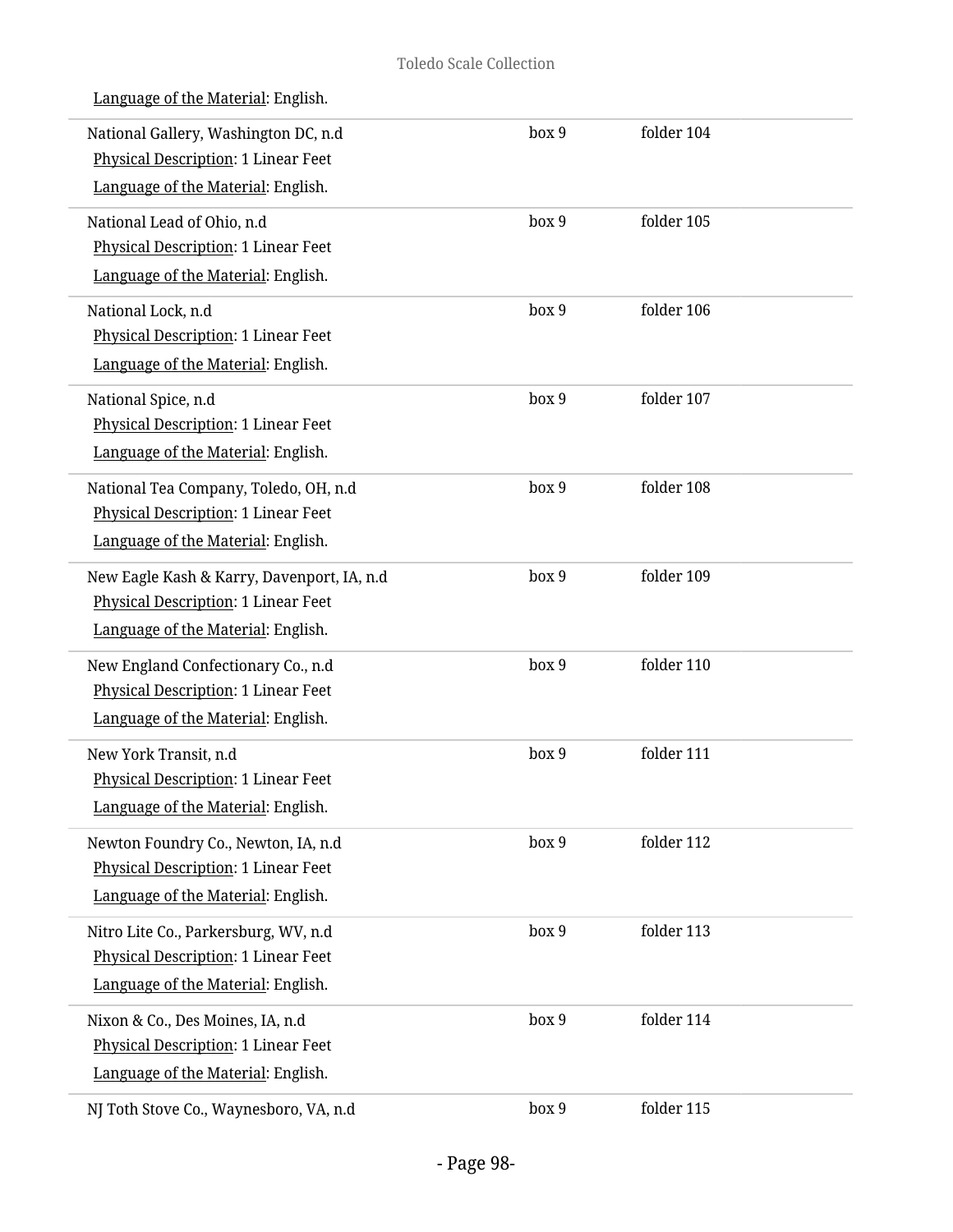| Physical Description: 1 Linear Feet<br>Language of the Material: English.                                                            |       |            |  |
|--------------------------------------------------------------------------------------------------------------------------------------|-------|------------|--|
| Nonquitt Spinning Co., New Bedford, MA, n.d<br>Physical Description: 1 Linear Feet<br>Language of the Material: English.             | box 9 | folder 116 |  |
| Nons Grocery, n.d<br>Physical Description: 1 Linear Feet<br>Language of the Material: English.                                       | box 9 | folder 117 |  |
| Normix, n.d<br>Physical Description: 1 Linear Feet<br>Language of the Material: English.                                             | box 9 | folder 118 |  |
| Norris Grain Company, n.d<br>Physical Description: 1 Linear Feet<br>Language of the Material: English.                               | box 9 | folder 119 |  |
| North Virginia Power Plant, Front Royal, VA, n.d<br><b>Physical Description: 1 Linear Feet</b><br>Language of the Material: English. | box 9 | folder 120 |  |
| Northern Electric, n.d<br>Physical Description: 1 Linear Feet<br>Language of the Material: English.                                  | box 9 | folder 121 |  |
| Northern State Screw, Chicago, IL, n.d<br><b>Physical Description: 1 Linear Feet</b><br>Language of the Material: English.           | box 9 | folder 122 |  |
| Northfield Stamping Plant, Detroit, MI, n.d<br><b>Physical Description: 1 Linear Feet</b><br>Language of the Material: English.      | box 9 | folder 123 |  |
| Norwalk Trucking, n.d<br><b>Physical Description: 1 Linear Feet</b><br>Language of the Material: English.                            | box 9 | folder 124 |  |
| Novamont, n.d<br>Physical Description: 1 Linear Feet<br>Language of the Material: English.                                           | box 9 | folder 125 |  |
| NylonCraft, Mishawaka, IN, n.d<br>Physical Description: 1 Linear Feet<br>Language of the Material: English.                          | box 9 | folder 126 |  |

Oakwood Supermarket, Kingsport, TN, n.d

L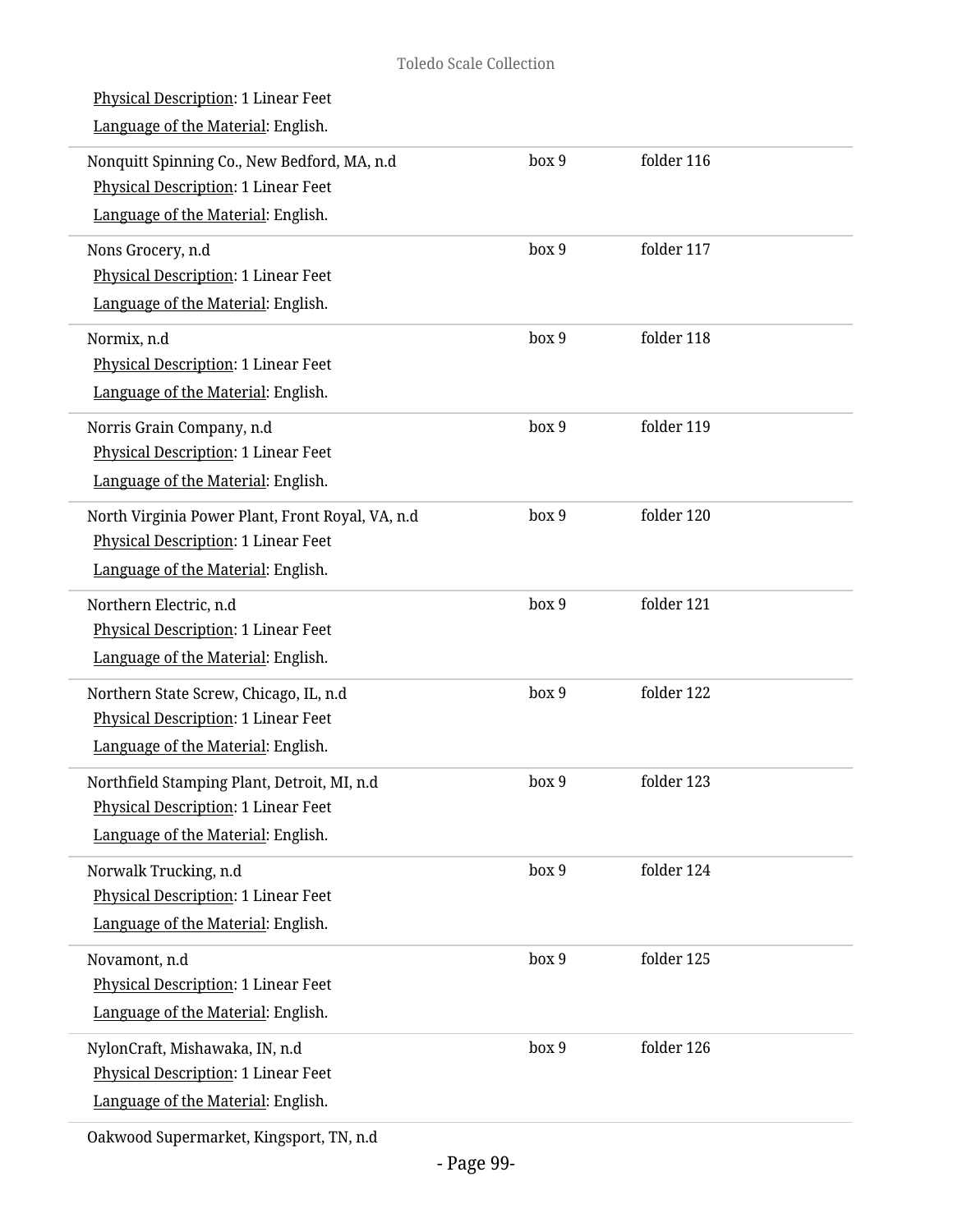| Physical Description: 1 Linear Feet                   | box 9            | folder 127 |  |
|-------------------------------------------------------|------------------|------------|--|
| Language of the Material: English.                    |                  |            |  |
| O'Brien, Spotorno, & Mitchell, San Francisco, CA, n.d | box 9            | folder 128 |  |
| Physical Description: 1 Linear Feet                   |                  |            |  |
| Language of the Material: English.                    |                  |            |  |
| Ocean Reef Inn, Key Largo, FL, n.d                    | box 9            | folder 129 |  |
| Physical Description: 1 Linear Feet                   |                  |            |  |
| Language of the Material: English.                    |                  |            |  |
| Ohio Agriculture, n.d                                 | box 9            | folder 130 |  |
| Physical Description: 1 Linear Feet                   |                  |            |  |
| Language of the Material: English.                    |                  |            |  |
| Ohio Bell Telephone, Toledo, OH, n.d                  | box 9            | folder 131 |  |
| Physical Description: 1 Linear Feet                   |                  |            |  |
| Language of the Material: English.                    |                  |            |  |
| Ohio Locomotive Crane Scale, n.d                      | box 9            | folder 132 |  |
| Physical Description: 1 Linear Feet                   |                  |            |  |
| Language of the Material: English.                    |                  |            |  |
| Ohio Products, Orrville, OH, n.d                      | box 9            | folder 133 |  |
| Physical Description: 1 Linear Feet                   |                  |            |  |
| Language of the Material: English.                    |                  |            |  |
| Ohio Turnpike Commission, Stony Ridge, OH, n.d        | box 9            | folder 134 |  |
| Physical Description: 1 Linear Feet                   |                  |            |  |
| Language of the Material: English.                    |                  |            |  |
| Ohio Wools Growers, Columbus, OH, n.d                 | box <sub>9</sub> | folder 135 |  |
| Physical Description: 1 Linear Feet                   |                  |            |  |
| Language of the Material: English.                    |                  |            |  |
| Oil Scale, Mexico, n.d                                | box 9            | folder 136 |  |
| <b>Physical Description: 1 Linear Feet</b>            |                  |            |  |
| Language of the Material: English.                    |                  |            |  |
| Oklahoma City Hardware, Oklahoma City, OK, n.d        | box 9            | folder 137 |  |
| Physical Description: 1 Linear Feet                   |                  |            |  |
| Language of the Material: English.                    |                  |            |  |
| Old Time Meat Market, n.d                             | box 9            | folder 138 |  |
| Physical Description: 1 Linear Feet                   |                  |            |  |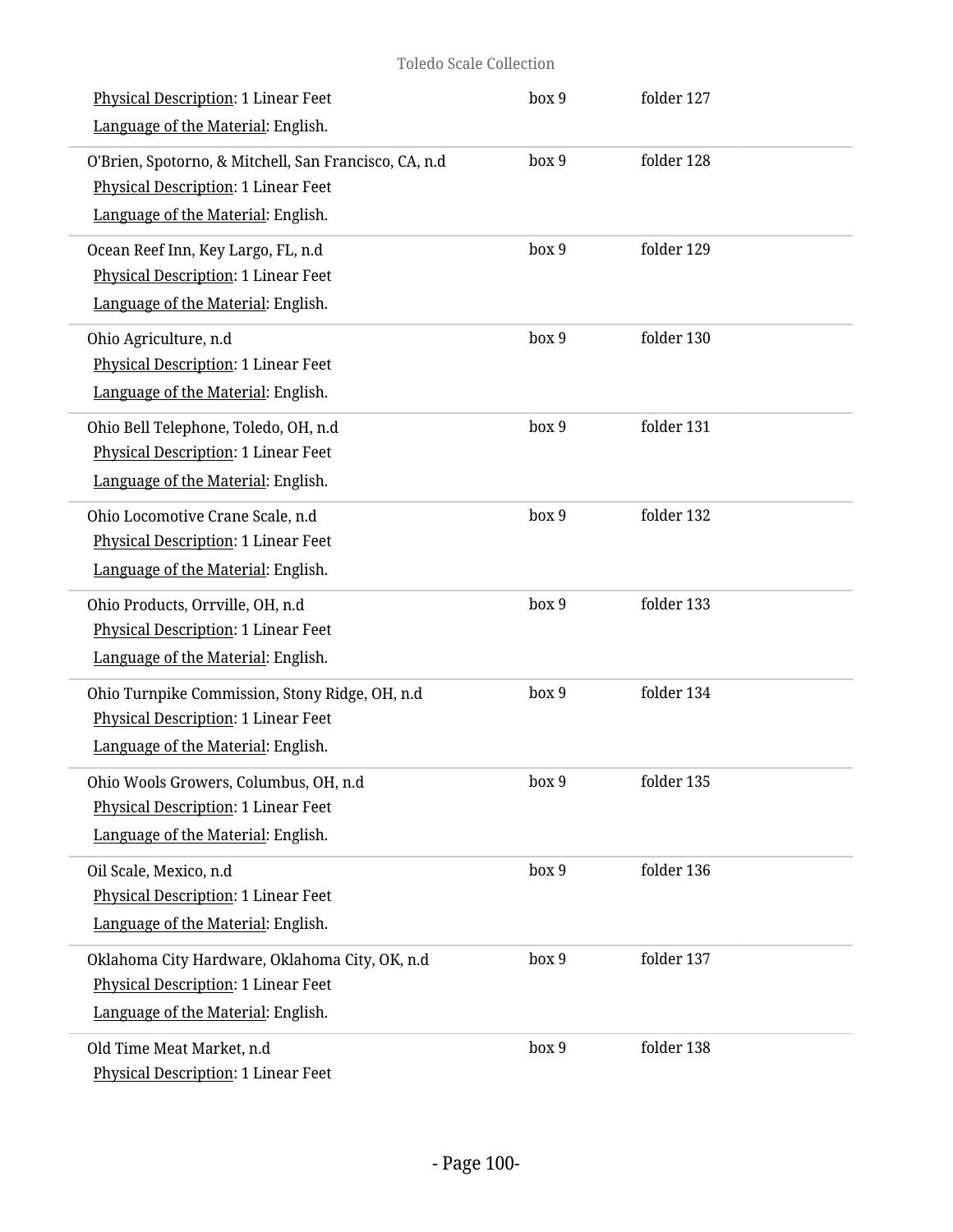| Old Virginia Packing Co., Front Royal, VA, n.d<br>Physical Description: 1 Linear Feet | box 9 | folder 139 |  |
|---------------------------------------------------------------------------------------|-------|------------|--|
| Language of the Material: English.                                                    |       |            |  |
| Omengles-Herald Co., Baltimore, MD, n.d                                               | box 9 | folder 140 |  |
| Physical Description: 1 Linear Feet                                                   |       |            |  |
| Language of the Material: English.                                                    |       |            |  |
| Oscar Mayer, n.d                                                                      | box 9 | folder 141 |  |
| Physical Description: 1 Linear Feet                                                   |       |            |  |
| Language of the Material: English.                                                    |       |            |  |
| Osceola Creamery, Sibley, IA, n.d                                                     | box 9 | folder 142 |  |
| Physical Description: 1 Linear Feet                                                   |       |            |  |
| Language of the Material: English.                                                    |       |            |  |
| Owens Illinois, n.d                                                                   | box 9 | folder 143 |  |
| Physical Description: 1 Linear Feet                                                   |       |            |  |
| Language of the Material: English.                                                    |       |            |  |
| Owens Illinois, Atlanta, n.d                                                          | box 9 | folder 144 |  |
| Physical Description: 1 Linear Feet                                                   |       |            |  |
| Language of the Material: English.                                                    |       |            |  |
| Owens Illinois, Brockfort, NY, n.d                                                    | box 9 | folder 145 |  |
| Physical Description: 1 Linear Feet                                                   |       |            |  |
| Language of the Material: English.                                                    |       |            |  |
| Owens Illinois, Columbus, OH, n.d                                                     | box 9 | folder 146 |  |
| <b>Physical Description: 1 Linear Feet</b>                                            |       |            |  |
| Language of the Material: English.                                                    |       |            |  |
| Owens Illinois, Solder Glass Plant, n.d                                               | box 9 | folder 147 |  |
| <b>Physical Description: 1 Linear Feet</b>                                            |       |            |  |
| Language of the Material: English.                                                    |       |            |  |
| Paco Market, Manila, Philippines, n.d                                                 | box 9 | folder 148 |  |
| Physical Description: 1 Linear Feet                                                   |       |            |  |
| Language of the Material: English.                                                    |       |            |  |
| Pacolet Industries, Blacksburg, SC, n.d                                               | box 9 | folder 149 |  |
| Physical Description: 1 Linear Feet                                                   |       |            |  |
| Language of the Material: English.                                                    |       |            |  |
| Palace Laundry, Salt Lake City, UT, n.d                                               | box 9 | folder 150 |  |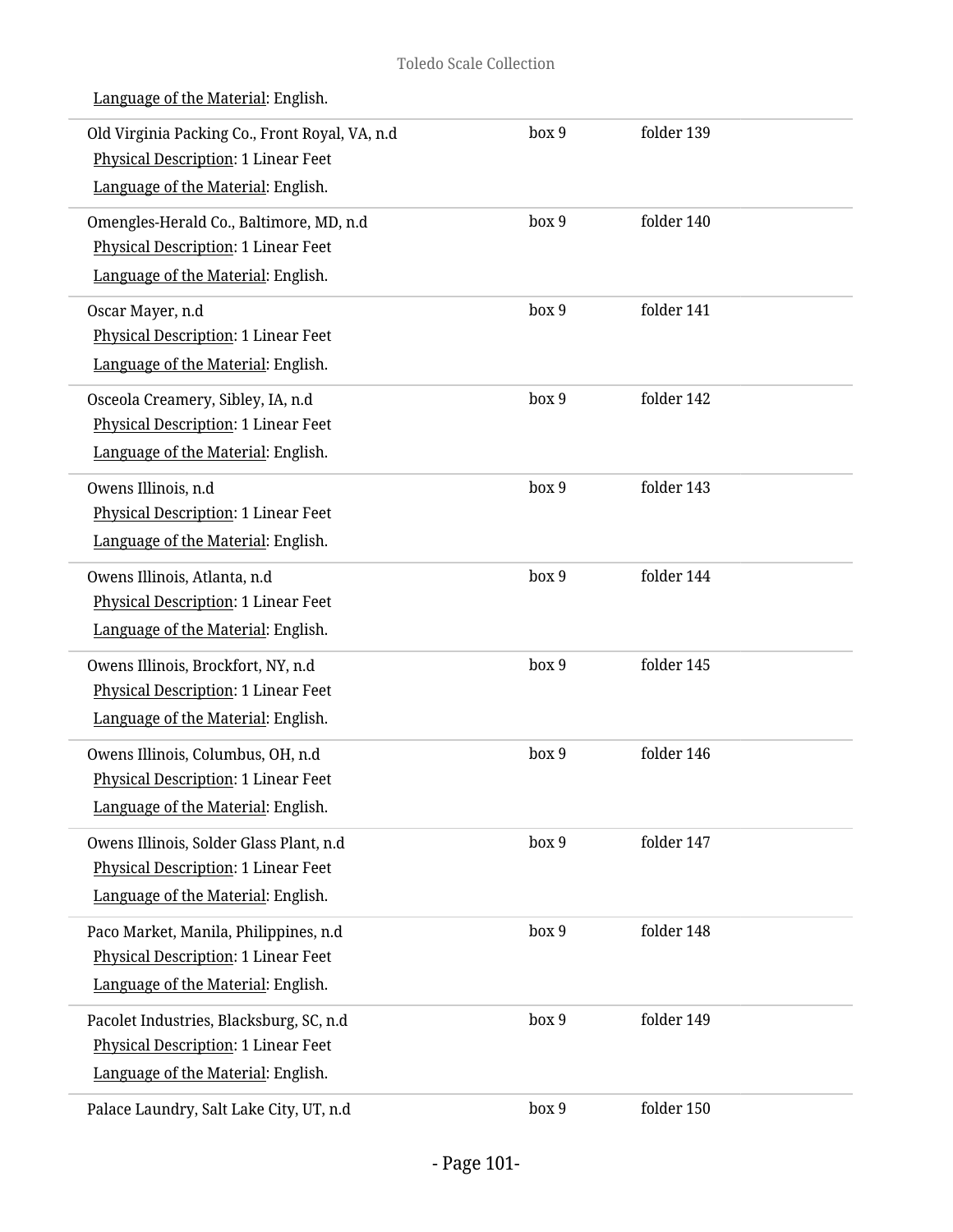| Physical Description: 1 Linear Feet<br>Language of the Material: English.                                                 |       |            |
|---------------------------------------------------------------------------------------------------------------------------|-------|------------|
| Paper Co. (?), n.d<br>Physical Description: 1 Linear Feet<br>Language of the Material: English.                           | box 9 | folder 151 |
| Paperwork Simplification, n.d<br>Physical Description: 1 Linear Feet<br>Language of the Material: English.                | box 9 | folder 152 |
| Parcel Post Scale, n.d<br>Physical Description: 1 Linear Feet<br>Language of the Material: English.                       | box 9 | folder 153 |
| Park & Davis Co., Detroit, MI, n.d<br>Physical Description: 1 Linear Feet<br>Language of the Material: English.           | box 9 | folder 154 |
| Parle Products, Bombay, IN, n.d<br>Physical Description: 1 Linear Feet<br>Language of the Material: English.              | box 9 | folder 155 |
| Pauli's Market, Chicago, IL, n.d<br>Physical Description: 1 Linear Feet<br>Language of the Material: English.             | box 9 | folder 156 |
| Pawtucket Ready Mix Co., Pawtucket, RI, n.d<br>Physical Description: 1 Linear Feet<br>Language of the Material: English.  | box 9 | folder 157 |
| Peerless Dairy, Rock Island, IL, n.d<br>Physical Description: 1 Linear Feet<br>Language of the Material: English.         | box 9 | folder 158 |
| Penn Packing Co., Philadelphia, PA, n.d<br>Physical Description: 1 Linear Feet<br>Language of the Material: English.      | box 9 | folder 159 |
| Perfection Heat Treating, n.d<br>Physical Description: 1 Linear Feet<br>Language of the Material: English.                | box 9 | folder 160 |
| Pet Milk Company Creamery, Fenimore, WI, n.d<br>Physical Description: 1 Linear Feet<br>Language of the Material: English. | box 9 | folder 161 |

Peter Eckrich & Sons, Ft. Wayne, IN, n.d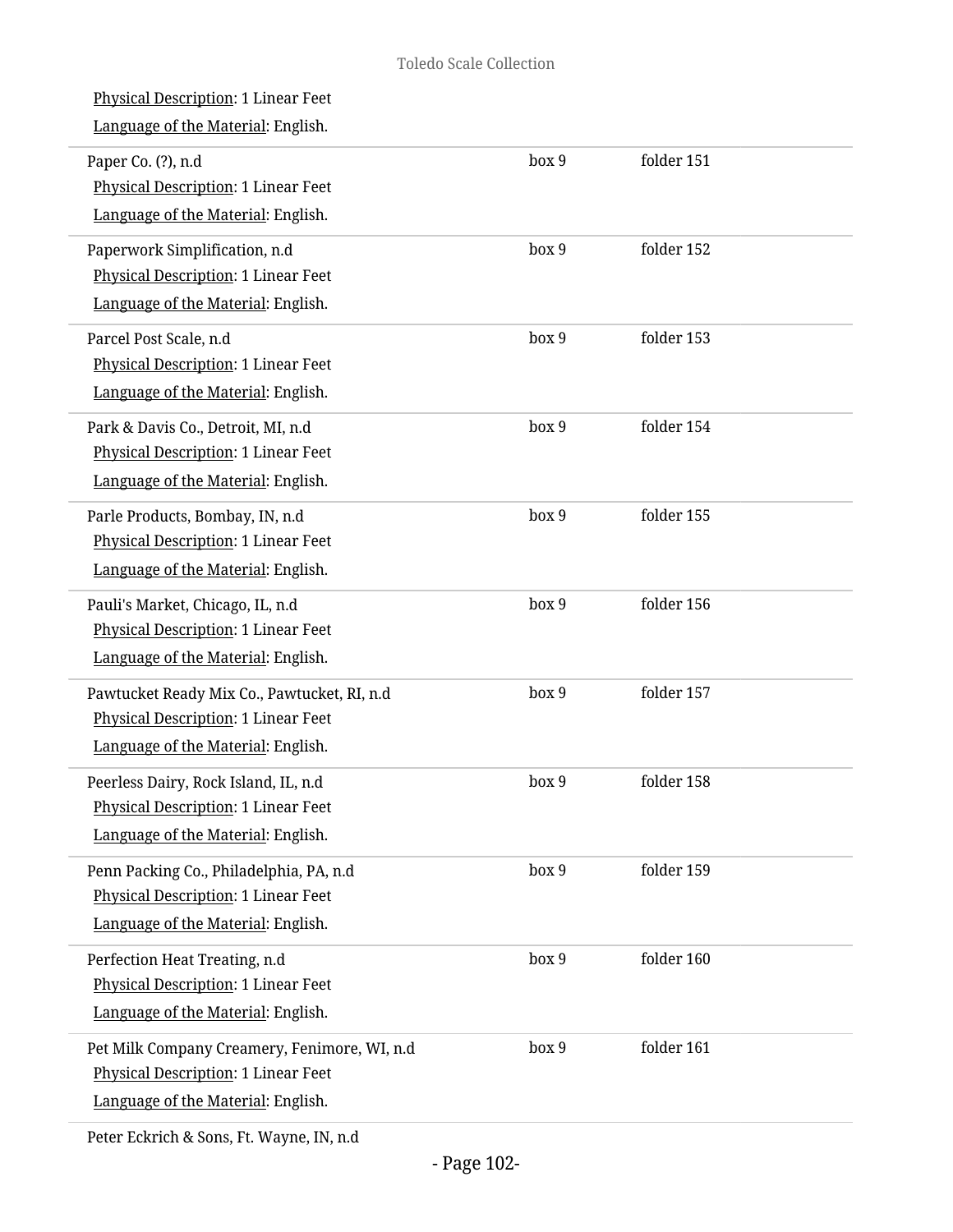| Physical Description: 1 Linear Feet                                                      | box 9 | folder 162 |  |
|------------------------------------------------------------------------------------------|-------|------------|--|
| Language of the Material: English.                                                       |       |            |  |
| Petrocarb Inc., n.d                                                                      | box 9 | folder 163 |  |
| <b>Physical Description: 1 Linear Feet</b>                                               |       |            |  |
| Language of the Material: English.                                                       |       |            |  |
| Pfeffer & Sons, Houston, TX, n.d                                                         | box 9 | folder 164 |  |
| <b>Physical Description: 1 Linear Feet</b>                                               |       |            |  |
| Language of the Material: English.                                                       |       |            |  |
| Phelps Dodge, Newark, OH, n.d                                                            | box 9 | folder 165 |  |
| Physical Description: 1 Linear Feet                                                      |       |            |  |
| Language of the Material: English.                                                       |       |            |  |
| Pilkington Brothers, Scarborough, Ontario, Canada, n.d                                   | box 9 | folder 166 |  |
| <b>Physical Description: 1 Linear Feet</b>                                               |       |            |  |
| Language of the Material: English.                                                       |       |            |  |
| Pillsbury Co., n.d                                                                       | box 9 | folder 167 |  |
| Physical Description: 1 Linear Feet                                                      |       |            |  |
| Language of the Material: English.                                                       |       |            |  |
| Pitney Bowes, n.d                                                                        | box 9 | folder 168 |  |
| Physical Description: 1 Linear Feet                                                      |       |            |  |
| Language of the Material: English.                                                       |       |            |  |
| Pioneer Hi-Bred Corn Co., Des Moines, IA, n.d                                            | box 9 | folder 169 |  |
| Physical Description: 1 Linear Feet                                                      |       |            |  |
| Language of the Material: English.                                                       |       |            |  |
| Pioneer Industries, Sioux City, IA, n.d                                                  | box 9 | folder 170 |  |
| Physical Description: 1 Linear Feet                                                      |       |            |  |
| Language of the Material: English.                                                       |       |            |  |
| Pioneer Sand & Gravel, Seattle, WA, n.d                                                  | box 9 | folder 171 |  |
| Physical Description: 1 Linear Feet                                                      |       |            |  |
| Language of the Material: English.                                                       |       |            |  |
| Pittman-Moore Manufacturing, n.d                                                         | box 9 | folder 172 |  |
| Physical Description: 1 Linear Feet                                                      |       |            |  |
| Language of the Material: English.                                                       |       |            |  |
| Pittsburgh Coke/Chemical Co., Pittsburgh, PA, n.d<br>Physical Description: 1 Linear Feet | box 9 | folder 173 |  |
|                                                                                          |       |            |  |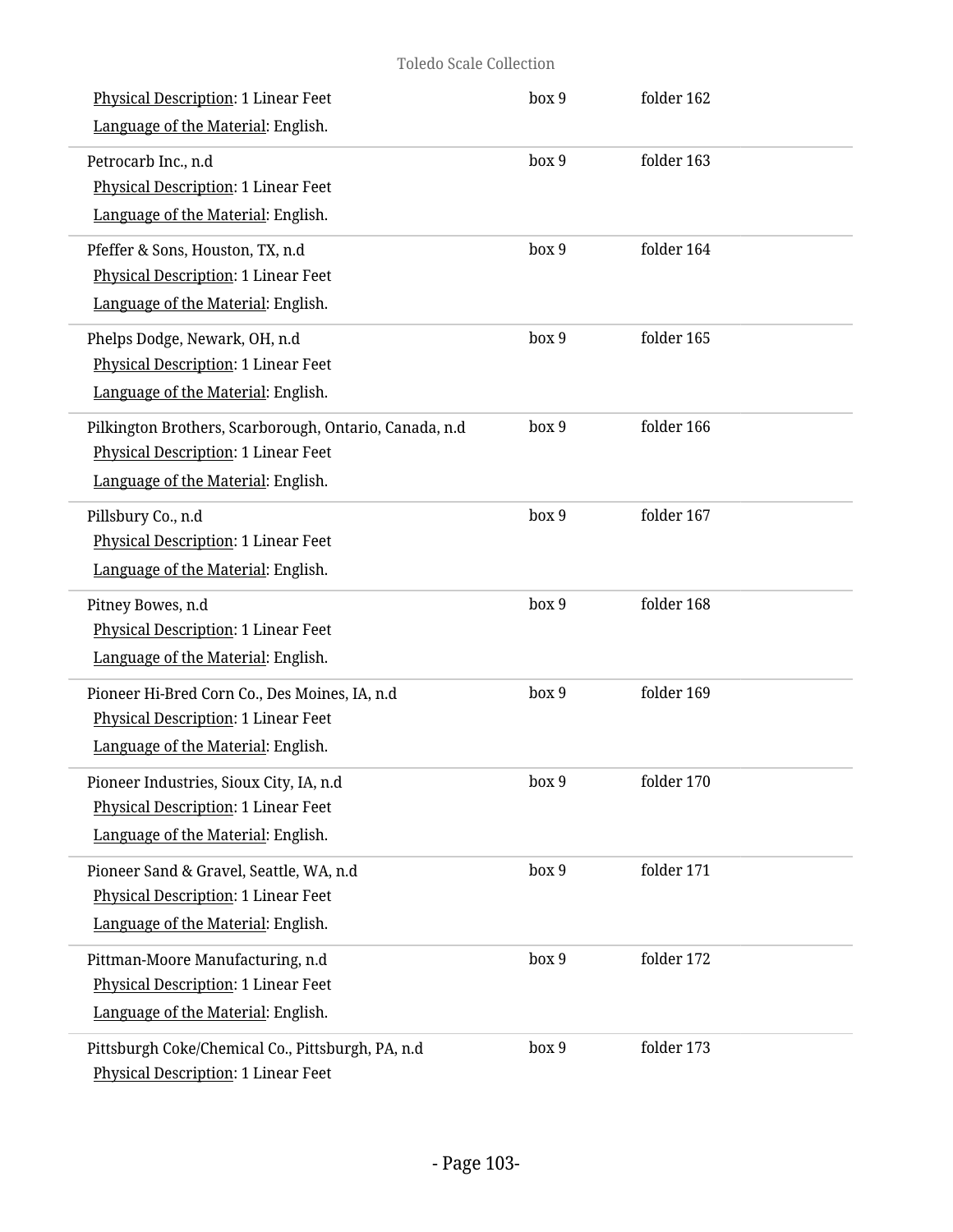| Language of the Material: English. |  |
|------------------------------------|--|
|                                    |  |

| Pittsburgh Forging, n.d<br><b>Physical Description: 1 Linear Feet</b><br>Language of the Material: English.                   | box 9 | folder 174   |  |
|-------------------------------------------------------------------------------------------------------------------------------|-------|--------------|--|
| Pittsburgh Plate Glass, n.d<br>Physical Description: 1 Linear Feet<br>Language of the Material: English.                      | box 9 | folder 175   |  |
| Pizza Oven, Denver, CO, n.d<br>Physical Description: 1 Linear Feet<br>Language of the Material: English.                      | box 9 | folder 176   |  |
| Plastics Manufacturing Co., n.d<br><b>Physical Description: 1 Linear Feet</b><br>Language of the Material: English.           | box 9 | folder 177   |  |
| Polaroid, n.d<br>Physical Description: 1 Linear Feet<br>Language of the Material: English.                                    | box 9 | folder 178   |  |
| Polaroid, n.d<br>Physical Description: 1 Linear Feet<br>Language of the Material: English.                                    | box 9 | folder 179   |  |
| Ponca Grande, n.d<br>Physical Description: 1 Linear Feet<br>Language of the Material: English.                                | box 9 | folder 180   |  |
| Pontiac Motors Division, n.d<br>Physical Description: 1 Linear Feet<br>Language of the Material: English.                     | box 9 | folder 181   |  |
| Portland Forge and Foundary, Portland, IN, n.d<br>Physical Description: 1 Linear Feet<br>Language of the Material: English.   | box 9 | folder 182   |  |
| Power & Light Co., Indianapolis, IN, n.d<br>Physical Description: 1 Linear Feet<br>Language of the Material: English.         | box 9 | folder 183   |  |
| Preston-Schaffer Milling Co., Waitsburg, WA, n.d<br>Physical Description: 1 Linear Feet<br>Language of the Material: English. | box 9 | folder $184$ |  |
| Princeton Inn, Princeton, NJ, n.d                                                                                             | box 9 | folder 185   |  |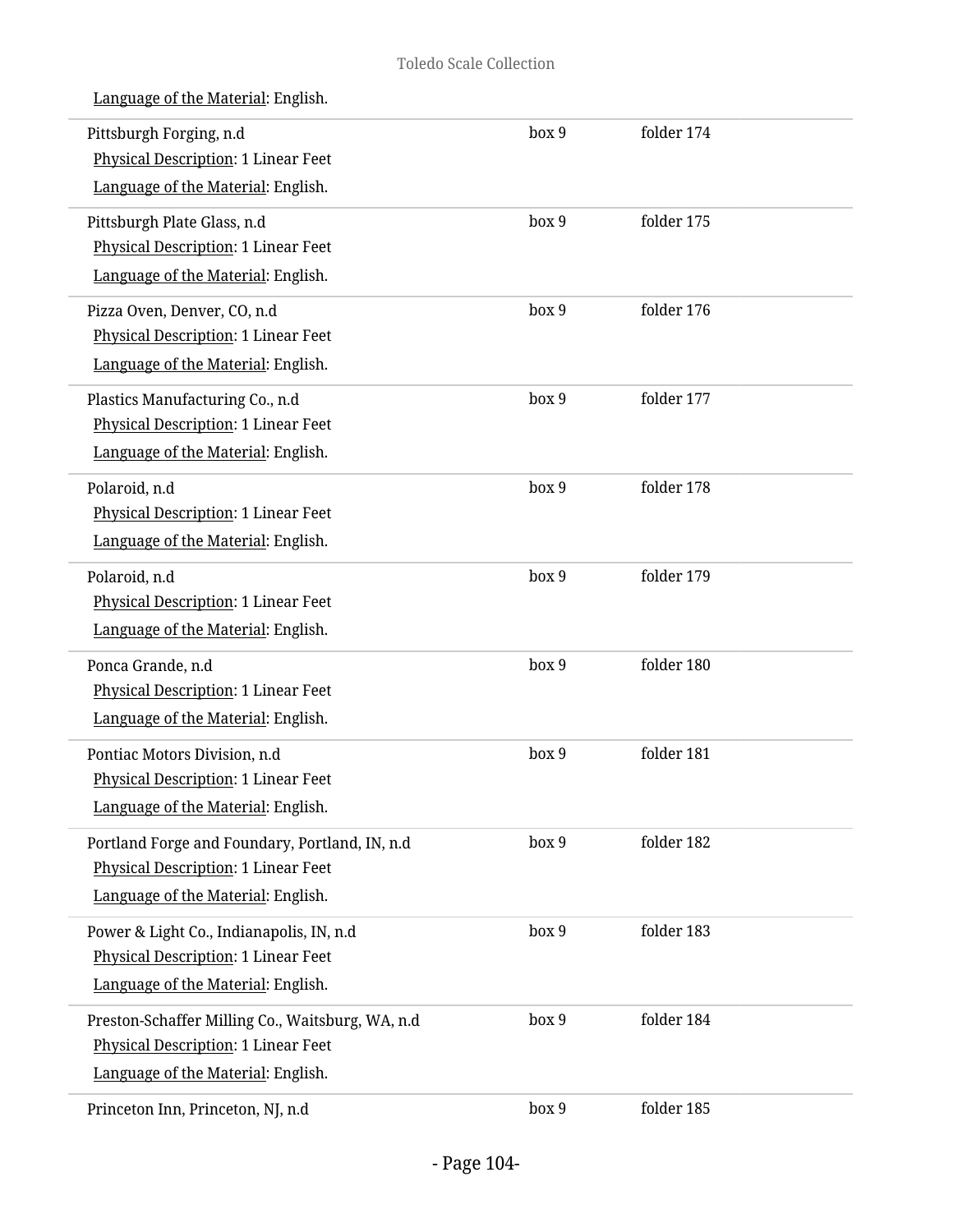L

i.

i,

i.

i.

L.

i,

L.

| <b>Physical Description: 1 Linear Feet</b><br>Language of the Material: English.                                                          |        |            |
|-------------------------------------------------------------------------------------------------------------------------------------------|--------|------------|
| Proctor and Gamble, n.d<br>Physical Description: 1 Linear Feet<br>Language of the Material: English.                                      | box 9  | folder 186 |
| Proctor Chemical Co., Salisbury, NY, n.d<br>Physical Description: 1 Linear Feet<br>Language of the Material: English.                     | box 9  | folder 187 |
| Producers Produce Co., Springfield, MO, n.d<br>Physical Description: 1 Linear Feet<br>Language of the Material: English.                  | box 9  | folder 187 |
| Pulverizing Machinery Corporation, Tremonton, UT, n.d<br><b>Physical Description: 1 Linear Feet</b><br>Language of the Material: English. | box 9  | folder 188 |
| Quaker City Cold Storage, Philadelphia, PA, n.d<br>Physical Description: 1 Linear Feet<br>Language of the Material: English.              | box 10 | folder 1   |
| Quality Foods Inc., San Francisco, CA, n.d<br>Physical Description: 1 Linear Feet<br>Language of the Material: English.                   | box 10 | folder 2   |
| Rainbow Market, n.d<br>Physical Description: 1 Linear Feet<br>Language of the Material: English.                                          | box 10 | folder 3   |
| Ralph's Grocery, Los Angeles, CA, n.d<br><b>Physical Description: 1 Linear Feet</b><br>Language of the Material: English.                 | box 10 | folder 4   |
| Rapid Standard Co., Grand Rapids, MI, n.d<br>Physical Description: 1 Linear Feet<br>Language of the Material: English.                    | box 10 | folder 5   |
| Ray's Quality Meats, Monroe, MI, n.d<br>Physical Description: 1 Linear Feet<br>Language of the Material: English.                         | box 10 | folder 6   |
| Raytheon Co., Hooksett, NH, n.d<br>Physical Description: 1 Linear Feet<br>Language of the Material: English.                              | box 10 | folder 7   |
| Reading Co., Philadelphia, PA, n.d                                                                                                        |        |            |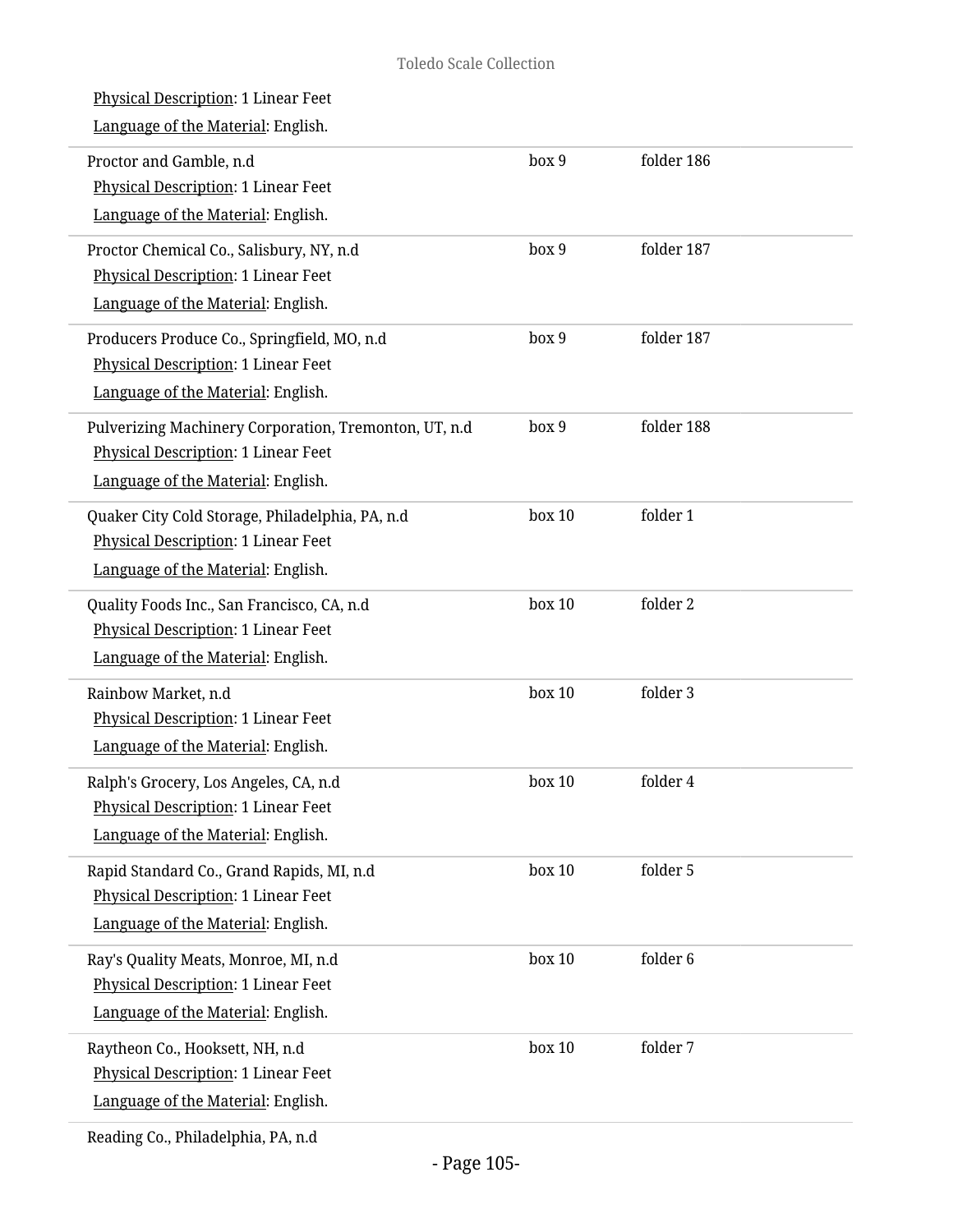| Physical Description: 1 Linear Feet<br>Language of the Material: English.                                                 | box 10         | folder 8  |  |
|---------------------------------------------------------------------------------------------------------------------------|----------------|-----------|--|
| Ready to Bake, Charlotte, NC, n.d<br>Physical Description: 1 Linear Feet<br>Language of the Material: English.            | box 10         | folder 9  |  |
| Red Lion Milling Co., Red Lion, PA, n.d<br>Physical Description: 1 Linear Feet<br>Language of the Material: English.      | box 10         | folder 10 |  |
| Redstone Arsenal, Huntsville, AL, n.d<br>Physical Description: 1 Linear Feet<br>Language of the Material: English.        | box 10         | folder 11 |  |
| Reichhold Chemical, Ferndale, MI, n.d<br><b>Physical Description: 1 Linear Feet</b><br>Language of the Material: English. | box 10         | folder 12 |  |
| Reilley's Esso, Glendale, WV, n.d<br>Physical Description: 1 Linear Feet<br>Language of the Material: English.            | box 10         | folder 13 |  |
| Rem Packing Co., n.d<br>Physical Description: 1 Linear Feet<br>Language of the Material: English.                         | box 10         | folder 14 |  |
| Republic Steel, Warren, OH, n.d<br>Physical Description: 1 Linear Feet<br>Language of the Material: English.              | box 10         | folder 15 |  |
| Revere Sugar, n.d<br>Physical Description: 1 Linear Feet<br>Language of the Material: English.                            | $\rm box$ $10$ | folder 16 |  |
| Rewey Creamery, Rewey, WI, n.d<br><b>Physical Description: 1 Linear Feet</b><br>Language of the Material: English.        | box 10         | folder 17 |  |
| Reynolds Metals, Louisville, KY, n.d<br>Physical Description: 1 Linear Feet<br>Language of the Material: English.         | box 10         | folder 18 |  |
| Rhode Island Sand & Gravel Co., Hillsgrove, RI, n.d<br>Physical Description: 1 Linear Feet                                | box 10         | folder 19 |  |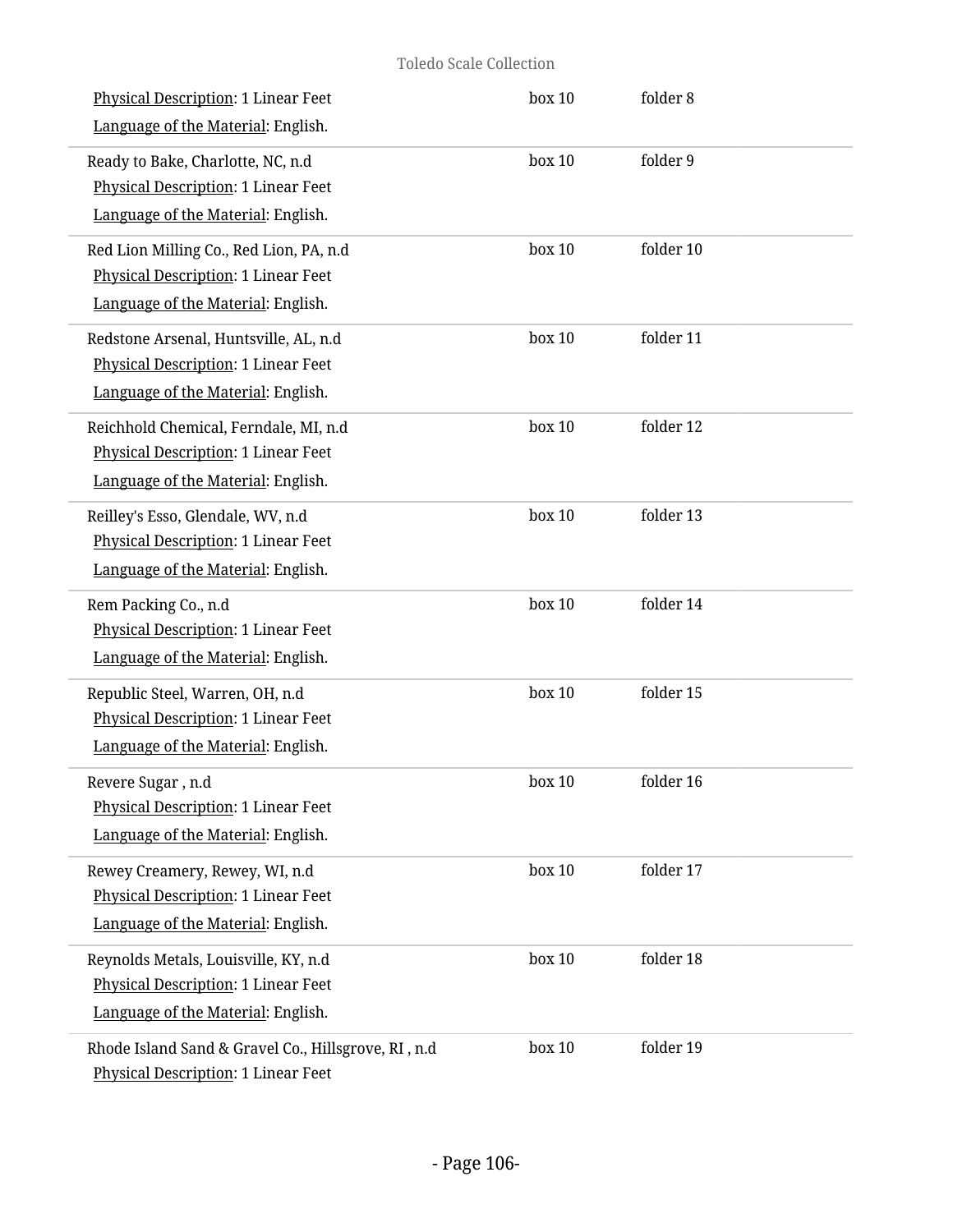| Ridge Produce Co., Haines City, FL, n.d<br><b>Physical Description: 1 Linear Feet</b> | box 10 | folder 20 |  |
|---------------------------------------------------------------------------------------|--------|-----------|--|
| Language of the Material: English.                                                    |        |           |  |
| Riverside Cement Co., Oro Grande, CA, n.d                                             | box 10 | folder 21 |  |
| Physical Description: 1 Linear Feet                                                   |        |           |  |
| Language of the Material: English.                                                    |        |           |  |
| RJ Reynolds Tobacco, Winston Salem, NC, n.d                                           | box 10 | folder 22 |  |
| <b>Physical Description: 1 Linear Feet</b>                                            |        |           |  |
| Language of the Material: English.                                                    |        |           |  |
| Roberson Brothers, Ames, IA, n.d                                                      | box 10 | folder 23 |  |
| Physical Description: 1 Linear Feet                                                   |        |           |  |
| Language of the Material: English.                                                    |        |           |  |
| Robin Hood Flour, Canada, n.d                                                         | box 10 | folder 24 |  |
| <b>Physical Description: 1 Linear Feet</b>                                            |        |           |  |
| Language of the Material: English.                                                    |        |           |  |
| Rochester State Hospital, Rochester, NY, n.d                                          | box 10 | folder 25 |  |
| Physical Description: 1 Linear Feet                                                   |        |           |  |
| Language of the Material: English.                                                    |        |           |  |
| Rohm & Haas, Knoxville, TN, n.d                                                       | box 10 | folder 26 |  |
| Physical Description: 1 Linear Feet                                                   |        |           |  |
| Language of the Material: English.                                                    |        |           |  |
| Roman Tiebbe Meat Market, Muscatin, IA, n.d                                           | box 10 | folder 27 |  |
| Physical Description: 1 Linear Feet                                                   |        |           |  |
| Language of the Material: English.                                                    |        |           |  |
| Rough Notes Co., Indianapolis, IN, n.d                                                | box 10 | folder 28 |  |
| Physical Description: 1 Linear Feet                                                   |        |           |  |
| Language of the Material: English.                                                    |        |           |  |
| Royal Blue Supermarket, n.d                                                           | box 10 | folder 29 |  |
| <b>Physical Description: 1 Linear Feet</b>                                            |        |           |  |
| Language of the Material: English.                                                    |        |           |  |
| Rumko Provision Co., Chicago, IL, n.d                                                 | box 10 | folder 30 |  |
| Physical Description: 1 Linear Feet                                                   |        |           |  |
| Language of the Material: English.                                                    |        |           |  |
| Sacred Heart Hospital, Cumberland, MD, n.d                                            | box 10 | folder 31 |  |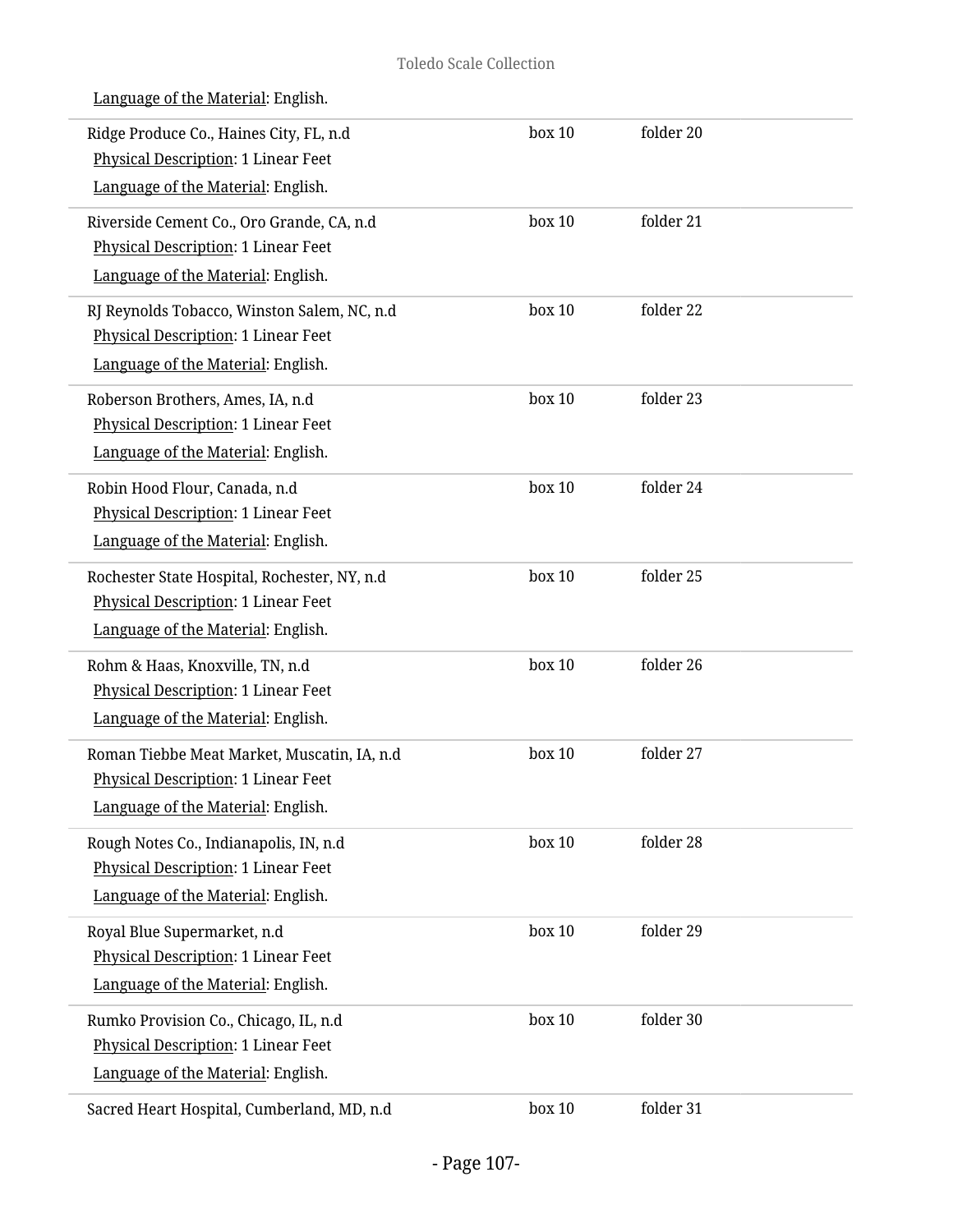| <u>Physical Description</u> : 1 Linear Feet<br>Language of the Material: English.                                                  |        |           |
|------------------------------------------------------------------------------------------------------------------------------------|--------|-----------|
| Sacred Heart Hospital, Cumberland, MD, n.d<br><b>Physical Description: 1 Linear Feet</b><br>Language of the Material: English.     | box 10 | folder 32 |
| Sampson Concrete, n.d<br>Physical Description: 1 Linear Feet<br>Language of the Material: English.                                 | box 10 | folder 33 |
| Sanitary Farms Dairies, Houston, TX, n.d<br>Physical Description: 1 Linear Feet<br>Language of the Material: English.              | box 10 | folder 34 |
| Schafer Center Restaurant, New York World's Fair, n.d<br>Physical Description: 1 Linear Feet<br>Language of the Material: English. | box 10 | folder 35 |
| Schneider-Bownan Co., Philadelphia, PA, n.d<br>Physical Description: 1 Linear Feet<br>Language of the Material: English.           | box 10 | folder 36 |
| Schuabs Market, La Puenta, CA, n.d<br>Physical Description: 1 Linear Feet<br>Language of the Material: English.                    | box 10 | folder 37 |
| Schulze & Burch Biscuit Co., Chicago, IL, n.d<br>Physical Description: 1 Linear Feet<br>Language of the Material: English.         | box 10 | folder 38 |
| Schuster Quality Cement, Green Bay, WI, n.d<br><b>Physical Description: 1 Linear Feet</b><br>Language of the Material: English.    | box 10 | folder 39 |
| Sealtest, n.d<br>Physical Description: 1 Linear Feet<br>Language of the Material: English.                                         | box 10 | folder 40 |
| Security 1st National Bank, Los Angeles, CA, n.d<br>Physical Description: 1 Linear Feet<br>Language of the Material: English.      | box 10 | folder 41 |
| Seneaco, n.d<br>Physical Description: 1 Linear Feet<br>Language of the Material: English.                                          | box 10 | folder 42 |

Shell Oil Co., Brussels, Belgium & Roxanna, IL, n.d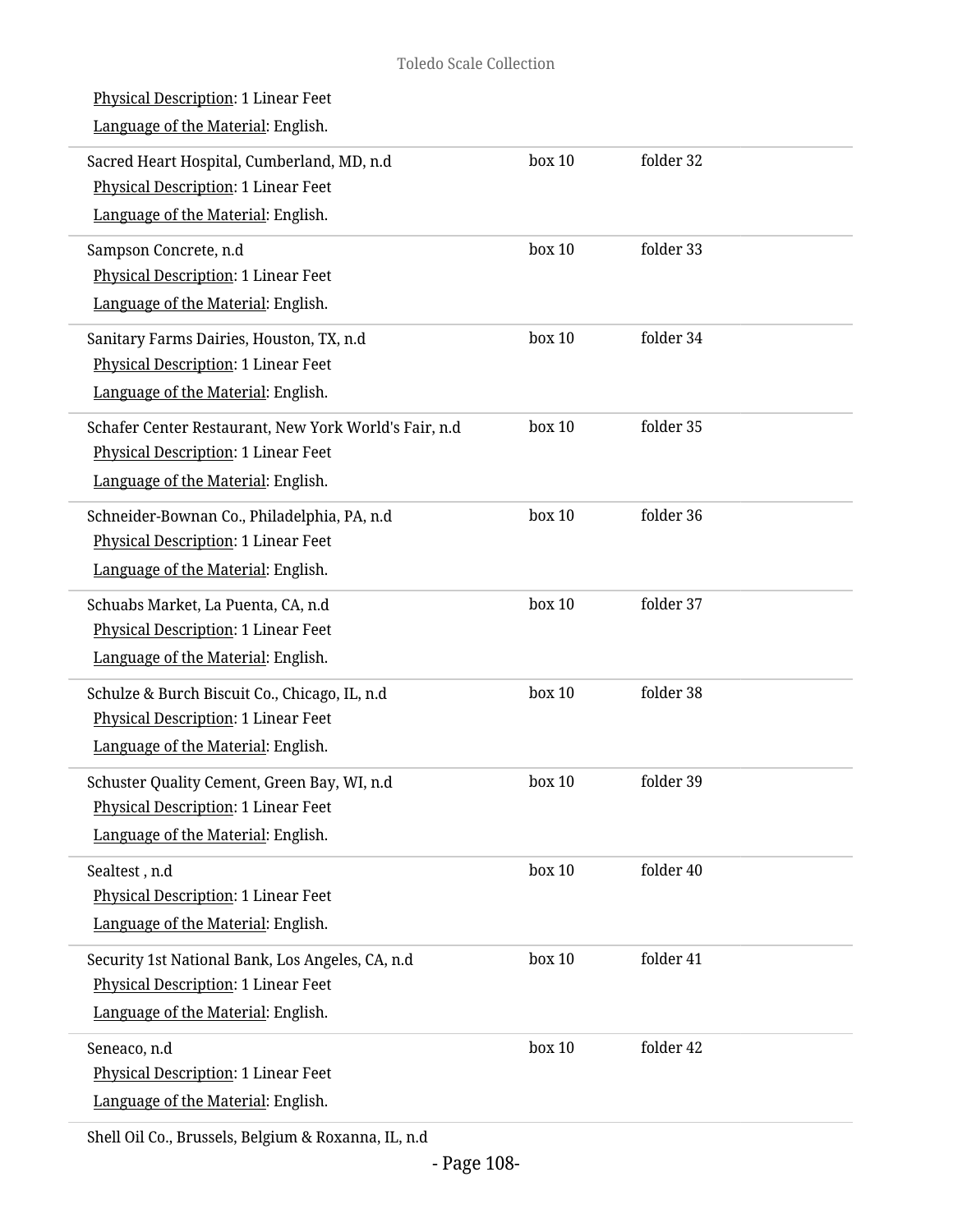# Toledo Scale Collection

| Physical Description: 1 Linear Feet<br>Language of the Material: English.                                                   | box 10 | folder 43 |  |
|-----------------------------------------------------------------------------------------------------------------------------|--------|-----------|--|
| Sherwin Metals Co., Toledo, OH, n.d<br><b>Physical Description: 1 Linear Feet</b><br>Language of the Material: English.     | box 10 | folder 44 |  |
| Shingle Gibb Leather, Philadelphia, PA, n.d<br>Physical Description: 1 Linear Feet<br>Language of the Material: English.    | box 10 | folder 45 |  |
| Shop Rite Market, Neptune, NJ, n.d<br>Physical Description: 1 Linear Feet<br>Language of the Material: English.             | box 10 | folder 46 |  |
| Shriner Burns Institute, Galveston, TX, n.d<br>Physical Description: 1 Linear Feet<br>Language of the Material: English.    | box 10 | folder 47 |  |
| Simmonds Saw & Steel, Boston, MA, n.d<br>Physical Description: 1 Linear Feet<br>Language of the Material: English.          | box 10 | folder 48 |  |
| Simmons Abrasive, Philadelphia, PA, n.d<br>Physical Description: 1 Linear Feet<br>Language of the Material: English.        | box 10 | folder 49 |  |
| Sipes Supermarket, Tulsa, OK, n.d<br><b>Physical Description: 1 Linear Feet</b><br>Language of the Material: English.       | box 10 | folder 50 |  |
| South Chicago Packing, n.d<br>Physical Description: 1 Linear Feet<br>Language of the Material: English.                     | box 10 | folder 51 |  |
| South County Sand & Gravel, Peacedale, RI, n.d<br>Physical Description: 1 Linear Feet<br>Language of the Material: English. | box 10 | folder 52 |  |
| South Side Foods, San Antonio, TX, n.d<br><b>Physical Description: 1 Linear Feet</b><br>Language of the Material: English.  | box 94 | folder 4  |  |
| South Peru Copper Co., Toquepala, Peru, n.d<br>Physical Description: 1 Linear Feet                                          | box 10 | folder 53 |  |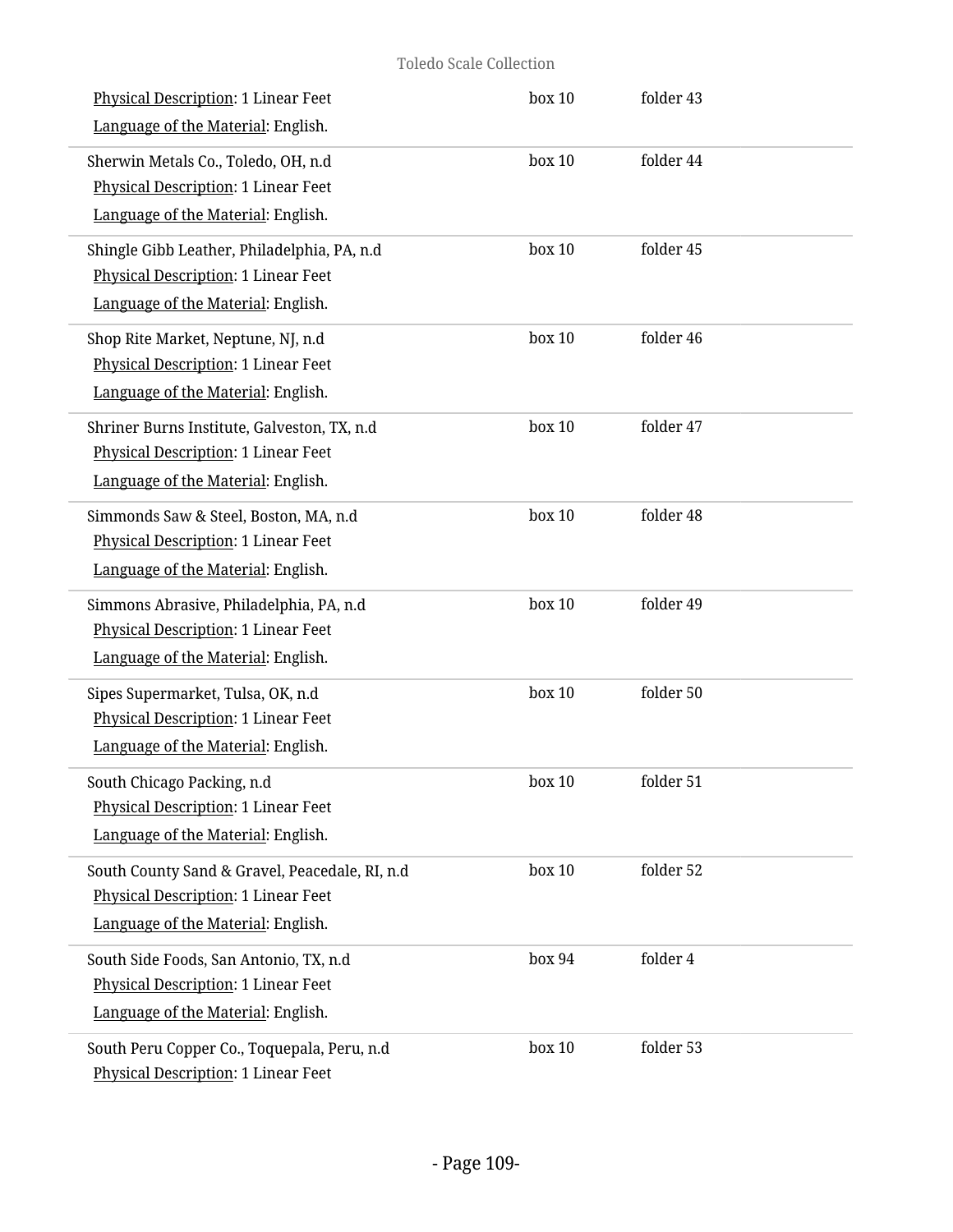| Language of the Material: English. |
|------------------------------------|
|                                    |

| Southern Bakeries, Atlanta, GA, n.d<br><b>Physical Description: 1 Linear Feet</b><br>Language of the Material: English.          | box 10 | folder 54 |
|----------------------------------------------------------------------------------------------------------------------------------|--------|-----------|
| Southern Export Co., Atlanta, GA, n.d<br>Physical Description: 1 Linear Feet<br>Language of the Material: English.               | box 10 | folder 55 |
| Southwestern Ohio Steel, Hamilton, OH, n.d<br><b>Physical Description: 1 Linear Feet</b><br>Language of the Material: English.   | box 10 | folder 56 |
| Spaulding Fibre Co., Tonawanda, NY, n.d<br><b>Physical Description: 1 Linear Feet</b><br>Language of the Material: English.      | box 10 | folder 57 |
| Spiegel, Chicago, IL, n.d<br>Physical Description: 1 Linear Feet<br>Language of the Material: English.                           | box 10 | folder 58 |
| Squibb & Sons, Brooklyn, NY, n.d<br>Physical Description: 1 Linear Feet<br>Language of the Material: English.                    | box 10 | case 59   |
| St. Louis Flour Mills, St. Louis, MO, n.d<br>Physical Description: 1 Linear Feet<br>Language of the Material: English.           | box 10 | folder 60 |
| St. Louis Terminal District Co., St. Louis, MO, n.d<br>Physical Description: 1 Linear Feet<br>Language of the Material: English. | box 10 | folder 61 |
| Sta. Hi Corporation, Whittier, CA, n.d.<br>Physical Description: 1 Linear Feet<br>Language of the Material: English.             | box 10 | folder 62 |
| Standard Distillers, Baltimore, MD, n.d<br>Physical Description: 1 Linear Feet<br>Language of the Material: English.             | box 10 | folder 63 |
| Statesville Mills, n.d<br>Physical Description: 1 Linear Feet<br>Language of the Material: English.                              | box 10 | folder 64 |
| Steiners Sand & Gravel, West Milton, OH, n.d                                                                                     | box 10 | folder 65 |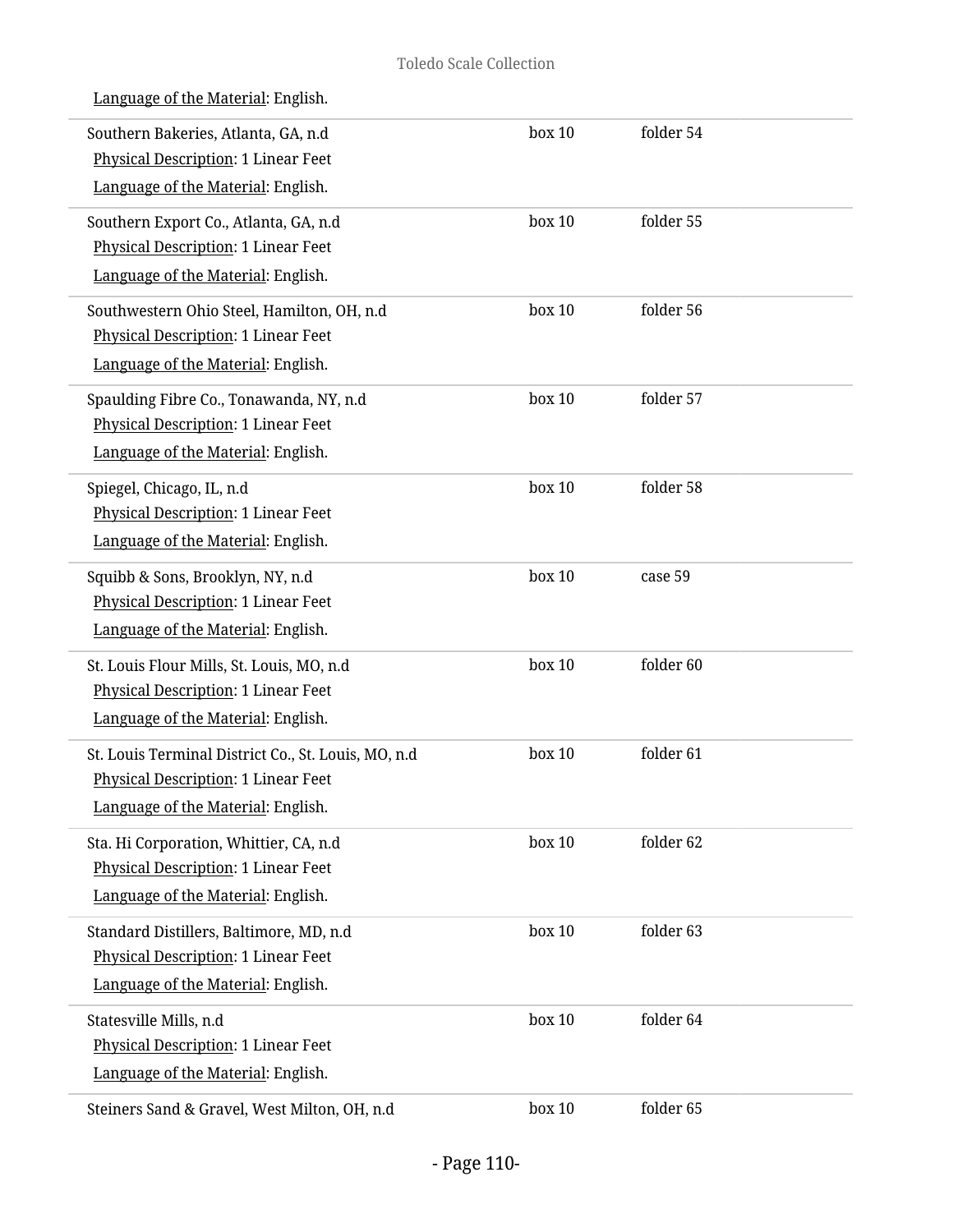| Physical Description: 1 Linear Feet<br>Language of the Material: English.                                                               |        |           |
|-----------------------------------------------------------------------------------------------------------------------------------------|--------|-----------|
| Stephens Milk Production, n.d<br>Physical Description: 1 Linear Feet<br>Language of the Material: English.                              | box 10 | folder 66 |
| Stone Brothers Milling Co., Lumberton, NC, n.d<br>Physical Description: 1 Linear Feet<br>Language of the Material: English.             | box 10 | folder 67 |
| Stoody Co., Whittier, CA, n.d<br>Physical Description: 1 Linear Feet<br>Language of the Material: English.                              | box 10 | folder 68 |
| Stop & Shop, n.d<br>Physical Description: 1 Linear Feet<br>Language of the Material: English.                                           | box 10 | folder 69 |
| Stuckey's Inc., Eastman, GA, n.d<br>Physical Description: 1 Linear Feet<br>Language of the Material: English.                           | box 10 | folder 70 |
| Sultan Rice & Corn Corporation, Mindanao, Philippines, n.d<br>Physical Description: 1 Linear Feet<br>Language of the Material: English. | box 10 | folder 71 |
| Sumko Provision Co., Chicago, IL, n.d<br>Physical Description: 1 Linear Feet<br>Language of the Material: English.                      | box 10 | folder 72 |
| Sumko Provision Co., Chicago, IL, n.d<br>Physical Description: 1 Linear Feet<br>Language of the Material: English.                      | box 10 | folder 73 |
| Super Foods IGA, Jennison, MI, n.d<br>Physical Description: 1 Linear Feet<br>Language of the Material: English.                         | box 10 | folder 74 |
| Superior Roofing, Mansfield, OH, n.d<br>Physical Description: 1 Linear Feet<br>Language of the Material: English.                       | box 10 | folder 75 |
| Swedish Scale, n.d<br>Physical Description: 1 Linear Feet<br>Language of the Material: English.                                         | box 10 | folder 76 |
|                                                                                                                                         |        |           |

Swift & Co., St. Louis, MO, n.d

 $\overline{a}$ 

i,

 $\overline{a}$ 

i,

L

i,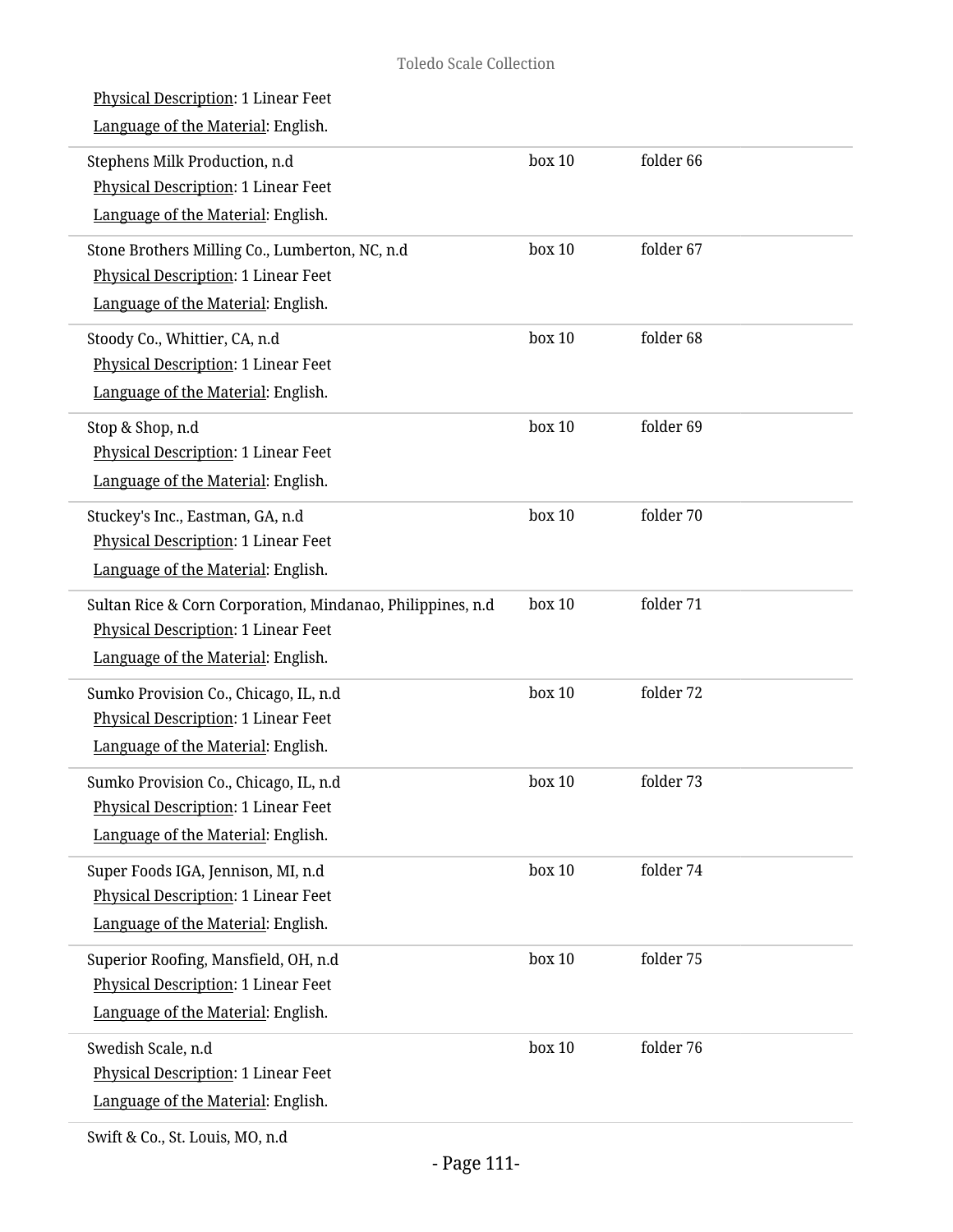| <b>Physical Description: 1 Linear Feet</b><br>Language of the Material: English.                                               | box 10 | folder 77 |  |
|--------------------------------------------------------------------------------------------------------------------------------|--------|-----------|--|
| Switzerland Dairy, n.d<br>Physical Description: 1 Linear Feet<br>Language of the Material: English.                            | box 10 | folder 78 |  |
| Sykes Brothers Inc., Philadelphia, PA, n.d<br><b>Physical Description: 1 Linear Feet</b><br>Language of the Material: English. | box 10 | folder 79 |  |
| Syracuse Bank Promotion, n.d<br>Physical Description: 1 Linear Feet<br>Language of the Material: English.                      | box 10 | folder 80 |  |
| Tamio Sugar Refining, Sao Paulo, Brazil, n.d<br>Physical Description: 1 Linear Feet<br>Language of the Material: English.      | box 10 | folder 81 |  |
| Teletype Corporation, n.d<br>Physical Description: 1 Linear Feet<br>Language of the Material: English.                         | box 10 | folder 82 |  |
| Terminal Oil Co., Oklahoma City, OK, n.d<br>Physical Description: 1 Linear Feet<br>Language of the Material: English.          | box 10 | folder 83 |  |
| Ternstedt Manufacturing Co., Detroit, MI, n.d<br>Physical Description: 1 Linear Feet<br>Language of the Material: English.     | box 10 | folder 84 |  |
| Terrace Park Dairy, Sioux Falls, SD, n.d<br>Physical Description: 1 Linear Feet<br>Language of the Material: English.          | box 10 | folder 85 |  |
| Texaco Inc., Fresno, CA, n.d<br>Physical Description: 1 Linear Feet<br>Language of the Material: English.                      | box 10 | folder 86 |  |
| Texas Agricultural Station, McGregor, TX, n.d<br>Physical Description: 1 Linear Feet<br>Language of the Material: English.     | box 10 | folder 87 |  |
| Thatcher Glass, n.d<br>Physical Description: 1 Linear Feet                                                                     | box 10 | folder 88 |  |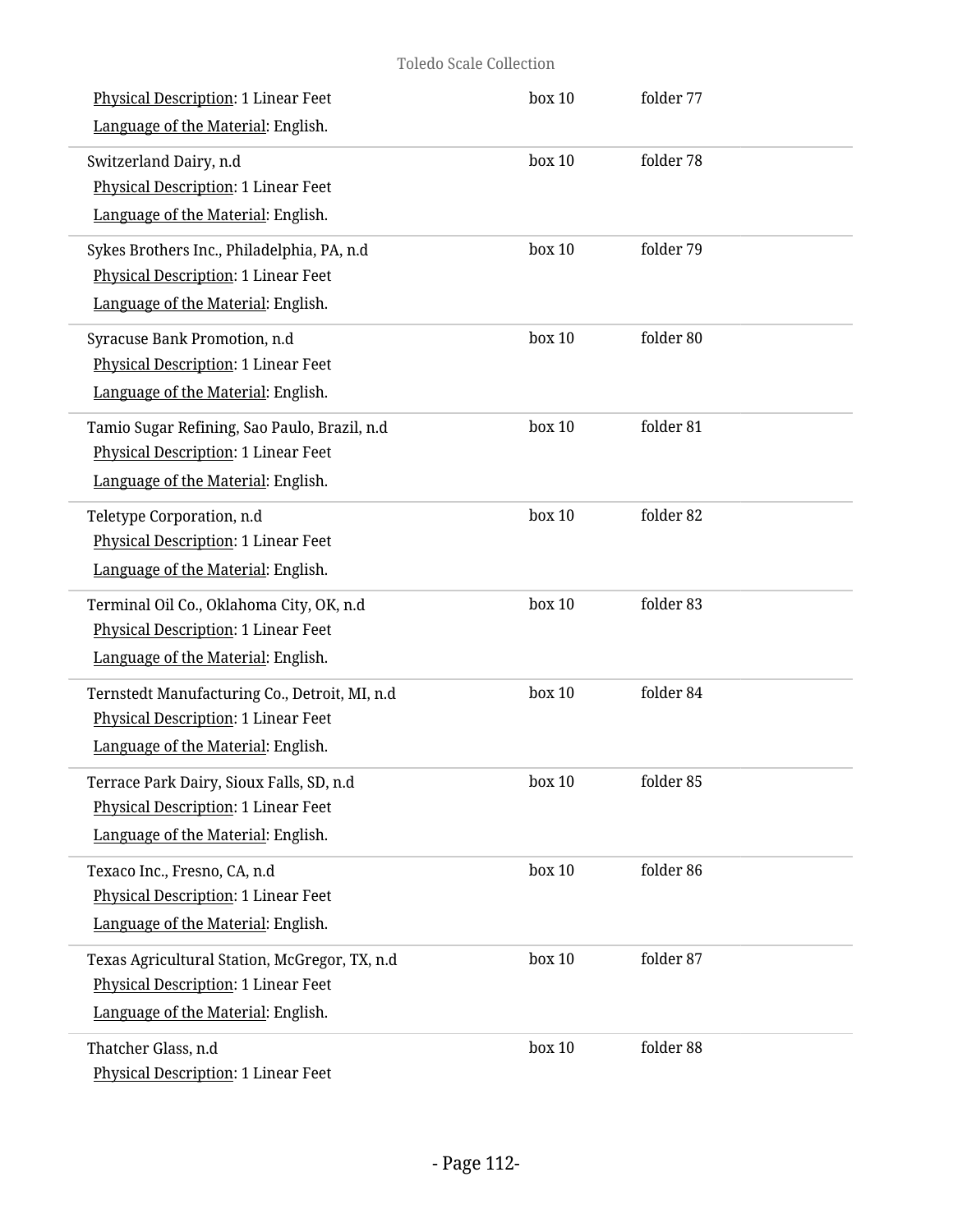| Thelwavy Paper & Pulp Co., n.d<br>Physical Description: 1 Linear Feet<br>Language of the Material: English.                              | box 10 | folder 89  |
|------------------------------------------------------------------------------------------------------------------------------------------|--------|------------|
| Thiokol, n.d<br>Physical Description: 1 Linear Feet<br>Language of the Material: English.                                                | box 10 | folder 90  |
| Thorofare Markets Inc., Apollo, PA, n.d<br>Physical Description: 1 Linear Feet<br>Language of the Material: English.                     | box 10 | folder 91  |
| Three Rivers Grain & Elevator, Quebec, Ontario, Canada, n.d<br>Physical Description: 1 Linear Feet<br>Language of the Material: English. | box 10 | folder 92  |
| Thriftway Supermarket, Bromfield, CA, n.d<br>Physical Description: 1 Linear Feet<br>Language of the Material: English.                   | box 10 | folder 93  |
| Thurman Co., Columbus, OH, n.d<br>Physical Description: 1 Linear Feet<br>Language of the Material: English.                              | box 10 | folder 94  |
| Thurston Motor Lines, Charlotte, NC, n.d<br>Physical Description: 1 Linear Feet<br>Language of the Material: English.                    | box 10 | folder 95  |
| TL Herbert, Nashville, TN, n.d<br><b>Physical Description: 1 Linear Feet</b><br>Language of the Material: English.                       | box 10 | folder 96  |
| Todd County Creamery, n.d<br>Physical Description: 1 Linear Feet<br>Language of the Material: English.                                   | box 10 | folder 97  |
| Tod's Steak House, n.d<br>Physical Description: 1 Linear Feet<br>Language of the Material: English.                                      | box 10 | folder 98  |
| Toledo Berkel, Australia, n.d<br>Physical Description: 1 Linear Feet<br>Language of the Material: English.                               | box 10 | folder 99  |
| Toledo Metal Furniture, n.d                                                                                                              | box 10 | folder 100 |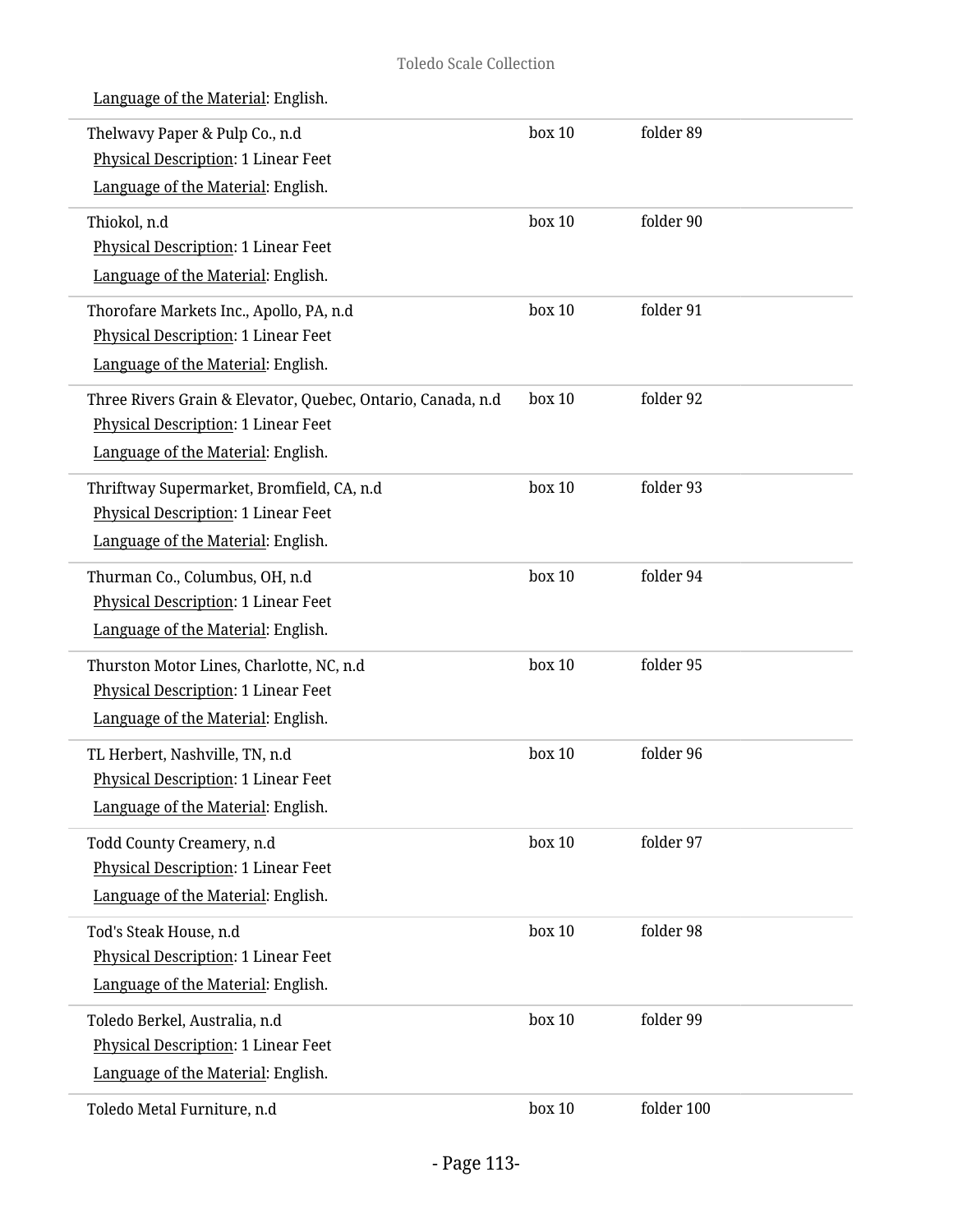| <b>Physical Description: 1 Linear Feet</b><br>Language of the Material: English.                                          |           |            |
|---------------------------------------------------------------------------------------------------------------------------|-----------|------------|
| Toledo Pickeling, n.d<br>Physical Description: 1 Linear Feet<br>Language of the Material: English.                        | box 10    | folder 101 |
| Toledo Trust, Toledo, OH, n.d<br>Physical Description: 1 Linear Feet<br>Language of the Material: English.                | box 10    | folder 102 |
| Tom's Supermarket, Detroit, MI, n.d<br>Physical Description: 1 Linear Feet<br>Language of the Material: English.          | box 10    | folder 103 |
| Toppensile Sales Yard, n.d<br>Physical Description: 1 Linear Feet<br>Language of the Material: English.                   | box 10    | folder 104 |
| Tri-City Grocers, n.d<br>Physical Description: 1 Linear Feet<br>Language of the Material: English.                        | box 10    | folder 105 |
| Triplex Screw Products, Cleveland, OH, n.d<br>Physical Description: 1 Linear Feet<br>Language of the Material: English.   | box 10    | folder 106 |
| Truck Scale Storage, n.d<br><b>Physical Description: 1 Linear Feet</b><br>Language of the Material: English.              | box 10    | folder 107 |
| Trunz Packing, n.d<br><b>Physical Description: 1 Linear Feet</b><br>Language of the Material: English.                    | $h$ ox 10 | folder 108 |
| TS Lever Department, n.d<br>Physical Description: 1 Linear Feet<br>Language of the Material: English.                     | box 10    | folder 109 |
| Tygart Valley Glass Co., Washington, PA, n.d<br>Physical Description: 1 Linear Feet<br>Language of the Material: English. | box 10    | folder 110 |
| Unidentified, n.d<br>Physical Description: 1 Linear Feet<br>Language of the Material: English.                            | box 10    | folder 111 |
|                                                                                                                           |           |            |

Unimart, Pomona, CA, n.d

L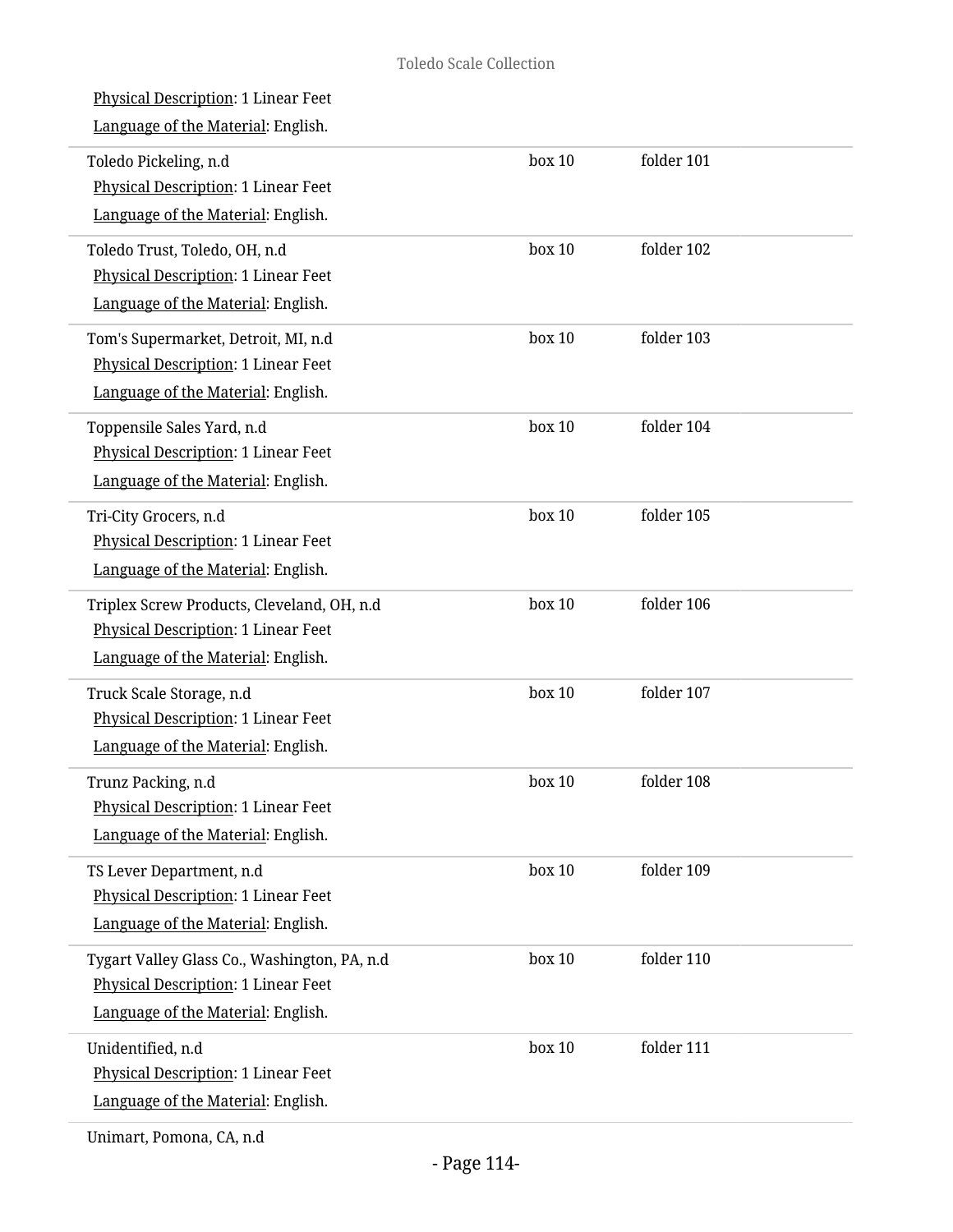| Physical Description: 1 Linear Feet<br>Language of the Material: English.                                                     | box 10 | folder 112 |  |
|-------------------------------------------------------------------------------------------------------------------------------|--------|------------|--|
| Union Carbide, n.d<br>Physical Description: 1 Linear Feet<br>Language of the Material: English.                               | box 10 | folder 113 |  |
| UniRoyal, n.d<br>Physical Description: 1 Linear Feet<br>Language of the Material: English.                                    | box 10 | folder 114 |  |
| United Grain Growers, n.d<br>Physical Description: 1 Linear Feet<br>Language of the Material: English.                        | box 10 | folder 115 |  |
| Universal Winding Co., Cranston, RI, n.d<br>Physical Description: 1 Linear Feet<br>Language of the Material: English.         | box 10 | folder 116 |  |
| University of Illinois Laundry, Chicago, IL, n.d<br>Physical Description: 1 Linear Feet<br>Language of the Material: English. | box 10 | folder 117 |  |
| University of Toledo, Toledo, OH, n.d<br>Physical Description: 1 Linear Feet<br>Language of the Material: English.            | box 10 | folder 118 |  |
| UPS, n.d<br>Physical Description: 1 Linear Feet<br>Language of the Material: English.                                         | box 10 | folder 119 |  |
| US Department of Agriculture, n.d<br><b>Physical Description: 1 Linear Feet</b><br>Language of the Material: English.         | box 10 | folder 120 |  |
| US Incinerator Corporation, n.d<br>Physical Description: 1 Linear Feet<br>Language of the Material: English.                  | box 10 | folder 121 |  |
| US Leasing for Hariah's Club, n.d<br>Physical Description: 1 Linear Feet<br>Language of the Material: English.                | box 10 | folder 122 |  |
| US Mint, Philadelphia, PA, n.d<br>Physical Description: 1 Linear Feet                                                         | box 10 | folder 123 |  |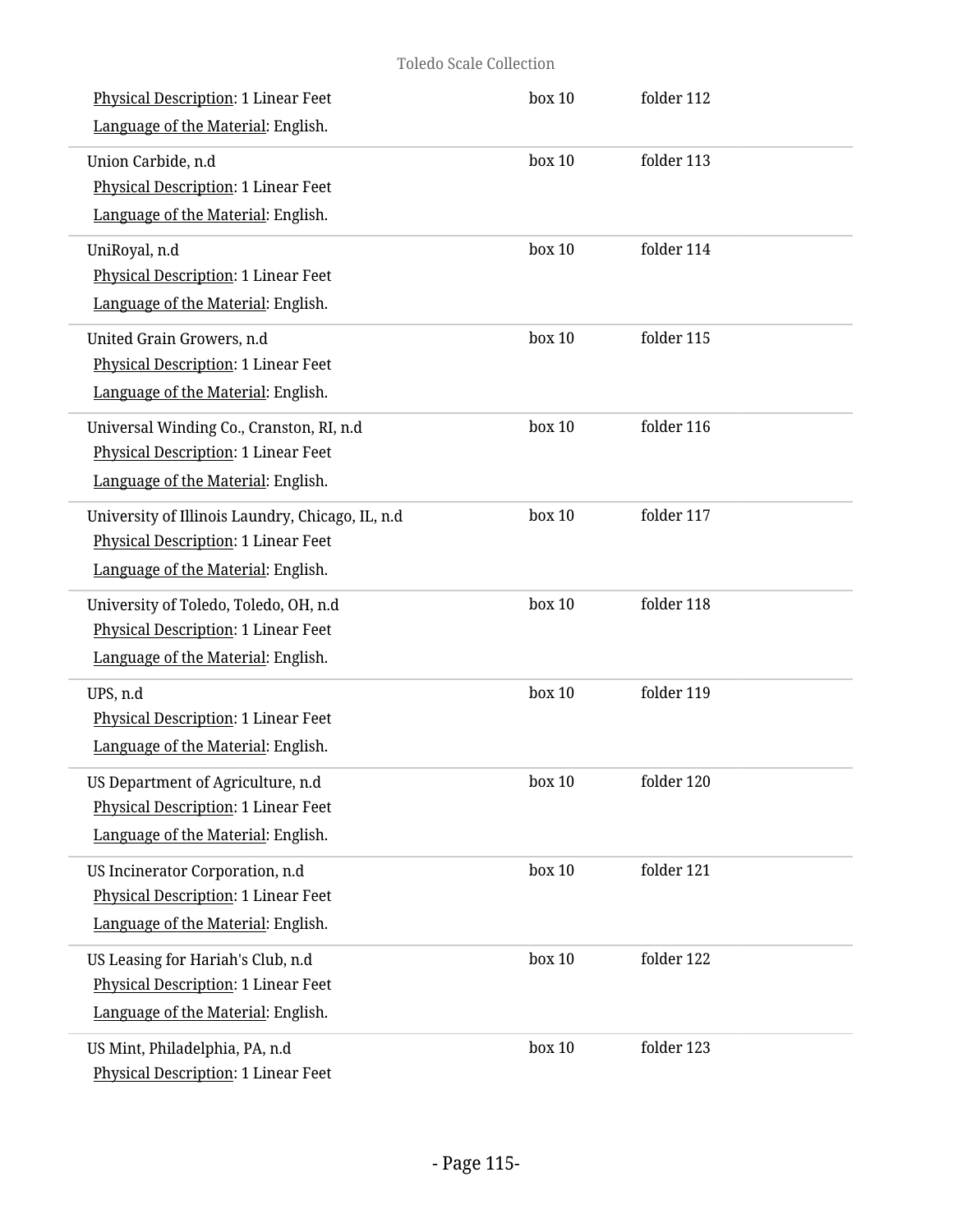| US Naval Propellant Lab, Indian Head, MD, n.d<br>Physical Description: 1 Linear Feet<br>Language of the Material: English. | box 10 | folder 124 |  |
|----------------------------------------------------------------------------------------------------------------------------|--------|------------|--|
| US Rubber, n.d<br>Physical Description: 1 Linear Feet<br>Language of the Material: English.                                | box 10 | folder 125 |  |
| US Steel, Youngstown, OH, n.d<br><b>Physical Description: 1 Linear Feet</b><br>Language of the Material: English.          | box 10 | folder 126 |  |
| USPS, St. Louis, MO, n.d<br>Physical Description: 1 Linear Feet<br>Language of the Material: English.                      | box 10 | folder 127 |  |
| Vacuum Oil Co., Bayonne, NJ, n.d<br>Physical Description: 1 Linear Feet<br>Language of the Material: English.              | box 10 | folder 128 |  |
| Vacumatic Installation, n.d<br>Physical Description: 1 Linear Feet<br>Language of the Material: English.                   | box 10 | folder 129 |  |
| Valvoline Oil Co., Cincinnati, OH, n.d<br>Physical Description: 1 Linear Feet<br>Language of the Material: English.        | box 10 | folder 130 |  |
| Veterans Administration Hospital, n.d<br>Physical Description: 1 Linear Feet<br>Language of the Material: English.         | box 10 | folder 131 |  |
| Vidrio Plant-Mexico City, Mexico, n.d<br>Physical Description: 1 Linear Feet<br>Language of the Material: English.         | box 10 | folder 132 |  |
| Vidrio Plant-Monterrey, Mexico, n.d<br>Physical Description: 1 Linear Feet<br>Language of the Material: English.           | box 10 | folder 133 |  |
| Von's Supermarket, El Monte, CA, n.d<br>Physical Description: 1 Linear Feet<br>Language of the Material: English.          | box 10 | folder 134 |  |
| Vyloctose Laboratories, Des Moines, IA, n.d                                                                                | box 10 | folder 135 |  |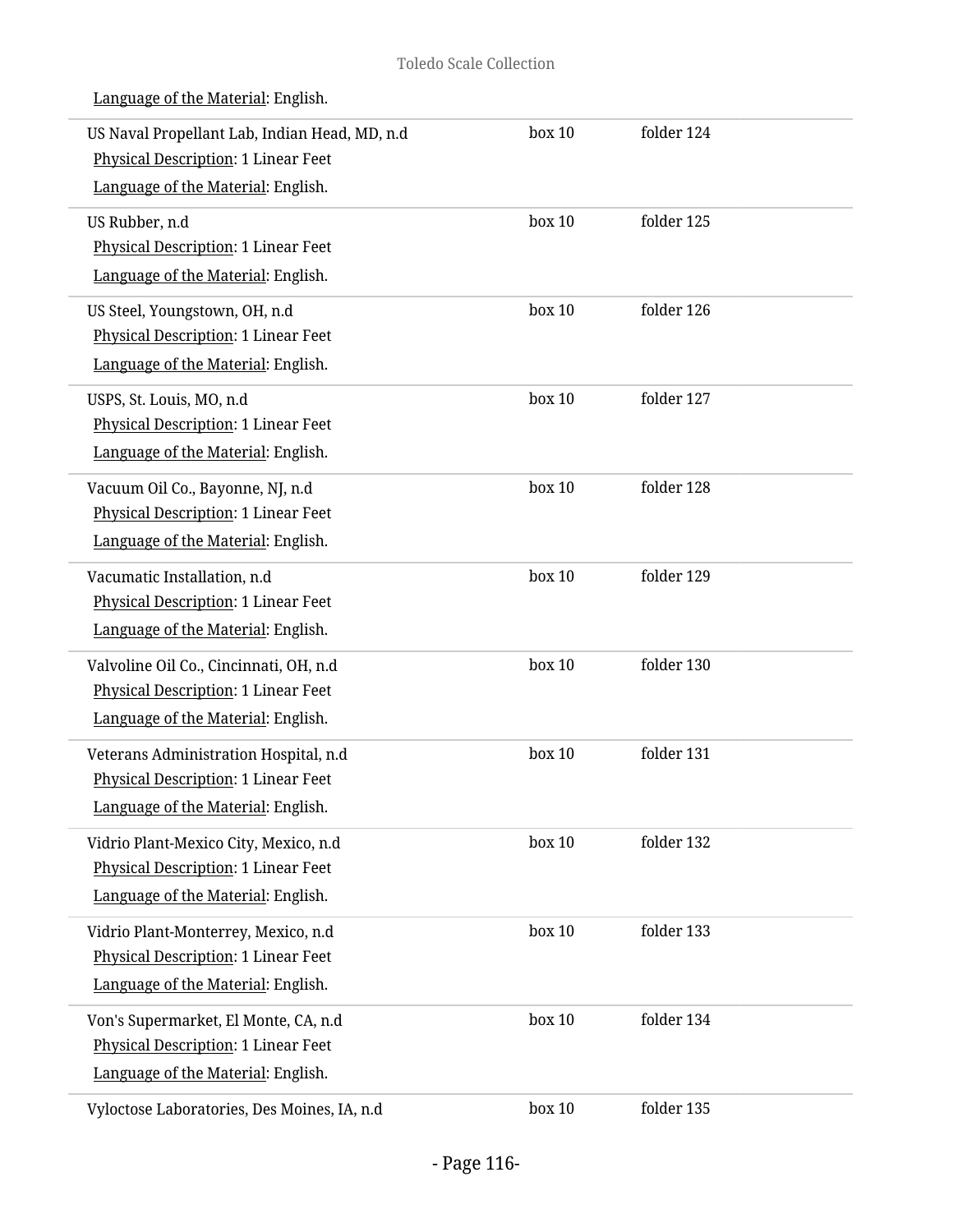| <u>Physical Description</u> : 1 Linear Feet<br>Language of the Material: English.                                            |        |            |  |
|------------------------------------------------------------------------------------------------------------------------------|--------|------------|--|
| Wadsworth Foundary, Wadsworth, OH, n.d<br>Physical Description: 1 Linear Feet<br>Language of the Material: English.          | box 10 | folder 136 |  |
| Wayne Oil, Detroit, MI, n.d<br><b>Physical Description: 1 Linear Feet</b><br>Language of the Material: English.              | box 10 | folder 137 |  |
| Wayne Packing, Detroit, MI, n.d<br>Physical Description: 1 Linear Feet<br>Language of the Material: English.                 | box 10 | folder 138 |  |
| WE Caldwell & Son, Waco, TX, n.d<br>Physical Description: 1 Linear Feet<br>Language of the Material: English.                | box 10 | folder 139 |  |
| Weson Dairy Co., Detroit, MI, n.d<br>Physical Description: 1 Linear Feet<br>Language of the Material: English.               | box 10 | folder 140 |  |
| West Virginia Paper & Pulp, Jonesville, SC, n.d<br>Physical Description: 1 Linear Feet<br>Language of the Material: English. | box 10 | folder 141 |  |
| Western Electric Co., No. Lanawanda, NY, n.d<br>Physical Description: 1 Linear Feet<br>Language of the Material: English.    | box 10 | folder 142 |  |
| Western Sand & Gravel Co., Pascoag, RI, n.d<br>Physical Description: 1 Linear Feet<br>Language of the Material: English.     | box 10 | folder 143 |  |
| Western States Grocery Co., Seattle, WA, n.d<br>Physical Description: 1 Linear Feet<br>Language of the Material: English.    | box 10 | folder 144 |  |
| Western Supermarkets, Birmingham, AL, n.d<br>Physical Description: 1 Linear Feet<br>Language of the Material: English.       | box 10 | folder 145 |  |
| Westinghouse, Sherman Oaks, CA, n.d<br>Physical Description: 1 Linear Feet<br>Language of the Material: English.             | box 10 | folder 146 |  |
|                                                                                                                              |        |            |  |

Westward Ho!!!, n.d

i.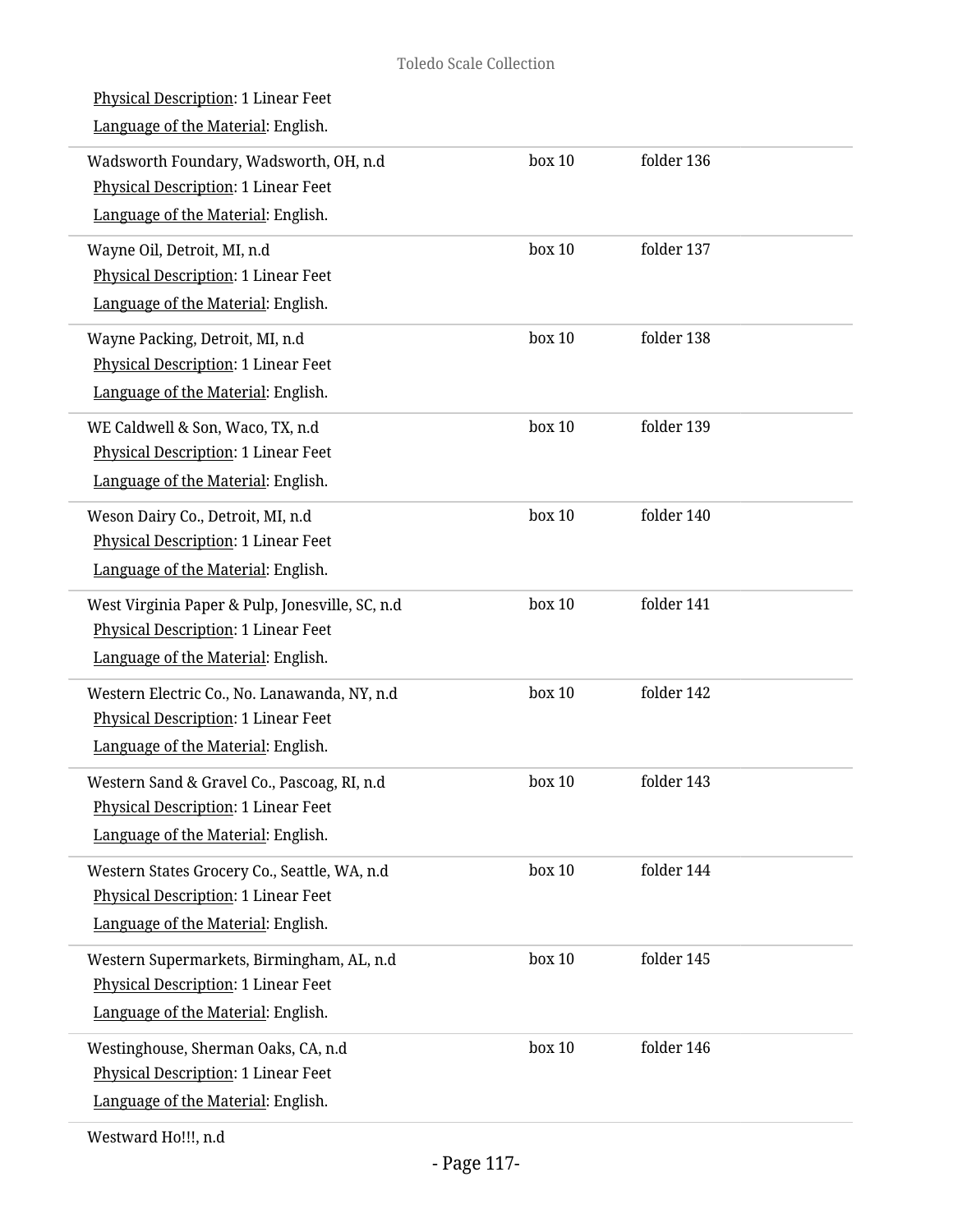# Toledo Scale Collection

| Physical Description: 1 Linear Feet<br>Language of the Material: English.                                                      | box 10 | folder 147 |  |
|--------------------------------------------------------------------------------------------------------------------------------|--------|------------|--|
| Wheaton Glass, n.d<br><b>Physical Description: 1 Linear Feet</b><br>Language of the Material: English.                         | box 10 | folder 148 |  |
| Wheeling Bronze, Wheeling, WV, n.d<br>Physical Description: 1 Linear Feet<br>Language of the Material: English.                | box 10 | folder 149 |  |
| Whirlpool Corporation, Clyde, OH, n.d<br>Physical Description: 1 Linear Feet<br>Language of the Material: English.             | box 10 | folder 150 |  |
| White Plains High School, n.d<br>Physical Description: 1 Linear Feet<br>Language of the Material: English.                     | box 10 | folder 151 |  |
| White Room, n.d<br>Physical Description: 1 Linear Feet<br>Language of the Material: English.                                   | box 10 | folder 152 |  |
| White Star Refining, Detroit, MI, n.d<br>Physical Description: 1 Linear Feet<br>Language of the Material: English.             | box 10 | folder 153 |  |
| Whiting Co-Op, n.d<br>Physical Description: 1 Linear Feet<br>Language of the Material: English.                                | box 10 | folder 154 |  |
| Whiting Steel, n.d<br>Physical Description: 1 Linear Feet<br>Language of the Material: English.                                | box 10 | folder 155 |  |
| Whitman & Sons, Inc., Philadelphia, PA, n.d<br>Physical Description: 1 Linear Feet<br>Language of the Material: English.       | box 10 | folder 156 |  |
| Wilson & Toomer Co., Jacksonville, IA, n.d<br><b>Physical Description: 1 Linear Feet</b><br>Language of the Material: English. | box 10 | folder 157 |  |
| Wiseman Dairy, Crooksville, OH, n.d<br>Physical Description: 1 Linear Feet                                                     | box 10 | folder 158 |  |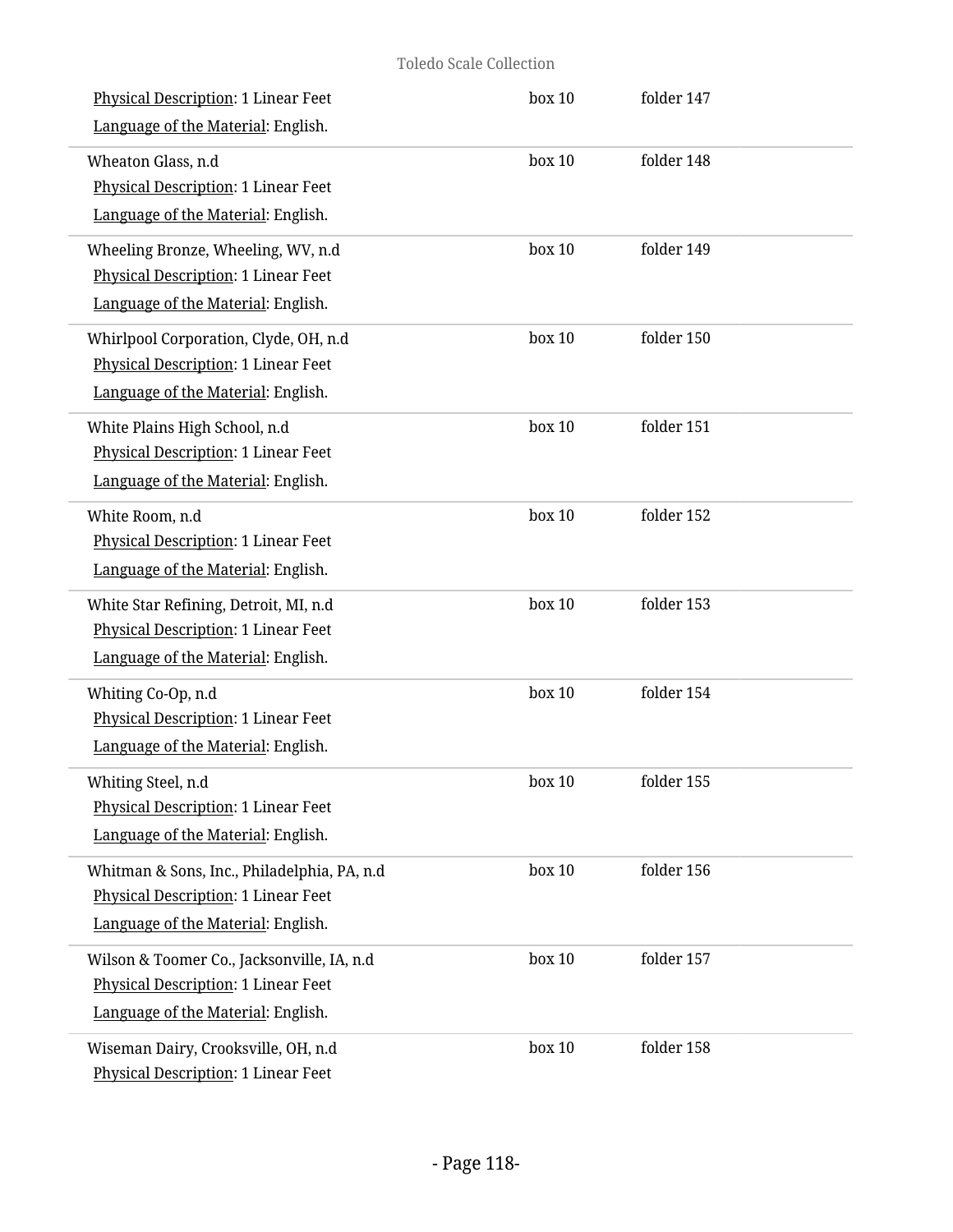|  | Language of the Material: English. |  |
|--|------------------------------------|--|
|  |                                    |  |

| WJ Strange, Chicago, IL, n.d<br>Physical Description: 1 Linear Feet | box 10 | folder 159 |  |
|---------------------------------------------------------------------|--------|------------|--|
| Language of the Material: English.                                  |        |            |  |
| WJ Vior Co., Santa Ana, CA, n.d                                     | box 10 | folder 160 |  |
| Physical Description: 1 Linear Feet                                 |        |            |  |
| Language of the Material: English.                                  |        |            |  |
| Wolverine Packing Co., Detroit, MI, n.d                             | box 10 | folder 161 |  |
| <b>Physical Description: 1 Linear Feet</b>                          |        |            |  |
| Language of the Material: English.                                  |        |            |  |
| Wonder Foods, Chicago, IL, n.d                                      | box 10 | folder 162 |  |
| Physical Description: 1 Linear Feet                                 |        |            |  |
| Language of the Material: English.                                  |        |            |  |
| Woodford County Seed Co., Roanoke, IL, n.d                          | box 10 | folder 163 |  |
| Physical Description: 1 Linear Feet                                 |        |            |  |
| Language of the Material: English.                                  |        |            |  |
| Wouka Foods, n.d                                                    | box 10 | folder 164 |  |
| Physical Description: 1 Linear Feet                                 |        |            |  |
| Language of the Material: English.                                  |        |            |  |
| WT Haywood, Oklahoma City, OK, n.d                                  | box 10 | folder 165 |  |
| Physical Description: 1 Linear Feet                                 |        |            |  |
| Language of the Material: English.                                  |        |            |  |
| Wyandotte Worsted, n.d                                              | box 10 | folder 166 |  |
| <b>Physical Description: 1 Linear Feet</b>                          |        |            |  |
| Language of the Material: English.                                  |        |            |  |
| Wyette Lab, Marietta, PA, n.d                                       | box 10 | folder 167 |  |
| Physical Description: 1 Linear Feet                                 |        |            |  |
| Language of the Material: English.                                  |        |            |  |
| Yale Transport, Boston, MA, n.d                                     | box 10 | folder 168 |  |
| Physical Description: 1 Linear Feet                                 |        |            |  |
| Language of the Material: English.                                  |        |            |  |
| Zapp & Shore, Louisville, KY, n.d                                   | box 10 | folder 169 |  |
| Physical Description: 1 Linear Feet                                 |        |            |  |
| Language of the Material: English.                                  |        |            |  |
| Zenith Foundry, W. Allis, WI, n.d                                   | box 10 | folder 170 |  |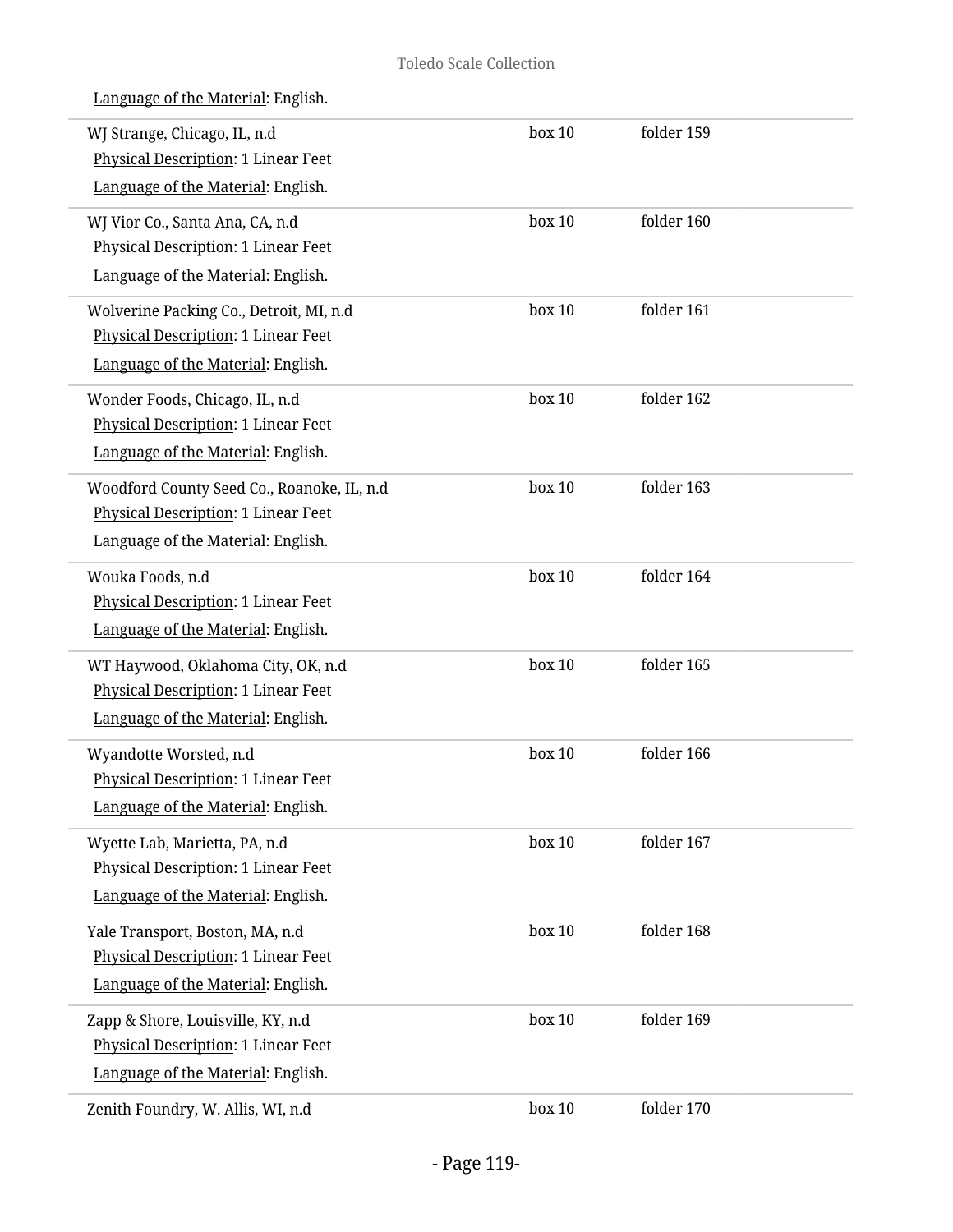| Physical Description: 1 Linear Feet                                                                                                              |        |            |  |
|--------------------------------------------------------------------------------------------------------------------------------------------------|--------|------------|--|
| Language of the Material: English.                                                                                                               |        |            |  |
| Zion's Co-Operative Mercantile Co., Salt Lake City, UT, n.d.<br><b>Physical Description: 1 Linear Feet</b><br>Language of the Material: English. | box 10 | folder 171 |  |
| A Return to Table of Contents                                                                                                                    |        |            |  |

# **S-5 Scales By Model Name (Photographs), 1940-1980**

<u>Physical Description</u>: 2 Linear Feet Made up completely of photographs, this section show scales, which had been identified by their name, rather than their model number. This collections a box of oversized materials.

| <b>Title/Description</b>                                | <b>Instances</b> |          |
|---------------------------------------------------------|------------------|----------|
| 20" Dial Housing, n.d                                   | box 11           | folder 1 |
| Physical Description: 1 Linear Feet                     |                  |          |
| Language of the Material: English.                      |                  |          |
| 20" Industrial Speed Scale, n.d                         | box 11           | folder 2 |
| Physical Description: 1 Linear Feet                     |                  |          |
| Language of the Material: English.                      |                  |          |
| 20" Plastic Dial Case, n.d                              | box 11           | folder 3 |
| Physical Description: 1 Linear Feet                     |                  |          |
| Language of the Material: English.                      |                  |          |
| 23" Beam, n.d                                           | box 11           | folder 4 |
| Physical Description: 1 Linear Feet                     |                  |          |
| Language of the Material: English.                      |                  |          |
| 24" Dial Housing, n.d                                   | box 11           | folder 5 |
| Physical Description: 1 Linear Feet                     |                  |          |
| Language of the Material: English.                      |                  |          |
| 50,000 lb Compression Load Cell, n.d                    | box 11           | folder 6 |
| Physical Description: 1 Linear Feet                     |                  |          |
| Language of the Material: English.                      |                  |          |
| 50,000 lb Compression Load Cell w/ Suspension Post, n.d | box 11           | folder 7 |
| Physical Description: 1 Linear Feet                     |                  |          |
| Language of the Material: English.                      |                  |          |
| 50 lb. Dial with Derby, n.d                             | box 11           | folder 8 |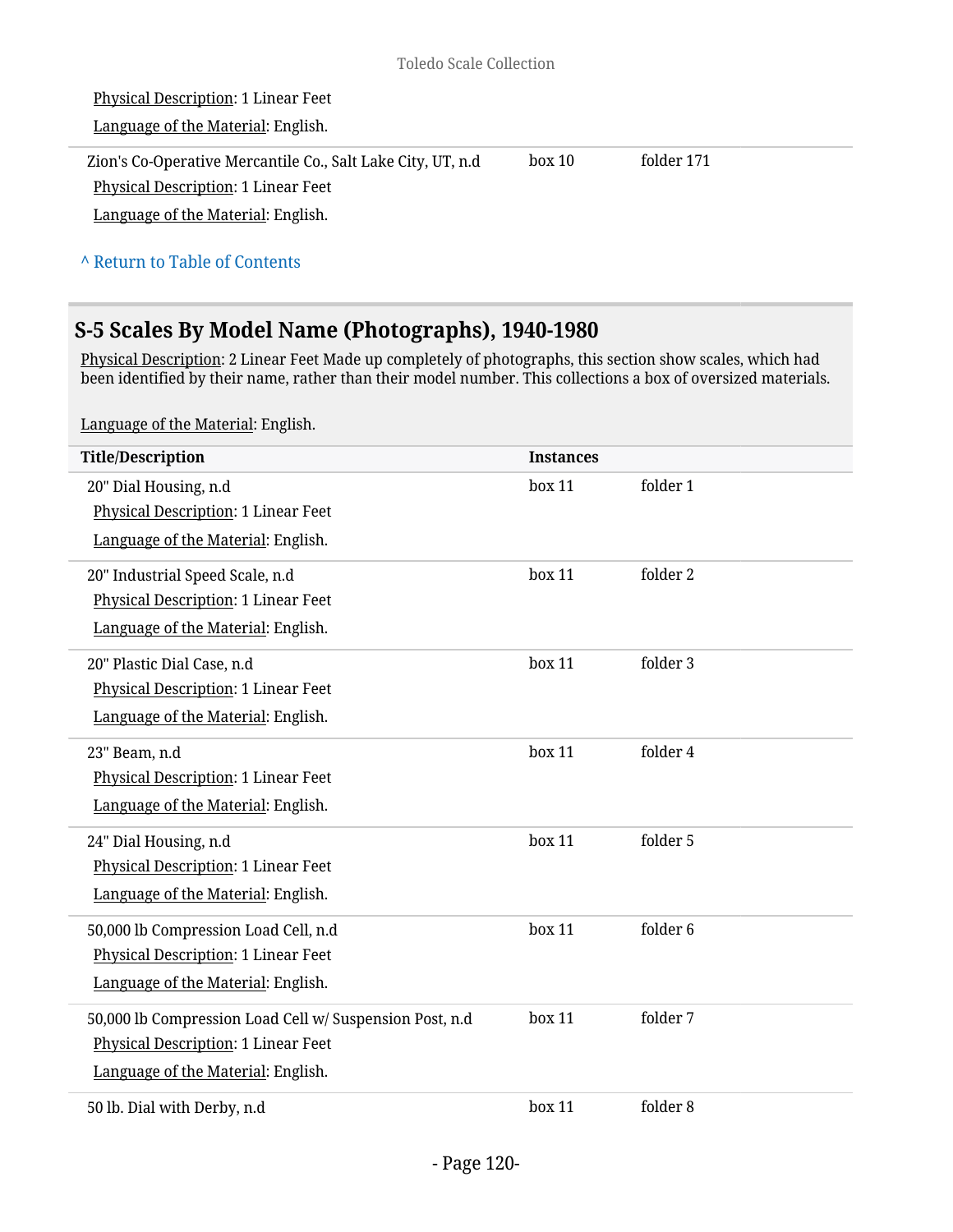L

L.

 $\overline{a}$ 

i.

L

| <u>Physical Description</u> : 1 Linear Feet<br>Language of the Material: English.                          |        |           |  |
|------------------------------------------------------------------------------------------------------------|--------|-----------|--|
| Airline Baggage, n.d<br>Physical Description: 1 Linear Feet<br>Language of the Material: English.          | box 11 | folder 9  |  |
| Automatic Lever Leveling, n.d<br>Physical Description: 1 Linear Feet<br>Language of the Material: English. | box 11 | folder 10 |  |
| Automatic Weight Unit, n.d<br>Physical Description: 1 Linear Feet<br>Language of the Material: English.    | box 11 | folder 11 |  |
| Autorange, n.d<br>Physical Description: 1 Linear Feet<br>Language of the Material: English.                | box 11 | folder 12 |  |
| Axle Scale, n.d<br>Physical Description: 1 Linear Feet<br>Language of the Material: English.               | box 11 | folder 13 |  |
| Bag Rest Portable Scales, n.d<br>Physical Description: 1 Linear Feet<br>Language of the Material: English. | box 11 | folder 14 |  |
| Bagging Scale, n.d<br>Physical Description: 1 Linear Feet<br>Language of the Material: English.            | box 11 | folder 15 |  |
| Beam Enclosure, n.d<br>Physical Description: 1 Linear Feet<br>Language of the Material: English.           | box 11 | folder 16 |  |
| Beam Scale, n.d<br>Physical Description: 1 Linear Feet<br>Language of the Material: English.               | box 11 | folder 17 |  |
| Bench/Portable Scale, n.d<br>Physical Description: 1 Linear Feet<br>Language of the Material: English.     | box 11 | folder 18 |  |
| Blueprint Scale Head, n.d<br>Physical Description: 1 Linear Feet<br>Language of the Material: English.     | box 11 | folder 19 |  |
| Built in Heavy Capacity Levers, n.d                                                                        |        |           |  |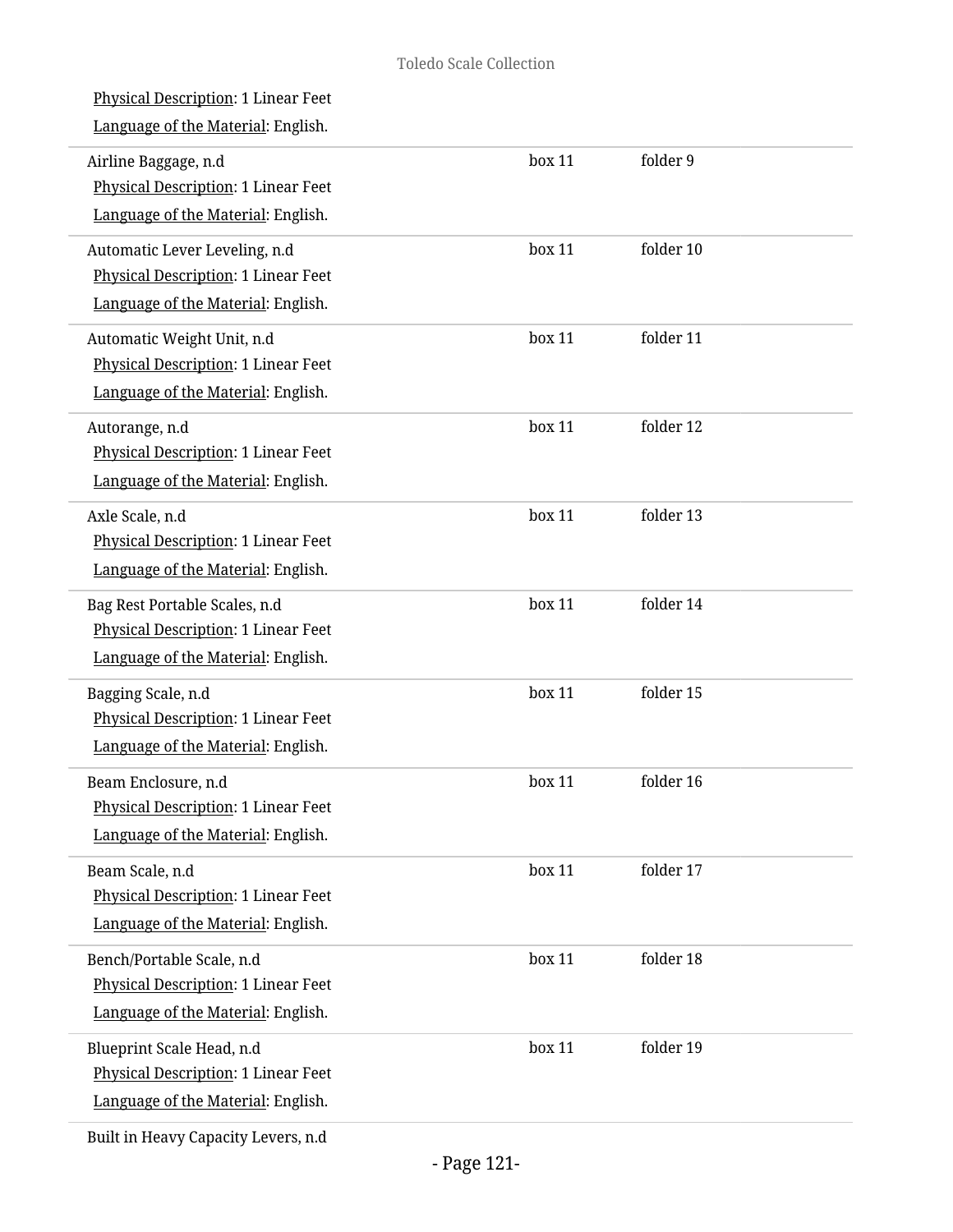#### Toledo Scale Collection

| <b>Physical Description: 1 Linear Feet</b><br>Language of the Material: English.                                      | box 11 | folder 20 |  |
|-----------------------------------------------------------------------------------------------------------------------|--------|-----------|--|
| Bulk Weigher Show Panel, n.d<br>Physical Description: 1 Linear Feet<br>Language of the Material: English.             | box 11 | folder 21 |  |
| Bulkweigh Control Console, n.d<br><b>Physical Description: 1 Linear Feet</b><br>Language of the Material: English.    | box 11 | folder 22 |  |
| Calibrated Tare Device, n.d<br>Physical Description: 1 Linear Feet<br>Language of the Material: English.              | box 11 | folder 23 |  |
| Calibration Scale, n.d<br><b>Physical Description: 1 Linear Feet</b><br>Language of the Material: English.            | box 11 | folder 24 |  |
| Candy Scale, n.d<br>Physical Description: 1 Linear Feet<br>Language of the Material: English.                         | box 11 | folder 25 |  |
| Cantilever Load Cell Steel Mounting, n.d<br>Physical Description: 1 Linear Feet<br>Language of the Material: English. | box 11 | folder 26 |  |
| Checkweigh, n.d<br>Physical Description: 1 Linear Feet<br>Language of the Material: English.                          | box 11 | folder 27 |  |
| Checkweigh Control Manual, n.d<br>Physical Description: 1 Linear Feet<br>Language of the Material: English.           | box 11 | folder 28 |  |
| Clockwise/Counterclockwise Dial, n.d<br>Physical Description: 1 Linear Feet<br>Language of the Material: English.     | box 11 | folder 29 |  |
| Clutch Spring Tester, n.d<br>Physical Description: 1 Linear Feet<br>Language of the Material: English.                | box 11 | folder 30 |  |
| Coin Counter, n.d<br>Physical Description: 1 Linear Feet                                                              | box 11 | folder 31 |  |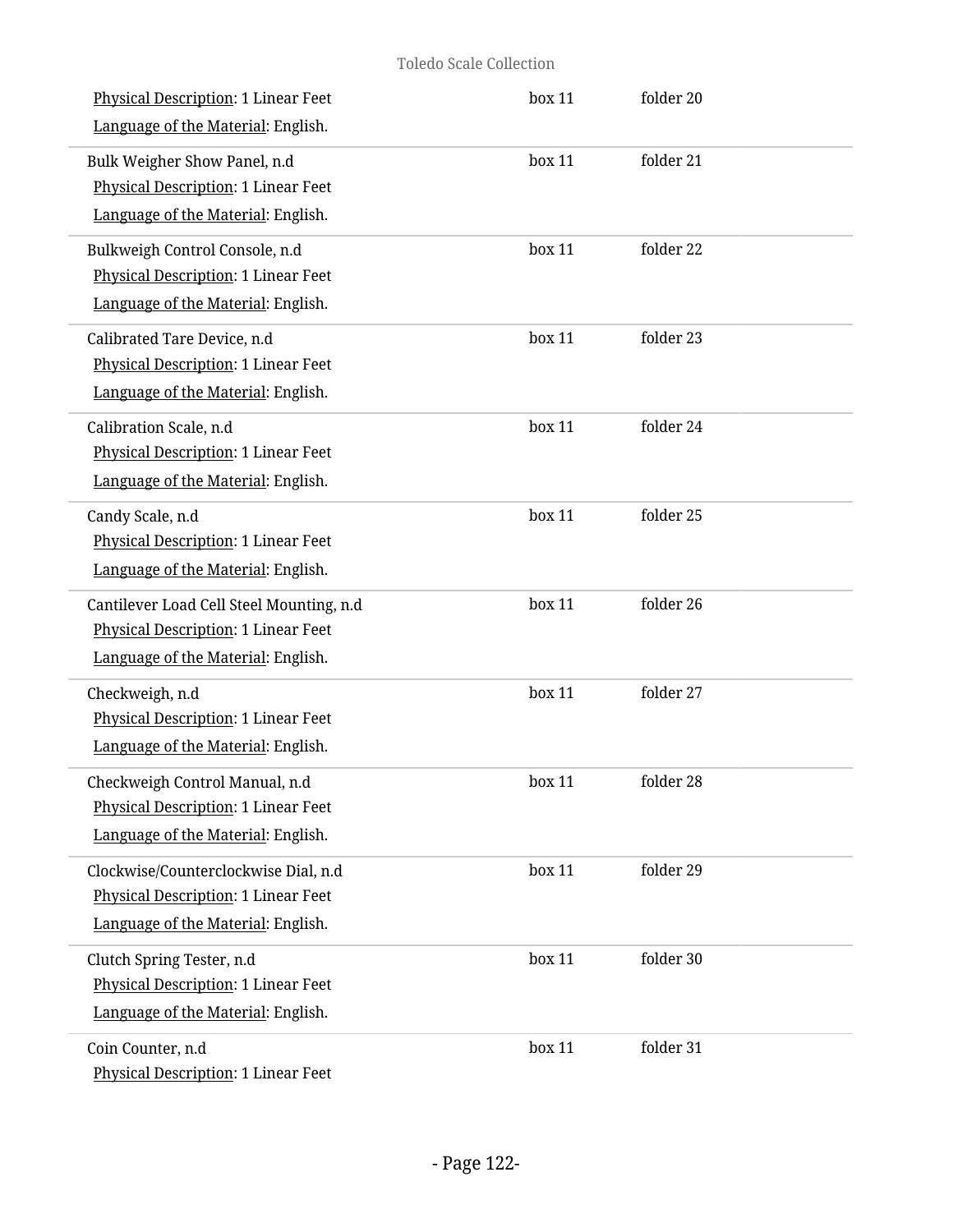| Compact Bench Scale, n.d<br>Physical Description: 1 Linear Feet<br>Language of the Material: English.                       | box 11 | folder 32 |  |
|-----------------------------------------------------------------------------------------------------------------------------|--------|-----------|--|
| Computagram, n.d<br>Physical Description: 1 Linear Feet<br>Language of the Material: English.                               | box 11 | folder 33 |  |
| Contractors Portable Motor Truck Scale, n.d<br>Physical Description: 1 Linear Feet<br>Language of the Material: English.    | box 11 | folder 34 |  |
| Control and Recorders, n.d<br>Physical Description: 1 Linear Feet<br>Language of the Material: English.                     | box 11 | folder 35 |  |
| Control Cabinet with Punch, n.d<br>Physical Description: 1 Linear Feet<br>Language of the Material: English.                | box 11 | folder 36 |  |
| Control Operating Console for Bulkweigher, n.d<br>Physical Description: 1 Linear Feet<br>Language of the Material: English. | box 11 | folder 37 |  |
| Cotton Lap Scales, n.d<br>Physical Description: 1 Linear Feet<br>Language of the Material: English.                         | box 11 | folder 38 |  |
| Counting Scales, n.d<br>Physical Description: 1 Linear Feet<br>Language of the Material: English.                           | box 11 | folder 39 |  |
| Cox/Stevens Electronic Load Cell, n.d<br>Physical Description: 1 Linear Feet<br>Language of the Material: English.          | box 11 | folder 40 |  |
| Cutoffs, n.d<br>Physical Description: 1 Linear Feet<br>Language of the Material: English.                                   | box 11 | folder 41 |  |
| Decimal Test Weight Kit, n.d<br>Physical Description: 1 Linear Feet<br>Language of the Material: English.                   | box 11 | folder 42 |  |
| Dials and Indicating Heads, n.d                                                                                             | box 11 | folder 43 |  |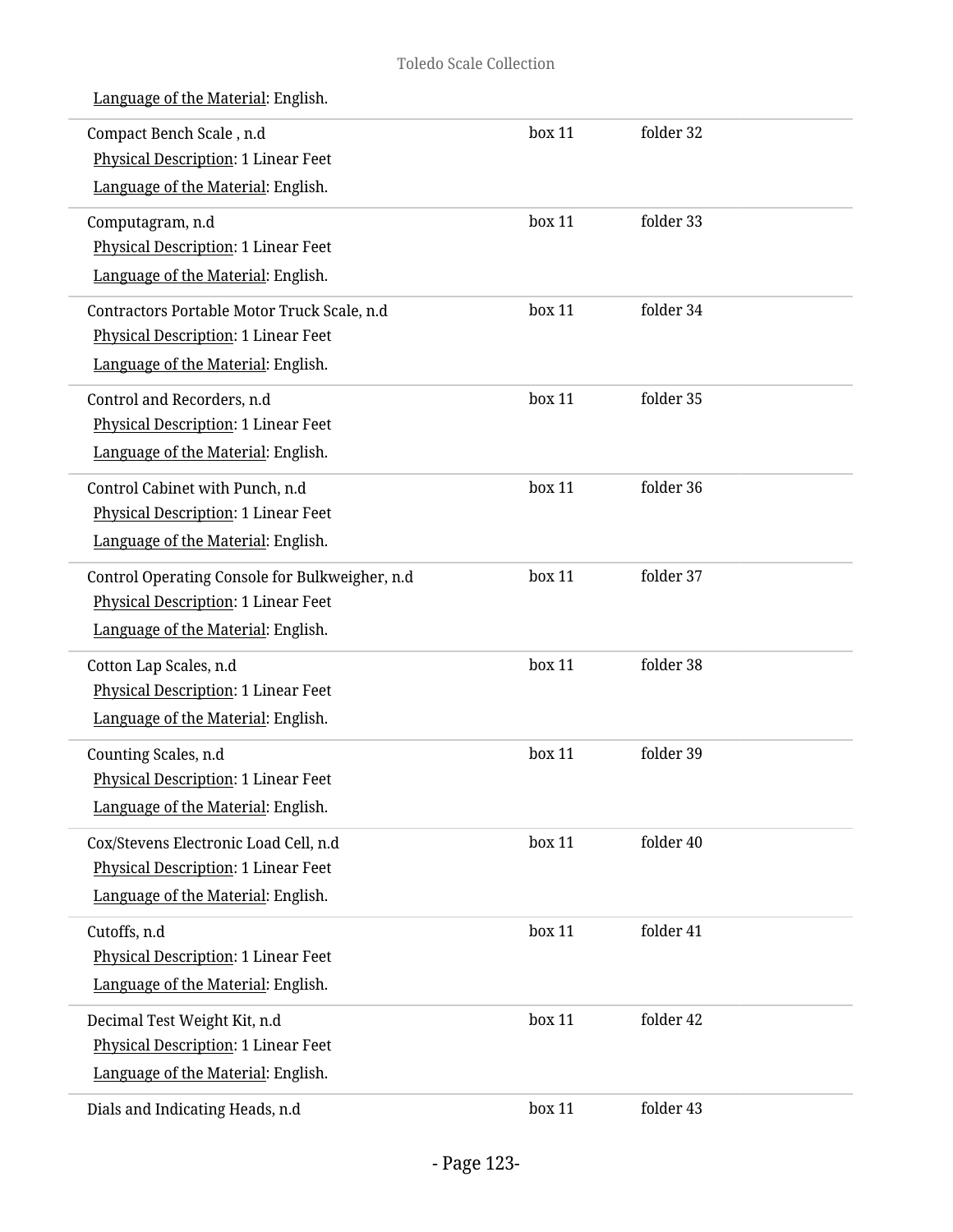| <b>Physical Description: 1 Linear Feet</b><br>Language of the Material: English.                                                                     |        |           |  |
|------------------------------------------------------------------------------------------------------------------------------------------------------|--------|-----------|--|
| Digital Indicators, n.d<br><b>Physical Description: 1 Linear Feet</b><br>Language of the Material: English.                                          | box 11 | folder 44 |  |
| Drop Beam Scale, n.d<br>Physical Description: 1 Linear Feet<br>Language of the Material: English.                                                    | box 11 | folder 45 |  |
| Dynometer, n.d<br>Physical Description: 1 Linear Feet<br>Language of the Material: English.                                                          | box 11 | folder 46 |  |
| Electronic Scale Head, n.d<br>Physical Description: 1 Linear Feet<br>Language of the Material: English.                                              | box 11 | folder 47 |  |
| Electronic Scale Head with Automatic and Remote Zero<br>Adjustment, n.d<br>Physical Description: 1 Linear Feet<br>Language of the Material: English. | box 11 | folder 48 |  |
| Electronic Weighing Floor, n.d<br>Physical Description: 1 Linear Feet<br>Language of the Material: English.                                          | box 11 | folder 49 |  |
| Electronic Weighing Lectrocell Hopper/Tank, n.d<br>Physical Description: 1 Linear Feet<br>Language of the Material: English.                         | box 11 | folder 50 |  |
| Electronic Weighing Lectrolever, n.d<br>Physical Description: 1 Linear Feet<br>Language of the Material: English.                                    | box 11 | folder 51 |  |
| Expressweigh Load Cell, n.d<br>Physical Description: 1 Linear Feet<br>Language of the Material: English.                                             | box 11 | folder 52 |  |
| Fabricated Hopper Levers, n.d<br>Physical Description: 1 Linear Feet<br>Language of the Material: English.                                           | box 11 | folder 53 |  |
| Fan Scale, n.d<br>Physical Description: 1 Linear Feet                                                                                                | box 11 | folder 54 |  |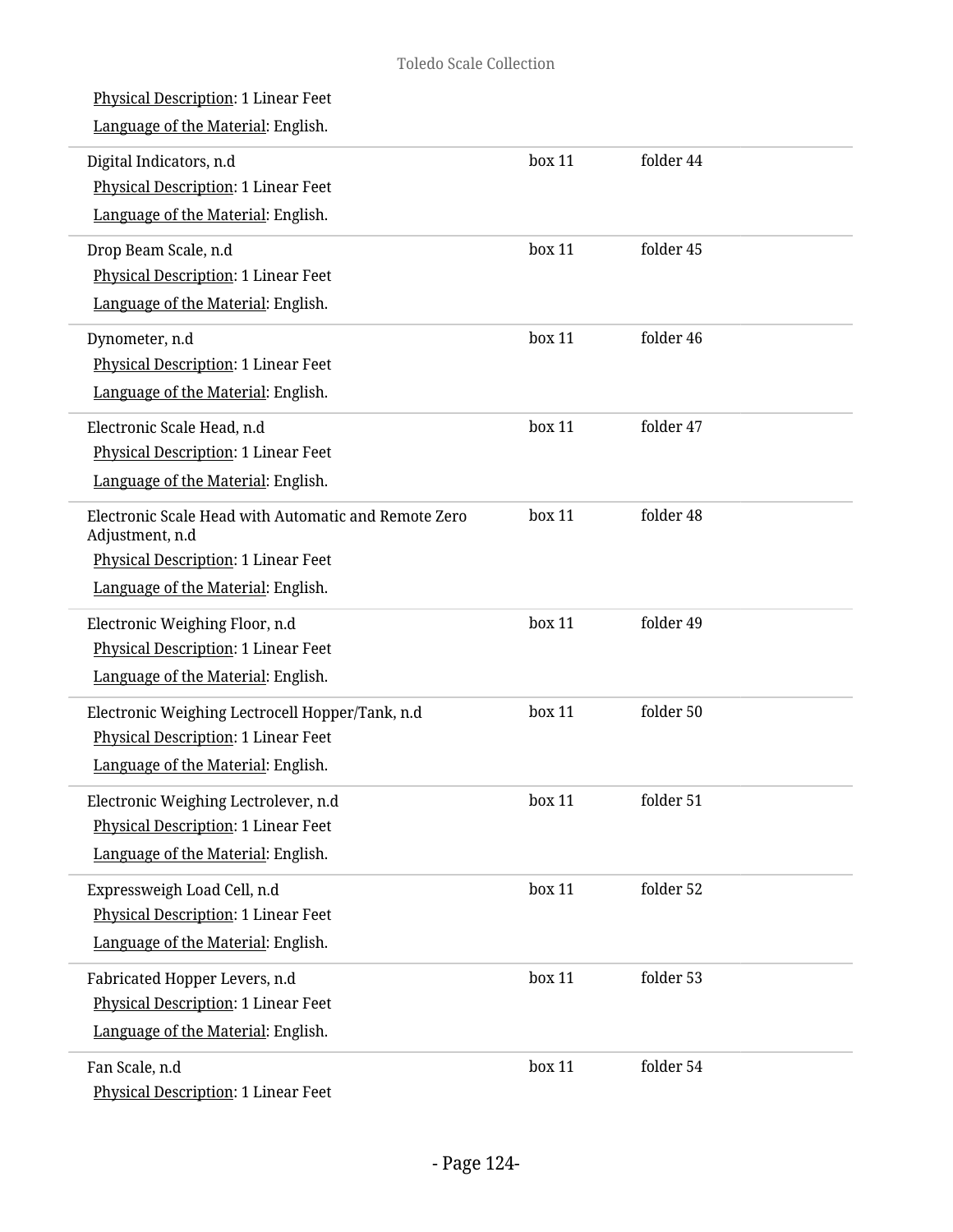| Fan Scale, n.d<br>Physical Description: 1 Linear Feet<br>Language of the Material: English.                      | box 11 | folder 55 |  |
|------------------------------------------------------------------------------------------------------------------|--------|-----------|--|
| Hopper & Tank, n.d<br>Physical Description: 1 Linear Feet<br>Language of the Material: English.                  | box 11 | folder 56 |  |
| Hot Hog Scale, n.d<br><b>Physical Description: 1 Linear Feet</b><br>Language of the Material: English.           | box 11 | folder 57 |  |
| Hydroscale Crane, n.d<br><b>Physical Description: 1 Linear Feet</b><br>Language of the Material: English.        | box 11 | folder 58 |  |
| Hydroscale Lift Truck, n.d<br>Physical Description: 1 Linear Feet<br>Language of the Material: English.          | box 11 | folder 59 |  |
| Industrial Fan Scale, n.d<br>Physical Description: 1 Linear Feet<br>Language of the Material: English.           | box 11 | folder 60 |  |
| Intergrater for the Weighveyor, n.d<br>Physical Description: 1 Linear Feet<br>Language of the Material: English. | box 11 | folder 61 |  |
| Intergrating Belt Scale, n.d<br>Physical Description: 1 Linear Feet<br>Language of the Material: English.        | box 11 | folder 62 |  |
| Intergrating Conveyer Scale, n.d<br>Physical Description: 1 Linear Feet<br>Language of the Material: English.    | box 11 | folder 63 |  |
| Junior Bench Scale, n.d<br>Physical Description: 1 Linear Feet<br>Language of the Material: English.             | box 11 | folder 64 |  |
| Lectrocell, n.d<br>Physical Description: 1 Linear Feet<br>Language of the Material: English.                     | box 11 | folder 65 |  |
| Lectrocell Truck Scale, n.d                                                                                      | box 11 | folder 66 |  |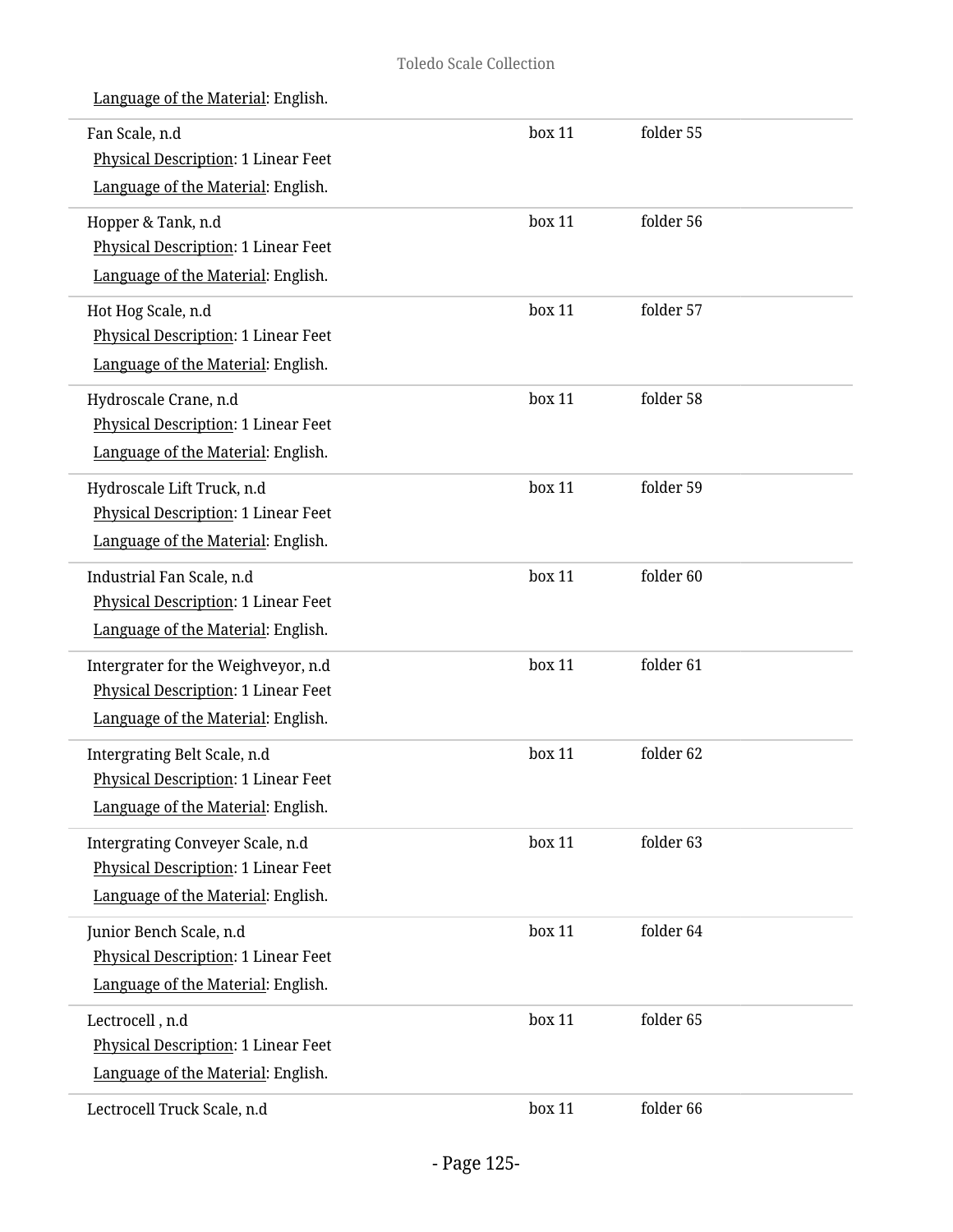| Physical Description: 1 Linear Feet<br>Language of the Material: English.                                        |        |           |  |
|------------------------------------------------------------------------------------------------------------------|--------|-----------|--|
| Lectrodial Head, n.d<br>Physical Description: 1 Linear Feet<br>Language of the Material: English.                | box 11 | folder 67 |  |
| Lectrolever Scale, n.d<br>Physical Description: 1 Linear Feet<br>Language of the Material: English.              | box 11 | folder 68 |  |
| Lectrolever Truck Scale, n.d<br>Physical Description: 1 Linear Feet<br>Language of the Material: English.        | box 11 | folder 69 |  |
| Load Cells, n.d<br>Physical Description: 1 Linear Feet<br>Language of the Material: English.                     | box 11 | folder 70 |  |
| Log Weigher, n.d<br>Physical Description: 1 Linear Feet<br>Language of the Material: English.                    | box 11 | folder 71 |  |
| Low Profile Scale, n.d<br>Physical Description: 1 Linear Feet<br>Language of the Material: English.              | box 11 | folder 72 |  |
| Lucky Scale, n.d<br>Physical Description: 1 Linear Feet<br>Language of the Material: English.                    | box 11 | folder 73 |  |
| Manual Drop Beam Scale, n.d<br>Physical Description: 1 Linear Feet<br>Language of the Material: English.         | box 11 | folder 74 |  |
| Mercury Magnetic Cutoff, n.d<br><b>Physical Description: 1 Linear Feet</b><br>Language of the Material: English. | box 11 | folder 75 |  |
| Micro Weigher, n.d<br><b>Physical Description: 1 Linear Feet</b><br>Language of the Material: English.           | box 11 | folder 76 |  |
| Monorail Scale No. 1, n.d<br>Physical Description: 1 Linear Feet<br>Language of the Material: English.           | box 11 | folder 77 |  |
|                                                                                                                  |        |           |  |

Motor Truck Scale, n.d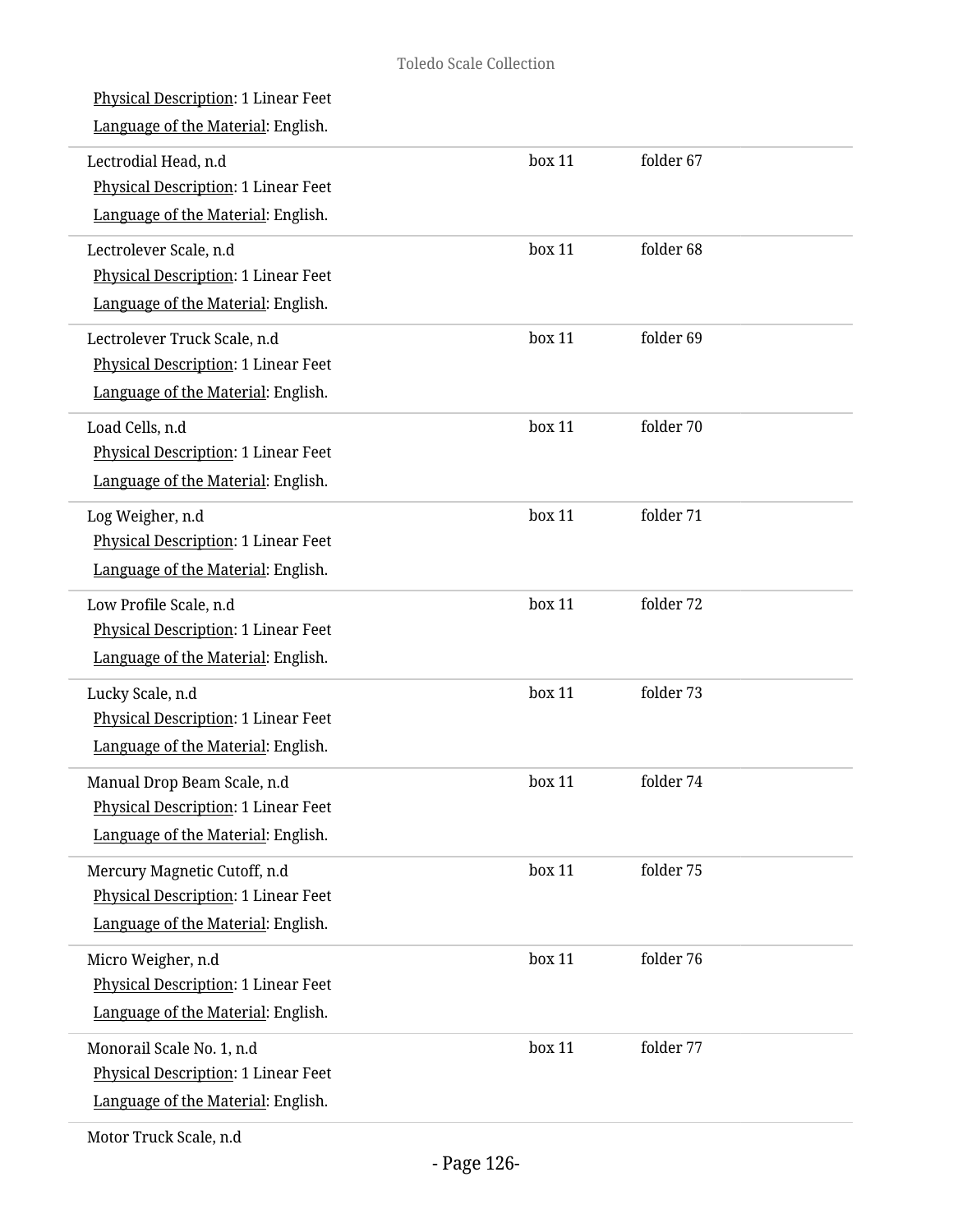#### Toledo Scale Collection

| Physical Description: 1 Linear Feet<br>Language of the Material: English.                                            | box 11 | folder 78 |  |
|----------------------------------------------------------------------------------------------------------------------|--------|-----------|--|
| Narrow Cabinet, n.d<br>Physical Description: 1 Linear Feet<br>Language of the Material: English.                     | box 11 | folder 79 |  |
| Net Weight Draw Off System, n.d<br>Physical Description: 1 Linear Feet<br>Language of the Material: English.         | box 11 | folder 80 |  |
| New Cylinder Scale, n.d<br>Physical Description: 1 Linear Feet<br>Language of the Material: English.                 | box 11 | folder 81 |  |
| New Universal Photoelectric Cutoff, n.d<br>Physical Description: 1 Linear Feet<br>Language of the Material: English. | box 11 | folder 82 |  |
| New Variable Ration Head, n.d<br>Physical Description: 1 Linear Feet<br>Language of the Material: English.           | box 11 | folder 83 |  |
| Parcel Post Scale, n.d<br>Physical Description: 1 Linear Feet<br>Language of the Material: English.                  | box 11 | folder 84 |  |
| Permanent Stands for Bench Scale, n.d<br>Physical Description: 1 Linear Feet<br>Language of the Material: English.   | box 11 | folder 85 |  |
| Personweigher, n.d<br>Physical Description: 1 Linear Feet<br>Language of the Material: English.                      | box 11 | folder 86 |  |
| Photo Electric Cutoff, n.d<br>Physical Description: 1 Linear Feet<br>Language of the Material: English.              | box 11 | folder 87 |  |
| Pneumatic Cutoff Control, n.d<br>Physical Description: 1 Linear Feet<br>Language of the Material: English.           | box 11 | folder 88 |  |
| Post Suspension for Load Cells, n.d<br>Physical Description: 1 Linear Feet                                           | box 11 | folder 89 |  |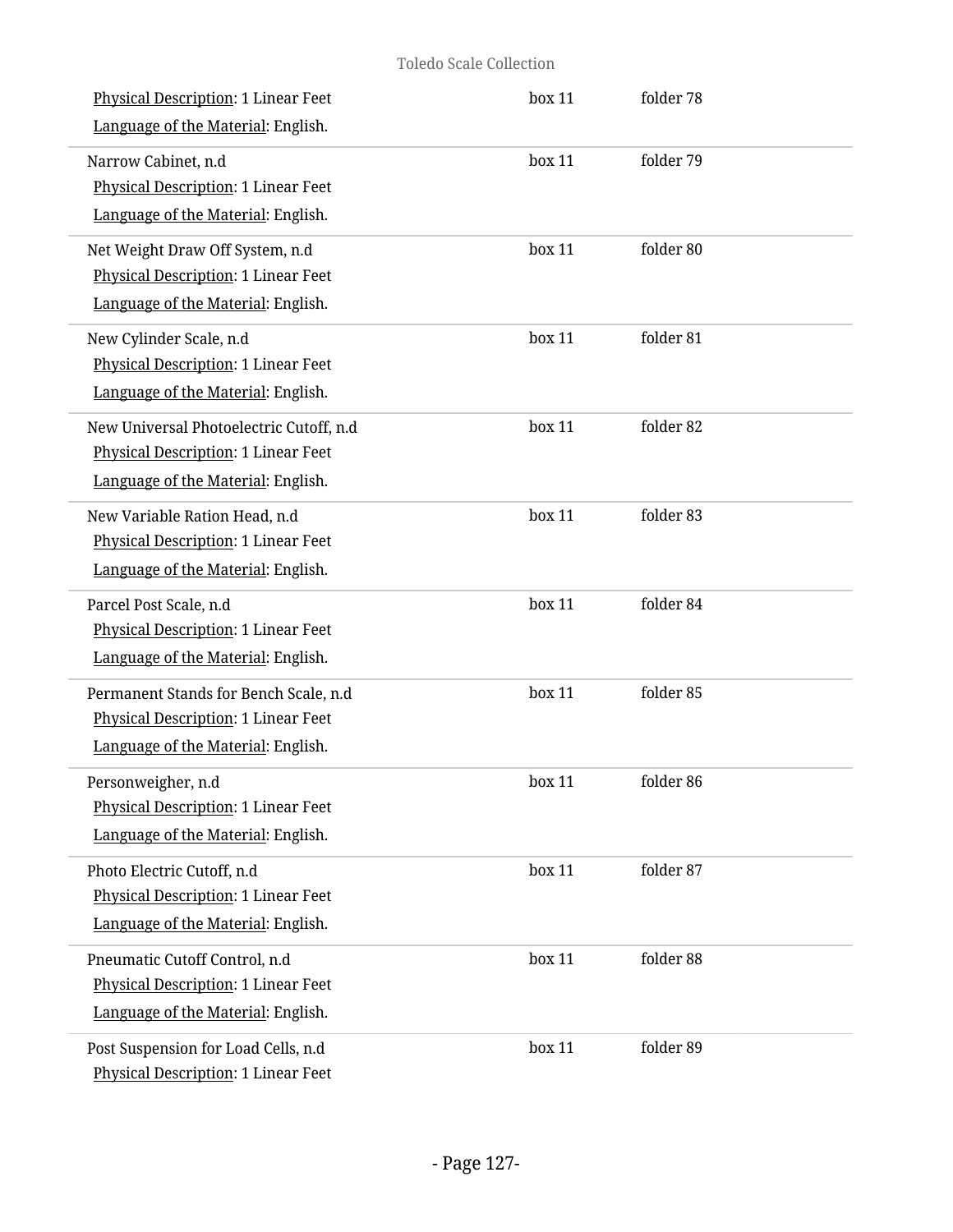| Postal Scale, n.d<br>Physical Description: 1 Linear Feet                                                                                     | box 11 | case 90    |
|----------------------------------------------------------------------------------------------------------------------------------------------|--------|------------|
| Language of the Material: English.<br>Pred. Weight Scale, n.d<br>Physical Description: 1 Linear Feet                                         | box 11 | folder 91  |
| Language of the Material: English.<br>Printers, n.d<br>Physical Description: 1 Linear Feet                                                   | box 11 | folder 92  |
| Language of the Material: English.<br>Printweigh Mechinism, n.d<br>Physical Description: 1 Linear Feet<br>Language of the Material: English. | box 11 | folder 93  |
| Projected Indicator, n.d<br>Physical Description: 1 Linear Feet<br>Language of the Material: English.                                        | box 11 | folder 94  |
| Projection Indicition Scale, n.d<br>Physical Description: 1 Linear Feet<br>Language of the Material: English.                                | box 11 | folder 95  |
| Railmaster, n.d<br>Physical Description: 1 Linear Feet<br>Language of the Material: English.                                                 | box 11 | folder 96  |
| Railroad Scale, n.d<br>Physical Description: 1 Linear Feet<br>Language of the Material: English.                                             | box 11 | folder 97  |
| Recorder Checkweigh, n.d<br>Physical Description: 1 Linear Feet<br>Language of the Material: English.                                        | box 11 | folder 98  |
| Remocon Batching Board, n.d<br>Physical Description: 1 Linear Feet<br>Language of the Material: English.                                     | box 11 | folder 99  |
| Remocon Formula Plug, n.d<br>Physical Description: 1 Linear Feet<br>Language of the Material: English.                                       | box 11 | folder 100 |
| Remocon Potentio Meter, n.d                                                                                                                  | box 11 | folder 101 |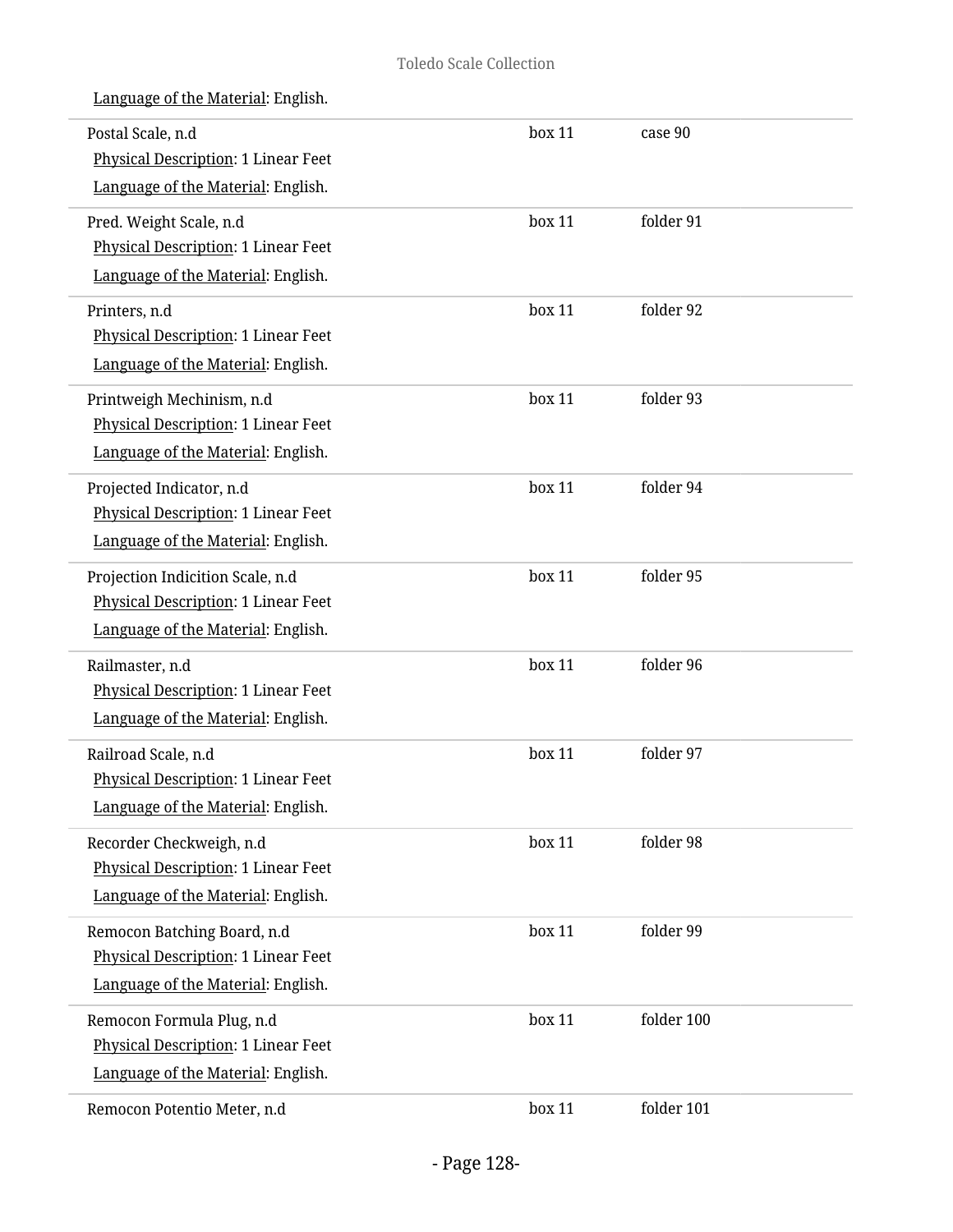| <u>Physical Description</u> : 1 Linear Feet<br>Language of the Material: English.                               |        |            |
|-----------------------------------------------------------------------------------------------------------------|--------|------------|
| Remocon Remote Setting, n.d<br><b>Physical Description: 1 Linear Feet</b><br>Language of the Material: English. | box 11 | folder 102 |
| Remocon System, n.d<br>Physical Description: 1 Linear Feet<br>Language of the Material: English.                | box 11 | folder 103 |
| Remote Weight Data, n.d<br>Physical Description: 1 Linear Feet<br>Language of the Material: English.            | box 11 | folder 104 |
| Revolving Dial Scale, n.d<br>Physical Description: 1 Linear Feet<br>Language of the Material: English.          | box 11 | folder 105 |
| Richardson Remocon, n.d<br>Physical Description: 1 Linear Feet<br>Language of the Material: English.            | box 11 | folder 106 |
| Scale Charts, n.d<br>Physical Description: 1 Linear Feet<br>Language of the Material: English.                  | box 11 | folder 107 |
| Scale Diagram, n.d<br>Physical Description: 1 Linear Feet<br>Language of the Material: English.                 | box 11 | folder 108 |
| Scale Research, n.d<br>Physical Description: 1 Linear Feet<br>Language of the Material: English.                | box 11 | folder 109 |
| Section of LD Dial, n.d<br>Physical Description: 1 Linear Feet<br>Language of the Material: English.            | box 11 | folder 110 |
| Solid Fuel Bulkweigher, n.d<br><b>Physical Description: 1 Linear Feet</b><br>Language of the Material: English. | box 11 | folder 111 |
| Solid Scale Card, n.d<br>Physical Description: 1 Linear Feet<br>Language of the Material: English.              | box 11 | folder 112 |
|                                                                                                                 |        |            |

Special Automatic Livestock Dashpot, n.d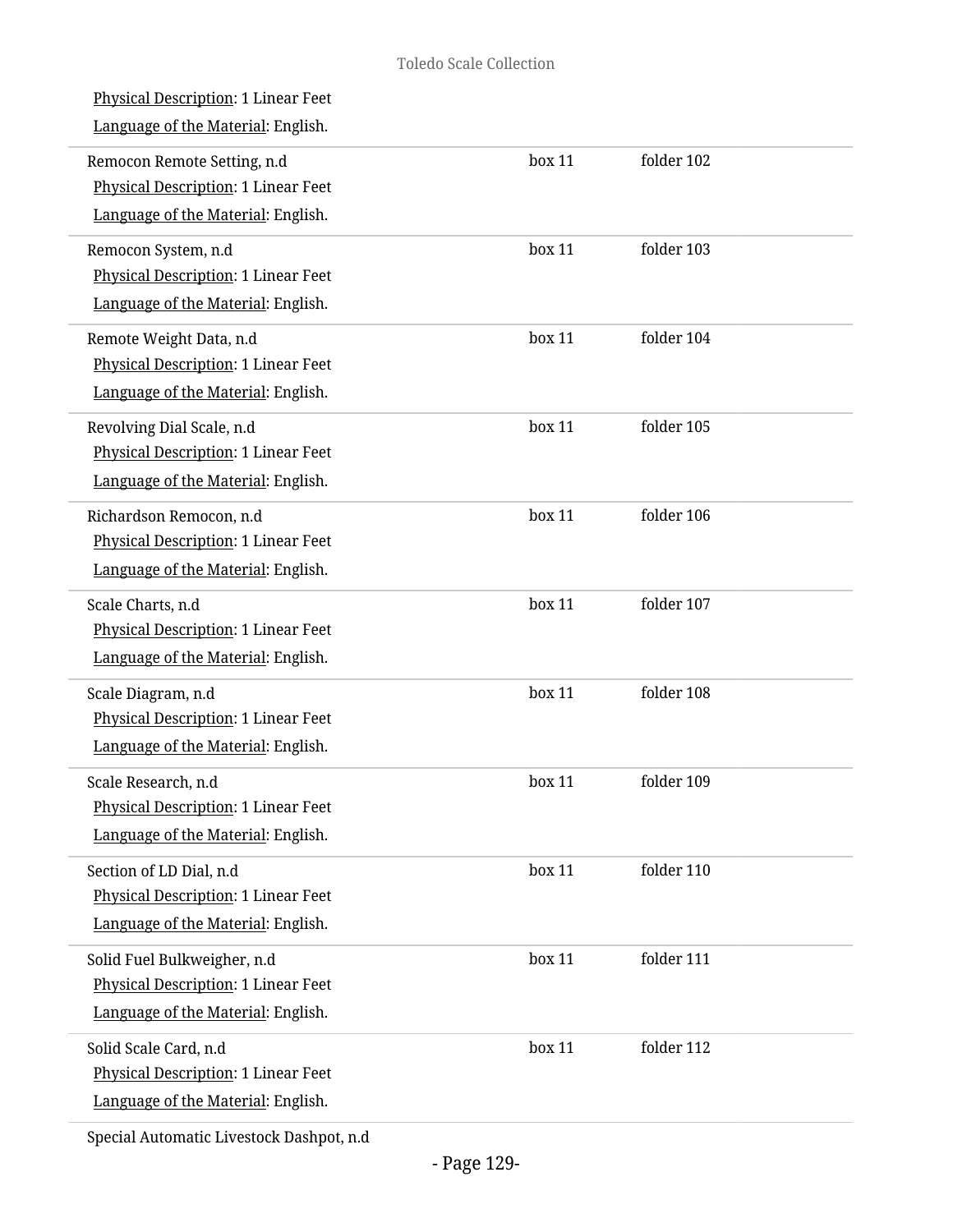| Physical Description: 1 Linear Feet<br>Language of the Material: English.                                        | box 11 | folder 113 |
|------------------------------------------------------------------------------------------------------------------|--------|------------|
| Special Crate for Rental Scale, n.d<br>Physical Description: 1 Linear Feet<br>Language of the Material: English. | box 11 | folder 114 |
| Speed Check, n.d<br>Physical Description: 1 Linear Feet<br>Language of the Material: English.                    | box 11 | folder 115 |
| Speedweigh, n.d<br>Physical Description: 1 Linear Feet<br>Language of the Material: English.                     | box 11 | folder 116 |
| Speedweigh Carrier, n.d<br><b>Physical Description: 1 Linear Feet</b><br>Language of the Material: English.      | box 11 | folder 117 |
| Spring Tester Scale, n.d<br>Physical Description: 1 Linear Feet<br>Language of the Material: English.            | box 11 | folder 118 |
| Steel Level End, n.d<br>Physical Description: 1 Linear Feet<br>Language of the Material: English.                | box 11 | folder 119 |
| Super Accuracy Scale, n.d<br>Physical Description: 1 Linear Feet<br>Language of the Material: English.           | box 11 | folder 120 |
| Syncro Servo Remote Head, n.d<br>Physical Description: 1 Linear Feet<br>Language of the Material: English.       | box 11 | folder 121 |
| Tare Device, n.d<br>Physical Description: 1 Linear Feet<br>Language of the Material: English.                    | box 11 | folder 122 |
| Test Weight Cases, n.d<br>Physical Description: 1 Linear Feet<br>Language of the Material: English.              | box 11 | folder 123 |
| Test Weight Lifter Truck, n.d<br>Physical Description: 1 Linear Feet                                             | box 11 | folder 124 |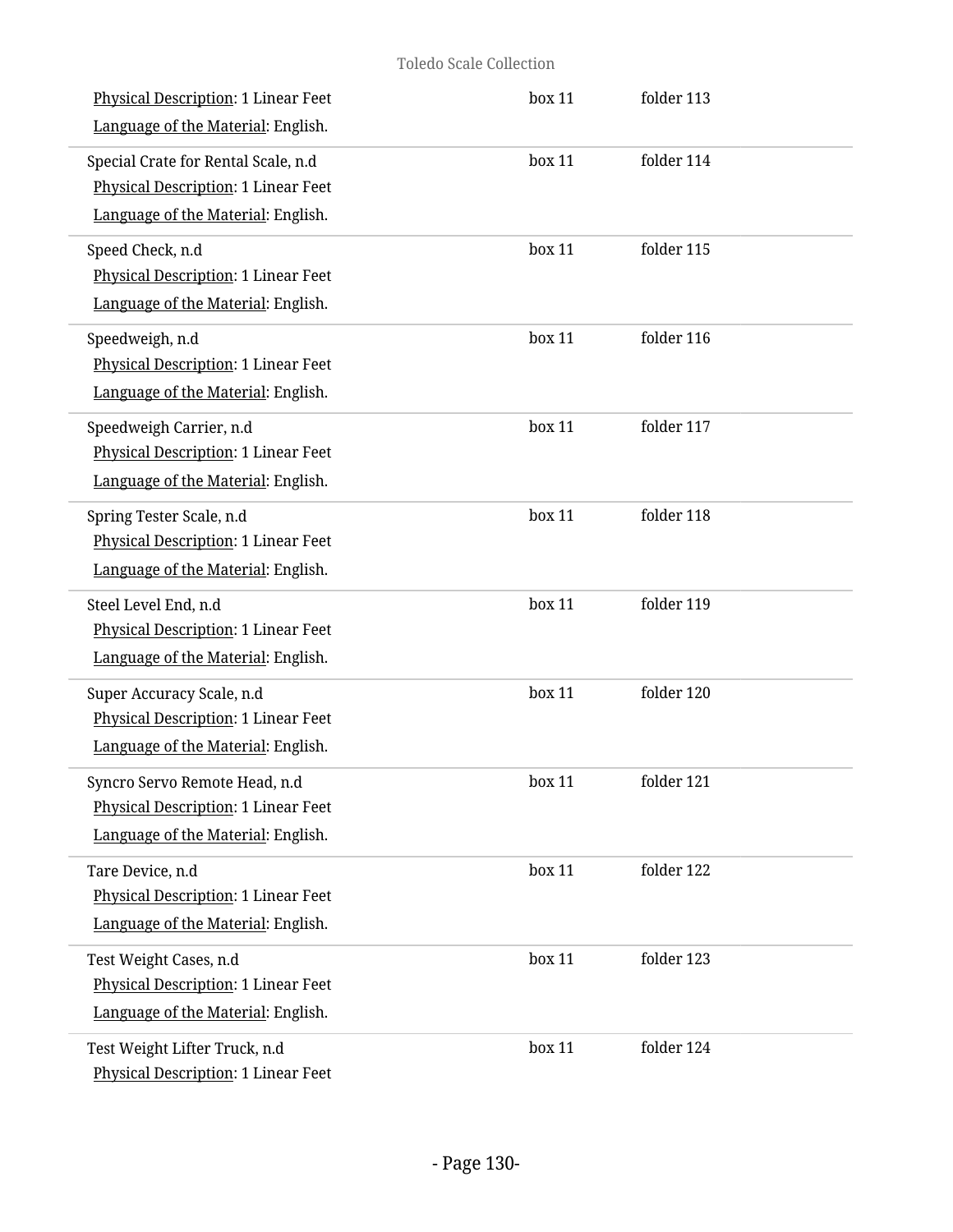| Tread Checkweigh, n.d<br>Physical Description: 1 Linear Feet<br>Language of the Material: English.                     | box 11 | folder 125 |  |
|------------------------------------------------------------------------------------------------------------------------|--------|------------|--|
| Triple Adj. Pneumatic Cutoff Printer, n.d<br>Physical Description: 1 Linear Feet<br>Language of the Material: English. | box 11 | folder 126 |  |
| Truck Scales, n.d<br>Physical Description: 1 Linear Feet<br>Language of the Material: English.                         | box 11 | folder 127 |  |
| Truckmaster, n.d<br>Physical Description: 1 Linear Feet<br>Language of the Material: English.                          | box 11 | folder 128 |  |
| Two Speed Servo, n.d<br>Physical Description: 1 Linear Feet<br>Language of the Material: English.                      | box 11 | folder 129 |  |
| Type Registering Beam, n.d<br>Physical Description: 1 Linear Feet<br>Language of the Material: English.                | box 11 | folder 130 |  |
| Unidentified scales, n.d<br>Physical Description: 1 Linear Feet<br>Language of the Material: English.                  | box 94 | folder 7   |  |
| Unit Weigh Verilux, n.d<br>Physical Description: 1 Linear Feet<br>Language of the Material: English.                   | box 11 | folder 131 |  |
| Unit Weight Handle, n.d<br>Physical Description: 1 Linear Feet<br>Language of the Material: English.                   | box 11 | folder 132 |  |
| Unit Weight Tare, n.d<br>Physical Description: 1 Linear Feet<br>Language of the Material: English.                     | box 11 | folder 133 |  |
| Universal Cutoff, n.d<br>Physical Description: 1 Linear Feet<br>Language of the Material: English.                     | box 11 | folder 134 |  |
| Universal Testing Machine, n.d                                                                                         | box 11 | folder 135 |  |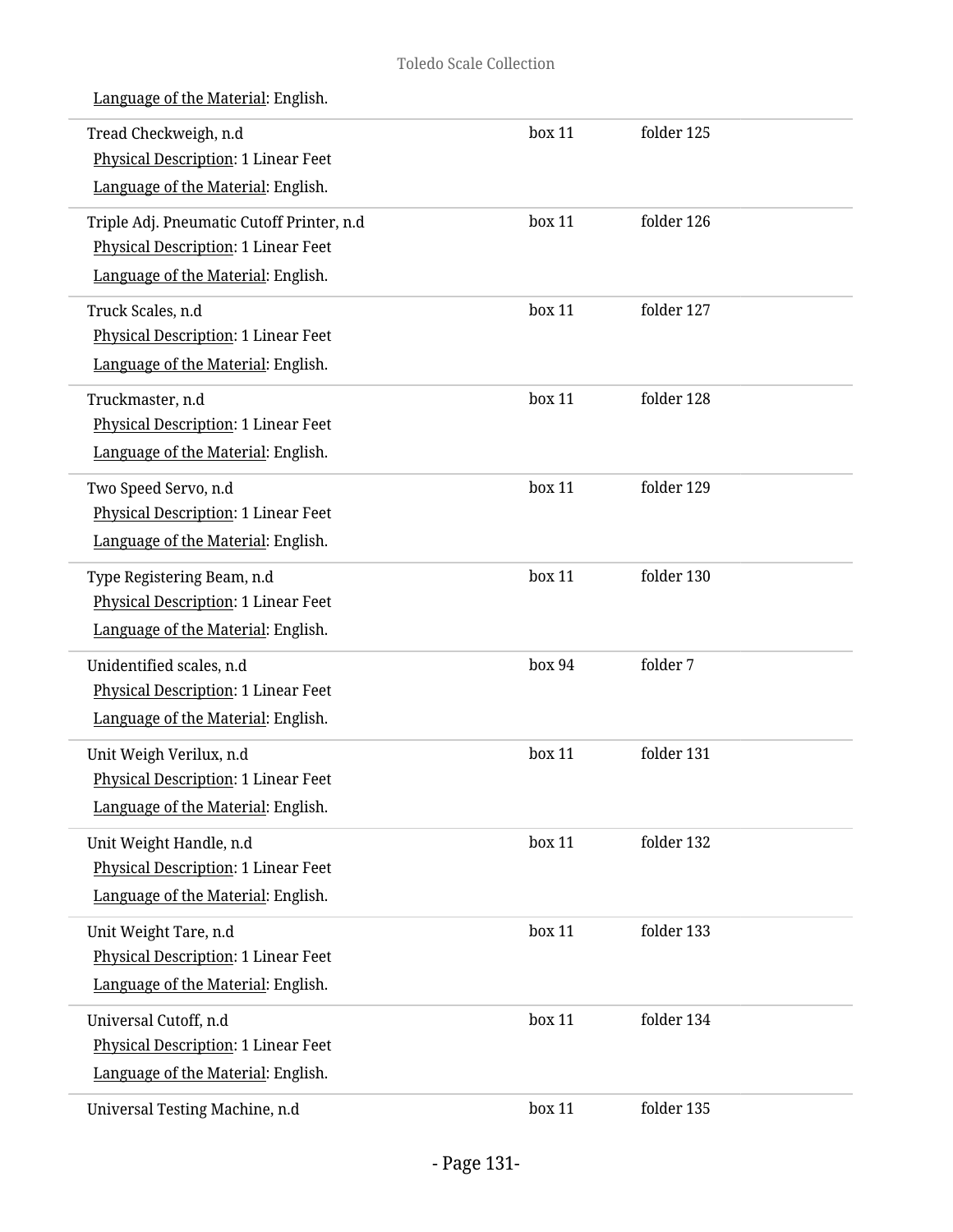| <b>Physical Description: 1 Linear Feet</b><br>Language of the Material: English.                                        |           |            |
|-------------------------------------------------------------------------------------------------------------------------|-----------|------------|
| Valuematic, n.d<br>Physical Description: 1 Linear Feet<br>Language of the Material: English.                            | box 11    | folder 136 |
| Valuematic Crepachagney with Operator, n.d<br>Physical Description: 1 Linear Feet<br>Language of the Material: English. | box 11    | folder 137 |
| Valuematic II, n.d<br>Physical Description: 1 Linear Feet<br>Language of the Material: English.                         | box 11    | folder 138 |
| Valuematic II Features, n.d<br>Physical Description: 1 Linear Feet<br>Language of the Material: English.                | box 11    | folder 139 |
| Valuematic System Blige, n.d<br>Physical Description: 1 Linear Feet<br>Language of the Material: English.               | box 11    | folder 140 |
| Valuematic Totalizer, n.d<br>Physical Description: 1 Linear Feet<br>Language of the Material: English.                  | box 11    | folder 141 |
| Variable Ration Counting Pan, n.d<br>Physical Description: 1 Linear Feet<br>Language of the Material: English.          | box 11    | folder 142 |
| Variable Ration Counting Pan, n.d<br>Physical Description: 1 Linear Feet<br>Language of the Material: English.          | $h$ ox 11 | folder 143 |
| Webb Type Registering Beam, n.d<br>Physical Description: 1 Linear Feet<br>Language of the Material: English.            | box 11    | folder 144 |
| Weighveyor Indicator Recorder, n.d<br><b>Physical Description: 1 Linear Feet</b><br>Language of the Material: English.  | box 11    | folder 145 |
| Wide Type Continuous Autocheck, n.d<br>Physical Description: 1 Linear Feet<br>Language of the Material: English.        | box 11    | folder 146 |
|                                                                                                                         |           |            |

Yardage Scale, n.d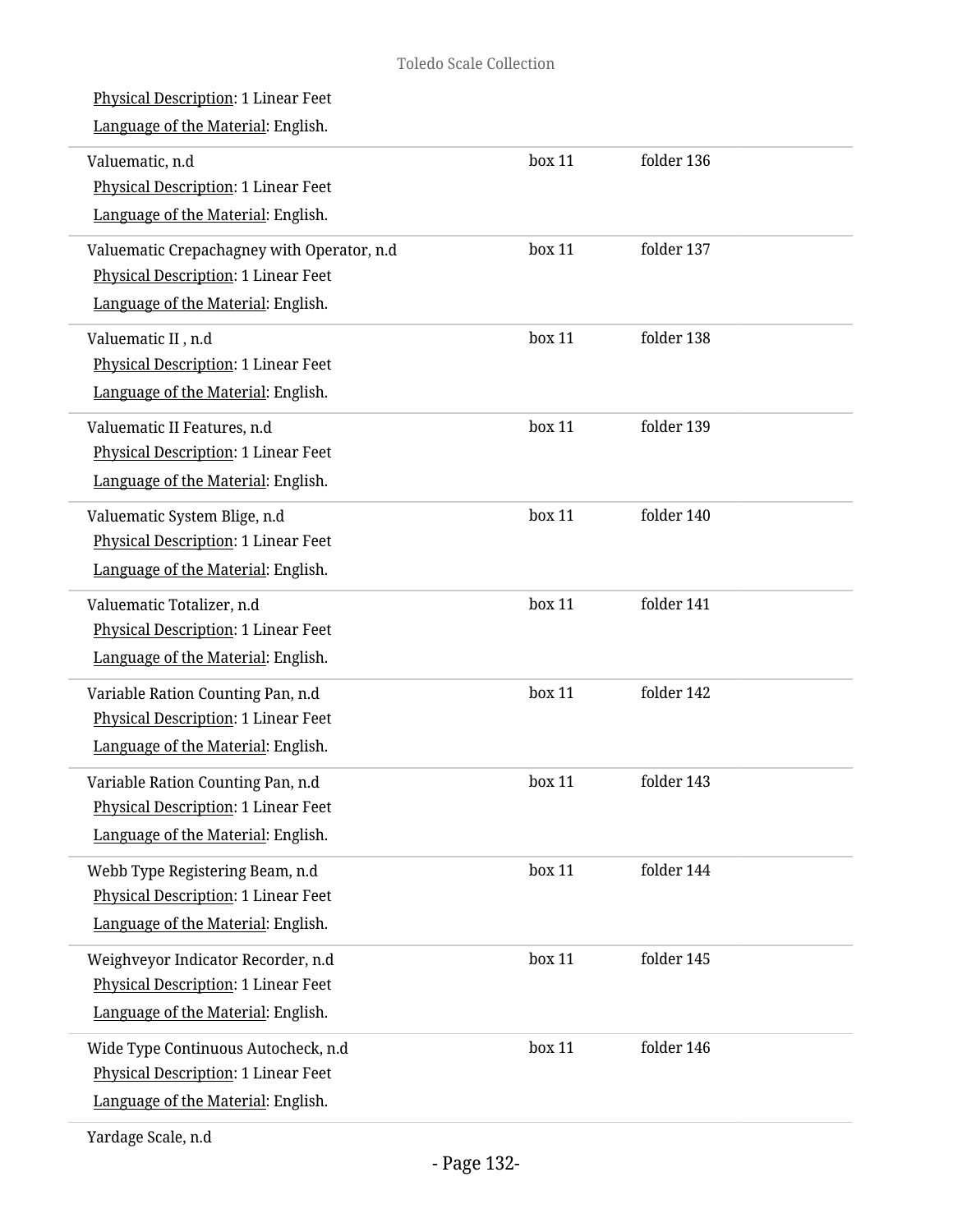| Physical Description: 1 Linear Feet<br>Language of the Material: English.                                           | box 11 | folder 147 |
|---------------------------------------------------------------------------------------------------------------------|--------|------------|
| 10,000 lb Hydroscale, n.d<br>Physical Description: 1 Linear Feet<br>Language of the Material: English.              | box 12 | folder 1   |
| 150 Accmulator, n.d<br><b>Physical Description: 1 Linear Feet</b><br>Language of the Material: English.             | box 12 | folder 2   |
| Air Purge Blowout, n.d<br>Physical Description: 1 Linear Feet<br>Language of the Material: English.                 | box 12 | folder 3   |
| Baby Weight Scale, n.d<br><b>Physical Description: 1 Linear Feet</b><br>Language of the Material: English.          | box 12 | folder 4   |
| Bulkweigher Control Cabinet, n.d<br>Physical Description: 1 Linear Feet<br>Language of the Material: English.       | box 12 | folder 5   |
| Butter Machine, n.d<br>Physical Description: 1 Linear Feet<br>Language of the Material: English.                    | box 12 | folder 6   |
| Calibrated Tare Knob, n.d<br>Physical Description: 1 Linear Feet<br>Language of the Material: English.              | box 12 | folder 7   |
| Carton Classification, n.d<br><b>Physical Description: 1 Linear Feet</b><br>Language of the Material: English.      | box 12 | folder 8   |
| Central Control Console Bulkweigh, n.d<br>Physical Description: 1 Linear Feet<br>Language of the Material: English. | box 12 | folder 9   |
| Chain Tare Device, n.d<br><b>Physical Description: 1 Linear Feet</b><br>Language of the Material: English.          | box 12 | folder 10  |
| Checkweigher, n.d<br>Physical Description: 1 Linear Feet                                                            | box 12 | folder 11  |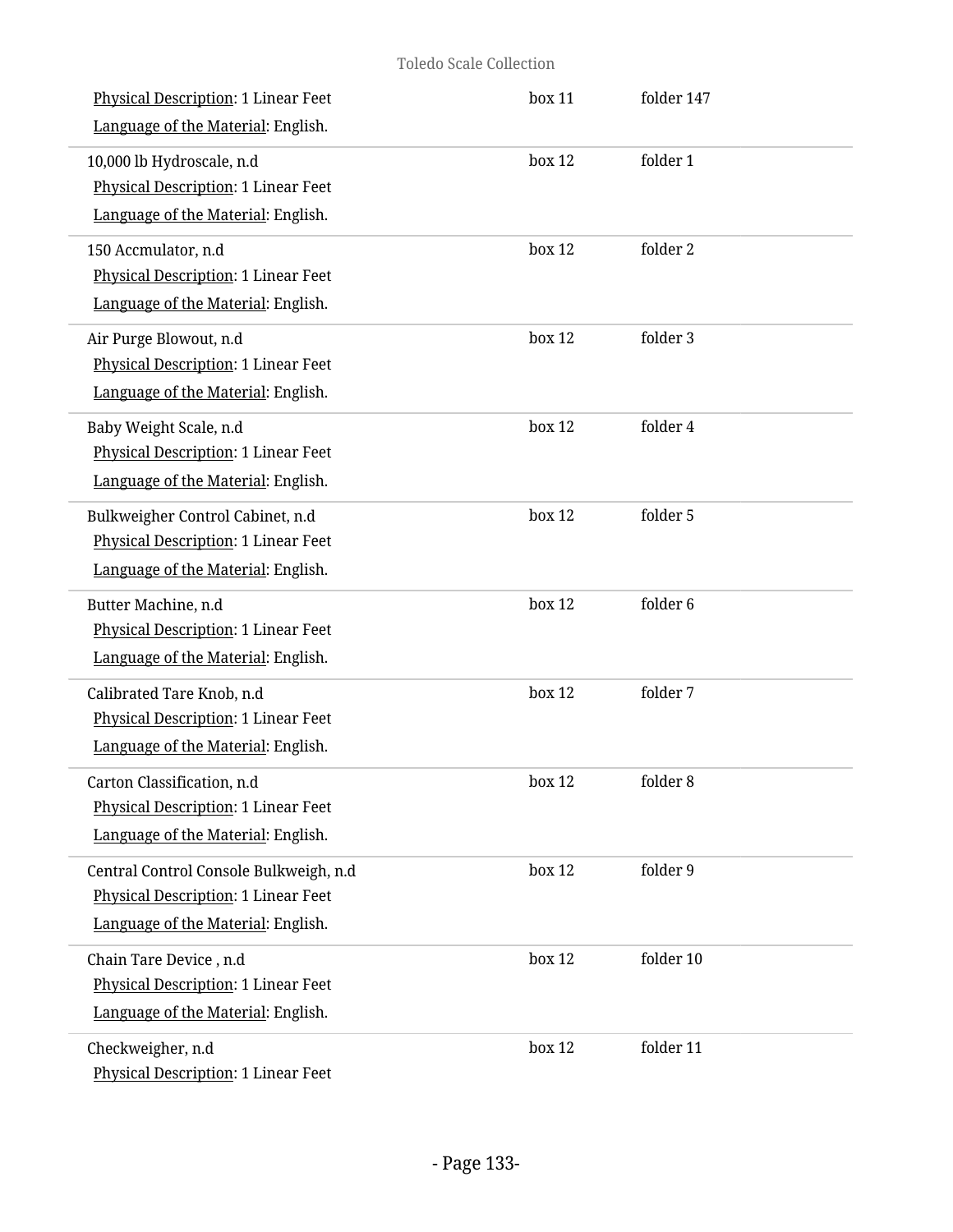| Checkweigher, n.d<br><b>Physical Description: 1 Linear Feet</b> | box 12 | folder 12 |  |
|-----------------------------------------------------------------|--------|-----------|--|
| Language of the Material: English.                              |        |           |  |
| Continuous Autocheck, n.d                                       | box 12 | folder 13 |  |
| Physical Description: 1 Linear Feet                             |        |           |  |
| Language of the Material: English.                              |        |           |  |
| Control Cabinet w/ Tape Punch, n.d                              | box 12 | folder 14 |  |
| Physical Description: 1 Linear Feet                             |        |           |  |
| Language of the Material: English.                              |        |           |  |
| Control Panel Lead Cell Weighing, n.d                           | box 12 | folder 15 |  |
| Physical Description: 1 Linear Feet                             |        |           |  |
| Language of the Material: English.                              |        |           |  |
| Conversions, n.d                                                | box 12 | folder 16 |  |
| Physical Description: 1 Linear Feet                             |        |           |  |
| Language of the Material: English.                              |        |           |  |
| Counting Scale, n.d                                             | box 12 | folder 17 |  |
| Physical Description: 1 Linear Feet                             |        |           |  |
| Language of the Material: English.                              |        |           |  |
| Data Listing and Adding Unit, n.d                               | box 12 | folder 18 |  |
| Physical Description: 1 Linear Feet                             |        |           |  |
| Language of the Material: English.                              |        |           |  |
| Digicator, n.d                                                  | box 12 | folder 19 |  |
| Physical Description: 1 Linear Feet                             |        |           |  |
| Language of the Material: English.                              |        |           |  |
| Digital Batching Control, n.d                                   | box 12 | folder 20 |  |
| <b>Physical Description: 1 Linear Feet</b>                      |        |           |  |
| Language of the Material: English.                              |        |           |  |
| Drop Beam Scale, n.d                                            | box 12 | folder 21 |  |
| Physical Description: 1 Linear Feet                             |        |           |  |
| Language of the Material: English.                              |        |           |  |
| Electronic Factoring Scale, n.d                                 | box 12 | folder 22 |  |
| Physical Description: 1 Linear Feet                             |        |           |  |
| Language of the Material: English.                              |        |           |  |
| Expressweigh, n.d                                               | box 12 | folder 23 |  |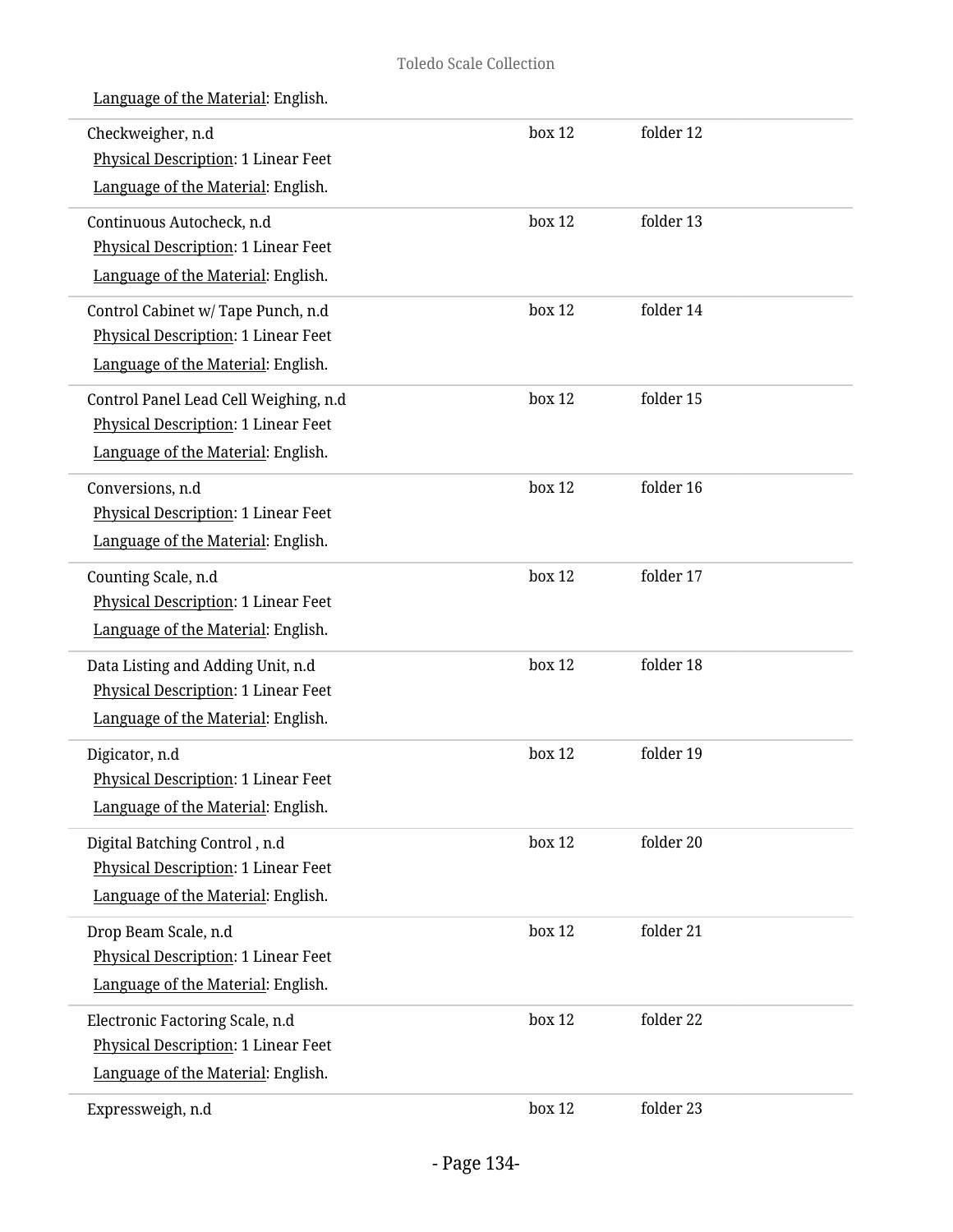| box 12 | folder 24 |
|--------|-----------|
| box 12 | folder 25 |
| box 12 | folder 26 |
| box 12 | folder 27 |
| box 12 | folder 28 |
| box 12 | folder 29 |
| box 12 | folder 30 |
| box 12 | folder 31 |
| box 12 | folder 32 |
| box 12 | folder 33 |
| box 12 | folder 34 |
|        |           |

Multiple Platform Highway Scale, n.d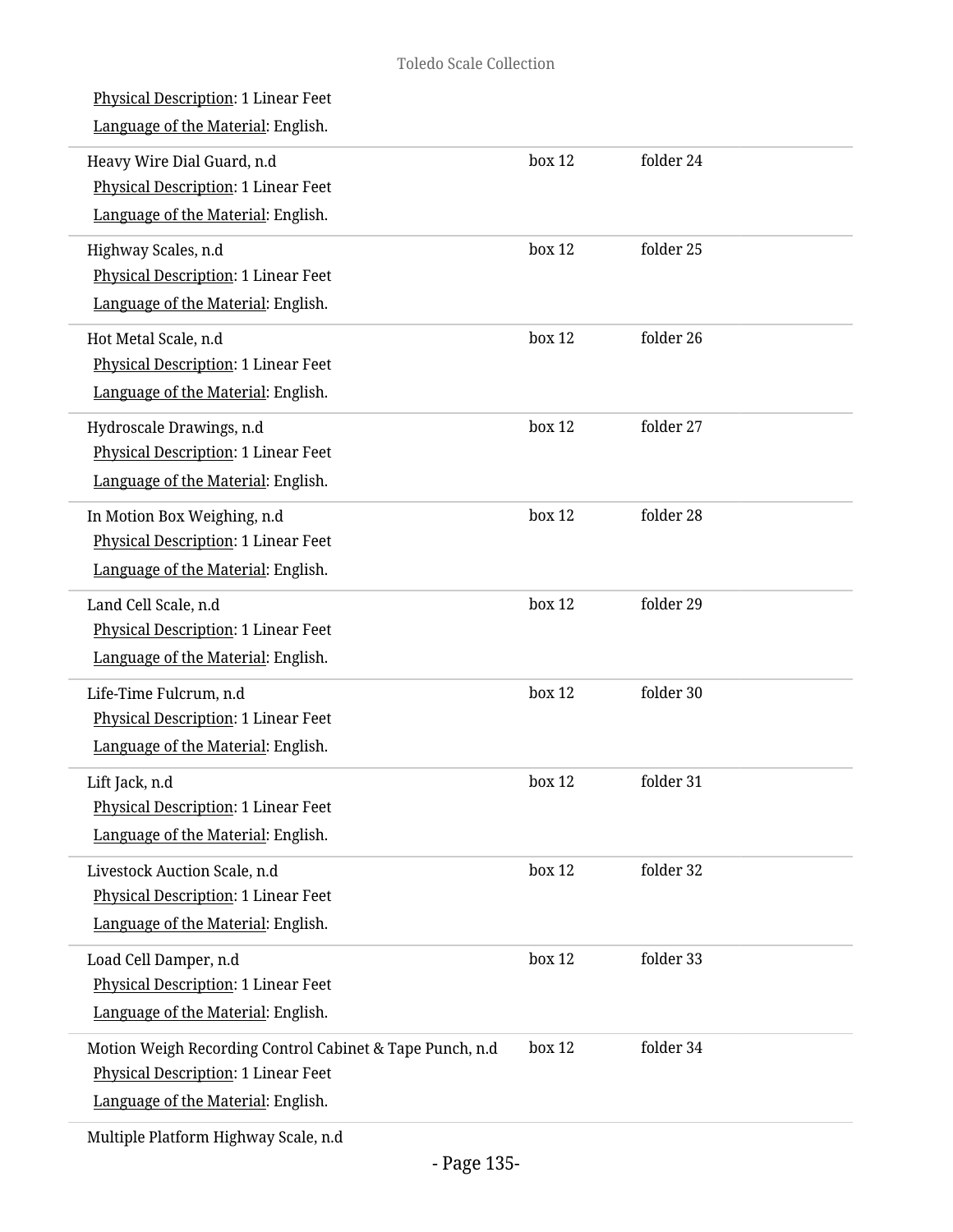| Physical Description: 1 Linear Feet<br>Language of the Material: English.                                               | box 12 | folder 35 |  |
|-------------------------------------------------------------------------------------------------------------------------|--------|-----------|--|
| Nixie Digital Indicator, n.d<br>Physical Description: 1 Linear Feet<br>Language of the Material: English.               | box 12 | folder 36 |  |
| Oil Scale, n.d<br>Physical Description: 1 Linear Feet<br>Language of the Material: English.                             | box 12 | folder 37 |  |
| One Spot on Unit Weight Cabinet, n.d<br>Physical Description: 1 Linear Feet<br>Language of the Material: English.       | box 12 | folder 38 |  |
| Overhead Track, n.d<br>Physical Description: 1 Linear Feet<br>Language of the Material: English.                        | box 12 | folder 39 |  |
| Parts Counting, n.d<br>Physical Description: 1 Linear Feet<br>Language of the Material: English.                        | box 12 | folder 40 |  |
| Scale Head with Electronic Saignes, n.d<br>Physical Description: 1 Linear Feet<br>Language of the Material: English.    | box 12 | folder 41 |  |
| Scale Repair Photos, n.d<br>Physical Description: 1 Linear Feet<br>Language of the Material: English.                   | box 12 | folder 42 |  |
| Self Aligning Bearing Platform Corner, n.d<br>Physical Description: 1 Linear Feet<br>Language of the Material: English. | box 12 | folder 43 |  |
| Sentinel III, n.d<br>Physical Description: 1 Linear Feet<br>Language of the Material: English.                          | box 12 | folder 44 |  |
| Speedweigh, n.d<br>Physical Description: 1 Linear Feet<br>Language of the Material: English.                            | box 12 | folder 45 |  |
| Speedweigh Tower, n.d<br>Physical Description: 1 Linear Feet                                                            | box 12 | folder 46 |  |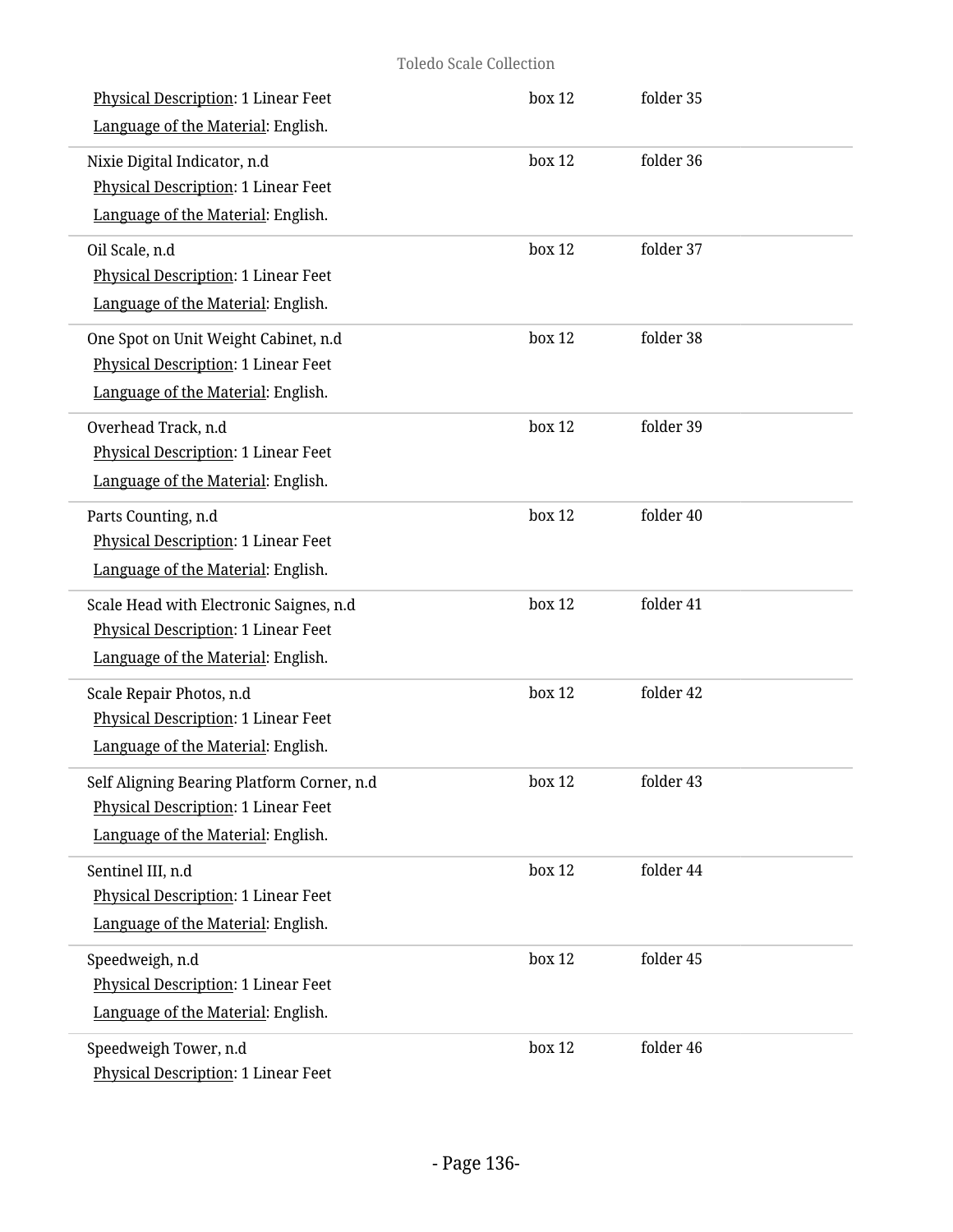|  |  | Language of the Material: English. |  |
|--|--|------------------------------------|--|
|  |  |                                    |  |

| Tare Device Knob Operated, n.d<br>Physical Description: 1 Linear Feet<br>Language of the Material: English. | box 12 | folder 47 |  |
|-------------------------------------------------------------------------------------------------------------|--------|-----------|--|
| Taskmaster, n.d<br>Physical Description: 1 Linear Feet<br>Language of the Material: English.                | box 12 | folder 48 |  |
| Type Registering Beam, n.d<br>Physical Description: 1 Linear Feet<br>Language of the Material: English.     | box 12 | folder 49 |  |
| Verilux Indicator, n.d<br><b>Physical Description: 1 Linear Feet</b><br>Language of the Material: English.  | box 12 | folder 50 |  |
| Verilux Postcard, n.d<br>Physical Description: 1 Linear Feet<br>Language of the Material: English.          | box 12 | folder 51 |  |
| Vernier Indicator Dial, n.d<br>Physical Description: 1 Linear Feet<br>Language of the Material: English.    | box 12 | folder 52 |  |
| Weight Data Controller, n.d<br>Physical Description: 1 Linear Feet<br>Language of the Material: English.    | box 12 | folder 53 |  |
| Weight Handling, n.d<br>Physical Description: 1 Linear Feet<br>Language of the Material: English.           | box 12 | folder 54 |  |
| Weight Plate, n.d<br>Physical Description: 1 Linear Feet<br>Language of the Material: English.              | box 12 | folder 55 |  |
| Weighveyor, n.d<br>Physical Description: 1 Linear Feet<br>Language of the Material: English.                | box 12 | folder 56 |  |
| Weighveyor, n.d<br>Physical Description: 1 Linear Feet<br>Language of the Material: English.                | box 12 | folder 57 |  |
| Weighveyor Accessories/Parts, n.d                                                                           | box 12 | folder 58 |  |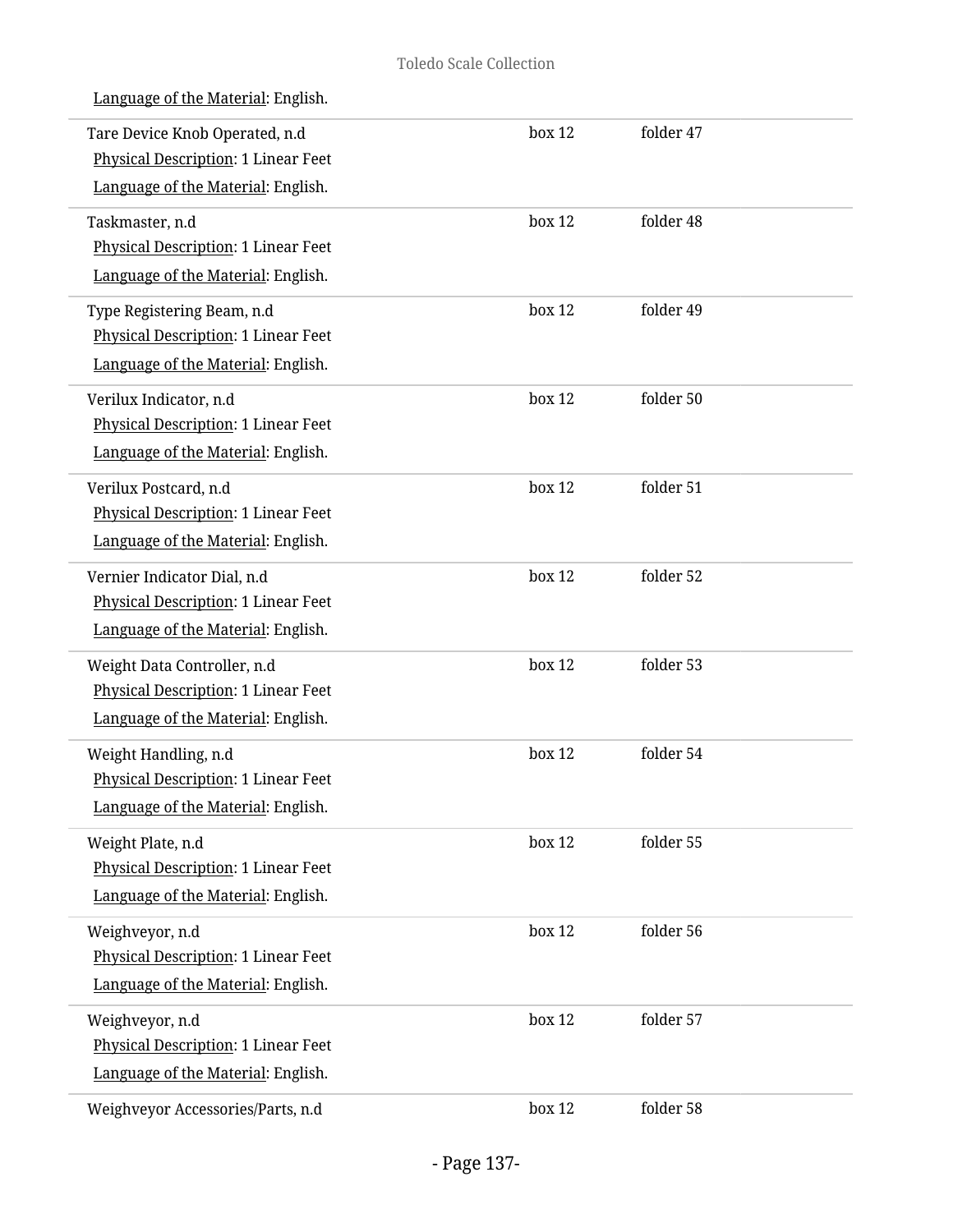#### Physical Description: 1 Linear Feet

Language of the Material: English.

### **^** [Return to Table of Contents](#page-1-0)

# **S-6 Scales By Model Number (Photographs) , 1940-1980**

Physical Description: 5 Linear Feet This collection of photographs, identified by the scale model number, illustrates the wide variety of scales offered by Toledo Scale. This collection contains 2.5 boxes of oversized materials.

| <b>Title/Description</b>                                                                                      | <b>Instances</b> |                     |
|---------------------------------------------------------------------------------------------------------------|------------------|---------------------|
| 12, n.d<br><b>Physical Description: 1 Linear Feet</b><br>Language of the Material: English.                   | box 13           | folder 1            |
| 25, n.d<br>Physical Description: 1 Linear Feet<br>Language of the Material: English.                          | box 13           | folder 2            |
| 30, n.d<br>Physical Description: 1 Linear Feet<br>Language of the Material: English.                          | box 13           | folder 3            |
| 53, n.d<br>Physical Description: 1 Linear Feet<br>Language of the Material: English.                          | box 13           | folder 4            |
| 54, n.d<br>Physical Description: 1 Linear Feet<br>Language of the Material: English.                          | box 13           | folder 5            |
| 70 (Guardian Duplex), n.d<br><b>Physical Description: 1 Linear Feet</b><br>Language of the Material: English. | box 13           | folder <sub>6</sub> |
| 118, n.d<br>Physical Description: 1 Linear Feet<br>Language of the Material: English.                         | box 13           | folder 7            |
| 145, n.d<br>Physical Description: 1 Linear Feet<br>Language of the Material: English.                         | box 13           | folder 8            |
| 279, n.d                                                                                                      | box 13           | folder 9            |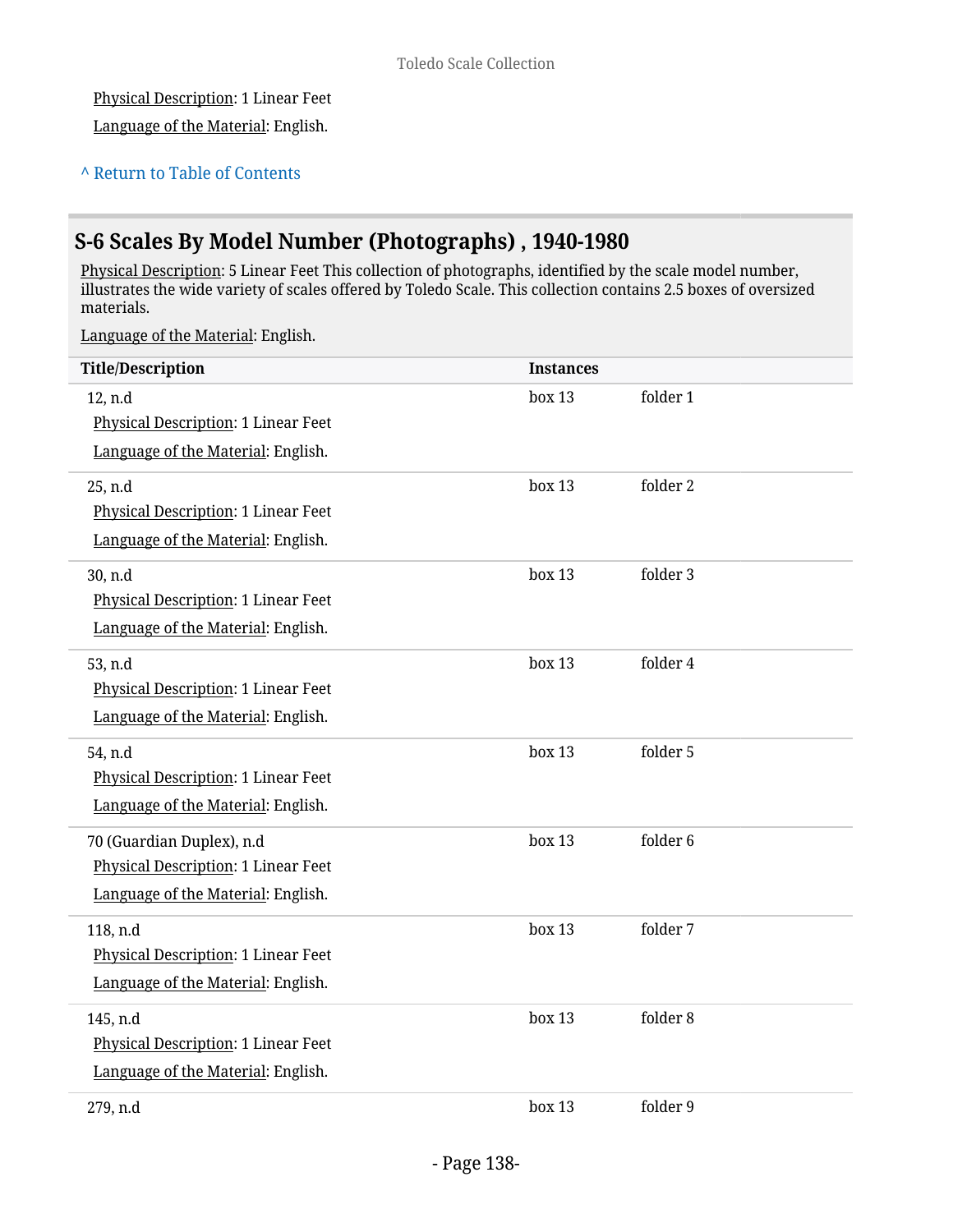| <b>Physical Description: 1 Linear Feet</b><br>Language of the Material: English.      |        |           |  |
|---------------------------------------------------------------------------------------|--------|-----------|--|
| 280, n.d<br>Physical Description: 1 Linear Feet<br>Language of the Material: English. | box 13 | folder 10 |  |
| 303, n.d<br>Physical Description: 1 Linear Feet<br>Language of the Material: English. | box 13 | folder 11 |  |
| 313, n.d<br>Physical Description: 1 Linear Feet<br>Language of the Material: English. | box 13 | folder 12 |  |
| 320, n.d<br>Physical Description: 1 Linear Feet<br>Language of the Material: English. | box 13 | folder 13 |  |
| 324, n.d<br>Physical Description: 1 Linear Feet<br>Language of the Material: English. | box 13 | folder 14 |  |
| 331, n.d<br>Physical Description: 1 Linear Feet<br>Language of the Material: English. | box 13 | folder 15 |  |
| 333, n.d<br>Physical Description: 1 Linear Feet<br>Language of the Material: English. | box 13 | folder 16 |  |
| 344, n.d<br>Physical Description: 1 Linear Feet<br>Language of the Material: English. | box 13 | folder 17 |  |
| 349, n.d<br>Physical Description: 1 Linear Feet<br>Language of the Material: English. | box 13 | folder 18 |  |
| 363, n.d<br>Physical Description: 1 Linear Feet<br>Language of the Material: English. | box 13 | folder 19 |  |
| 364, n.d<br>Physical Description: 1 Linear Feet<br>Language of the Material: English. | box 13 | folder 20 |  |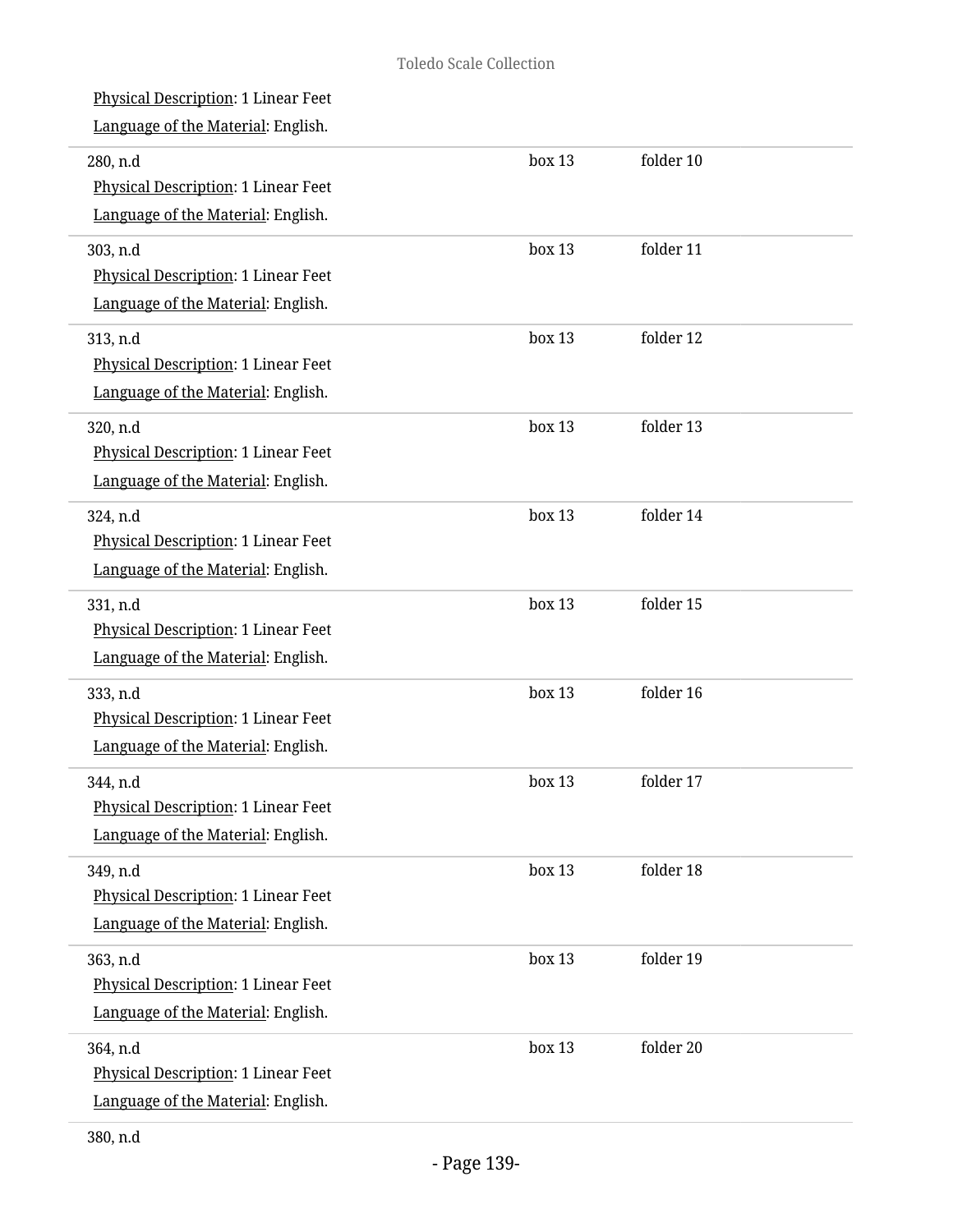| Physical Description: 1 Linear Feet<br>Language of the Material: English.             | box 13 | folder 21 |  |
|---------------------------------------------------------------------------------------|--------|-----------|--|
| 381, n.d<br>Physical Description: 1 Linear Feet<br>Language of the Material: English. | box 13 | folder 22 |  |
| 382, n.d<br>Physical Description: 1 Linear Feet<br>Language of the Material: English. | box 13 | folder 23 |  |
| 383, n.d<br>Physical Description: 1 Linear Feet<br>Language of the Material: English. | box 13 | folder 24 |  |
| 384, n.d<br>Physical Description: 1 Linear Feet<br>Language of the Material: English. | box 13 | folder 25 |  |
| 389, n.d<br>Physical Description: 1 Linear Feet<br>Language of the Material: English. | box 13 | folder 26 |  |
| 393, n.d<br>Physical Description: 1 Linear Feet<br>Language of the Material: English. | box 13 | folder 27 |  |
| 395, n.d<br>Physical Description: 1 Linear Feet<br>Language of the Material: English. | box 13 | folder 28 |  |
| 397, n.d<br>Physical Description: 1 Linear Feet<br>Language of the Material: English. | box 13 | folder 29 |  |
| 405, n.d<br>Physical Description: 1 Linear Feet<br>Language of the Material: English. | box 13 | folder 30 |  |
| 413, n.d<br>Physical Description: 1 Linear Feet<br>Language of the Material: English. | box 13 | folder 31 |  |
| 414, n.d<br>Physical Description: 1 Linear Feet                                       | box 13 | folder 32 |  |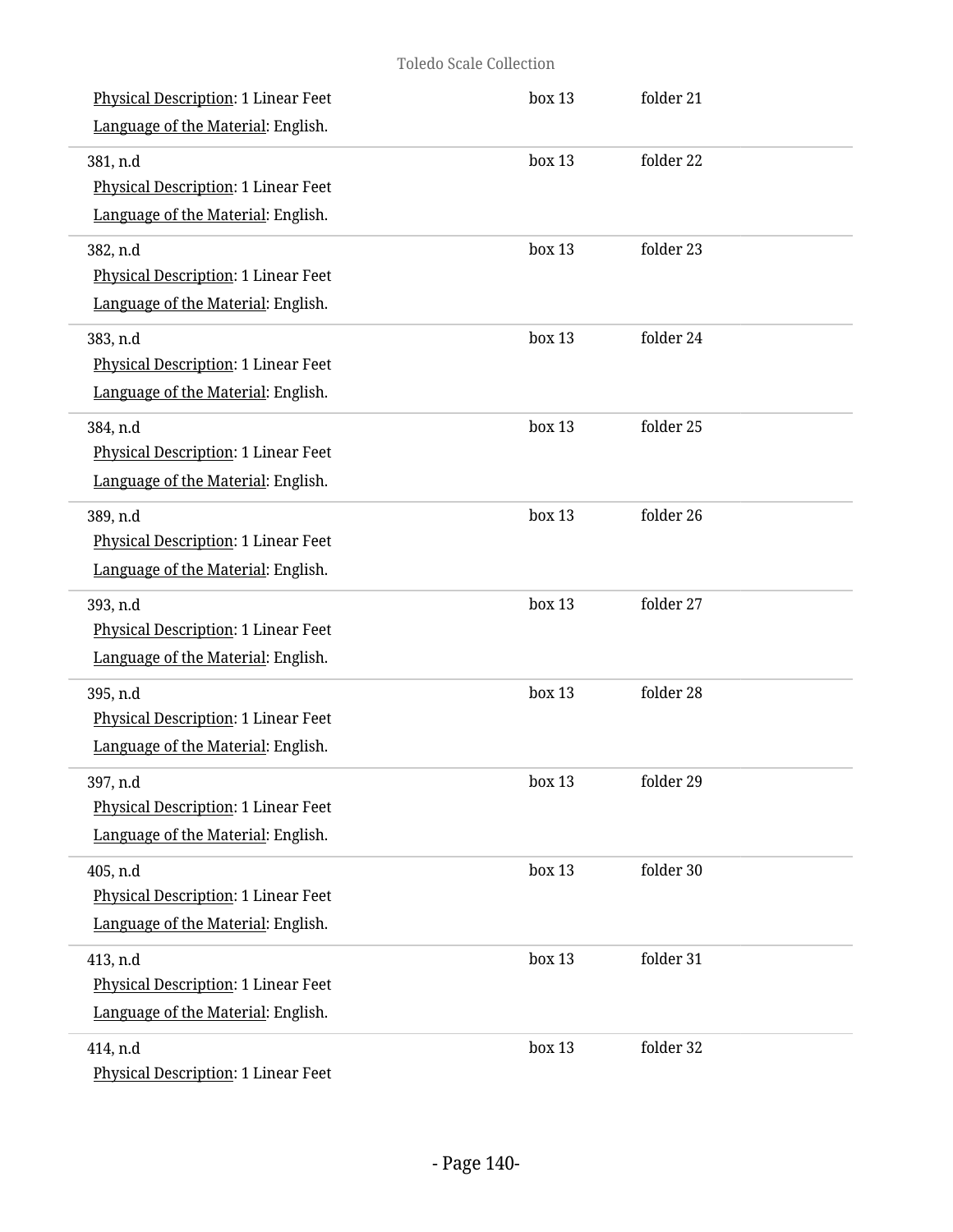| 415, n.d<br>Physical Description: 1 Linear Feet | box 13 | folder 33 |  |
|-------------------------------------------------|--------|-----------|--|
| Language of the Material: English.              |        |           |  |
| 423, n.d                                        | box 13 | folder 34 |  |
| Physical Description: 1 Linear Feet             |        |           |  |
| Language of the Material: English.              |        |           |  |
| 424, n.d                                        | box 13 | folder 35 |  |
| Physical Description: 1 Linear Feet             |        |           |  |
| Language of the Material: English.              |        |           |  |
| 437, n.d                                        | box 13 | folder 36 |  |
| Physical Description: 1 Linear Feet             |        |           |  |
| Language of the Material: English.              |        |           |  |
| 438, n.d                                        | box 13 | folder 37 |  |
| Physical Description: 1 Linear Feet             |        |           |  |
| Language of the Material: English.              |        |           |  |
| 446, n.d                                        | box 13 | folder 38 |  |
| Physical Description: 1 Linear Feet             |        |           |  |
| Language of the Material: English.              |        |           |  |
| 447, n.d                                        | box 13 | folder 39 |  |
| Physical Description: 1 Linear Feet             |        |           |  |
| Language of the Material: English.              |        |           |  |
| 448, n.d                                        | box 13 | folder 40 |  |
| Physical Description: 1 Linear Feet             |        |           |  |
| Language of the Material: English.              |        |           |  |
| 453, n.d                                        | box 13 | folder 41 |  |
| Physical Description: 1 Linear Feet             |        |           |  |
| Language of the Material: English.              |        |           |  |
| 454, n.d                                        | box 13 | folder 42 |  |
| Physical Description: 1 Linear Feet             |        |           |  |
| Language of the Material: English.              |        |           |  |
| 455, n.d                                        | box 13 | folder 43 |  |
| Physical Description: 1 Linear Feet             |        |           |  |
| Language of the Material: English.              |        |           |  |
| 456, n.d                                        | box 13 | folder 44 |  |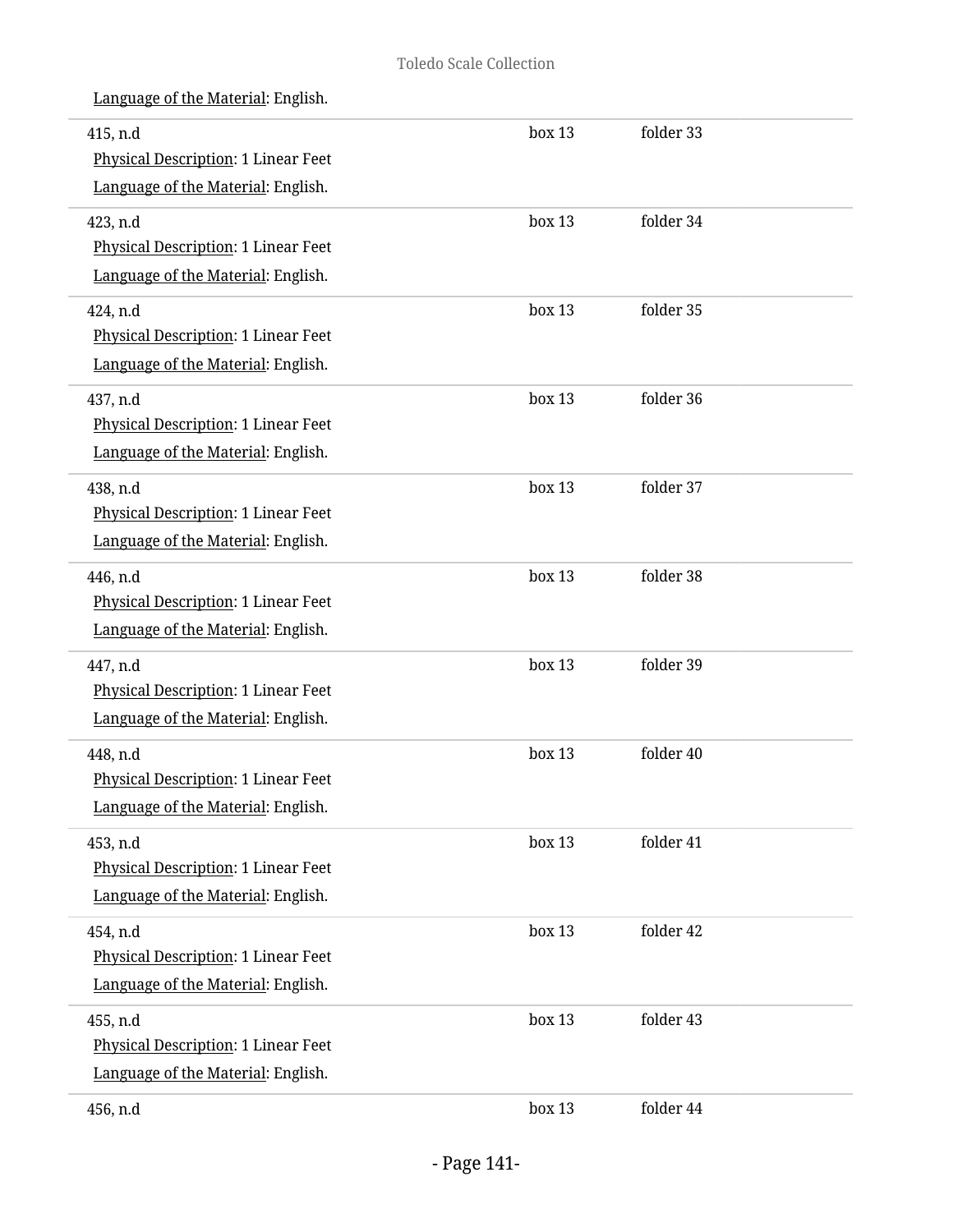Physical Description: 1 Linear Feet Language of the Material: English. 458, n.d Physical Description: 1 Linear Feet Language of the Material: English. box 13 folder 45 479, n.d Physical Description: 1 Linear Feet Language of the Material: English. box 13 folder 46 482, n.d Physical Description: 1 Linear Feet Language of the Material: English. box 13 folder 47 601, n.d Physical Description: 1 Linear Feet Language of the Material: English. box 13 folder 48 605, n.d Physical Description: 1 Linear Feet Language of the Material: English. box 13 folder 49 631, n.d Physical Description: 1 Linear Feet Language of the Material: English. box 13 folder 50 641, n.d Physical Description: 1 Linear Feet Language of the Material: English. box 13 folder 51 680, n.d Physical Description: 1 Linear Feet Language of the Material: English. box 13 folder 52 682 (Laundry Scale), n.d Physical Description: 1 Linear Feet Language of the Material: English. box 13 folder 53 683, n.d Physical Description: 1 Linear Feet Language of the Material: English. box 13 folder 54 685, n.d Physical Description: 1 Linear Feet Language of the Material: English. box 13 folder 55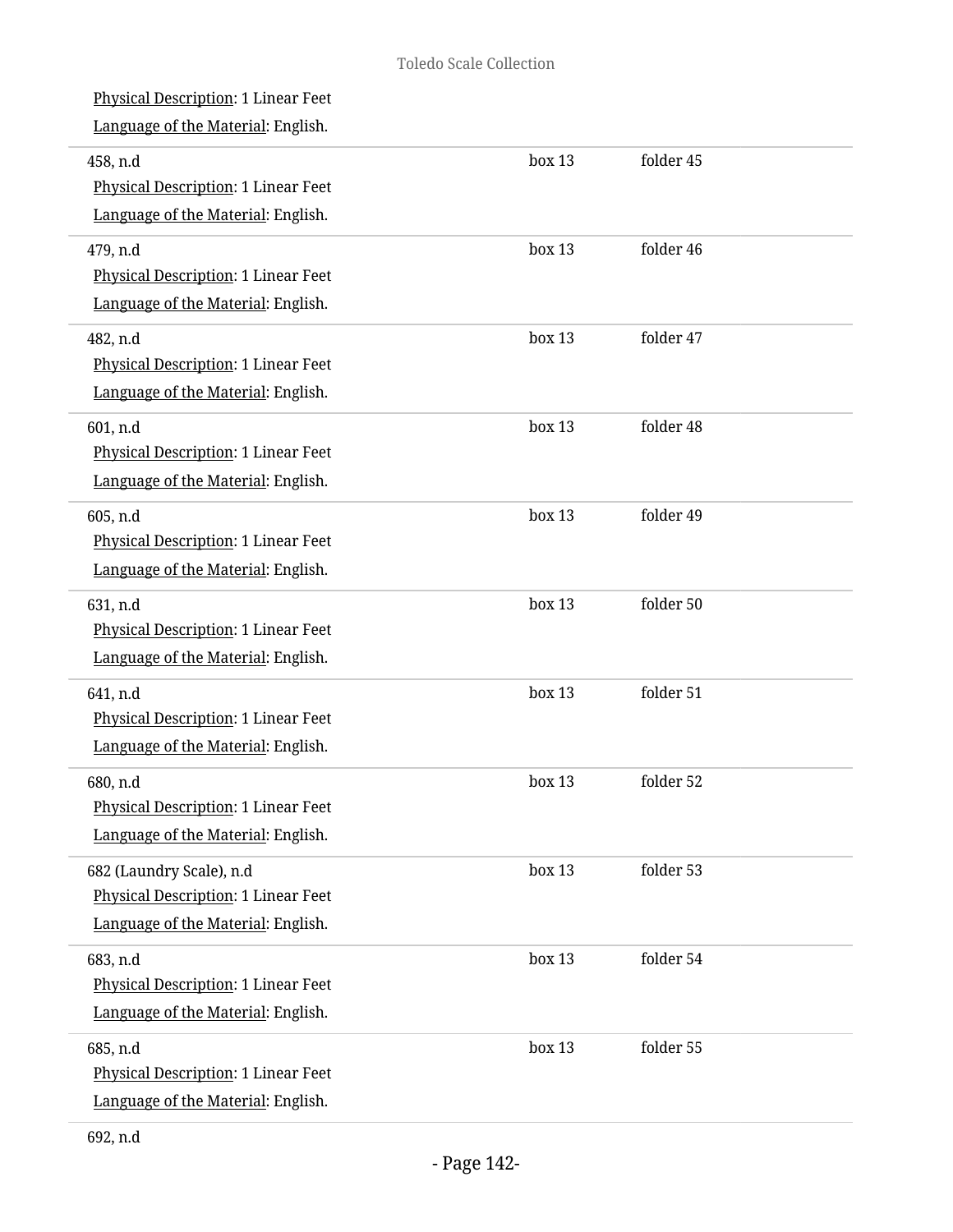| Physical Description: 1 Linear Feet<br>Language of the Material: English.                    | box 13 | folder 56 |  |
|----------------------------------------------------------------------------------------------|--------|-----------|--|
| 711, n.d<br><b>Physical Description: 1 Linear Feet</b><br>Language of the Material: English. | box 13 | folder 57 |  |
| 712, n.d<br>Physical Description: 1 Linear Feet<br>Language of the Material: English.        | box 13 | folder 58 |  |
| 713, n.d<br>Physical Description: 1 Linear Feet<br>Language of the Material: English.        | box 13 | folder 59 |  |
| 714, n.d<br>Physical Description: 1 Linear Feet<br>Language of the Material: English.        | box 13 | folder 60 |  |
| 715, n.d<br>Physical Description: 1 Linear Feet<br>Language of the Material: English.        | box 13 | folder 61 |  |
| 716, n.d<br>Physical Description: 1 Linear Feet<br>Language of the Material: English.        | box 13 | folder 62 |  |
| 717, n.d<br>Physical Description: 1 Linear Feet<br>Language of the Material: English.        | box 13 | folder 63 |  |
| 721, n.d<br>Physical Description: 1 Linear Feet<br>Language of the Material: English.        | box 13 | folder 64 |  |
| 722, n.d<br>Physical Description: 1 Linear Feet<br>Language of the Material: English.        | box 13 | folder 65 |  |
| 723, n.d<br>Physical Description: 1 Linear Feet<br>Language of the Material: English.        | box 13 | folder 66 |  |
| 724, n.d<br>Physical Description: 1 Linear Feet                                              | box 13 | folder 67 |  |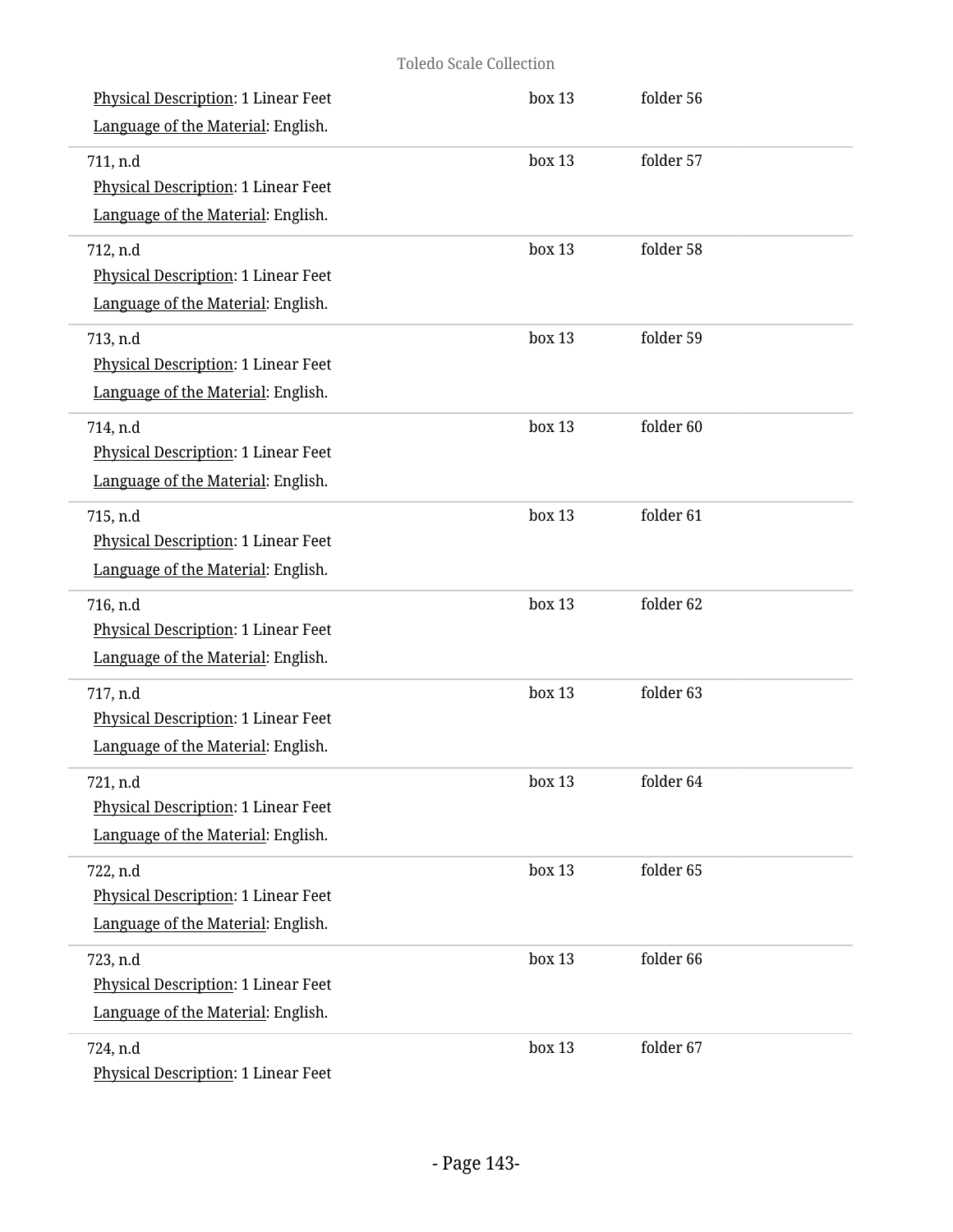| 725, n.d<br>Physical Description: 1 Linear Feet | box 13 | folder 68 |  |
|-------------------------------------------------|--------|-----------|--|
| Language of the Material: English.              |        |           |  |
| 729, n.d                                        | box 13 | folder 69 |  |
| Physical Description: 1 Linear Feet             |        |           |  |
| Language of the Material: English.              |        |           |  |
| 734, n.d                                        | box 13 | folder 70 |  |
| Physical Description: 1 Linear Feet             |        |           |  |
| Language of the Material: English.              |        |           |  |
| 735 (Load Cell), n.d                            | box 13 | folder 71 |  |
| Physical Description: 1 Linear Feet             |        |           |  |
| Language of the Material: English.              |        |           |  |
| 741, n.d                                        | box 13 | folder 72 |  |
| <b>Physical Description: 1 Linear Feet</b>      |        |           |  |
| Language of the Material: English.              |        |           |  |
| 747, n.d                                        | box 13 | folder 73 |  |
| Physical Description: 1 Linear Feet             |        |           |  |
| Language of the Material: English.              |        |           |  |
| 749, n.d                                        | box 13 | folder 74 |  |
| Physical Description: 1 Linear Feet             |        |           |  |
| Language of the Material: English.              |        |           |  |
| 756, n.d                                        | box 13 | folder 75 |  |
| Physical Description: 1 Linear Feet             |        |           |  |
| Language of the Material: English.              |        |           |  |
| 757, n.d                                        | box 13 | folder 76 |  |
| Physical Description: 1 Linear Feet             |        |           |  |
| Language of the Material: English.              |        |           |  |
| 758, n.d                                        | box 13 | folder 77 |  |
| Physical Description: 1 Linear Feet             |        |           |  |
| Language of the Material: English.              |        |           |  |
| 813, n.d                                        | box 13 | folder 78 |  |
| Physical Description: 1 Linear Feet             |        |           |  |
| Language of the Material: English.              |        |           |  |
| 1010 (Valuematic), n.d                          | box 13 | folder 79 |  |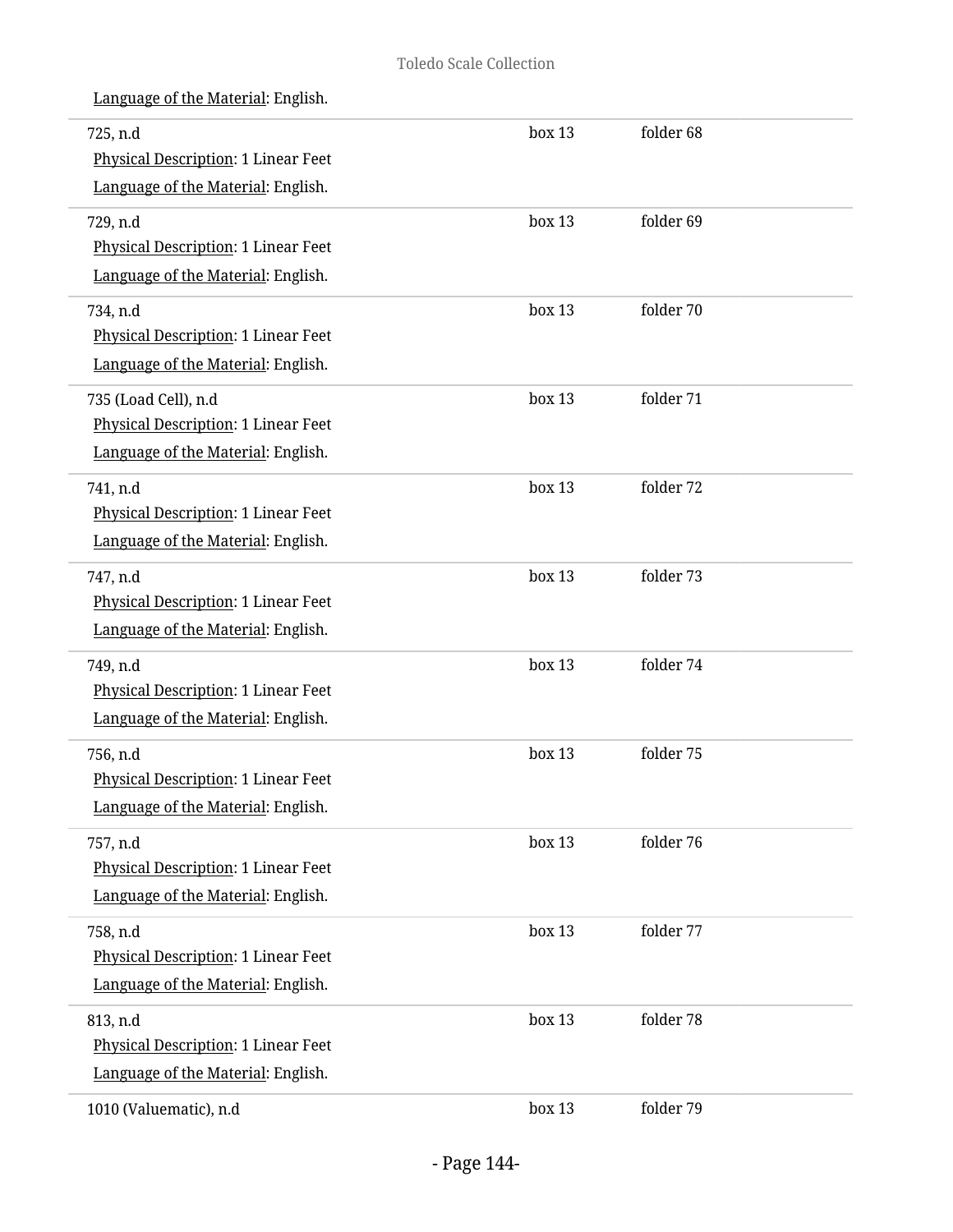| <u>Physical Description</u> : 1 Linear Feet<br>Language of the Material: English.                                     |        |           |
|-----------------------------------------------------------------------------------------------------------------------|--------|-----------|
| 1051 (Retailer w/ Checkout Platter), n.d<br>Physical Description: 1 Linear Feet<br>Language of the Material: English. | box 13 | folder 80 |
| 1070 (Speed Pak), n.d<br><b>Physical Description: 1 Linear Feet</b><br>Language of the Material: English.             | box 13 | folder 81 |
| 1074, n.d<br>Physical Description: 1 Linear Feet<br>Language of the Material: English.                                | box 13 | folder 82 |
| 1075, n.d<br><b>Physical Description: 1 Linear Feet</b><br>Language of the Material: English.                         | box 13 | folder 83 |
| 1080 (Speed Check), n.d<br>Physical Description: 1 Linear Feet<br>Language of the Material: English.                  | box 13 | folder 84 |
| 1081 (Speed Check), n.d<br>Physical Description: 1 Linear Feet<br>Language of the Material: English.                  | box 13 | folder 85 |
| 1091 (Speedweigh), n.d<br>Physical Description: 1 Linear Feet<br>Language of the Material: English.                   | box 13 | folder 86 |
| 1095, n.d<br>Physical Description: 1 Linear Feet<br>Language of the Material: English.                                | box 13 | folder 87 |
| 1097 (Butter Print), n.d<br><b>Physical Description: 1 Linear Feet</b><br>Language of the Material: English.          | box 13 | folder 88 |
| 1100 (Milk Can Scale), n.d<br><b>Physical Description: 1 Linear Feet</b><br>Language of the Material: English.        | box 13 | folder 89 |
| 1100 (Guardian 70 Duplex), n.d<br>Physical Description: 1 Linear Feet<br>Language of the Material: English.           | box 13 | folder 90 |
|                                                                                                                       |        |           |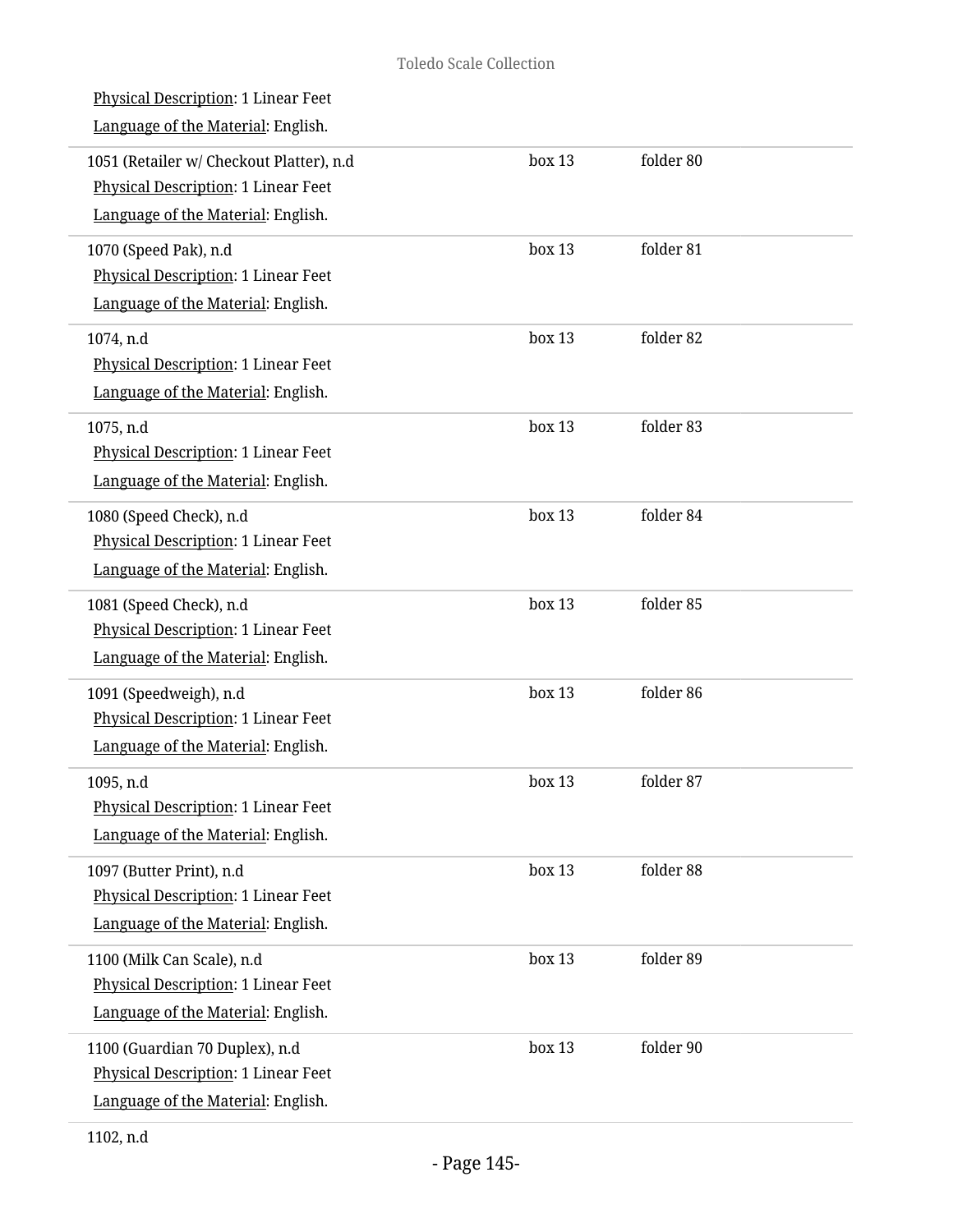| Physical Description: 1 Linear Feet<br>Language of the Material: English.                                  | box 13 | folder 91  |
|------------------------------------------------------------------------------------------------------------|--------|------------|
| 1110, n.d<br>Physical Description: 1 Linear Feet<br>Language of the Material: English.                     | box 13 | folder 92  |
| 1111 (Fish Scale w/ Pan), n.d<br>Physical Description: 1 Linear Feet<br>Language of the Material: English. | box 13 | folder 93  |
| 1141 (Valueprint), n.d<br>Physical Description: 1 Linear Feet<br>Language of the Material: English.        | box 13 | folder 94  |
| 1241 (GM Chart), n.d<br><b>Physical Description: 1 Linear Feet</b><br>Language of the Material: English.   | box 13 | folder 95  |
| 1361 (Baby Scale), n.d<br>Physical Description: 1 Linear Feet<br>Language of the Material: English.        | box 13 | folder 96  |
| 1412 (Valueprint), n.d<br>Physical Description: 1 Linear Feet<br>Language of the Material: English.        | box 13 | folder 97  |
| 1921, n.d<br>Physical Description: 1 Linear Feet<br>Language of the Material: English.                     | box 13 | folder 98  |
| 1938, n.d<br>Physical Description: 1 Linear Feet<br>Language of the Material: English.                     | box 13 | folder 99  |
| 1985, n.d<br>Physical Description: 1 Linear Feet<br>Language of the Material: English.                     | box 13 | folder 100 |
| 2000, n.d<br>Physical Description: 1 Linear Feet<br>Language of the Material: English.                     | box 13 | folder 101 |
| 2020 (Bench Scale), n.d<br>Physical Description: 1 Linear Feet                                             | box 13 | folder 102 |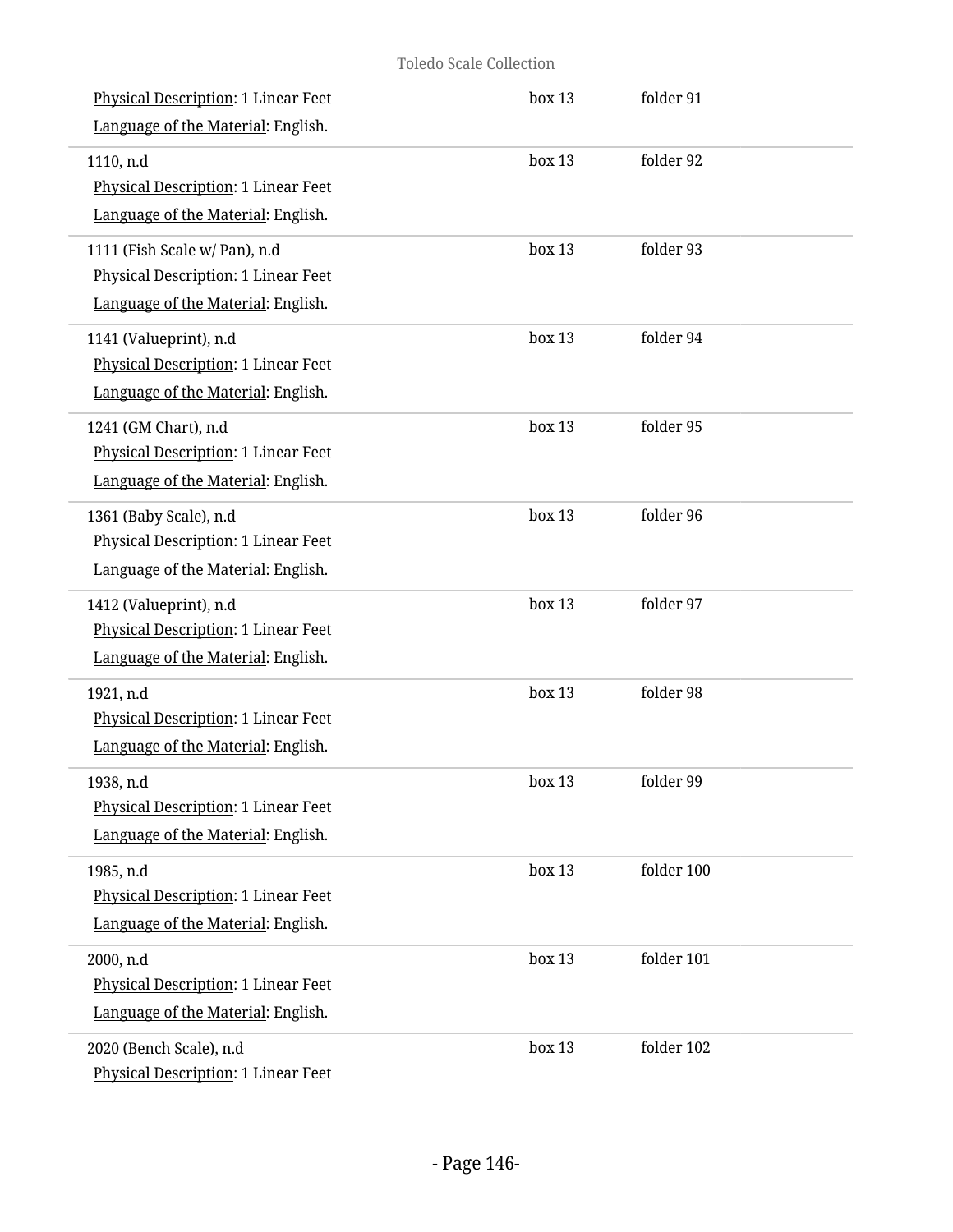| Language of the Material: English. |
|------------------------------------|
|                                    |

| 2041 (Bench Scale), n.d<br>Physical Description: 1 Linear Feet | box 13 | folder 103 |  |
|----------------------------------------------------------------|--------|------------|--|
| Language of the Material: English.                             |        |            |  |
| 2052, n.d                                                      | box 13 | folder 104 |  |
| Physical Description: 1 Linear Feet                            |        |            |  |
| Language of the Material: English.                             |        |            |  |
| 2061, n.d                                                      | box 13 | folder 105 |  |
| Physical Description: 1 Linear Feet                            |        |            |  |
| Language of the Material: English.                             |        |            |  |
| 2071, n.d                                                      | box 13 | folder 106 |  |
| Physical Description: 1 Linear Feet                            |        |            |  |
| Language of the Material: English.                             |        |            |  |
| 2081 (Bench Scale), n.d                                        | box 13 | folder 107 |  |
| Physical Description: 1 Linear Feet                            |        |            |  |
| Language of the Material: English.                             |        |            |  |
| 2084, n.d                                                      | box 13 | folder 108 |  |
| Physical Description: 1 Linear Feet                            |        |            |  |
| Language of the Material: English.                             |        |            |  |
| 2091 (Triple Ratio Counting Scale), n.d                        | box 13 | folder 109 |  |
| Physical Description: 1 Linear Feet                            |        |            |  |
| Language of the Material: English.                             |        |            |  |
| 2095, n.d                                                      | box 13 | folder 110 |  |
| Physical Description: 1 Linear Feet                            |        |            |  |
| Language of the Material: English.                             |        |            |  |
| 2100, n.d                                                      | box 13 | folder 111 |  |
| Physical Description: 1 Linear Feet                            |        |            |  |
| Language of the Material: English.                             |        |            |  |
| 2110 (Hanging Scales), n.d                                     | box 13 | folder 112 |  |
| Physical Description: 1 Linear Feet                            |        |            |  |
| Language of the Material: English.                             |        |            |  |
| 2120 (Compact Portable), n.d                                   | box 13 | folder 113 |  |
| Physical Description: 1 Linear Feet                            |        |            |  |
| Language of the Material: English.                             |        |            |  |
| 2151 (Floor Scale), n.d                                        | box 13 | folder 114 |  |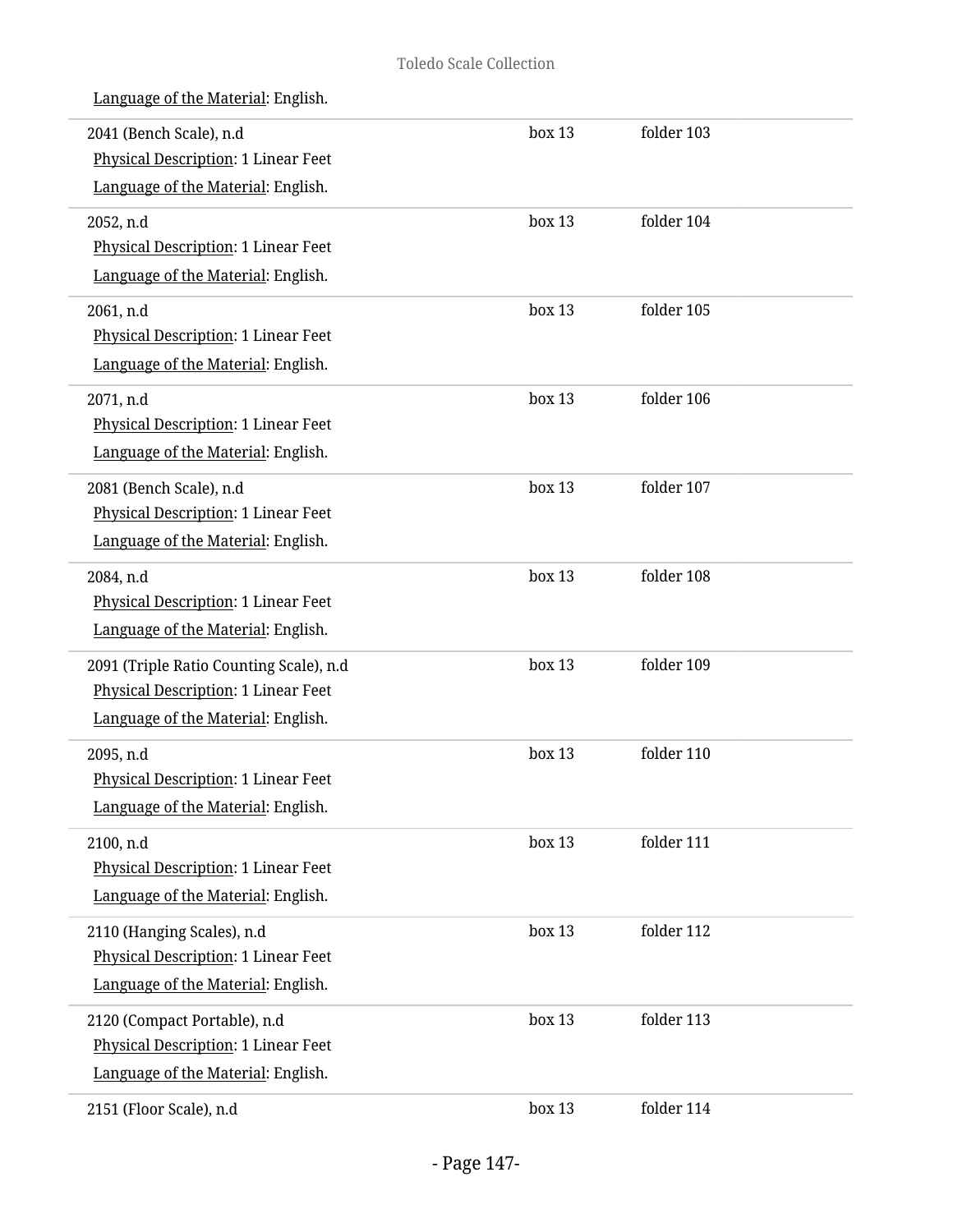| Language of the Material: English.                                                                                |            |
|-------------------------------------------------------------------------------------------------------------------|------------|
| box 13<br>2154, n.d<br>Physical Description: 1 Linear Feet<br>Language of the Material: English.                  | folder 115 |
| box 13<br>2171 (Counting Scale), n.d<br>Physical Description: 1 Linear Feet<br>Language of the Material: English. | folder 116 |
| box 13<br>2181, n.d<br>Physical Description: 1 Linear Feet<br>Language of the Material: English.                  | folder 117 |
| box 13<br>2184, n.d<br>Physical Description: 1 Linear Feet<br>Language of the Material: English.                  | folder 118 |
| box 13<br>2185, n.d<br>Physical Description: 1 Linear Feet<br>Language of the Material: English.                  | folder 119 |
| box 13<br>2191 (Verilux), n.d<br>Physical Description: 1 Linear Feet<br>Language of the Material: English.        | folder 120 |
| box 13<br>2200, n.d<br>Physical Description: 1 Linear Feet<br>Language of the Material: English.                  | folder 121 |
| box 13<br>2241. n.d<br><b>Physical Description: 1 Linear Feet</b><br>Language of the Material: English.           | folder 122 |
| box 13<br>2250 (Overhead Track), n.d<br>Physical Description: 1 Linear Feet<br>Language of the Material: English. | folder 123 |
| box 13<br>2271(Tank Scale), n.d<br>Physical Description: 1 Linear Feet<br>Language of the Material: English.      | folder 124 |
| box 13<br>2282, n.d<br>Physical Description: 1 Linear Feet<br>Language of the Material: English.                  | folder 125 |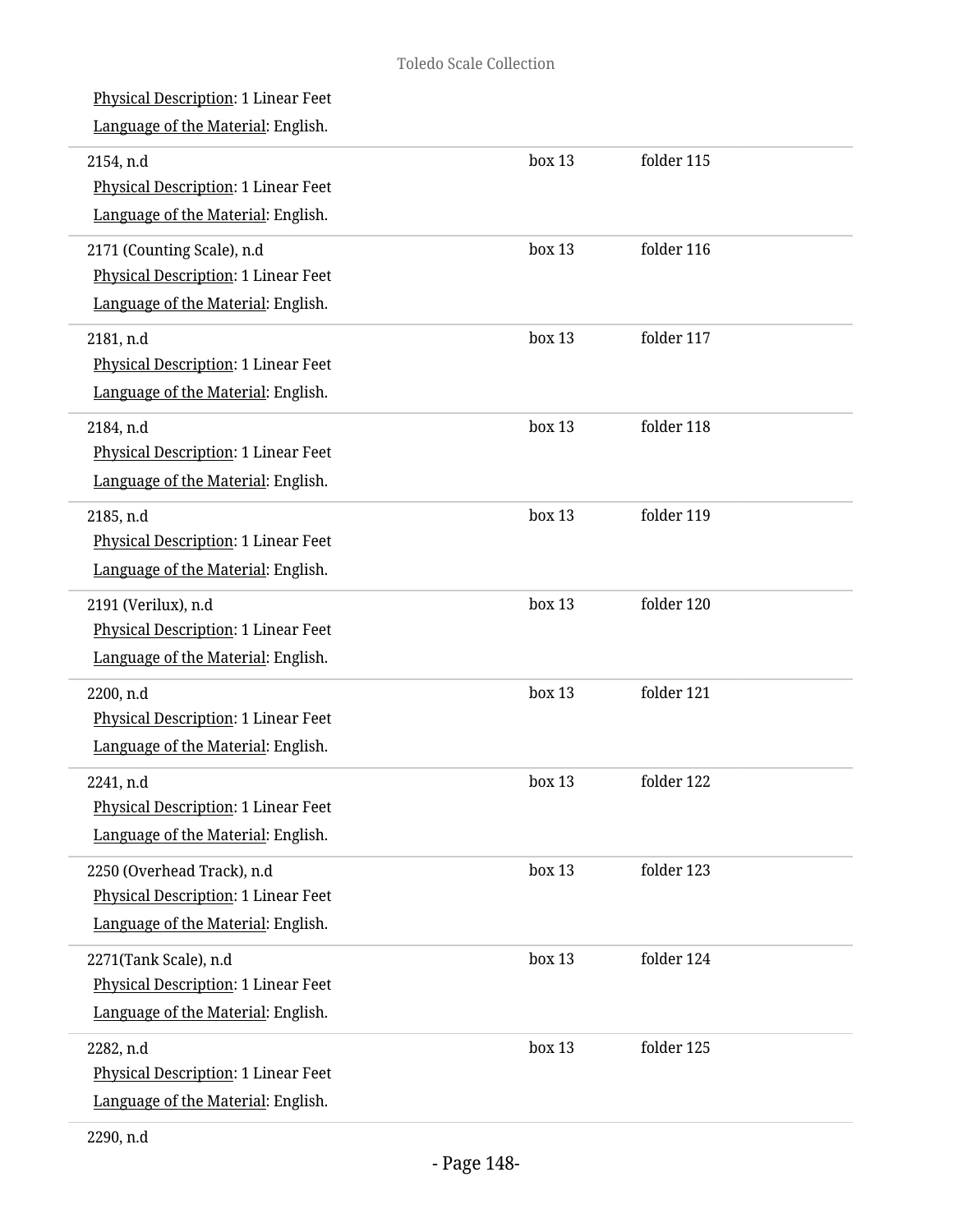| <b>Physical Description: 1 Linear Feet</b><br>Language of the Material: English.                                        | box 13 | folder 126 |  |
|-------------------------------------------------------------------------------------------------------------------------|--------|------------|--|
| 2320, n.d<br>Physical Description: 1 Linear Feet<br>Language of the Material: English.                                  | box 13 | folder 127 |  |
| 2351 (Hopper), n.d<br>Physical Description: 1 Linear Feet<br>Language of the Material: English.                         | box 13 | folder 128 |  |
| 2371 (File Batching & Filling Scales), n.d<br>Physical Description: 1 Linear Feet<br>Language of the Material: English. | box 13 | folder 129 |  |
| 2382 (Hopper & Tank Scale Drawing), n.d<br>Physical Description: 1 Linear Feet<br>Language of the Material: English.    | box 13 | folder 130 |  |
| 2400 (Powder Scale), n.d<br>Physical Description: 1 Linear Feet<br>Language of the Material: English.                   | box 13 | folder 131 |  |
| 2421, n.d<br>Physical Description: 1 Linear Feet<br>Language of the Material: English.                                  | box 13 | folder 132 |  |
| 2421, n.d<br>Physical Description: 1 Linear Feet<br>Language of the Material: English.                                  | box 13 | folder 133 |  |
| 2460, n.d<br>Physical Description: 1 Linear Feet<br>Language of the Material: English.                                  | box 13 | folder 134 |  |
| 2481 (Checkweigh), n.d<br>Physical Description: 1 Linear Feet<br>Language of the Material: English.                     | box 13 | folder 135 |  |
| 2500, n.d<br>Physical Description: 1 Linear Feet<br>Language of the Material: English.                                  | box 13 | folder 136 |  |
| 2501, n.d<br>Physical Description: 1 Linear Feet                                                                        | box 13 | folder 137 |  |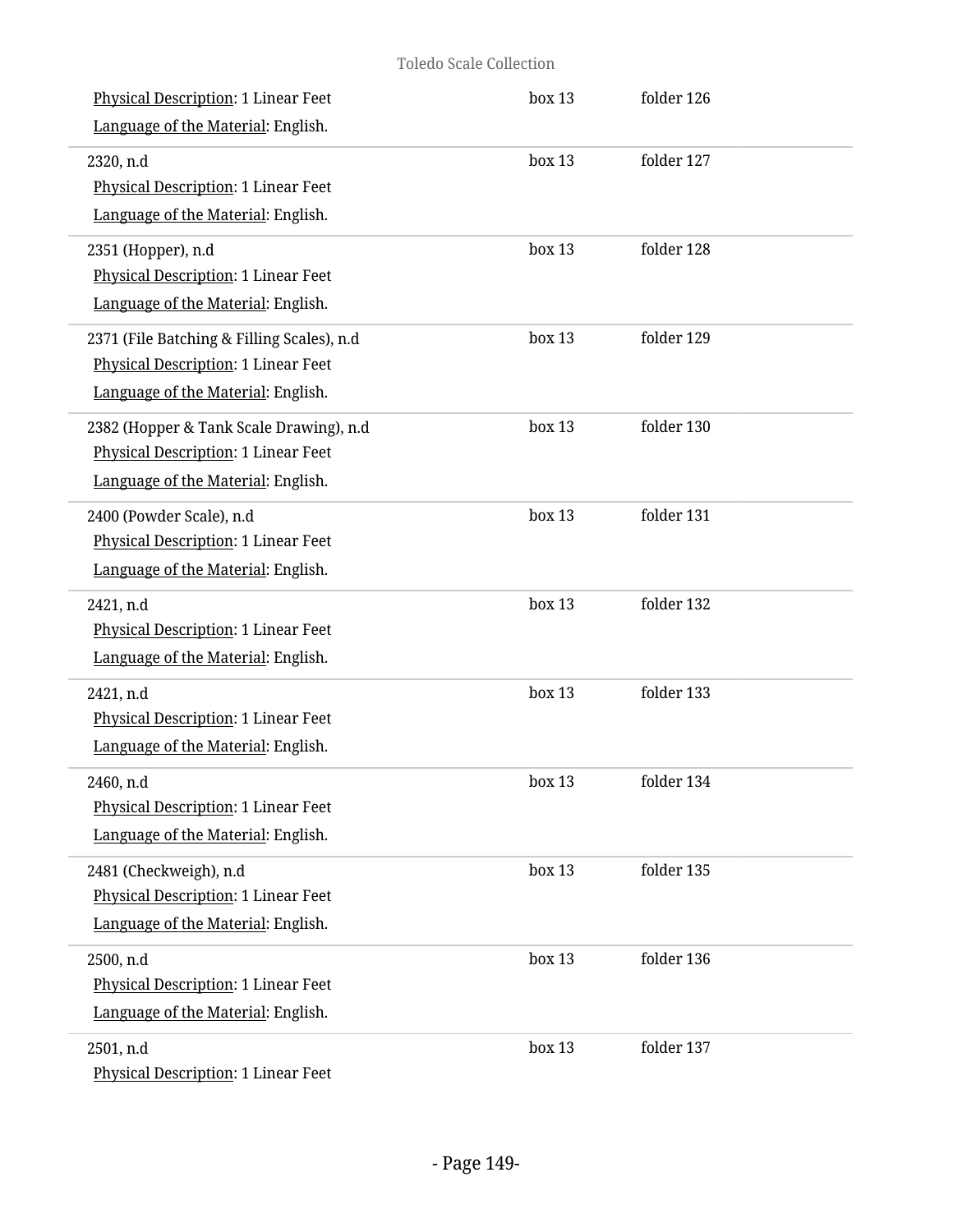| 2570, n.d<br><b>Physical Description: 1 Linear Feet</b><br>Language of the Material: English.                 | box 13 | folder 138 |  |
|---------------------------------------------------------------------------------------------------------------|--------|------------|--|
| 2592 (Truck Master Scale), n.d<br>Physical Description: 1 Linear Feet<br>Language of the Material: English.   | box 13 | folder 139 |  |
| 2791, n.d<br>Physical Description: 1 Linear Feet<br>Language of the Material: English.                        | box 13 | folder 140 |  |
| 2800, n.d<br><b>Physical Description: 1 Linear Feet</b><br>Language of the Material: English.                 | box 13 | folder 141 |  |
| 2831 (Personweigher), n.d<br><b>Physical Description: 1 Linear Feet</b><br>Language of the Material: English. | box 13 | folder 142 |  |
| 2840, n.d<br>Physical Description: 1 Linear Feet<br>Language of the Material: English.                        | box 13 | folder 143 |  |
| 2841, n.d<br>Physical Description: 1 Linear Feet<br>Language of the Material: English.                        | box 13 | folder 144 |  |
| 2881, n.d<br>Physical Description: 1 Linear Feet<br>Language of the Material: English.                        | box 13 | folder 145 |  |
| 2884, n.d<br>Physical Description: 1 Linear Feet<br>Language of the Material: English.                        | box 13 | folder 146 |  |
| 2890, n.d<br>Physical Description: 1 Linear Feet<br>Language of the Material: English.                        | box 13 | folder 147 |  |
| 3011 (Speedweigh), n.d<br>Physical Description: 1 Linear Feet<br>Language of the Material: English.           | box 13 | folder 148 |  |
| 3012 (Vinal Cover), n.d                                                                                       | box 13 | folder 149 |  |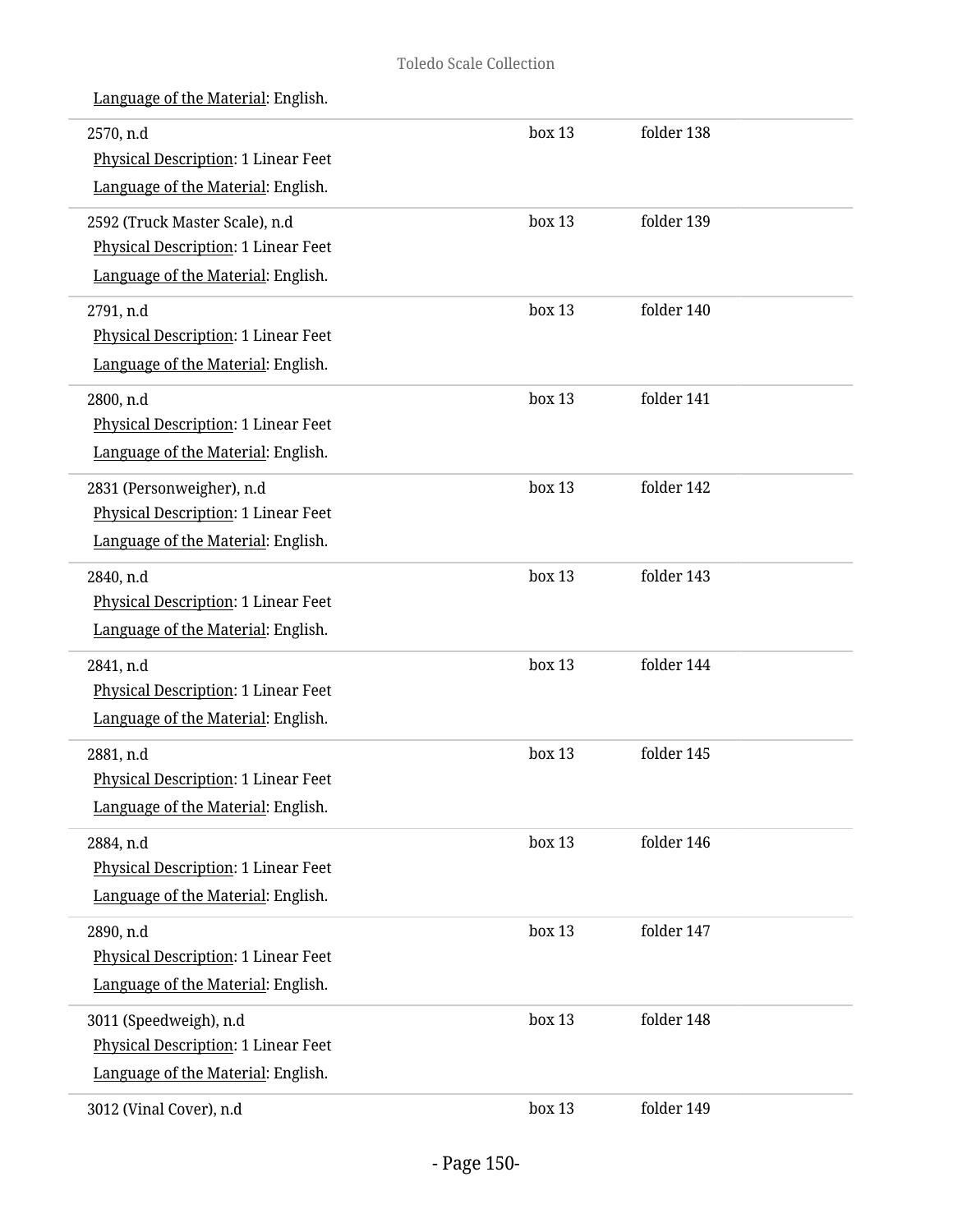| <u>Physical Description</u> : 1 Linear Feet<br>Language of the Material: English.                                                 |        |            |  |
|-----------------------------------------------------------------------------------------------------------------------------------|--------|------------|--|
| 3021 (Speedweigh), n.d<br>Physical Description: 1 Linear Feet<br>Language of the Material: English.                               | box 13 | folder 150 |  |
| 3111 (Retail Fan Scale), n.d<br>Physical Description: 1 Linear Feet<br>Language of the Material: English.                         | box 13 | folder 151 |  |
| 3140 (Industrial Fan Scale), n.d<br>Physical Description: 1 Linear Feet<br>Language of the Material: English.                     | box 13 | folder 152 |  |
| 3180, n.d<br>Physical Description: 1 Linear Feet<br>Language of the Material: English.                                            | box 13 | folder 153 |  |
| 3410 (Triple Ratio Counting Scale), n.d<br>Physical Description: 1 Linear Feet<br>Language of the Material: English.              | box 13 | folder 154 |  |
| 3440, n.d<br>Physical Description: 1 Linear Feet<br>Language of the Material: English.                                            | box 13 | folder 155 |  |
| 3600 (Basis Weight Scale), n.d<br>Physical Description: 1 Linear Feet<br>Language of the Material: English.                       | box 14 | folder 1   |  |
| 3665, n.d<br>Physical Description: 1 Linear Feet<br>Language of the Material: English.                                            | box 14 | folder 2   |  |
| 4020 (Computagram w/ Vernier Indication), n.d<br><b>Physical Description: 1 Linear Feet</b><br>Language of the Material: English. | box 14 | folder 3   |  |
| 4030, n.d<br>Physical Description: 1 Linear Feet<br>Language of the Material: English.                                            | box 14 | folder 4   |  |
| 4031 (Fuel Scale Fan Type), n.d<br>Physical Description: 1 Linear Feet<br>Language of the Material: English.                      | box 14 | folder 5   |  |
|                                                                                                                                   |        |            |  |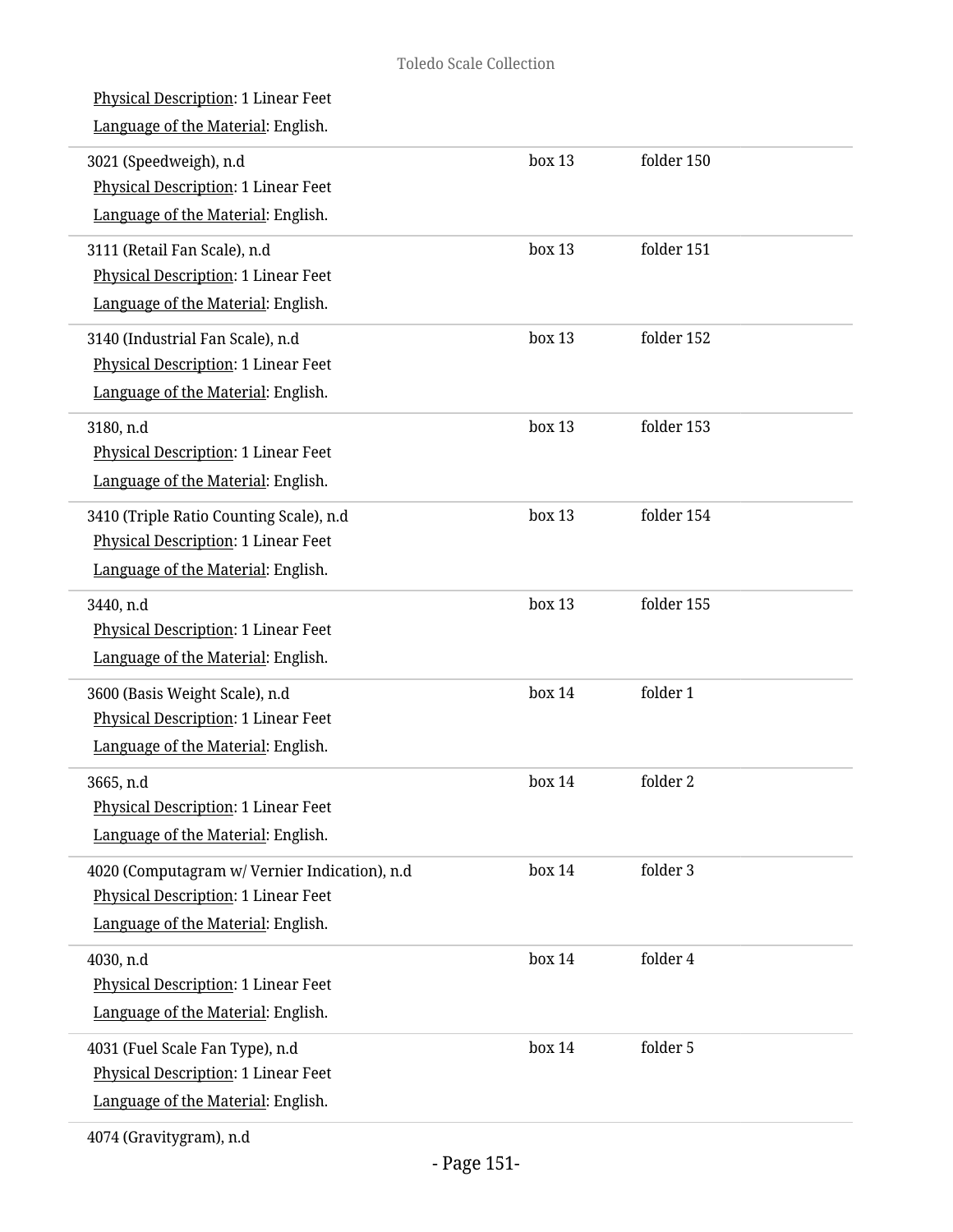| Physical Description: 1 Linear Feet<br>Language of the Material: English.                              | box 14    | folder 6  |
|--------------------------------------------------------------------------------------------------------|-----------|-----------|
| 4081, n.d<br>Physical Description: 1 Linear Feet<br>Language of the Material: English.                 | box 14    | folder 7  |
| 4180 (Portable Beam), n.d<br>Physical Description: 1 Linear Feet<br>Language of the Material: English. | box 14    | folder 8  |
| 4400, n.d<br>Physical Description: 1 Linear Feet<br>Language of the Material: English.                 | box 14    | folder 9  |
| 4460 XL, n.d<br>Physical Description: 1 Linear Feet<br>Language of the Material: English.              | box 14    | folder 10 |
| 4464, n.d<br>Physical Description: 1 Linear Feet<br>Language of the Material: English.                 | box 14    | folder 11 |
| 4505, n.d<br>Physical Description: 1 Linear Feet<br>Language of the Material: English.                 | box 14    | folder 12 |
| 4515, n.d<br>Physical Description: 1 Linear Feet<br>Language of the Material: English.                 | box 14    | folder 13 |
| 4604, n.d<br>Physical Description: 1 Linear Feet<br>Language of the Material: English.                 | $h$ ox 14 | folder 14 |
| 4624, n.d<br>Physical Description: 1 Linear Feet<br>Language of the Material: English.                 | box 14    | folder 15 |
| 4644, n.d<br>Physical Description: 1 Linear Feet<br>Language of the Material: English.                 | box 14    | folder 16 |
| 4652 (Counting Scale), n.d<br>Physical Description: 1 Linear Feet                                      | box 14    | folder 17 |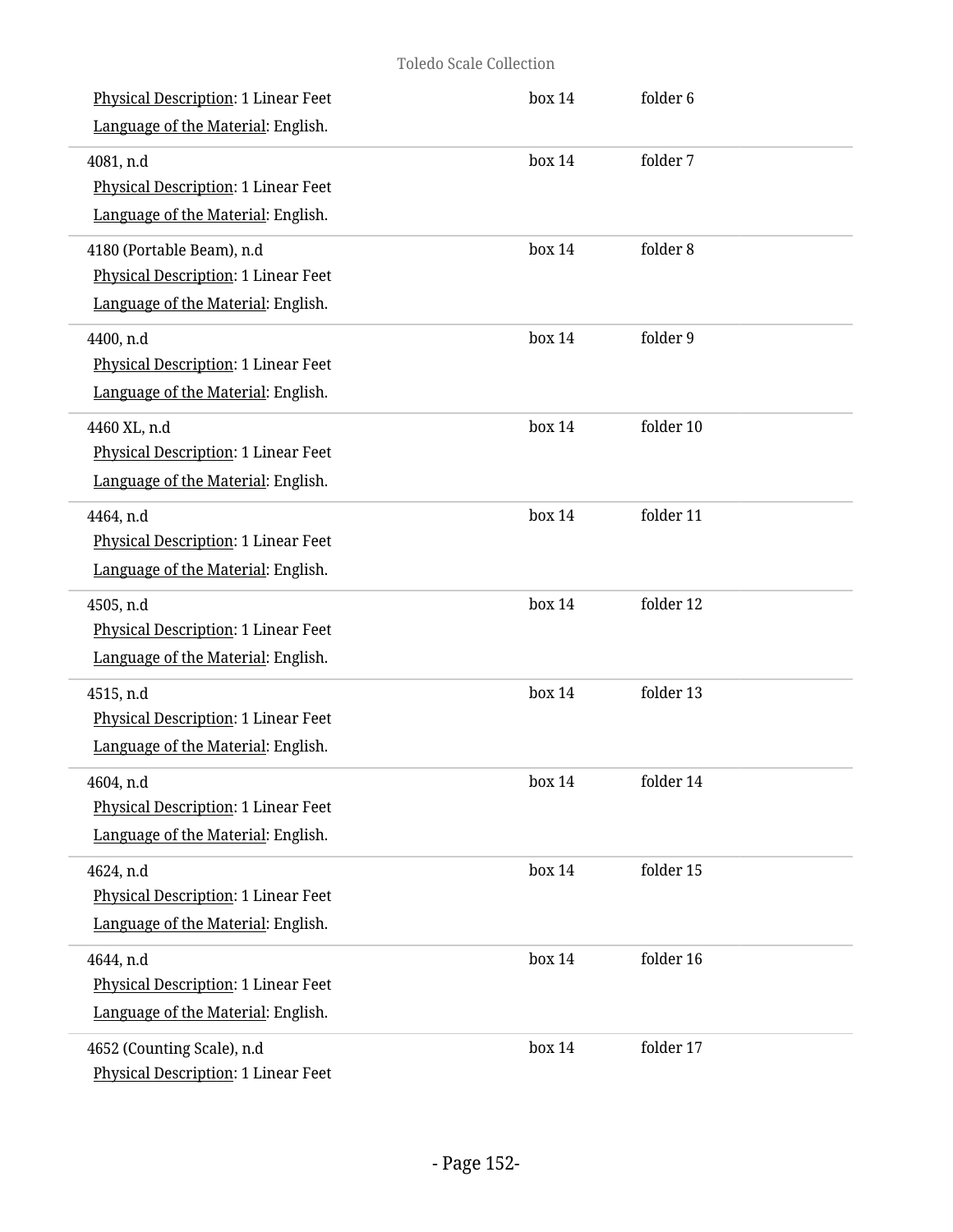|  | Language of the Material: English. |
|--|------------------------------------|
|  |                                    |

| 4655 (Ratio Weighing Pan), n.d<br>Physical Description: 1 Linear Feet<br>Language of the Material: English.                | box 14 | folder 18 |
|----------------------------------------------------------------------------------------------------------------------------|--------|-----------|
| 4661, n.d<br>Physical Description: 1 Linear Feet<br>Language of the Material: English.                                     | box 14 | folder 19 |
| 4792, n.d<br>Physical Description: 1 Linear Feet<br>Language of the Material: English.                                     | box 14 | folder 20 |
| 5222 (Base w/ Load Cell & Valuematic II), n.d<br>Physical Description: 1 Linear Feet<br>Language of the Material: English. | box 14 | folder 21 |
| 5900, n.d<br>Physical Description: 1 Linear Feet<br>Language of the Material: English.                                     | box 14 | folder 22 |
| 6479 (Multiple Contact Amplifier), n.d<br>Physical Description: 1 Linear Feet<br>Language of the Material: English.        | box 14 | folder 23 |
| 7100 (Railrover), n.d<br>Physical Description: 1 Linear Feet<br>Language of the Material: English.                         | box 14 | folder 24 |
| 7200 (Railmaster), n.d<br>Physical Description: 1 Linear Feet<br>Language of the Material: English.                        | box 14 | folder 25 |
| 7500 (Bridgemaster), n.d<br><b>Physical Description: 1 Linear Feet</b><br>Language of the Material: English.               | box 14 | folder 26 |
| 8000 (Valuematic), n.d<br><b>Physical Description: 1 Linear Feet</b><br>Language of the Material: English.                 | box 14 | folder 27 |
| 8100 (Digicator), n.d<br>Physical Description: 1 Linear Feet<br>Language of the Material: English.                         | box 14 | folder 28 |
| 8110 (Lectrodial w/ New Multi-Switching Feature), n.d                                                                      | box 14 | folder 29 |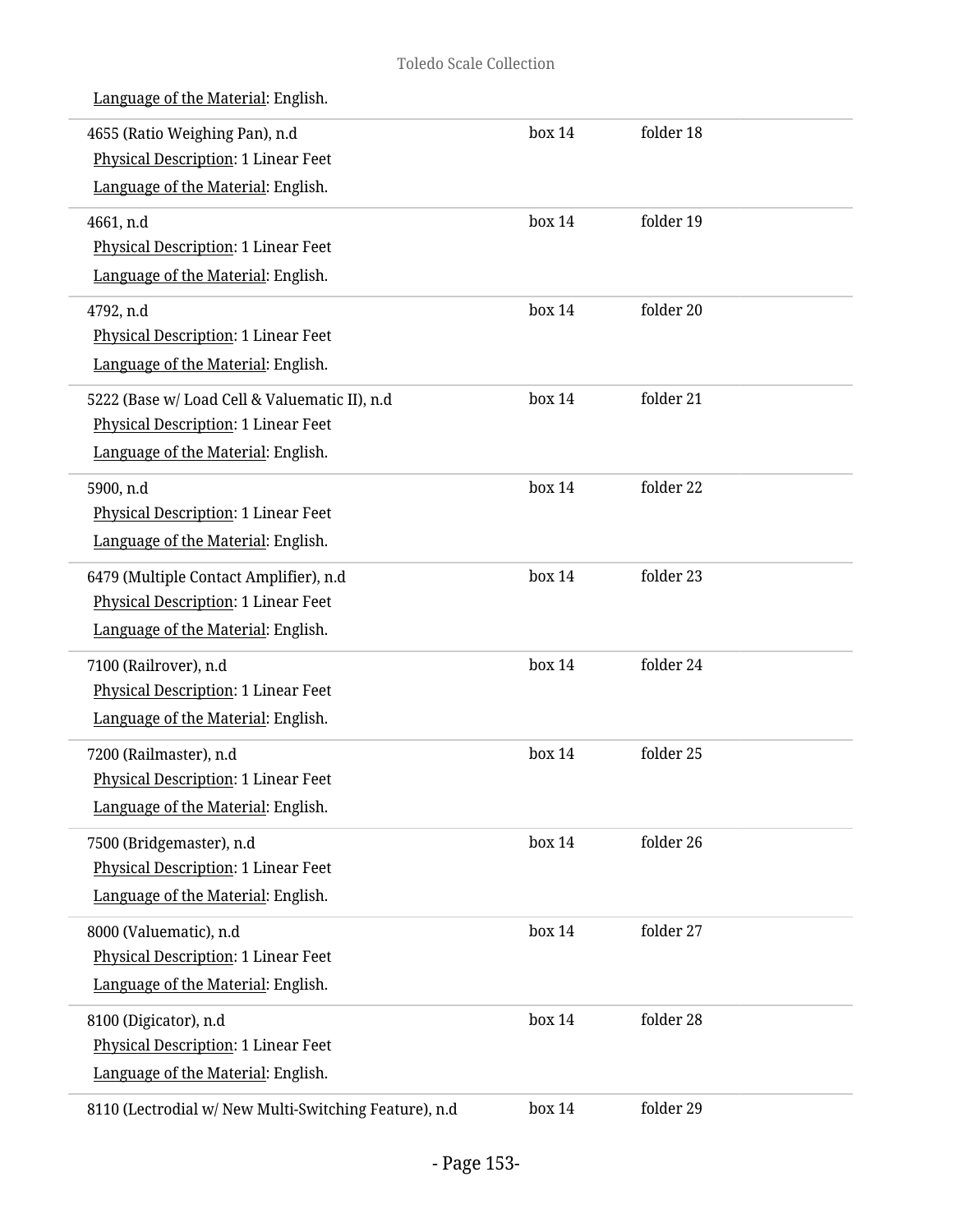| Physical Description: 1 Linear Feet<br>Language of the Material: English.                                              |        |           |
|------------------------------------------------------------------------------------------------------------------------|--------|-----------|
| 8120 (Intergrated Circuit), n.d<br>Physical Description: 1 Linear Feet<br>Language of the Material: English.           | box 14 | folder 30 |
| 8130 (Bulkweigher Control Station), n.d<br>Physical Description: 1 Linear Feet<br>Language of the Material: English.   | box 14 | folder 31 |
| 8139, n.d<br>Physical Description: 1 Linear Feet<br>Language of the Material: English.                                 | box 14 | folder 32 |
| 8142, n.d<br>Physical Description: 1 Linear Feet<br>Language of the Material: English.                                 | box 14 | folder 33 |
| 8146, n.d<br>Physical Description: 1 Linear Feet<br>Language of the Material: English.                                 | box 14 | folder 34 |
| 8170 (Weighveyor Control Panel), n.d<br>Physical Description: 1 Linear Feet<br>Language of the Material: English.      | box 14 | folder 35 |
| 8180 (Parts Counter/Desktop Console), n.d<br>Physical Description: 1 Linear Feet<br>Language of the Material: English. | box 14 | folder 36 |
| 8184, n.d<br>Physical Description: 1 Linear Feet<br>Language of the Material: English.                                 | box 14 | folder 37 |
| 8190 (Bulkweigher Control w/ Addo X), n.d<br>Physical Description: 1 Linear Feet<br>Language of the Material: English. | box 14 | folder 38 |
| 8191 (Bulkweigher), n.d<br><b>Physical Description: 1 Linear Feet</b><br>Language of the Material: English.            | box 14 | folder 39 |
| 8200, n.d<br>Physical Description: 1 Linear Feet<br>Language of the Material: English.                                 | box 14 | folder 40 |

L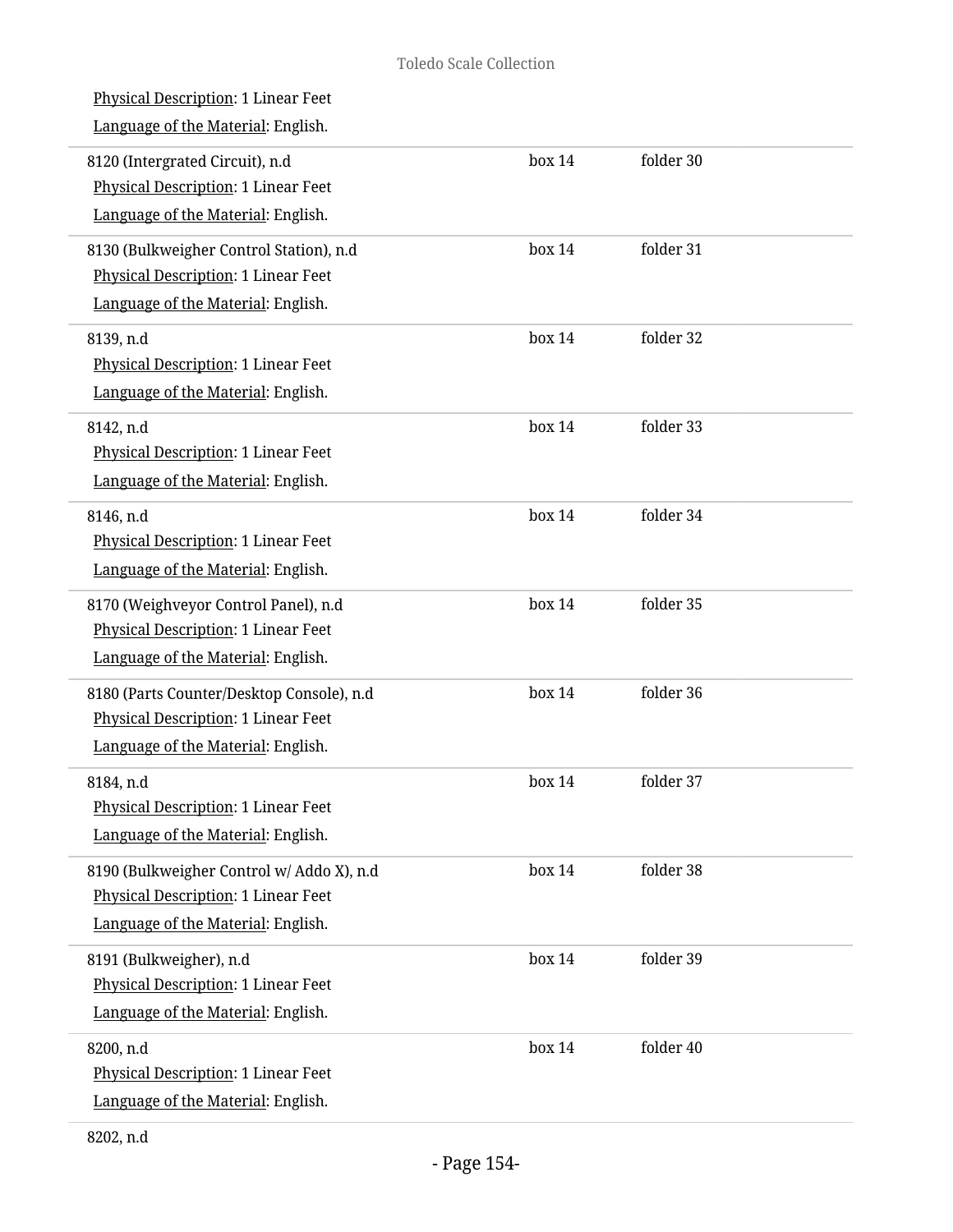| Physical Description: 1 Linear Feet<br>Language of the Material: English.                            | box 14 | folder 41 |
|------------------------------------------------------------------------------------------------------|--------|-----------|
| 8203, n.d<br>Physical Description: 1 Linear Feet<br>Language of the Material: English.               | box 14 | folder 42 |
| 8210, n.d<br>Physical Description: 1 Linear Feet<br>Language of the Material: English.               | box 14 | folder 43 |
| 8211 (Checkstand), n.d<br>Physical Description: 1 Linear Feet<br>Language of the Material: English.  | box 14 | folder 44 |
| 8300, n.d<br>Physical Description: 1 Linear Feet<br>Language of the Material: English.               | box 14 | folder 45 |
| 8400 (Candy Scale), n.d<br>Physical Description: 1 Linear Feet<br>Language of the Material: English. | box 14 | folder 46 |
| 8403, n.d<br>Physical Description: 1 Linear Feet<br>Language of the Material: English.               | box 14 | folder 47 |
| 8404, n.d<br>Physical Description: 1 Linear Feet<br>Language of the Material: English.               | box 14 | folder 48 |
| 8406, n.d<br>Physical Description: 1 Linear Feet<br>Language of the Material: English.               | box 14 | folder 49 |
| 8421, n.d<br><b>Physical Description: 1 Linear Feet</b><br>Language of the Material: English.        | box 14 | folder 50 |
| 8425, n.d<br>Physical Description: 1 Linear Feet<br>Language of the Material: English.               | box 14 | folder 51 |
| 8430, n.d<br>Physical Description: 1 Linear Feet                                                     | box 14 | folder 52 |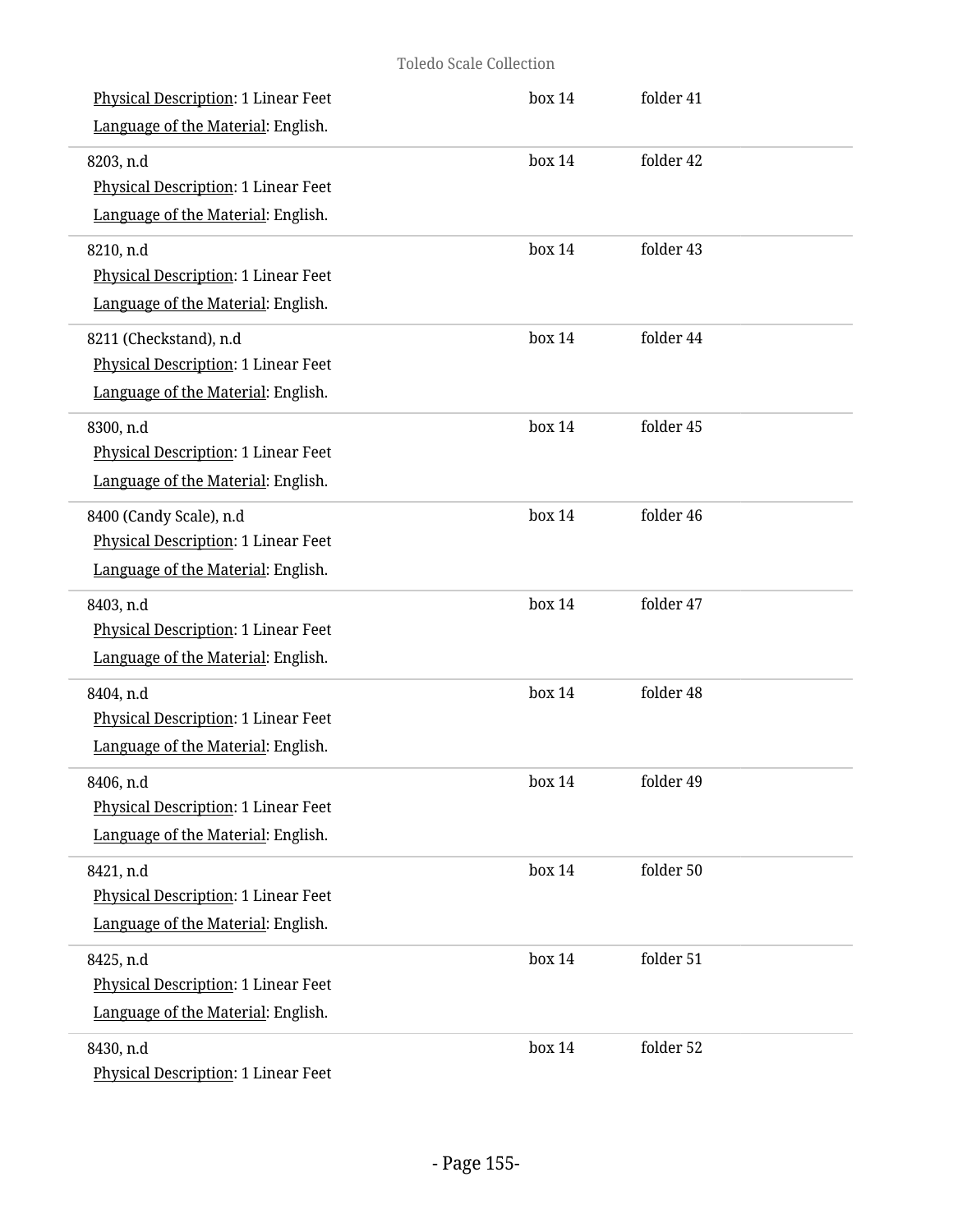| Language of the Material: English.                                                                     |        |           |  |
|--------------------------------------------------------------------------------------------------------|--------|-----------|--|
| 9051 (Spring Tester), n.d<br>Physical Description: 1 Linear Feet<br>Language of the Material: English. | box 14 | folder 53 |  |
|                                                                                                        |        |           |  |
| 9053 (Buick Spring Tester), n.d                                                                        | box 14 | folder 54 |  |
| Physical Description: 1 Linear Feet                                                                    |        |           |  |
| Language of the Material: English.                                                                     |        |           |  |
| 9061 (Ram Platform), n.d                                                                               | box 14 | folder 55 |  |
| Physical Description: 1 Linear Feet                                                                    |        |           |  |
| Language of the Material: English.                                                                     |        |           |  |
| 9064 (Bowling Ball Scale), n.d                                                                         | box 14 | folder 56 |  |
| Physical Description: 1 Linear Feet                                                                    |        |           |  |
| Language of the Material: English.                                                                     |        |           |  |
| 9064 (Bowling Ball Scale) 9066 (Bowling Pin Scale), n.d                                                | box 14 | folder 57 |  |
| Physical Description: 1 Linear Feet                                                                    |        |           |  |
| Language of the Material: English.                                                                     |        |           |  |
| 9116 (Barrel Filler), n.d                                                                              | box 14 | folder 58 |  |
| Physical Description: 1 Linear Feet                                                                    |        |           |  |
| Language of the Material: English.                                                                     |        |           |  |
| 9117 (Drum Filler), n.d                                                                                | box 14 | folder 59 |  |
| Physical Description: 1 Linear Feet                                                                    |        |           |  |
| Language of the Material: English.                                                                     |        |           |  |
| 9140, n.d                                                                                              | box 14 | folder 60 |  |
| Physical Description: 1 Linear Feet                                                                    |        |           |  |
| Language of the Material: English.                                                                     |        |           |  |
| 9156, n.d                                                                                              | box 14 | folder 61 |  |
| <b>Physical Description: 1 Linear Feet</b>                                                             |        |           |  |
| Language of the Material: English.                                                                     |        |           |  |
| 9160, n.d                                                                                              | box 14 | folder 62 |  |
| Physical Description: 1 Linear Feet                                                                    |        |           |  |
| Language of the Material: English.                                                                     |        |           |  |
| 9180 (Microweigher), n.d                                                                               | box 14 | folder 63 |  |
| Physical Description: 1 Linear Feet                                                                    |        |           |  |
| Language of the Material: English.                                                                     |        |           |  |
| 9210, n.d                                                                                              | box 14 | folder 64 |  |
|                                                                                                        |        |           |  |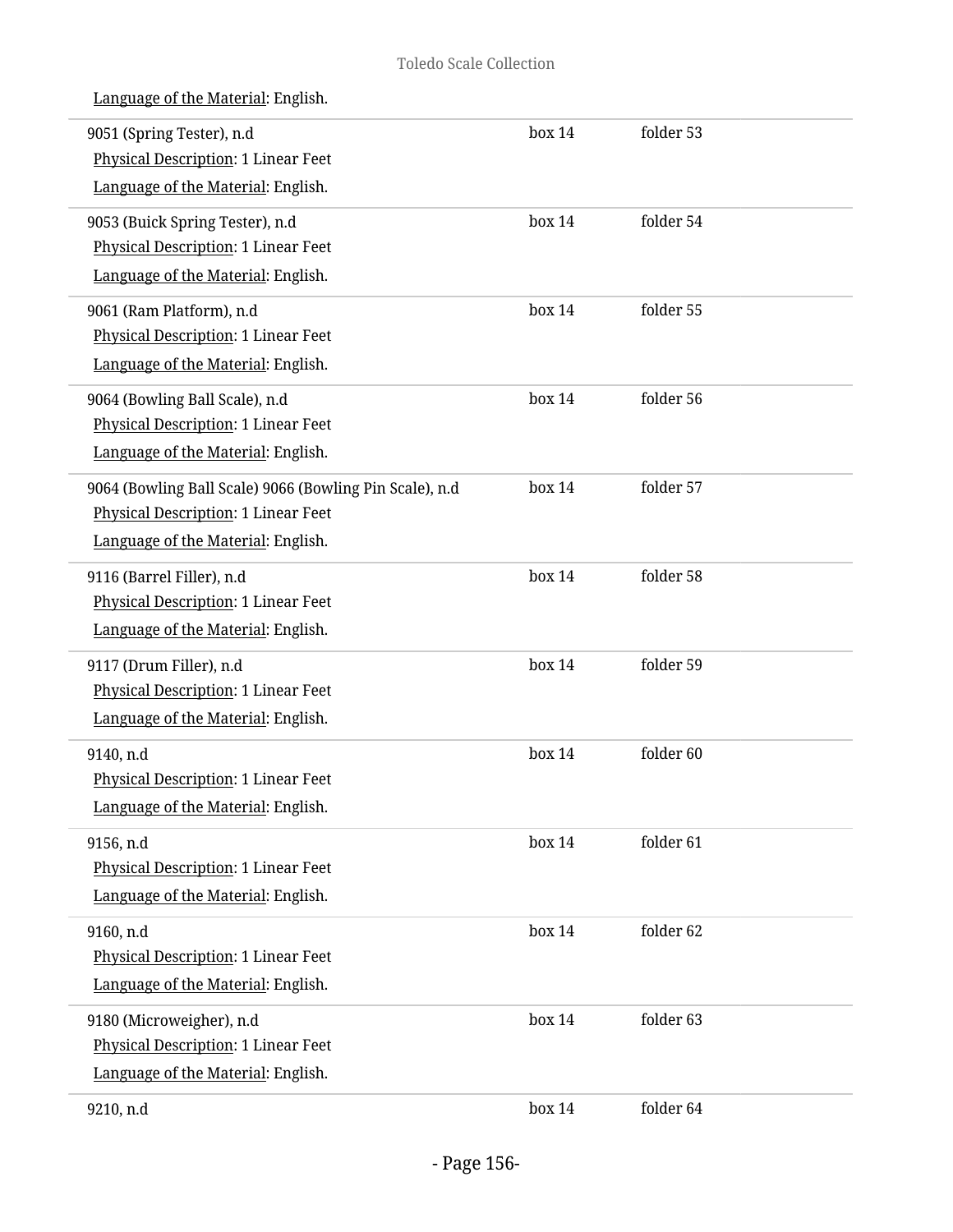| Physical Description: 1 Linear Feet<br>Language of the Material: English.                                  |        |           |  |
|------------------------------------------------------------------------------------------------------------|--------|-----------|--|
| 9211, n.d<br>Physical Description: 1 Linear Feet<br>Language of the Material: English.                     | box 14 | folder 65 |  |
| 9212, n.d<br>Physical Description: 1 Linear Feet<br>Language of the Material: English.                     | box 14 | folder 66 |  |
| 9221, n.d<br>Physical Description: 1 Linear Feet<br>Language of the Material: English.                     | box 14 | folder 67 |  |
| 9223 (Spring Tester), n.d<br>Physical Description: 1 Linear Feet<br>Language of the Material: English.     | box 14 | folder 68 |  |
| 9230, n.d<br>Physical Description: 1 Linear Feet<br>Language of the Material: English.                     | box 14 | folder 69 |  |
| 9238, n.d<br>Physical Description: 1 Linear Feet<br>Language of the Material: English.                     | box 14 | folder 70 |  |
| 9238, n.d<br>Physical Description: 1 Linear Feet<br>Language of the Material: English.                     | box 14 | folder 71 |  |
| 9246 (Percentage Scale), n.d<br>Physical Description: 1 Linear Feet<br>Language of the Material: English.  | box 14 | folder 72 |  |
| 9260 (Mold Volume Scale), n.d<br>Physical Description: 1 Linear Feet<br>Language of the Material: English. | box 14 | folder 73 |  |
| 9401 (Checkweigher), n.d<br>Physical Description: 1 Linear Feet<br>Language of the Material: English.      | box 14 | folder 74 |  |
| 9445 (Rat Scale), n.d<br>Physical Description: 1 Linear Feet<br>Language of the Material: English.         | box 14 | folder 75 |  |

9455 (Classifier), n.d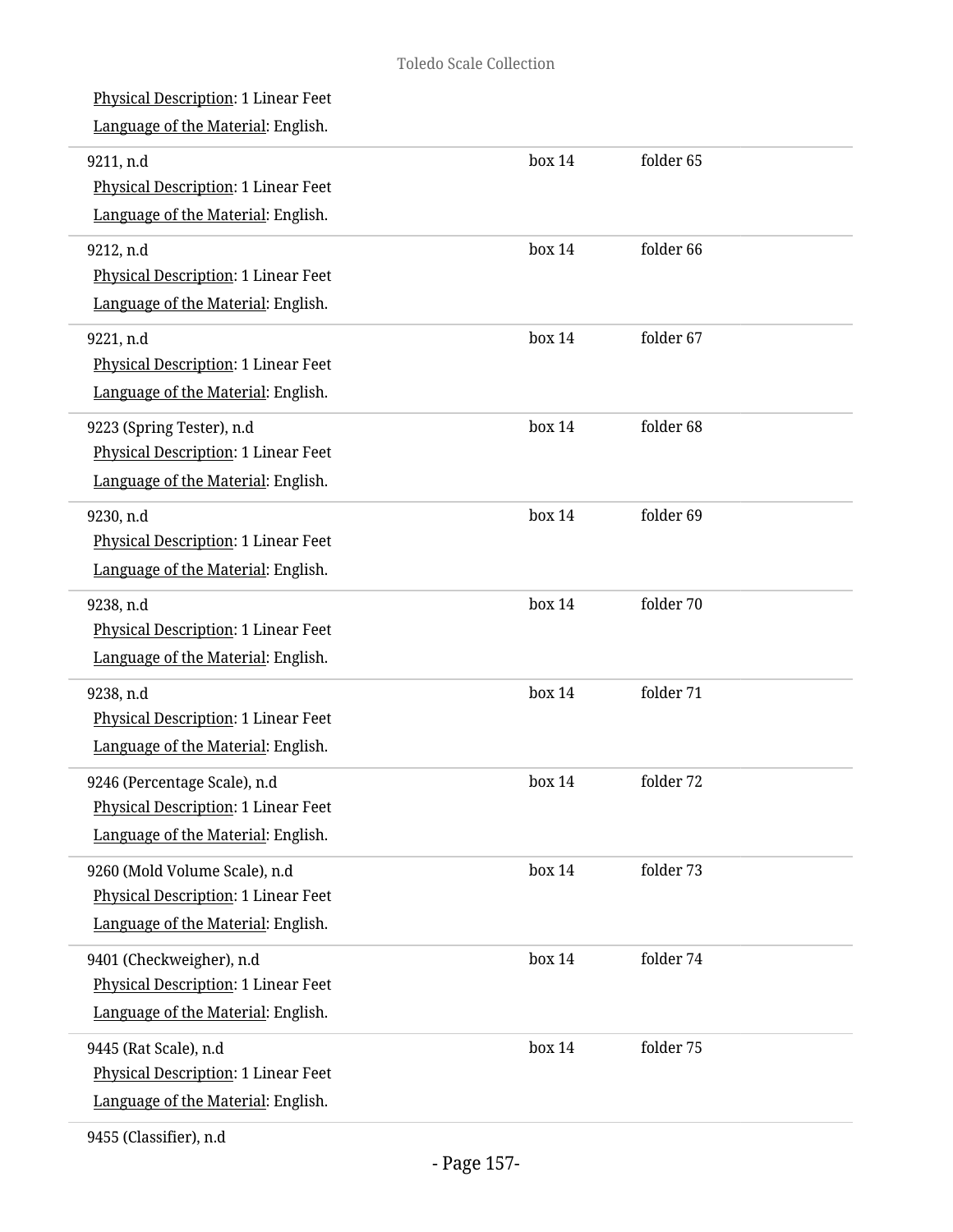| <b>Physical Description: 1 Linear Feet</b><br>Language of the Material: English.                                    | box 14    | folder 76 |  |
|---------------------------------------------------------------------------------------------------------------------|-----------|-----------|--|
| 9457 (Checkweigh), n.d<br>Physical Description: 1 Linear Feet<br>Language of the Material: English.                 | box 14    | folder 77 |  |
| 9458 (Checkweigh), n.d<br>Physical Description: 1 Linear Feet<br>Language of the Material: English.                 | box 14    | folder 78 |  |
| 9459 (Mice Classifier/Checkweigh), n.d<br>Physical Description: 1 Linear Feet<br>Language of the Material: English. | box 14    | folder 79 |  |
| 9460 (Checkweigh), n.d<br><b>Physical Description: 1 Linear Feet</b><br>Language of the Material: English.          | box 14    | folder 80 |  |
| 9463, n.d<br>Physical Description: 1 Linear Feet<br>Language of the Material: English.                              | box 14    | folder 81 |  |
| 9465 (Checkweigh), n.d<br>Physical Description: 1 Linear Feet<br>Language of the Material: English.                 | box 14    | folder 82 |  |
| 9468 (Electronic Personweigh), n.d<br>Physical Description: 1 Linear Feet<br>Language of the Material: English.     | box 14    | folder 83 |  |
| 9500 (Continuos Weigher), n.d<br>Physical Description: 1 Linear Feet<br>Language of the Material: English.          | $h$ ox 14 | folder 84 |  |
| 9507 (Continuous Weighing Scale), n.d<br>Physical Description: 1 Linear Feet<br>Language of the Material: English.  | box 14    | folder 85 |  |
| 9546 (Shell Classifier), n.d<br>Physical Description: 1 Linear Feet<br>Language of the Material: English.           | box 14    | folder 86 |  |
| 9650, n.d<br>Physical Description: 1 Linear Feet                                                                    | box 14    | folder 87 |  |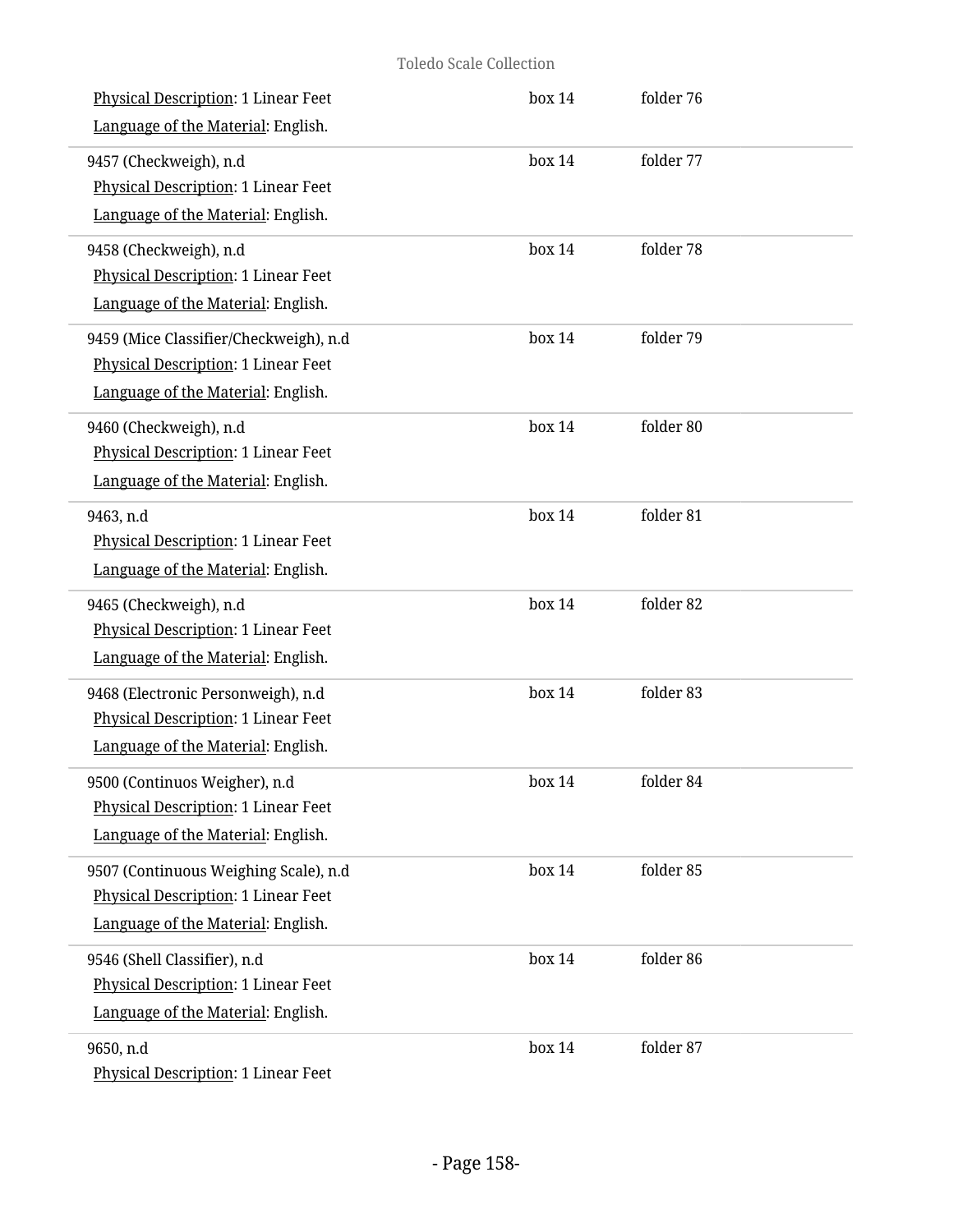| 9675 (Control Console Weighing System), n.d<br>Physical Description: 1 Linear Feet<br>Language of the Material: English.           | box 14 | folder 88 |  |
|------------------------------------------------------------------------------------------------------------------------------------|--------|-----------|--|
| 9700 (Dynometer Scale w/ Multiscan Sensing Unit), n.d<br>Physical Description: 1 Linear Feet<br>Language of the Material: English. | box 14 | folder 89 |  |
| 9704, n.d<br>Physical Description: 1 Linear Feet<br>Language of the Material: English.                                             | box 14 | folder 90 |  |
| 9711 (Dynometer), n.d<br><b>Physical Description: 1 Linear Feet</b><br>Language of the Material: English.                          | box 14 | folder 91 |  |
| 9802 (Airplane Weigher), n.d<br>Physical Description: 1 Linear Feet<br>Language of the Material: English.                          | box 14 | folder 92 |  |
| 9828 (Expressweigh), n.d<br>Physical Description: 1 Linear Feet<br>Language of the Material: English.                              | box 14 | folder 93 |  |
| 9832, n.d<br>Physical Description: 1 Linear Feet<br>Language of the Material: English.                                             | box 14 | folder 94 |  |
| 9869 (Track &Bench/Floor Scale), n.d<br>Physical Description: 1 Linear Feet<br>Language of the Material: English.                  | box 14 | folder 95 |  |
| 9956, n.d<br>Physical Description: 1 Linear Feet<br>Language of the Material: English.                                             | box 14 | folder 96 |  |
| 20811 (Airplane Baggage Scale), n.d<br><b>Physical Description: 1 Linear Feet</b><br>Language of the Material: English.            | box 14 | folder 97 |  |
| 1080-009, n.d<br>Physical Description: 1 Linear Feet<br>Language of the Material: English.                                         | box 14 | folder 98 |  |
| 12 Ton Truck Scale, n.d                                                                                                            | box 14 | folder 99 |  |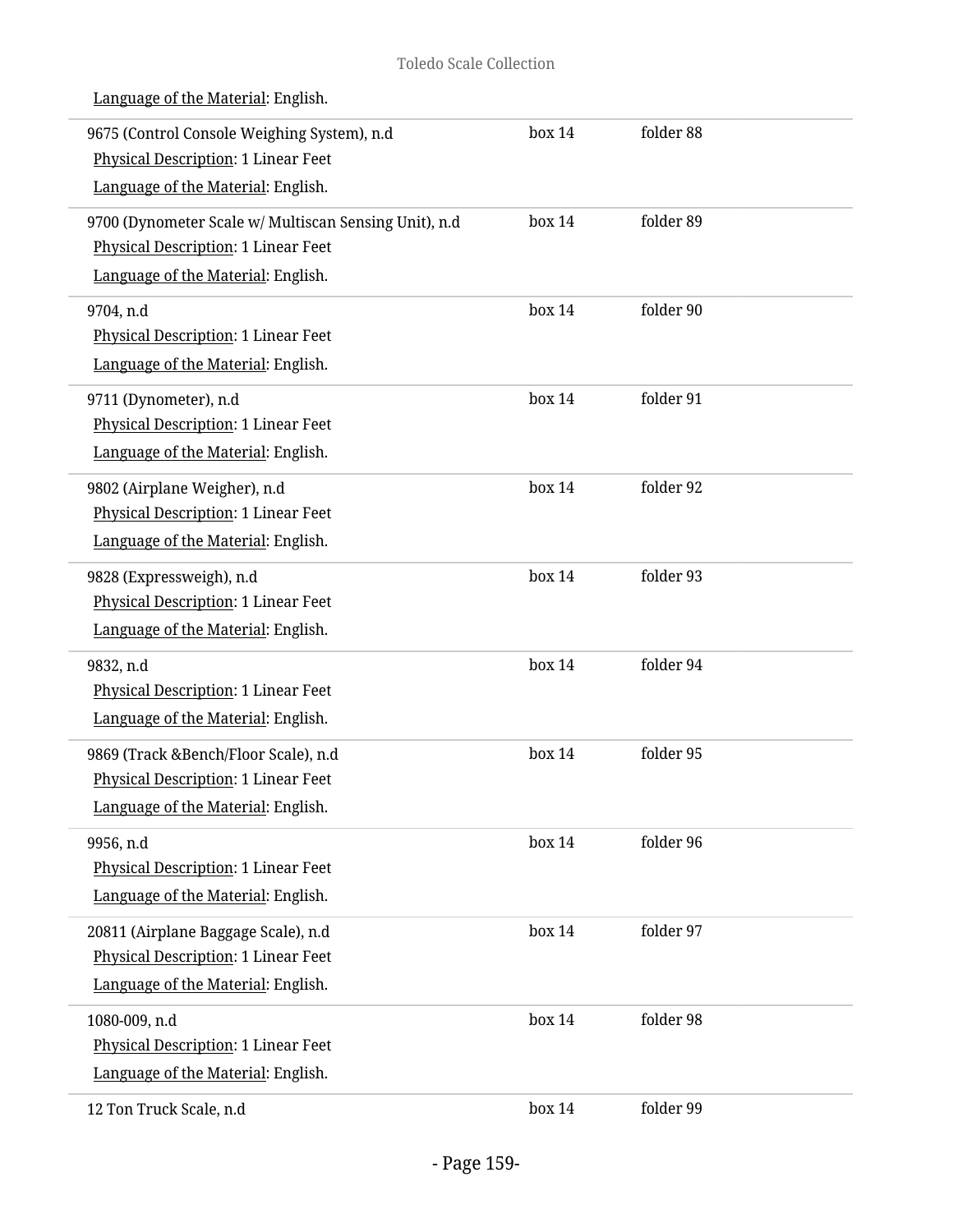| <b>Physical Description: 1 Linear Feet</b><br>Language of the Material: English.                                     |        |            |  |
|----------------------------------------------------------------------------------------------------------------------|--------|------------|--|
| 133-Switching Summary Module, n.d<br>Physical Description: 1 Linear Feet<br>Language of the Material: English.       | box 14 | case 100   |  |
| 13-Shrink Tunnel W/ Seal Vayor, n.d<br>Physical Description: 1 Linear Feet<br>Language of the Material: English.     | box 14 | folder 101 |  |
| 1-5 Scale Heads, n.d<br>Physical Description: 1 Linear Feet<br>Language of the Material: English.                    | box 14 | folder 102 |  |
| 15 Ton Truck Scale, n.d<br>Physical Description: 1 Linear Feet<br>Language of the Material: English.                 | box 14 | folder 103 |  |
| 17-Shrink Tunnel W/ Seal Vayor, n.d<br>Physical Description: 1 Linear Feet<br>Language of the Material: English.     | box 14 | folder 104 |  |
| 2250/2212/9869, n.d<br>Physical Description: 1 Linear Feet<br>Language of the Material: English.                     | box 14 | folder 105 |  |
| 25 Ton Truck Scale, n.d<br>Physical Description: 1 Linear Feet<br>Language of the Material: English.                 | box 14 | folder 106 |  |
| 2591/2691/2791 (Axle Scale), n.d<br>Physical Description: 1 Linear Feet<br>Language of the Material: English.        | box 14 | folder 107 |  |
| 2592/2692/2792 (Motor Truck Scale), n.d<br>Physical Description: 1 Linear Feet<br>Language of the Material: English. | box 14 | folder 108 |  |
| 2600A, n.d<br>Physical Description: 1 Linear Feet<br>Language of the Material: English.                              | box 14 | folder 109 |  |
| 2691/2791 (Motor Truck Scale), n.d<br>Physical Description: 1 Linear Feet<br>Language of the Material: English.      | box 14 | folder 110 |  |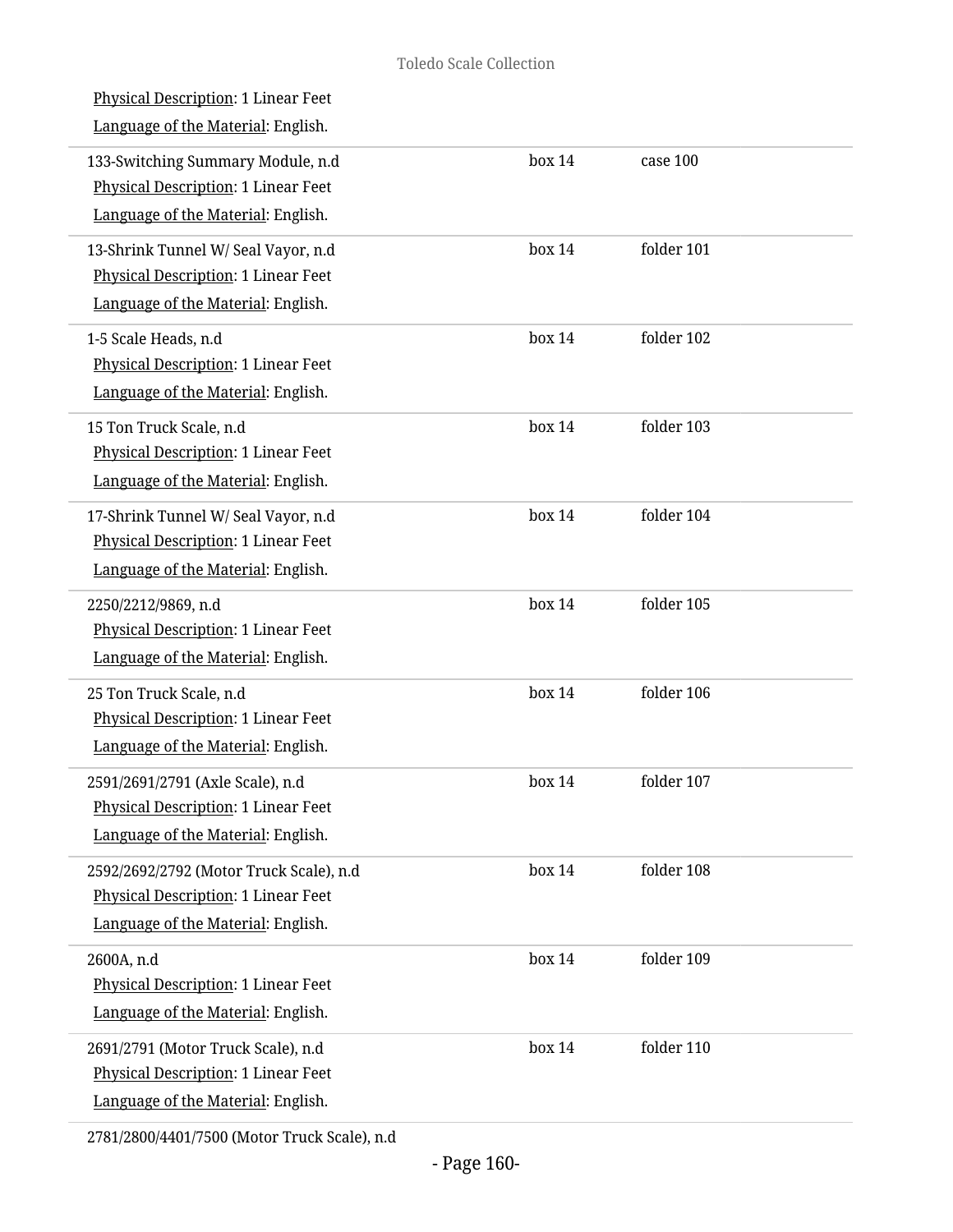| Physical Description: 1 Linear Feet<br>Language of the Material: English.                                                 | box 14    | folder 111 |  |
|---------------------------------------------------------------------------------------------------------------------------|-----------|------------|--|
| 30 Ton Truck Scale, n.d<br>Physical Description: 1 Linear Feet<br>Language of the Material: English.                      | box 14    | folder 112 |  |
| 301-Printer, n.d<br>Physical Description: 1 Linear Feet<br>Language of the Material: English.                             | box 14    | folder 113 |  |
| 31-0205, n.d<br>Physical Description: 1 Linear Feet<br>Language of the Material: English.                                 | box 14    | folder 114 |  |
| 31-0862, n.d<br>Physical Description: 1 Linear Feet<br>Language of the Material: English.                                 | box 14    | folder 115 |  |
| 32 Head, n.d<br>Physical Description: 1 Linear Feet<br>Language of the Material: English.                                 | box 14    | folder 116 |  |
| 34 Head, n.d<br>Physical Description: 1 Linear Feet<br>Language of the Material: English.                                 | box 14    | folder 117 |  |
| 34-0852, n.d<br>Physical Description: 1 Linear Feet<br>Language of the Material: English.                                 | box 14    | folder 118 |  |
| 360- Cellink, n.d<br>Physical Description: 1 Linear Feet<br>Language of the Material: English.                            | $h$ ox 14 | folder 119 |  |
| 3700/3710/3720 (Computagram), n.d<br>Physical Description: 1 Linear Feet<br>Language of the Material: English.            | box 14    | folder 120 |  |
| 400-810-840 (Lectrodial/Printer), n.d<br><b>Physical Description: 1 Linear Feet</b><br>Language of the Material: English. | box 14    | folder 121 |  |
| 400-9955-9898, n.d<br>Physical Description: 1 Linear Feet                                                                 | box 14    | folder 122 |  |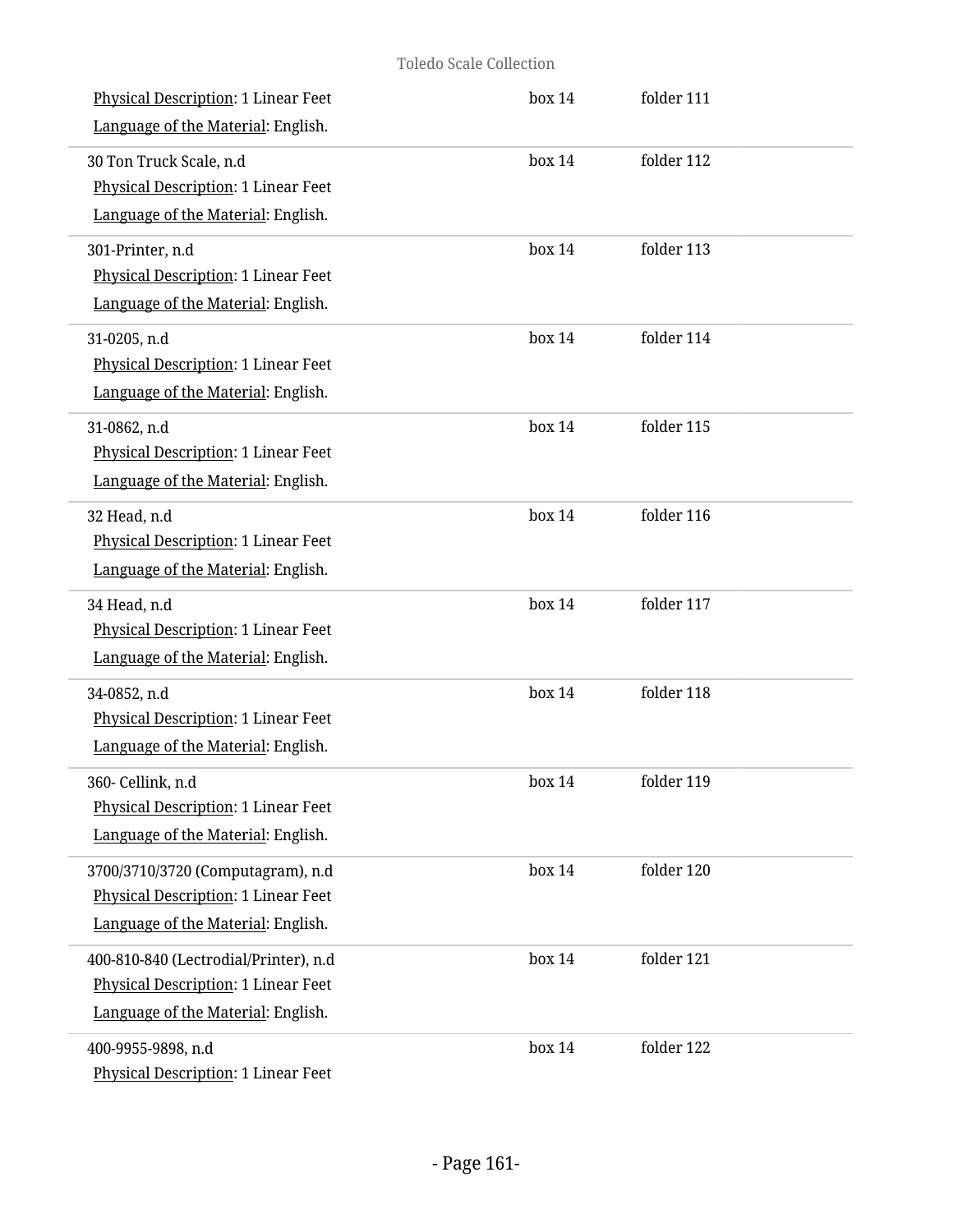| 401/403/404, n.d<br>Physical Description: 1 Linear Feet | box 14 | folder 123 |  |
|---------------------------------------------------------|--------|------------|--|
| Language of the Material: English.                      |        |            |  |
| 404Y, n.d                                               | box 14 | folder 124 |  |
| Physical Description: 1 Linear Feet                     |        |            |  |
| Language of the Material: English.                      |        |            |  |
| 409Y, n.d                                               | box 14 | folder 125 |  |
| Physical Description: 1 Linear Feet                     |        |            |  |
| Language of the Material: English.                      |        |            |  |
| 410-9940 (Full Load Cell and Platform Scale), n.d       | box 14 | folder 126 |  |
| Physical Description: 1 Linear Feet                     |        |            |  |
| Language of the Material: English.                      |        |            |  |
| 419-Parcel Post Scale, n.d                              | box 14 | folder 127 |  |
| Physical Description: 1 Linear Feet                     |        |            |  |
| Language of the Material: English.                      |        |            |  |
| 4321/4331/4351/4361 (Type Registering Beam), n.d        | box 14 | folder 128 |  |
| Physical Description: 1 Linear Feet                     |        |            |  |
| Language of the Material: English.                      |        |            |  |
| 435V (Canadian Beam Scale), n.d                         | box 14 | folder 129 |  |
| Physical Description: 1 Linear Feet                     |        |            |  |
| Language of the Material: English.                      |        |            |  |
| 439D (Industrial Fan Scale), n.d                        | box 14 | folder 130 |  |
| Physical Description: 1 Linear Feet                     |        |            |  |
| Language of the Material: English.                      |        |            |  |
| 601-2181 (Printweigh Portable), n.d                     | box 14 | folder 131 |  |
| <b>Physical Description: 1 Linear Feet</b>              |        |            |  |
| Language of the Material: English.                      |        |            |  |
| 61-9616, n.d                                            | box 14 | folder 132 |  |
| Physical Description: 1 Linear Feet                     |        |            |  |
| Language of the Material: English.                      |        |            |  |
| 713/714/715, n.d                                        | box 14 | folder 133 |  |
| Physical Description: 1 Linear Feet                     |        |            |  |
| Language of the Material: English.                      |        |            |  |
| 723-728, n.d                                            | box 14 | folder 134 |  |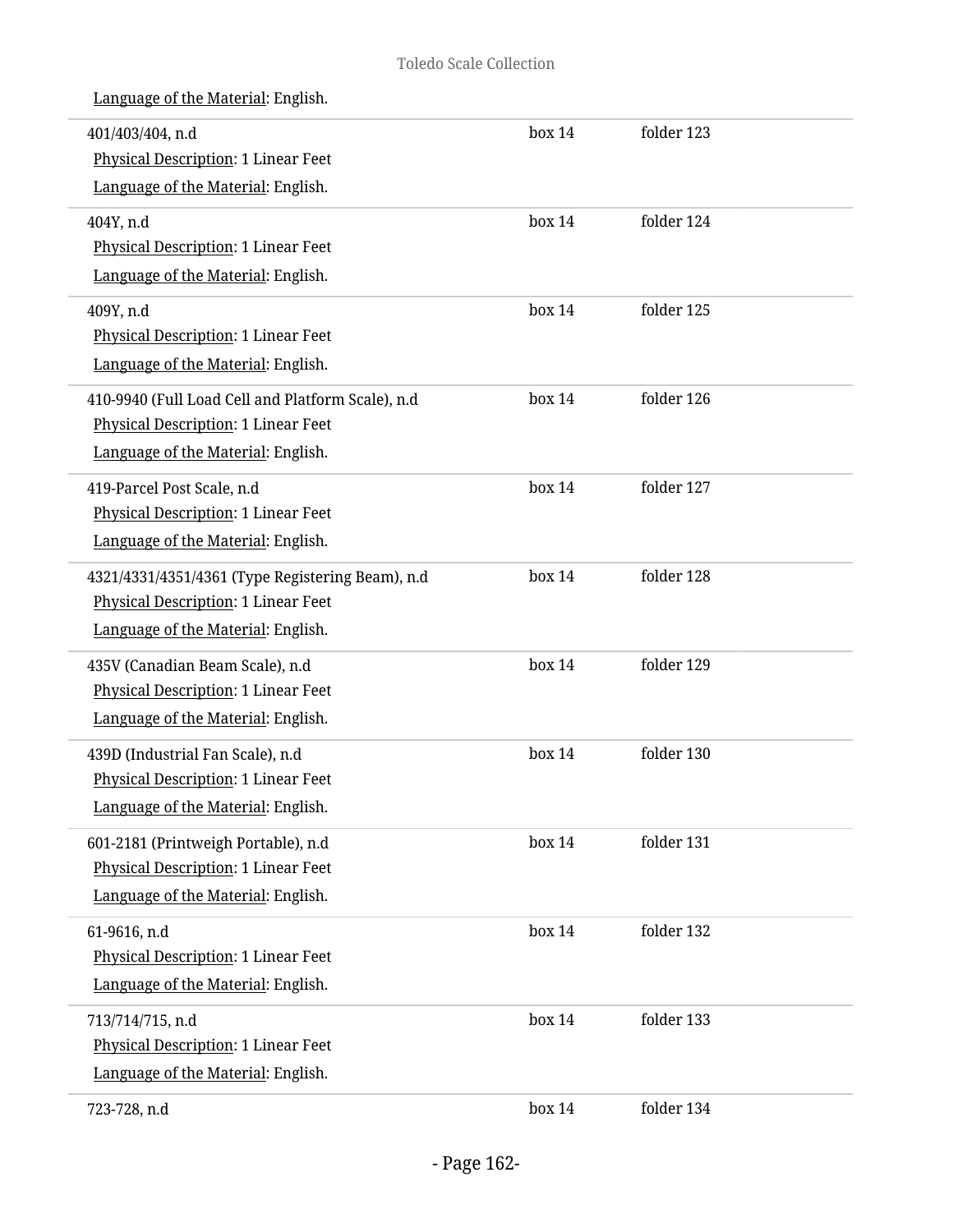Physical Description: 1 Linear Feet

| 8301/311, n.d<br>Physical Description: 1 Linear Feet<br>Language of the Material: English.                        | box 14 | folder 135 |
|-------------------------------------------------------------------------------------------------------------------|--------|------------|
| 8400/8401, n.d<br>Physical Description: 1 Linear Feet<br>Language of the Material: English.                       | box 14 | folder 136 |
| 9401/9461 (Checkweigher), n.d<br>Physical Description: 1 Linear Feet<br>Language of the Material: English.        | box 14 | folder 137 |
| 9463/9459/9457, n.d<br>Physical Description: 1 Linear Feet<br>Language of the Material: English.                  | box 14 | folder 138 |
| 9600/9700/9704/9709 (Dynometer), n.d<br>Physical Description: 1 Linear Feet<br>Language of the Material: English. | box 14 | folder 139 |
| 9722B, n.d<br>Physical Description: 1 Linear Feet<br>Language of the Material: English.                           | box 14 | folder 140 |
| MMS1 with components, n.d<br>Physical Description: 1 Linear Feet<br>Language of the Material: English.            | box 14 | folder 141 |
| MRC 130, n.d<br>Physical Description: 1 Linear Feet<br>Language of the Material: English.                         | box 14 | folder 142 |
| TSM 3000, n.d<br>Physical Description: 1 Linear Feet<br>Language of the Material: English.                        | box 14 | folder 143 |
| 851, n.d<br>Physical Description: 1 Linear Feet<br>Language of the Material: English.                             | box 15 | folder 1   |
| 1051, n.d<br>Physical Description: 1 Linear Feet<br>Language of the Material: English.                            | box 15 | folder 2   |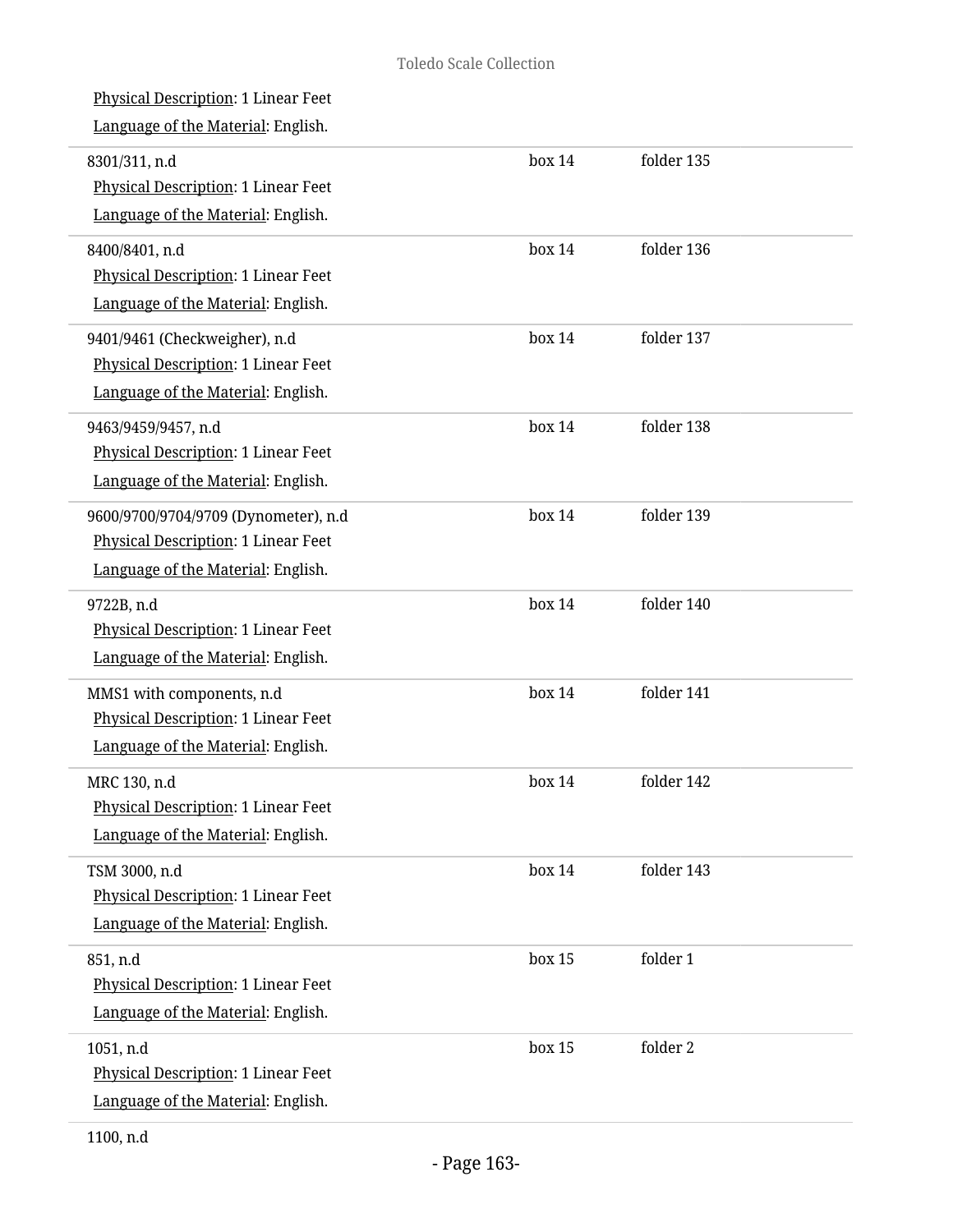| Physical Description: 1 Linear Feet<br>Language of the Material: English.                     | box 15 | folder 3  |  |
|-----------------------------------------------------------------------------------------------|--------|-----------|--|
| 1103, n.d<br><b>Physical Description: 1 Linear Feet</b><br>Language of the Material: English. | box 15 | folder 4  |  |
| 2010, n.d<br>Physical Description: 1 Linear Feet<br>Language of the Material: English.        | box 15 | folder 5  |  |
| 2031, n.d<br>Physical Description: 1 Linear Feet<br>Language of the Material: English.        | box 15 | folder 6  |  |
| 2061, n.d<br>Physical Description: 1 Linear Feet<br>Language of the Material: English.        | box 15 | folder 7  |  |
| 2151, n.d<br>Physical Description: 1 Linear Feet<br>Language of the Material: English.        | box 15 | folder 8  |  |
| 2181, n.d<br>Physical Description: 1 Linear Feet<br>Language of the Material: English.        | box 15 | folder 9  |  |
| 2191, n.d<br>Physical Description: 1 Linear Feet<br>Language of the Material: English.        | box 15 | folder 10 |  |
| 2250, n.d<br><b>Physical Description: 1 Linear Feet</b><br>Language of the Material: English. | box 15 | folder 11 |  |
| 2290, n.d<br>Physical Description: 1 Linear Feet<br>Language of the Material: English.        | box 15 | folder 12 |  |
| 2311, n.d<br>Physical Description: 1 Linear Feet<br>Language of the Material: English.        | box 15 | folder 13 |  |
| 2312, n.d<br>Physical Description: 1 Linear Feet                                              | box 15 | folder 14 |  |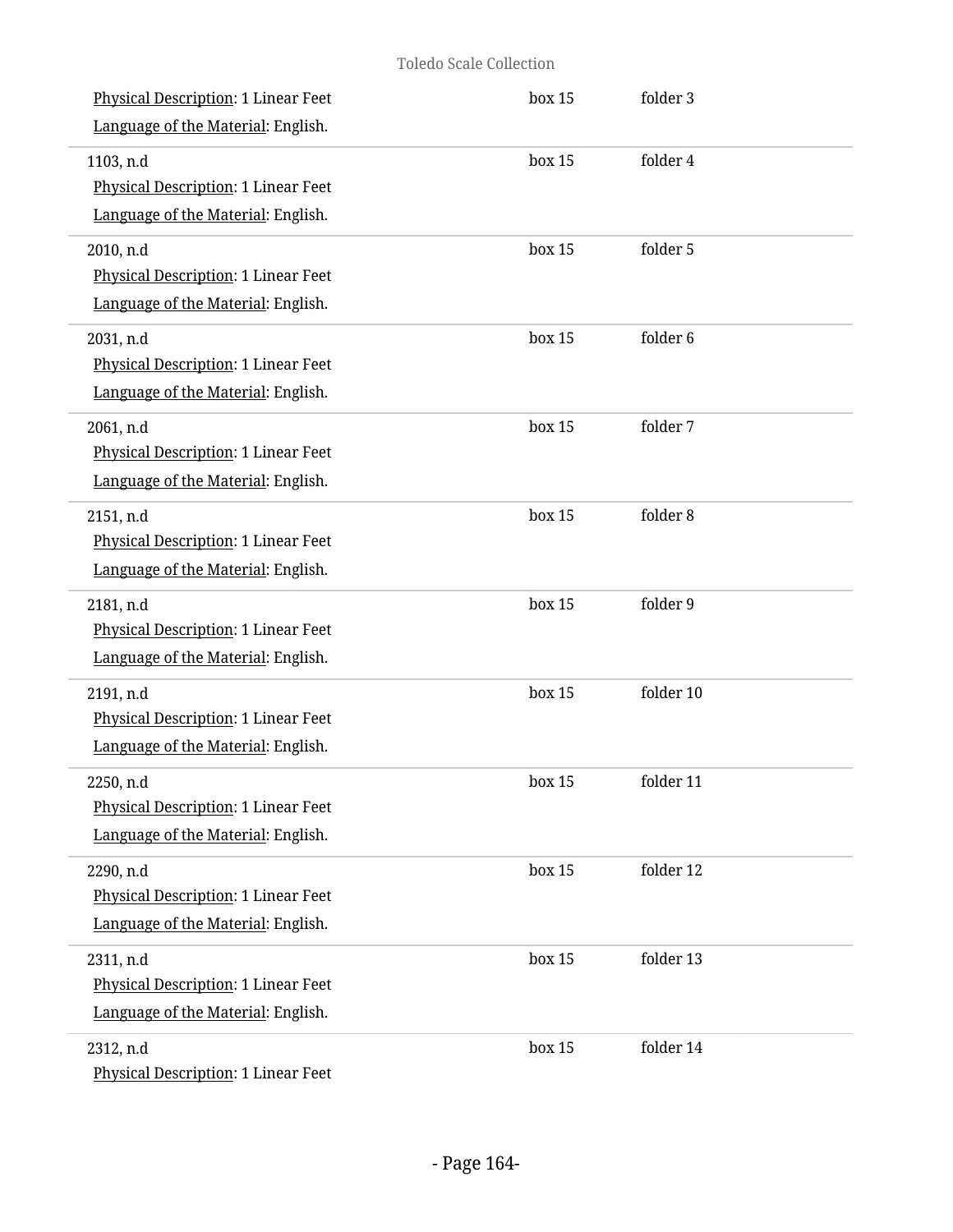| 2383, n.d<br>Physical Description: 1 Linear Feet<br>Language of the Material: English.        | box 15 | folder 15 |
|-----------------------------------------------------------------------------------------------|--------|-----------|
| 2830, n.d<br>Physical Description: 1 Linear Feet<br>Language of the Material: English.        | box 15 | folder 16 |
| 2875, n.d<br>Physical Description: 1 Linear Feet<br>Language of the Material: English.        | box 15 | folder 17 |
| 3021, n.d<br>Physical Description: 1 Linear Feet<br>Language of the Material: English.        | box 15 | folder 18 |
| 3891, n.d<br>Physical Description: 1 Linear Feet<br>Language of the Material: English.        | box 15 | folder 19 |
| 4614, n.d<br>Physical Description: 1 Linear Feet<br>Language of the Material: English.        | box 15 | folder 20 |
| 4662, n.d<br>Physical Description: 1 Linear Feet<br>Language of the Material: English.        | box 15 | folder 21 |
| 4791, n.d<br><b>Physical Description: 1 Linear Feet</b><br>Language of the Material: English. | box 15 | folder 22 |
| 5154, n.d<br>Physical Description: 1 Linear Feet<br>Language of the Material: English.        | box 15 | folder 23 |
| 8110, n.d<br>Physical Description: 1 Linear Feet<br>Language of the Material: English.        | box 15 | folder 24 |
| 8120, n.d<br>Physical Description: 1 Linear Feet<br>Language of the Material: English.        | box 15 | folder 25 |
| 8123, n.d                                                                                     | box 15 | folder 26 |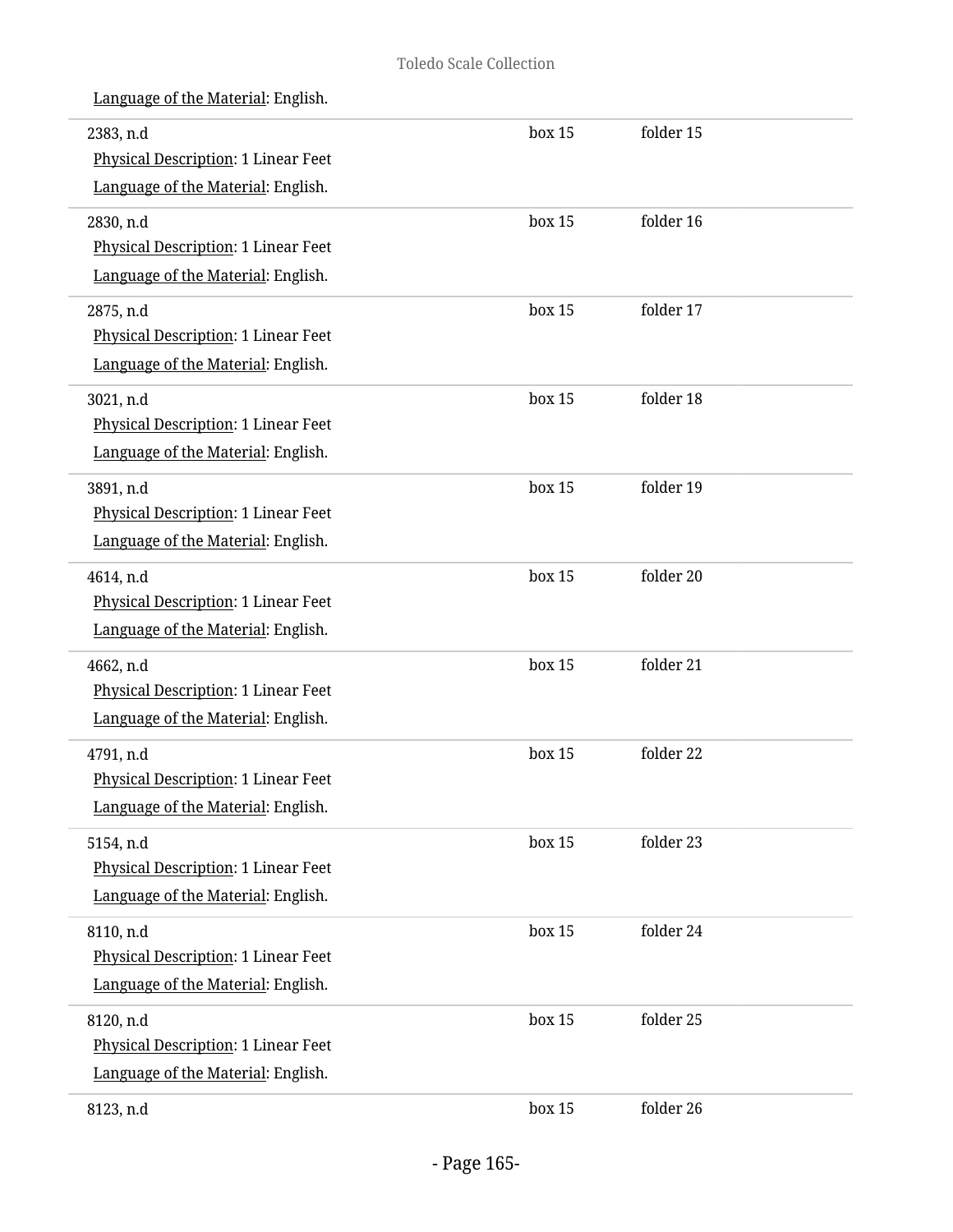| Physical Description: 1 Linear Feet<br>Language of the Material: English.                     |        |           |
|-----------------------------------------------------------------------------------------------|--------|-----------|
| 8130, n.d<br>Physical Description: 1 Linear Feet<br>Language of the Material: English.        | box 15 | folder 27 |
| 8139, n.d<br>Physical Description: 1 Linear Feet<br>Language of the Material: English.        | box 15 | folder 28 |
| 8181, n.d<br>Physical Description: 1 Linear Feet<br>Language of the Material: English.        | box 15 | folder 29 |
| 8190, n.d<br>Physical Description: 1 Linear Feet<br>Language of the Material: English.        | box 15 | folder 30 |
| 8191, n.d<br>Physical Description: 1 Linear Feet<br>Language of the Material: English.        | box 15 | folder 31 |
| 8300, n.d<br>Physical Description: 1 Linear Feet<br>Language of the Material: English.        | box 15 | folder 33 |
| 8200, n.d<br>Physical Description: 1 Linear Feet<br>Language of the Material: English.        | box 15 | folder 32 |
| 8301, n.d<br><b>Physical Description: 1 Linear Feet</b><br>Language of the Material: English. | box 15 | folder 34 |
| 8401, n.d<br>Physical Description: 1 Linear Feet<br>Language of the Material: English.        | box 15 | folder 35 |
| 8422, n.d<br>Physical Description: 1 Linear Feet<br>Language of the Material: English.        | box 15 | folder 36 |
| 9015, n.d<br>Physical Description: 1 Linear Feet<br>Language of the Material: English.        | box 15 | folder 37 |
|                                                                                               |        |           |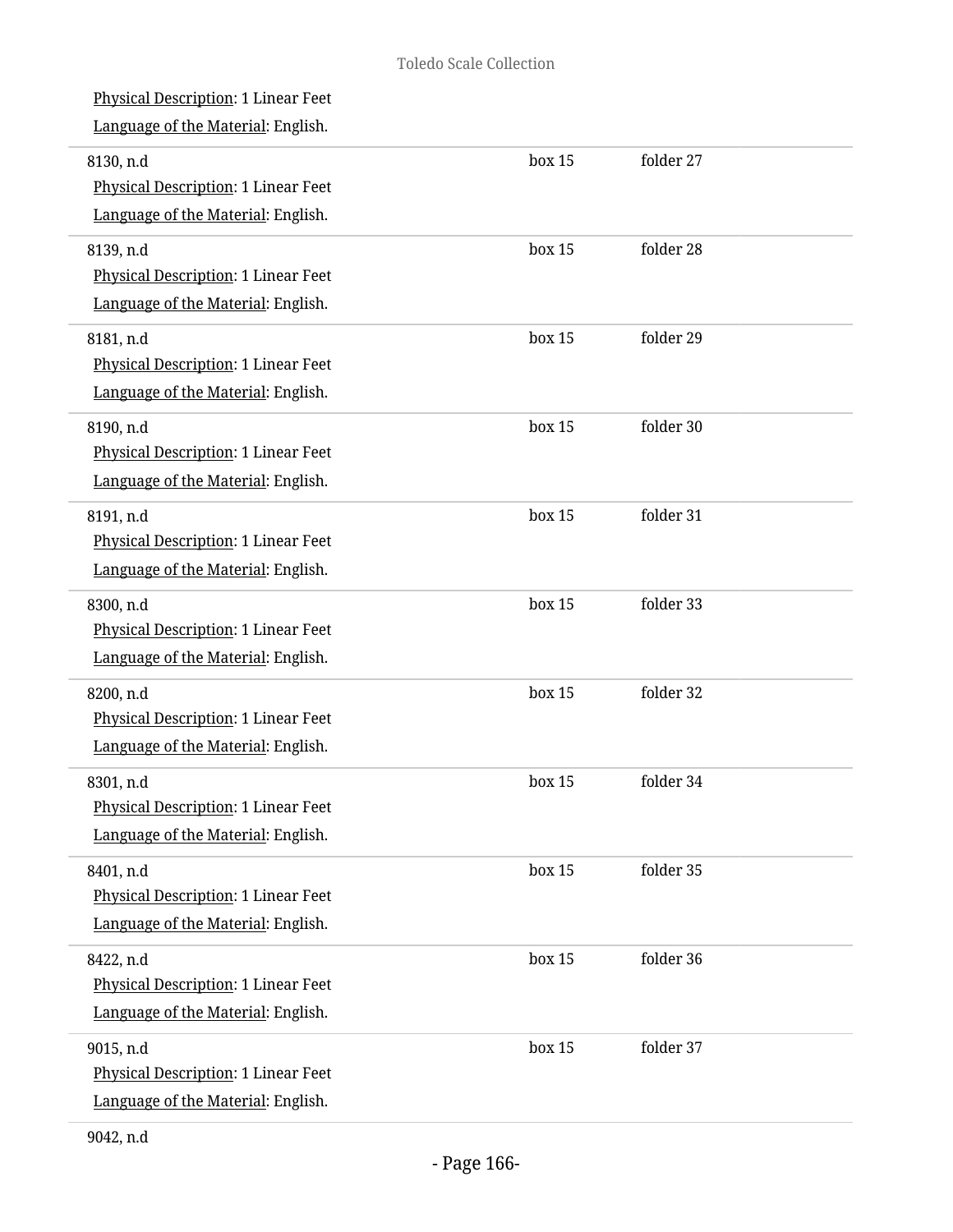| <b>Physical Description: 1 Linear Feet</b><br>Language of the Material: English.              | box 15 | folder 38 |
|-----------------------------------------------------------------------------------------------|--------|-----------|
| 9051, n.d<br>Physical Description: 1 Linear Feet<br>Language of the Material: English.        | box 15 | folder 39 |
| 9117, n.d<br>Physical Description: 1 Linear Feet<br>Language of the Material: English.        | box 15 | folder 40 |
| 9180, n.d<br>Physical Description: 1 Linear Feet<br>Language of the Material: English.        | box 15 | folder 41 |
| 9211, n.d<br>Physical Description: 1 Linear Feet<br>Language of the Material: English.        | box 15 | folder 42 |
| 9238, n.d<br>Physical Description: 1 Linear Feet<br>Language of the Material: English.        | box 15 | folder 43 |
| 9240, n.d<br>Physical Description: 1 Linear Feet<br>Language of the Material: English.        | box 15 | folder 44 |
| 9240, n.d<br>Physical Description: 1 Linear Feet<br>Language of the Material: English.        | box 15 | folder 45 |
| 9455, n.d<br><b>Physical Description: 1 Linear Feet</b><br>Language of the Material: English. | box 15 | folder 46 |
| 9468, n.d<br>Physical Description: 1 Linear Feet<br>Language of the Material: English.        | box 16 | folder 1  |
| 9501, n.d<br>Physical Description: 1 Linear Feet<br>Language of the Material: English.        | box 16 | folder 2  |
| 9509, n.d<br>Physical Description: 1 Linear Feet                                              | box 16 | folder 3  |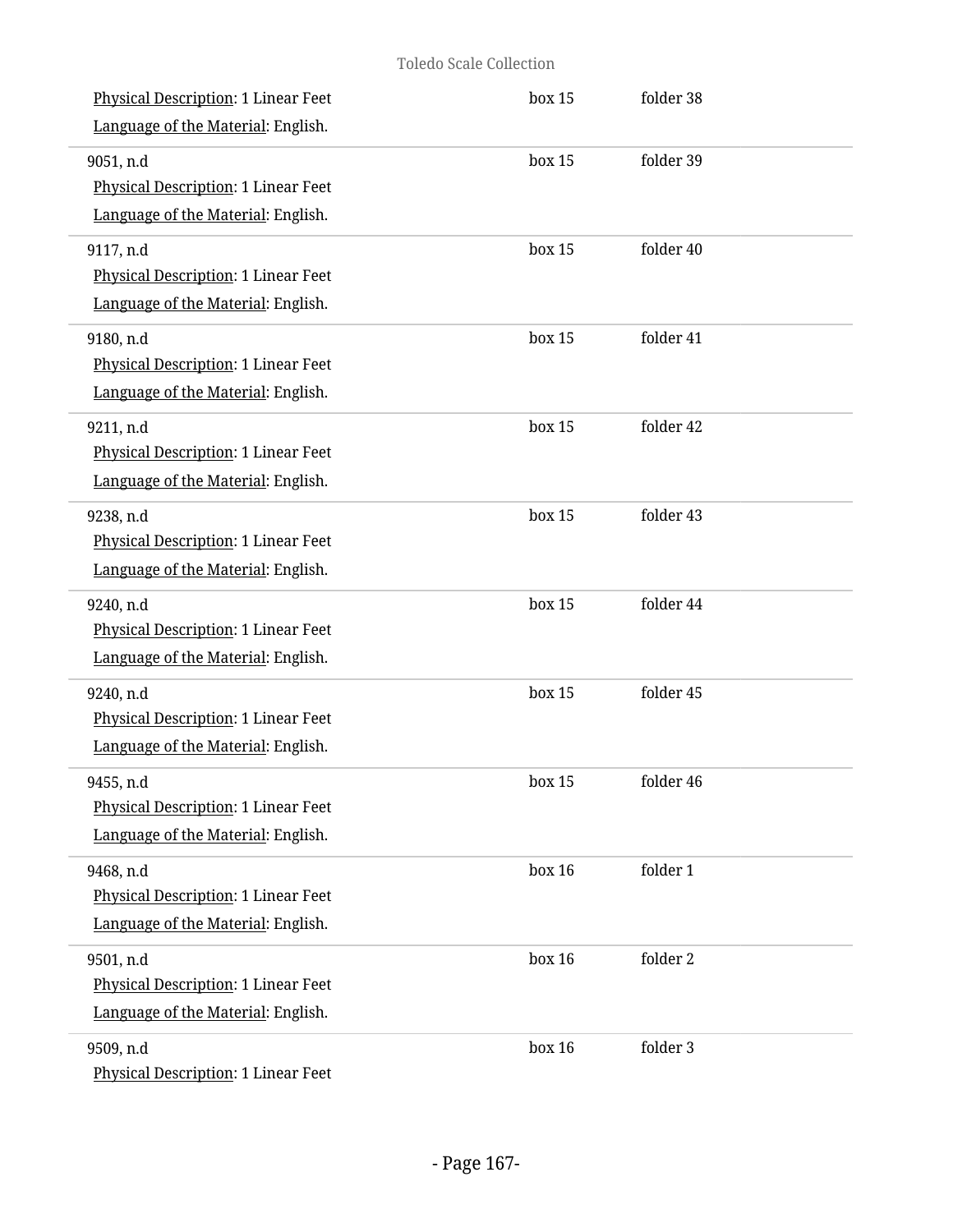| 9519, n.d<br><b>Physical Description: 1 Linear Feet</b> | box 16 | folder 4            |  |
|---------------------------------------------------------|--------|---------------------|--|
| Language of the Material: English.                      |        |                     |  |
| 9521, n.d                                               | box 16 | folder 5            |  |
| Physical Description: 1 Linear Feet                     |        |                     |  |
| Language of the Material: English.                      |        |                     |  |
| 9545, n.d                                               | box 16 | folder <sub>6</sub> |  |
| Physical Description: 1 Linear Feet                     |        |                     |  |
| Language of the Material: English.                      |        |                     |  |
| 9600, n.d                                               | box 16 | folder 7            |  |
| Physical Description: 1 Linear Feet                     |        |                     |  |
| Language of the Material: English.                      |        |                     |  |
| 9709, n.d                                               | box 16 | folder 8            |  |
| Physical Description: 1 Linear Feet                     |        |                     |  |
| Language of the Material: English.                      |        |                     |  |
| 9711, n.d                                               | box 16 | folder 9            |  |
| Physical Description: 1 Linear Feet                     |        |                     |  |
| Language of the Material: English.                      |        |                     |  |
| 9798, n.d                                               | box 16 | folder 10           |  |
| Physical Description: 1 Linear Feet                     |        |                     |  |
| Language of the Material: English.                      |        |                     |  |
| 22100, n.d                                              | box 16 | folder 11           |  |
| Physical Description: 1 Linear Feet                     |        |                     |  |
| Language of the Material: English.                      |        |                     |  |
| 1070 (Speed Pak), n.d                                   | box 16 | folder 12           |  |
| Physical Description: 1 Linear Feet                     |        |                     |  |
| Language of the Material: English.                      |        |                     |  |
| 1102/1112/1122 (Chart for Deli Duplex), n.d             | box 16 | folder 13           |  |
| Physical Description: 1 Linear Feet                     |        |                     |  |
| Language of the Material: English.                      |        |                     |  |
| 1110 (Verilux Retail Model), n.d                        | box 16 | folder 14           |  |
| Physical Description: 1 Linear Feet                     |        |                     |  |
| Language of the Material: English.                      |        |                     |  |
| 1112 (Produce Scale), n.d                               | box 16 | folder 15           |  |
|                                                         |        |                     |  |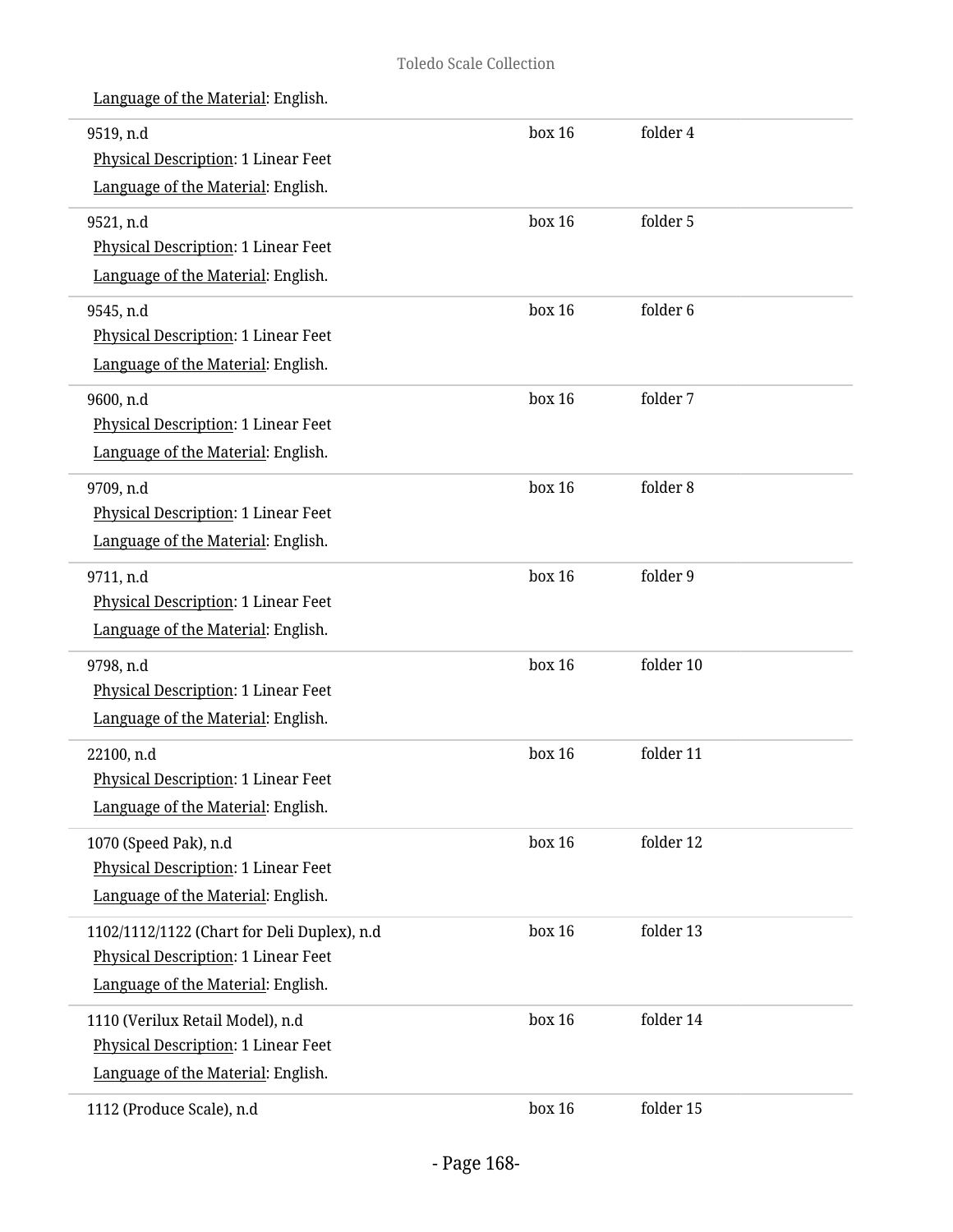| Physical Description: 1 Linear Feet<br>Language of the Material: English.                                         |        |           |  |
|-------------------------------------------------------------------------------------------------------------------|--------|-----------|--|
| 1361 (Spring Box Scale), n.d<br>Physical Description: 1 Linear Feet<br>Language of the Material: English.         | box 16 | folder 16 |  |
| 1500-1900, n.d<br><b>Physical Description: 1 Linear Feet</b><br>Language of the Material: English.                | box 16 | folder 17 |  |
| 2041 (Parcel Post Scale), n.d<br>Physical Description: 1 Linear Feet<br>Language of the Material: English.        | box 16 | folder 18 |  |
| 2041 (Parcel Post Scale), n.d<br><b>Physical Description: 1 Linear Feet</b><br>Language of the Material: English. | box 16 | folder 19 |  |
| 2071 (Airline Baggage Scale), n.d<br>Physical Description: 1 Linear Feet<br>Language of the Material: English.    | box 16 | folder 20 |  |
| 2081 (Bank Rate Mailing System), n.d<br>Physical Description: 1 Linear Feet<br>Language of the Material: English. | box 16 | folder 21 |  |
| 2081 (Bench Scale), n.d<br>Physical Description: 1 Linear Feet<br>Language of the Material: English.              | box 16 | folder 22 |  |
| 2081 (Carton Classifier), n.d<br>Physical Description: 1 Linear Feet<br>Language of the Material: English.        | box 16 | folder 23 |  |
| 2081 (Pneumatic Cutoff Control), n.d<br>Physical Description: 1 Linear Feet<br>Language of the Material: English. | box 16 | folder 24 |  |
| 2091/2481, n.d<br>Physical Description: 1 Linear Feet<br>Language of the Material: English.                       | box 16 | folder 26 |  |
| 2081-711, n.d<br>Physical Description: 1 Linear Feet<br>Language of the Material: English.                        | box 16 | folder 25 |  |
|                                                                                                                   |        |           |  |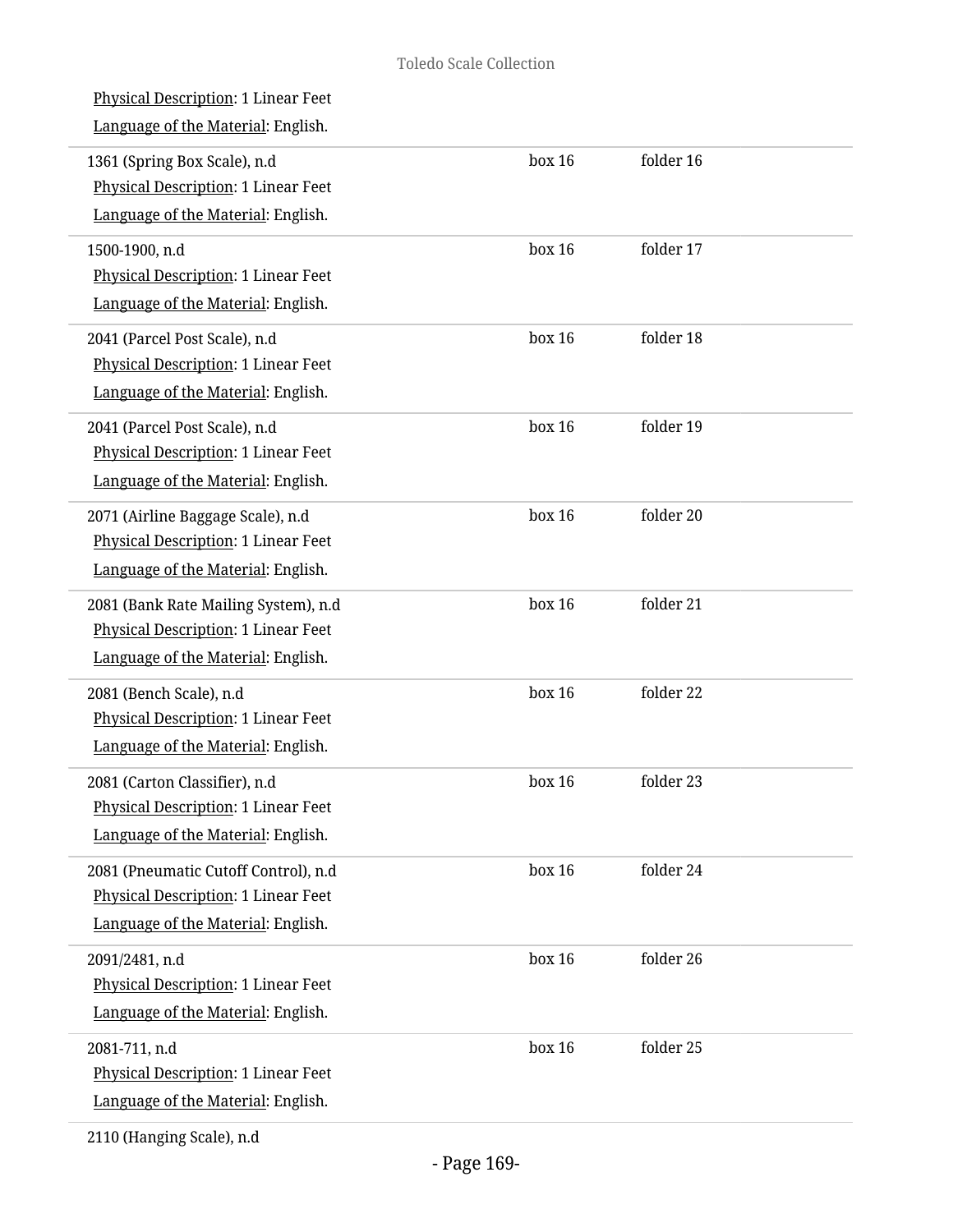## Toledo Scale Collection

| Physical Description: 1 Linear Feet<br>Language of the Material: English.                                                | box 16 | folder 27 |  |
|--------------------------------------------------------------------------------------------------------------------------|--------|-----------|--|
| 2181 (Carton Classifier), n.d<br>Physical Description: 1 Linear Feet<br>Language of the Material: English.               | box 16 | folder 28 |  |
| 2181 (Carton Classifier), n.d<br>Physical Description: 1 Linear Feet<br>Language of the Material: English.               | box 16 | folder 29 |  |
| 2221 (6 ton Monorail Truck Scale), n.d<br>Physical Description: 1 Linear Feet<br>Language of the Material: English.      | box 16 | folder 30 |  |
| 2371 (No. 32 Head w/ Hopper), n.d<br>Physical Description: 1 Linear Feet<br>Language of the Material: English.           | box 16 | folder 31 |  |
| 2481 (Cabinet Beams on Narrow Cabinet), n.d<br>Physical Description: 1 Linear Feet<br>Language of the Material: English. | box 16 | folder 32 |  |
| 2591/2691/2791, n.d<br>Physical Description: 1 Linear Feet<br>Language of the Material: English.                         | box 16 | folder 33 |  |
| 2831 (Personweigher), n.d<br><b>Physical Description: 1 Linear Feet</b><br>Language of the Material: English.            | box 16 | folder 34 |  |
| 2881 (Automatic Bulkweigher), n.d<br>Physical Description: 1 Linear Feet<br>Language of the Material: English.           | box 16 | folder 35 |  |
| 3011 (Speedweigh), n.d<br><b>Physical Description: 1 Linear Feet</b><br>Language of the Material: English.               | box 16 | folder 36 |  |
| 3031 (Microweigh Lectrolever), n.d<br>Physical Description: 1 Linear Feet<br>Language of the Material: English.          | box 16 | folder 37 |  |
| 3111 (Fan Scale), n.d<br>Physical Description: 1 Linear Feet                                                             | box 16 | folder 38 |  |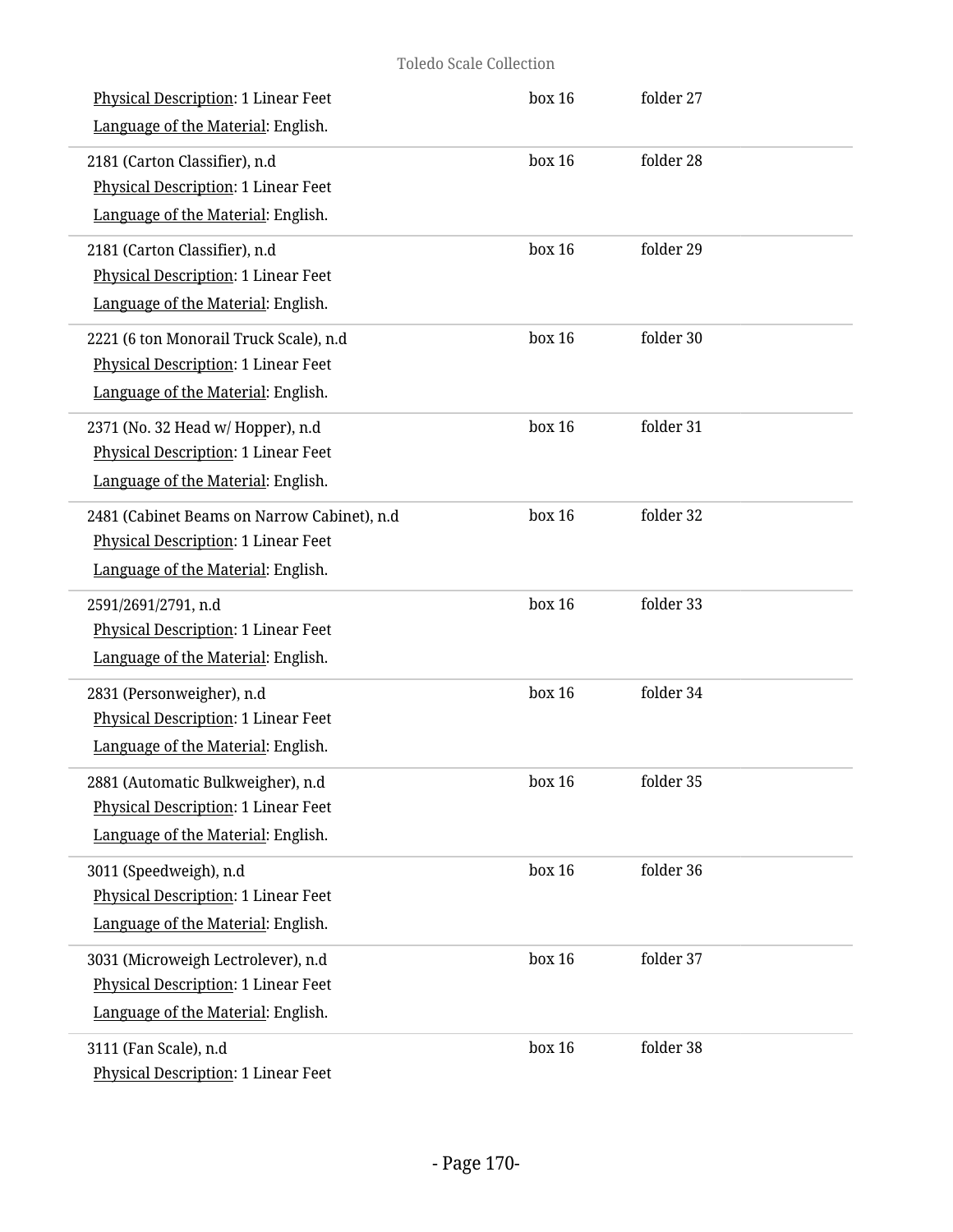| 31-1700 (Lever to Lever Connection), n.d<br>Physical Description: 1 Linear Feet<br>Language of the Material: English.                             | box 16 | folder 39 |
|---------------------------------------------------------------------------------------------------------------------------------------------------|--------|-----------|
| 31-1741 (Tipple Scale), n.d<br>Physical Description: 1 Linear Feet<br>Language of the Material: English.                                          | box 16 | folder 40 |
| 31-1821, n.d<br>Physical Description: 1 Linear Feet<br>Language of the Material: English.                                                         | box 16 | folder 41 |
| 31-1921, n.d<br>Physical Description: 1 Linear Feet<br>Language of the Material: English.                                                         | box 16 | folder 42 |
| 31-2100/31-3100 (Extension Lever/Track and Lever<br>Suspension), n.d<br>Physical Description: 1 Linear Feet<br>Language of the Material: English. | box 16 | folder 43 |
| 314 (Valuematic), n.d<br>Physical Description: 1 Linear Feet<br>Language of the Material: English.                                                | box 16 | folder 44 |
| 31-6000, n.d<br>Physical Description: 1 Linear Feet<br>Language of the Material: English.                                                         | box 16 | folder 45 |
| 31-700 (Nose Iron Connection), n.d<br>Physical Description: 1 Linear Feet<br>Language of the Material: English.                                   | box 16 | folder 46 |
| 32 (No. 32 Head w/400 Printweigh), n.d<br>Physical Description: 1 Linear Feet<br>Language of the Material: English.                               | box 16 | folder 47 |
| 34 (No. 34 Head w/ 400 Printweigh & Autorange), n.d<br>Physical Description: 1 Linear Feet<br>Language of the Material: English.                  | box 16 | folder 48 |
| 38-1741/38-2741, n.d<br>Physical Description: 1 Linear Feet<br>Language of the Material: English.                                                 | box 16 | folder 49 |
| 400 (Printweigh), n.d                                                                                                                             | box 16 | folder 50 |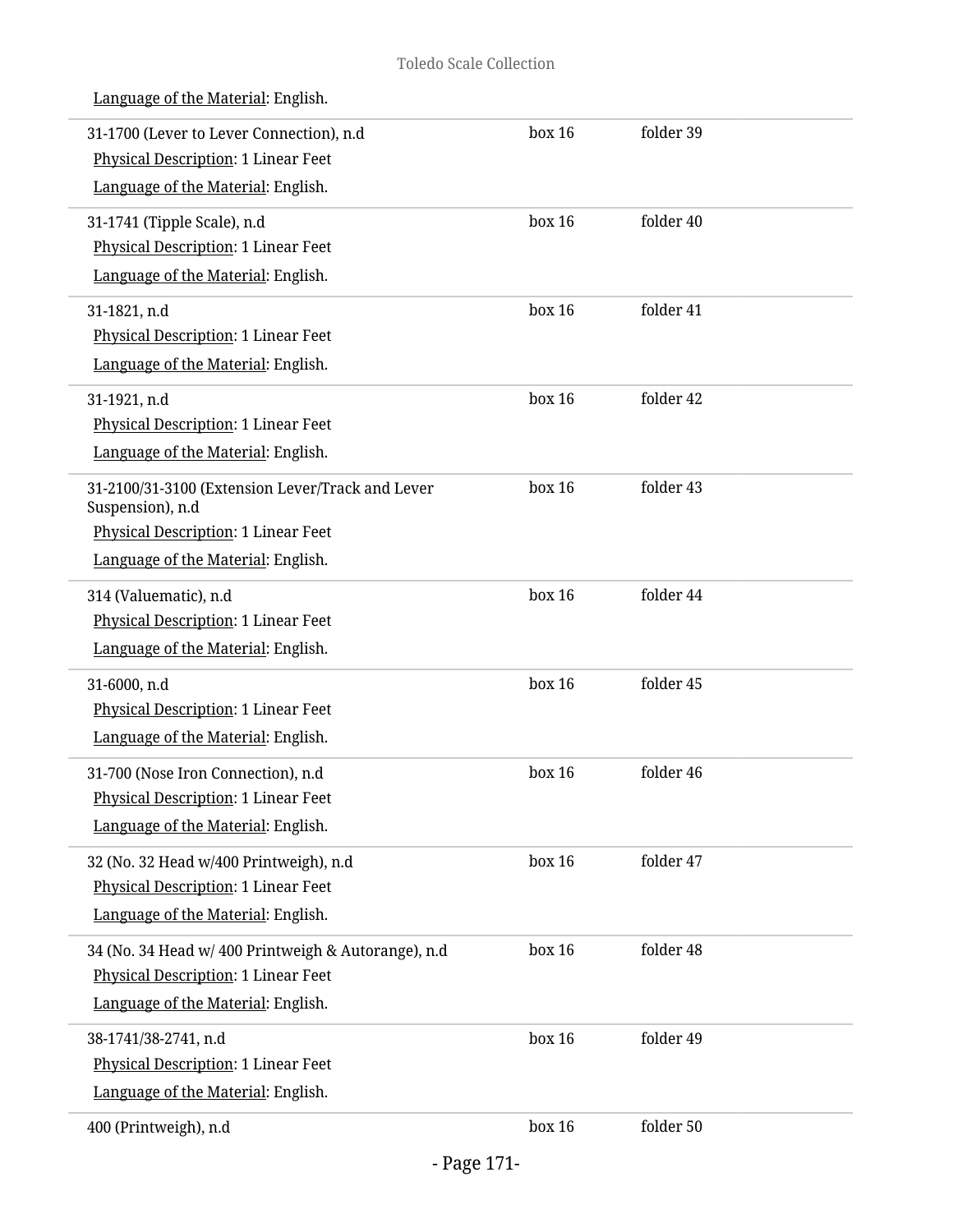| Physical Description: 1 Linear Feet<br>Language of the Material: English.                                                        |        |           |  |
|----------------------------------------------------------------------------------------------------------------------------------|--------|-----------|--|
| 4030 (Aggregate Analyzer), n.d<br>Physical Description: 1 Linear Feet<br>Language of the Material: English.                      | box 16 | folder 51 |  |
| 4180 (Beam Scale), n.d<br>Physical Description: 1 Linear Feet<br>Language of the Material: English.                              | box 16 | folder 52 |  |
| 440 RDT, n.d<br>Physical Description: 1 Linear Feet<br>Language of the Material: English.                                        | box 16 | folder 53 |  |
| 4410/4420/4430, n.d<br><b>Physical Description: 1 Linear Feet</b><br>Language of the Material: English.                          | box 16 | folder 54 |  |
| 711 (Verilux), n.d<br>Physical Description: 1 Linear Feet<br>Language of the Material: English.                                  | box 17 | folder 1  |  |
| 711-2071, n.d<br>Physical Description: 1 Linear Feet<br>Language of the Material: English.                                       | box 17 | folder 2  |  |
| (Valuematic 8001 Model 650), n.d<br>Physical Description: 1 Linear Feet<br>Language of the Material: English.                    | box 17 | folder 4  |  |
| 810 (Digitator Electrolever Motor Truck Scale), n.d<br>Physical Description: 1 Linear Feet<br>Language of the Material: English. | box 17 | folder 3  |  |
| W.8110 (Lectrolever Built-in), n.d<br>Physical Description: 1 Linear Feet<br>Language of the Material: English.                  | box 17 | folder 5  |  |
| 8134 Wall Mount, n.d<br>Physical Description: 1 Linear Feet<br>Language of the Material: English.                                | box 17 | folder 6  |  |
| 8136 (Bench Scale), n.d<br>Physical Description: 1 Linear Feet<br>Language of the Material: English.                             | box 17 | folder 7  |  |
|                                                                                                                                  |        |           |  |

8136 Desk Mount, n.d

L

i.

i,

i.

i.

L.

i,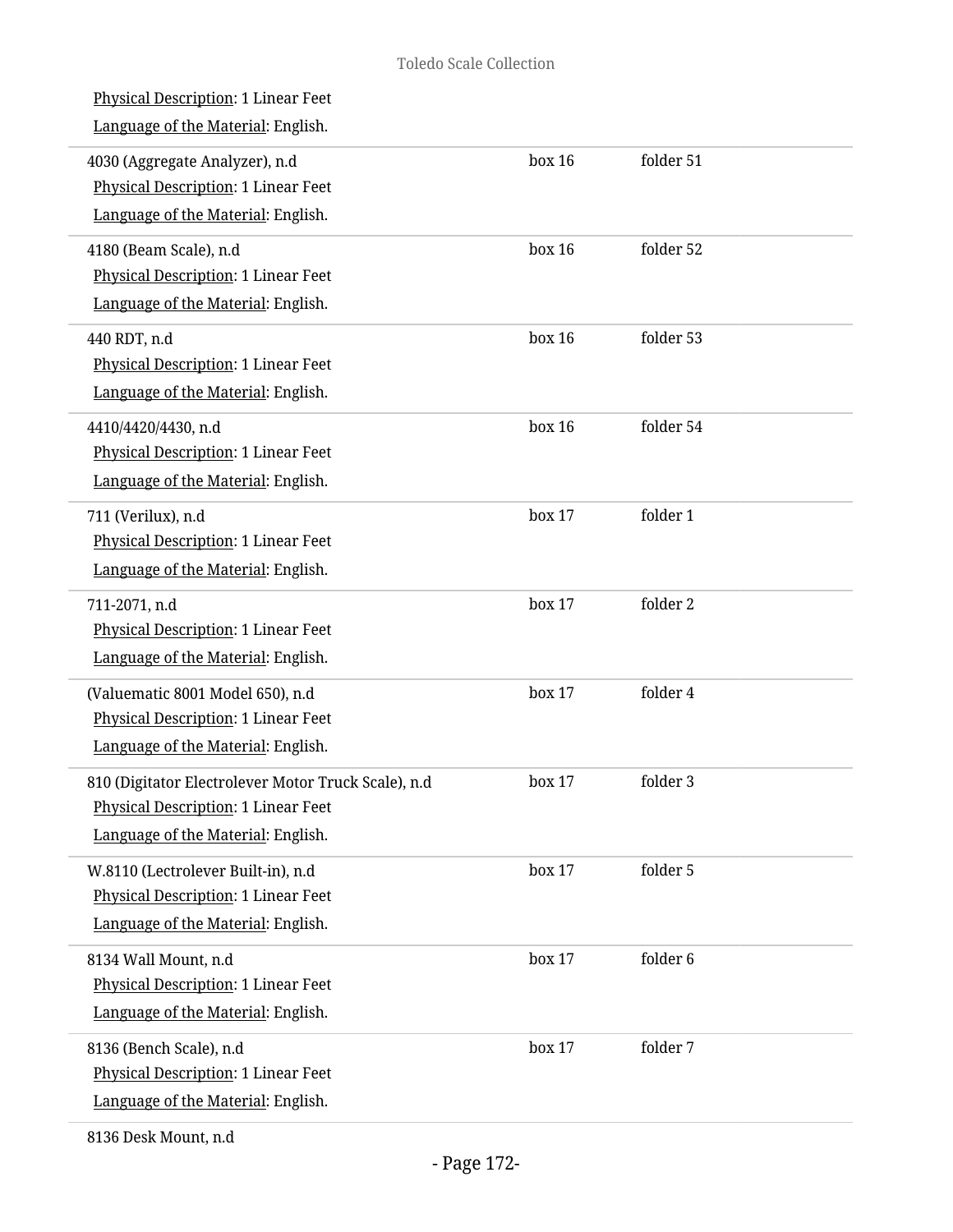| <b>Physical Description: 1 Linear Feet</b><br>Language of the Material: English.                    | box 17 | folder 8  |
|-----------------------------------------------------------------------------------------------------|--------|-----------|
| 8160, n.d<br>Physical Description: 1 Linear Feet<br>Language of the Material: English.              | box 17 | folder 9  |
| 8180, n.d<br>Physical Description: 1 Linear Feet<br>Language of the Material: English.              | box 17 | folder 10 |
| 8180, n.d<br>Physical Description: 1 Linear Feet<br>Language of the Material: English.              | box 17 | folder 11 |
| 8183, n.d<br>Physical Description: 1 Linear Feet<br>Language of the Material: English.              | box 17 | folder 12 |
| 8184 (Prospector), n.d<br>Physical Description: 1 Linear Feet<br>Language of the Material: English. | box 17 | folder 13 |
| 8184 (Prospector), n.d<br>Physical Description: 1 Linear Feet<br>Language of the Material: English. | box 17 | folder 14 |
| 8185, n.d<br>Physical Description: 1 Linear Feet<br>Language of the Material: English.              | box 17 | folder 15 |
| 8490, n.d<br><b>Physical Description: 1 Linear Feet</b><br>Language of the Material: English.       | box 17 | folder 16 |
| 9002, n.d<br>Physical Description: 1 Linear Feet<br>Language of the Material: English.              | box 17 | folder 17 |
| 9003, n.d<br>Physical Description: 1 Linear Feet<br>Language of the Material: English.              | box 17 | folder 18 |
| 9064, n.d<br>Physical Description: 1 Linear Feet                                                    | box 17 | folder 19 |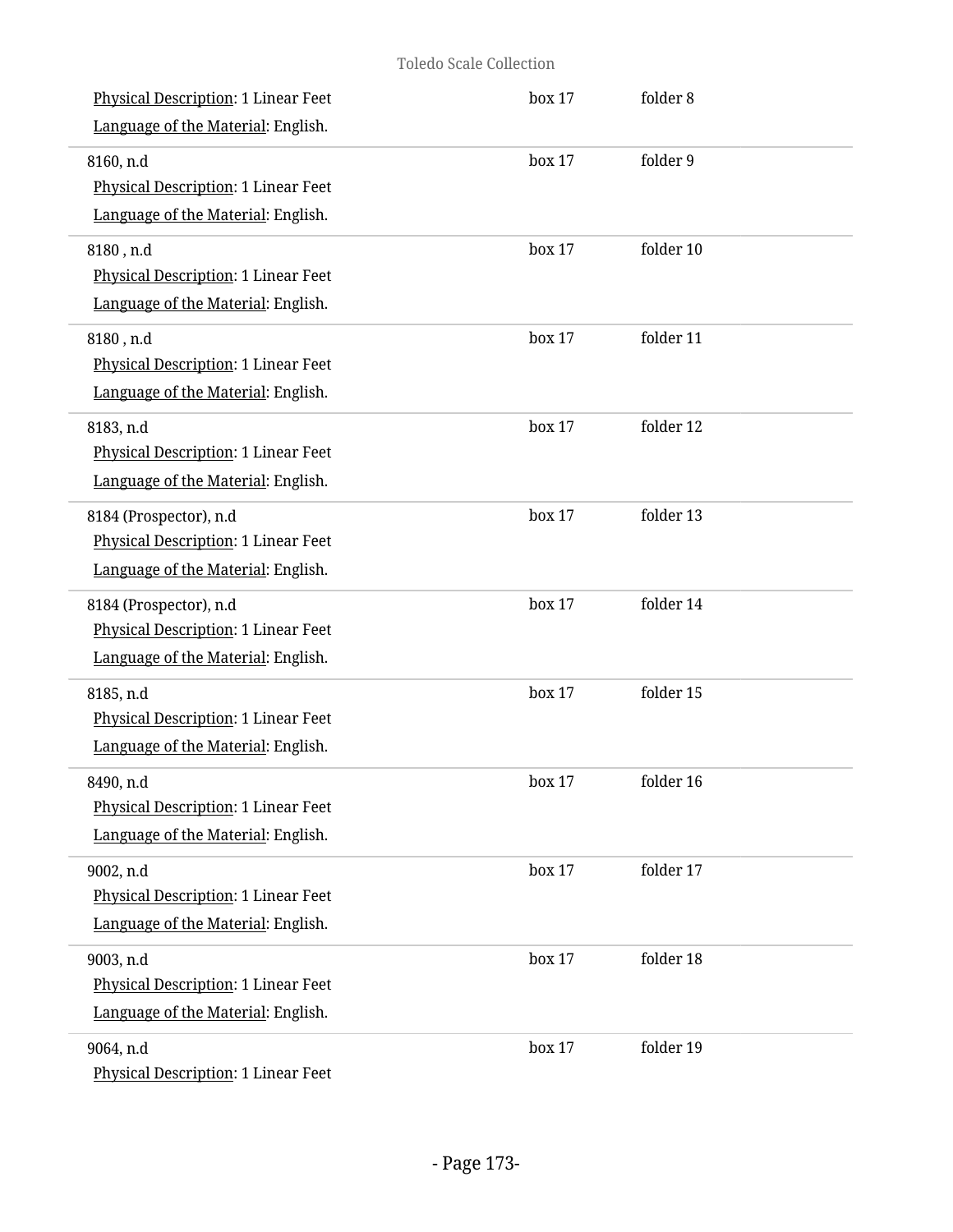| 9116, n.d<br>Physical Description: 1 Linear Feet              | box 17 | folder 20 |  |
|---------------------------------------------------------------|--------|-----------|--|
| Language of the Material: English.                            |        |           |  |
| 9160, n.d                                                     | box 17 | folder 21 |  |
| Physical Description: 1 Linear Feet                           |        |           |  |
| Language of the Material: English.                            |        |           |  |
| 9160 (Integrating Belt Scale and Rate Indication T 4940), n.d | box 17 | folder 22 |  |
| Physical Description: 1 Linear Feet                           |        |           |  |
| Language of the Material: English.                            |        |           |  |
| 9210 (Mini Batchelor and Cover Plate), n.d                    | box 17 | folder 23 |  |
| <b>Physical Description: 1 Linear Feet</b>                    |        |           |  |
| Language of the Material: English.                            |        |           |  |
| 9212 (Paper Ream), n.d                                        | box 17 | folder 24 |  |
| Physical Description: 1 Linear Feet                           |        |           |  |
| Language of the Material: English.                            |        |           |  |
| 9230 (Batchelor), n.d                                         | box 17 | folder 25 |  |
| Physical Description: 1 Linear Feet                           |        |           |  |
| Language of the Material: English.                            |        |           |  |
| 9281 (Hospital Bed Scale), n.d                                | box 17 | folder 26 |  |
| Physical Description: 1 Linear Feet                           |        |           |  |
| Language of the Material: English.                            |        |           |  |
| 9400, n.d                                                     | box 17 | folder 27 |  |
| Physical Description: 1 Linear Feet                           |        |           |  |
| Language of the Material: English.                            |        |           |  |
| 9400, n.d                                                     | box 17 | folder 28 |  |
| Physical Description: 1 Linear Feet                           |        |           |  |
| Language of the Material: English.                            |        |           |  |
| 9450 (Automatic Electronic Package Classifier), n.d           | box 17 | folder 29 |  |
| <b>Physical Description: 1 Linear Feet</b>                    |        |           |  |
| Language of the Material: English.                            |        |           |  |
| 9457, n.d                                                     | box 17 | folder 30 |  |
| Physical Description: 1 Linear Feet                           |        |           |  |
| Language of the Material: English.                            |        |           |  |
| 9459 (1 of 3), n.d                                            | box 17 | folder 31 |  |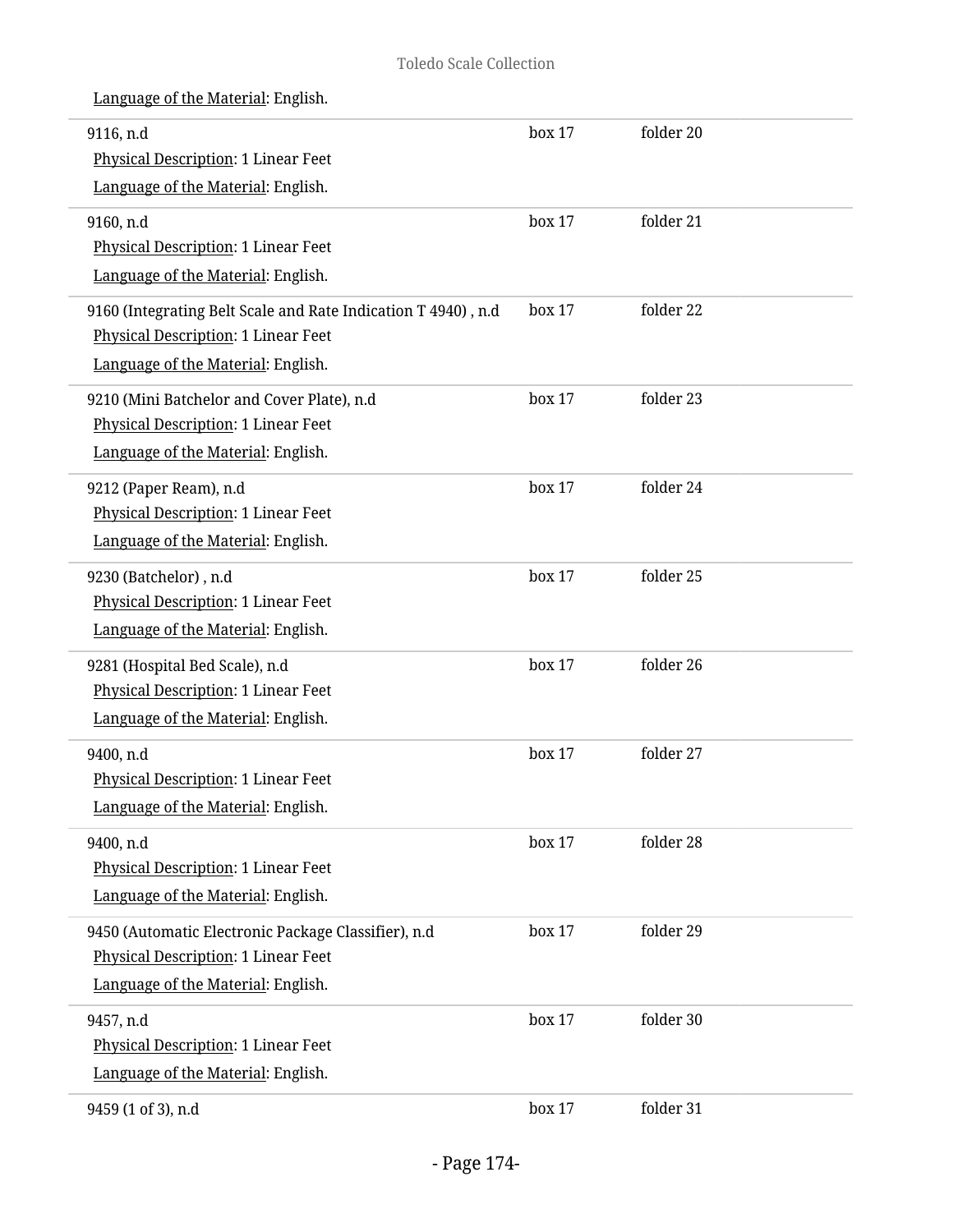| <b>Physical Description: 1 Linear Feet</b><br>Language of the Material: English.                                     |        |           |  |
|----------------------------------------------------------------------------------------------------------------------|--------|-----------|--|
| 9459 (2 of 3), n.d<br>Physical Description: 1 Linear Feet<br>Language of the Material: English.                      | box 17 | folder 32 |  |
| 9459 (3 of 3), n.d<br>Physical Description: 1 Linear Feet<br>Language of the Material: English.                      | box 17 | folder 33 |  |
| 9460, n.d<br>Physical Description: 1 Linear Feet<br>Language of the Material: English.                               | box 17 | folder 34 |  |
| 9463, n.d<br>Physical Description: 1 Linear Feet<br>Language of the Material: English.                               | box 17 | folder 35 |  |
| 9465, n.d<br>Physical Description: 1 Linear Feet<br>Language of the Material: English.                               | box 17 | folder 36 |  |
| 9507 (Checkweigh), n.d<br>Physical Description: 1 Linear Feet<br>Language of the Material: English.                  | box 17 | folder 37 |  |
| 9612 (Yardage Scale), n.d<br>Physical Description: 1 Linear Feet<br>Language of the Material: English.               | box 17 | folder 38 |  |
| 9825-9826 (Manual Drop Beam Scale), n.d<br>Physical Description: 1 Linear Feet<br>Language of the Material: English. | box 17 | folder 40 |  |
| 9650, n.d<br>Physical Description: 1 Linear Feet<br>Language of the Material: English.                               | box 17 | folder 39 |  |
| 9827 (Drop Beam Scale), n.d<br>Physical Description: 1 Linear Feet<br>Language of the Material: English.             | box 17 | folder 41 |  |
| MRC 100, n.d<br>Physical Description: 1 Linear Feet                                                                  | box 17 | folder 42 |  |

 $\overline{a}$ 

L.

i.

i.

L

L

 $\overline{a}$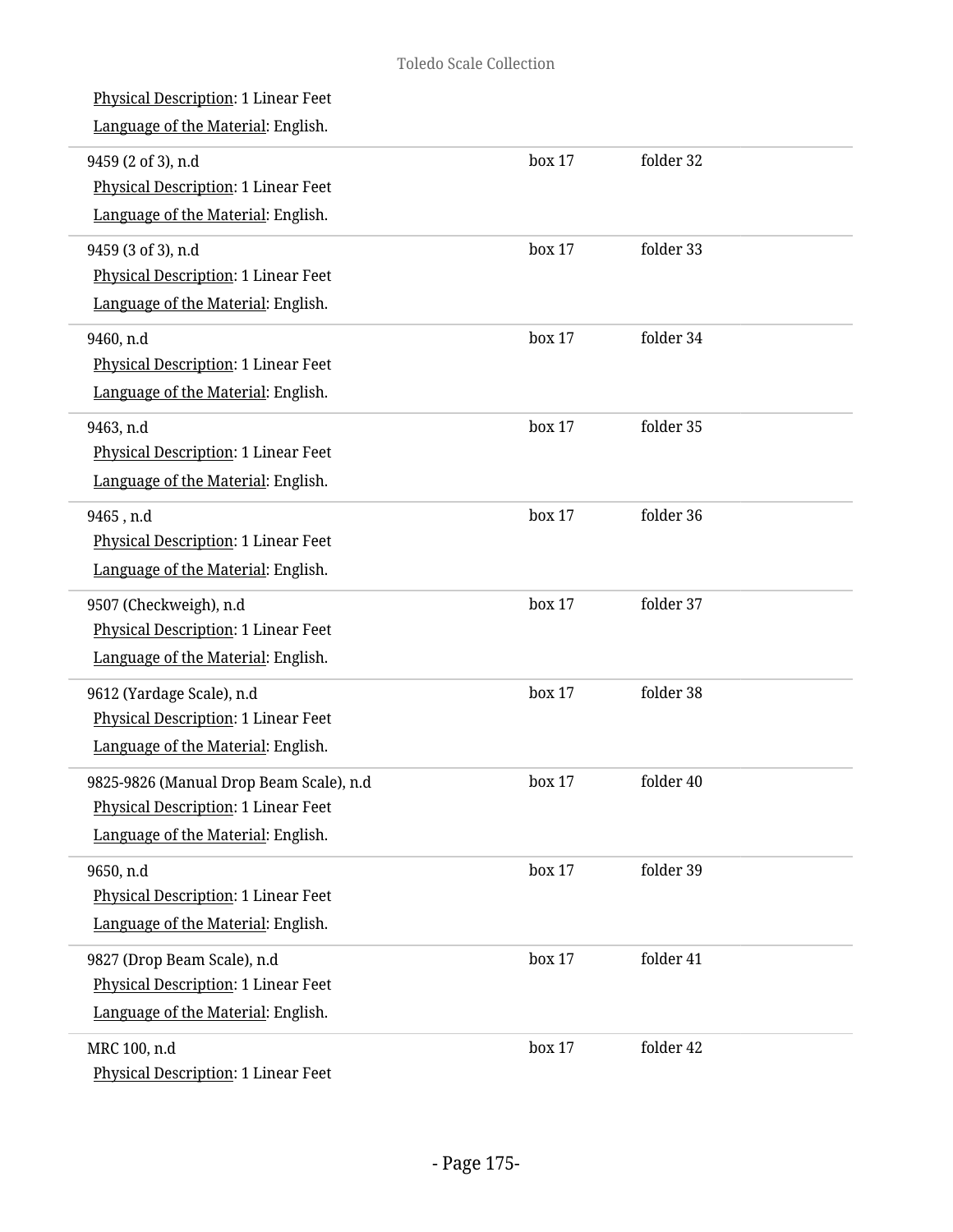## **^** [Return to Table of Contents](#page-1-0)

## **S-7 Other Products By Model Name (Photographs), 1940-1980**

Physical Description: 1 Linear Feet Toledo Scale not only made scales, they also had a kitchen division in which they produced industrial kitchen machinery. Additionally, Toledo Scale made electrical parts known as batching systems. This photographic series illustrates the diversity of the Toledo Scale. This photographic series illustrates the diversity of Toledo Scale. This series contains-.5 linear foot of oversized materials.

| <b>Title/Description</b>                   | <b>Instances</b> |          |
|--------------------------------------------|------------------|----------|
| 12" Belt Feeder, n.d                       | box 18           | folder 1 |
| Physical Description: 1 Linear Feet        |                  |          |
| Language of the Material: English.         |                  |          |
| 14" Digital Scoreboard Indicator, n.d      | box 18           | folder 2 |
| <b>Physical Description: 1 Linear Feet</b> |                  |          |
| Language of the Material: English.         |                  |          |
| 20 Zone Mail Sorter, n.d                   | box 18           | folder 3 |
| Physical Description: 1 Linear Feet        |                  |          |
| Language of the Material: English.         |                  |          |
| 4" Belt Feeder, n.d                        | box 18           | folder 4 |
| Physical Description: 1 Linear Feet        |                  |          |
| Language of the Material: English.         |                  |          |
| 600 Qt. Mixer, n.d                         | box 18           | folder 5 |
| Physical Description: 1 Linear Feet        |                  |          |
| Language of the Material: English.         |                  |          |
| Accessories for Toledo Mixer, n.d          | box 18           | folder 6 |
| Physical Description: 1 Linear Feet        |                  |          |
| Language of the Material: English.         |                  |          |
| Air Purge Blower, n.d                      | box 18           | folder 7 |
| Physical Description: 1 Linear Feet        |                  |          |
| Language of the Material: English.         |                  |          |
| Amplifier, n.d                             | box 18           | folder 8 |
| Physical Description: 1 Linear Feet        |                  |          |
| Language of the Material: English.         |                  |          |
| Analog Recorder, n.d                       | box 18           | folder 9 |
| Physical Description: 1 Linear Feet        |                  |          |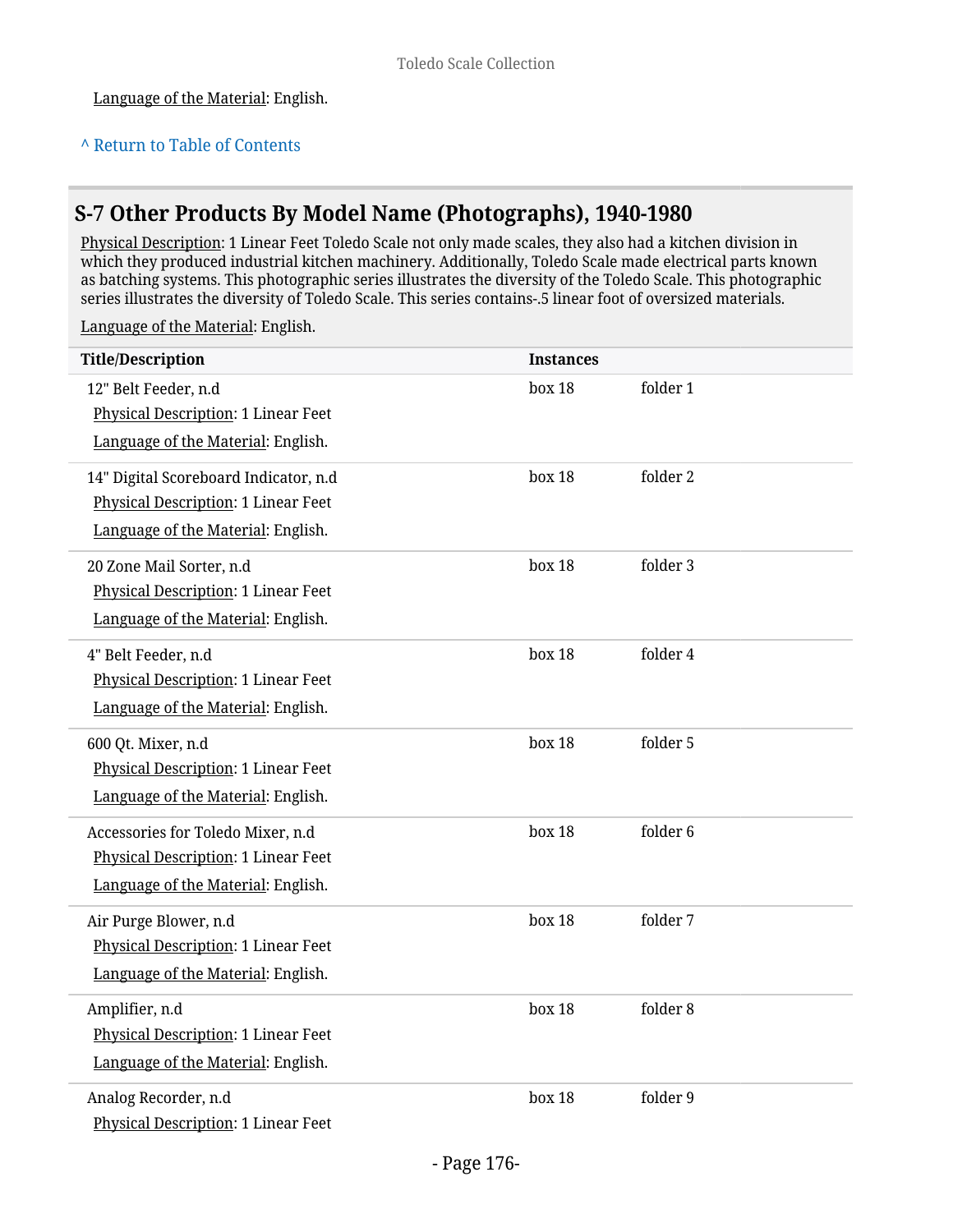| Batchboard Type Remoser, n.d<br>Physical Description: 1 Linear Feet<br>Language of the Material: English.                  | box 18 | folder 10 |  |
|----------------------------------------------------------------------------------------------------------------------------|--------|-----------|--|
| Batching, n.d<br>Physical Description: 1 Linear Feet<br>Language of the Material: English.                                 | box 18 | folder 11 |  |
| Built In Ventilating Hood, n.d<br>Physical Description: 1 Linear Feet<br>Language of the Material: English.                | box 18 | folder 12 |  |
| Central Gravity System, n.d<br>Physical Description: 1 Linear Feet<br>Language of the Material: English.                   | box 18 | folder 13 |  |
| Chopper, n.d<br><b>Physical Description: 1 Linear Feet</b><br>Language of the Material: English.                           | box 18 | folder 14 |  |
| Chopper Pan, n.d<br>Physical Description: 1 Linear Feet<br>Language of the Material: English.                              | box 18 | folder 15 |  |
| Climax Remocon Control Panel, n.d<br>Physical Description: 1 Linear Feet<br>Language of the Material: English.             | box 18 | folder 16 |  |
| Control Cabinet w/ Adding Machine, n.d<br><b>Physical Description: 1 Linear Feet</b><br>Language of the Material: English. | box 18 | folder 17 |  |
| Control Console Batching, n.d<br>Physical Description: 1 Linear Feet<br>Language of the Material: English.                 | box 18 | folder 18 |  |
| Custom Components, n.d<br>Physical Description: 1 Linear Feet<br>Language of the Material: English.                        | box 18 | folder 19 |  |
| Custom Drawings, n.d<br>Physical Description: 1 Linear Feet<br>Language of the Material: English.                          | box 18 | folder 20 |  |
| Cyndaco Formulaboard Batching System, n.d                                                                                  | box 18 | folder 21 |  |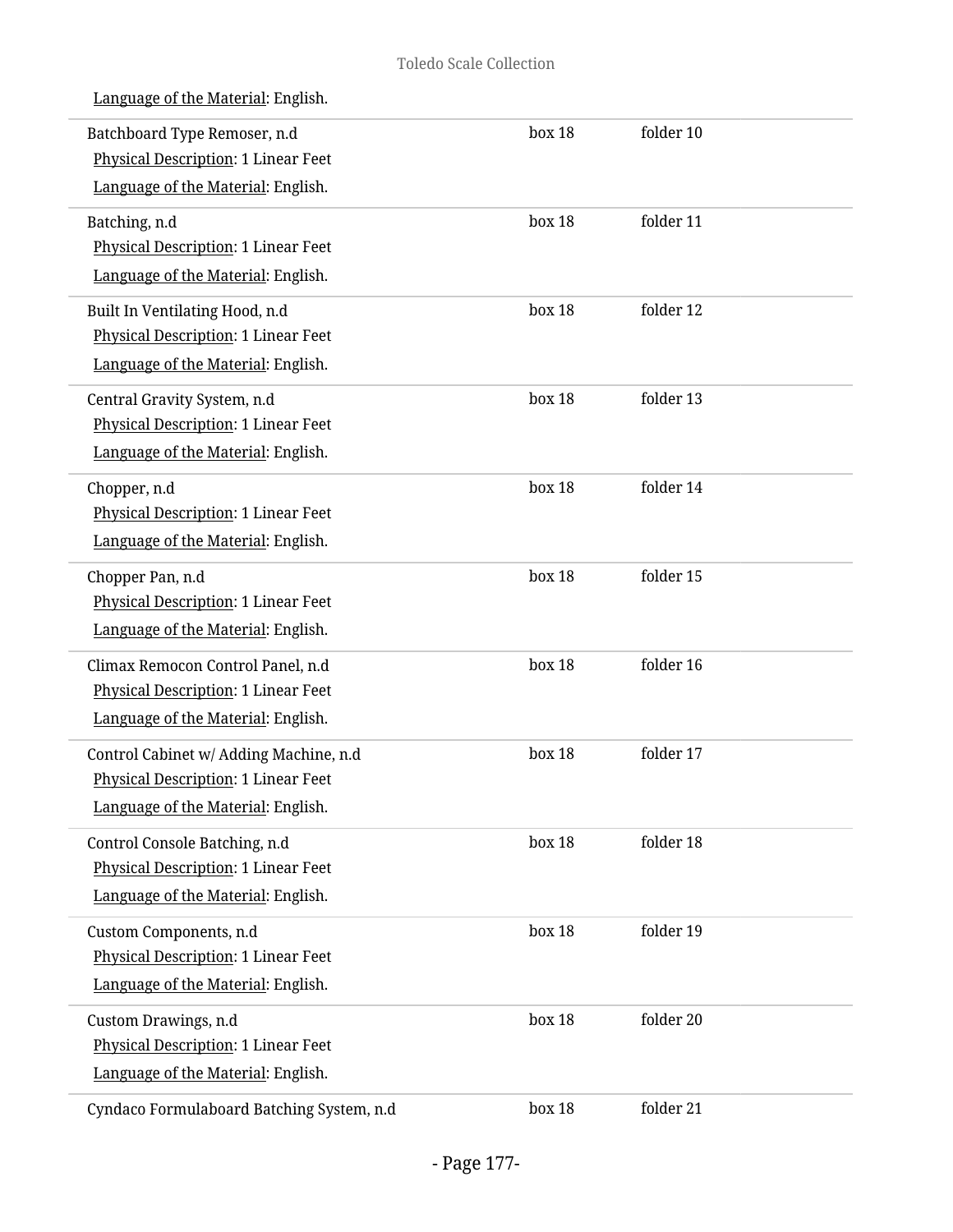| <b>Physical Description: 1 Linear Feet</b><br>Language of the Material: English.                                      |        |           |
|-----------------------------------------------------------------------------------------------------------------------|--------|-----------|
| Digital Indication, n.d<br>Physical Description: 1 Linear Feet<br>Language of the Material: English.                  | box 18 | folder 22 |
| Dishwasher, n.d<br><b>Physical Description: 1 Linear Feet</b><br>Language of the Material: English.                   | box 18 | folder 23 |
| Electric Booster Heater, n.d<br>Physical Description: 1 Linear Feet<br>Language of the Material: English.             | box 18 | folder 24 |
| Electronic Components, n.d<br>Physical Description: 1 Linear Feet<br>Language of the Material: English.               | box 18 | folder 25 |
| Environmental Test Chamber, n.d<br>Physical Description: 1 Linear Feet<br>Language of the Material: English.          | box 18 | folder 26 |
| Experimental Pulva Disc Feeder, n.d<br>Physical Description: 1 Linear Feet<br>Language of the Material: English.      | box 18 | folder 27 |
| Filon Tray Triangle Crosswrap, n.d<br>Physical Description: 1 Linear Feet<br>Language of the Material: English.       | box 18 | folder 28 |
| Food Cutter, n.d<br><b>Physical Description: 1 Linear Feet</b><br>Language of the Material: English.                  | box 18 | folder 29 |
| Food Slicer Attachment, n.d<br>Physical Description: 1 Linear Feet<br>Language of the Material: English.              | box 18 | folder 30 |
| Formula Plug Type of Remoser, n.d<br><b>Physical Description: 1 Linear Feet</b><br>Language of the Material: English. | box 18 | folder 31 |
| Graham Booster Heater, n.d<br>Physical Description: 1 Linear Feet<br>Language of the Material: English.               | box 18 | folder 32 |
|                                                                                                                       |        |           |

High Gain Amplifier, n.d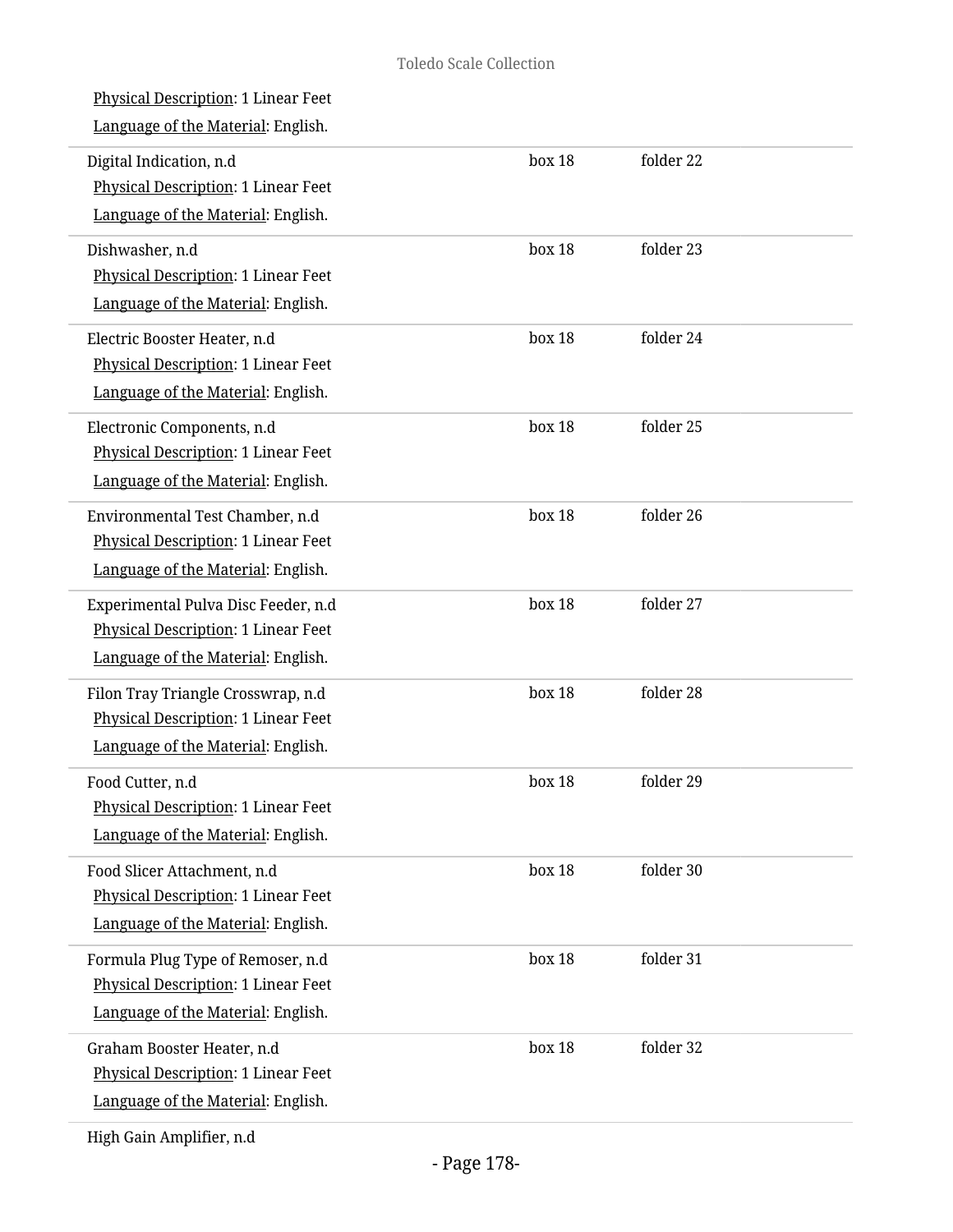| <b>Physical Description: 1 Linear Feet</b><br>Language of the Material: English.                             | box 18 | folder 33 |  |
|--------------------------------------------------------------------------------------------------------------|--------|-----------|--|
| Indexer, n.d<br>Physical Description: 1 Linear Feet<br>Language of the Material: English.                    | box 18 | folder 34 |  |
| Industrial Scanner, n.d<br>Physical Description: 1 Linear Feet<br>Language of the Material: English.         | box 18 | folder 35 |  |
| Intergral Pump, n.d<br>Physical Description: 1 Linear Feet<br>Language of the Material: English.             | box 18 | folder 36 |  |
| Jumbo Printer, n.d<br>Physical Description: 1 Linear Feet<br>Language of the Material: English.              | box 18 | folder 37 |  |
| Key Input Station, n.d<br>Physical Description: 1 Linear Feet<br>Language of the Material: English.          | box 18 | folder 38 |  |
| Key Input System, n.d<br>Physical Description: 1 Linear Feet<br>Language of the Material: English.           | box 18 | folder 39 |  |
| Kordite Wrapping System, n.d<br>Physical Description: 1 Linear Feet<br>Language of the Material: English.    | box 18 | folder 40 |  |
| Label Activator, n.d<br>Physical Description: 1 Linear Feet<br>Language of the Material: English.            | box 18 | folder 41 |  |
| Livestock Dampening Device, n.d<br>Physical Description: 1 Linear Feet<br>Language of the Material: English. | box 18 | folder 42 |  |
| Load Monitor Control, n.d<br>Physical Description: 1 Linear Feet<br>Language of the Material: English.       | box 18 | folder 43 |  |
| Miniature Plug-In Componets (Batching), n.d<br>Physical Description: 1 Linear Feet                           | box 18 | folder 44 |  |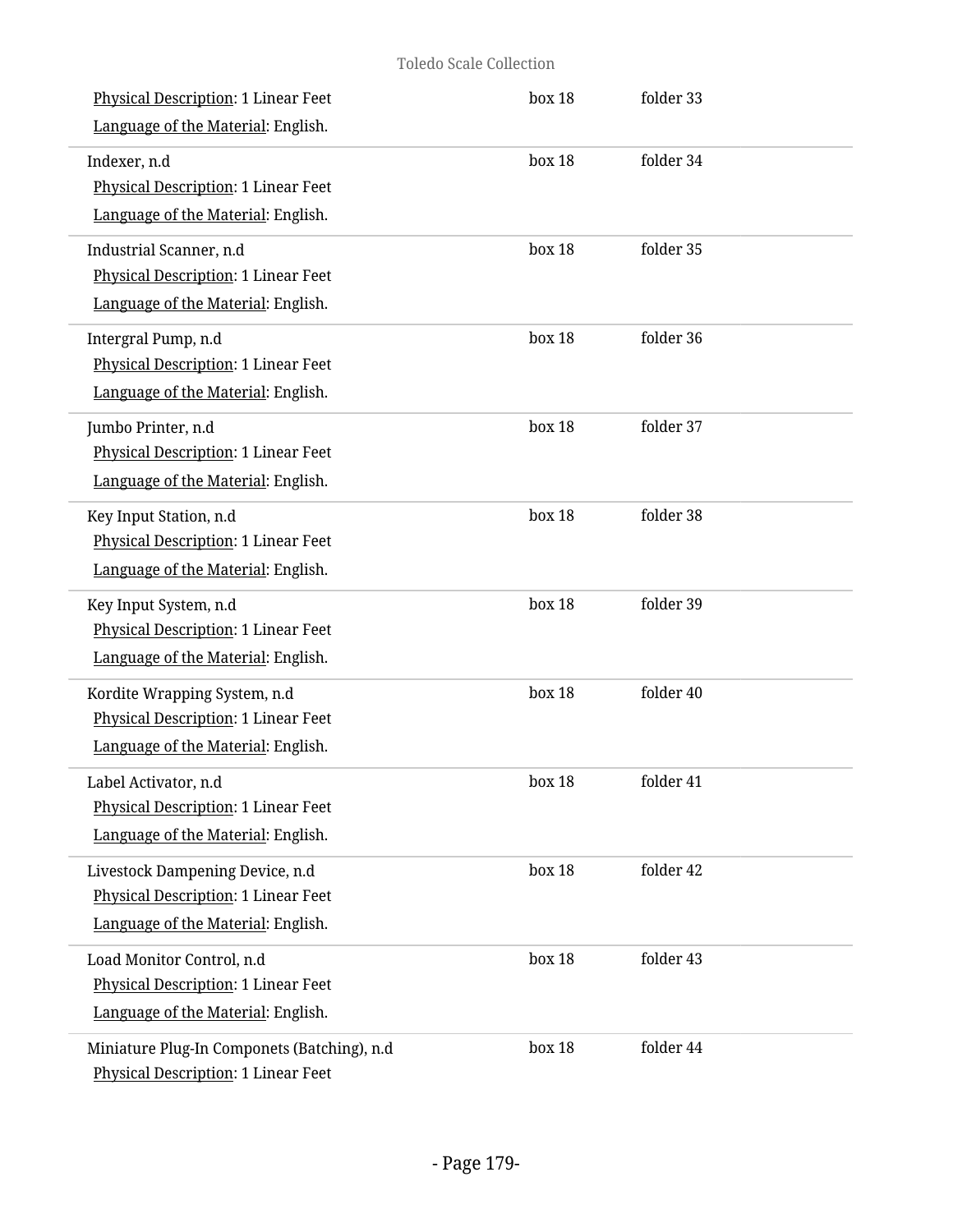| Miscellaneous Parts, n.d<br><b>Physical Description: 1 Linear Feet</b><br>Language of the Material: English. | box 18 | folder 45 |  |
|--------------------------------------------------------------------------------------------------------------|--------|-----------|--|
| Mixer, n.d<br>Physical Description: 1 Linear Feet<br>Language of the Material: English.                      | box 18 | folder 46 |  |
| Mixer-Grater, n.d<br>Physical Description: 1 Linear Feet<br>Language of the Material: English.               | box 18 | folder 47 |  |
| Motion Detector Components, n.d<br>Physical Description: 1 Linear Feet<br>Language of the Material: English. | box 18 | folder 48 |  |
| New Industrial Scanner, n.d<br>Physical Description: 1 Linear Feet<br>Language of the Material: English.     | box 18 | folder 49 |  |
| Packoleb Batching System, n.d<br>Physical Description: 1 Linear Feet<br>Language of the Material: English.   | box 18 | folder 50 |  |
| Phase Sensitive Amplifiers, n.d<br>Physical Description: 1 Linear Feet<br>Language of the Material: English. | box 18 | folder 51 |  |
| Piston Classifier, n.d<br>Physical Description: 1 Linear Feet<br>Language of the Material: English.          | box 18 | folder 52 |  |
| Potentiometer, n.d<br>Physical Description: 1 Linear Feet<br>Language of the Material: English.              | box 18 | folder 53 |  |
| Prototype Slicer, n.d<br>Physical Description: 1 Linear Feet<br>Language of the Material: English.           | box 18 | folder 54 |  |
| Punch Card Reader, n.d<br>Physical Description: 1 Linear Feet<br>Language of the Material: English.          | box 18 | folder 55 |  |
| Rapid Wrap, n.d                                                                                              | box 18 | folder 56 |  |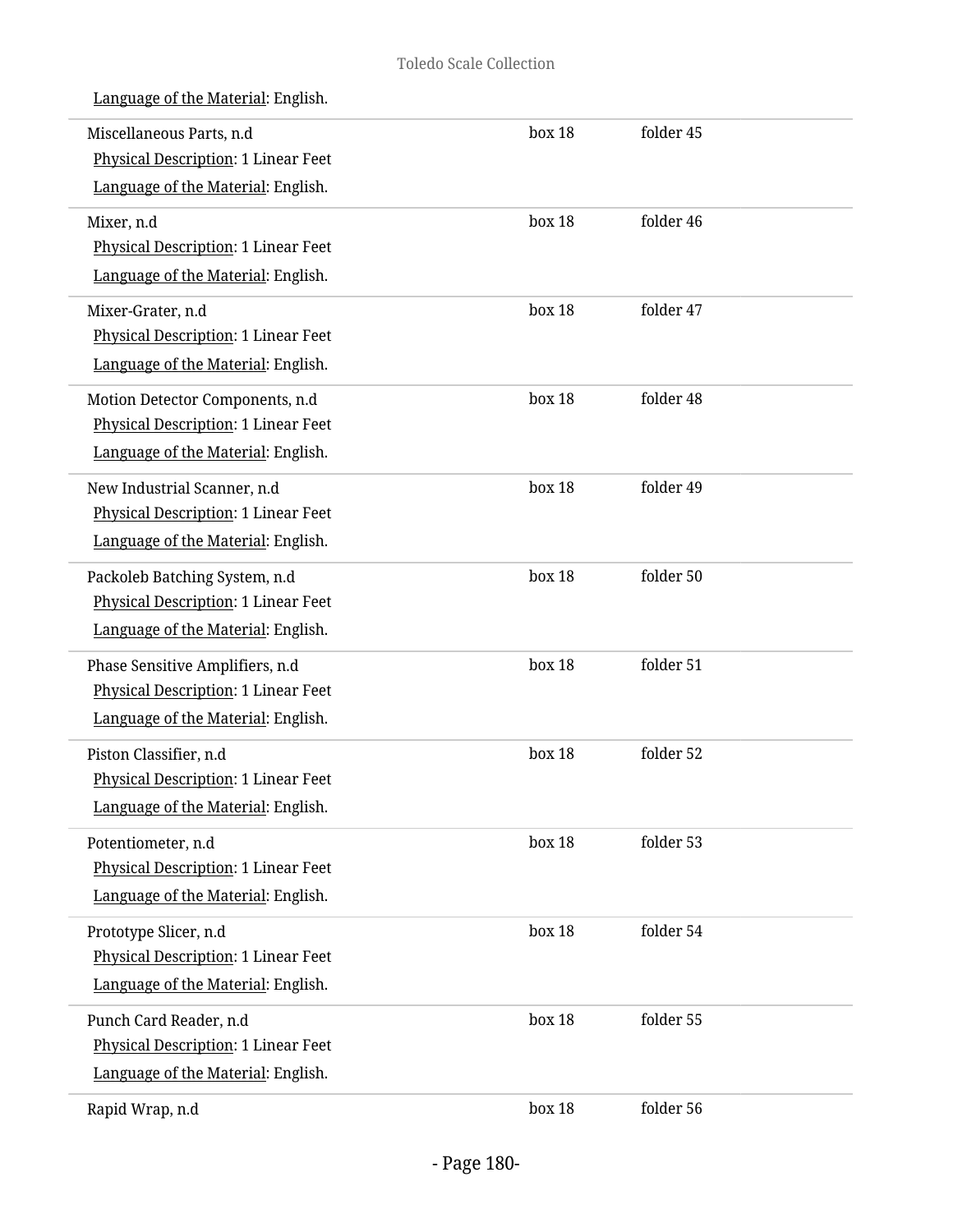| <u>Physical Description</u> : 1 Linear Feet                          |        |                      |  |
|----------------------------------------------------------------------|--------|----------------------|--|
| Language of the Material: English.                                   |        |                      |  |
| Remocon Batching Systems Panel, n.d                                  | box 18 | folder 57            |  |
| Physical Description: 1 Linear Feet                                  |        |                      |  |
| Language of the Material: English.                                   |        |                      |  |
| Remocon Console Control Cabinet for Concrete Batching<br>System, n.d | box 18 | folder 58            |  |
| <b>Physical Description: 1 Linear Feet</b>                           |        |                      |  |
| Language of the Material: English.                                   |        |                      |  |
| Remocon Control Cabinet, n.d                                         | box 18 | folder 59            |  |
| Physical Description: 1 Linear Feet                                  |        |                      |  |
| Language of the Material: English.                                   |        |                      |  |
| Remocon Control Panel, n.d                                           | box 18 | folder <sub>60</sub> |  |
| <b>Physical Description: 1 Linear Feet</b>                           |        |                      |  |
| Language of the Material: English.                                   |        |                      |  |
| Remocon Scientific Concrete Batching Control Panel, n.d              | box 18 | folder 61            |  |
| Physical Description: 1 Linear Feet                                  |        |                      |  |
| Language of the Material: English.                                   |        |                      |  |
| Remocon Vernier Remote, n.d                                          | box 18 | folder <sub>62</sub> |  |
| Physical Description: 1 Linear Feet                                  |        |                      |  |
| Language of the Material: English.                                   |        |                      |  |
| RemoPrint, n.d                                                       | box 18 | folder 63            |  |
| Physical Description: 1 Linear Feet                                  |        |                      |  |
| Language of the Material: English.                                   |        |                      |  |
| Remote Printer Lister, n.d                                           | box 18 | folder 64            |  |
| <b>Physical Description: 1 Linear Feet</b>                           |        |                      |  |
| Language of the Material: English.                                   |        |                      |  |
| Scoreboards, n.d                                                     | box 18 | folder 65            |  |
| <b>Physical Description: 1 Linear Feet</b>                           |        |                      |  |
| Language of the Material: English.                                   |        |                      |  |
| Section of Adjustable Conveyor, n.d                                  | box 18 | folder 66            |  |
| Physical Description: 1 Linear Feet                                  |        |                      |  |
| Language of the Material: English.                                   |        |                      |  |
| Segmented Classifier, n.d                                            | box 18 | folder 67            |  |
| Physical Description: 1 Linear Feet                                  |        |                      |  |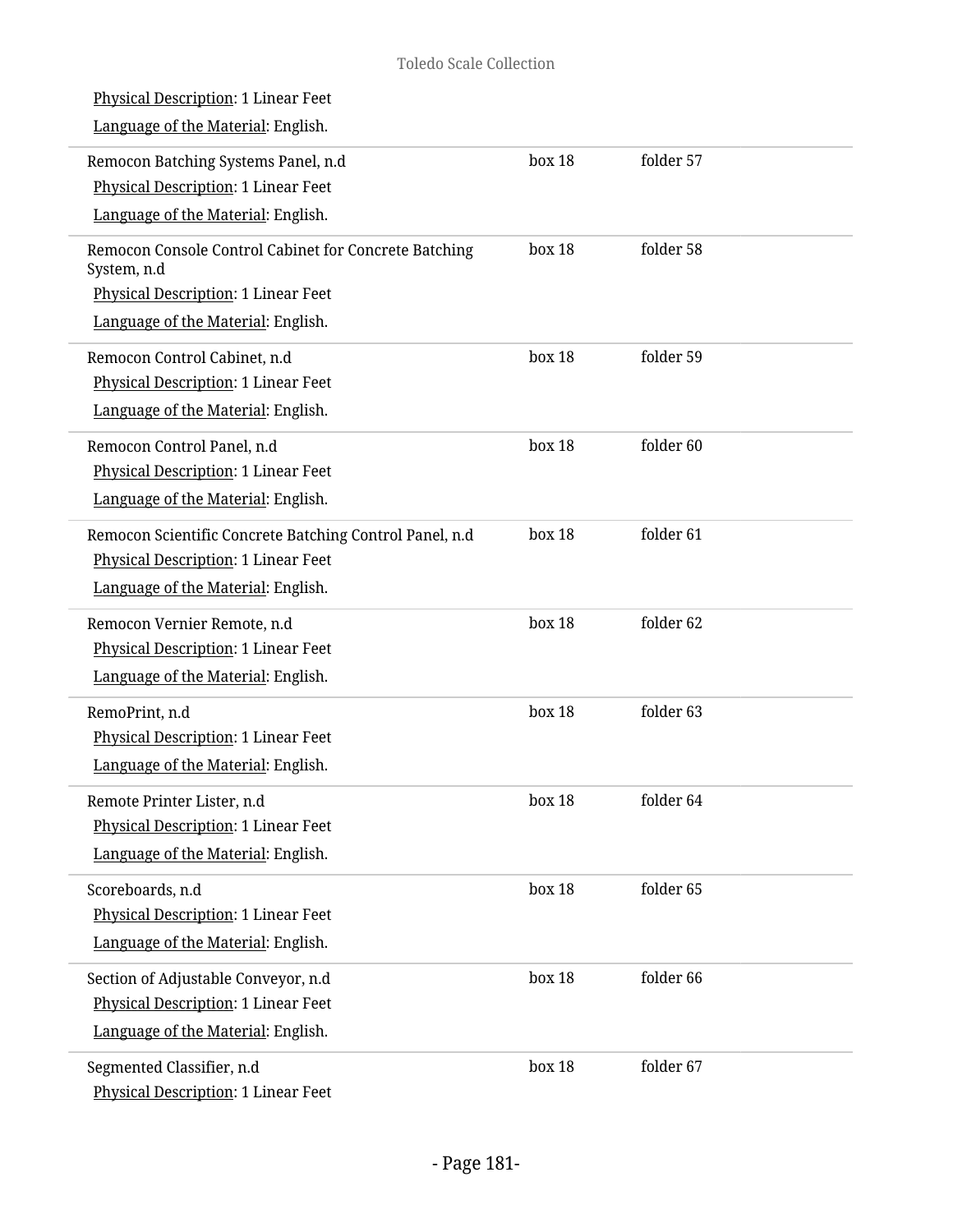| Language of the Material: English.                                                                           |        |           |  |
|--------------------------------------------------------------------------------------------------------------|--------|-----------|--|
| Selectine Numbering Device, n.d<br>Physical Description: 1 Linear Feet<br>Language of the Material: English. | box 18 | folder 68 |  |
| Service Kits and Parts, n.d<br>Physical Description: 1 Linear Feet<br>Language of the Material: English.     | box 18 | folder 69 |  |
| Shopping Cart, n.d<br>Physical Description: 1 Linear Feet<br>Language of the Material: English.              | box 18 | folder 70 |  |
| Steak Machine, n.d<br>Physical Description: 1 Linear Feet<br>Language of the Material: English.              | box 18 | folder 71 |  |
| Step Switch, n.d<br>Physical Description: 1 Linear Feet<br>Language of the Material: English.                | box 18 | folder 72 |  |
| Supperwrapper, n.d<br>Physical Description: 1 Linear Feet<br>Language of the Material: English.              | box 18 | folder 73 |  |
| TAW Labeler, n.d<br>Physical Description: 1 Linear Feet<br>Language of the Material: English.                | box 18 | folder 74 |  |
| Toledo Tread Classifier, n.d<br>Physical Description: 1 Linear Feet<br>Language of the Material: English.    | box 18 | folder 75 |  |
| Toledo Wiring Board, n.d<br>Physical Description: 1 Linear Feet<br>Language of the Material: English.        | box 18 | folder 76 |  |
| Tools, n.d<br>Physical Description: 1 Linear Feet<br>Language of the Material: English.                      | box 18 | folder 77 |  |
| Triangle Cross Wrap, n.d<br>Physical Description: 1 Linear Feet<br>Language of the Material: English.        | box 18 | folder 78 |  |
| U Shaped Conveyor Dishwasher, n.d                                                                            | box 18 | folder 79 |  |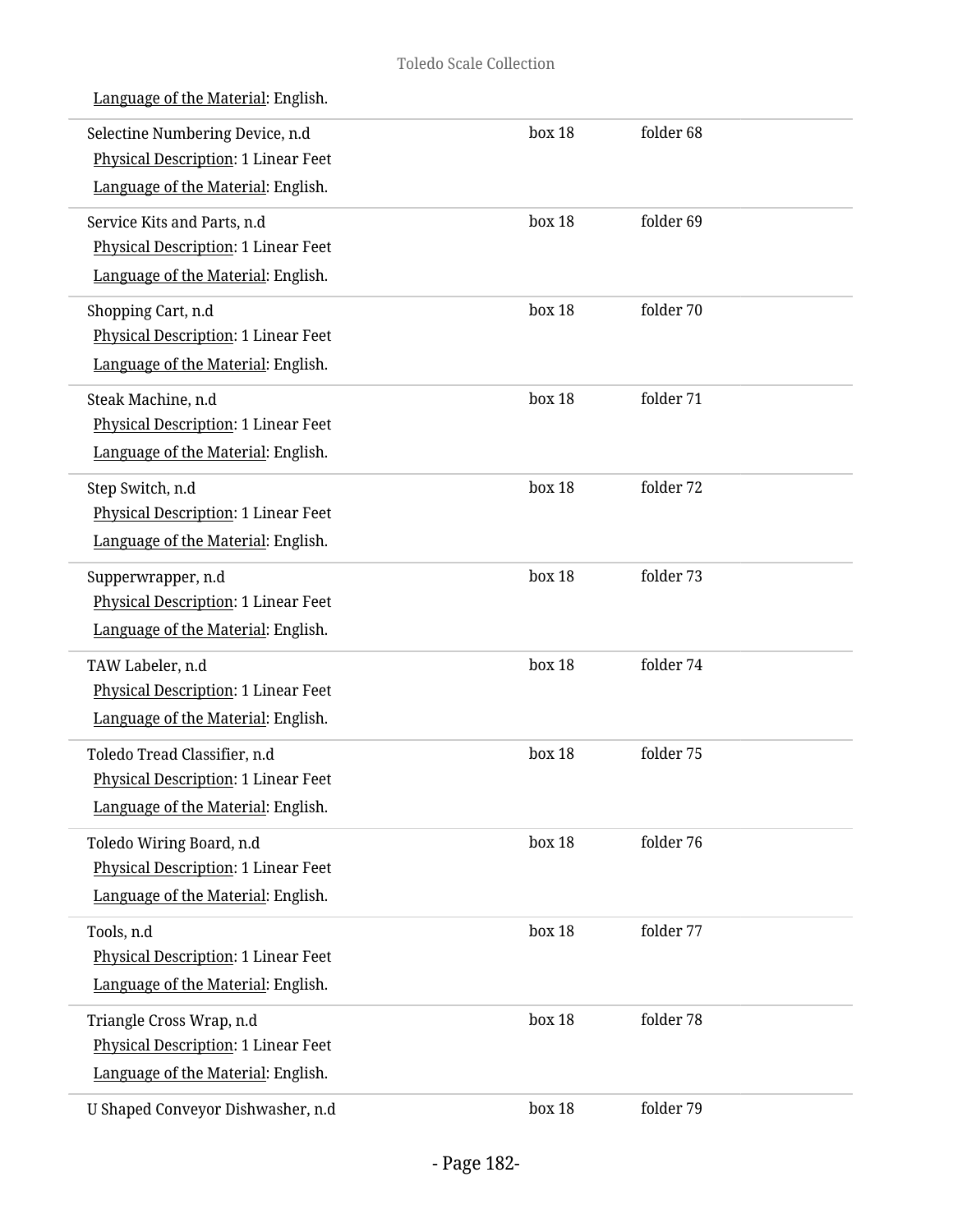| <b>Physical Description: 1 Linear Feet</b><br>Language of the Material: English.                                         |        |           |  |
|--------------------------------------------------------------------------------------------------------------------------|--------|-----------|--|
| Union Carbide Batching Panel, n.d<br>Physical Description: 1 Linear Feet<br>Language of the Material: English.           | box 18 | folder 80 |  |
| UPC Labeler, n.d<br>Physical Description: 1 Linear Feet<br>Language of the Material: English.                            | box 18 | folder 81 |  |
| Valumatic Table, n.d<br>Physical Description: 1 Linear Feet<br>Language of the Material: English.                        | box 18 | folder 82 |  |
| Vegtable Slicer, n.d<br>Physical Description: 1 Linear Feet<br>Language of the Material: English.                        | box 18 | folder 83 |  |
| Victor & Cleary Adding Machine, n.d<br><b>Physical Description: 1 Linear Feet</b><br>Language of the Material: English.  | box 18 | folder 84 |  |
| Waste Disposer, n.d<br>Physical Description: 1 Linear Feet<br>Language of the Material: English.                         | box 18 | folder 85 |  |
| Wind Tunnel, n.d<br>Physical Description: 1 Linear Feet<br>Language of the Material: English.                            | box 18 | folder 86 |  |
| Accessory For Checkweigh System, n.d<br><b>Physical Description: 1 Linear Feet</b><br>Language of the Material: English. | box 19 | folder 1  |  |
| Amp, n.d<br>Physical Description: 1 Linear Feet<br>Language of the Material: English.                                    | box 19 | folder 2  |  |
| Automate, n.d<br><b>Physical Description: 1 Linear Feet</b><br>Language of the Material: English.                        | box 19 | folder 3  |  |
| Batch Board Patch, n.d<br>Physical Description: 1 Linear Feet<br>Language of the Material: English.                      | box 19 | folder 4  |  |
| Batch Board Patch, n.d                                                                                                   |        |           |  |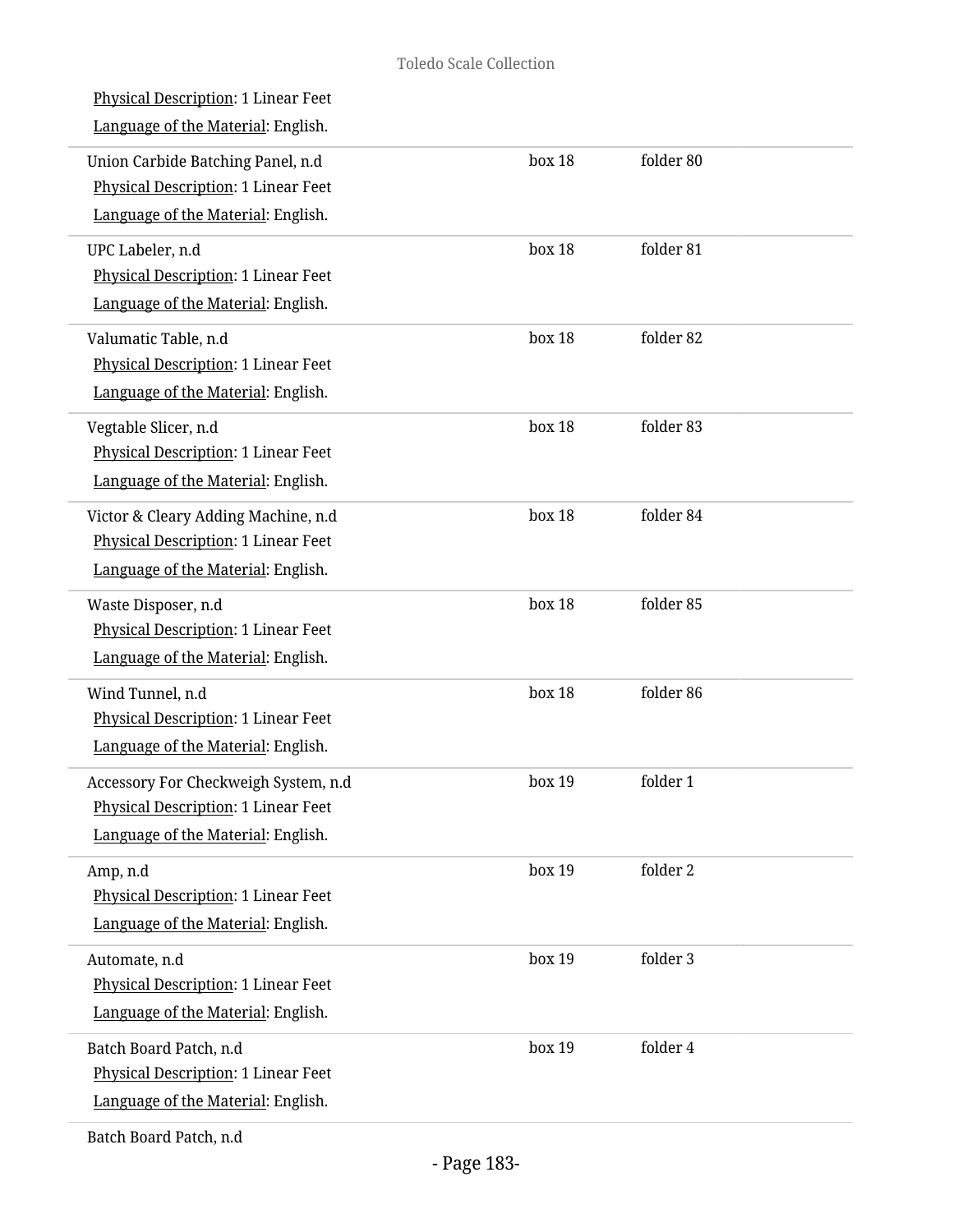| Physical Description: 1 Linear Feet<br>Language of the Material: English.                                               | box 19 | folder 5  |
|-------------------------------------------------------------------------------------------------------------------------|--------|-----------|
| Calibration Pin, n.d<br>Physical Description: 1 Linear Feet<br>Language of the Material: English.                       | box 19 | folder 6  |
| Controlled Access System, n.d<br>Physical Description: 1 Linear Feet<br>Language of the Material: English.              | box 19 | folder 7  |
| Core Memory/Analyzer, n.d<br>Physical Description: 1 Linear Feet<br>Language of the Material: English.                  | box 19 | folder 8  |
| Data Recording System, n.d<br>Physical Description: 1 Linear Feet<br>Language of the Material: English.                 | box 19 | folder 9  |
| Drug Dispensing and Data Acquisitions, n.d<br>Physical Description: 1 Linear Feet<br>Language of the Material: English. | box 19 | folder 10 |
| EMS Operators Manual, n.d<br>Physical Description: 1 Linear Feet<br>Language of the Material: English.                  | box 19 | folder 11 |
| Feed Mill Control, n.d<br>Physical Description: 1 Linear Feet<br>Language of the Material: English.                     | box 19 | folder 12 |
| Formula Card, n.d<br>Physical Description: 1 Linear Feet<br>Language of the Material: English.                          | box 19 | folder 13 |
| Freidan Punch Card/Tape Punch, n.d<br>Physical Description: 1 Linear Feet<br>Language of the Material: English.         | box 19 | folder 14 |
| Grain Terminal Control System, n.d<br>Physical Description: 1 Linear Feet<br>Language of the Material: English.         | box 19 | folder 15 |
| Hot Dog Speed Printer, n.d<br>Physical Description: 1 Linear Feet                                                       | box 19 | folder 16 |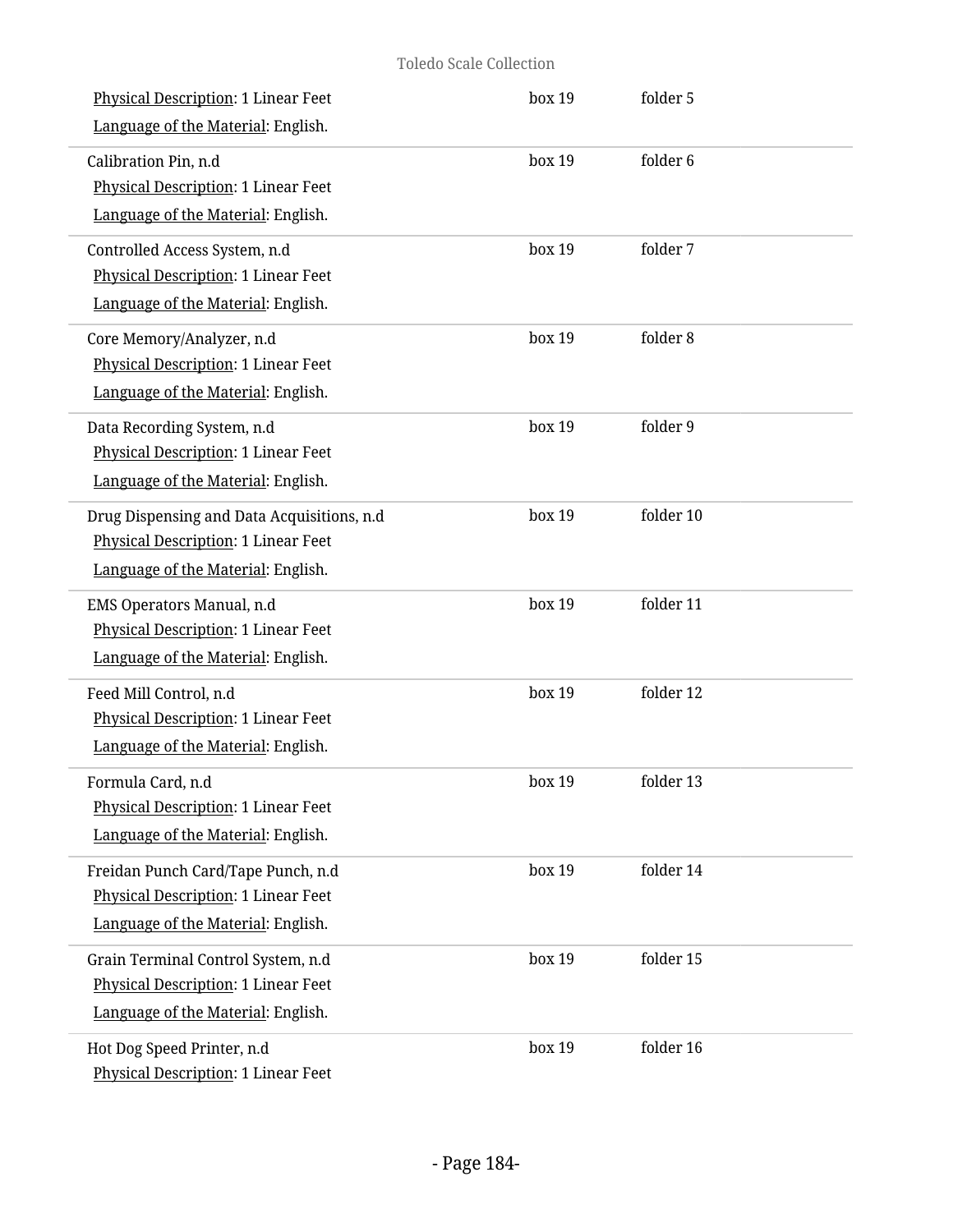| Language of the Material: English. |  |
|------------------------------------|--|
|                                    |  |

| Interface Controls, n.d<br>Physical Description: 1 Linear Feet | box 19 | folder 17 |  |
|----------------------------------------------------------------|--------|-----------|--|
| Language of the Material: English.                             |        |           |  |
| Manual Input Station, n.d                                      | box 19 | folder 18 |  |
| Physical Description: 1 Linear Feet                            |        |           |  |
| Language of the Material: English.                             |        |           |  |
| Mini Computer Batching System, n.d                             | box 19 | folder 19 |  |
| Physical Description: 1 Linear Feet                            |        |           |  |
| Language of the Material: English.                             |        |           |  |
| Mixer Control System, n.d                                      | box 19 | folder 20 |  |
| Physical Description: 1 Linear Feet                            |        |           |  |
| Language of the Material: English.                             |        |           |  |
| Patch Board, n.d                                               | box 19 | folder 21 |  |
| <b>Physical Description: 1 Linear Feet</b>                     |        |           |  |
| Language of the Material: English.                             |        |           |  |
| Personal Computer Software Guide, n.d                          | box 19 | folder 22 |  |
| Physical Description: 1 Linear Feet                            |        |           |  |
| Language of the Material: English.                             |        |           |  |
| Pilot Light Station, n.d                                       | box 19 | folder 23 |  |
| Physical Description: 1 Linear Feet                            |        |           |  |
| Language of the Material: English.                             |        |           |  |
| Production Monotoring System, n.d                              | box 19 | folder 24 |  |
| Physical Description: 1 Linear Feet                            |        |           |  |
| Language of the Material: English.                             |        |           |  |
| Remocon Control Panel & Batch Board, n.d                       | box 19 | folder 25 |  |
| Physical Description: 1 Linear Feet                            |        |           |  |
| Language of the Material: English.                             |        |           |  |
| Rubber Batching Panel, n.d                                     | box 19 | folder 26 |  |
| Physical Description: 1 Linear Feet                            |        |           |  |
| Language of the Material: English.                             |        |           |  |
| Sodoco Remote Printer, n.d                                     | box 19 | folder 27 |  |
| Physical Description: 1 Linear Feet                            |        |           |  |
| Language of the Material: English.                             |        |           |  |
| UDAC Programmable Process Controller, n.d                      | box 19 | folder 28 |  |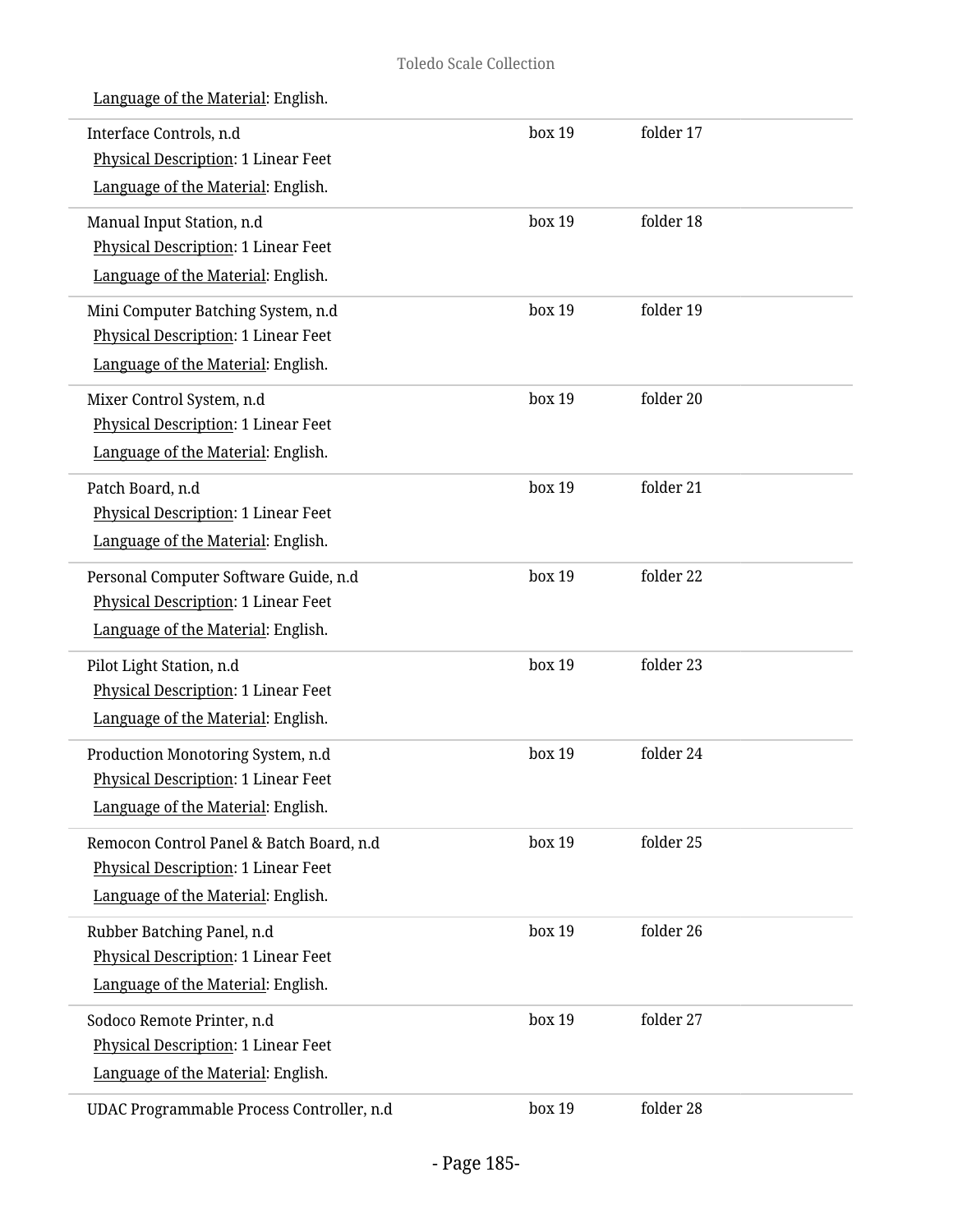| Physical Description: 1 Linear Feet        |        |           |  |
|--------------------------------------------|--------|-----------|--|
| Language of the Material: English.         |        |           |  |
| Verilux Indicator, n.d.                    | box 19 | folder 29 |  |
| <b>Physical Description: 1 Linear Feet</b> |        |           |  |
| Language of the Material: English.         |        |           |  |
| Yield Data Acquisition, n.d                | box 19 | folder 30 |  |
| Physical Description: 1 Linear Feet        |        |           |  |
| Language of the Material: English.         |        |           |  |
|                                            |        |           |  |

**^** [Return to Table of Contents](#page-1-0)

# **S-8 Other Products By Model Number (Photographs), 1940-1980**

<u>Physical Description</u>: 2 Linear Feet The oversized photographs found in these two boxes are related to scales, factory views, advertisements, and industrial kitchenware.

| <b>Title/Description</b>                                                                                | <b>Instances</b> |                     |
|---------------------------------------------------------------------------------------------------------|------------------|---------------------|
| 150 (Disposal), n.d<br>Physical Description: 1 Linear Feet<br>Language of the Material: English.        | box 20           | folder 1            |
| 16 (Seal Vayor), n.d<br>Physical Description: 1 Linear Feet<br>Language of the Material: English.       | box 20           | folder 2            |
| 251 (Label Activator), n.d<br>Physical Description: 1 Linear Feet<br>Language of the Material: English. | box 20           | folder 3            |
| 2T-P-60R (Dishwasher), n.d<br>Physical Description: 1 Linear Feet<br>Language of the Material: English. | box 20           | folder 4            |
| 2T-P-64 (Dishwasher), n.d<br>Physical Description: 1 Linear Feet<br>Language of the Material: English.  | box 20           | folder 5            |
| 2T-P-68R (Dishwasher), n.d<br>Physical Description: 1 Linear Feet<br>Language of the Material: English. | box 20           | folder <sub>6</sub> |
| 2T-P-81 (Dishwasher), n.d<br><b>Physical Description: 1 Linear Feet</b>                                 | box 20           | folder 7            |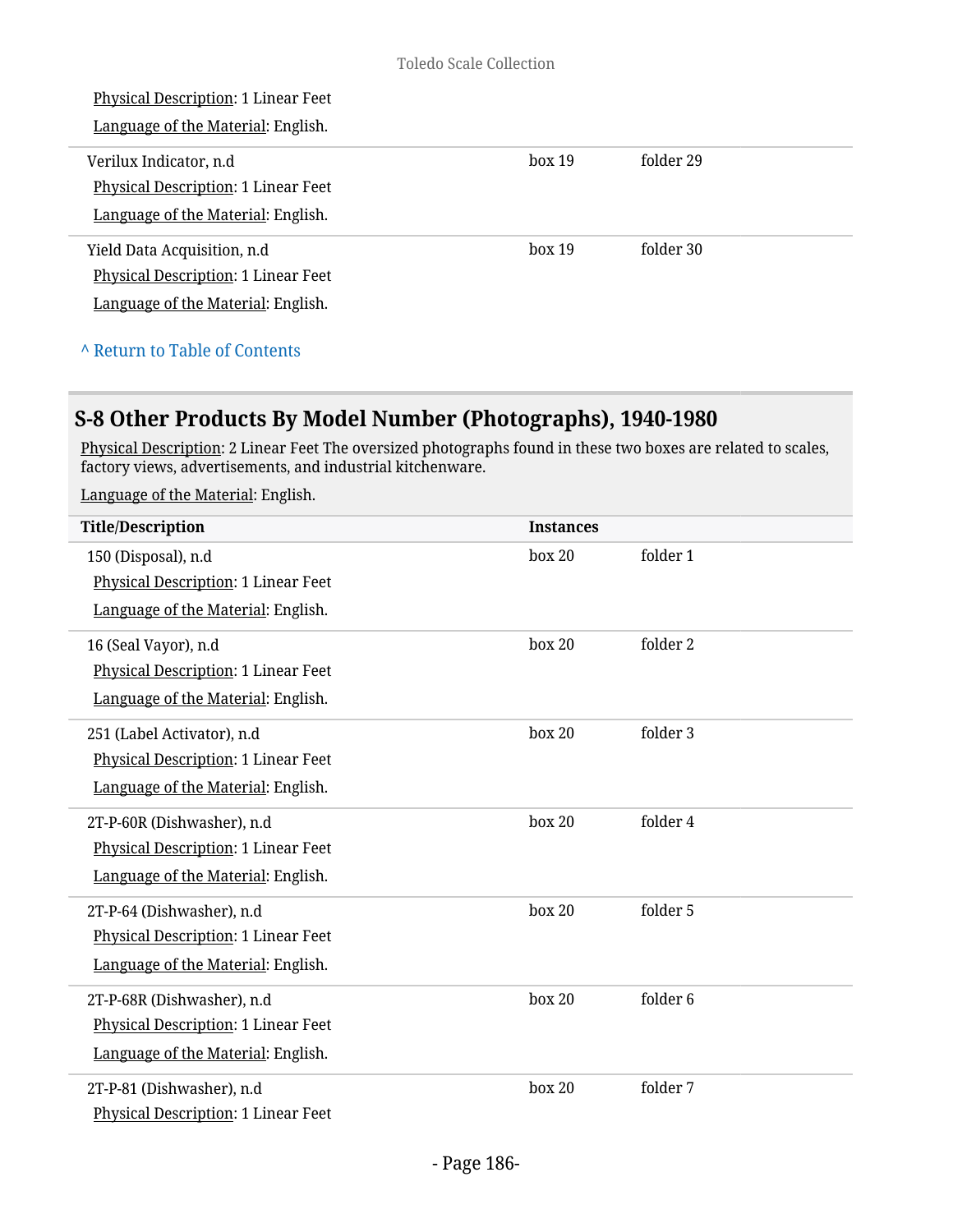| 30 (Auto Wrapper), n.d<br>Physical Description: 1 Linear Feet<br>Language of the Material: English.            | box 20 | folder 8  |
|----------------------------------------------------------------------------------------------------------------|--------|-----------|
| 300 (Disposal), n.d<br>Physical Description: 1 Linear Feet<br>Language of the Material: English.               | box 20 | folder 9  |
| 303 MP (Superwrapper), n.d<br><b>Physical Description: 1 Linear Feet</b><br>Language of the Material: English. | box 20 | folder 10 |
| 35 (Disposal), n.d<br>Physical Description: 1 Linear Feet<br>Language of the Material: English.                | box 20 | folder 11 |
| 351 Refrigerated Trough, n.d<br>Physical Description: 1 Linear Feet<br>Language of the Material: English.      | box 20 | folder 12 |
| 3T-103R (Dishwasher), n.d<br>Physical Description: 1 Linear Feet<br>Language of the Material: English.         | box 20 | folder 13 |
| 3T-P-86R (Dishwasher), n.d<br>Physical Description: 1 Linear Feet<br>Language of the Material: English.        | box 20 | folder 14 |
| 3T-P-86R (Dishwasher), n.d<br>Physical Description: 1 Linear Feet<br>Language of the Material: English.        | box 20 | folder 15 |
| 5020 (Mixer), n.d<br><b>Physical Description: 1 Linear Feet</b><br>Language of the Material: English.          | box 20 | folder 16 |
| 5060 (Mixer), n.d<br>Physical Description: 1 Linear Feet<br>Language of the Material: English.                 | box 20 | folder 17 |
| 5126 (Chopper), n.d<br>Physical Description: 1 Linear Feet<br>Language of the Material: English.               | box 20 | folder 18 |
| 5126/5223 (Chopper/Shredder), n.d                                                                              | box 20 | folder 19 |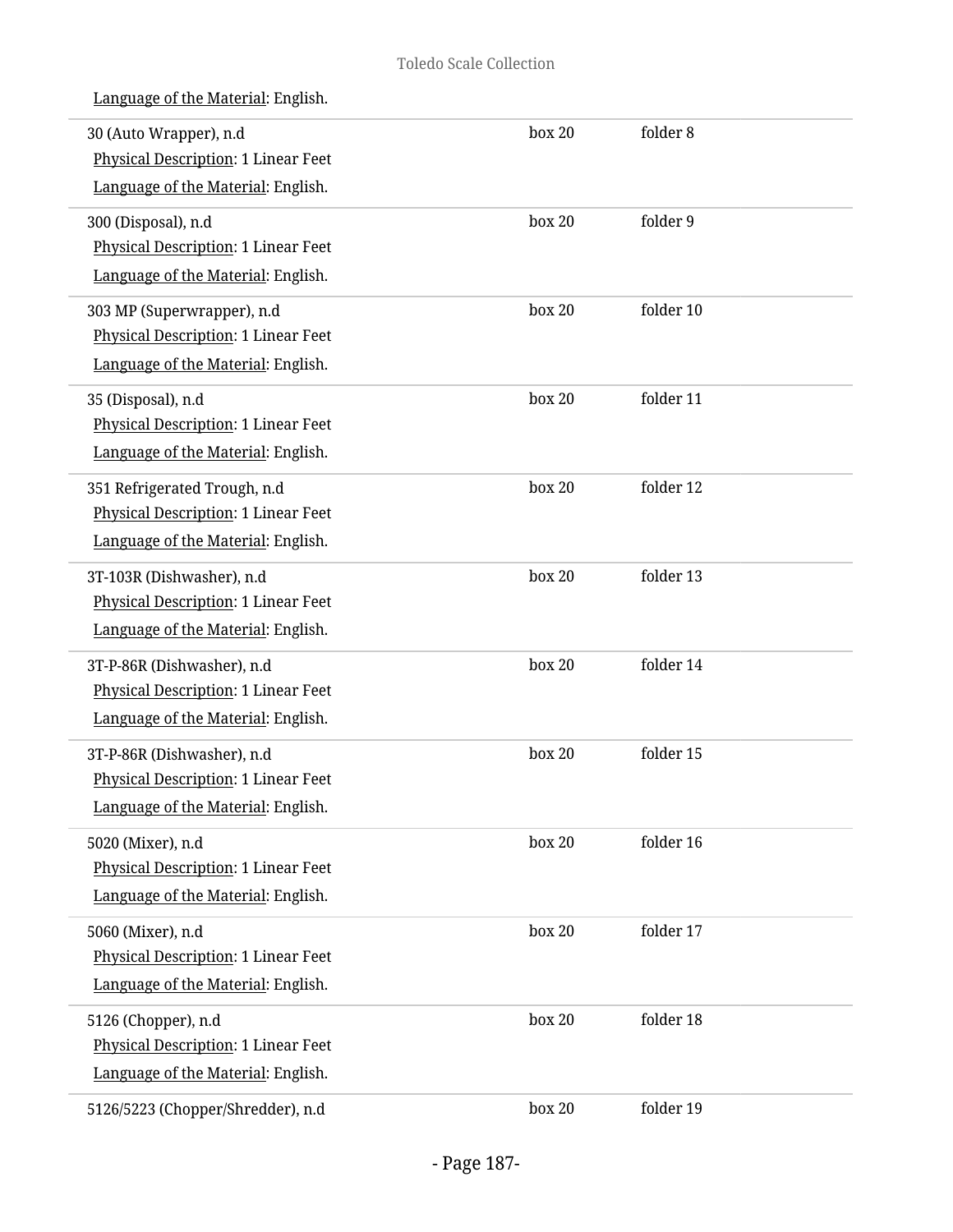| <b>Physical Description: 1 Linear Feet</b><br>Language of the Material: English.                         |        |           |
|----------------------------------------------------------------------------------------------------------|--------|-----------|
| 5127 (Chopper), n.d<br>Physical Description: 1 Linear Feet<br>Language of the Material: English.         | box 20 | folder 20 |
| 5180 (Food Cutter), n.d<br>Physical Description: 1 Linear Feet<br>Language of the Material: English.     | box 20 | folder 21 |
| 5200/5300 (Meat Saw), n.d<br>Physical Description: 1 Linear Feet<br>Language of the Material: English.   | box 20 | folder 22 |
| 5201 (Meat Saw), n.d<br>Physical Description: 1 Linear Feet<br>Language of the Material: English.        | box 20 | folder 23 |
| 5220 (Chopper), n.d<br>Physical Description: 1 Linear Feet<br>Language of the Material: English.         | box 20 | folder 24 |
| 5223 (Chopper), n.d<br>Physical Description: 1 Linear Feet<br>Language of the Material: English.         | box 20 | folder 25 |
| 5250 (Steak Machine), n.d<br>Physical Description: 1 Linear Feet<br>Language of the Material: English.   | box 20 | folder 26 |
| 5250 (Steak Machine), n.d<br>Physical Description: 1 Linear Feet<br>Language of the Material: English.   | box 20 | folder 27 |
| 5275 (Disposer), n.d<br><b>Physical Description: 1 Linear Feet</b><br>Language of the Material: English. | box 20 | folder 28 |
| 5276 (Disposer), n.d<br>Physical Description: 1 Linear Feet<br>Language of the Material: English.        | box 20 | folder 29 |
| 5300 (Meat Saw), n.d<br>Physical Description: 1 Linear Feet<br>Language of the Material: English.        | box 20 | folder 30 |
|                                                                                                          |        |           |

5321 (Chopper), n.d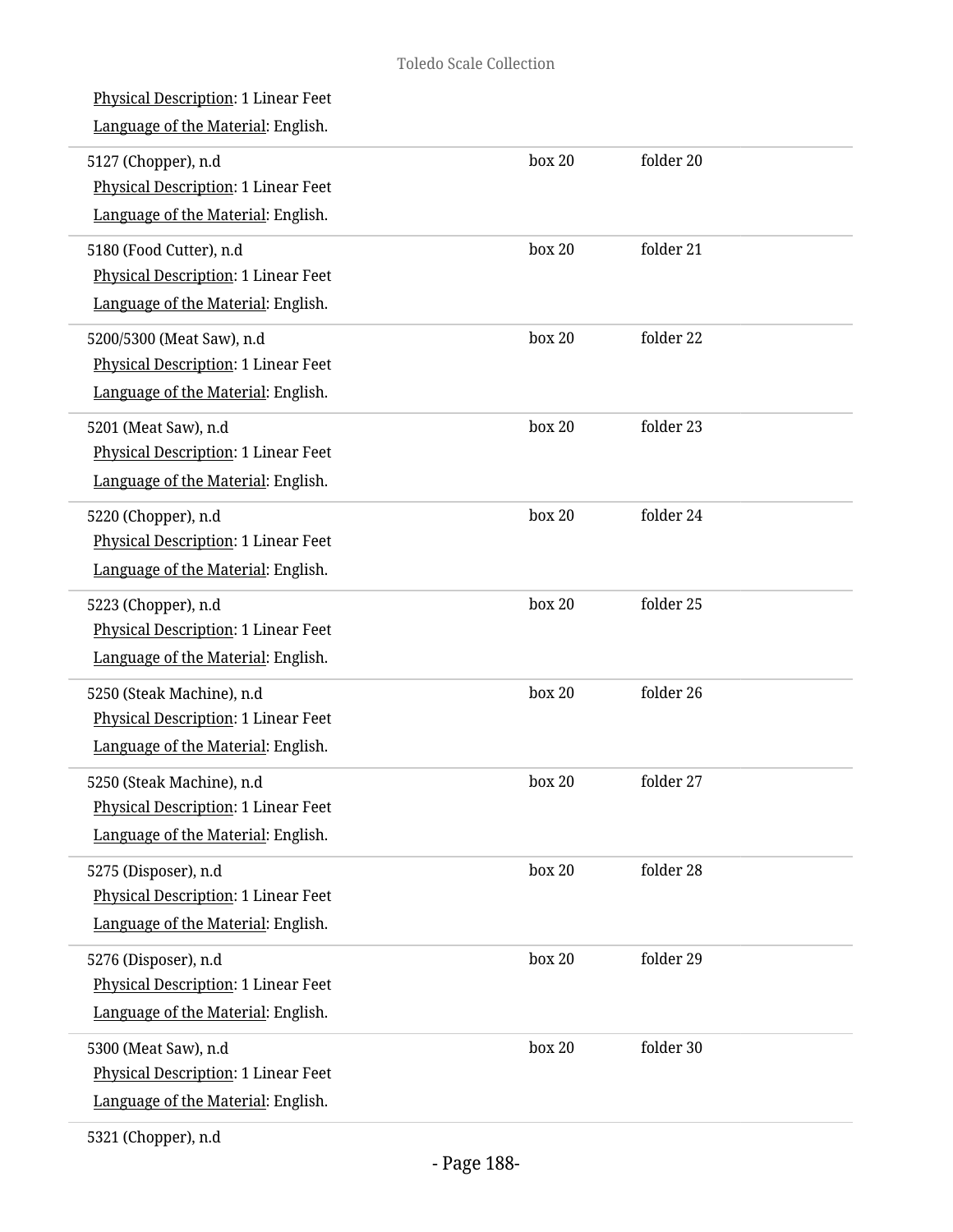| <b>Physical Description: 1 Linear Feet</b><br>Language of the Material: English.                          | box 20 | folder 31 |
|-----------------------------------------------------------------------------------------------------------|--------|-----------|
| 5322 (Chopper), n.d<br>Physical Description: 1 Linear Feet<br>Language of the Material: English.          | box 20 | folder 32 |
| 5323 (Chopper), n.d<br>Physical Description: 1 Linear Feet<br>Language of the Material: English.          | box 20 | folder 33 |
| 5324 (End Feed Chopper), n.d<br>Physical Description: 1 Linear Feet<br>Language of the Material: English. | box 20 | folder 34 |
| 5324 (End Feed Chopper), n.d<br>Physical Description: 1 Linear Feet<br>Language of the Material: English. | box 20 | folder 35 |
| 5350 (Mixer), n.d<br>Physical Description: 1 Linear Feet<br>Language of the Material: English.            | box 20 | folder 36 |
| 5401 (Slicer), n.d<br>Physical Description: 1 Linear Feet<br>Language of the Material: English.           | box 20 | folder 37 |
| 5402 (Slicer), n.d<br>Physical Description: 1 Linear Feet<br>Language of the Material: English.           | box 20 | folder 38 |
| 5405 (Slicer), n.d<br>Physical Description: 1 Linear Feet<br>Language of the Material: English.           | box 20 | folder 39 |
| 5406 (Slicer), n.d<br>Physical Description: 1 Linear Feet<br>Language of the Material: English.           | box 20 | folder 40 |
| 5410 (Slicer), n.d<br>Physical Description: 1 Linear Feet<br>Language of the Material: English.           | box 20 | folder 41 |
| 5425 (Chopper), n.d<br>Physical Description: 1 Linear Feet                                                | box 20 | folder 42 |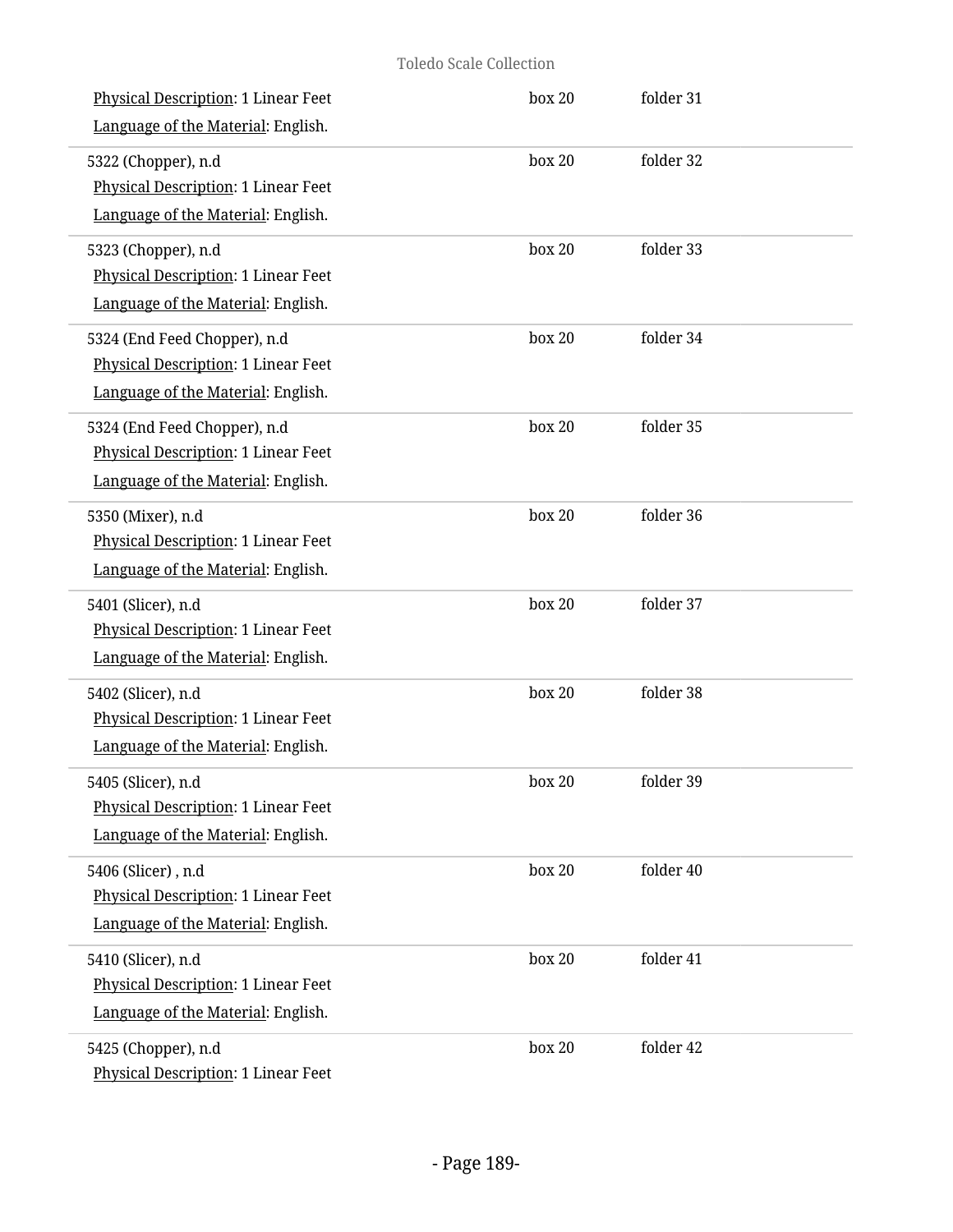| 5426 (Chopper), n.d<br>Physical Description: 1 Linear Feet<br>Language of the Material: English.        | box 20 | folder 43 |  |
|---------------------------------------------------------------------------------------------------------|--------|-----------|--|
| 5460 (Chopper), n.d<br>Physical Description: 1 Linear Feet<br>Language of the Material: English.        | box 20 | folder 44 |  |
| 55 (Disposal), n.d<br>Physical Description: 1 Linear Feet<br>Language of the Material: English.         | box 20 | folder 45 |  |
| 5520 (Chopper), n.d<br><b>Physical Description: 1 Linear Feet</b><br>Language of the Material: English. | box 20 | folder 46 |  |
| 5521 (Chopper), n.d<br>Physical Description: 1 Linear Feet<br>Language of the Material: English.        | box 20 | folder 47 |  |
| 5522 (Chopper), n.d<br>Physical Description: 1 Linear Feet<br>Language of the Material: English.        | box 20 | folder 48 |  |
| 5522/5223 (Chopper), n.d<br>Physical Description: 1 Linear Feet<br>Language of the Material: English.   | box 20 | folder 49 |  |
| 5560 (Chopper), n.d<br>Physical Description: 1 Linear Feet<br>Language of the Material: English.        | box 20 | folder 50 |  |
| 5600 (Chopper), n.d<br>Physical Description: 1 Linear Feet<br>Language of the Material: English.        | box 20 | folder 51 |  |
| 5610 (Chopper), n.d<br>Physical Description: 1 Linear Feet<br>Language of the Material: English.        | box 20 | folder 52 |  |
| 5610 (Chopper), n.d<br>Physical Description: 1 Linear Feet<br>Language of the Material: English.        | box 20 | folder 53 |  |
| 8300 (Commodity Plate), n.d                                                                             | box 20 | folder 54 |  |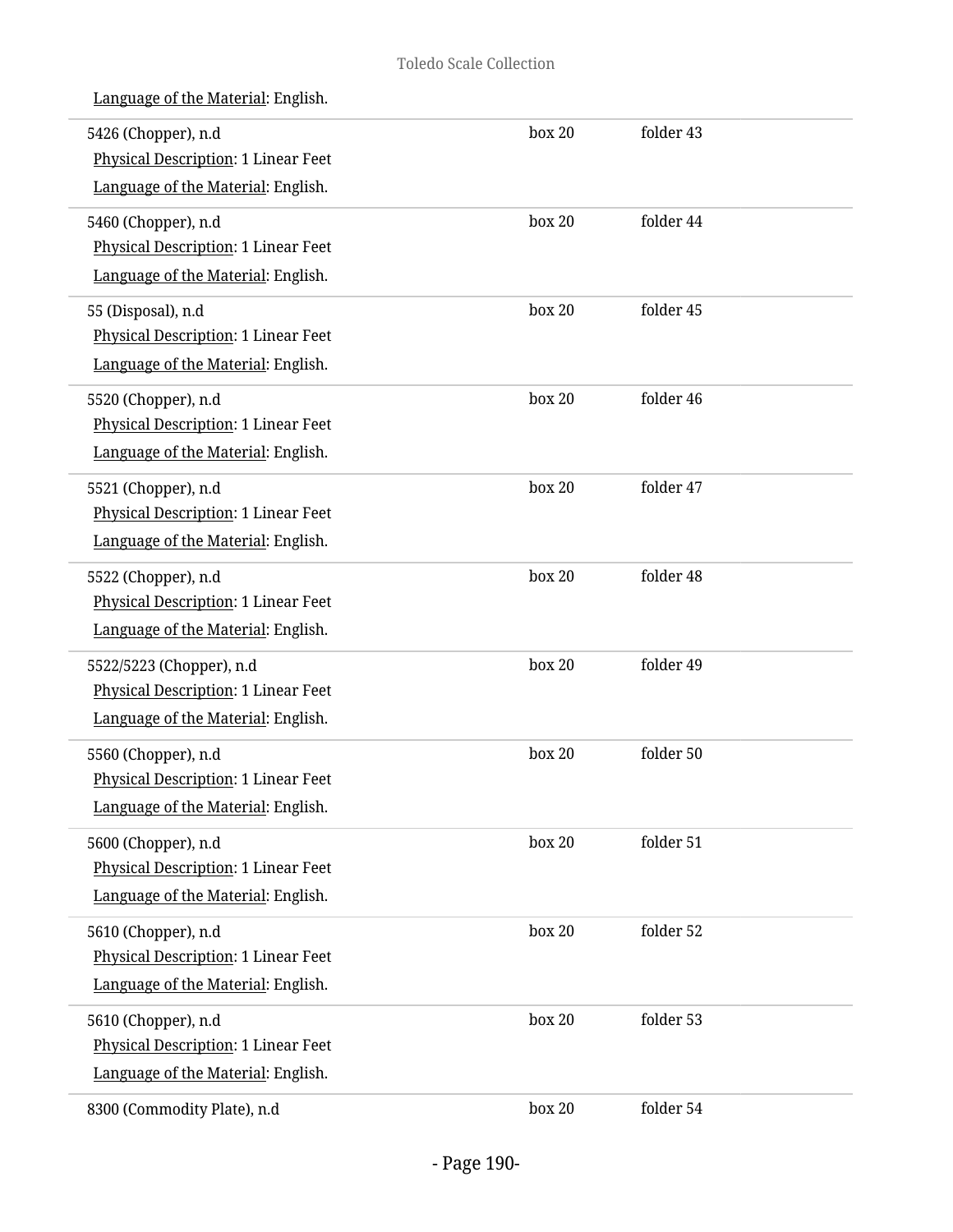| Physical Description: 1 Linear Feet<br>Language of the Material: English.                                 |        |           |  |
|-----------------------------------------------------------------------------------------------------------|--------|-----------|--|
| 8300 (Commodity Plate), n.d<br>Physical Description: 1 Linear Feet<br>Language of the Material: English.  | box 20 | folder 55 |  |
| A-15 (Peeler), n.d<br><b>Physical Description: 1 Linear Feet</b><br>Language of the Material: English.    | box 20 | folder 56 |  |
| A2-20 (Peeler), n.d<br>Physical Description: 1 Linear Feet<br>Language of the Material: English.          | box 20 | folder 57 |  |
| A2B-15 (Disposal), n.d<br>Physical Description: 1 Linear Feet<br>Language of the Material: English.       | box 20 | folder 58 |  |
| A2B-15 (Peeler), n.d<br>Physical Description: 1 Linear Feet<br>Language of the Material: English.         | box 20 | folder 59 |  |
| B-10-A (Wrapper), n.d<br>Physical Description: 1 Linear Feet<br>Language of the Material: English.        | box 20 | folder 60 |  |
| CZA-1A (Dishwasher), n.d<br>Physical Description: 1 Linear Feet<br>Language of the Material: English.     | box 20 | folder 61 |  |
| HD-55 (Disposal), n.d<br><b>Physical Description: 1 Linear Feet</b><br>Language of the Material: English. | box 20 | folder 62 |  |
| IT-P-54 (Dishwasher), n.d<br>Physical Description: 1 Linear Feet<br>Language of the Material: English.    | box 20 | folder 63 |  |
| J-3J-24 (Dishwasher), n.d<br>Physical Description: 1 Linear Feet<br>Language of the Material: English.    | box 20 | folder 64 |  |
| JA-1 (Label Applicator), n.d<br>Physical Description: 1 Linear Feet<br>Language of the Material: English. | box 20 | folder 65 |  |
| $\mathbf{p}$                                                                                              |        |           |  |

L

i.

i,

i.

i,

i,

i,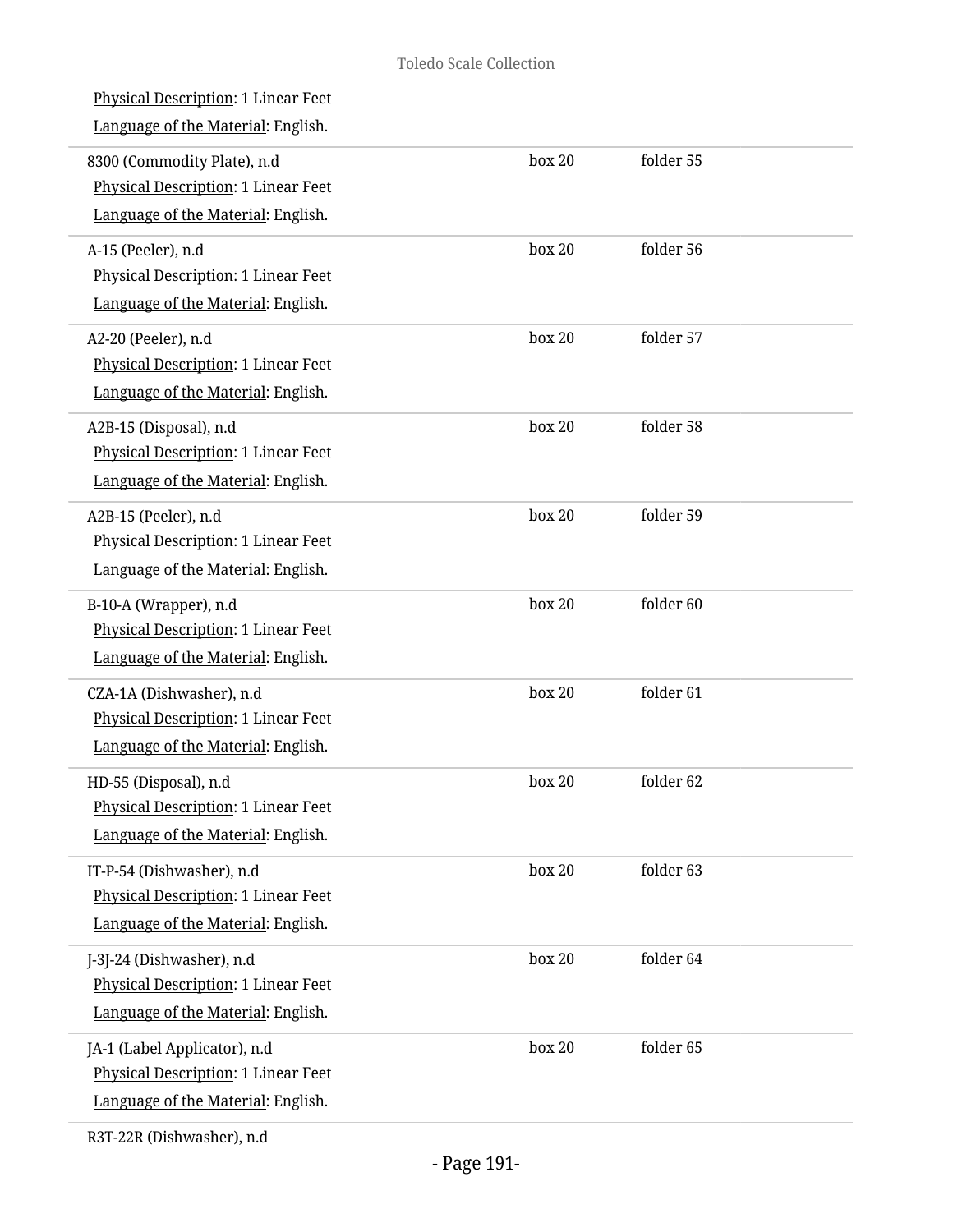#### Toledo Scale Collection

| <b>Physical Description: 1 Linear Feet</b><br>Language of the Material: English.                       | box 20 | folder 66 |
|--------------------------------------------------------------------------------------------------------|--------|-----------|
| TA-27 (Dishwasher), n.d<br>Physical Description: 1 Linear Feet<br>Language of the Material: English.   | box 20 | folder 67 |
| TC4-96D (Dishwasher), n.d<br>Physical Description: 1 Linear Feet<br>Language of the Material: English. | box 20 | folder 68 |
| TDA-27 (Dishwasher), n.d<br>Physical Description: 1 Linear Feet<br>Language of the Material: English.  | box 20 | folder 69 |
| TDA-27 (Dishwasher), n.d<br>Physical Description: 1 Linear Feet<br>Language of the Material: English.  | box 20 | folder 70 |
| TDA-27 (Dishwasher), n.d<br>Physical Description: 1 Linear Feet<br>Language of the Material: English.  | box 20 | folder 71 |
| TM-60 (Mixer), n.d<br>Physical Description: 1 Linear Feet<br>Language of the Material: English.        | box 20 | folder 72 |
| TSA-27 (Dishwasher), n.d<br>Physical Description: 1 Linear Feet<br>Language of the Material: English.  | box 20 | folder 73 |

## **^** [Return to Table of Contents](#page-1-0)

# **S-9 Oversized Miscellaneous (Photographs), 1940-1980**

Physical Description: 2 Linear Feet The oversized photographs found in these two boxes are related to the scales, factory views, advertisements, and industrial kitchenware.

| <b>Title/Description</b>            | <b>Instances</b> |            |
|-------------------------------------|------------------|------------|
| Electronic Candy Scale/Counter1     | box 21           | folder n.a |
| Physical Description: 1 Linear Feet |                  |            |
| Language of the Material: English.  |                  |            |
| Model 324 Label Printer1            | hox 21           | folder n.a |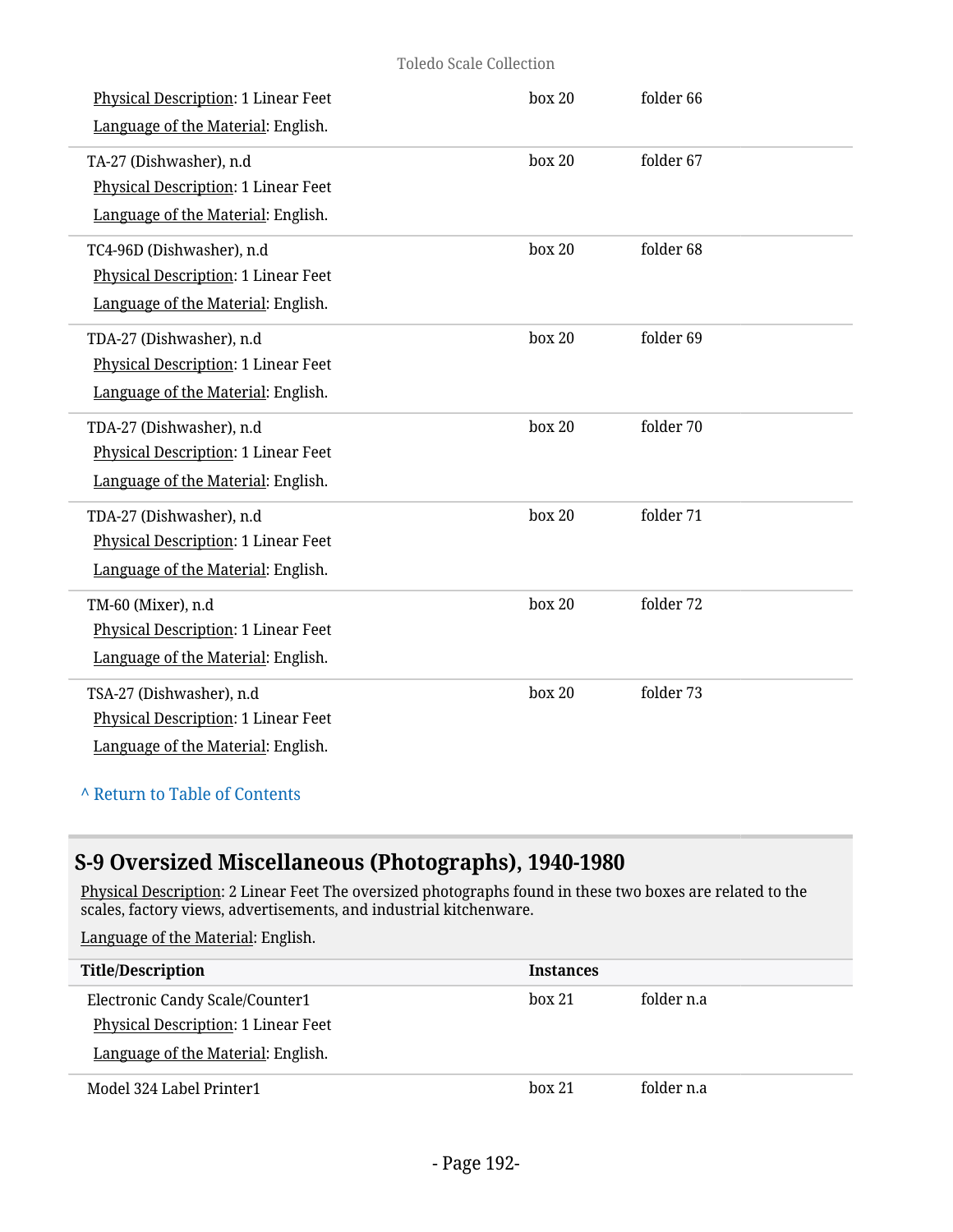| Physical Description: 1 Linear Feet<br>Language of the Material: English.                                              |        |            |  |
|------------------------------------------------------------------------------------------------------------------------|--------|------------|--|
| <b>Model 21151</b><br>Physical Description: 1 Linear Feet<br>Language of the Material: English.                        | box 21 | folder n.a |  |
| Model 8408E with Model 324 Label Printer1<br>Physical Description: 1 Linear Feet<br>Language of the Material: English. | box 21 | folder n.a |  |
| <b>Model 84301</b><br>Physical Description: 1 Linear Feet<br>Language of the Material: English.                        | box 21 | folder n.a |  |
| <b>MRC 1001</b><br>Physical Description: 1 Linear Feet<br>Language of the Material: English.                           | box 21 | folder n.a |  |
| Printer Label Samples1<br><b>Physical Description: 1 Linear Feet</b><br>Language of the Material: English.             | box 21 | folder n.a |  |
| Scale Manager1<br>Physical Description: 1 Linear Feet<br>Language of the Material: English.                            | box 21 | folder n.a |  |
| Superwrapper Auto-labeler1<br>Physical Description: 1 Linear Feet<br>Language of the Material: English.                | box 21 | folder n.a |  |
| Superwrapper T-141<br><b>Physical Description: 1 Linear Feet</b><br>Language of the Material: English.                 | box 21 | folder n.a |  |
| <b>Truck Scale Drawing1</b><br><b>Physical Description: 1 Linear Feet</b><br>Language of the Material: English.        | box 21 | folder n.a |  |
| Unidentified early and electronic scales1<br>Physical Description: 1 Linear Feet<br>Language of the Material: English. | box 21 | folder n.a |  |
| Unidentified wrapper/labelers1<br>Physical Description: 1 Linear Feet<br>Language of the Material: English.            | box 21 | folder n.a |  |
|                                                                                                                        |        |            |  |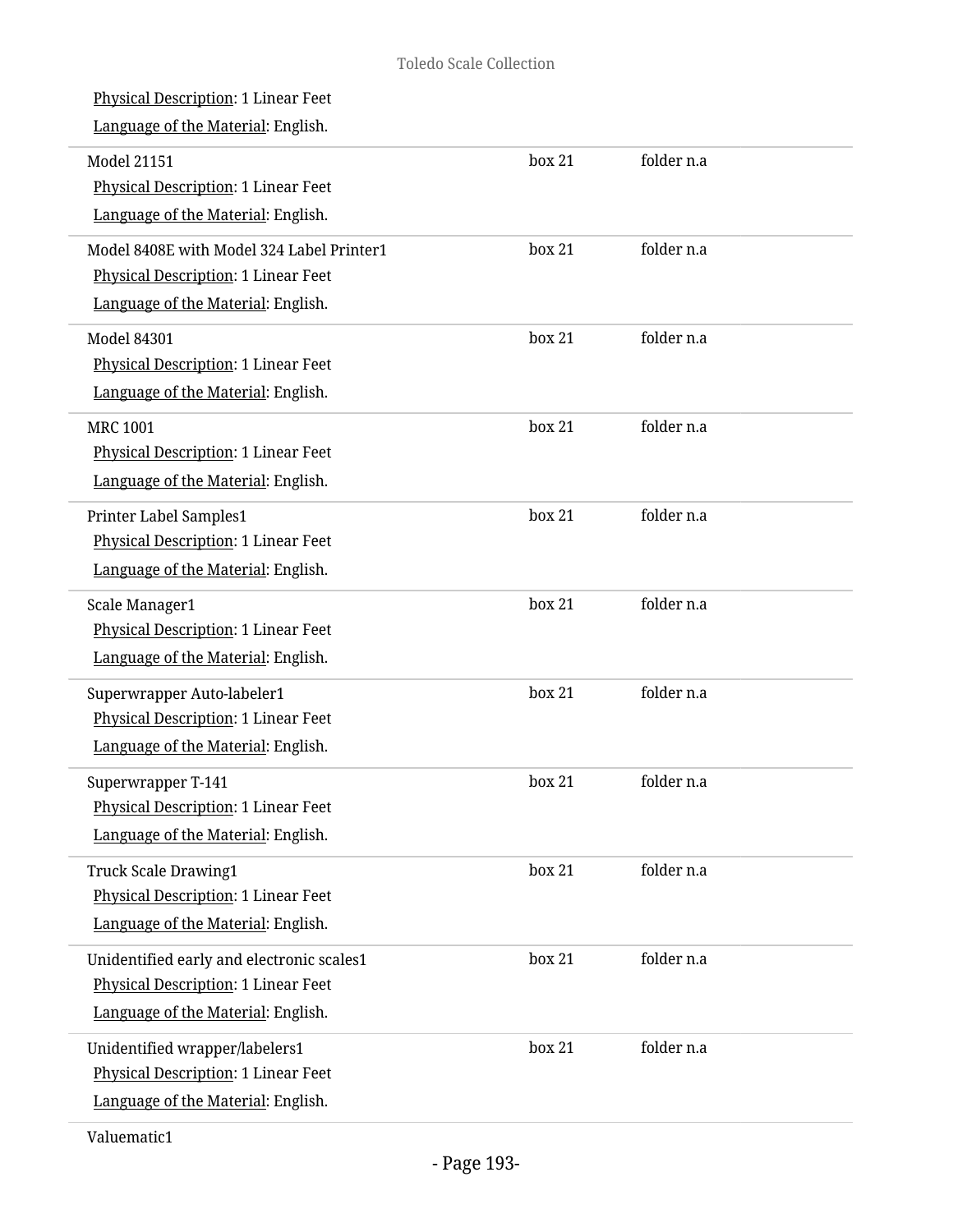| Physical Description: 1 Linear Feet<br>Language of the Material: English.                                             | box 21 | folder n.a |  |
|-----------------------------------------------------------------------------------------------------------------------|--------|------------|--|
| Valuematic with Model 314 Label Printer1<br>Physical Description: 1 Linear Feet<br>Language of the Material: English. | box 21 | folder n.a |  |
| 150 Weight Data Controller1<br>Physical Description: 1 Linear Feet<br>Language of the Material: English.              | box 22 | folder n.a |  |
| 4 Unidentified Photographs1<br>Physical Description: 1 Linear Feet<br>Language of the Material: English.              | box 22 | folder n.a |  |
| 9182 Coin Counter1<br>Physical Description: 1 Linear Feet<br>Language of the Material: English.                       | box 22 | folder n.a |  |
| Computer Chip1<br>Physical Description: 1 Linear Feet<br>Language of the Material: English.                           | box 22 | folder n.a |  |
| <b>Counting Scale Flow Chart1</b><br>Physical Description: 1 Linear Feet<br>Language of the Material: English.        | box 22 | folder n.a |  |
| Credibility Counts-Advertisement1<br>Physical Description: 1 Linear Feet<br>Language of the Material: English.        | box 22 | folder n.a |  |
| Digital Scales1<br>Physical Description: 1 Linear Feet<br>Language of the Material: English.                          | box 22 | folder n.a |  |
| Digitol1<br><b>Physical Description: 1 Linear Feet</b><br>Language of the Material: English.                          | box 22 | folder n.a |  |
| Mixer 31<br>Physical Description: 1 Linear Feet<br>Language of the Material: English.                                 | box 22 | folder n.a |  |
| Model 8582 and peripherals1<br>Physical Description: 1 Linear Feet                                                    | box 22 | folder n.a |  |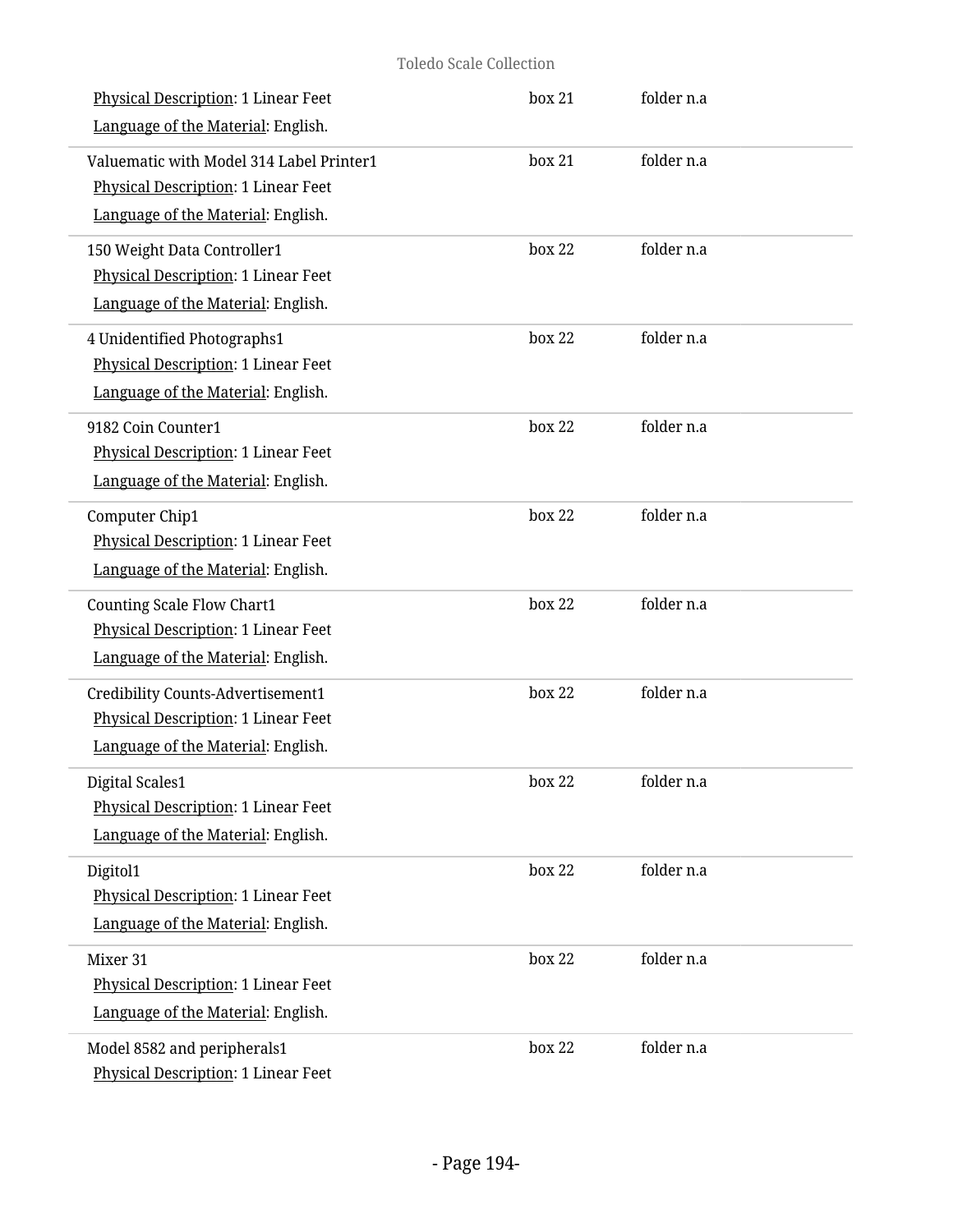| Olympic Advertisement using Toledo Scale1<br>Physical Description: 1 Linear Feet<br>Language of the Material: English. | box 22 | folder n.a |  |
|------------------------------------------------------------------------------------------------------------------------|--------|------------|--|
|                                                                                                                        |        |            |  |
| Quality in All Ways-Advertisement1                                                                                     | box 22 | folder n.a |  |
| Physical Description: 1 Linear Feet                                                                                    |        |            |  |
| Language of the Material: English.                                                                                     |        |            |  |
| Toledo Precisely Advertisement1                                                                                        | box 22 | folder n.a |  |
| Physical Description: 1 Linear Feet                                                                                    |        |            |  |
| Language of the Material: English.                                                                                     |        |            |  |
| Toledo Scale Design Room View1                                                                                         | box 22 | folder n.a |  |
| Physical Description: 1 Linear Feet                                                                                    |        |            |  |
| Language of the Material: English.                                                                                     |        |            |  |
| Toledo Scale Factory View 11                                                                                           | box 22 | folder n.a |  |
| <b>Physical Description: 1 Linear Feet</b>                                                                             |        |            |  |
| Language of the Material: English.                                                                                     |        |            |  |
| Toledo Scale Factory View 21                                                                                           | box 22 | folder n.a |  |
| Physical Description: 1 Linear Feet                                                                                    |        |            |  |
| Language of the Material: English.                                                                                     |        |            |  |
| Toledo Scale Factory View 31                                                                                           | box 22 | folder n.a |  |
| Physical Description: 1 Linear Feet                                                                                    |        |            |  |
| Language of the Material: English.                                                                                     |        |            |  |
|                                                                                                                        |        |            |  |
| Toledo Scale Manufacturing View 11                                                                                     | box 22 | folder n.a |  |
| Physical Description: 1 Linear Feet                                                                                    |        |            |  |
| Language of the Material: English.                                                                                     |        |            |  |
| Toledo Scale Manufacturing View 21                                                                                     | box 22 | folder n.a |  |
| Physical Description: 1 Linear Feet                                                                                    |        |            |  |
| Language of the Material: English.                                                                                     |        |            |  |
| Toledo Scale Manufacturing View 31                                                                                     | box 22 | folder n.a |  |
| Physical Description: 1 Linear Feet                                                                                    |        |            |  |
| Language of the Material: English.                                                                                     |        |            |  |
| Toledo Scale Nighttime Factory View1                                                                                   | box 22 | folder n.a |  |
| Physical Description: 1 Linear Feet                                                                                    |        |            |  |
| Language of the Material: English.                                                                                     |        |            |  |
| Toledo Scale Nighttime Factory View1                                                                                   | box 22 | folder n.a |  |
|                                                                                                                        |        |            |  |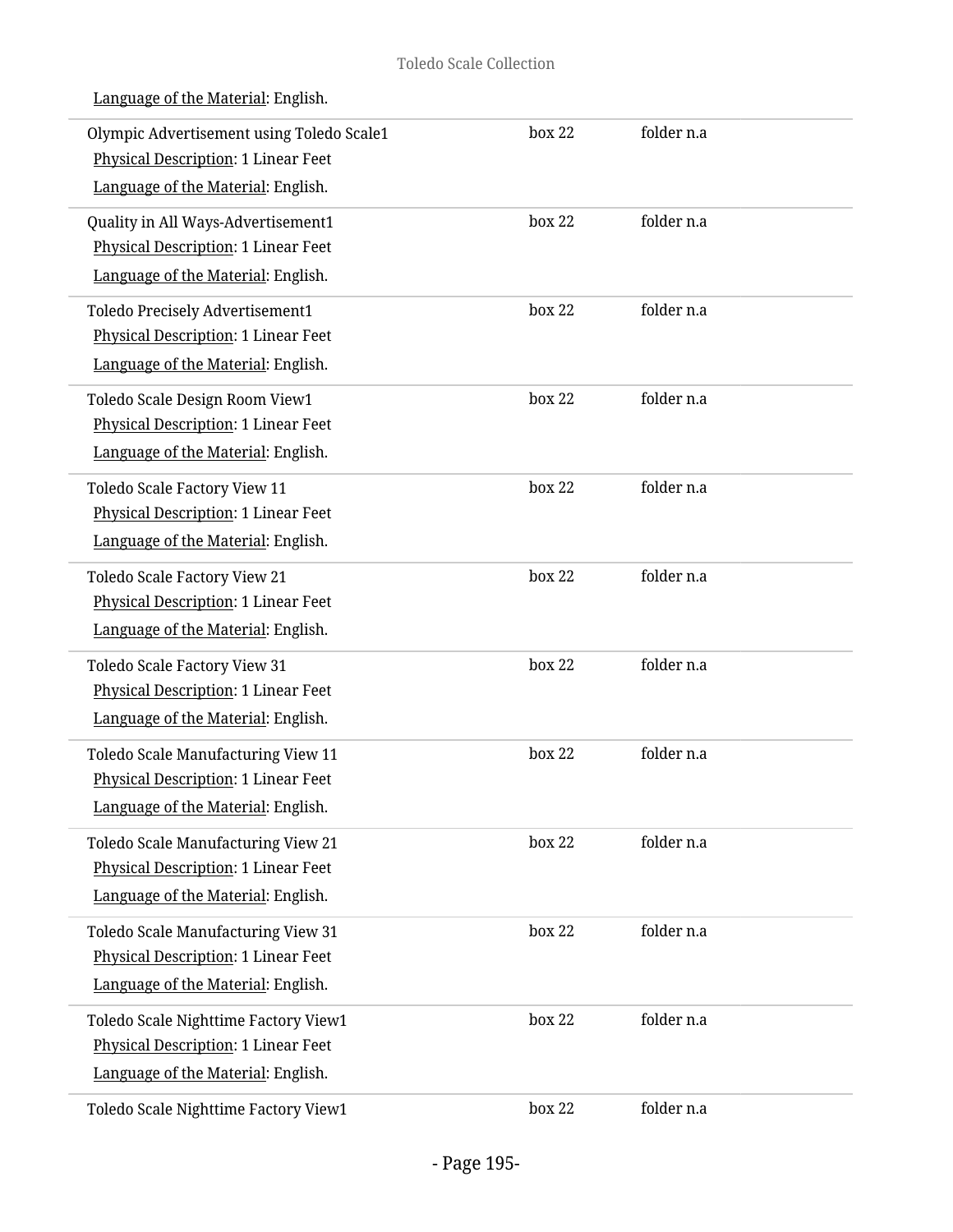| <b>Physical Description: 1 Linear Feet</b> |        |            |
|--------------------------------------------|--------|------------|
| Language of the Material: English.         |        |            |
| <b>TSM 30011</b>                           | box 22 | folder n.a |
| Physical Description: 1 Linear Feet        |        |            |
| Language of the Material: English.         |        |            |
| <b>Weight Plate1</b>                       | box 22 | folder n.a |
| Physical Description: 1 Linear Feet        |        |            |
| Language of the Material: English.         |        |            |
|                                            |        |            |

#### **^** [Return to Table of Contents](#page-1-0)

## **S-10 Printed Materials (Administrative), 1900-1980**

<u>Physical Description</u>: 20 Linear Feet This section contains a multitude of Toledo Scale printed information. Magazines, brochures, scrapbooks, drawings, and journals provide useful information about the history and day to day business at Toledo Scale.

| <b>Title/Description</b>                                                                                                   | <b>Instances</b> |            |
|----------------------------------------------------------------------------------------------------------------------------|------------------|------------|
| Scrapbook-Soap Box Derby, 1936-1938<br>Physical Description: 1 Linear Feet<br>Language of the Material: English.           | box 23           | folder n.a |
| Scrapbook-Soap Box Derby, 1938<br>Physical Description: 1 Linear Feet<br>Language of the Material: English.                | box 24           | folder n.a |
| <b>Scales Convention Photograph, 1922</b><br>Physical Description: 1 Linear Feet<br>Language of the Material: English.     | box 25           | folder n.a |
| Toledo Scale Office Building Photograph, 1995<br>Physical Description: 1 Linear Feet<br>Language of the Material: English. | box 25           | folder n.a |
| 100% Club Promotional Letter, 1914<br>Physical Description: 1 Linear Feet<br>Language of the Material: English.            | box 25           | folder n.a |
| Toledo Computing Scale Company Post Card, n.d<br>Physical Description: 1 Linear Feet<br>Language of the Material: English. | box 25           | folder n.a |
| Progress in Scales, n.d.                                                                                                   | box 25           | folder n.a |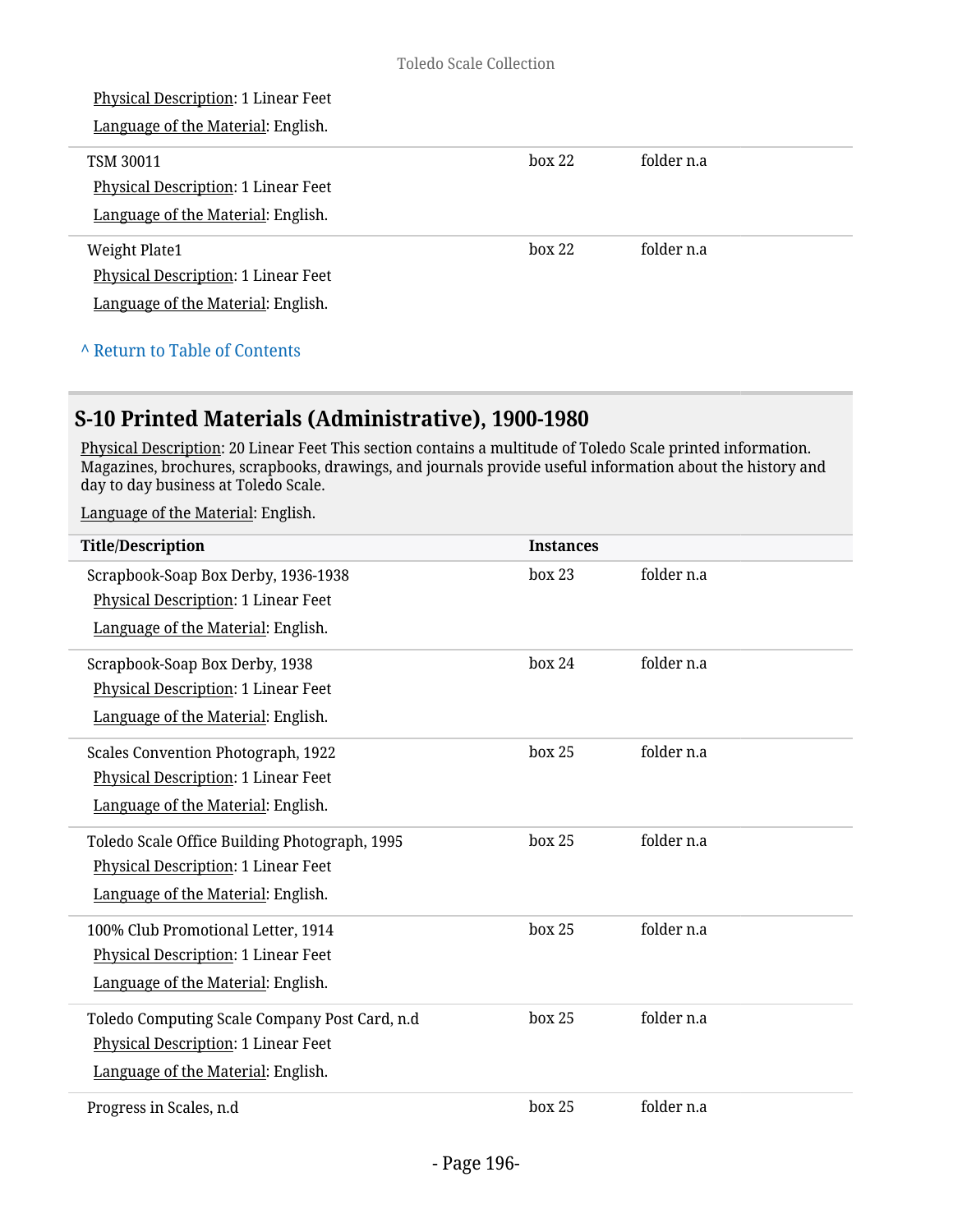| Physical Description: 1 Linear Feet<br>Language of the Material: English.                                                      |        |            |  |
|--------------------------------------------------------------------------------------------------------------------------------|--------|------------|--|
| Toledo Computing Scale Company Post Card, n.d<br>Physical Description: 1 Linear Feet<br>Language of the Material: English.     | box 25 | folder n.a |  |
| March 1, 1935, March 1, 1935<br>Physical Description: 1 Linear Feet<br>Language of the Material: English.                      | box 25 | folder n.a |  |
| Advertising Pamphlet, March 1, 1935<br>Physical Description: 1 Linear Feet<br>Language of the Material: English.               | box 25 | folder n.a |  |
| Seasons Greeting Card, n.d<br>Physical Description: 1 Linear Feet<br>Language of the Material: English.                        | box 25 | folder n.a |  |
| Brochure-Looking in on Honest Weight, n.d<br>Physical Description: 1 Linear Feet<br>Language of the Material: English.         | box 25 | folder n.a |  |
| Saturday Evening Post featuring Toledo Scale, n.d<br>Physical Description: 1 Linear Feet<br>Language of the Material: English. | box 25 | folder n.a |  |
| Saturday Evening Post featuring Toledo Scale, n.d<br>Physical Description: 1 Linear Feet<br>Language of the Material: English. | box 25 | folder n.a |  |
| Saturday Evening Post featuring Toledo Scale, n.d<br>Physical Description: 1 Linear Feet<br>Language of the Material: English. | box 25 | folder n.a |  |
| The Toledo Messenger, n.d<br>Physical Description: 1 Linear Feet<br>Language of the Material: English.                         | box 25 | folder n.a |  |
| Technical Drawing of a Toledo Scale, n.d<br>Physical Description: 1 Linear Feet<br>Language of the Material: English.          | box 25 | folder n.a |  |
| Technical Drawing of a Toledo Scale, n.d<br>Physical Description: 1 Linear Feet<br>Language of the Material: English.          | box 26 | folder n.a |  |
|                                                                                                                                |        |            |  |

Cover of Time Magazine, April 14, 1967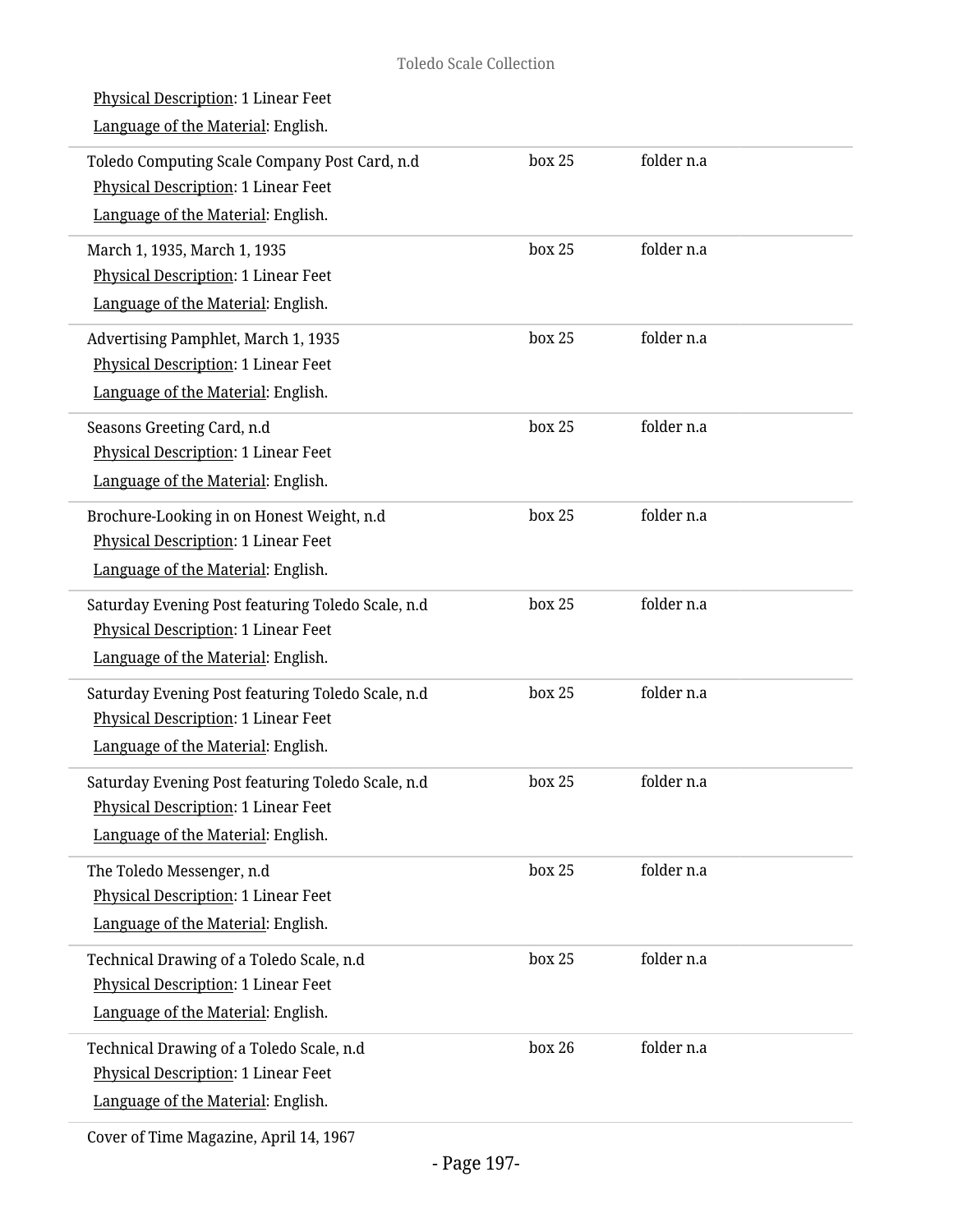### Toledo Scale Collection

| <b>Physical Description: 1 Linear Feet</b><br>Language of the Material: English.                                                        | box 27 | folder n.a |  |
|-----------------------------------------------------------------------------------------------------------------------------------------|--------|------------|--|
| Norman Rockwell's Toledo Scale, "The Person Weigher.", n.d<br>Physical Description: 1 Linear Feet<br>Language of the Material: English. | box 28 | folder n.a |  |
| Scrapbook-Toledo Berkel-Trip to Australia, March 1960<br>Physical Description: 1 Linear Feet<br>Language of the Material: English.      | box 29 | folder n.a |  |
| Scrapbook-Toledo Scale-unidentified, n.d<br>Physical Description: 1 Linear Feet<br>Language of the Material: English.                   | box 30 | folder n.a |  |
| Scrapbook-Toledo Scale Clippings, 1959<br><b>Physical Description: 1 Linear Feet</b><br>Language of the Material: English.              | box 31 | folder n.a |  |
| Scrapbook-Toledo Scale, 1961<br>Physical Description: 1 Linear Feet<br>Language of the Material: English.                               | box 32 | folder n.a |  |
| Scrapbook, n.d<br>Physical Description: 1 Linear Feet<br>Language of the Material: English.                                             | box 33 | folder n.a |  |
| Scrapbook, n.d<br>Physical Description: 1 Linear Feet<br>Language of the Material: English.                                             | box 34 | folder n.a |  |
| Scrapbook-Toledo Scale, 1941-1942<br>Physical Description: 1 Linear Feet<br>Language of the Material: English.                          | box~35 | folder n.a |  |
| Scrapbook-Toledo Scale, 1942-1944<br>Physical Description: 1 Linear Feet<br>Language of the Material: English.                          | box 35 | folder n.a |  |
| Honest Weight Campaign-Toledo Scale, 1913-1915<br>Physical Description: 1 Linear Feet<br>Language of the Material: English.             | box 35 | folder n.a |  |
| Scrapbook-Toledo Scale Division, 1940-1960<br>Physical Description: 1 Linear Feet                                                       | box 35 | folder n.a |  |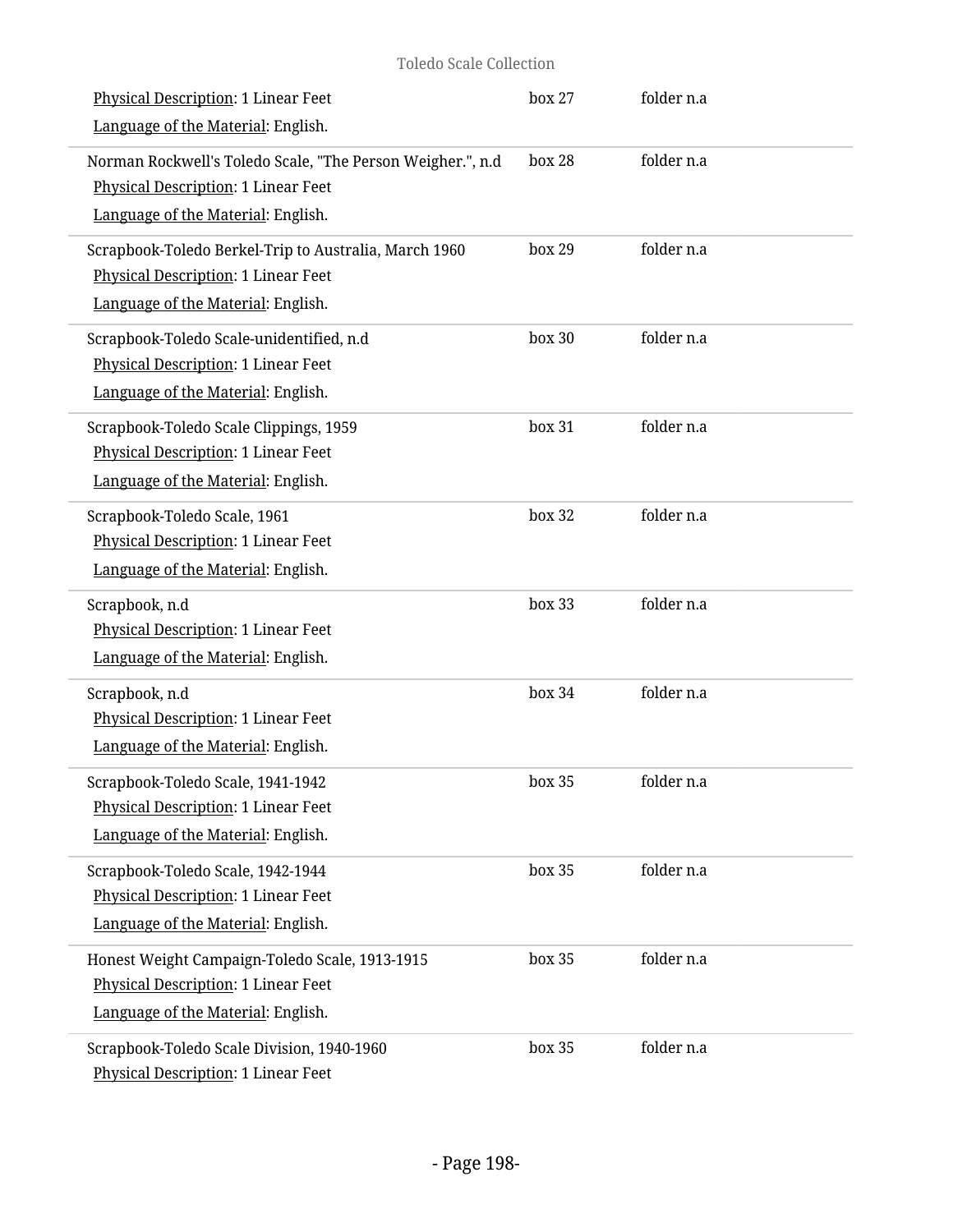| Language of the Material: English. |
|------------------------------------|
|                                    |

| Scrapbook-Toledo Scale, 1914-1918<br><b>Physical Description: 1 Linear Feet</b><br>Language of the Material: English.                | box 35 | folder n.a |  |
|--------------------------------------------------------------------------------------------------------------------------------------|--------|------------|--|
| Scrapbook-Toledo Scale Advertising, 1914-1921<br>Physical Description: 1 Linear Feet<br>Language of the Material: English.           | box 36 | folder n.a |  |
| Scrapbook-Toledo Scale Advertising, 1926-1928<br>Physical Description: 1 Linear Feet<br>Language of the Material: English.           | box 36 | folder n.a |  |
| Scrapbook-Toledo Scale Advertising, July-December, 1925<br>Physical Description: 1 Linear Feet<br>Language of the Material: English. | box 36 | folder n.a |  |
| July-December, 1925, 1926<br>Physical Description: 1 Linear Feet<br>Language of the Material: English.                               | box 36 | folder n.a |  |
| Scrapbook-Toledo Scale Advertising, April-June, 1926<br>Physical Description: 1 Linear Feet<br>Language of the Material: English.    | box 36 | folder n.a |  |
| Scrapbook-Toledo Scale Advertising, 1905-1916<br>Physical Description: 1 Linear Feet<br>Language of the Material: English.           | box 36 | folder n.a |  |
| Scrapbook-Toledo Scale, 1935<br>Physical Description: 1 Linear Feet<br>Language of the Material: English.                            | box 37 | folder 1   |  |
| Scrapbook-Toledo Scale, 1936<br>Physical Description: 1 Linear Feet<br>Language of the Material: English.                            | box 37 | folder 2   |  |
| Scrapbook-Toledo Scale, 1936<br>Physical Description: 1 Linear Feet<br>Language of the Material: English.                            | box 37 | folder 3   |  |
| Scrapbook-Toledo Scale-, 1937<br>Physical Description: 1 Linear Feet<br>Language of the Material: English.                           | box 37 | folder 4   |  |
| Scrapbook-Toledo Scale, 1937                                                                                                         | box 37 | folder 5   |  |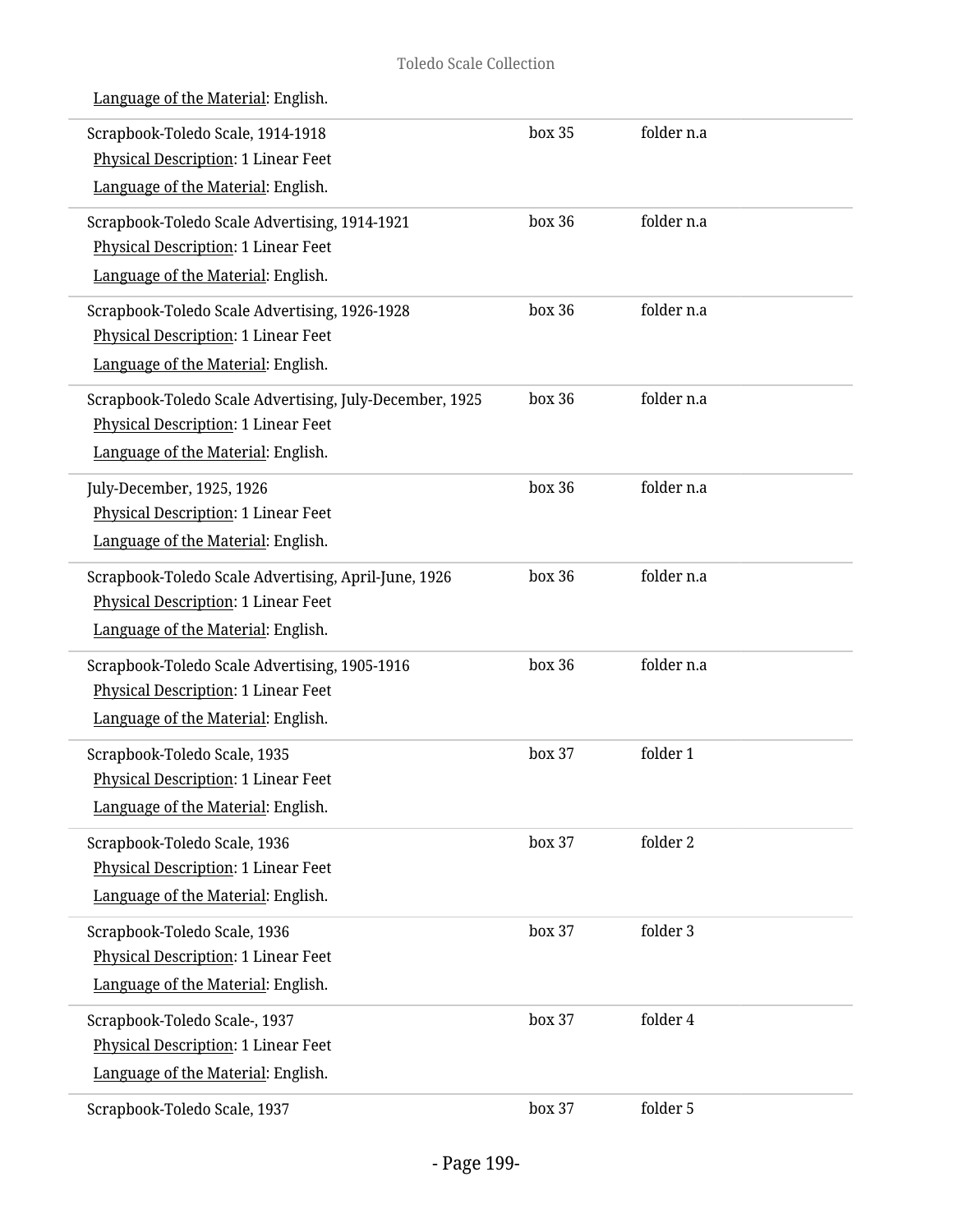| <b>Physical Description: 1 Linear Feet</b><br>Language of the Material: English.                                                 |        |            |
|----------------------------------------------------------------------------------------------------------------------------------|--------|------------|
| Scrapbook-Toledo Scale-, 1937-1938<br>Physical Description: 1 Linear Feet<br>Language of the Material: English.                  | box 37 | folder 6   |
| Scrapbook-Toledo Scale, 1938<br>Physical Description: 1 Linear Feet<br>Language of the Material: English.                        | box 37 | folder 7   |
| Scrapbook-Toledo Scale, 1938-1939<br>Physical Description: 1 Linear Feet<br>Language of the Material: English.                   | box 37 | folder 8   |
| Scrapbook-Toledo Scale, 1940<br>Physical Description: 1 Linear Feet<br>Language of the Material: English.                        | box 37 | folder 9   |
| Scrapbook-Toledo Scale, 1940<br>Physical Description: 1 Linear Feet<br>Language of the Material: English.                        | box 37 | folder 10  |
| Toledo System-Bound Copies, 1909-1920<br>Physical Description: 1 Linear Feet<br>Language of the Material: English.               | box 38 | folder n.a |
| Toledo System-Bound Copies, 1921-1946<br>Physical Description: 1 Linear Feet<br>Language of the Material: English.               | box 39 | folder n.a |
| Toledo System-Bound Copies, 1947-1962<br><b>Physical Description: 1 Linear Feet</b><br>Language of the Material: English.        | box 40 | folder n.a |
| Toledo System Magazine, 1910/1914/1919<br>Physical Description: 1 Linear Feet<br>Language of the Material: English.              | box 41 | folder 1   |
| Toledo System Magazine, March/June/October 1924<br>Physical Description: 1 Linear Feet<br>Language of the Material: English.     | box 41 | folder 2   |
| Toledo System Magazine, February/July/November 1925<br>Physical Description: 1 Linear Feet<br>Language of the Material: English. | box 41 | folder 3   |
|                                                                                                                                  |        |            |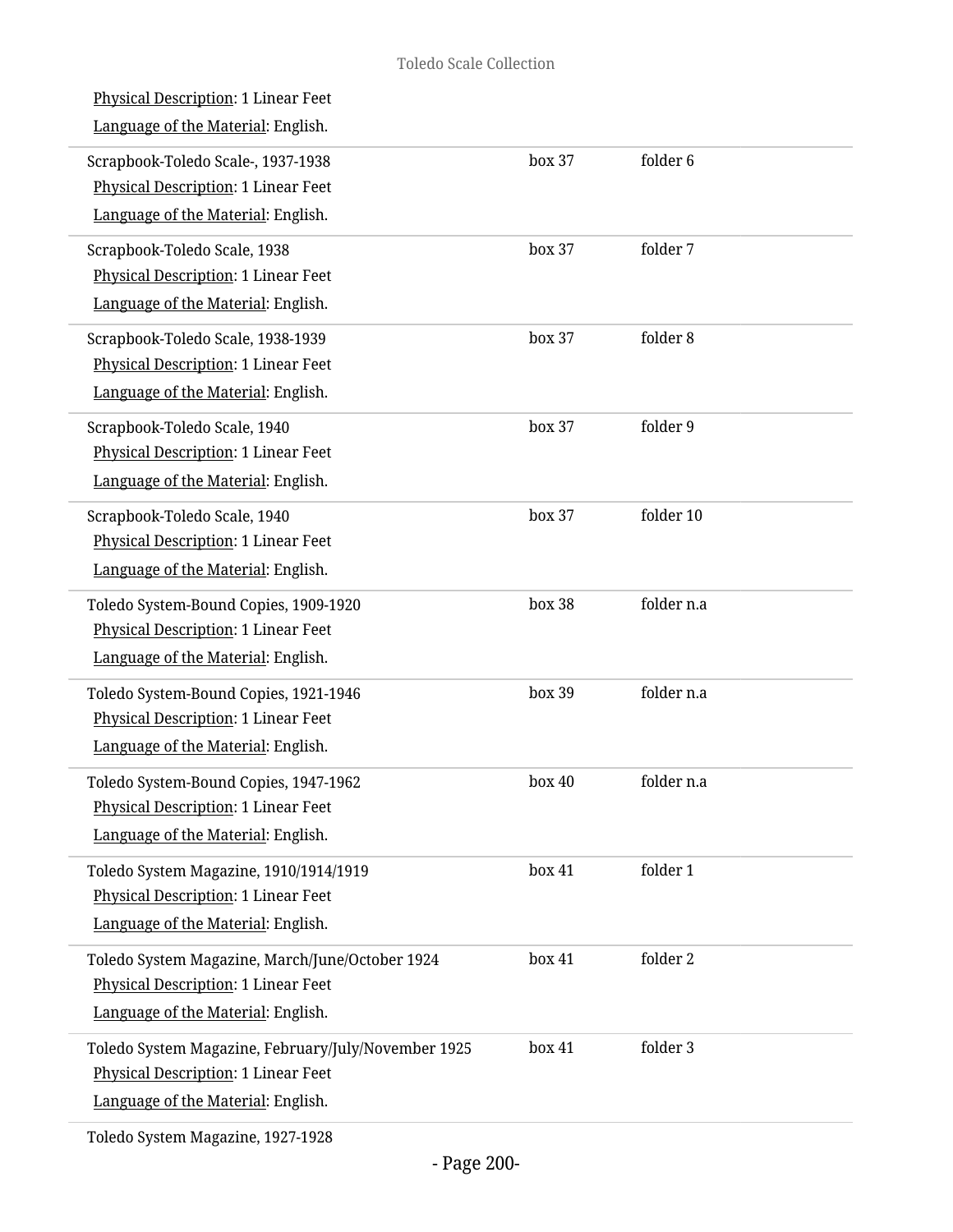### Toledo Scale Collection

| Physical Description: 1 Linear Feet<br>Language of the Material: English.                                                           | box 41 | folder 4  |  |
|-------------------------------------------------------------------------------------------------------------------------------------|--------|-----------|--|
| Toledo System Magazine, March 1929<br>Physical Description: 1 Linear Feet<br>Language of the Material: English.                     | box 41 | folder 5  |  |
| Toledo System Magazine, September-December 1929<br><b>Physical Description: 1 Linear Feet</b><br>Language of the Material: English. | box 41 | folder 6  |  |
| Toledo System Magazine, January-April/July 1930<br>Physical Description: 1 Linear Feet<br>Language of the Material: English.        | box 41 | folder 7  |  |
| Toledo System Magazine, -July-December 1930<br>Physical Description: 1 Linear Feet<br>Language of the Material: English.            | box 41 | folder 8  |  |
| Toledo System Magazine, January-December 1931<br>Physical Description: 1 Linear Feet<br>Language of the Material: English.          | box 41 | folder 9  |  |
| Toledo System Magazine, January-June 1932<br>Physical Description: 1 Linear Feet<br>Language of the Material: English.              | box 41 | folder 10 |  |
| Toledo System Magazine, January-December 1933<br>Physical Description: 1 Linear Feet<br>Language of the Material: English.          | box 41 | folder 11 |  |
| January-December 1933, December 1937<br>Physical Description: 1 Linear Feet<br>Language of the Material: English.                   | box 41 | folder 12 |  |
| Toledo System Magazine-January-, December 1939<br><b>Physical Description: 1 Linear Feet</b><br>Language of the Material: English.  | box 41 | folder 13 |  |
| Toledo System Magazine-January, December 1941<br>Physical Description: 1 Linear Feet<br>Language of the Material: English.          | box 41 | folder 14 |  |
| Toledo System Magazine-January, December 1942<br>Physical Description: 1 Linear Feet                                                | box 41 | folder 15 |  |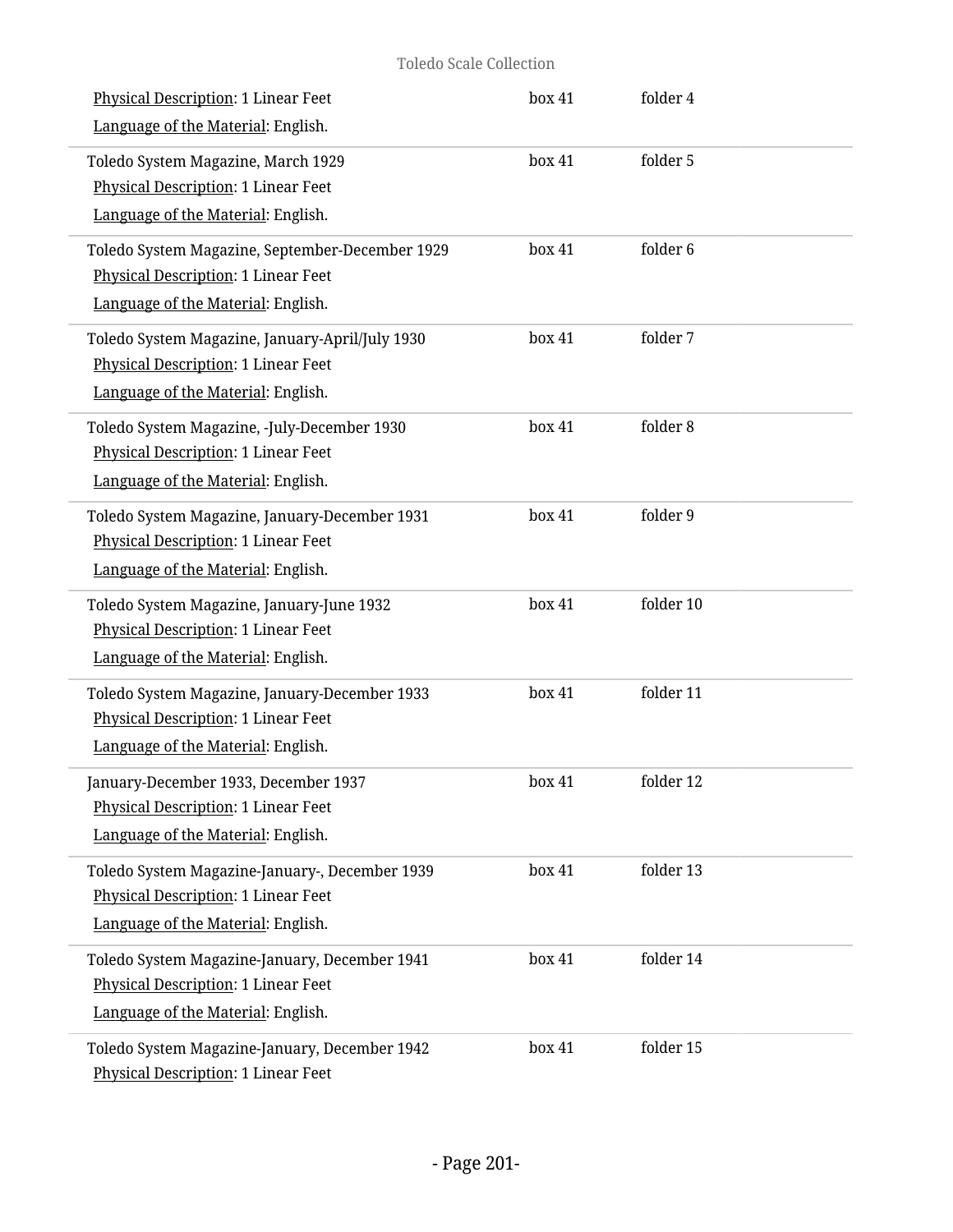| Toledo System Magazine, January-December 1943<br>Physical Description: 1 Linear Feet<br>Language of the Material: English.        | box 41 | folder 16 |
|-----------------------------------------------------------------------------------------------------------------------------------|--------|-----------|
| Toledo System Magazine, January-December 1944<br>Physical Description: 1 Linear Feet<br>Language of the Material: English.        | box 41 | folder 17 |
| Toledo System Magazine, January-December 1945<br>Physical Description: 1 Linear Feet<br>Language of the Material: English.        | box 41 | folder 18 |
| Toledo System Magazine, January-December 1947<br>Physical Description: 1 Linear Feet<br>Language of the Material: English.        | box 41 | folder 19 |
| Toledo System Magazine, January-December 1948<br><b>Physical Description: 1 Linear Feet</b><br>Language of the Material: English. | box 41 | folder 20 |
| Toledo System Magazine, January-December 1949<br>Physical Description: 1 Linear Feet<br>Language of the Material: English.        | box 41 | folder 21 |
| Toledo System Magazine, January-December 1950<br>Physical Description: 1 Linear Feet<br>Language of the Material: English.        | box 41 | folder 22 |
| Toledo System Magazine, January-December 1951<br>Physical Description: 1 Linear Feet<br>Language of the Material: English.        | box 41 | folder 23 |
| Toledo System Magazine, January-December 1952<br>Physical Description: 1 Linear Feet<br>Language of the Material: English.        | box 41 | folder 24 |
| Toledo System Magazine, January-December 1953<br>Physical Description: 1 Linear Feet<br>Language of the Material: English.        | box 41 | folder 25 |
| Toledo System Magazine, January-December 1954<br>Physical Description: 1 Linear Feet<br>Language of the Material: English.        | box 41 | folder 26 |
| Toledo System Magazine-January, January-December 1955                                                                             | box 41 | folder 27 |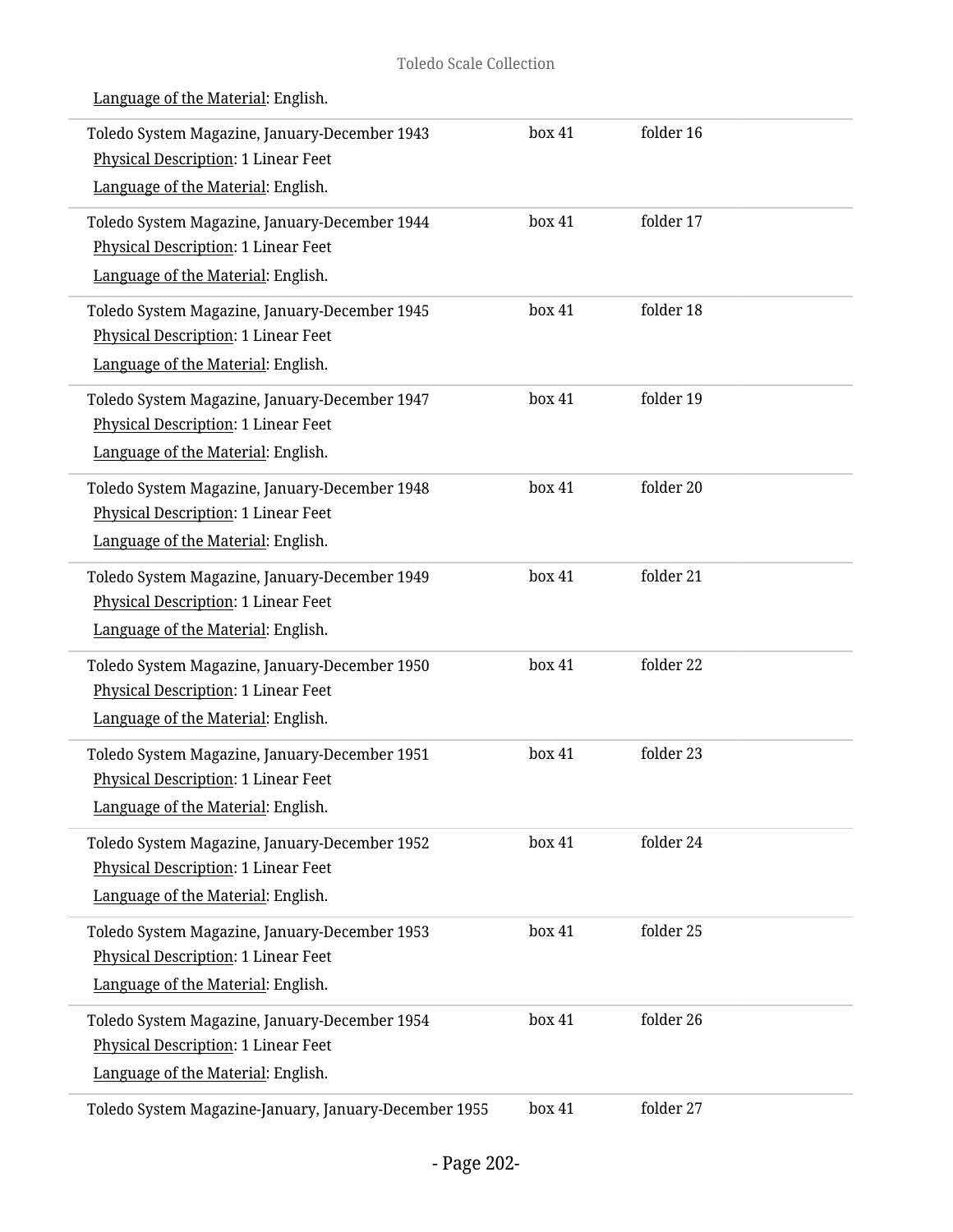| Physical Description: 1 Linear Feet<br>Language of the Material: English.                                                         |        |           |  |
|-----------------------------------------------------------------------------------------------------------------------------------|--------|-----------|--|
| Toledo System Magazine, January-December 1956<br>Physical Description: 1 Linear Feet<br>Language of the Material: English.        | box 41 | folder 28 |  |
| Toledo System Magazine, January-December 1957<br>Physical Description: 1 Linear Feet<br>Language of the Material: English.        | box 41 | folder 29 |  |
| Toledo System Magazine, January-December 1958<br>Physical Description: 1 Linear Feet<br>Language of the Material: English.        | box 41 | folder 30 |  |
| Toledo System Magazine, January-December 1959<br>Physical Description: 1 Linear Feet<br>Language of the Material: English.        | box 41 | folder 31 |  |
| Toledo System Magazine, -January-December 1960<br>Physical Description: 1 Linear Feet<br>Language of the Material: English.       | box 41 | folder 32 |  |
| Toledo System Magazine, January-December 1961<br>Physical Description: 1 Linear Feet<br>Language of the Material: English.        | box 42 | folder 1  |  |
| Toledo System Magazine, January-December 1962<br>Physical Description: 1 Linear Feet<br>Language of the Material: English.        | box 42 | folder 2  |  |
| Toledo System Magazine, January-December 1963<br>Physical Description: 1 Linear Feet<br>Language of the Material: English.        | hox 42 | folder 3  |  |
| Toledo System Magazine, January-December 1964<br>Physical Description: 1 Linear Feet<br>Language of the Material: English.        | box 42 | folder 4  |  |
| Toledo System Magazine, January-December 1965<br><b>Physical Description: 1 Linear Feet</b><br>Language of the Material: English. | box 42 | folder 5  |  |
| Toledo System Magazine, January-December 1966<br>Physical Description: 1 Linear Feet<br>Language of the Material: English.        | box 42 | folder 6  |  |

Toledo System Magazine, January-December 1967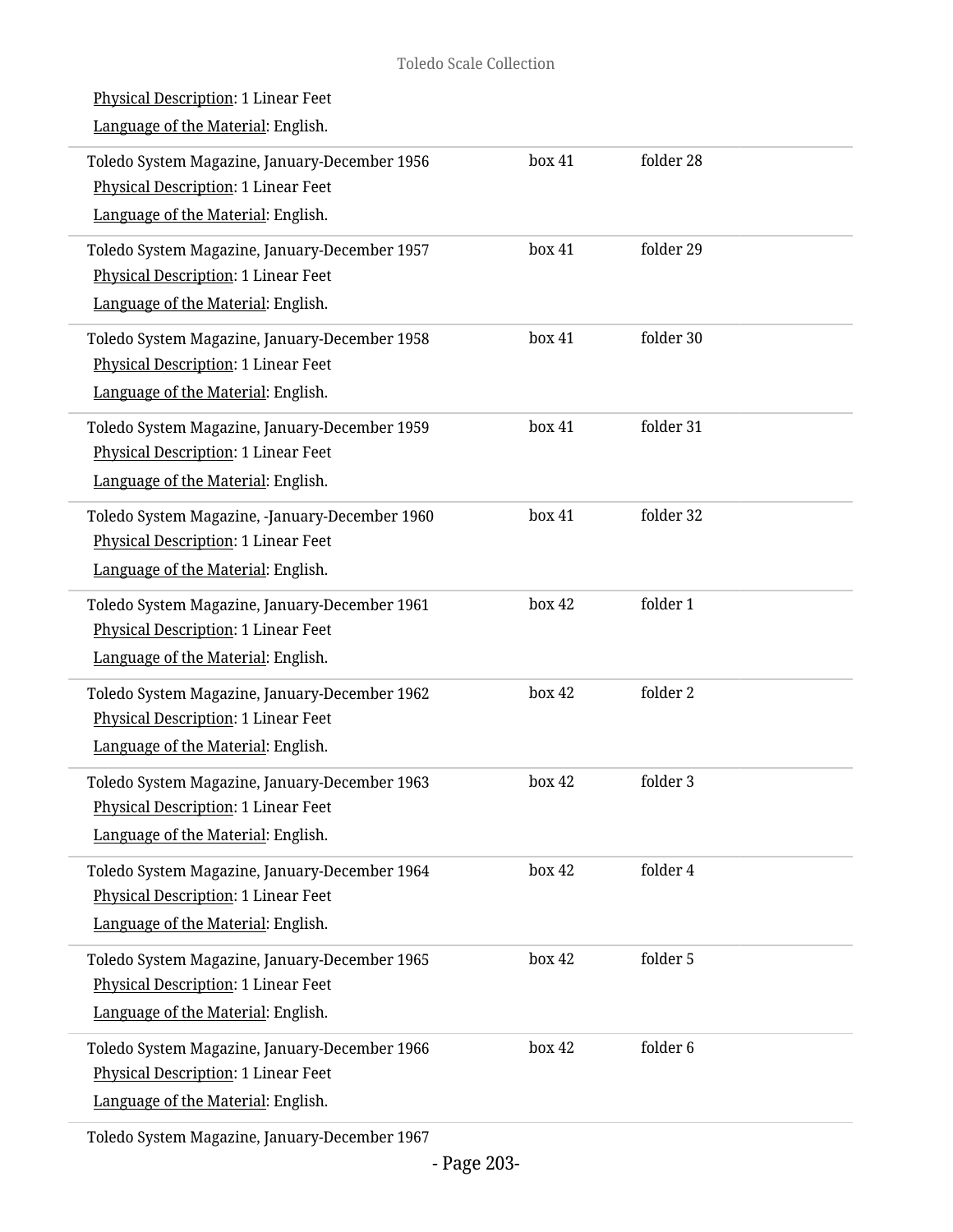| Physical Description: 1 Linear Feet<br>Language of the Material: English.                                                  | box 42 | folder 7  |  |
|----------------------------------------------------------------------------------------------------------------------------|--------|-----------|--|
| Toledo System Magazine, January-December 1968<br>Physical Description: 1 Linear Feet<br>Language of the Material: English. | box 42 | folder 8  |  |
| Toledo System Magazine, Spring/Fall 1969<br>Physical Description: 1 Linear Feet<br>Language of the Material: English.      | box 42 | folder 9  |  |
| Scale Journal, 1923/1924/1928<br>Physical Description: 1 Linear Feet<br>Language of the Material: English.                 | box 42 | folder 10 |  |
| Scale Journal, 1929/1930<br><b>Physical Description: 1 Linear Feet</b><br>Language of the Material: English.               | box 42 | folder 11 |  |
| Scale Journal, January-December 1934<br>Physical Description: 1 Linear Feet<br>Language of the Material: English.          | box 42 | folder 12 |  |
| Scale Journal, January-December 1934<br>Physical Description: 1 Linear Feet<br>Language of the Material: English.          | box 42 | folder 13 |  |
| Scale Journal, January-December 1937<br>Physical Description: 1 Linear Feet<br>Language of the Material: English.          | box 42 | folder 14 |  |
| Scale Journal, January-December 1958<br>Physical Description: 1 Linear Feet<br>Language of the Material: English.          | box 42 | folder 15 |  |
| Scale Journal, January-December 1959<br><b>Physical Description: 1 Linear Feet</b><br>Language of the Material: English.   | box 42 | folder 16 |  |
| Scale Journal, January-December 1960<br>Physical Description: 1 Linear Feet<br>Language of the Material: English.          | box 42 | folder 17 |  |
| Scale Journal, January-December 1967<br>Physical Description: 1 Linear Feet                                                | box 42 | folder 18 |  |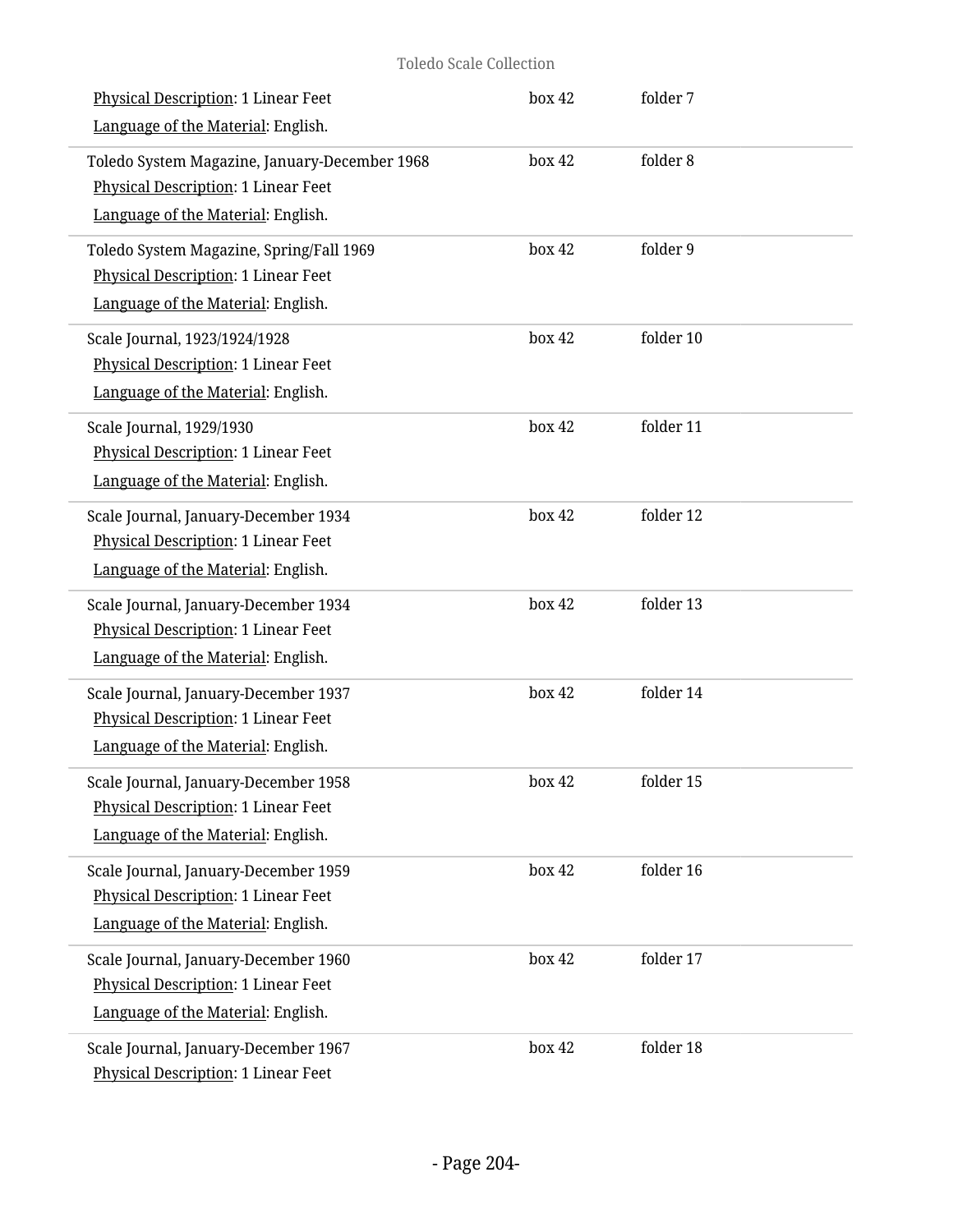Language of the Material: English. Scale Journal, January-December 1968 Physical Description: 1 Linear Feet Language of the Material: English. box 42 folder 19 Scale Journal, January-December 1969 Physical Description: 1 Linear Feet Language of the Material: English. box 42 folder 20 Scale Journal, January/February/April/October 1973 Physical Description: 1 Linear Feet Language of the Material: English. box 42 folder 21 Toledo Marketing Report, December 1969-1970 Physical Description: 1 Linear Feet Language of the Material: English. box 42 folder 22 Toledo Marketing Report-, January-December 1971 Physical Description: 1 Linear Feet Language of the Material: English. box 42 folder 23 Toledo Marketing Report, January-December 1972 Physical Description: 1 Linear Feet Language of the Material: English. box 42 folder 24 Toledo Marketing Report, January-December 1973 Physical Description: 1 Linear Feet Language of the Material: English. box 42 folder 25 Toledo Marketing Report, May-December 1974/April/ September-December 1975 Physical Description: 1 Linear Feet Language of the Material: English. box 42 folder 26 Toledo Marketing Report, September-October 1976/January-April 1977 Physical Description: 1 Linear Feet Language of the Material: English. box 42 folder 27

News From Home, 1932-1934

News From Home, 1935-1936

Physical Description: 1 Linear Feet Language of the Material: English.

Physical Description: 1 Linear Feet

box 43 folder 1

box 43 folder 2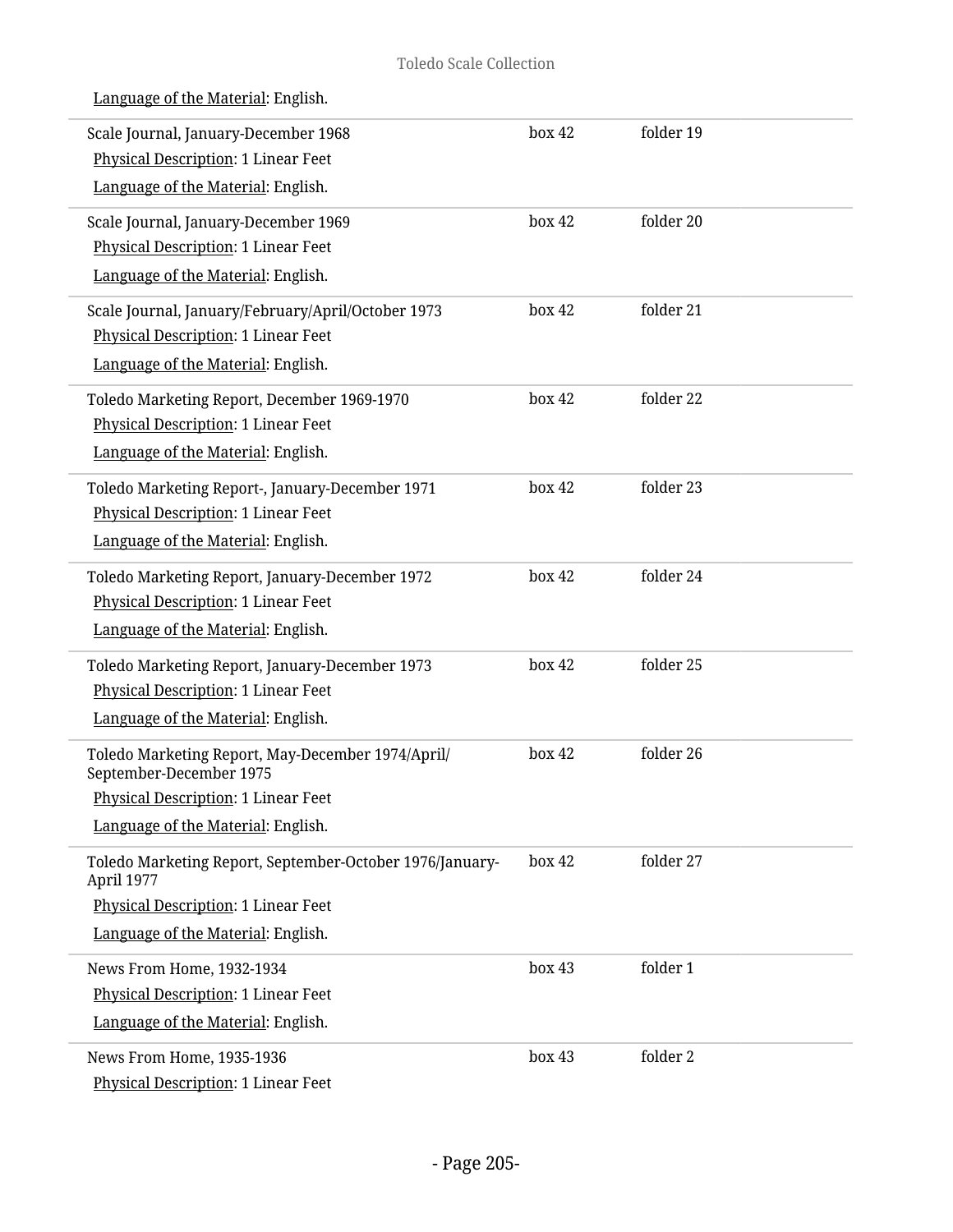| News From Home, 1938<br><b>Physical Description: 1 Linear Feet</b> | box 43 | folder 3  |  |
|--------------------------------------------------------------------|--------|-----------|--|
| Language of the Material: English.                                 |        |           |  |
| News From Home, 1939                                               | box 43 | folder 4  |  |
| Physical Description: 1 Linear Feet                                |        |           |  |
| Language of the Material: English.                                 |        |           |  |
| News From Home, 1940/1943                                          | box 43 | folder 5  |  |
| Physical Description: 1 Linear Feet                                |        |           |  |
| Language of the Material: English.                                 |        |           |  |
| Better Ways, 1944/1945/1946/1947/1951                              | box 43 | folder 6  |  |
| Physical Description: 1 Linear Feet                                |        |           |  |
| Language of the Material: English.                                 |        |           |  |
| The Toledo Scaleman, 1930-1933                                     | box 43 | folder 7  |  |
| Physical Description: 1 Linear Feet                                |        |           |  |
| Language of the Material: English.                                 |        |           |  |
| Automatic Scales, n.d                                              | box 43 | folder 8  |  |
| Physical Description: 1 Linear Feet                                |        |           |  |
| Language of the Material: English.                                 |        |           |  |
| Toledo System Jr., 1928/1929/1930                                  | box 43 | folder 9  |  |
| Physical Description: 1 Linear Feet                                |        |           |  |
| Language of the Material: English.                                 |        |           |  |
| Service, 1926/1933/1934/1935                                       | box 43 | folder 10 |  |
| <b>Physical Description: 1 Linear Feet</b>                         |        |           |  |
| Language of the Material: English.                                 |        |           |  |
| Slicer News, 1936/1937                                             | box 43 | folder 11 |  |
| <b>Physical Description: 1 Linear Feet</b>                         |        |           |  |
| Language of the Material: English.                                 |        |           |  |
| Retail Briefings, 1984                                             | box 43 | folder 12 |  |
| Physical Description: 1 Linear Feet                                |        |           |  |
| Language of the Material: English.                                 |        |           |  |
| News From Toledo: Sterling, 1950                                   | box 43 | folder 13 |  |
| Physical Description: 1 Linear Feet                                |        |           |  |
| Language of the Material: English.                                 |        |           |  |
| Toledo Dial, 1941/1944                                             | box 43 | folder 14 |  |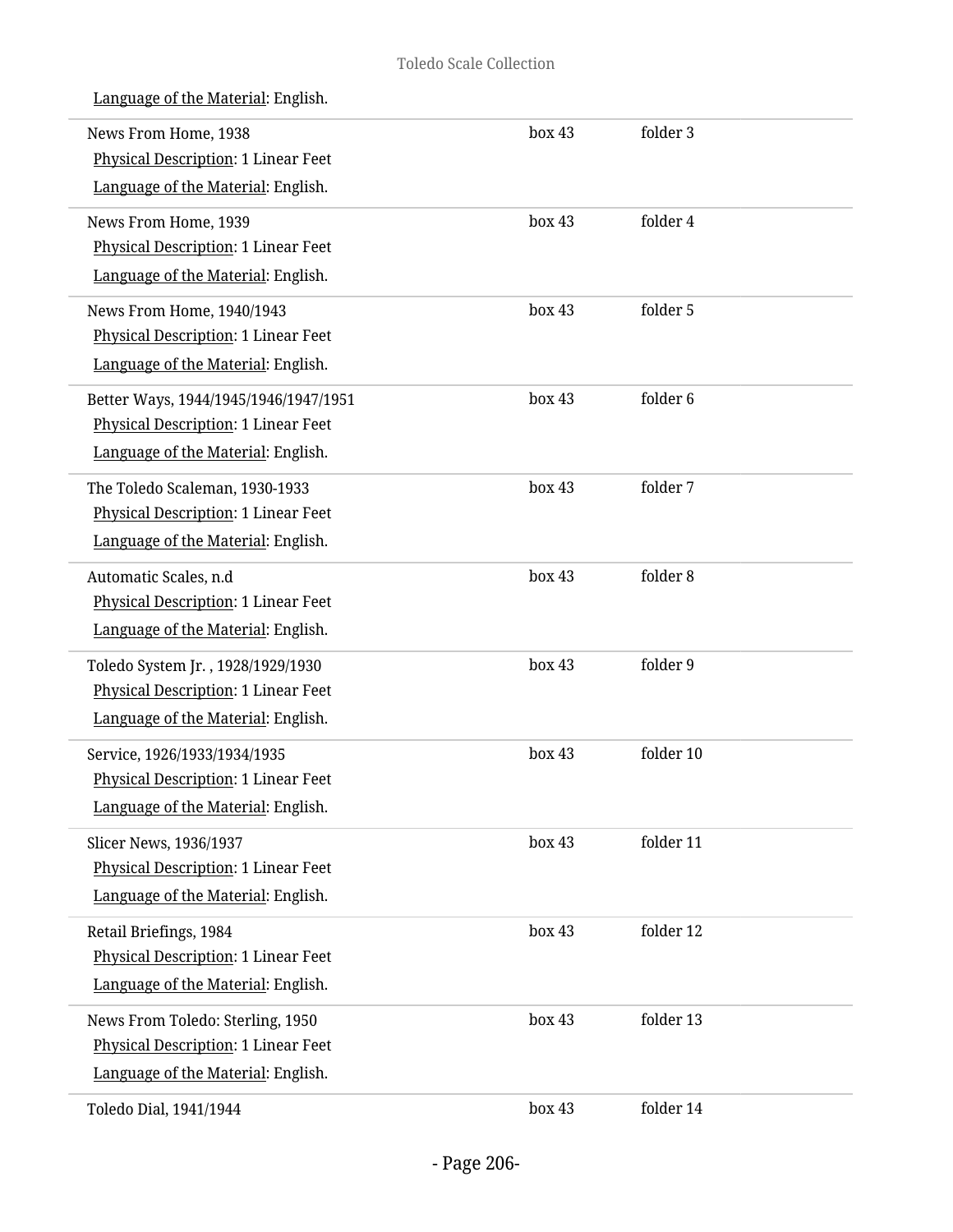| Physical Description: 1 Linear Feet<br>Language of the Material: English.                                                           |        |           |  |
|-------------------------------------------------------------------------------------------------------------------------------------|--------|-----------|--|
| Business Week-April, 1949<br><b>Physical Description: 1 Linear Feet</b><br>Language of the Material: English.                       | box 43 | folder 15 |  |
| Visual Communication, 1958<br><b>Physical Description: 1 Linear Feet</b><br>Language of the Material: English.                      | box 43 | folder 16 |  |
| Film Media, 1959<br>Physical Description: 1 Linear Feet<br>Language of the Material: English.                                       | box 43 | folder 17 |  |
| Photo Equipment, 1959<br><b>Physical Description: 1 Linear Feet</b><br>Language of the Material: English.                           | box 43 | folder 18 |  |
| Chicago's Renezvous in Space, n.d<br>Physical Description: 1 Linear Feet<br>Language of the Material: English.                      | box 43 | folder 19 |  |
| Toledo, n.d<br>Physical Description: 1 Linear Feet<br>Language of the Material: English.                                            | box 43 | folder 20 |  |
| This Week in Dallas Key, 1980<br>Physical Description: 1 Linear Feet<br>Language of the Material: English.                          | box 43 | folder 21 |  |
| Toledo Scale Annual Report, 1959/1960/1965/1966<br><b>Physical Description: 1 Linear Feet</b><br>Language of the Material: English. | box 43 | folder 22 |  |
| Reliance Electric Annual Report, 1964/1967/1975/1978<br>Physical Description: 1 Linear Feet<br>Language of the Material: English.   | box 43 | folder 23 |  |
| From the Firing Line, 1967/1968/1969<br>Physical Description: 1 Linear Feet<br>Language of the Material: English.                   | box 43 | folder 24 |  |
| Obsolete Literature of Toledo Scale, n.d<br>Physical Description: 1 Linear Feet<br>Language of the Material: English.               | box 43 | folder 25 |  |
|                                                                                                                                     |        |           |  |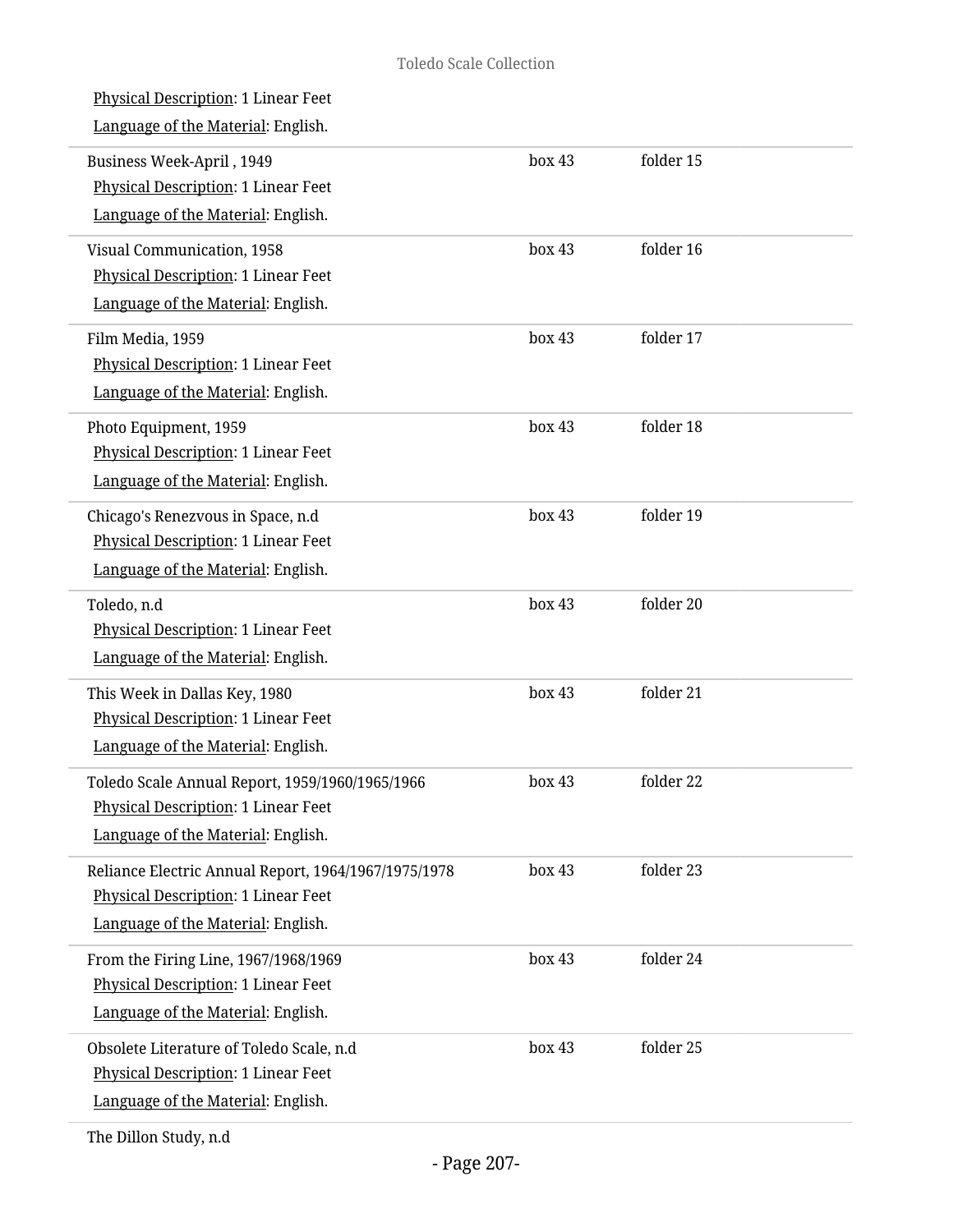| Physical Description: 1 Linear Feet<br>Language of the Material: English.                                               | box 43 | folder 26 |
|-------------------------------------------------------------------------------------------------------------------------|--------|-----------|
| Calumet, n.d<br>Physical Description: 1 Linear Feet<br>Language of the Material: English.                               | box 43 | folder 27 |
| Technika, n.d<br>Physical Description: 1 Linear Feet<br>Language of the Material: English.                              | box 43 | folder 28 |
| Instruments/Control Systems, n.d<br>Physical Description: 1 Linear Feet<br>Language of the Material: English.           | box 43 | folder 29 |
| Weights/Measurements, 1974<br>Physical Description: 1 Linear Feet<br>Language of the Material: English.                 | box 43 | folder 30 |
| Stock Certificate, n.d<br>Physical Description: 1 Linear Feet<br>Language of the Material: English.                     | box 44 | folder 1  |
| Newspaper Clippings, n.d<br>Physical Description: 1 Linear Feet<br>Language of the Material: English.                   | box 44 | folder 2  |
| Scale Information, n.d<br>Physical Description: 1 Linear Feet<br>Language of the Material: English.                     | box 44 | folder 3  |
| Toledo Scale Company Proposal, n.d<br><b>Physical Description: 1 Linear Feet</b><br>Language of the Material: English.  | box 44 | folder 4  |
| Digital Dial Selector Controls, n.d<br><b>Physical Description: 1 Linear Feet</b><br>Language of the Material: English. | box 44 | folder 5  |
| Concrete Batching System Forms, n.d<br><b>Physical Description: 1 Linear Feet</b><br>Language of the Material: English. | box 44 | folder 6  |
| Scale Forms, n.d<br>Physical Description: 1 Linear Feet                                                                 | box 44 | folder 7  |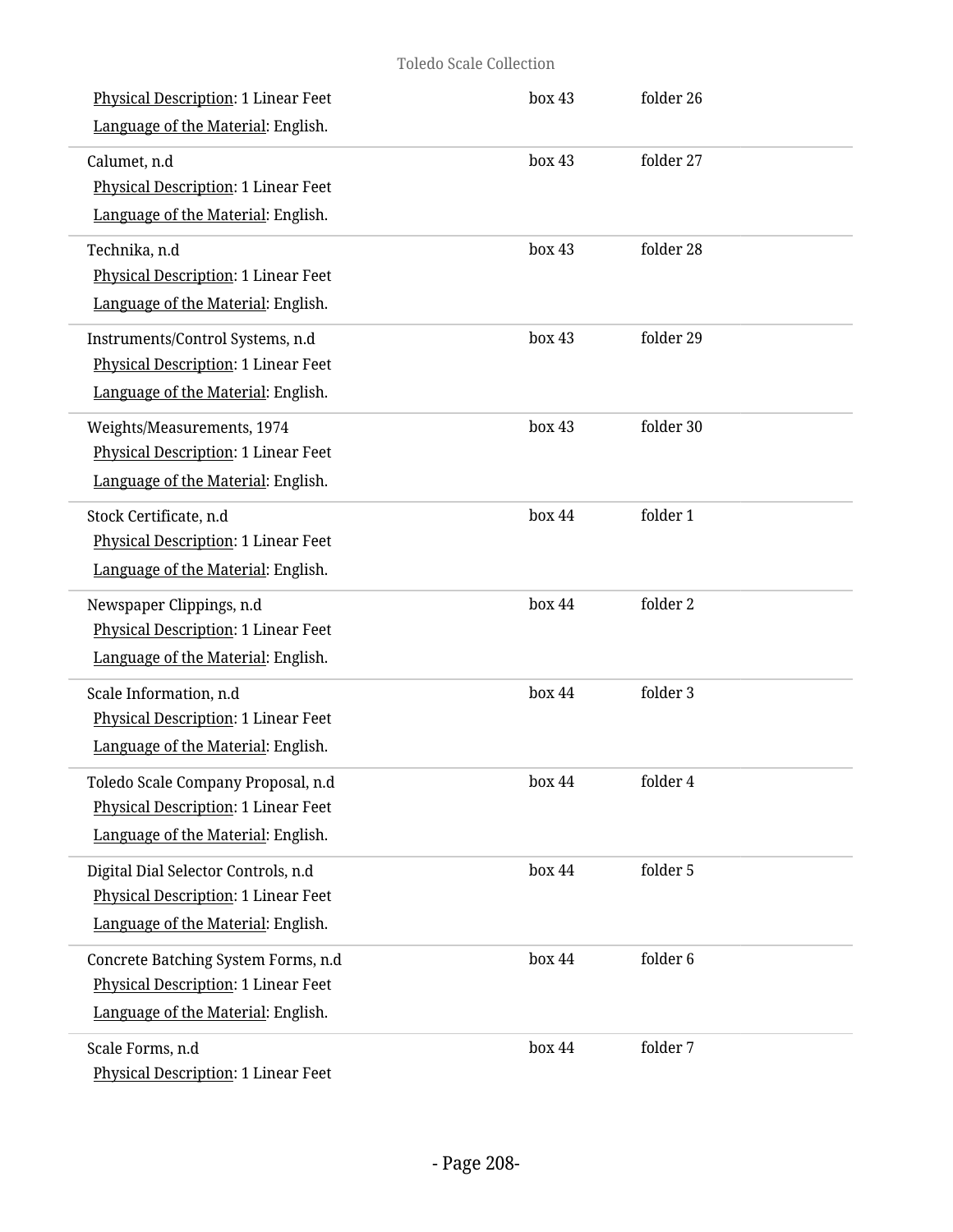| Guardian Duplex Scale, n.d                                                       | box 44 | folder 8  |  |
|----------------------------------------------------------------------------------|--------|-----------|--|
| Physical Description: 1 Linear Feet                                              |        |           |  |
| Language of the Material: English.                                               |        |           |  |
| Court Case: Toledo Computing Scale Company vs.<br>Moneyweight Scale Company, n.d | box 44 | folder 9  |  |
| Physical Description: 1 Linear Feet                                              |        |           |  |
| Language of the Material: English.                                               |        |           |  |
| The Toledo Number System & its Use, n.d                                          | box 44 | folder 10 |  |
| Physical Description: 1 Linear Feet                                              |        |           |  |
| Language of the Material: English.                                               |        |           |  |
| The Digital Era, n.d                                                             | box 44 | folder 11 |  |
| Physical Description: 1 Linear Feet                                              |        |           |  |
| Language of the Material: English.                                               |        |           |  |
| Miscellaneous Scale Information, n.d                                             | box 44 | folder 12 |  |
| Physical Description: 1 Linear Feet                                              |        |           |  |
| Language of the Material: English.                                               |        |           |  |
| Documentation of Day to Day Operations, n.d                                      | box 44 | folder 13 |  |
| Physical Description: 1 Linear Feet                                              |        |           |  |
| Language of the Material: English.                                               |        |           |  |
| Scale Information, n.d                                                           | box 44 | folder 14 |  |
| Physical Description: 1 Linear Feet                                              |        |           |  |
| Language of the Material: English.                                               |        |           |  |
| Precision Medium Cantilever Load Cells, n.d.                                     | box 44 | folder 15 |  |
| Physical Description: 1 Linear Feet                                              |        |           |  |
| Language of the Material: English.                                               |        |           |  |
| Newspaper Clippings, n.d                                                         | box 44 | folder 16 |  |
| <b>Physical Description: 1 Linear Feet</b>                                       |        |           |  |
| Language of the Material: English.                                               |        |           |  |
| Toledo Scale Logos, n.d                                                          | box 44 | folder 17 |  |
| Physical Description: 1 Linear Feet                                              |        |           |  |
| Language of the Material: English.                                               |        |           |  |
| Investor's Reader, November 17, 1965                                             | box 44 | folder 18 |  |
| Physical Description: 1 Linear Feet                                              |        |           |  |
| Language of the Material: English.                                               |        |           |  |
| Terms and Definitions for the Weighing Industry, 1975                            | box 44 | folder 19 |  |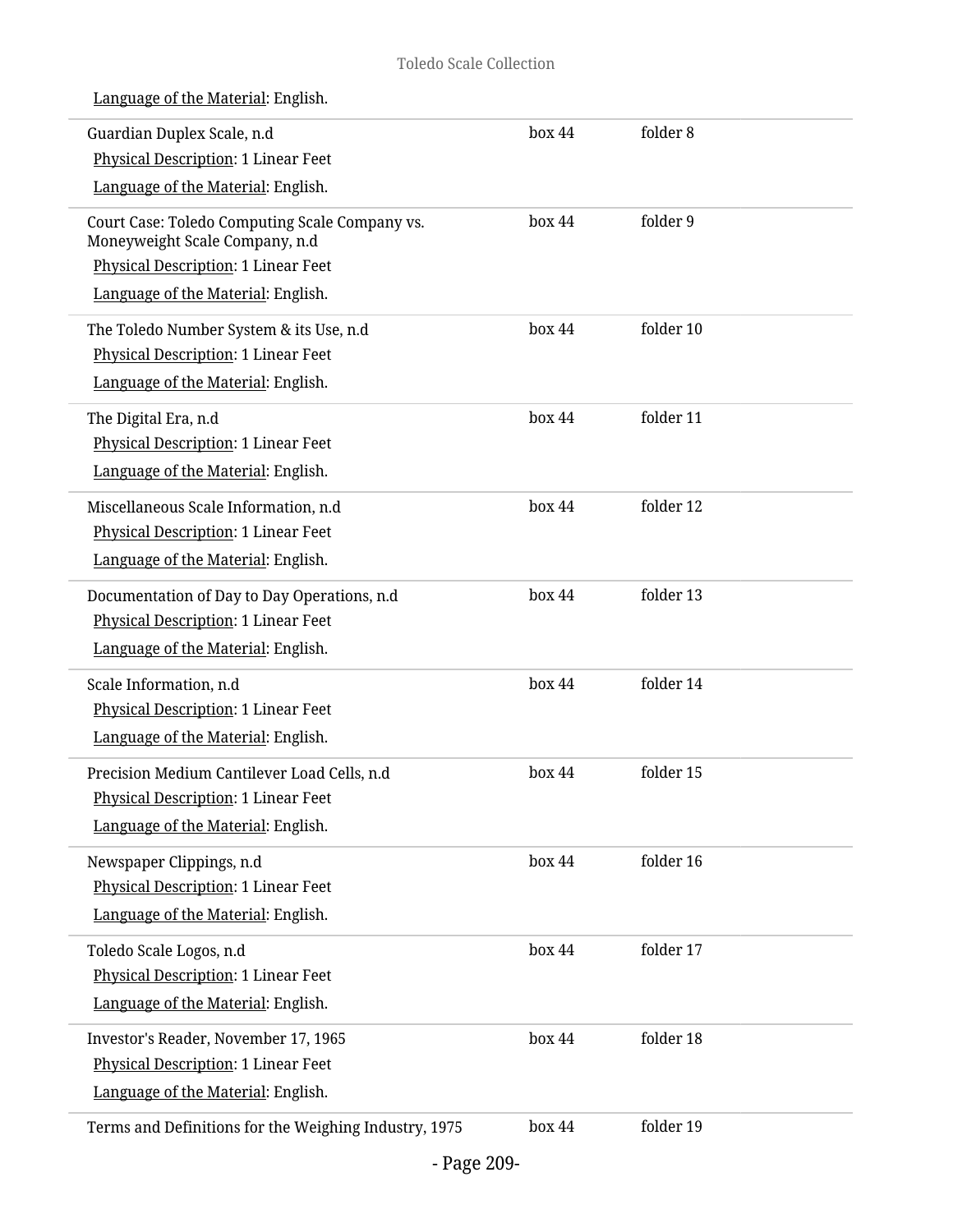| <b>Physical Description: 1 Linear Feet</b>                                                       |        |            |
|--------------------------------------------------------------------------------------------------|--------|------------|
| Language of the Material: English.                                                               |        |            |
| Newspaper Clippings, n.d                                                                         | box 44 | folder 20  |
| Physical Description: 1 Linear Feet                                                              |        |            |
| Language of the Material: English.                                                               |        |            |
| Outline of Effect of WWII on Toledo Scale Company, n.d                                           | box 44 | folder 21  |
| Physical Description: 1 Linear Feet                                                              |        |            |
| Language of the Material: English.                                                               |        |            |
| Bend of the River: Packages Were Sent to the Boys Over<br>There From Toledo Scale Over Here, n.d | box 44 | folder 22  |
| Physical Description: 1 Linear Feet                                                              |        |            |
| Language of the Material: English.                                                               |        |            |
| Honest Weight: The Story of Toledo Scale, n.d                                                    | box 44 | folder 23  |
| Physical Description: 1 Linear Feet                                                              |        |            |
| Language of the Material: English.                                                               |        |            |
| Toledo Dial, 1945                                                                                | box 44 | folder 24  |
| Physical Description: 1 Linear Feet                                                              |        |            |
| Language of the Material: English.                                                               |        |            |
| Gravitygrams(Bound)-, 1922-1926                                                                  | box 45 | folder n.a |
| Physical Description: 1 Linear Feet                                                              |        |            |
| Language of the Material: English.                                                               |        |            |
| The Toledo System(Bound), 1929-1930                                                              | box 46 | folder n.a |
| Physical Description: 1 Linear Feet                                                              |        |            |
| Language of the Material: English.                                                               |        |            |
|                                                                                                  |        |            |

## **^** [Return to Table of Contents](#page-1-0)

# **S-11 Catalogs, Training, and Service Manuals (Administrative), 1900-1980**

<u>Physical Description</u>: 6 Linear Feet This series contains price lists, scales training manuals, books, and scale and industrial kitchenware catalogs.

| <b>Title/Description</b>            | <b>Instances</b> |          |
|-------------------------------------|------------------|----------|
| A.F.G. Handbook, 1936               | $h$ ox 47        | folder 1 |
| Physical Description: 1 Linear Feet |                  |          |
| Language of the Material: English.  |                  |          |
| A.F.G. Handbook, 1939               | $h$ ox 47        | folder 2 |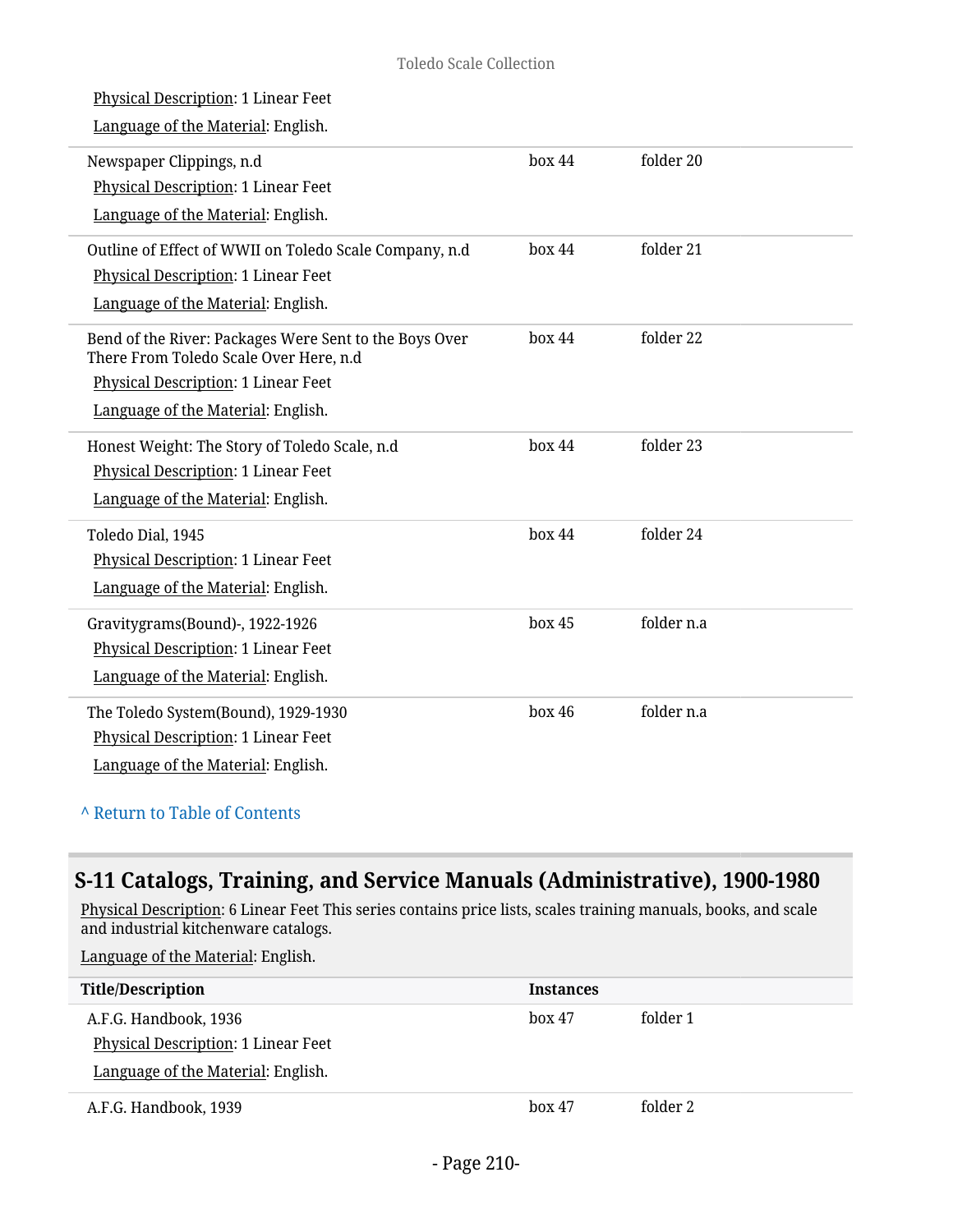L

| Physical Description: 1 Linear Feet<br>Language of the Material: English.                                                                  |        |           |
|--------------------------------------------------------------------------------------------------------------------------------------------|--------|-----------|
| A.F.G. Standard Terms and Prices, 1941-1942<br><b>Physical Description: 1 Linear Feet</b><br>Language of the Material: English.            | box 47 | folder 3  |
| Automatic Weigher Price List, 1941<br>Physical Description: 1 Linear Feet<br>Language of the Material: English.                            | box 47 | folder 4  |
| Price Lists, 1917, 1921<br>Physical Description: 1 Linear Feet<br>Language of the Material: English.                                       | box 47 | folder 5  |
| Price Lists, 1927-1928, 1934-1937<br>Physical Description: 1 Linear Feet<br>Language of the Material: English.                             | box 47 | folder 6  |
| Price Lists, 1929-1932<br>Physical Description: 1 Linear Feet<br>Language of the Material: English.                                        | box 47 | folder 7  |
| Price Lists, 1932-1940<br>Physical Description: 1 Linear Feet<br>Language of the Material: English.                                        | box 47 | folder 8  |
| Price Lists, 1932-1948<br>Physical Description: 1 Linear Feet<br>Language of the Material: English.                                        | box 47 | folder 9  |
| Price Lists, 1934-1935<br>Physical Description: 1 Linear Feet<br>Language of the Material: English.                                        | box 47 | folder 10 |
| Spare Parts Price List, 1936, 1939<br><b>Physical Description: 1 Linear Feet</b><br>Language of the Material: English.                     | box 47 | folder 11 |
| Spare Parts Price List Vol. II (temporary price list), , 1938<br>Physical Description: 1 Linear Feet<br>Language of the Material: English. | box 47 | folder 12 |
| Toledo Weight Control in Industry, 1941, 1943-1945, 1949,<br>1952, n.d<br>Physical Description: 1 Linear Feet                              | box 47 | folder 13 |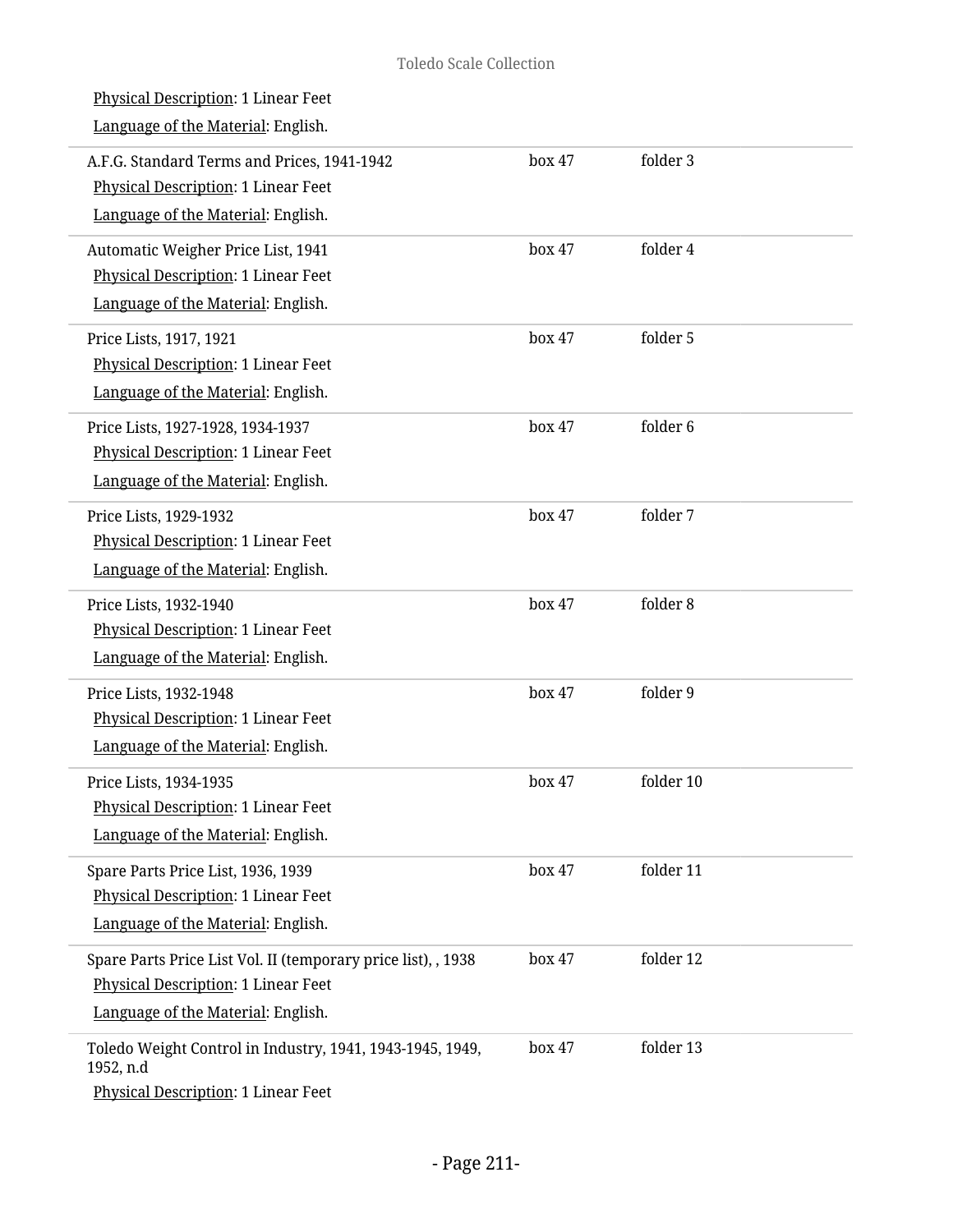#### Toledo Scale Collection

| Language of the Material: English.                                                |        |           |
|-----------------------------------------------------------------------------------|--------|-----------|
| Toledo Weight Control in Industry, 1941, 1943-1945, 1949,<br>1952, n.d            | box 47 | folder 14 |
| <b>Physical Description: 1 Linear Feet</b>                                        |        |           |
| Language of the Material: English.                                                |        |           |
| Toledo Weight Control in Industry, 1941, 1943-1945, 1949,<br>1952, n.d            | box 47 | folder 15 |
| Physical Description: 1 Linear Feet                                               |        |           |
| Language of the Material: English.                                                |        |           |
| Toledo Weight Control in Industry, 1946-1953                                      | box 47 | folder 16 |
| Physical Description: 1 Linear Feet                                               |        |           |
| Language of the Material: English.                                                |        |           |
| Toledo Weight Control in Industry, 1946-1953                                      | box 47 | folder 17 |
| Physical Description: 1 Linear Feet                                               |        |           |
| Language of the Material: English.                                                |        |           |
| Toledo Weight Control in Industry, 1946-1953                                      | box 47 | folder 18 |
| Physical Description: 1 Linear Feet                                               |        |           |
| Language of the Material: English.                                                |        |           |
| Toledo Weight Control in Industry, 1946-1953                                      | box 47 | folder 19 |
| Physical Description: 1 Linear Feet                                               |        |           |
| Language of the Material: English.                                                |        |           |
| V.W. Specifications and Price List, 1936                                          | box 47 | folder 20 |
| Physical Description: 1 Linear Feet                                               |        |           |
| Language of the Material: English.                                                |        |           |
| Handbook of Toledo Scales, 1927-1929                                              | box 48 | folder 1  |
| <b>Physical Description: 1 Linear Feet</b>                                        |        |           |
| Language of the Material: English.                                                |        |           |
| Handbook of Toledo Scales, 1929, 1932-1936                                        | box 48 | folder 2  |
| Physical Description: 1 Linear Feet                                               |        |           |
| Language of the Material: English.                                                |        |           |
| Handbook of Toledo Scales/Price Lists, 1930, 1932, 1934-1936                      | box 48 | folder 3  |
| Physical Description: 1 Linear Feet                                               |        |           |
| Language of the Material: English.                                                |        |           |
| Handbook of Toledo Scales, 1932, 1934-1940<br>Physical Description: 1 Linear Feet | box 48 | folder 4  |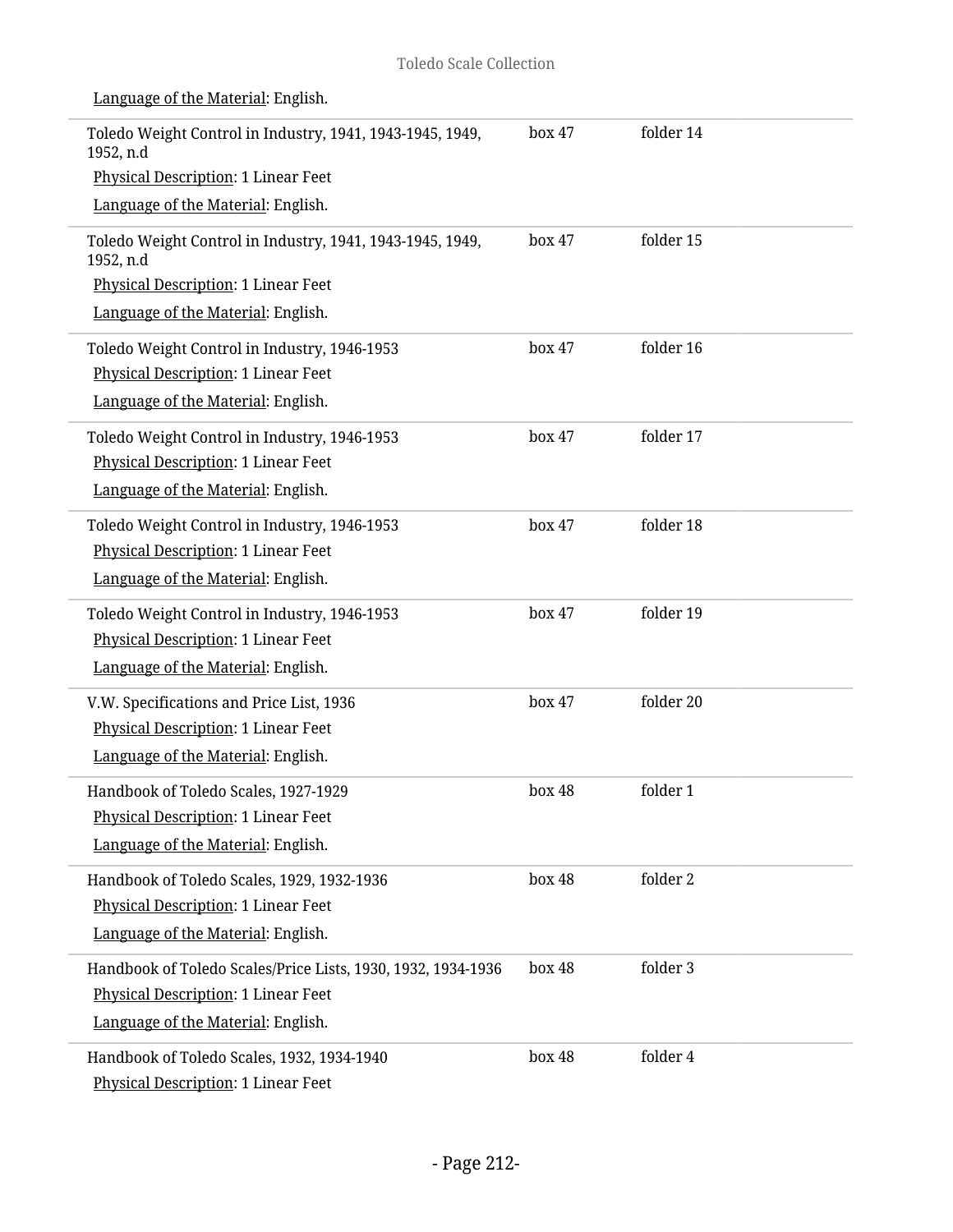Î,

| Language of the Material: English.                                                                                                                              |        |           |
|-----------------------------------------------------------------------------------------------------------------------------------------------------------------|--------|-----------|
| Handbook of Toledo Scales, 1934-1940<br>Physical Description: 1 Linear Feet<br>Language of the Material: English.                                               | box 48 | folder 5  |
| Miscellaneous Scale Information, , n.d<br><b>Physical Description: 1 Linear Feet</b><br>Language of the Material: English.                                      | box 48 | folder 6  |
| Parts Catalogs, 1948-1952<br>Physical Description: 1 Linear Feet<br>Language of the Material: English.                                                          | box 48 | folder 7  |
| Retail Division Handbook/Handbook of Toledo Scales, 1927,<br>1930, 1934-1940, 1943<br>Physical Description: 1 Linear Feet<br>Language of the Material: English. | box 48 | folder 8  |
| Retail Division Handbook, 1948-1949<br>Physical Description: 1 Linear Feet<br>Language of the Material: English.                                                | box 48 | folder 9  |
| Toledo Scale Catalog of Industrial Products, 1975<br>Physical Description: 1 Linear Feet<br>Language of the Material: English.                                  | box 48 | folder 10 |
| Toledo Scale Catalog of Industrial Products, 1975<br><b>Physical Description: 1 Linear Feet</b><br>Language of the Material: English.                           | box 48 | folder 11 |
| Toledo Scale Catalog of Industrial Products, 1975<br>Physical Description: 1 Linear Feet<br>Language of the Material: English.                                  | box 48 | folder 13 |
| Automatic Weighers Handbook, 1937<br><b>Physical Description: 1 Linear Feet</b><br>Language of the Material: English.                                           | box 48 | folder 14 |
| General Catalog of Industrial Toledo Scales, n.d<br>Physical Description: 1 Linear Feet<br>Language of the Material: English.                                   | box 48 | folder 15 |
| <b>Industrial Automatic Dial Scales, 1926</b><br>Physical Description: 1 Linear Feet<br>Language of the Material: English.                                      | box 48 | folder 16 |
| Proportioning Concrete by Weight, 1932                                                                                                                          | box 48 | folder 17 |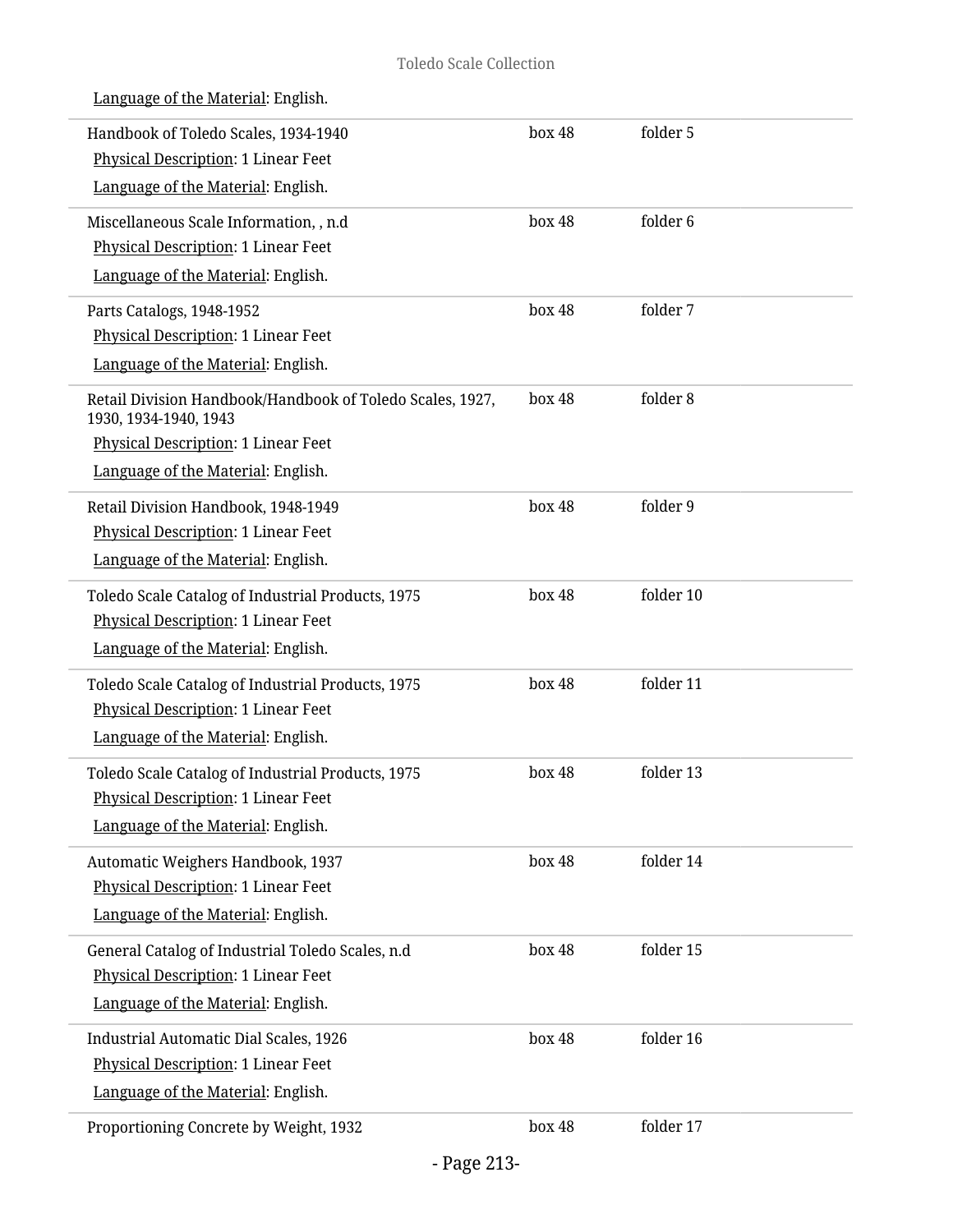i,

 $\overline{a}$ 

L.

i.

i,

L

| Physical Description: 1 Linear Feet                                              |        |           |
|----------------------------------------------------------------------------------|--------|-----------|
| Language of the Material: English.                                               |        |           |
| Reference Book of Dynamometer Scales, 1943                                       | box 48 | folder 18 |
| Physical Description: 1 Linear Feet                                              |        |           |
| Language of the Material: English.                                               |        |           |
| Textile Weighing Equipment, n.d                                                  | box 48 | folder 19 |
| Physical Description: 1 Linear Feet                                              |        |           |
| Language of the Material: English.                                               |        |           |
| Toledo Counter Scales for Retail, 1933                                           | box 48 | folder 20 |
| Physical Description: 1 Linear Feet                                              |        |           |
| Language of the Material: English.                                               |        |           |
| Toledo Industrial Informafile, 1955                                              | box 48 | folder 21 |
| Physical Description: 1 Linear Feet                                              |        |           |
| Language of the Material: English.                                               |        |           |
| Toledo Industrial Informafile, 1956                                              | box 48 | folder 22 |
| Physical Description: 1 Linear Feet                                              |        |           |
| Language of the Material: English.                                               |        |           |
| Toledo Industrial Scales, n.d.                                                   | box 48 | folder 23 |
| Physical Description: 1 Linear Feet                                              |        |           |
| Language of the Material: English.                                               |        |           |
| Toledo Kitchen machines, ca, 1950s                                               | box 48 | folder 24 |
| Physical Description: 1 Linear Feet                                              |        |           |
| Language of the Material: English.                                               |        |           |
| Toledo Printweigh Scales for the Steel Industry, 1943, n.d.                      | box 48 | folder 25 |
| Physical Description: 1 Linear Feet                                              |        |           |
| Language of the Material: English.                                               |        |           |
| Toledo Scales for Modern Food Stores, n.d                                        | box 49 | folder 1  |
| Physical Description: 1 Linear Feet                                              |        |           |
| Language of the Material: English.                                               |        |           |
| Toledo Scales for Retail Stores, n.d                                             | box 49 | folder 2  |
| <b>Physical Description: 1 Linear Feet</b>                                       |        |           |
| Language of the Material: English.                                               |        |           |
| Toledo Scales Parts Catalog for Heavy Capacity Scales with<br>Prefix "31,", 1935 | box 49 | folder 3  |
| Physical Description: 1 Linear Feet                                              |        |           |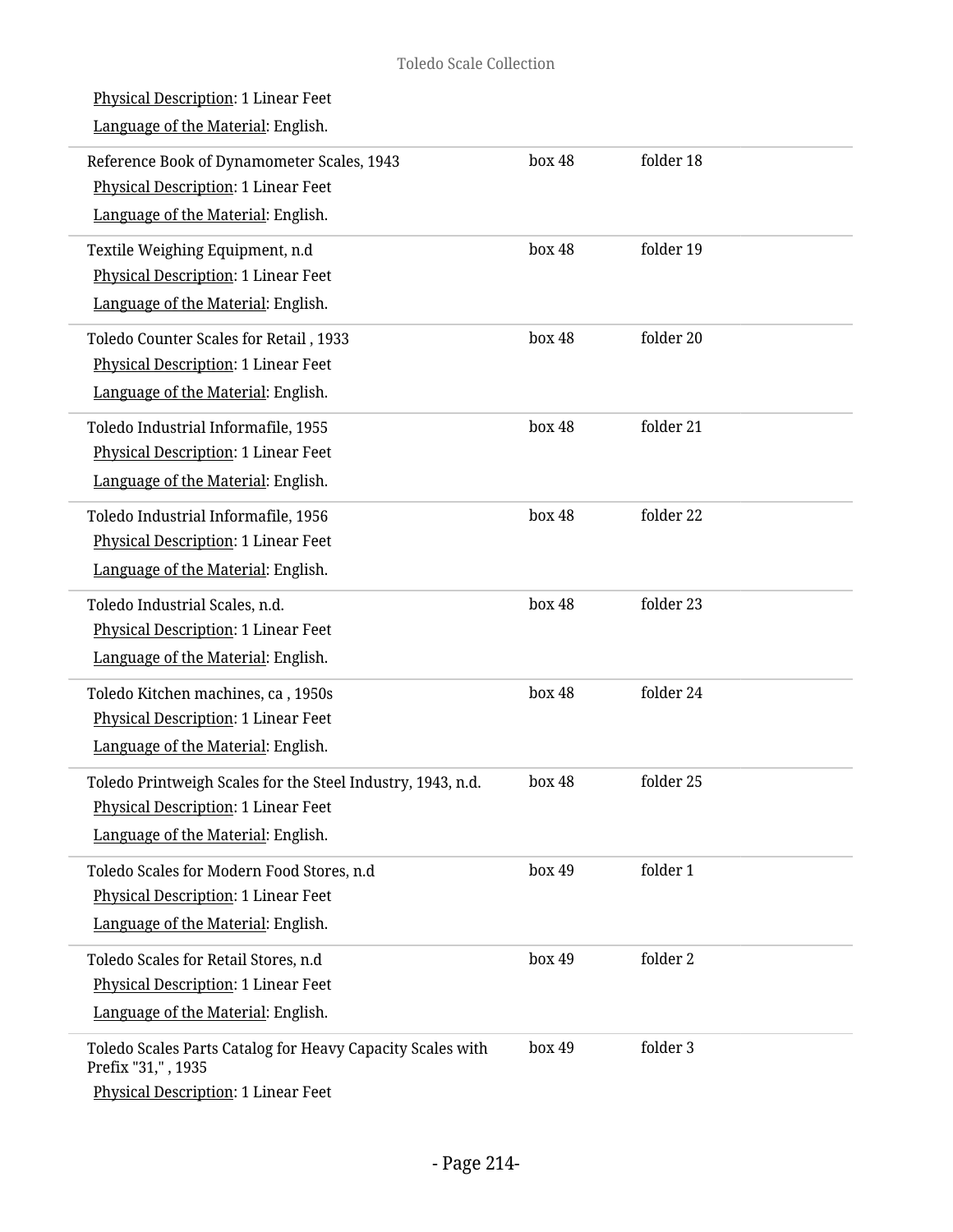| Toledos in Food Stores, 1953-1954<br>Physical Description: 1 Linear Feet<br>Language of the Material: English.                              | box 49 | folder 4  |  |
|---------------------------------------------------------------------------------------------------------------------------------------------|--------|-----------|--|
| Toledo Weight Control in Industry, ca, 1930s<br>Physical Description: 1 Linear Feet<br>Language of the Material: English.                   | box 49 | folder 5  |  |
| Promotional Brochures, n.d<br>Physical Description: 1 Linear Feet<br>Language of the Material: English.                                     | box 50 | folder 1  |  |
| Promotional Brochures, n.d<br>Physical Description: 1 Linear Feet<br>Language of the Material: English.                                     | box 50 | folder 2  |  |
| Meat Cutting Pamphlet, 1942<br>Physical Description: 1 Linear Feet<br>Language of the Material: English.                                    | box 50 | folder 3  |  |
| Miscellaneous Parts Catalogs, n.d<br>Physical Description: 1 Linear Feet<br>Language of the Material: English.                              | box 50 | folder 4  |  |
| Miscellaneous Scale Information, n.d<br>Physical Description: 1 Linear Feet<br>Language of the Material: English.                           | box 50 | folder 5  |  |
| Theory of Mechanical Weighing, n.d<br>Physical Description: 1 Linear Feet<br>Language of the Material: English.                             | box 50 | folder 6  |  |
| Excelweigh, 1941<br>Physical Description: 1 Linear Feet<br>Language of the Material: English.                                               | box 50 | folder 7  |  |
| Basic Training Program for Toledo Class I Salesman, n.d<br><b>Physical Description: 1 Linear Feet</b><br>Language of the Material: English. | box 50 | folder 8  |  |
| Automation, 1954<br>Physical Description: 1 Linear Feet<br>Language of the Material: English.                                               | box 50 | folder 9  |  |
| Selling Organisation-General Salesmen, 1939                                                                                                 | box 50 | folder 10 |  |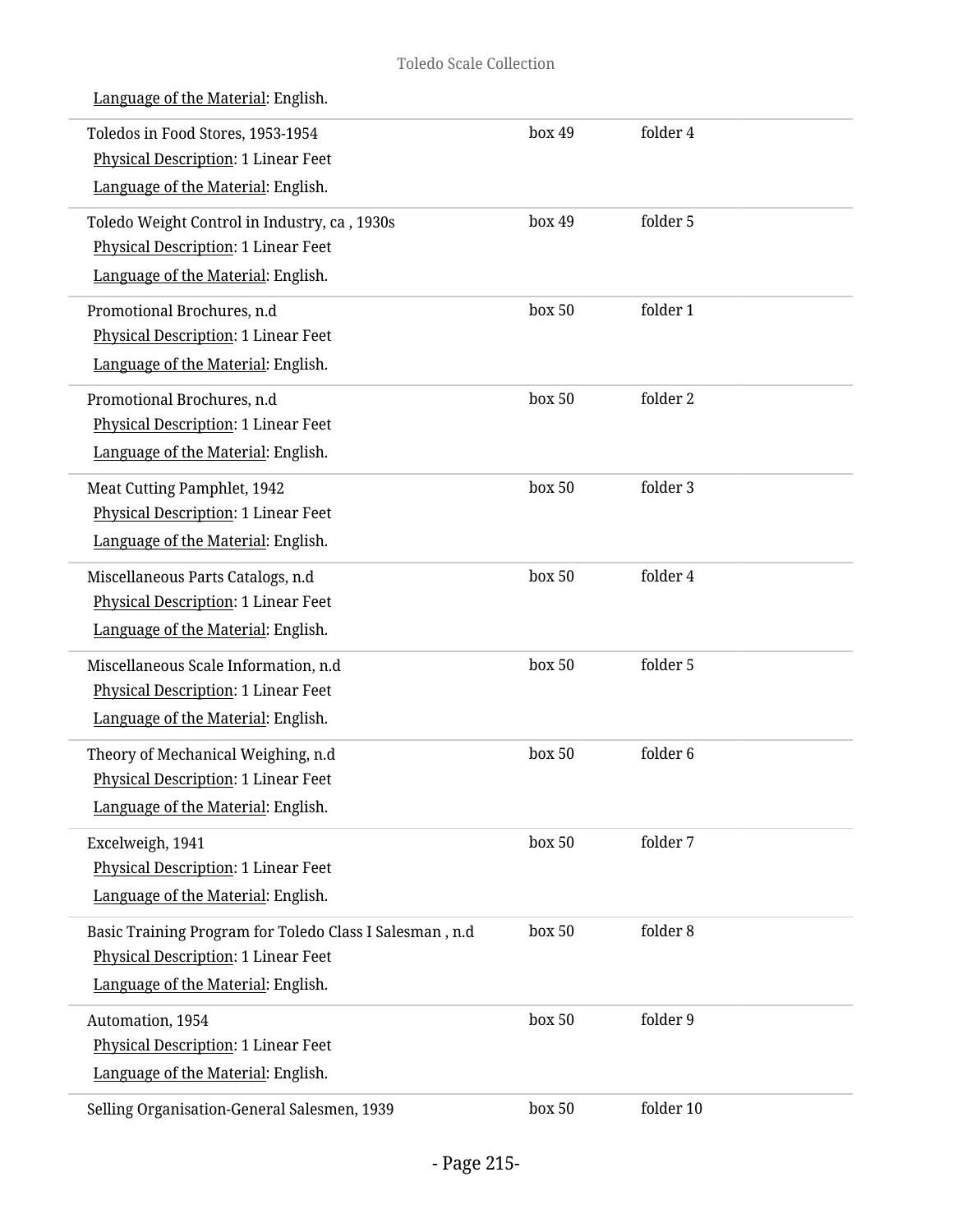| Physical Description: 1 Linear Feet<br>Language of the Material: English. |           |           |
|---------------------------------------------------------------------------|-----------|-----------|
| Basic Training Guide for Industrial Salesmen, n.d                         | box 50    | folder 11 |
| Physical Description: 1 Linear Feet                                       |           |           |
| Language of the Material: English.                                        |           |           |
| Basic Training Guide for Retail Salesmen, n.d                             | box 50    | folder 12 |
| Physical Description: 1 Linear Feet                                       |           |           |
| Language of the Material: English.                                        |           |           |
| Manager's Manual Retail Scales Applications, n.d                          | box 50    | folder 13 |
| Physical Description: 1 Linear Feet                                       |           |           |
| Language of the Material: English.                                        |           |           |
| Practical Retailing, 1966                                                 | box 50    | folder 14 |
| Physical Description: 1 Linear Feet                                       |           |           |
| Language of the Material: English.                                        |           |           |
| It's a Big Business-Motor Truck Scales, n.d                               | box 50    | folder 15 |
| Physical Description: 1 Linear Feet                                       |           |           |
| Language of the Material: English.                                        |           |           |
| Sales Management Training Workshop, n.d                                   | box 50    | folder 16 |
| Physical Description: 1 Linear Feet                                       |           |           |
| Language of the Material: English.                                        |           |           |
| Sales Management Training Workshop, n.d                                   | box 50    | folder 17 |
| Physical Description: 1 Linear Feet                                       |           |           |
| Language of the Material: English.                                        |           |           |
| Sales Management Training Workshop, n.d                                   | $h$ ox 50 | folder 18 |
| Physical Description: 1 Linear Feet                                       |           |           |
| Language of the Material: English.                                        |           |           |
| Manual for Salesman, 1944                                                 | box 50    | folder 19 |
| Physical Description: 1 Linear Feet                                       |           |           |
| Language of the Material: English.                                        |           |           |
| Miscellaneous Data & Service Information, n.d                             | box 50    | folder 20 |
| Physical Description: 1 Linear Feet                                       |           |           |
| Language of the Material: English.                                        |           |           |
| Specifications for Seals and Plates for Various States of the<br>USA, n.d | box 50    | folder 21 |
| Physical Description: 1 Linear Feet                                       |           |           |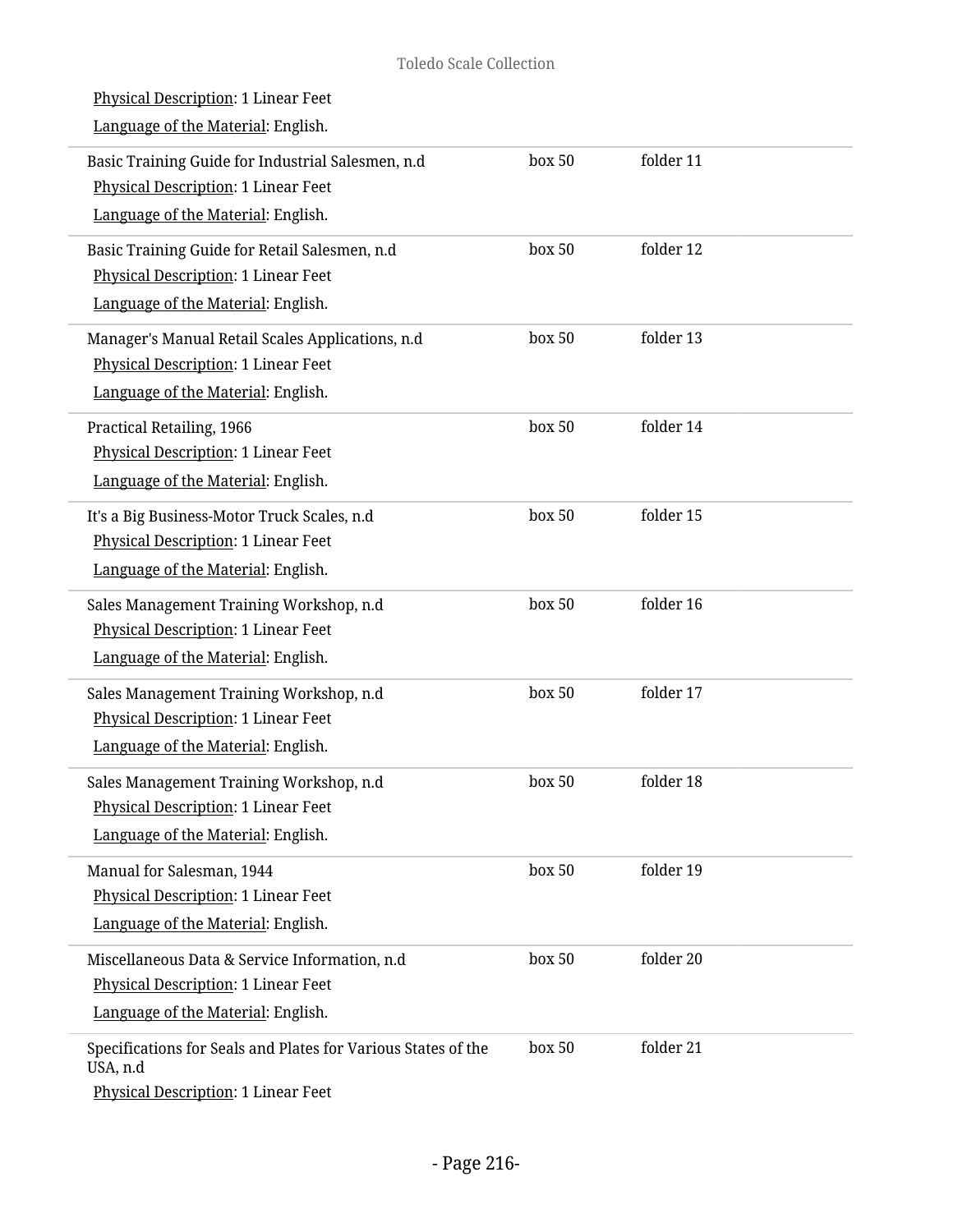| Language of the Material: English.                                        |        |           |
|---------------------------------------------------------------------------|--------|-----------|
| <b>Engineering Standards, 1944</b><br>Physical Description: 1 Linear Feet | box 50 | folder 22 |
| Language of the Material: English.                                        |        |           |
| Overhaul Guide Manual, n.d                                                | box 50 | folder 23 |
| Physical Description: 1 Linear Feet                                       |        |           |
| Language of the Material: English.                                        |        |           |
| Modern Library of Chemical Engineering, 1948                              | box 50 | folder 24 |
| Physical Description: 1 Linear Feet                                       |        |           |
| Language of the Material: English.                                        |        |           |
| The Examination of Weighing Equipment, 1965                               | box 51 | folder 1  |
| <b>Physical Description: 1 Linear Feet</b>                                |        |           |
| Language of the Material: English.                                        |        |           |
| Service Instruction Manual, 1944                                          | box 51 | folder 2  |
| <b>Physical Description: 1 Linear Feet</b>                                |        |           |
| Language of the Material: English.                                        |        |           |
| Service Instruction Manual, 1944                                          | box 51 | folder 3  |
| Physical Description: 1 Linear Feet                                       |        |           |
| Language of the Material: English.                                        |        |           |
| Service Instruction Manual, 1944                                          | box 51 | folder 4  |
| Physical Description: 1 Linear Feet                                       |        |           |
| Language of the Material: English.                                        |        |           |
| Industrial Scale Service Manual, n.d                                      | box 51 | folder 5  |
| Physical Description: 1 Linear Feet                                       |        |           |
| Language of the Material: English.                                        |        |           |
| Scales and Weighing-Industrial Applications, 1924                         | box 51 | folder 6  |
| Physical Description: 1 Linear Feet                                       |        |           |
| Language of the Material: English.                                        |        |           |
| A Treatise on Weighing Machines, 1922                                     | box 51 | folder 7  |
| Physical Description: 1 Linear Feet                                       |        |           |
| Language of the Material: English.                                        |        |           |
| Factory-The Magazine of Management, n.d                                   | box 51 | folder 8  |
| Physical Description: 1 Linear Feet                                       |        |           |
| Language of the Material: English.                                        |        |           |
| Sales Management Training Program, n.d                                    | box 51 | folder 9  |
|                                                                           |        |           |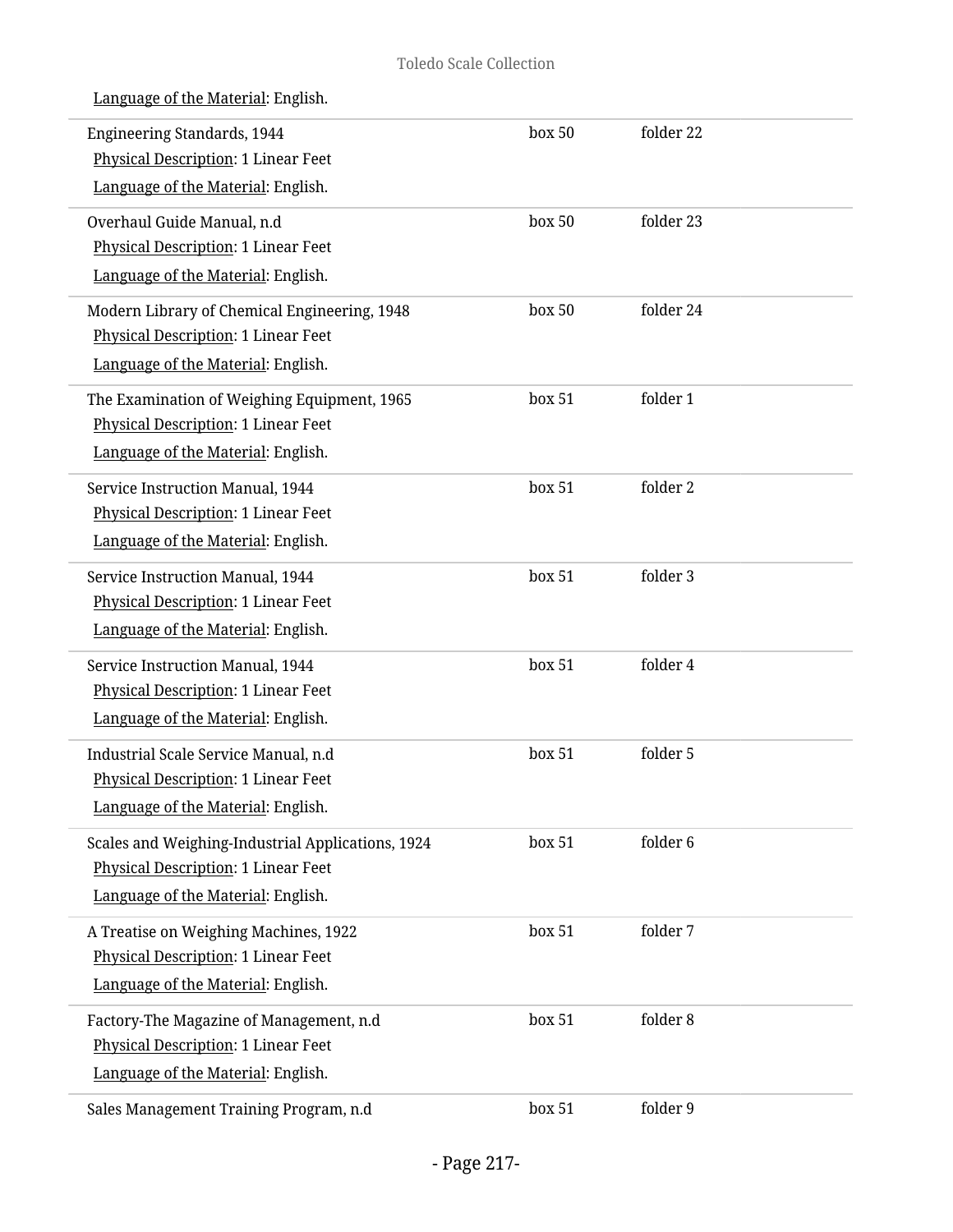| Physical Description: 1 Linear Feet                   |        |           |  |
|-------------------------------------------------------|--------|-----------|--|
| Language of the Material: English.                    |        |           |  |
| Reliance Electric Scale Information Notebook, n.d     | box 51 | folder 10 |  |
| Physical Description: 1 Linear Feet                   |        |           |  |
| Language of the Material: English.                    |        |           |  |
|                                                       |        |           |  |
| Mettler-Toledo Sales Information Notebook, n.d        | box 51 | folder 11 |  |
| Physical Description: 1 Linear Feet                   |        |           |  |
| Language of the Material: English.                    |        |           |  |
| Mettler-Toledo Sales Information Notebook, n.d        | box 51 | folder 12 |  |
| Physical Description: 1 Linear Feet                   |        |           |  |
| Language of the Material: English.                    |        |           |  |
| Mettler-Toledo Sales Information Notebook, n.d        | box 51 | folder 13 |  |
| Physical Description: 1 Linear Feet                   |        |           |  |
| Language of the Material: English.                    |        |           |  |
| Printweigh Selector, n.d                              | box 52 | folder 1  |  |
| Physical Description: 1 Linear Feet                   |        |           |  |
| Language of the Material: English.                    |        |           |  |
| Sterling Kitchen Machinery, n.d                       | box 52 | folder 2  |  |
| Physical Description: 1 Linear Feet                   |        |           |  |
| Language of the Material: English.                    |        |           |  |
| Canadian Price List Master Book, 1941                 | box 52 | folder 3  |  |
| Physical Description: 1 Linear Feet                   |        |           |  |
| Language of the Material: English.                    |        |           |  |
| Commissions & Specifications on Retail Equipment, n.d | box 52 | folder 4  |  |
| <b>Physical Description: 1 Linear Feet</b>            |        |           |  |
| Language of the Material: English.                    |        |           |  |
| U.S. zones & price lists, n.d                         | box 52 | folder 5  |  |
| Physical Description: 1 Linear Feet                   |        |           |  |
| Language of the Material: English.                    |        |           |  |
| Marketing Projection Maps, n.d                        | box 52 | folder 6  |  |
| Physical Description: 1 Linear Feet                   |        |           |  |
| Language of the Material: English.                    |        |           |  |
| Toledo Weight Control in Industry, n.d                | box 52 | folder 7  |  |
| Physical Description: 1 Linear Feet                   |        |           |  |
| Language of the Material: English.                    |        |           |  |
| Toledo Weight Control in Industry, n.d                |        |           |  |

L

L.

i.

i.

L

i,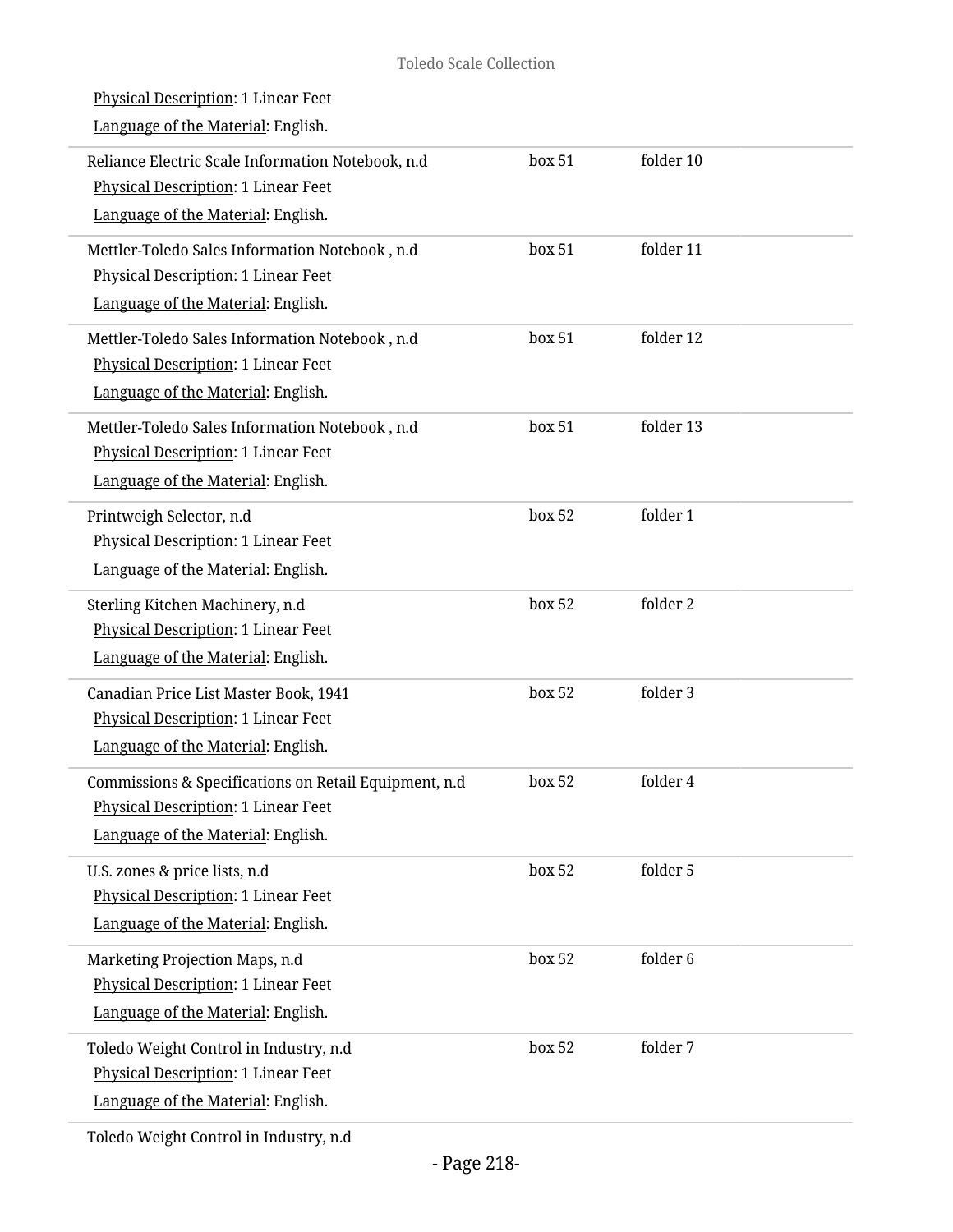#### Toledo Scale Collection

| Physical Description: 1 Linear Feet<br>Language of the Material: English.                                                      | box 52 | folder 8  |
|--------------------------------------------------------------------------------------------------------------------------------|--------|-----------|
| Toledo Weight Control in Industry, n.d<br>Physical Description: 1 Linear Feet<br>Language of the Material: English.            | box 52 | folder 9  |
| Toledo Weight Control in Industry, n.d<br><b>Physical Description: 1 Linear Feet</b><br>Language of the Material: English.     | box 52 | folder 10 |
| Toledo Weight Control in Industry, n.d<br>Physical Description: 1 Linear Feet<br>Language of the Material: English.            | box 52 | folder 11 |
| <b>Cahners Advertising Research Reports, 1988</b><br>Physical Description: 1 Linear Feet<br>Language of the Material: English. | box 52 | folder 12 |
| <b>Cahners Advertising Research Reports, 1988</b><br>Physical Description: 1 Linear Feet<br>Language of the Material: English. | box 52 | folder 13 |
| <b>Cahners Advertising Research Reports, 1988</b><br>Physical Description: 1 Linear Feet<br>Language of the Material: English. | box 52 | folder 14 |
| District Manager's Conference, March 1926<br>Physical Description: 1 Linear Feet<br>Language of the Material: English.         | box 52 | folder 15 |
| Toledo Printweigh Sales Data, 1937<br>Physical Description: 1 Linear Feet<br>Language of the Material: English.                | box 52 | folder 16 |

**^** [Return to Table of Contents](#page-1-0)

# **S-12 Correspondence (Administrative), 1920-1990**

Physical Description: 2.75 Linear Feet This series contain an incomplete run of the commpany's : General Letters," and a small assortment of correspondence between employees and the company.

| <b>Title/Description</b>              | <b>Instances</b> |            |
|---------------------------------------|------------------|------------|
| General Letters, -Aug. 1929-May, 1930 | box~53           | folder n.a |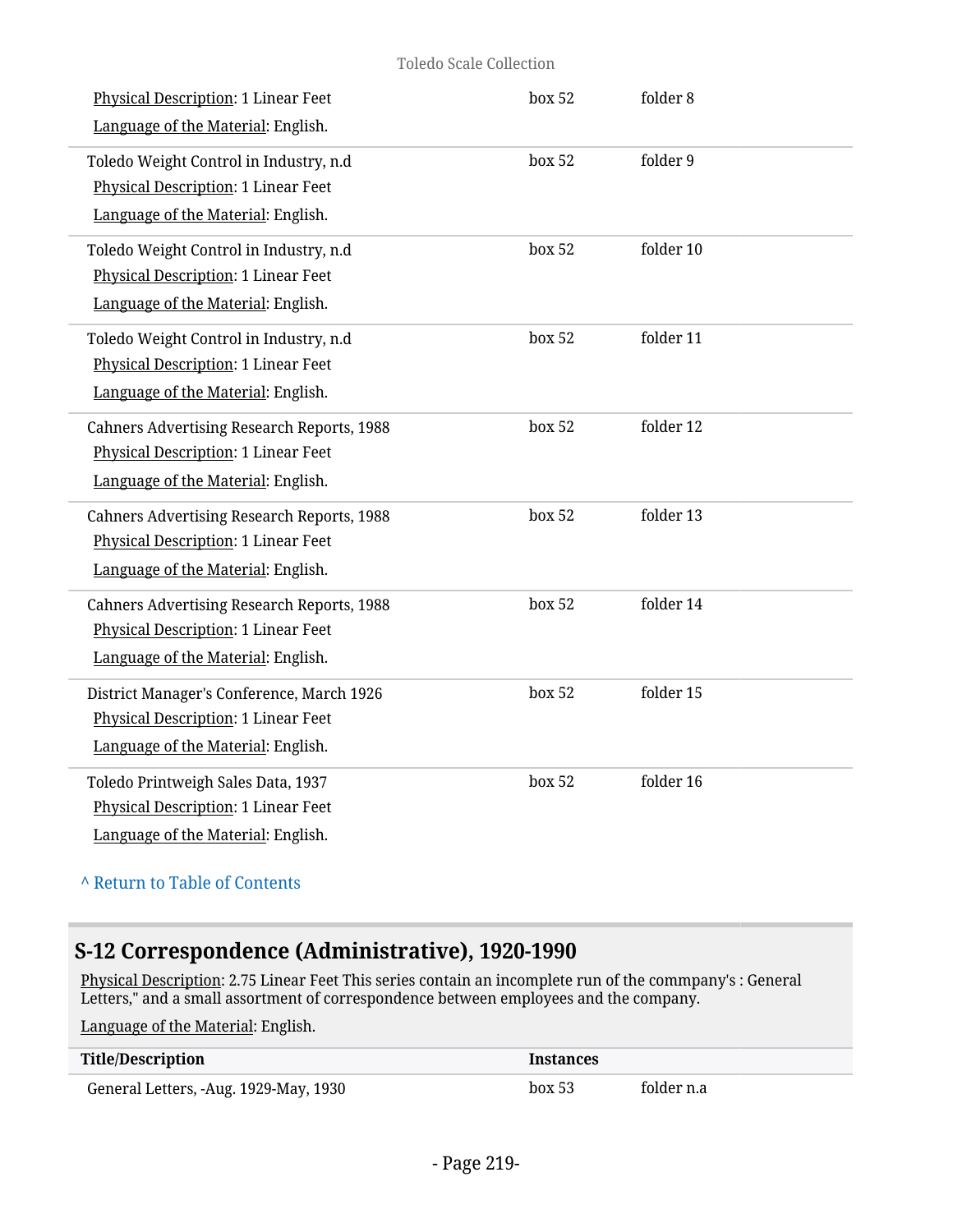| Physical Description: 1 Linear Feet                       |        |            |  |
|-----------------------------------------------------------|--------|------------|--|
| Language of the Material: English.                        |        |            |  |
| General Letters, May, 1930-Apr., 1932                     | box 53 | folder n.a |  |
| Physical Description: 1 Linear Feet                       |        |            |  |
| Language of the Material: English.                        |        |            |  |
| General Letters, Jan. 1-Dec. 29, 1936                     | box 53 | folder n.a |  |
| Physical Description: 1 Linear Feet                       |        |            |  |
| Language of the Material: English.                        |        |            |  |
| General Letters, -Jan. 1939-July, 1944                    | box 53 | folder n.a |  |
| Physical Description: 1 Linear Feet                       |        |            |  |
| Language of the Material: English.                        |        |            |  |
| General Letters, Nov. 1940-Feb., 1942                     | box~53 | folder n.a |  |
| Physical Description: 1 Linear Feet                       |        |            |  |
| Language of the Material: English.                        |        |            |  |
| General Letters(56-64 thru 56-174), Apr.-Oct., 1956       | box 54 | folder n.a |  |
| Physical Description: 1 Linear Feet                       |        |            |  |
| Language of the Material: English.                        |        |            |  |
| General Letters(56-175 thru 57-112), Oct. 1956-June, 1957 | box 54 | folder n.a |  |
| Physical Description: 1 Linear Feet                       |        |            |  |
| Language of the Material: English.                        |        |            |  |
| General Letters(57-113 thru 58-20), July 1957-Jan. 1958   | box 54 | folder n.a |  |
| Physical Description: 1 Linear Feet                       |        |            |  |
| Language of the Material: English.                        |        |            |  |
| General Letters(58-21 thru 58-142), Jan.-Sept., 1958      | box 54 | folder n.a |  |
| Physical Description: 1 Linear Feet                       |        |            |  |
| Language of the Material: English.                        |        |            |  |
| General Letters(58-143 thru 59-41), Sept. 1958-Apr. 1959  | box 55 | folder n.a |  |
| Physical Description: 1 Linear Feet                       |        |            |  |
| Language of the Material: English.                        |        |            |  |
| General Letters(59-104 thru 59-167), Aug.-Dec., 1959      | box 55 | folder n.a |  |
| <b>Physical Description: 1 Linear Feet</b>                |        |            |  |
| Language of the Material: English.                        |        |            |  |
| General Letters, 1937, 1962, 1963                         | box 56 | folder 1   |  |
| Physical Description: 1 Linear Feet                       |        |            |  |
| Language of the Material: English.                        |        |            |  |
|                                                           |        |            |  |

General Letters, 1965, 1966, 1967, 1969, 1970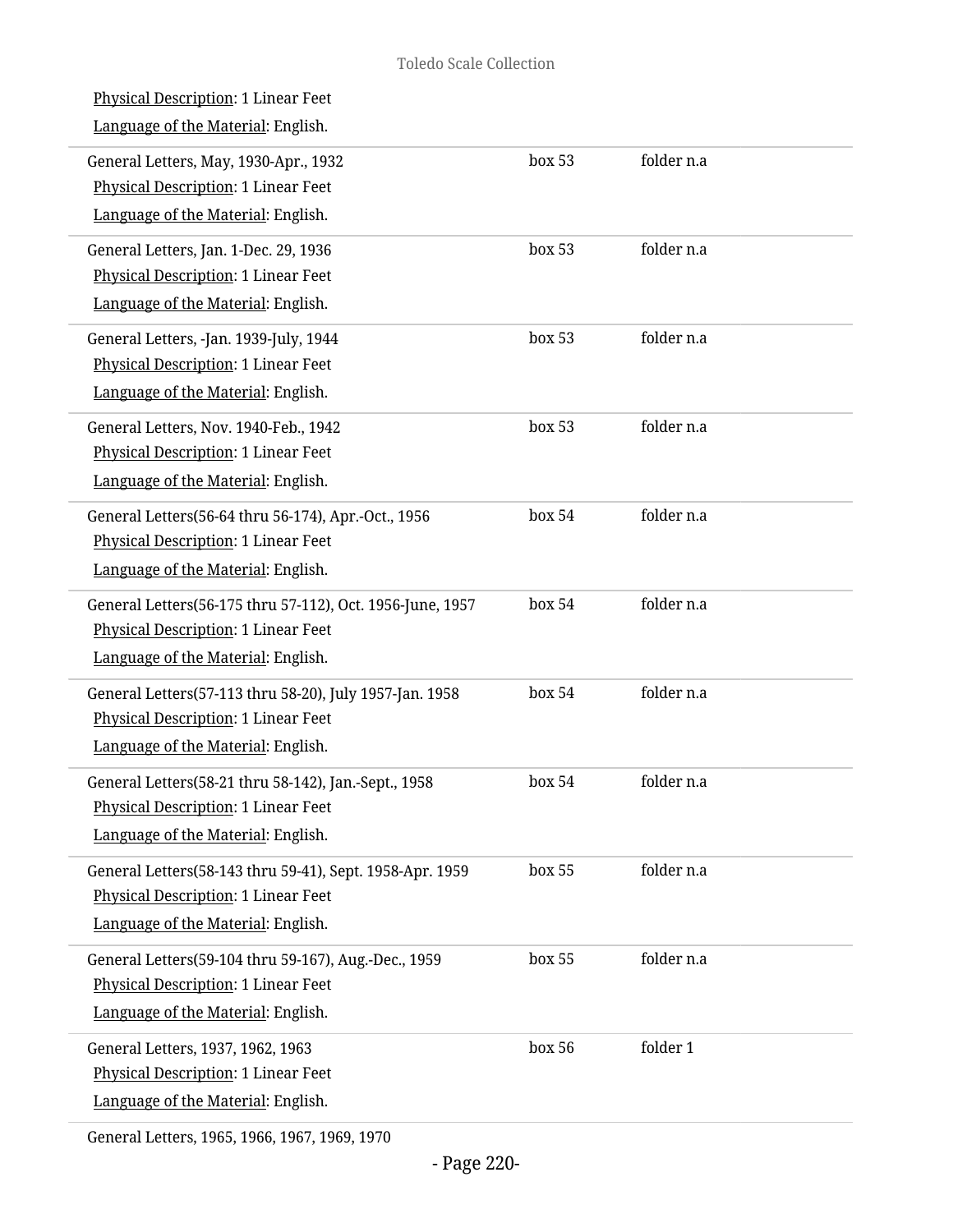#### Toledo Scale Collection

| Physical Description: 1 Linear Feet<br>Language of the Material: English.                                             | box 56 | folder 2            |
|-----------------------------------------------------------------------------------------------------------------------|--------|---------------------|
| Article/ Letter from Evening Press, 1972<br>Physical Description: 1 Linear Feet<br>Language of the Material: English. | box 56 | folder 3            |
| Letters Concerning Soap Box Derby, 1936<br>Physical Description: 1 Linear Feet<br>Language of the Material: English.  | box 56 | folder 4            |
| C.O.S.I Information, 1969<br>Physical Description: 1 Linear Feet<br>Language of the Material: English.                | box 56 | folder 5            |
| Honeywell Correspondence, n.d<br>Physical Description: 1 Linear Feet<br>Language of the Material: English.            | box 56 | folder <sub>6</sub> |
| McKinley Iron Works Correspondence, 1990<br>Physical Description: 1 Linear Feet<br>Language of the Material: English. | box 56 | folder 7            |
| Letters to Mr. Lloyd Ellingwood, 1936<br>Physical Description: 1 Linear Feet<br>Language of the Material: English.    | box 56 | folder 8            |
| Letters to Mr. Stanley G. Bennett, 1936<br>Physical Description: 1 Linear Feet<br>Language of the Material: English.  | box 56 | folder 9            |

## **^** [Return to Table of Contents](#page-1-0)

## **S-13 Finance (Administrative), 1920-1970**

<u>Physical Description</u>: 1.5 Linear Feet This series contains some information of budget concerns, receipts, and inventories.

| <b>Title/Description</b>            | <b>Instances</b> |            |
|-------------------------------------|------------------|------------|
| General Ledger, 1928                | box 57           | folder n.a |
| Physical Description: 1 Linear Feet |                  |            |
| Language of the Material: English.  |                  |            |
| General Ledger, 1929                | box 57           | folder n.a |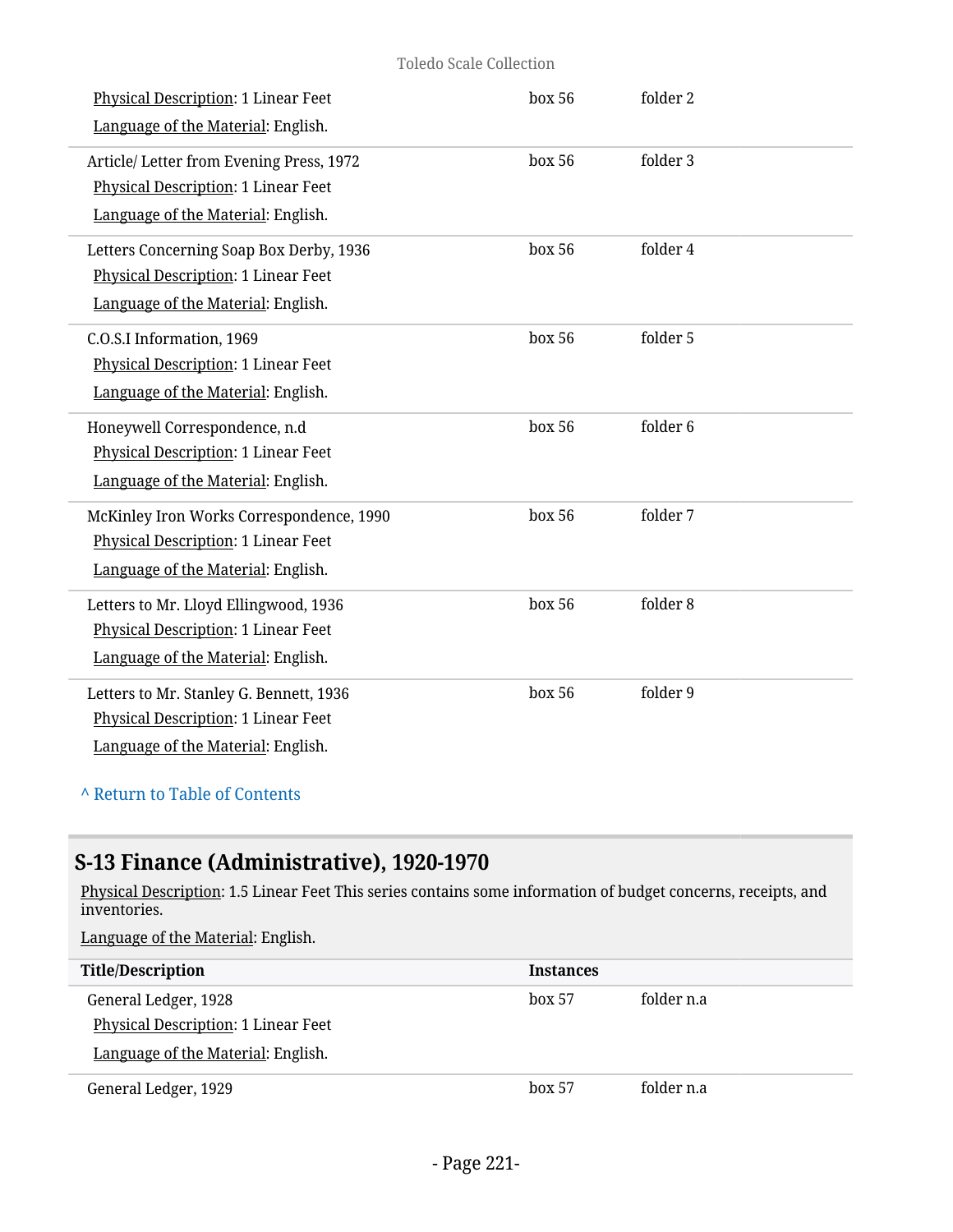| <u>Physical Description</u> : 1 Linear Feet<br>Language of the Material: English.                                            |        |            |  |
|------------------------------------------------------------------------------------------------------------------------------|--------|------------|--|
| Contract and Decisions (2 copies), 1947<br><b>Physical Description: 1 Linear Feet</b><br>Language of the Material: English.  | box 57 | folder n.a |  |
| Contract of Employment, 1949<br><b>Physical Description: 1 Linear Feet</b><br>Language of the Material: English.             | box 57 | folder n.a |  |
| <b>Commission Rates and Information, 1949</b><br>Physical Description: 1 Linear Feet<br>Language of the Material: English.   | box 57 | folder n.a |  |
| Commission Summary, n.d<br>Physical Description: 1 Linear Feet<br>Language of the Material: English.                         | box 57 | folder n.a |  |
| Decisions, n.d<br>Physical Description: 1 Linear Feet<br>Language of the Material: English.                                  | box 57 | folder n.a |  |
| Decisions, n.d<br>Physical Description: 1 Linear Feet<br>Language of the Material: English.                                  | box 57 | folder n.a |  |
| Decisions, n.d<br>Physical Description: 1 Linear Feet<br>Language of the Material: English.                                  | box 57 | folder n.a |  |
| Decisions-thru, 1946<br><b>Physical Description: 1 Linear Feet</b><br>Language of the Material: English.                     | box 57 | folder n.a |  |
| <b>Business Inventory Ledger, 1955</b><br><b>Physical Description: 1 Linear Feet</b><br>Language of the Material: English.   | box 57 | folder n.a |  |
| Toledo Kitchen Machines Chart of Accounts, 1973<br>Physical Description: 1 Linear Feet<br>Language of the Material: English. | box 57 | folder n.a |  |
| Cylinder Scale Chart Data, n.d<br>Physical Description: 1 Linear Feet<br>Language of the Material: English.                  | box 57 | folder n.a |  |
|                                                                                                                              |        |            |  |

Permanent Records of Orders, Receipts, 1933-1940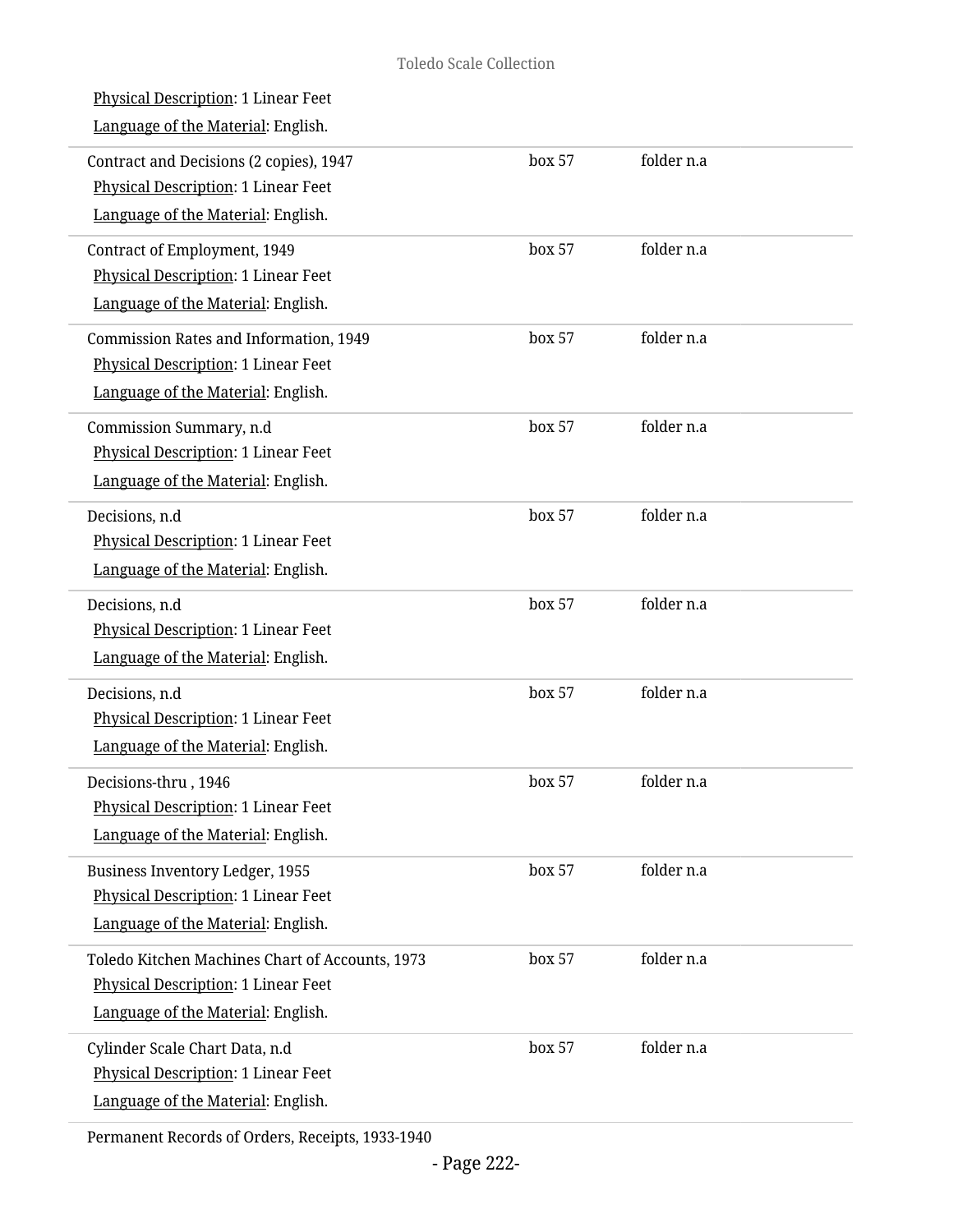| Physical Description: 1 Linear Feet        | box~58 | folder n.a |
|--------------------------------------------|--------|------------|
| Language of the Material: English.         |        |            |
| Financial History Book, 1961-1966          | box~58 | folder n.a |
| <b>Physical Description: 1 Linear Feet</b> |        |            |
| Language of the Material: English.         |        |            |
|                                            |        |            |

**^** [Return to Table of Contents](#page-1-0)

## **S-14 Competition (Administrative), 1930**

Physical Description: 1.5 Linear Feet The information gathered by Toledo Scale from other scale manufactures included Avery Scales, Fairbanks Scale, Hobart Scale, Richardson Scale, and Thurman Scale. The purpose of this information was to study and understand how the competition built and sold their merchandise.

| <b>Title/Description</b>                                                                                               | <b>Instances</b> |          |
|------------------------------------------------------------------------------------------------------------------------|------------------|----------|
| Armour Retail Meat Pricer, n.d<br>Physical Description: 1 Linear Feet<br>Language of the Material: English.            | box 59           | folder 1 |
| Avery Automatic Weigher Information, 1938<br>Physical Description: 1 Linear Feet<br>Language of the Material: English. | box 59           | folder 2 |
| Avery Correspondence, 1932-1938<br>Physical Description: 1 Linear Feet<br>Language of the Material: English.           | box 59           | folder 3 |
| Avery Correspondence, 1936-1938<br>Physical Description: 1 Linear Feet<br>Language of the Material: English.           | box 59           | folder 4 |
| Avery Informational Pamphlets, n.d<br>Physical Description: 1 Linear Feet<br>Language of the Material: English.        | box 59           | folder 5 |
| Avery Promotional Materials, n.d<br>Physical Description: 1 Linear Feet<br>Language of the Material: English.          | box 59           | folder 6 |
| Avery Scale Drawings, n.d<br>Physical Description: 1 Linear Feet                                                       | box 59           | folder 7 |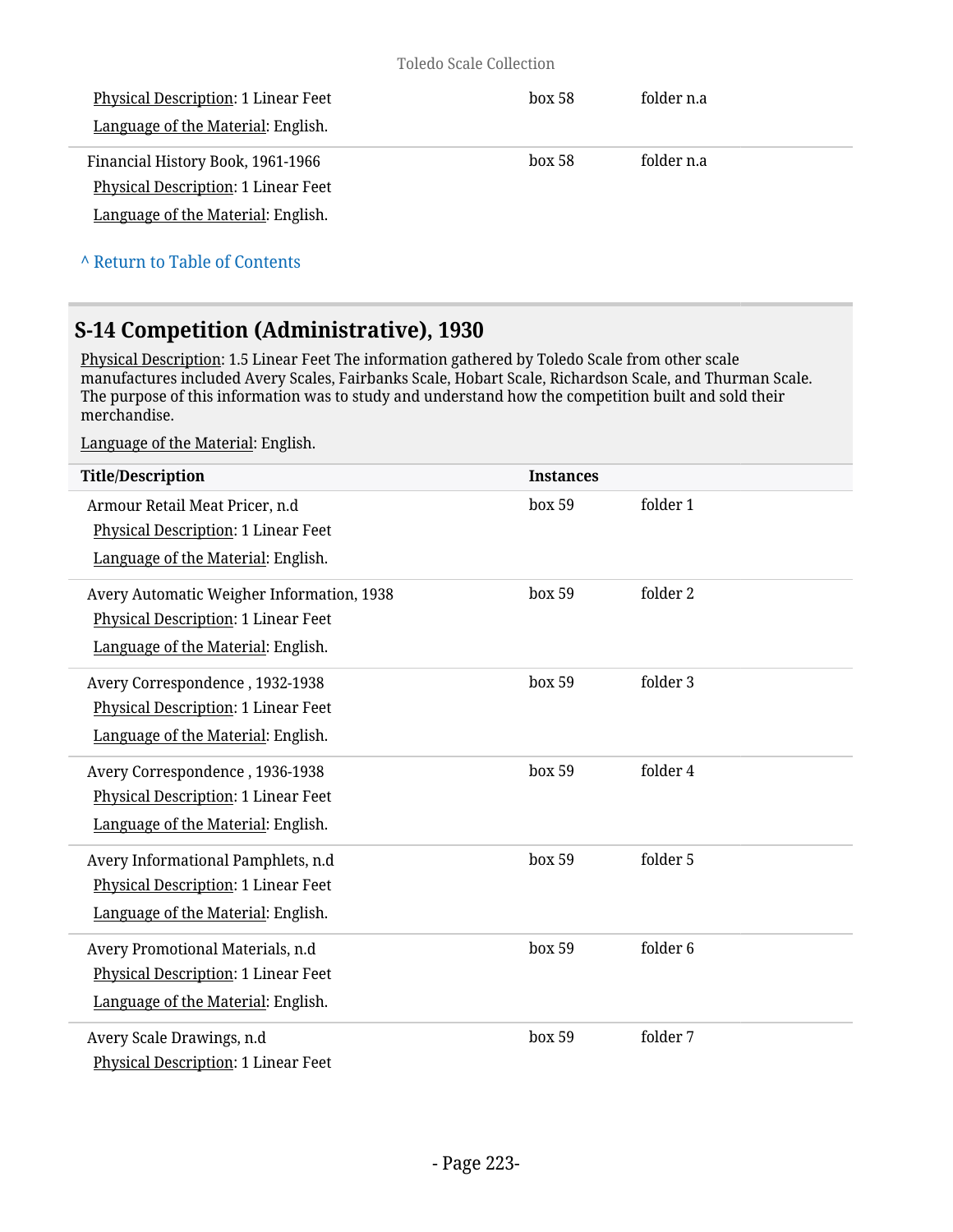|  | Language of the Material: English. |  |
|--|------------------------------------|--|
|  |                                    |  |

| Avery Scale Photographs, n.d<br>Physical Description: 1 Linear Feet<br>Language of the Material: English.                   | box 59 | folder 8  |  |
|-----------------------------------------------------------------------------------------------------------------------------|--------|-----------|--|
| Avery Scale Promotional Booklets (1 of 2), n.d<br>Physical Description: 1 Linear Feet<br>Language of the Material: English. | box 59 | folder 9  |  |
| Avery Scale Promotional Booklets (2 of 2), n.d<br>Physical Description: 1 Linear Feet<br>Language of the Material: English. | box 59 | folder 10 |  |
| Avery Testing Machine Literature, 1937<br><b>Physical Description: 1 Linear Feet</b><br>Language of the Material: English.  | box 59 | folder 11 |  |
| Fairbanks Scale, n.d<br>Physical Description: 1 Linear Feet<br>Language of the Material: English.                           | box 59 | folder 12 |  |
| Friden Scale, n.d<br>Physical Description: 1 Linear Feet<br>Language of the Material: English.                              | box 59 | folder 13 |  |
| Hobart Scale, n.d<br>Physical Description: 1 Linear Feet<br>Language of the Material: English.                              | box 59 | folder 14 |  |
| Howe/Fairbanks/Toledo Scale Comparisons, n.d<br>Physical Description: 1 Linear Feet<br>Language of the Material: English.   | box 59 | folder 15 |  |
| Howe/Richardson Scales, n.d<br>Physical Description: 1 Linear Feet<br>Language of the Material: English.                    | box 59 | folder 16 |  |
| Richardson Scale, n.d<br>Physical Description: 1 Linear Feet<br>Language of the Material: English.                          | box 59 | folder 17 |  |
| Thurman Scale, n.d<br>Physical Description: 1 Linear Feet                                                                   | box 59 | folder 18 |  |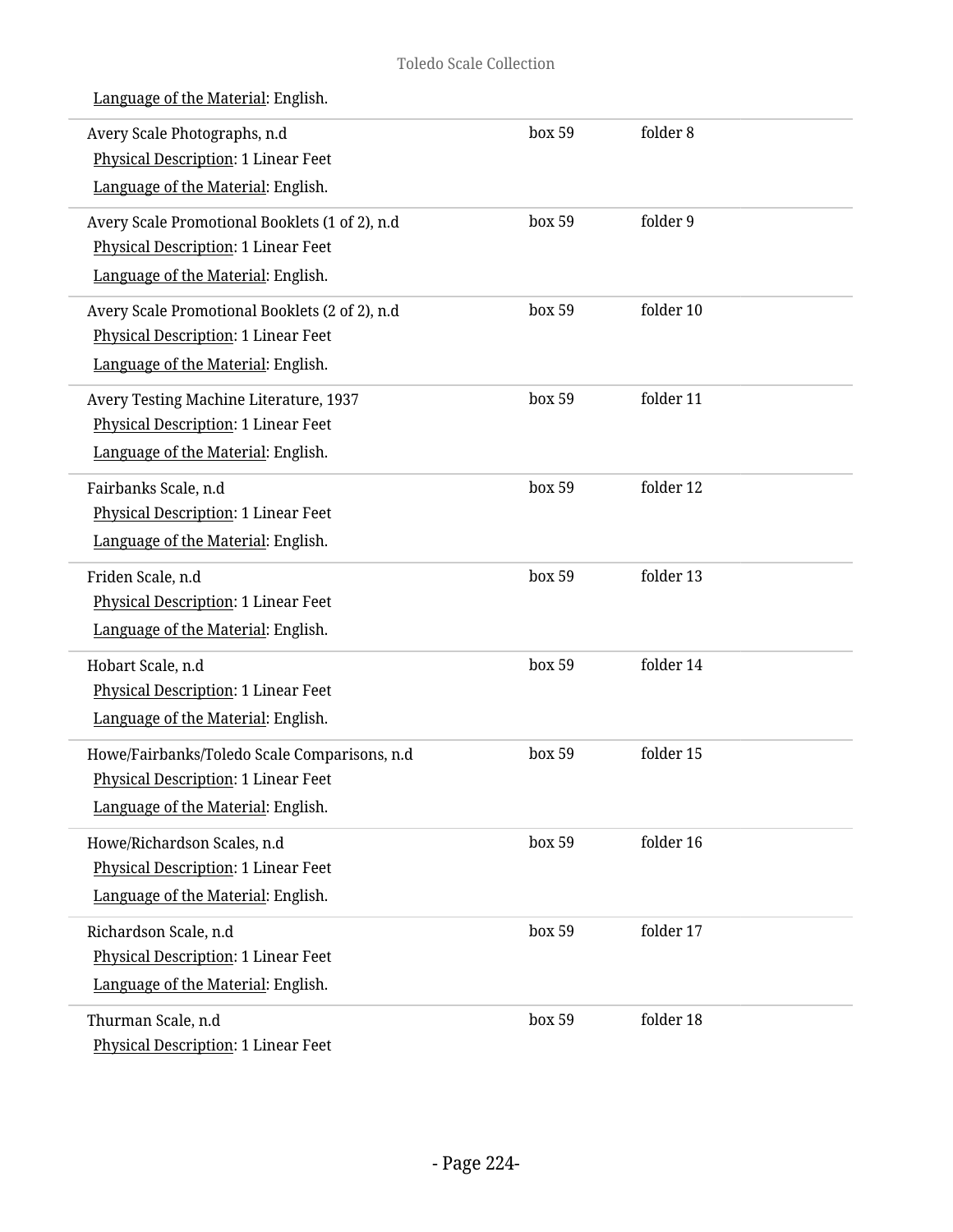## **^** [Return to Table of Contents](#page-1-0)

# **S-15 Publicity (Administrative), 1950-1990**

Physical Description: 1 Linear Feet Toledo Scale advertisements are found in this series.

| <b>Title/Description</b>                    | <b>Instances</b> |           |
|---------------------------------------------|------------------|-----------|
| 1970s Trade Show (1 of 2), n.d              | box 59           | folder 19 |
| Physical Description: 1 Linear Feet         |                  |           |
| Language of the Material: English.          |                  |           |
| 1970s Trade Show (2 of 2), n.d              | box 59           | folder 20 |
| Physical Description: 1 Linear Feet         |                  |           |
| Language of the Material: English.          |                  |           |
| 1980s Trade Show, n.d                       | box 59           | folder 21 |
| Physical Description: 1 Linear Feet         |                  |           |
| Language of the Material: English.          |                  |           |
| Advertisements, n.d                         | box 59           | folder 22 |
| Physical Description: 1 Linear Feet         |                  |           |
| Language of the Material: English.          |                  |           |
| Barcelona Olympics, 1992                    | box 59           | folder 23 |
| Physical Description: 1 Linear Feet         |                  |           |
| Language of the Material: English.          |                  |           |
| Cannon Ball Contest, Chattanooga, TN, , n.d | box 59           | folder 24 |
| Physical Description: 1 Linear Feet         |                  |           |
| Language of the Material: English.          |                  |           |
| Chicago Trade Show, September, 20, 1966     | box 59           | folder 25 |
| Physical Description: 1 Linear Feet         |                  |           |
| Language of the Material: English.          |                  |           |
| Curtis Cokes & Willie Ludick, n.d           | box 59           | folder 26 |
| Physical Description: 1 Linear Feet         |                  |           |
| Language of the Material: English.          |                  |           |
| Dusseldorf Display, 1961                    | box 59           | folder 27 |
| <b>Physical Description: 1 Linear Feet</b>  |                  |           |
| Language of the Material: English.          |                  |           |
| Exhibit at the Milan Fair, May 24, 1960     | box 59           | folder 28 |
|                                             |                  |           |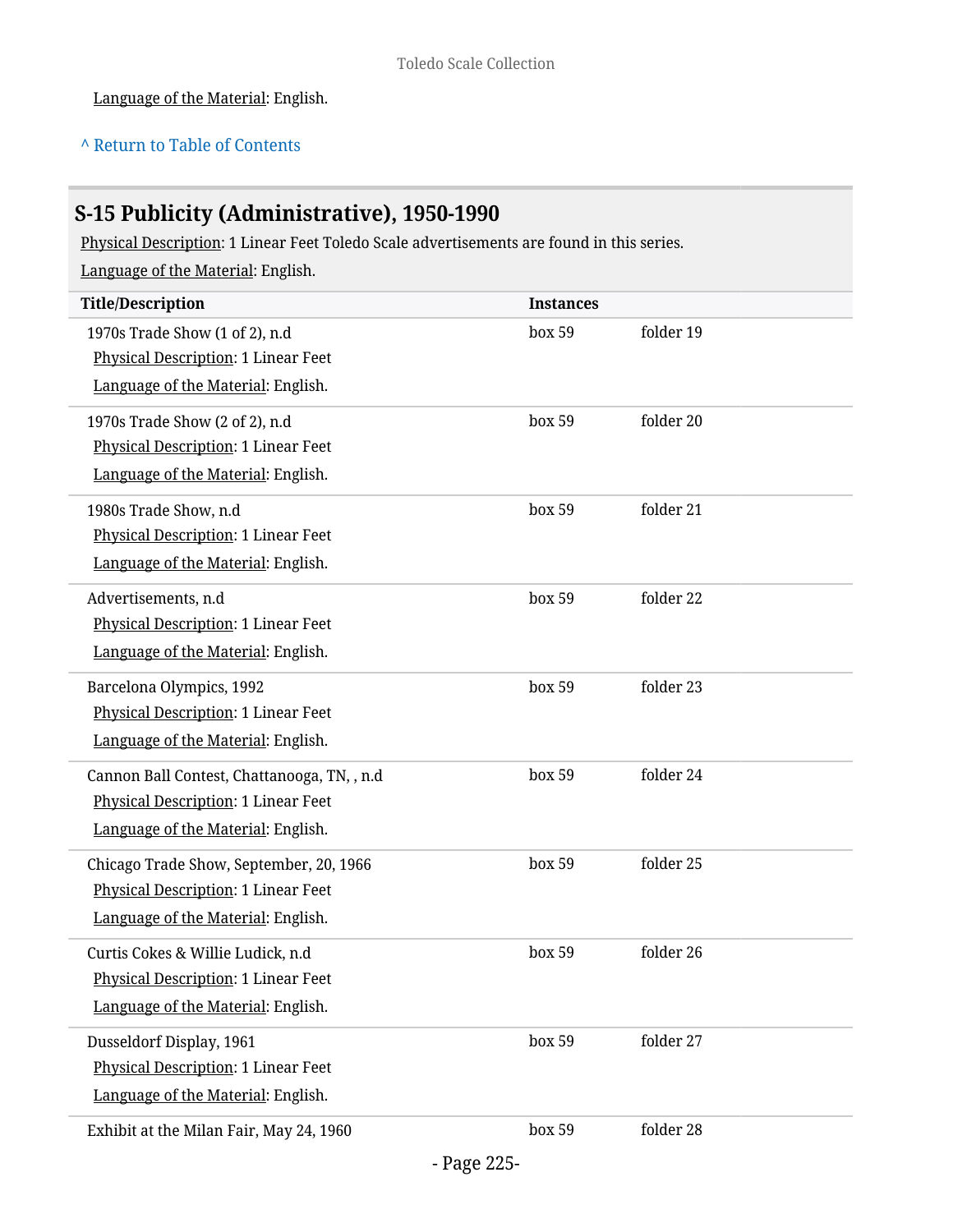| Physical Description: 1 Linear Feet<br>Language of the Material: English.                                               |        |           |  |
|-------------------------------------------------------------------------------------------------------------------------|--------|-----------|--|
| Hotel Show Exhibit, 1964<br>Physical Description: 1 Linear Feet<br>Language of the Material: English.                   | box 59 | folder 29 |  |
| Houston Trade Show, October, 1969<br>Physical Description: 1 Linear Feet<br>Language of the Material: English.          | box 59 | folder 30 |  |
| Meat Packers Display, Indianapolis, 1961<br>Physical Description: 1 Linear Feet<br>Language of the Material: English.   | box 59 | folder 31 |  |
| Mining Booth, n.d<br><b>Physical Description: 1 Linear Feet</b><br>Language of the Material: English.                   | box 59 | folder 32 |  |
| Miscellaneous Publicity Shots, 1 of 2, n.d<br>Physical Description: 1 Linear Feet<br>Language of the Material: English. | box 59 | folder 33 |  |
| Miscellaneous Publicity Shots, 2 of 2, n.d<br>Physical Description: 1 Linear Feet<br>Language of the Material: English. | box 59 | folder 34 |  |
| New York Worlds Fair, July, 1964<br>Physical Description: 1 Linear Feet<br>Language of the Material: English.           | box 59 | folder 35 |  |
| Old Dodge Brothers Service Truck, n.d<br>Physical Description: 1 Linear Feet<br>Language of the Material: English.      | box 59 | folder 36 |  |
| Personweigher, n.d<br>Physical Description: 1 Linear Feet<br>Language of the Material: English.                         | box 59 | folder 37 |  |
| Personweigher & Computer Demonstrator, n.d<br>Physical Description: 1 Linear Feet<br>Language of the Material: English. | box 59 | folder 38 |  |
| Publicity Posters, n.d<br>Physical Description: 1 Linear Feet<br>Language of the Material: English.                     | box 59 | folder 39 |  |
| Resturant Show Exhibit, 1964                                                                                            |        |           |  |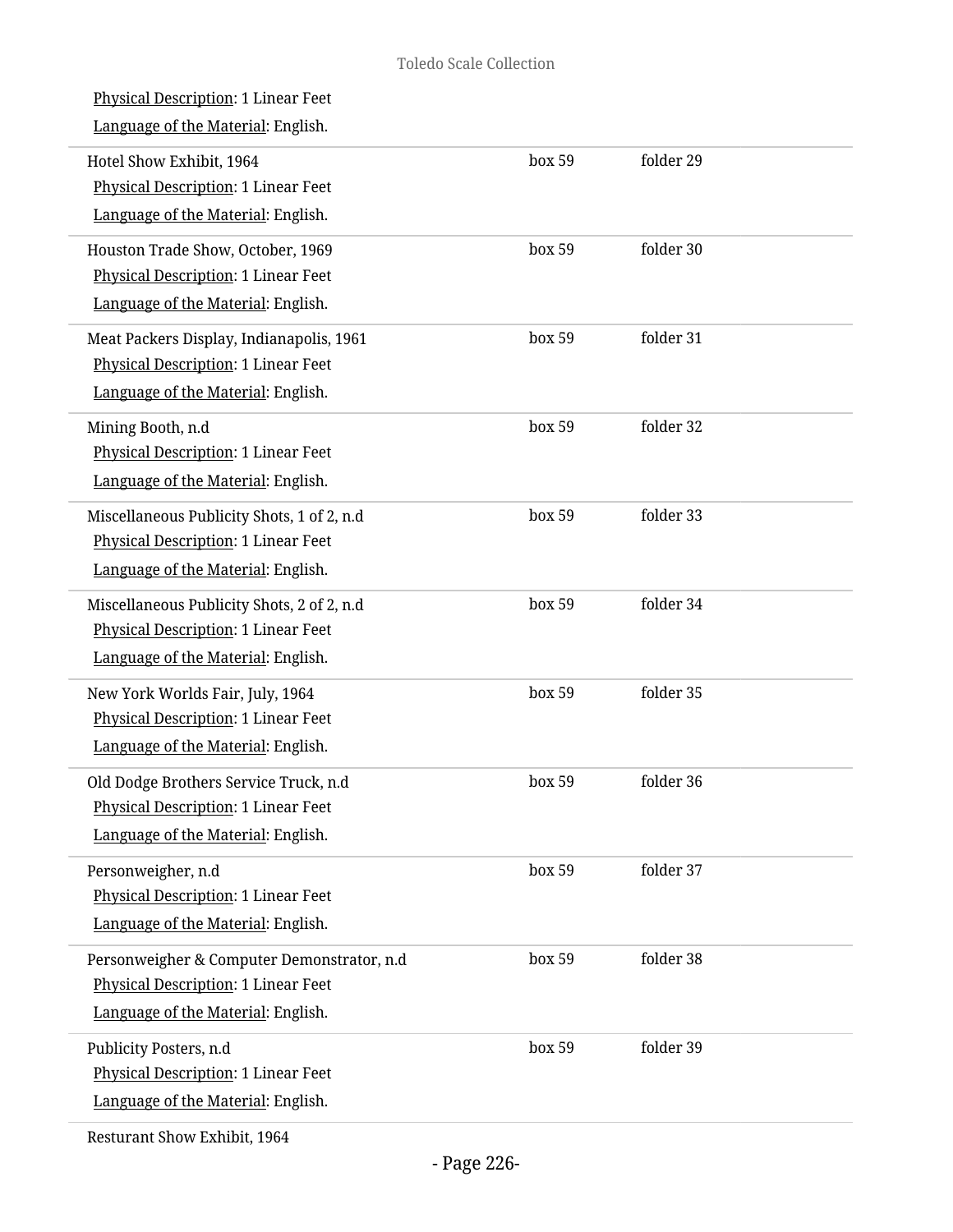#### Toledo Scale Collection

| Physical Description: 1 Linear Feet<br>Language of the Material: English.                                                        | box 59 | folder 40 |  |
|----------------------------------------------------------------------------------------------------------------------------------|--------|-----------|--|
| Seattle Worlds Fair, June 22, 1959<br><b>Physical Description: 1 Linear Feet</b><br>Language of the Material: English.           | box 59 | folder 41 |  |
| Seoul, Korea Olympics, 1988<br><b>Physical Description: 1 Linear Feet</b><br>Language of the Material: English.                  | box 59 | folder 42 |  |
| Service Manual, n.d<br>Physical Description: 1 Linear Feet<br>Language of the Material: English.                                 | box 59 | folder 43 |  |
| SMI Trade Show, November, 1962<br>Physical Description: 1 Linear Feet<br>Language of the Material: English.                      | box 59 | folder 44 |  |
| Soap Box Derby, 1957, 1964, 1967, n.d.<br>Physical Description: 1 Linear Feet<br>Language of the Material: English.              | box 59 | folder 45 |  |
| The American Museum-Hayden Planetarium, n.d<br>Physical Description: 1 Linear Feet<br>Language of the Material: English.         | box 59 | folder 46 |  |
| The History of Weighing: The Chicago Library, 1967<br>Physical Description: 1 Linear Feet<br>Language of the Material: English.  | box 59 | folder 47 |  |
| The Toledo System, n.d<br><b>Physical Description: 1 Linear Feet</b><br>Language of the Material: English.                       | box 59 | folder 48 |  |
| Thiokol Display, University of Toledo, May 23, 1962<br>Physical Description: 1 Linear Feet<br>Language of the Material: English. | box 59 | folder 49 |  |
| Toledo Exhibit, Brazil, n.d<br>Physical Description: 1 Linear Feet<br>Language of the Material: English.                         | box 59 | folder 50 |  |
| Toledo Scale Locations Map, n.d<br>Physical Description: 1 Linear Feet                                                           | box 59 | folder 51 |  |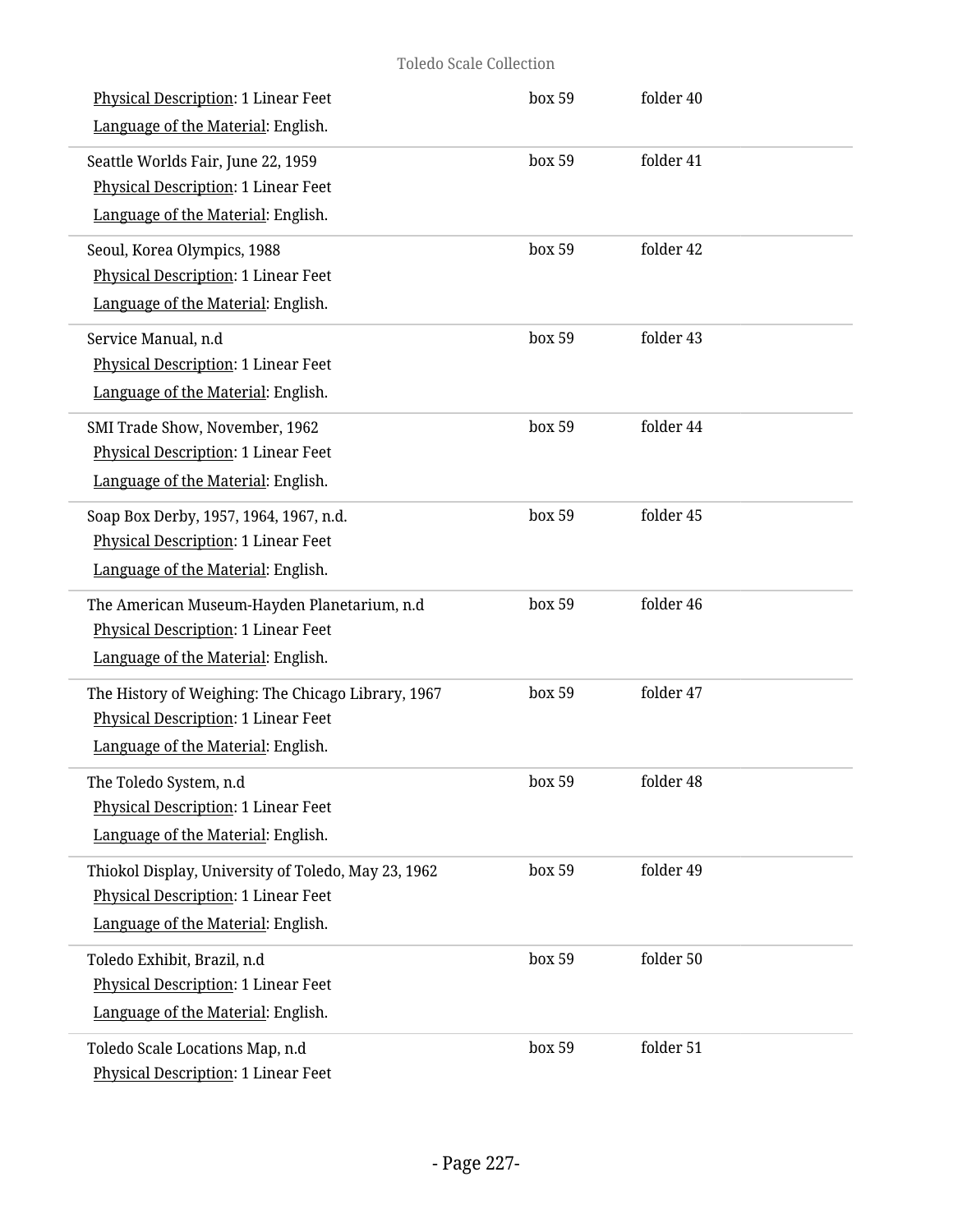| Language of the Material: English.                                                                                                                         |        |            |
|------------------------------------------------------------------------------------------------------------------------------------------------------------|--------|------------|
| Toledo Scale Display, Oct. 1961<br>Physical Description: 1 Linear Feet<br>Language of the Material: English.                                               | box 59 | folder 52  |
| Toledo Scale Open House, 1964<br>Physical Description: 1 Linear Feet<br>Language of the Material: English.                                                 | box 59 | folder 53  |
| Toledo Versatility Photograph, n.d<br>Physical Description: 1 Linear Feet<br>Language of the Material: English.                                            | box 59 | folder 54  |
| Unidentified Trade Show, n.d<br><b>Physical Description: 1 Linear Feet</b><br>Language of the Material: English.                                           | box 59 | folder 55  |
| Valuematic II Exhibit, n.d<br>Physical Description: 1 Linear Feet<br>Language of the Material: English.                                                    | box 59 | folder 56  |
| World's Wrestling Championship, University of Toledo, June<br>20, 1962<br><b>Physical Description: 1 Linear Feet</b><br>Language of the Material: English. | box 59 | folder 57  |
| Miscellaneous Publicity Media, n.d<br>Physical Description: 1 Linear Feet<br>Language of the Material: English.                                            | box 60 | folder n.a |

### **^** [Return to Table of Contents](#page-1-0)

# **S-16 Labeling Transfers (Administrative), n.d**

Physical Description: .5 Linear Feet Language of the Material: English. **Title/Description Instances** Labeling Transfers, n.d Physical Description: 1 Linear Feet box 61 folder n.a

Language of the Material: English.

### **^** [Return to Table of Contents](#page-1-0)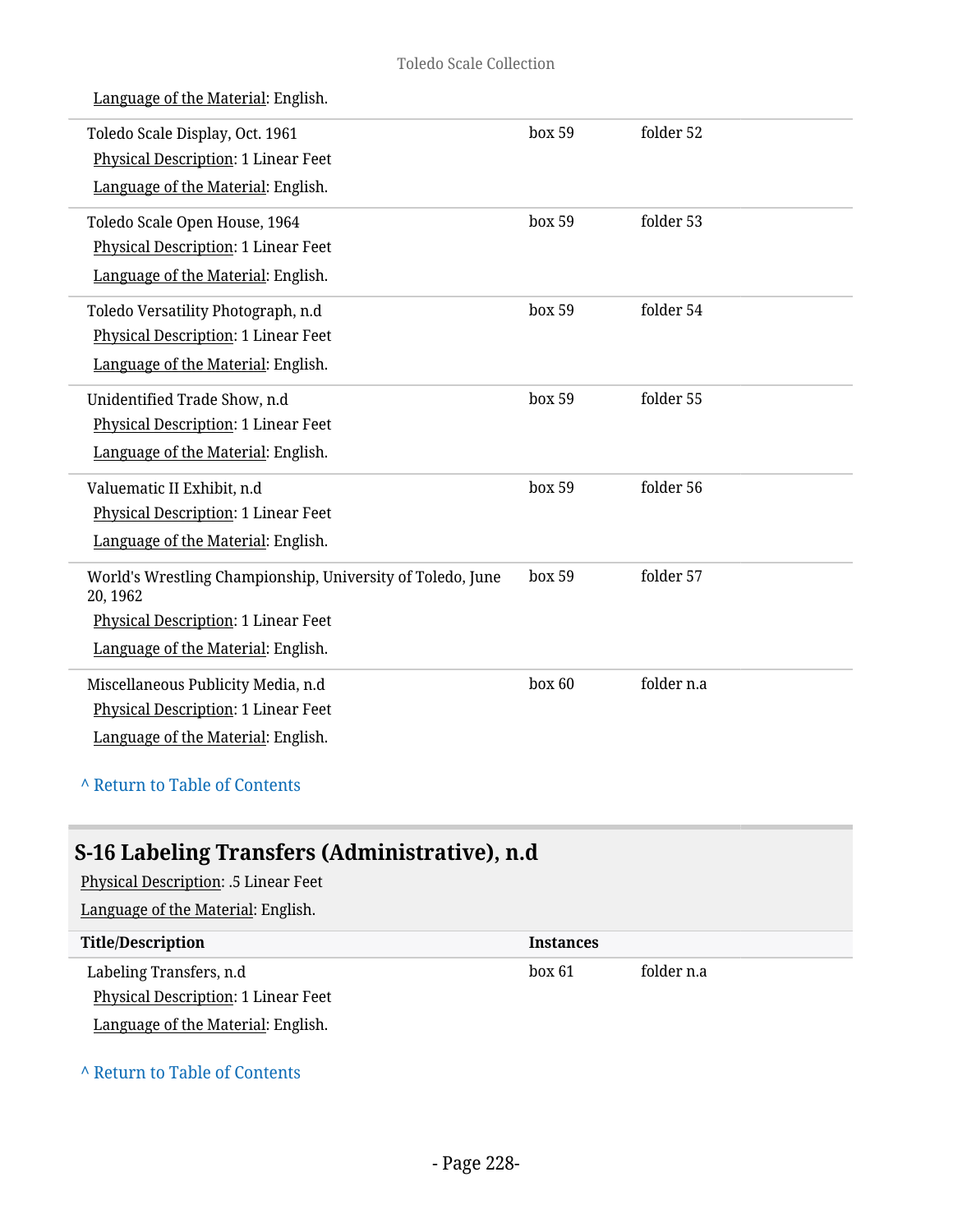## **S-17 Toledo Scale Patents (Administrative), n.d**

Physical Description: .5 Linear Feet

Language of the Material: English.

| <b>Title/Description</b>                                                                                                                                               | <b>Instances</b> |            |
|------------------------------------------------------------------------------------------------------------------------------------------------------------------------|------------------|------------|
| Toledo Scale Company's Patents vol. 7, 1920-Nov. 11, 1924<br>Physical Description: 1 Linear Feet                                                                       | box 62           | folder n.a |
| Language of the Material: English.                                                                                                                                     |                  |            |
| Glass Stamps & Weights, by Sir Flinders Petrie, n.d<br>Physical Description: 1 Linear Feet<br>Language of the Material: English.                                       | box 62           | folder n.a |
| General Specifications for Weighing Devices of Special<br>Design, "J Series, n.d.<br><b>Physical Description: 1 Linear Feet</b><br>Language of the Material: English.  | box 62           | folder n.a |
| General Specifications for Weighing Devices of Special<br>Design, "J Series", n.d.<br><b>Physical Description: 1 Linear Feet</b><br>Language of the Material: English. | box 62           | folder n.a |

### **^** [Return to Table of Contents](#page-1-0)

## **S-18 Awards (Administrative), n.d**

Physical Description: .5 Linear Feet The Presidents Award and the Grand Rapids Branch Award are found within this series.

| <b>Title/Description</b>                                                                                                                  | <b>Instances</b> |            |
|-------------------------------------------------------------------------------------------------------------------------------------------|------------------|------------|
| Presidents Award, Columbus, Ohio, n.d.<br><b>Physical Description: 1 Linear Feet</b><br>Language of the Material: English.                | box 63           | folder n.a |
| Grand Rapids Branch Award, 1927<br>Physical Description: 1 Linear Feet<br>Language of the Material: English.                              | box 63           | folder n.a |
| Columbus, Ohio, City Council, Resolution of Expression, 1988<br>Physical Description: 1 Linear Feet<br>Language of the Material: English. | box 63           | folder n.a |
| Los Angeles Olympiad Award, 1984<br>Physical Description: 1 Linear Feet                                                                   | box 63           | folder n.a |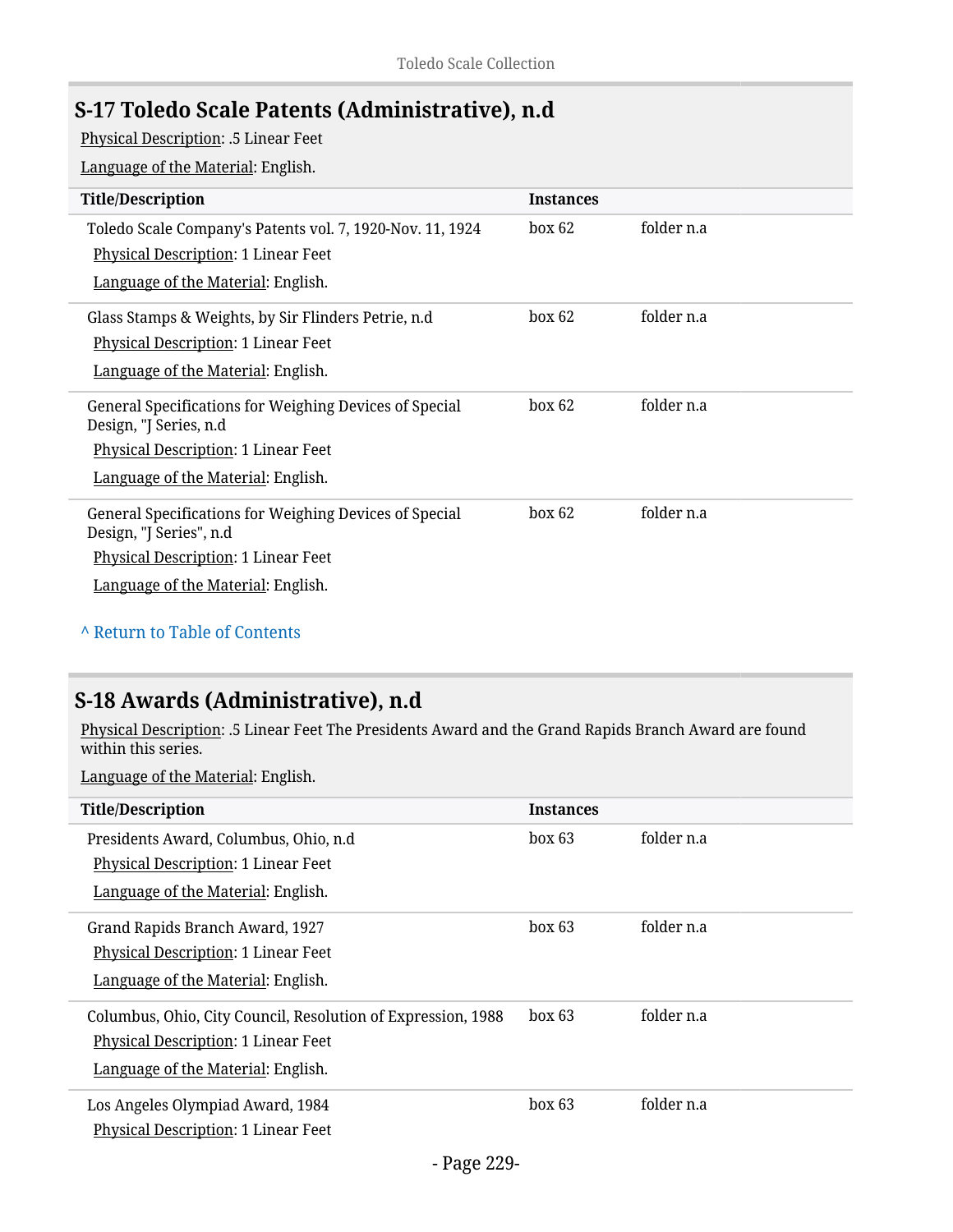### **^** [Return to Table of Contents](#page-1-0)

## **S-19 Audiovisual (Administrative), n.d**

Physical Description: .5 Linear Feet This series is made up of slides, negatives, film reels, many of which are unidentified. This series also contains posters and filmsort cards (negative schematics of scale drawings).

| <b>Title/Description</b>              | <b>Instances</b> |          |
|---------------------------------------|------------------|----------|
| Sales Conference, 1988                | box 64           | folder 1 |
| Physical Description: 1 Leaves        |                  |          |
| Language of the Material: English.    |                  |          |
| Challenge of Change (1 of 6), n.d     | box 64           | folder 2 |
| Physical Description: 1 Leaves        |                  |          |
| Language of the Material: English.    |                  |          |
| Challenge of Change (2 of 6), n.d     | box 64           | folder 3 |
| <b>Physical Description: 1 Leaves</b> |                  |          |
| Language of the Material: English.    |                  |          |
| Challenge of Change (3 of 6), n.d     | box 64           | folder 4 |
| Physical Description: 1 Leaves        |                  |          |
| Language of the Material: English.    |                  |          |
| Challenge of Change (4 of 6), n.d     | box 64           | folder 5 |
| Physical Description: 1 Leaves        |                  |          |
| Language of the Material: English.    |                  |          |
| Challenge of Change (5 of 6), n.d     | box 64           | folder 6 |
| Physical Description: 1 Leaves        |                  |          |
| Language of the Material: English.    |                  |          |
| Challenge of Change (6 of 6), n.d     | box 64           | folder 7 |
| Physical Description: 1 Leaves        |                  |          |
| Language of the Material: English.    |                  |          |
| New Field Service (1 of 2), n.d       | box 64           | folder 8 |
| Physical Description: 1 Leaves        |                  |          |
| Language of the Material: English.    |                  |          |
| New Field Service (2 of 2), n.d       | box 64           | folder 9 |
| <b>Physical Description: 1 Leaves</b> |                  |          |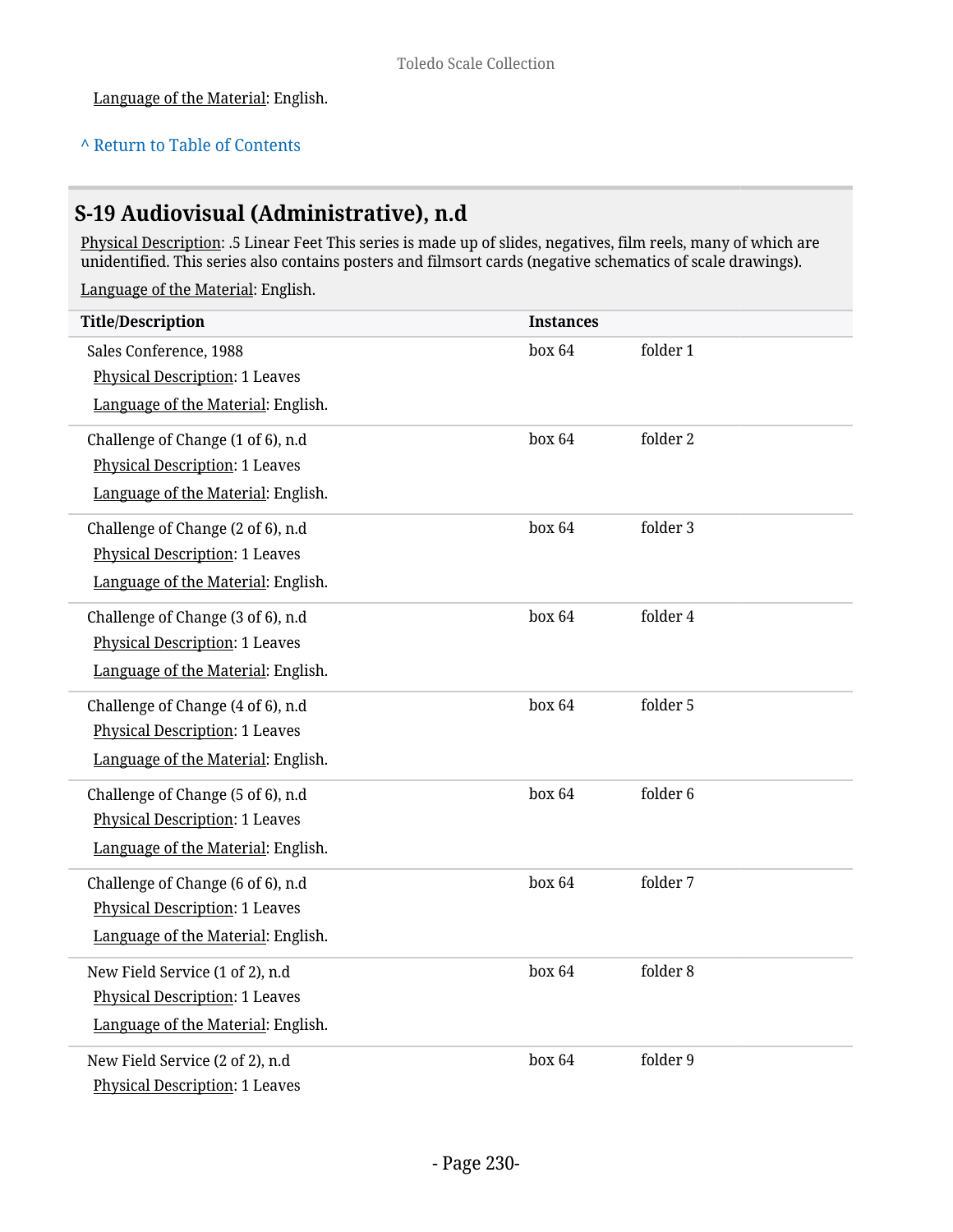| Olympics, n.d<br>Physical Description: 1 Leaves<br>Language of the Material: English.                     | box 64 | folder 10 |  |
|-----------------------------------------------------------------------------------------------------------|--------|-----------|--|
| Summer Olympics, 1976<br><b>Physical Description: 1 Leaves</b><br>Language of the Material: English.      | box 64 | folder 11 |  |
| Summer Olympics, 1976<br><b>Physical Description: 1 Leaves</b><br>Language of the Material: English.      | box 64 | folder 12 |  |
| Summer Olympics, 1976<br><b>Physical Description: 1 Leaves</b><br>Language of the Material: English.      | box 64 | folder 13 |  |
| Tim Marker, n.d<br><b>Physical Description: 1 Leaves</b><br>Language of the Material: English.            | box 64 | folder 14 |  |
| Toledo Today (1 of 4), n.d<br><b>Physical Description: 1 Leaves</b><br>Language of the Material: English. | box 64 | folder 15 |  |
| Toledo Today (2 of 4), n.d<br><b>Physical Description: 1 Leaves</b><br>Language of the Material: English. | box 64 | folder 16 |  |
| Toledo Today (3 of 4), n.d<br><b>Physical Description: 1 Leaves</b><br>Language of the Material: English. | box 64 | folder 17 |  |
| Toledo Today (4 of 4), n.d<br><b>Physical Description: 1 Leaves</b><br>Language of the Material: English. | box 64 | folder 18 |  |
| Understructures, 2008<br><b>Physical Description: 1 Leaves</b><br>Language of the Material: English.      | box 64 | folder 19 |  |
| Unidentified Slides, n.d<br>Physical Description: 1 Leaves<br>Language of the Material: English.          | box 64 | folder 20 |  |
| Unidentified Slides, n.d                                                                                  | box 64 | folder 21 |  |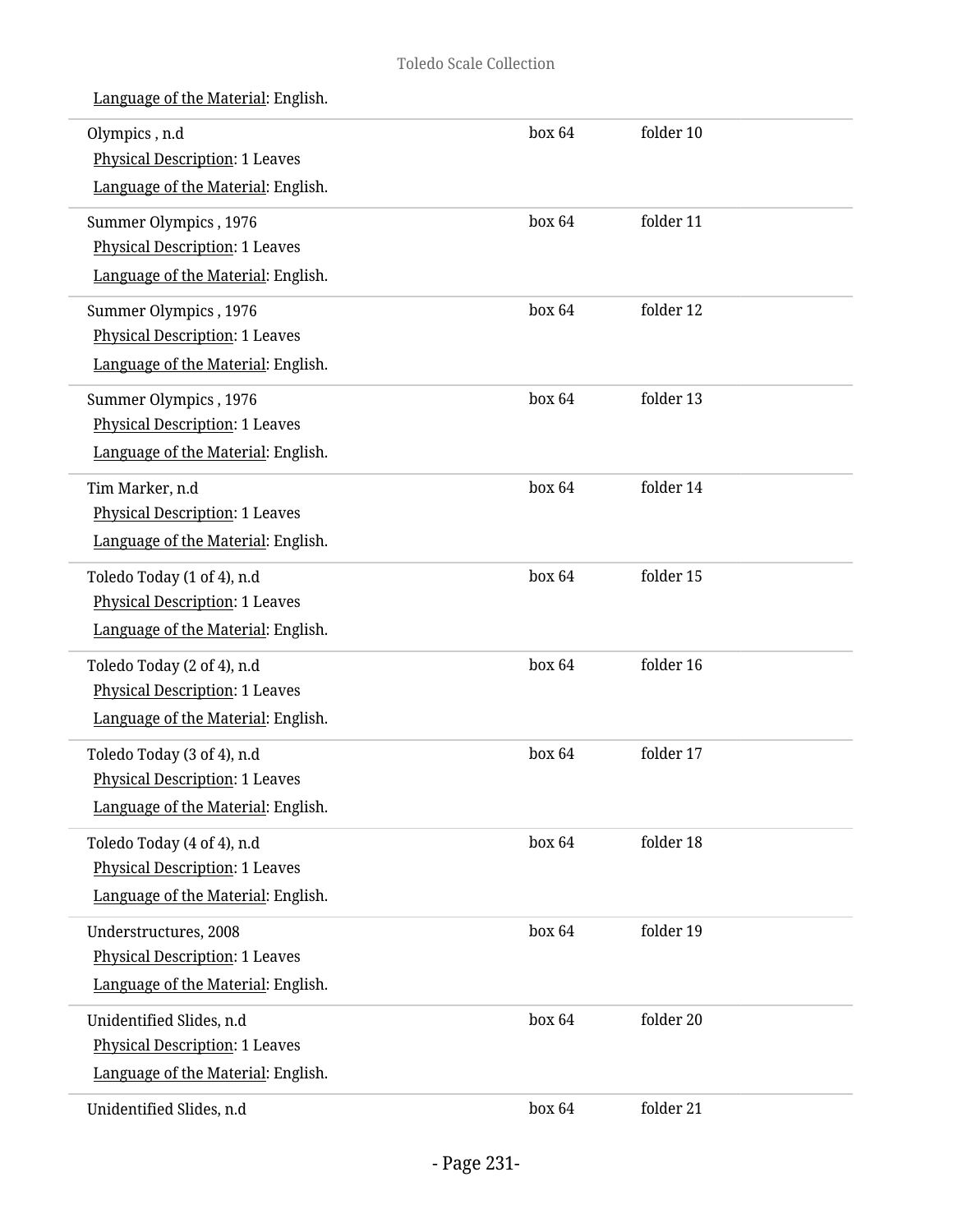| <b>Physical Description: 1 Leaves</b><br>Language of the Material: English.                             |        |           |  |
|---------------------------------------------------------------------------------------------------------|--------|-----------|--|
| Unidentified Slides, n.d<br><b>Physical Description: 1 Leaves</b><br>Language of the Material: English. | box 64 | folder 23 |  |
| Unidentified Slides, n.d<br><b>Physical Description: 1 Leaves</b><br>Language of the Material: English. | box 64 | folder 24 |  |
| Unidentified Slides, n.d<br>Physical Description: 1 Leaves<br>Language of the Material: English.        | box 64 | folder 25 |  |
| Unidentified Slides, n.d<br>Physical Description: 1 Leaves<br>Language of the Material: English.        | box 64 | folder 26 |  |
| Unidentified Slides, n.d<br>Physical Description: 1 Leaves<br>Language of the Material: English.        | box 64 | folder 27 |  |
| Unidentified Slides, n.d<br><b>Physical Description: 1 Leaves</b><br>Language of the Material: English. | box 64 | folder 28 |  |
| Unidentified Slides, n.d<br>Physical Description: 1 Leaves<br>Language of the Material: English.        | box 64 | folder 29 |  |
| Unidentified Slides, n.d<br>Physical Description: 1 Leaves<br>Language of the Material: English.        | box 64 | folder 30 |  |
| Unidentified Slides, n.d<br>Physical Description: 1 Leaves<br>Language of the Material: English.        | box 64 | folder 31 |  |
| Unidentified Slides, n.d<br><b>Physical Description: 1 Leaves</b><br>Language of the Material: English. | box 64 | folder 32 |  |
| Unidentified Slides, n.d<br>Physical Description: 1 Leaves<br>Language of the Material: English.        | box 64 | folder 33 |  |
| Unidentified Slides, n.d                                                                                |        |           |  |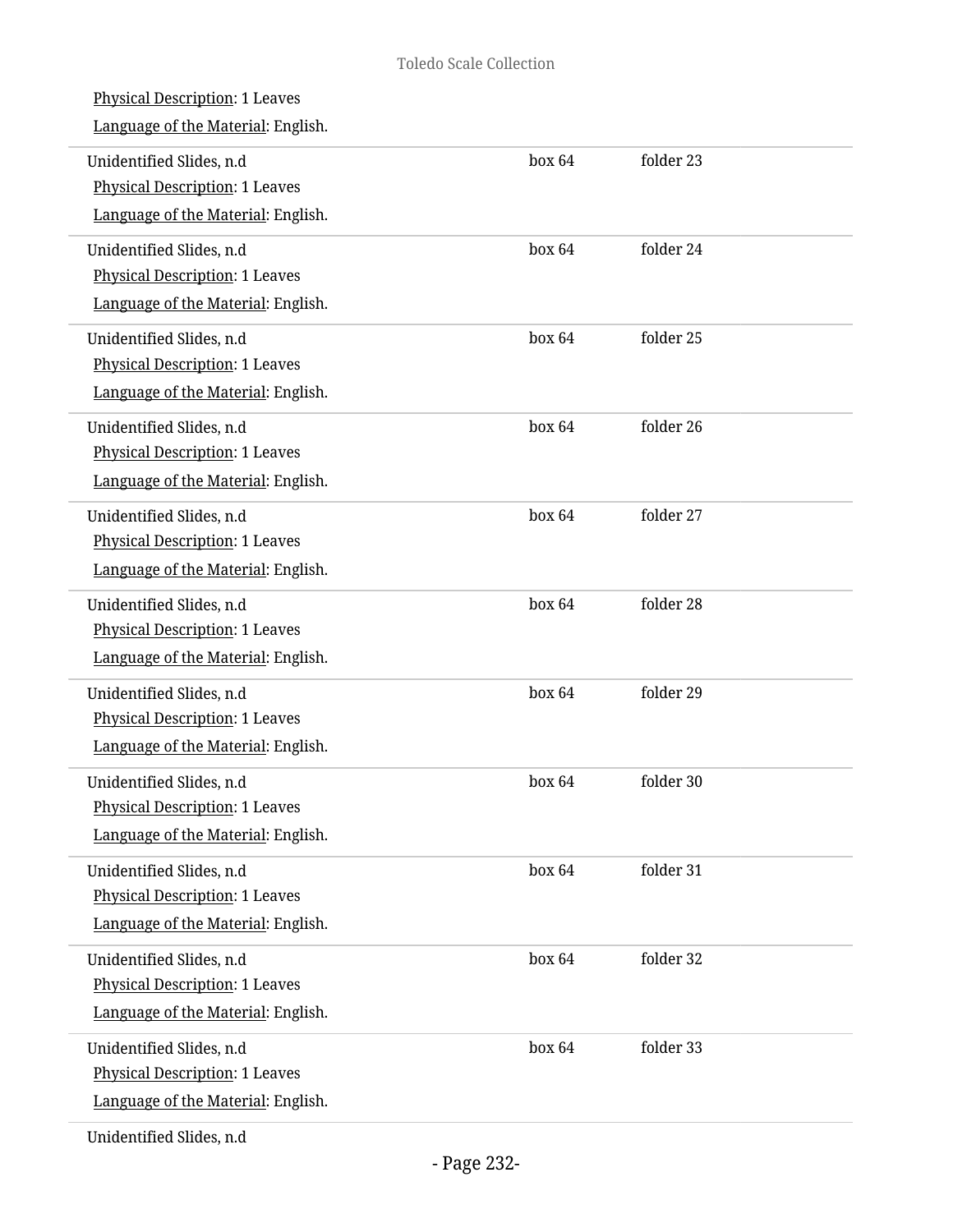| Physical Description: 1 Leaves<br>Language of the Material: English.                                    | box 64 | folder 34 |
|---------------------------------------------------------------------------------------------------------|--------|-----------|
| Unidentified Slides, n.d<br><b>Physical Description: 1 Leaves</b><br>Language of the Material: English. | box 64 | folder 35 |
| Unidentified Slides, n.d<br>Physical Description: 1 Leaves<br>Language of the Material: English.        | box 64 | folder 36 |
| Unidentified Slides, n.d<br>Physical Description: 1 Leaves<br>Language of the Material: English.        | box 64 | folder 37 |
| Unidentified Slides, n.d<br><b>Physical Description: 1 Leaves</b><br>Language of the Material: English. | box 65 | folder 1  |
| Unidentified Slides, n.d<br>Physical Description: 1 Leaves<br>Language of the Material: English.        | box 65 | folder 2  |
| Unidentified Slides, n.d<br>Physical Description: 1 Leaves<br>Language of the Material: English.        | box 65 | folder 3  |
| Unidentified Slides, n.d<br>Physical Description: 1 Leaves<br>Language of the Material: English.        | box 65 | folder 4  |
| Unidentified Slides, n.d<br>Physical Description: 1 Leaves<br>Language of the Material: English.        | box 65 | folder 5  |
| Unidentified Slides, n.d<br><b>Physical Description: 1 Leaves</b><br>Language of the Material: English. | box 65 | folder 6  |
| Unidentified Slides, n.d<br>Physical Description: 1 Leaves<br>Language of the Material: English.        | box 65 | folder 7  |
| Unidentified Slides, n.d<br><b>Physical Description: 1 Leaves</b>                                       | box 65 | folder 8  |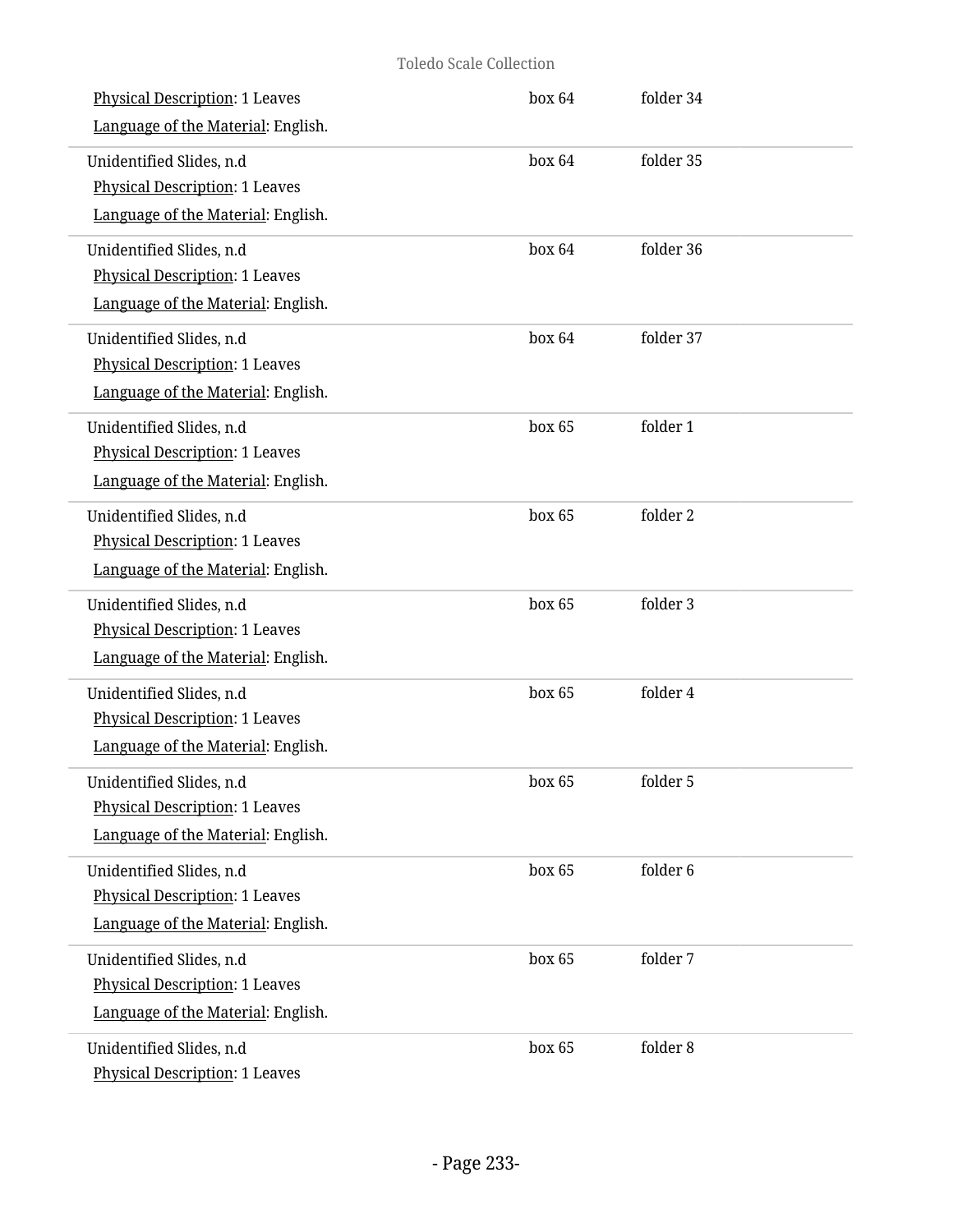| Language of the Material: English.                                                                      |        |           |
|---------------------------------------------------------------------------------------------------------|--------|-----------|
| Unidentified Slides, n.d<br><b>Physical Description: 1 Leaves</b><br>Language of the Material: English. | box 65 | folder 9  |
| Unidentified Slides, n.d<br><b>Physical Description: 1 Leaves</b><br>Language of the Material: English. | box 65 | folder 10 |
| Unidentified Slides, n.d<br>Physical Description: 1 Leaves<br>Language of the Material: English.        | box 65 | folder 11 |
| Unidentified Slides, n.d<br><b>Physical Description: 1 Leaves</b><br>Language of the Material: English. | box 65 | folder 12 |
| Unidentified Slides, n.d<br><b>Physical Description: 1 Leaves</b><br>Language of the Material: English. | box 65 | folder 13 |
| Unidentified Slides, n.d<br>Physical Description: 1 Leaves<br>Language of the Material: English.        | box 65 | folder 14 |
| Unidentified Slides, n.d<br>Physical Description: 1 Leaves<br>Language of the Material: English.        | box 65 | folder 15 |
| Unidentified Slides, n.d<br><b>Physical Description: 1 Leaves</b><br>Language of the Material: English. | box 65 | folder 16 |
| Unidentified Slides, n.d<br>Physical Description: 1 Leaves<br>Language of the Material: English.        | box 65 | folder 17 |
| Unidentified Slides, n.d<br>Physical Description: 1 Leaves<br>Language of the Material: English.        | box 65 | folder 18 |
| Unidentified Slides, n.d<br>Physical Description: 1 Leaves<br>Language of the Material: English.        | box 65 | folder 17 |
| Unidentified Slides, n.d                                                                                | box 65 | folder 18 |

 $\overline{a}$ 

L.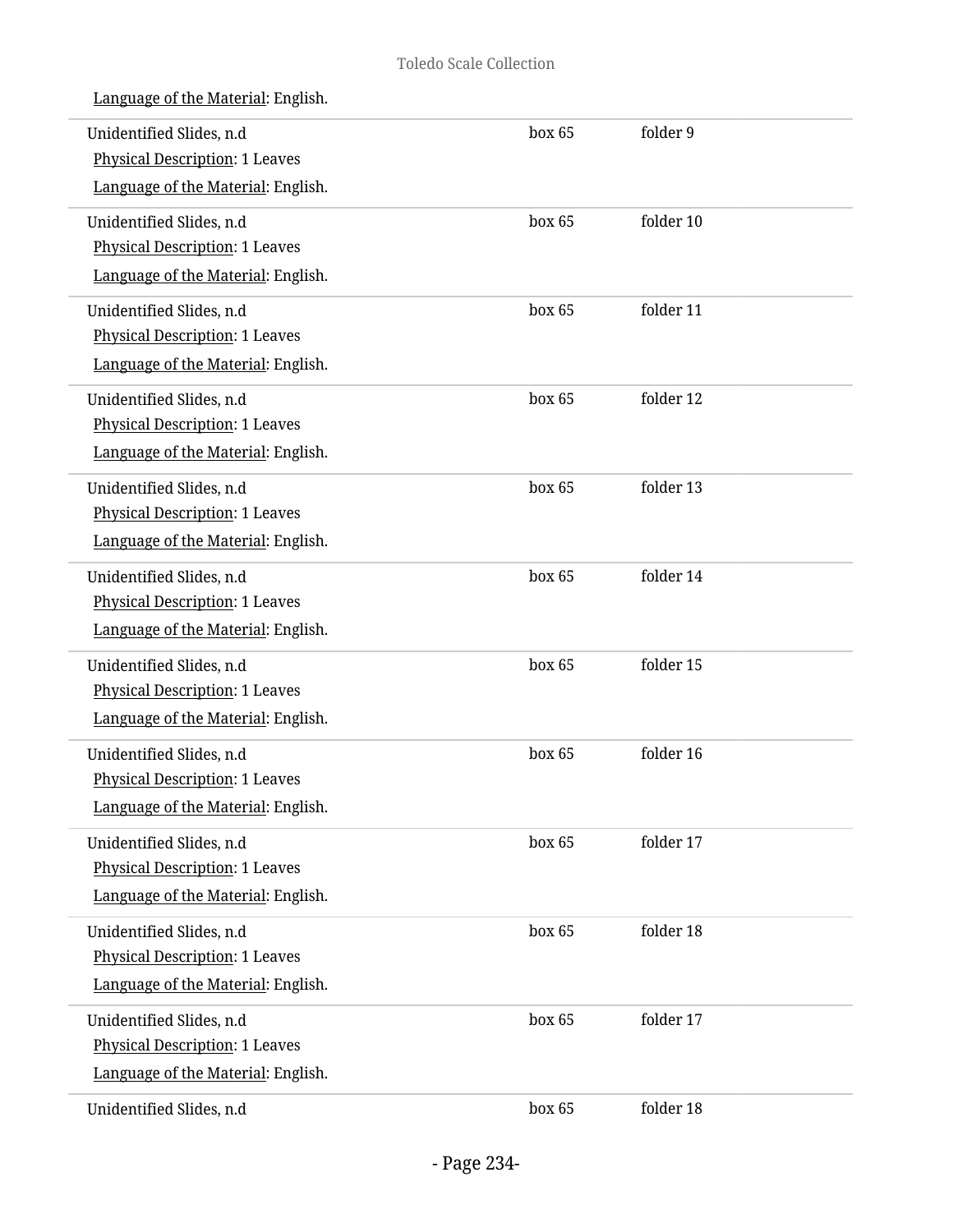| <b>Physical Description: 1 Leaves</b><br>Language of the Material: English.                             |        |           |  |
|---------------------------------------------------------------------------------------------------------|--------|-----------|--|
| Unidentified Slides, n.d<br><b>Physical Description: 1 Leaves</b><br>Language of the Material: English. | box 65 | folder 19 |  |
| Unidentified Slides, n.d<br><b>Physical Description: 1 Leaves</b><br>Language of the Material: English. | box 65 | folder 20 |  |
| Unidentified Slides, n.d<br>Physical Description: 1 Leaves<br>Language of the Material: English.        | box 65 | folder 21 |  |
| Unidentified Slides, n.d<br>Physical Description: 1 Leaves<br>Language of the Material: English.        | box 65 | folder 22 |  |
| Unidentified Slides, n.d<br>Physical Description: 1 Leaves<br>Language of the Material: English.        | box 65 | folder 23 |  |
| Unidentified Slides, n.d<br><b>Physical Description: 1 Leaves</b><br>Language of the Material: English. | box 65 | folder 24 |  |
| Unidentified Slides, n.d<br>Physical Description: 1 Leaves<br>Language of the Material: English.        | box 65 | folder 25 |  |
| Unidentified Slides, n.d<br>Physical Description: 1 Leaves<br>Language of the Material: English.        | box 65 | folder 26 |  |
| Unidentified Slides, n.d<br>Physical Description: 1 Leaves<br>Language of the Material: English.        | box 65 | folder 27 |  |
| Unidentified Slides, n.d<br>Physical Description: 1 Leaves<br>Language of the Material: English.        | box 65 | folder 28 |  |
| Unidentified Slides, n.d<br>Physical Description: 1 Leaves<br>Language of the Material: English.        | box 65 | folder 29 |  |
| Unidentified Slides, n.d                                                                                |        |           |  |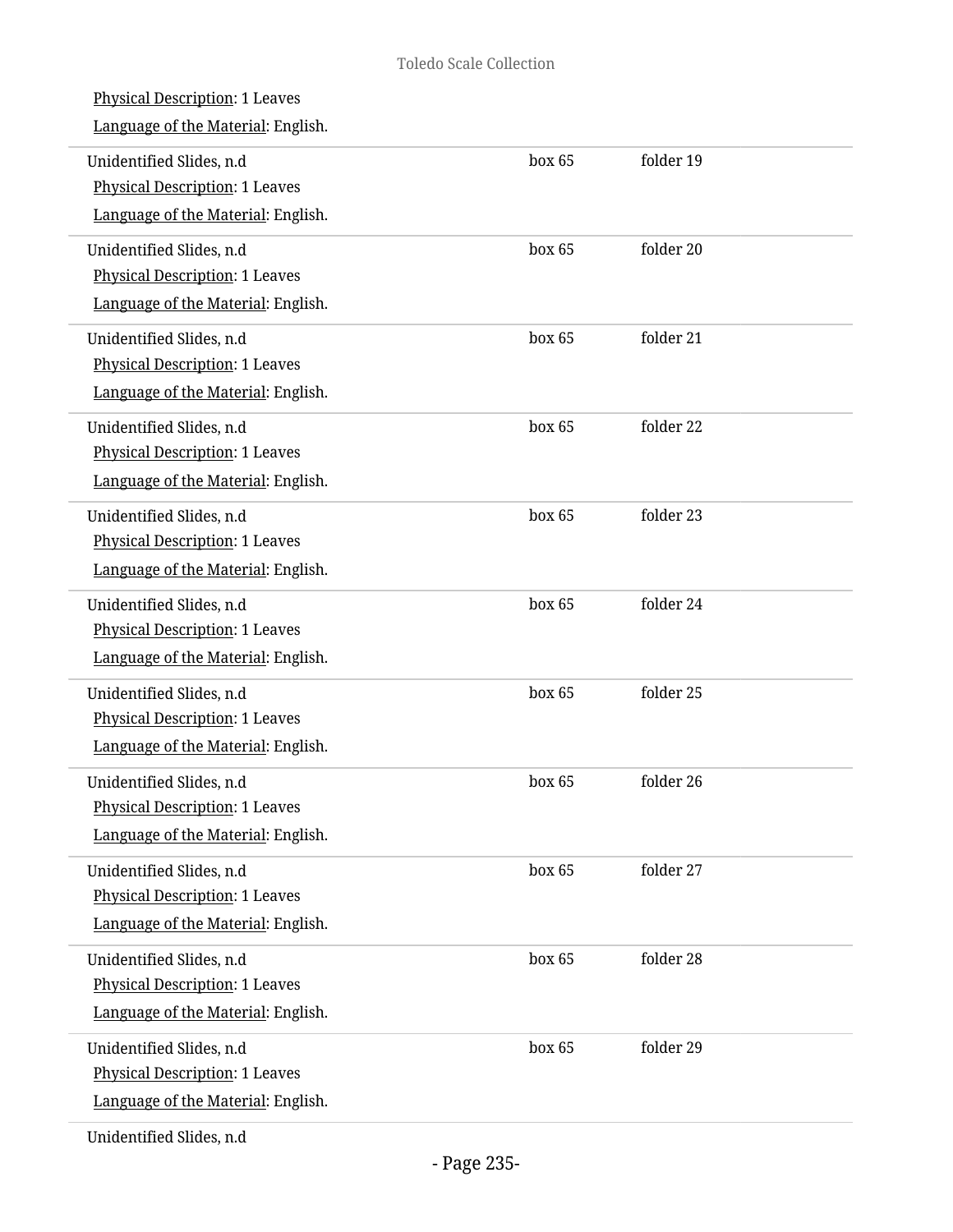| Physical Description: 1 Leaves<br>Language of the Material: English.                                    | box 65 | folder 30  |
|---------------------------------------------------------------------------------------------------------|--------|------------|
| C75--Atlanta, n.d<br><b>Physical Description: 1 Leaves</b><br>Language of the Material: English.        | box 66 | folder 1   |
| C75--Notre Dame, n.d<br>Physical Description: 1 Leaves<br>Language of the Material: English.            | box 66 | folder 2   |
| C75--Toronto, n.d<br><b>Physical Description: 1 Leaves</b><br>Language of the Material: English.        | box 66 | folder 3   |
| Unidentified Slides, n.d<br>Physical Description: 1 Leaves<br>Language of the Material: English.        | box 66 | folder 4   |
| Unidentified Slides, n.d<br>Physical Description: 1 Leaves<br>Language of the Material: English.        | box 66 | folder 5   |
| Unidentified Slides, n.d<br>Physical Description: 1 Leaves<br>Language of the Material: English.        | box 66 | folder 6   |
| Unidentified Slides, n.d<br>Physical Description: 1 Leaves<br>Language of the Material: English.        | box 66 | folder 7   |
| Unidentified Slides, n.d<br><b>Physical Description: 1 Leaves</b><br>Language of the Material: English. | box 66 | folder 8   |
| Unidentified Slides, n.d<br>Physical Description: 1 Leaves<br>Language of the Material: English.        | box 66 | folder 9   |
| Slide File, n.d<br>Physical Description: 1 Leaves<br>Language of the Material: English.                 | box 66 | folder 10  |
| Film: Hang in Tough, n.d<br>Physical Description: 1 Leaves                                              | box 67 | folder n.a |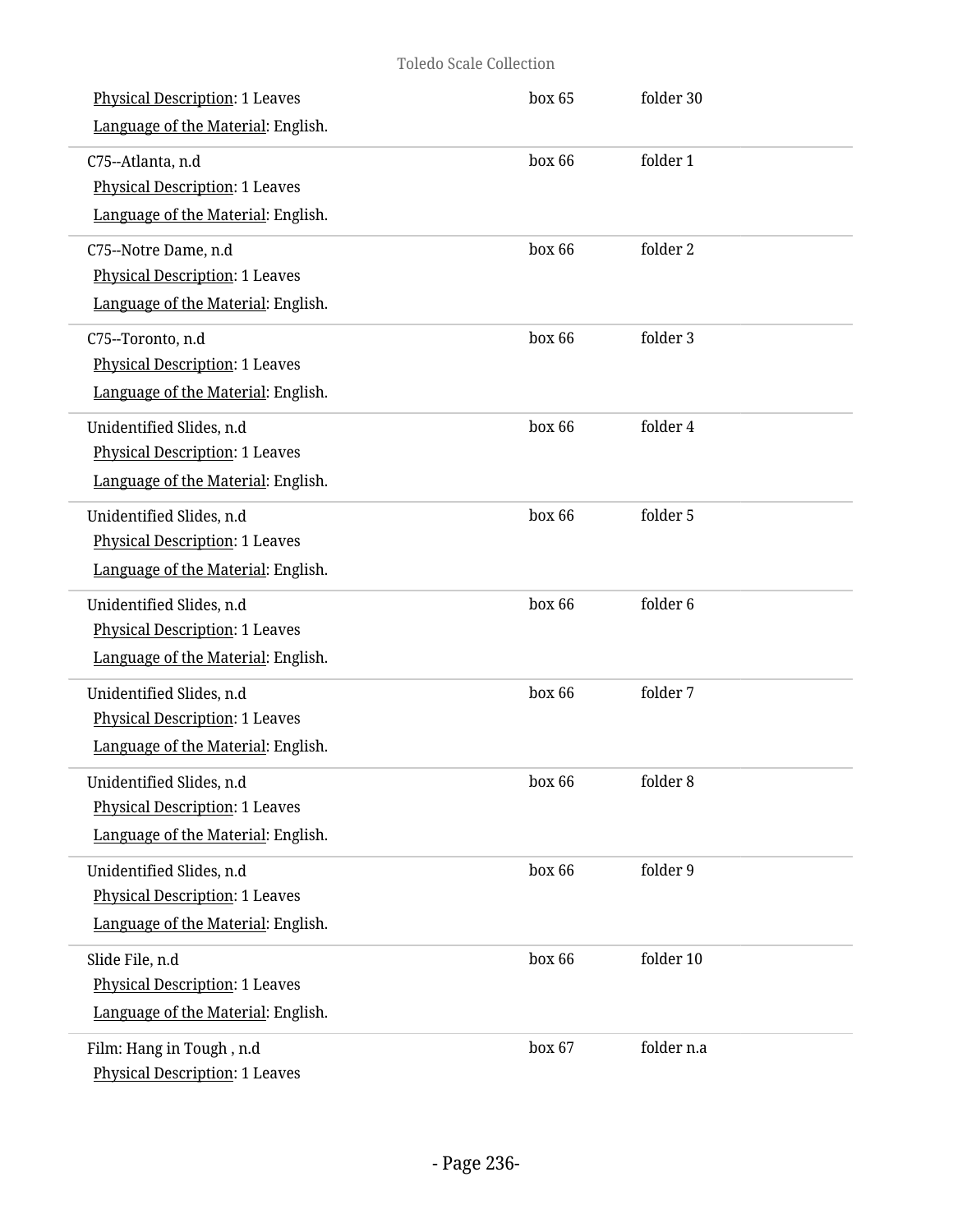| Film: Thiokol Chemical Corporation: Rocket Safety, n.d<br>Physical Description: 1 Leaves<br>Language of the Material: English.       | box 68 | folder n.a |  |
|--------------------------------------------------------------------------------------------------------------------------------------|--------|------------|--|
| Film: Unidentified, n.d<br><b>Physical Description: 1 Leaves</b><br>Language of the Material: English.                               | box 69 | folder n.a |  |
| Film: Air Express, n.d<br>Physical Description: 1 Leaves<br>Language of the Material: English.                                       | box 70 | folder n.a |  |
| Film: The Wonderful World of Beef, n.d<br><b>Physical Description: 1 Leaves</b><br>Language of the Material: English.                | box 71 | folder n.a |  |
| Film: Toledo Scale Quarter Century Club, 1948-1949<br>Physical Description: 1 Leaves<br>Language of the Material: English.           | box 72 | folder n.a |  |
| Film: Reliance Electric, n.d<br><b>Physical Description: 1 Leaves</b><br>Language of the Material: English.                          | box 73 | folder n.a |  |
| Film: Reliance Electric, n.d<br>Physical Description: 1 Leaves<br>Language of the Material: English.                                 | box 74 | folder n.a |  |
| Film: The Solid Punch, n.d<br>Physical Description: 1 Leaves<br>Language of the Material: English.                                   | box 75 | folder n.a |  |
| Film: T Minus Two Hours, n.d<br><b>Physical Description: 1 Leaves</b><br>Language of the Material: English.                          | box 76 | folder n.a |  |
| Film: Toledo Scale Product Footage, n.d<br><b>Physical Description: 1 Leaves</b><br>Language of the Material: English.               | box 77 | folder n.a |  |
| Film: Material Handling Film: Powder and Pellets, n.d<br><b>Physical Description: 1 Leaves</b><br>Language of the Material: English. | box 78 | folder n.a |  |
| Film: Assorted Toledo Equipment at the Andersons in<br>Maumee, n.d                                                                   | box 79 | folder n.a |  |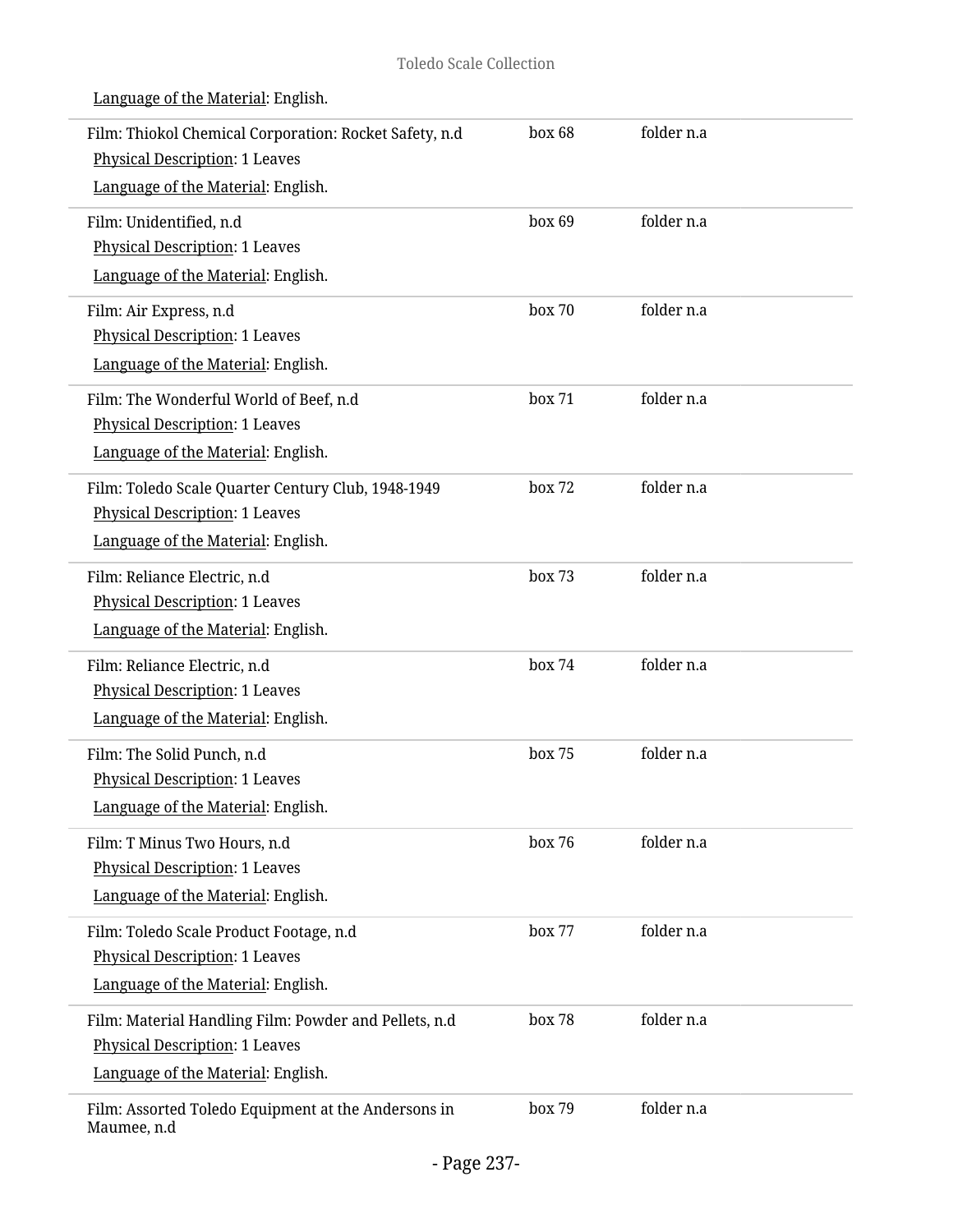| <b>Physical Description: 1 Leaves</b><br>Language of the Material: English.                                                         |        |            |  |
|-------------------------------------------------------------------------------------------------------------------------------------|--------|------------|--|
| Film: Toledo Checkweigh at Spangler Candy, n.d<br>Physical Description: 1 Leaves<br>Language of the Material: English.              | box 79 | folder n.a |  |
| Film: Unidentified, n.d<br><b>Physical Description: 1 Leaves</b><br>Language of the Material: English.                              | box 79 | folder n.a |  |
| Film: Verilux, 1965<br><b>Physical Description: 1 Leaves</b><br>Language of the Material: English.                                  | box 80 | folder n.a |  |
| Film: Sales Meeting, 1917<br><b>Physical Description: 1 Leaves</b><br>Language of the Material: English.                            | box 81 | folder n.a |  |
| Film: Cattle Auction at Lugbill, Archbold, Ohio, n.d<br><b>Physical Description: 1 Leaves</b><br>Language of the Material: English. | box 82 | folder n.a |  |
| Film: Railroad Scale, 1960s<br><b>Physical Description: 1 Leaves</b><br>Language of the Material: English.                          | box 82 | folder n.a |  |
| Film: Unidentified, n.d<br><b>Physical Description: 1 Leaves</b><br>Language of the Material: English.                              | box 82 | folder n.a |  |
| Filmsort Cards, n.d<br><b>Physical Description: 1 Leaves</b><br>Language of the Material: English.                                  | box 83 | folder n.a |  |
| Filmsort Cards, n.d<br><b>Physical Description: 1 Leaves</b><br>Language of the Material: English.                                  | box 84 | folder n.a |  |
| Filmsort Cards, n.d<br><b>Physical Description: 1 Leaves</b><br>Language of the Material: English.                                  | box 85 | folder n.a |  |
| Filmsort Cards, n.d<br><b>Physical Description: 1 Leaves</b><br>Language of the Material: English.                                  | box 86 | folder n.a |  |
|                                                                                                                                     |        |            |  |

Filmsort Cards, n.d